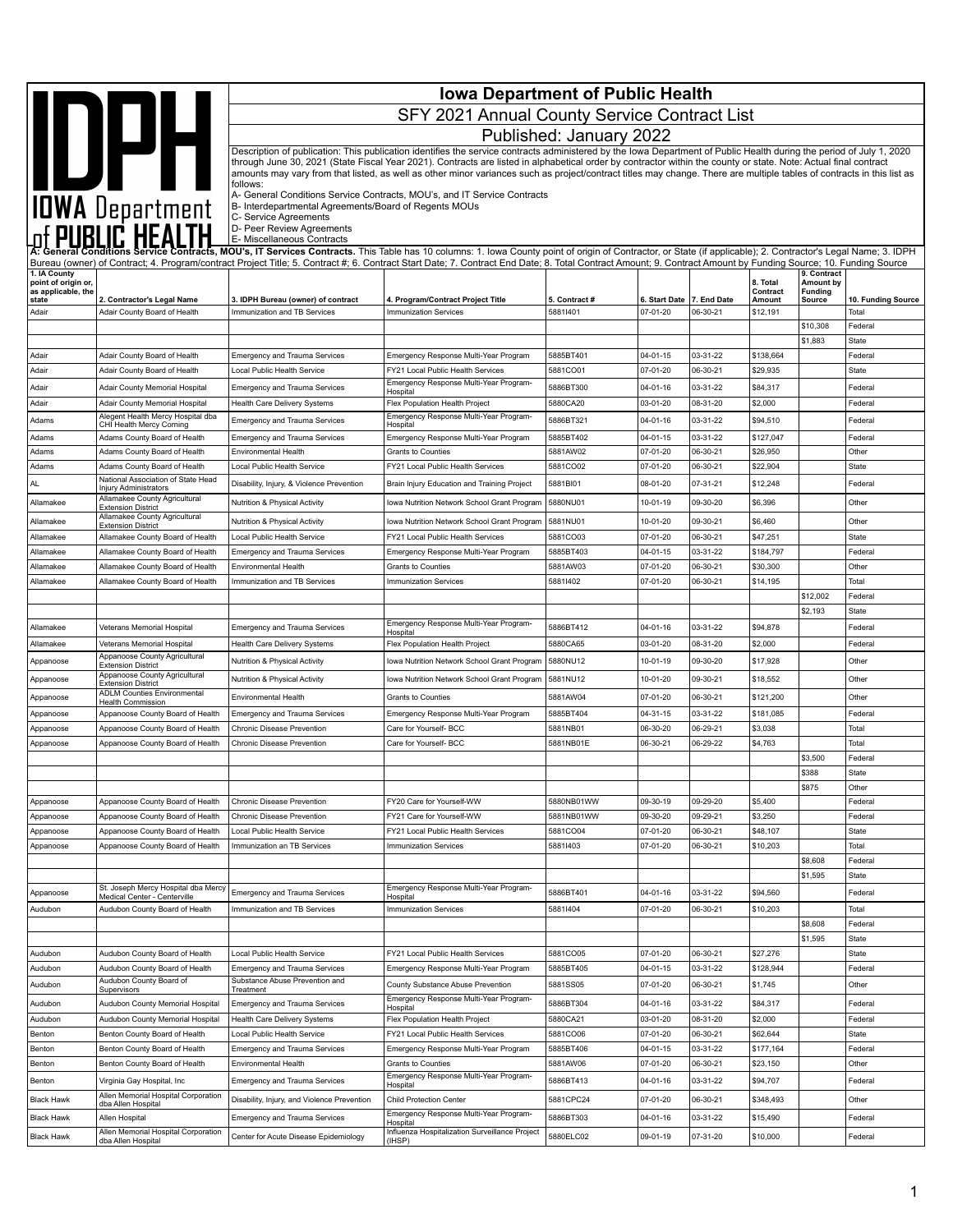|                   |                                                           |                                                       | <b>Iowa Department of Public Health</b>                                                                                                                                                                                                                                                                                                    |                         |                |          |           |                       |                         |
|-------------------|-----------------------------------------------------------|-------------------------------------------------------|--------------------------------------------------------------------------------------------------------------------------------------------------------------------------------------------------------------------------------------------------------------------------------------------------------------------------------------------|-------------------------|----------------|----------|-----------|-----------------------|-------------------------|
|                   | IOWA Department                                           |                                                       | SFY 2021 Annual County Service Contract List                                                                                                                                                                                                                                                                                               |                         |                |          |           |                       |                         |
|                   |                                                           |                                                       |                                                                                                                                                                                                                                                                                                                                            | Published: January 2022 |                |          |           |                       |                         |
|                   |                                                           |                                                       | Description of publication: This publication identifies the service contracts administered by the Iowa Department of Public Health during the period of July 1, 2020                                                                                                                                                                       |                         |                |          |           |                       |                         |
|                   |                                                           |                                                       | through June 30, 2021 (State Fiscal Year 2021). Contracts are listed in alphabetical order by contractor within the county or state. Note: Actual final contract<br>amounts may vary from that listed, as well as other minor variances such as project/contract titles may change. There are multiple tables of contracts in this list as |                         |                |          |           |                       |                         |
|                   |                                                           | follows:                                              |                                                                                                                                                                                                                                                                                                                                            |                         |                |          |           |                       |                         |
|                   |                                                           | B- Interdepartmental Agreements/Board of Regents MOUs | A- General Conditions Service Contracts, MOU's, and IT Service Contracts                                                                                                                                                                                                                                                                   |                         |                |          |           |                       |                         |
|                   |                                                           | C- Service Agreements<br>D- Peer Review Agreements    |                                                                                                                                                                                                                                                                                                                                            |                         |                |          |           |                       |                         |
|                   | Allen Memorial Hospital Corporation                       | E- Miscellaneous Contracts                            |                                                                                                                                                                                                                                                                                                                                            |                         |                |          |           |                       |                         |
| <b>Black Hawk</b> | dba Allen Hospital                                        | Chronic Disease Prevention                            | Cervical Cancer Screening Program<br>Maternal Health, Child Health (including                                                                                                                                                                                                                                                              | 5881NB63                | 03-01-20       | 06-30-21 | \$4,125   |                       | <b>State</b>            |
| <b>Black Hawk</b> | Allen Memorial Hospital Corporation<br>dba Allen Hospital | Title V                                               | hawk-i Outreach, CHIPRA II TEEN, and Oral<br>Health), and Family Planning                                                                                                                                                                                                                                                                  | 5880MH01                | 10-01-19       | 09-30-20 | \$90,656  |                       | Total                   |
|                   |                                                           |                                                       |                                                                                                                                                                                                                                                                                                                                            |                         |                |          |           | \$41,396<br>\$38,923  | Federal<br><b>State</b> |
|                   |                                                           |                                                       |                                                                                                                                                                                                                                                                                                                                            |                         |                |          |           | \$10,337              | Other                   |
| <b>Black Hawk</b> | Allen Memorial Hospital Corporation<br>dba Allen Hospital | Title V                                               | Community Based Programs of Maternal<br>Health & Child & Adolescent Health (including<br>Early Access, HCCI, Hawki Outreach, I-Smile<br>& I-Smile@School)                                                                                                                                                                                  | 5881MH01                | 10-01-20       | 09-30-21 | \$112,078 |                       | Total                   |
|                   |                                                           |                                                       |                                                                                                                                                                                                                                                                                                                                            |                         |                |          |           | \$49,830              | Federal                 |
|                   |                                                           |                                                       |                                                                                                                                                                                                                                                                                                                                            |                         |                |          |           | \$14,054              | <b>State</b>            |
|                   | Allen Memorial Hospital Corporation                       |                                                       |                                                                                                                                                                                                                                                                                                                                            |                         |                |          |           | \$48,194              | Other                   |
| <b>Black Hawk</b> | dba Allen Hospital                                        | Family Health                                         | <b>Title X Family Planning Services</b>                                                                                                                                                                                                                                                                                                    | 5881FP01                | 04-01-20       | 03-31-21 | \$256,567 | \$254,567             | Total                   |
|                   |                                                           |                                                       |                                                                                                                                                                                                                                                                                                                                            |                         |                |          |           | \$2,000               | Federal<br>Other        |
| <b>Black Hawk</b> | Allen Memorial Hospital Corporation<br>dba Allen Hospital | Family Health                                         | Title X Family Planning Services                                                                                                                                                                                                                                                                                                           | 5881FP01E               | 04-01-21       | 06-30-22 | \$248,002 |                       | Federal                 |
| <b>Black Hawk</b> | Black Hawk County Board of Health                         | Environmental Health                                  | Childhood Lead Poisoning Prevention                                                                                                                                                                                                                                                                                                        | 5881LP01                | 07-01-20       | 06-30-21 | \$3,776   |                       | State                   |
| <b>Black Hawk</b> | Black Hawk County Board of Health                         | <b>Environmental Health</b>                           | Program<br>Grants to Counties                                                                                                                                                                                                                                                                                                              | 5881AW07                | 07-01-20       | 06-30-21 | \$30,300  |                       | Other                   |
| <b>Black Hawk</b> | Black Hawk County Board of Health                         | <b>Emergency and Trauma Services</b>                  | Emergency Response Multi-Year Program                                                                                                                                                                                                                                                                                                      | 5885BT407               | $04 - 01 - 15$ | 03-31-22 | \$652,936 |                       | Federal                 |
| <b>Black Hawk</b> | Black Hawk County Board of Health                         | Chronic Disease Prevention                            | Iowa Get Screened: Colorectal Cancer<br>Program                                                                                                                                                                                                                                                                                            | 5881CRC10               | 07-01-20       | 06-30-21 | \$14,780  |                       | State                   |
| <b>Black Hawk</b> | Black Hawk County Board of Health                         | Chronic Disease Prevention                            | FY20 Care for Yourself- WW                                                                                                                                                                                                                                                                                                                 | 5880NB02WW              | 09-30-19       | 09-29-20 | \$23,900  |                       | Federal                 |
| <b>Black Hawk</b> | Black Hawk County Board of Health                         | Chronic Disease Prevention                            | FY21 Care for Yourself- WW                                                                                                                                                                                                                                                                                                                 | 5881NB02WW              | 09-30-20       | 09-29-21 | \$29,500  |                       | Federal                 |
| <b>Black Hawk</b> | Black Hawk County Board of Health                         | Chronic Disease Prevention                            | Care for Yourself- BCC                                                                                                                                                                                                                                                                                                                     | 5881NB02                | 06-30-20       | 06-29-21 | \$71,785  | \$63,500              | Total<br>Federal        |
|                   |                                                           |                                                       |                                                                                                                                                                                                                                                                                                                                            |                         |                |          |           | \$8,285               | <b>State</b>            |
| <b>Black Hawk</b> | Black Hawk County Board of Health                         | Chronic Disease Prevention                            | Care for Yourself- BCC                                                                                                                                                                                                                                                                                                                     | 5881NB02E               | 06-30-21       | 06-29-22 | \$72,270  |                       | Total                   |
|                   |                                                           |                                                       |                                                                                                                                                                                                                                                                                                                                            |                         |                |          |           | \$58,250              | Federal                 |
|                   |                                                           |                                                       |                                                                                                                                                                                                                                                                                                                                            |                         |                |          |           | \$11,395<br>\$2,625   | <b>State</b><br>Other   |
| <b>Black Hawk</b> | Black Hawk County Board of Health                         | Immunization an TB Services                           | <b>Immunization Services</b>                                                                                                                                                                                                                                                                                                               | 58811405                | 07-01-20       | 06-30-21 | \$75,125  |                       | Total                   |
|                   |                                                           |                                                       |                                                                                                                                                                                                                                                                                                                                            |                         |                |          |           | \$63,515              | Federal                 |
|                   |                                                           |                                                       |                                                                                                                                                                                                                                                                                                                                            |                         |                |          |           | \$11,610              | <b>State</b>            |
| <b>Black Hawk</b> | Black Hawk County Board of Health                         | Local Public Health Service                           | FY21 Local Public Health Services<br>Maternal Health, Child Health (including                                                                                                                                                                                                                                                              | 5881CO07                | 07-01-20       | 06-30-21 | \$311,842 |                       | <b>State</b>            |
| <b>Black Hawk</b> | Black Hawk County Health<br>Department                    | Title V                                               | hawk-i Outreach, CHIPRA II TEEN, and Oral<br>Health), and Family Planning                                                                                                                                                                                                                                                                  | 5880MH03                | 10-01-19       | 09-30-20 | \$413,532 |                       | Total                   |
|                   |                                                           |                                                       |                                                                                                                                                                                                                                                                                                                                            |                         |                |          |           | \$89,747              | Federal                 |
|                   |                                                           |                                                       |                                                                                                                                                                                                                                                                                                                                            |                         |                |          |           | \$11,708<br>\$312,077 | State<br>Other          |
| <b>Black Hawk</b> | <b>Black Hawk County Health</b><br>Department             | Title V                                               | Community Based Programs of Maternal<br>Health & Child & Adolescent Health (including<br>Early Access, HCCI, Hawki Outreach, I-Smile<br>& I-Smile@School)                                                                                                                                                                                  | 5881MH03                | 10-01-20       | 09-30-21 | \$344,504 |                       | Total                   |
|                   |                                                           |                                                       |                                                                                                                                                                                                                                                                                                                                            |                         |                |          |           | \$72,558              | Federal                 |
|                   |                                                           |                                                       |                                                                                                                                                                                                                                                                                                                                            |                         |                |          |           | \$21,136<br>\$250,810 | <b>State</b><br>Other   |
| <b>Black Hawk</b> | Black Hawk County Health                                  | Family Health                                         | 1st Five Healthy Mental Development                                                                                                                                                                                                                                                                                                        | 5881MHI02               | 07-01-20       | 06-30-21 | \$251,554 |                       | Total                   |
|                   | Department                                                |                                                       | Initiative: Implementation                                                                                                                                                                                                                                                                                                                 |                         |                |          |           | \$158,479             | State                   |
|                   |                                                           |                                                       |                                                                                                                                                                                                                                                                                                                                            |                         |                |          |           | \$93,075              | Other                   |
| <b>Black Hawk</b> | Black Hawk County Health<br>Department                    | Nutrition & Physical Activity                         | Iowa Nutrition Network School Grant Program                                                                                                                                                                                                                                                                                                | 5880NU02                | 10-01-19       | 09-30-20 | \$60,465  |                       | Other                   |
| <b>Black Hawk</b> | Black Hawk County Health<br>Department                    | Nutrition & Physical Activity                         | Iowa Nutrition Network School Grant Program                                                                                                                                                                                                                                                                                                | 5881NU02                | 10-01-20       | 09-30-21 | \$66,010  |                       | Other                   |
| <b>Black Hawk</b> | Black Hawk County Health<br>Department                    | HIV, STD, and Hepatitis                               | Integrated HIV and Viral Hepatitis Services                                                                                                                                                                                                                                                                                                | 5881AP03                | 01-01-21       | 12-31-21 | \$122,869 |                       | Total                   |
|                   |                                                           |                                                       |                                                                                                                                                                                                                                                                                                                                            |                         |                |          |           | \$47,023              | Federal                 |
|                   |                                                           |                                                       |                                                                                                                                                                                                                                                                                                                                            |                         |                |          |           | \$4,500               | <b>State</b>            |
|                   | Black Hawk County Health                                  |                                                       | Surveillance for Mosquito-Borne Diseases in                                                                                                                                                                                                                                                                                                |                         |                |          |           | \$71,346              | Other                   |
| <b>Black Hawk</b> | Department<br>Black Hawk County Health                    | Center for Acute Disease Epidemiology                 | lowa                                                                                                                                                                                                                                                                                                                                       | MOU-2021-ELC20          | 05-04-21       | 10-01-21 | \$1,900   |                       | Federal                 |
| <b>Black Hawk</b> | Department                                                | Immunization and TB services                          | TB Directly Observed Therapy                                                                                                                                                                                                                                                                                                               | MOU-2021-TB03           | $01 - 01 - 21$ | 12-31-21 | \$3,075   |                       | Total                   |
|                   |                                                           |                                                       |                                                                                                                                                                                                                                                                                                                                            |                         |                |          |           | \$1,575<br>\$1,500    | Federal<br>State        |
| <b>Black Hawk</b> | Black Hawk County Health                                  | Nutrition & Physical Activity                         | <b>Physical Activity Access</b>                                                                                                                                                                                                                                                                                                            | 5881NU40                | 10-01-20       | 09-30-21 | \$10,000  |                       | Other                   |
| <b>Black Hawk</b> | Department<br>Black Hawk County Health                    | Chronic Disease Prevention                            | TA to Identify Blood Pressure & Cholesterol                                                                                                                                                                                                                                                                                                | 5881CD81                | 09-01-20       | 06-30-21 | \$85,000  |                       | Federal                 |
|                   | Department                                                |                                                       | <b>Disparities</b>                                                                                                                                                                                                                                                                                                                         |                         |                |          |           |                       |                         |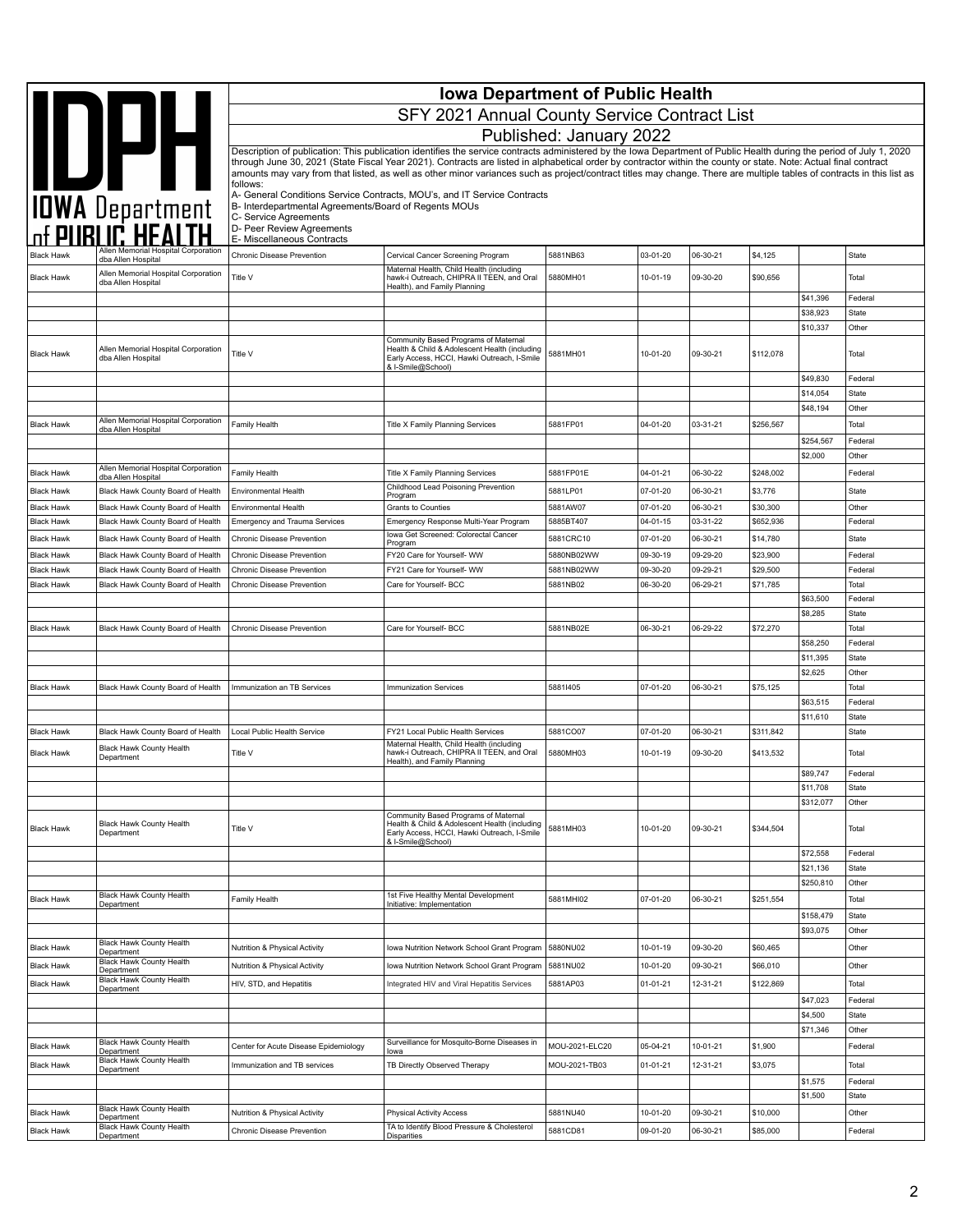| <b>Iowa Department of Public Health</b> |                                                                           |                                                                                                             |                                                                                                                                                                                                                                                                                                                                                                                                                                                                                                                    |                         |                      |                      |                       |                        |                    |
|-----------------------------------------|---------------------------------------------------------------------------|-------------------------------------------------------------------------------------------------------------|--------------------------------------------------------------------------------------------------------------------------------------------------------------------------------------------------------------------------------------------------------------------------------------------------------------------------------------------------------------------------------------------------------------------------------------------------------------------------------------------------------------------|-------------------------|----------------------|----------------------|-----------------------|------------------------|--------------------|
|                                         |                                                                           |                                                                                                             | SFY 2021 Annual County Service Contract List                                                                                                                                                                                                                                                                                                                                                                                                                                                                       |                         |                      |                      |                       |                        |                    |
|                                         |                                                                           |                                                                                                             |                                                                                                                                                                                                                                                                                                                                                                                                                                                                                                                    | Published: January 2022 |                      |                      |                       |                        |                    |
|                                         | IOWA Department                                                           |                                                                                                             | Description of publication: This publication identifies the service contracts administered by the Iowa Department of Public Health during the period of July 1, 2020<br>through June 30, 2021 (State Fiscal Year 2021). Contracts are listed in alphabetical order by contractor within the county or state. Note: Actual final contract<br>amounts may vary from that listed, as well as other minor variances such as project/contract titles may change. There are multiple tables of contracts in this list as |                         |                      |                      |                       |                        |                    |
|                                         |                                                                           | follows:                                                                                                    | A- General Conditions Service Contracts, MOU's, and IT Service Contracts                                                                                                                                                                                                                                                                                                                                                                                                                                           |                         |                      |                      |                       |                        |                    |
|                                         |                                                                           | B- Interdepartmental Agreements/Board of Regents MOUs<br>C- Service Agreements<br>D- Peer Review Agreements |                                                                                                                                                                                                                                                                                                                                                                                                                                                                                                                    |                         |                      |                      |                       |                        |                    |
|                                         |                                                                           | E- Miscellaneous Contracts                                                                                  |                                                                                                                                                                                                                                                                                                                                                                                                                                                                                                                    |                         |                      |                      |                       |                        |                    |
|                                         |                                                                           | HIV, STD, and Hepatitis                                                                                     | <b>HIV Core Medical and Support Services</b>                                                                                                                                                                                                                                                                                                                                                                                                                                                                       | 5882HC01                | 04-01-21             | 03-31-22             | \$335,229             | \$57,049               | Total<br>Federal   |
|                                         |                                                                           |                                                                                                             |                                                                                                                                                                                                                                                                                                                                                                                                                                                                                                                    |                         |                      |                      |                       | \$575                  | State              |
|                                         |                                                                           |                                                                                                             |                                                                                                                                                                                                                                                                                                                                                                                                                                                                                                                    |                         |                      |                      |                       | \$277,605              | Other              |
| <b>Black Hawk</b>                       | Covenant Medical Center                                                   | <b>Emergency and Trauma Services</b>                                                                        | Emergency Response Multi-Year Program-<br>Hospital                                                                                                                                                                                                                                                                                                                                                                                                                                                                 | 5886BT325               | 04-01-16             | 03-31-22             | \$14,831              |                        | Federal            |
| <b>Black Hawk</b>                       | Exceptional Persons, Inc                                                  | Nutrition & Physical Activity                                                                               | Go NAP SACC Assessment                                                                                                                                                                                                                                                                                                                                                                                                                                                                                             | 5880HKF02               | 10-01-19             | 07-30-20             | \$10,000              |                        | Other              |
| <b>Black Hawk</b>                       | Exceptional Persons, Inc.<br>Iowa Northland Regional Council of           | Nutrition & Physical Activity                                                                               | Go NAP SACC Assessment                                                                                                                                                                                                                                                                                                                                                                                                                                                                                             | 5881HKF02<br>5881NU31   | 09-01-20<br>10-01-20 | 07-30-21<br>09-30-21 | \$12,700<br>\$20,000  |                        | Other<br>Other     |
| <b>Black Hawk</b>                       | Governments                                                               | Nutrition & Physical Activity<br>Substance Abuse Prevention and                                             | <b>Physical Activity Access</b><br>Improving Tomorrow: Prevention Focused                                                                                                                                                                                                                                                                                                                                                                                                                                          |                         |                      |                      |                       |                        |                    |
| <b>Black Hawk</b>                       | The Job Foundation<br>Northeast Iowa Area Agency on                       | Treatment                                                                                                   | Mentoring                                                                                                                                                                                                                                                                                                                                                                                                                                                                                                          | 5881YM10                | 07-01-20             | 06-30-21             | \$69,279              |                        | State              |
| <b>Black Hawk</b>                       | Aging<br>Northeast Iowa Area Agency on                                    | Nutrition & Physical Activity                                                                               | <b>Fresh Conversations</b>                                                                                                                                                                                                                                                                                                                                                                                                                                                                                         | 5880NU24                | 10-01-19             | 09-30-20             | \$72,000              |                        | Other              |
| <b>Black Hawk</b>                       | Aging                                                                     | Nutrition & Physical Activity                                                                               | <b>Fresh Conversations</b><br>Special Supplemental Nutrition Program for                                                                                                                                                                                                                                                                                                                                                                                                                                           | 5881NU24                | 10-01-20             | 09-30-21             | \$74,999              |                        | Other              |
| <b>Black Hawk</b>                       | Operation Threshold, Inc                                                  | Nutrition & Physical Activity                                                                               | Women, Infants & Children<br>Special Supplemental Nutrition Program for                                                                                                                                                                                                                                                                                                                                                                                                                                            | 5880AO43                | 10-01-19             | 09-30-20             | \$1,061,798           |                        | Federal            |
| <b>Black Hawk</b>                       | Operation Threshold, Inc                                                  | Nutrition & Physical Activity                                                                               | Women, Infants & Children<br>Breastfeeding Peer Counseling Program                                                                                                                                                                                                                                                                                                                                                                                                                                                 | 5881AO43                | 10-01-20             | 09-30-21             | \$1,096,126           |                        | Federal            |
| <b>Black Hawk</b>                       | Operation Threshold, Inc                                                  | Nutrition & Physical Activity                                                                               | through the lowa WIC Program                                                                                                                                                                                                                                                                                                                                                                                                                                                                                       | 5880AO95                | 10-01-19             | 09-30-20             | \$50,000              |                        | Federal            |
| <b>Black Hawk</b>                       | Operation Threshold, Inc                                                  | Nutrition & Physical Activity                                                                               | Breastfeeding Peer Counseling Program<br>through the lowa WIC Program                                                                                                                                                                                                                                                                                                                                                                                                                                              | 5881AO95                | 10-01-20             | 09-30-21             | \$70,000              |                        | Federal            |
| <b>Black Hawk</b>                       | Operation Threshold, Inc                                                  | Family Health                                                                                               | Maternal, Infant, Early Childhood Home<br>Visiting and Coordinated Intake Services                                                                                                                                                                                                                                                                                                                                                                                                                                 | 5880CH02                | 03-01-20             | 09-30-21             | \$785,334             |                        | Federal            |
| <b>Black Hawk</b>                       | Pathways Behavioral Services, Inc.                                        | Substance Abuse Prevention and<br>Treatment                                                                 | <b>IDPH Substance Use and Problem Gambling</b><br>Services Integrated Provider Network                                                                                                                                                                                                                                                                                                                                                                                                                             | 5881PN08                | 07-01-20             | 06-30-21             | \$1,920,699           |                        | Total              |
|                                         |                                                                           |                                                                                                             |                                                                                                                                                                                                                                                                                                                                                                                                                                                                                                                    |                         |                      |                      |                       | \$767,279              | Federal            |
|                                         |                                                                           | Bureau of Substance Abuse Prevention and                                                                    |                                                                                                                                                                                                                                                                                                                                                                                                                                                                                                                    |                         |                      |                      |                       | \$1,153,420            | State              |
| <b>Black Hawk</b>                       | Pathways Behavioral Services, Inc.                                        | <b>TRXT</b><br>Substance Abuse Prevention and                                                               | State Opioid Response in Iowa                                                                                                                                                                                                                                                                                                                                                                                                                                                                                      | 5881SA101               | 09-30-20             | 09-29-21             | \$480,000             |                        | Federal            |
| <b>Black Hawk</b>                       | Pathways Behavioral Services, Inc.                                        | Treatment                                                                                                   | Iowa's Emergency COVID-19 Project                                                                                                                                                                                                                                                                                                                                                                                                                                                                                  | 5881SA165<br>5881SM22   | 08-01-20<br>09-30-20 | 08-19-21<br>09-29-21 | \$140,000<br>\$24,889 |                        | Federal<br>Federal |
| <b>Black Hawk</b>                       | Pathways Behavioral Services, Inc.                                        | Substance Abuse Prevention and Trxt<br>Substance Abuse Prevention and                                       | Zero Suicide Iowa<br>lowa Treatment for Individuals Experiencing                                                                                                                                                                                                                                                                                                                                                                                                                                                   |                         |                      |                      |                       |                        |                    |
| <b>Black Hawk</b>                       | Pathways Behavioral Services, Inc.                                        | Treatment                                                                                                   | Homelessness-IPN                                                                                                                                                                                                                                                                                                                                                                                                                                                                                                   | 5882SA155               | $01 - 15 - 21$       | 01-14-22             | \$62,210              |                        | Federal            |
| <b>Black Hawk</b>                       | Pathways Behavioral Services, Inc.<br>Sartori Memorial Hospital, Inc. dba | Tobacco Use Prevention and Control                                                                          | Community Partnership- Buchanan County<br>Emergency Response Multi-Year Program-                                                                                                                                                                                                                                                                                                                                                                                                                                   | 5881TS02                | 07-01-20             | 06-30-21             | \$111,116             |                        | State              |
| <b>Black Hawk</b>                       | Wheaton Fransiscan Healthcare<br>University of Northern Iowa (Ctr for     | <b>Emergency and Trauma Services</b><br>Substance Abuse Prevention and                                      | Hospital<br>FY 2020 Iowa Gambling Treatment Program                                                                                                                                                                                                                                                                                                                                                                                                                                                                | 5886BT394               | 04-01-16             | 03-31-22             | \$10,915              |                        | Federal            |
| <b>Black Hawk</b>                       | Social & Behavioral Research)                                             | Treatment                                                                                                   | Outcomes and Evaluation                                                                                                                                                                                                                                                                                                                                                                                                                                                                                            | 5881BH10                | 07-01-20             | 06-30-21             | \$359,000             |                        | Total              |
|                                         |                                                                           |                                                                                                             |                                                                                                                                                                                                                                                                                                                                                                                                                                                                                                                    |                         |                      |                      |                       | \$209,000<br>\$150,000 | Federal<br>State   |
| <b>Black Hawk</b>                       | University of Northern Iowa                                               | Family Health                                                                                               | Barriers to Prenatal Care Survey                                                                                                                                                                                                                                                                                                                                                                                                                                                                                   | 5880HF10                | 10-01-19             | 09-30-20             | \$70,887              |                        | Federal            |
| <b>Black Hawk</b>                       | University of Northern Iowa                                               | Family Health                                                                                               | Barriers to Prenatal Care Survey                                                                                                                                                                                                                                                                                                                                                                                                                                                                                   | 5881HF10                | 10-01-20             | 09-30-21             | \$60,000              |                        | Federal            |
| <b>Black Hawk</b>                       | University of Northern Iowa                                               | Department Wide - Data Management                                                                           | <b>BRFSS Data Collection</b>                                                                                                                                                                                                                                                                                                                                                                                                                                                                                       | 5880RF01                | 01-01-20             | 12-31-20             | \$333,470             |                        | Total              |
|                                         |                                                                           |                                                                                                             |                                                                                                                                                                                                                                                                                                                                                                                                                                                                                                                    |                         |                      |                      |                       | \$266,009<br>\$63,461  | Federal<br>State   |
|                                         |                                                                           |                                                                                                             |                                                                                                                                                                                                                                                                                                                                                                                                                                                                                                                    |                         |                      |                      |                       | \$4,000                | Other              |
| <b>Black Hawk</b>                       | University of Northern Iowa                                               | Department Wide - Data Management                                                                           | <b>BRFSS Data Collection</b>                                                                                                                                                                                                                                                                                                                                                                                                                                                                                       | 5881RF01                | $01 - 01 - 21$       | 12-31-21             | \$356,773             |                        | Total              |
|                                         |                                                                           |                                                                                                             |                                                                                                                                                                                                                                                                                                                                                                                                                                                                                                                    |                         |                      |                      |                       | \$280,373              | Federal            |
|                                         |                                                                           |                                                                                                             |                                                                                                                                                                                                                                                                                                                                                                                                                                                                                                                    |                         |                      |                      |                       | \$76,400               | State              |
| <b>Black Hawk</b>                       | University of Northern Iowa<br>University of Northern Iowa on behalf      | Tobacco Use Prevention and Control                                                                          | Tobacco Use Prevention and Control<br>Surveillance and Evaluation                                                                                                                                                                                                                                                                                                                                                                                                                                                  | 5881TRE01               | 07-01-20             | 06-30-21             | \$156,379             |                        | State              |
| <b>Black Hawk</b>                       | of The Center For Violence<br>Prevention                                  |                                                                                                             | Gender Violence Prevention                                                                                                                                                                                                                                                                                                                                                                                                                                                                                         | 5882RP03                | 02-01-21             | 01-31-22             | \$35,730              |                        | Federal            |
| <b>Black Hawk</b>                       | YMCA of Black Hawk County dba<br>Waterloo YMCA                            | Chronic Disease Prevention                                                                                  | Clinical Innovations for Prediabetes<br>Assessment and Referral                                                                                                                                                                                                                                                                                                                                                                                                                                                    | 5881CD70                | 11-01-20             | 06-29-21             | \$10,000              |                        | Federal            |
| Boone                                   | Boone County Board of Health                                              | Environmental Health                                                                                        | <b>Grants to Counties</b>                                                                                                                                                                                                                                                                                                                                                                                                                                                                                          | 5881AW08                | 07-01-20             | 06-30-21             | \$30,300              |                        | Other              |
| Boone<br>Boone                          | Boone County Board of Health<br>Boone County Board of Health              | <b>Emergency and Trauma Services</b><br>Local Public Health Service                                         | <b>Emergency and Trauma Services</b><br>FY21 Local Public Health Services                                                                                                                                                                                                                                                                                                                                                                                                                                          | 5885BT408<br>5881CO08   | 04-01-15<br>07-01-20 | 03-31-22<br>06-30-21 | \$199,791<br>\$63,402 |                        | Federal<br>State   |
| Boone                                   | Boone County Board of Health                                              | Immunization and TB Services                                                                                | <b>Immunization Services</b>                                                                                                                                                                                                                                                                                                                                                                                                                                                                                       | 58811406                | 07-01-20             | 06-30-21             | \$16,593              |                        | Total              |
|                                         |                                                                           |                                                                                                             |                                                                                                                                                                                                                                                                                                                                                                                                                                                                                                                    |                         |                      |                      |                       | \$14,041               | Federal            |
|                                         |                                                                           |                                                                                                             |                                                                                                                                                                                                                                                                                                                                                                                                                                                                                                                    |                         |                      |                      |                       | \$2,552                | State              |
| Boone                                   | Boone County Board of Supervisors                                         | Substance Abuse Prevention and<br>Treatment                                                                 | County Substance Abuse Prevention                                                                                                                                                                                                                                                                                                                                                                                                                                                                                  | 5881SS08                | 07-01-20             | 06-30-21             | \$10,000              |                        | Other              |
| Boone                                   | <b>Boone County Hospital</b>                                              | <b>Emergency and Trauma Services</b>                                                                        | Emergency Response Multi-Year Program-<br>Hospital                                                                                                                                                                                                                                                                                                                                                                                                                                                                 | 5886BT308               | 04-01-16             | 03-31-22             | \$95,200              |                        | Federal            |
| Boone                                   | <b>Brianne Wessels</b>                                                    | Emergency and Trauma Services                                                                               | Trauma Care FacilityNurse Verification<br>Survey Team Member                                                                                                                                                                                                                                                                                                                                                                                                                                                       | 2023-TCRT-RN002         | 07-01-20             | 06-30-23             | \$4,950               |                        | Federal            |
| Bremer                                  | Bremer County Board of Health                                             | Environmental Health                                                                                        | Grants to Counties                                                                                                                                                                                                                                                                                                                                                                                                                                                                                                 | 5881AW09                | 07-01-20             | 06-30-21             | \$30,300              |                        | State              |
| Bremer                                  | Bremer County Board of Health                                             | Immunization an TB Services                                                                                 | <b>Immunization Services</b>                                                                                                                                                                                                                                                                                                                                                                                                                                                                                       | 58811407                | 07-01-20             | 06-30-21             | \$16,953              |                        | Total              |
|                                         |                                                                           |                                                                                                             |                                                                                                                                                                                                                                                                                                                                                                                                                                                                                                                    |                         |                      |                      |                       | \$14,041<br>\$2,552    | Federal<br>State   |
| Bremer                                  | Bremer County Board of Health                                             | Emergency and Trauma Services                                                                               | Emergency Response Multi-Year Program                                                                                                                                                                                                                                                                                                                                                                                                                                                                              | 5885BT409               | $04 - 01 - 15$       | 03-31-22             | \$175,348             |                        | Federal            |
|                                         |                                                                           |                                                                                                             |                                                                                                                                                                                                                                                                                                                                                                                                                                                                                                                    |                         |                      |                      |                       |                        |                    |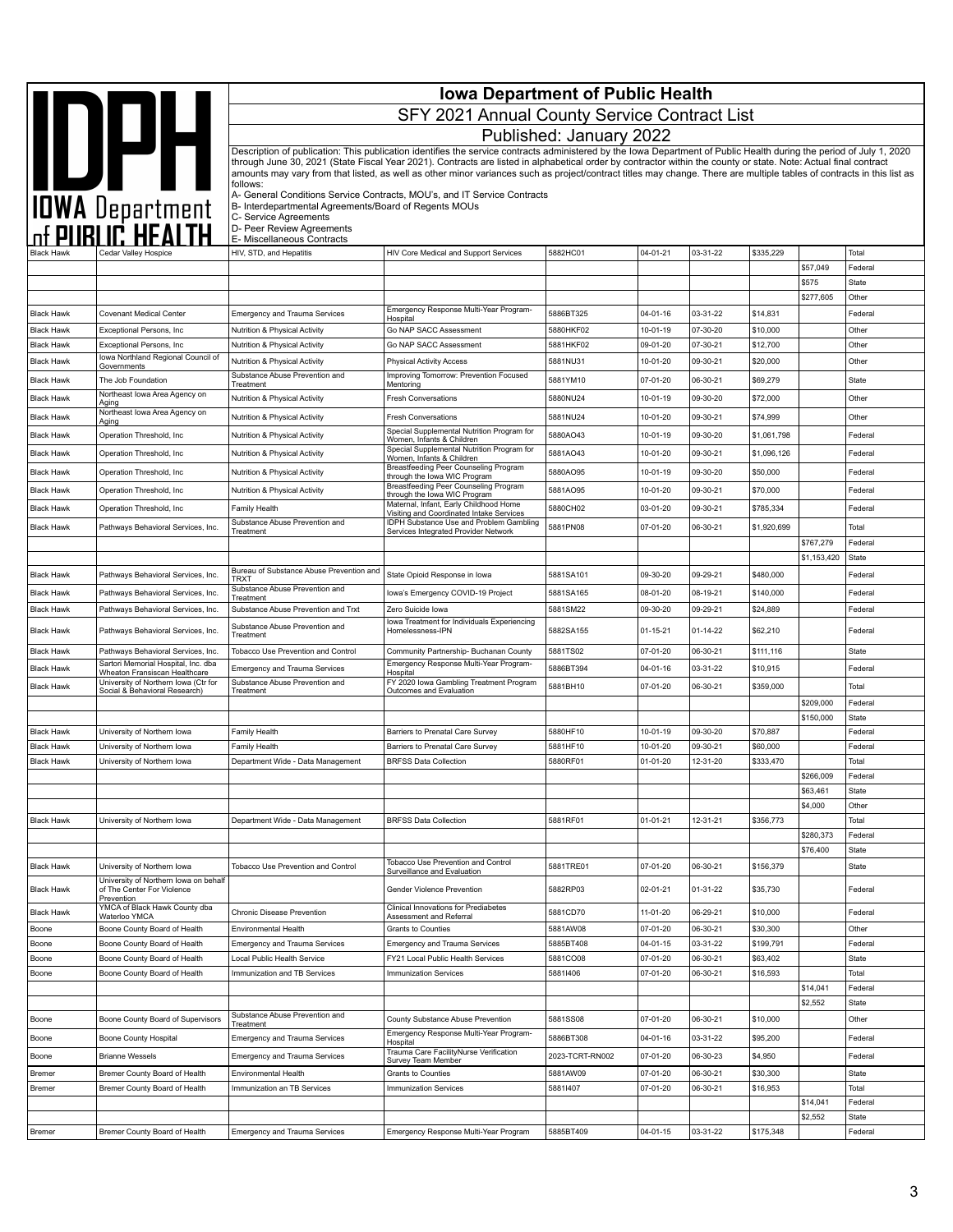| <b>Iowa Department of Public Health</b> |                                                                     |                                                                                |                                                                                                                                                                                                                                                                                                                                          |                         |                            |                      |                       |                     |                  |
|-----------------------------------------|---------------------------------------------------------------------|--------------------------------------------------------------------------------|------------------------------------------------------------------------------------------------------------------------------------------------------------------------------------------------------------------------------------------------------------------------------------------------------------------------------------------|-------------------------|----------------------------|----------------------|-----------------------|---------------------|------------------|
|                                         | IOWA Department                                                     |                                                                                | SFY 2021 Annual County Service Contract List                                                                                                                                                                                                                                                                                             |                         |                            |                      |                       |                     |                  |
|                                         |                                                                     |                                                                                |                                                                                                                                                                                                                                                                                                                                          |                         |                            |                      |                       |                     |                  |
|                                         |                                                                     |                                                                                |                                                                                                                                                                                                                                                                                                                                          | Published: January 2022 |                            |                      |                       |                     |                  |
|                                         |                                                                     |                                                                                | Description of publication: This publication identifies the service contracts administered by the Iowa Department of Public Health during the period of July 1, 2020<br>through June 30, 2021 (State Fiscal Year 2021). Contracts are listed in alphabetical order by contractor within the county or state. Note: Actual final contract |                         |                            |                      |                       |                     |                  |
|                                         |                                                                     |                                                                                | amounts may vary from that listed, as well as other minor variances such as project/contract titles may change. There are multiple tables of contracts in this list as                                                                                                                                                                   |                         |                            |                      |                       |                     |                  |
|                                         |                                                                     | follows:                                                                       | A- General Conditions Service Contracts, MOU's, and IT Service Contracts                                                                                                                                                                                                                                                                 |                         |                            |                      |                       |                     |                  |
|                                         |                                                                     | B- Interdepartmental Agreements/Board of Regents MOUs<br>C- Service Agreements |                                                                                                                                                                                                                                                                                                                                          |                         |                            |                      |                       |                     |                  |
|                                         |                                                                     | D- Peer Review Agreements                                                      |                                                                                                                                                                                                                                                                                                                                          |                         |                            |                      |                       |                     |                  |
|                                         |                                                                     | E- Miscellaneous Contracts                                                     |                                                                                                                                                                                                                                                                                                                                          |                         |                            |                      |                       |                     |                  |
|                                         | Bremer County Board of Health                                       | Local Public Health Service<br>Substance Abuse Prevention and                  | FY21 Local Public Health Services<br>County Substance Abuse Prevention                                                                                                                                                                                                                                                                   | 5881CO09                | 07-01-20                   | 06-30-21             | \$60,620              |                     | State<br>Other   |
| <b>Bremer</b>                           | Bremer County Board of Supervisors<br>Sumner Community Club d/b/a   | Treatment                                                                      | Emergency Response Multi-Year Program-                                                                                                                                                                                                                                                                                                   | 5881SS09                | 07-01-20                   | 06-30-21             | \$10,000              |                     |                  |
| Bremer                                  | Community Memorial Hospital                                         | <b>Emergency and Trauma Services</b>                                           | Hospital<br>Emergency Response Multi-Year Program-                                                                                                                                                                                                                                                                                       | 5886BT405               | 04-01-16                   | 03-31-22             | \$94,499              |                     | Federal          |
| Bremer                                  | Waverly Health Center                                               | <b>Emergency and Trauma Services</b>                                           | Hospital                                                                                                                                                                                                                                                                                                                                 | 5886BT415               | 04-01-16                   | 03-31-22             | \$95,065              |                     | Federal          |
| Bremer<br>Buchanan                      | Waverly Health Center<br>Buchanan County Board of Health            | Tobacco Use Prevention and Control<br>Local Public Health Service              | <b>Tobacco Community Partnerships</b><br>FY21 Local Public Health Services                                                                                                                                                                                                                                                               | 5881TS01<br>5881CO10    | 07-01-20<br>07-01-20       | 06-30-21<br>06-30-21 | \$7,954<br>\$54,654   |                     | State<br>State   |
| Buchanan                                | Buchanan County Board of Health                                     | <b>Emergency and Trauma Services</b>                                           | Emergency Response Multi-Year Program                                                                                                                                                                                                                                                                                                    | 5885BT410               | 04-01-15                   | 03-31-22             | \$182,964             |                     | Federal          |
| Buchanan                                | Buchanan County Board of Health                                     | Environmental Health                                                           | Grants to Counties                                                                                                                                                                                                                                                                                                                       | 5881AW10                | 07-01-20                   | 06-30-21             | \$30,300              |                     | Other            |
| Buchanan                                | Buchanan County Board of Health                                     | <b>Emergency and Trauma Services</b>                                           | Public Health Emergency Preparedness<br>(PHEP) and EMS System Development                                                                                                                                                                                                                                                                | 5881BT01                | 07-01-20                   | 06-30-21             | \$647,365             |                     | Total            |
|                                         |                                                                     |                                                                                |                                                                                                                                                                                                                                                                                                                                          |                         |                            |                      |                       | \$576,663           | Federal          |
|                                         |                                                                     |                                                                                |                                                                                                                                                                                                                                                                                                                                          |                         |                            |                      |                       | \$70,702            | State            |
| Buchanan                                | Buchanan County Board of Health                                     | Immunization and TB Services                                                   | <b>Immunization Services</b>                                                                                                                                                                                                                                                                                                             | 58811408                | 07-01-20                   | 06-30-21             | \$16,593              |                     | Total            |
|                                         |                                                                     |                                                                                |                                                                                                                                                                                                                                                                                                                                          |                         |                            |                      |                       | \$14,041<br>\$2,552 | Federal<br>State |
| Buchanan                                | Buchanan County Public Health                                       | Immunization and TB Services                                                   | TB Directly Observed Therapy                                                                                                                                                                                                                                                                                                             | MOU-2020-TB08           | $01 - 01 - 20$             | 12-31-20             | \$500                 |                     | Total            |
|                                         | Department                                                          |                                                                                |                                                                                                                                                                                                                                                                                                                                          |                         |                            |                      |                       | \$50                | Federal          |
|                                         |                                                                     |                                                                                |                                                                                                                                                                                                                                                                                                                                          |                         |                            |                      |                       | \$450               | State            |
| Buchanan                                | People's Memorial Hospital dba                                      | <b>Emergency and Trauma Services</b>                                           | Emergency Response Multi-Year Program-                                                                                                                                                                                                                                                                                                   | 5886BT310               | 04-01-16                   | 03-31-22             | \$94,814              |                     | Federal          |
| Buena Vista                             | Buchanan County Health Center<br>Buena Vista County Board of Health | Local Public Health Service                                                    | Hospital<br>FY21 Local Public Health Services                                                                                                                                                                                                                                                                                            | 5881CO11                | 07-01-20                   | 06-30-21             | \$55,205              |                     | State            |
| <b>Buena Vista</b>                      | Buena Vista County Board of Health                                  | <b>Emergency and Trauma Services</b>                                           | Emergency Response Multi-Year Program                                                                                                                                                                                                                                                                                                    | 5885BT411               | $04 - 01 - 15$             | 03-31-22             | \$211,773             |                     | Federal          |
| Buena Vista                             | Buena Vista County Board of Health                                  | <b>Environmental Health</b>                                                    | <b>Grants to Counties</b>                                                                                                                                                                                                                                                                                                                | 5881AW11                | 07-01-20                   | 06-30-21             | \$30,300              |                     | Other            |
| Buena Vista                             | Buena Vista County Board of Health                                  | Chronic Disease Prevention                                                     | Care for Yourself- BCC                                                                                                                                                                                                                                                                                                                   | 5881NB30                | 06-30-20                   | 06-29-21             | \$4,788               |                     | Total            |
|                                         |                                                                     |                                                                                |                                                                                                                                                                                                                                                                                                                                          |                         |                            |                      |                       | \$4,375             | Federal          |
| Buena Vista                             | Buena Vista County Board of Health                                  | Chronic Disease Prevention                                                     | Care for Yourself- BCC                                                                                                                                                                                                                                                                                                                   | 5881NB30E               | 06-30-21                   | 06-29-22             | \$4,763               | \$413               | State<br>Total   |
|                                         |                                                                     |                                                                                |                                                                                                                                                                                                                                                                                                                                          |                         |                            |                      |                       | \$4,200             | Federal          |
|                                         |                                                                     |                                                                                |                                                                                                                                                                                                                                                                                                                                          |                         |                            |                      |                       | \$388               | State            |
|                                         |                                                                     |                                                                                |                                                                                                                                                                                                                                                                                                                                          |                         |                            |                      |                       | \$175               | Other            |
| <b>Buena Vista</b>                      | Buena Vista County Board of Health                                  | Immunization and TB Services                                                   | <b>Immunization Services</b>                                                                                                                                                                                                                                                                                                             | 58811409                | 07-01-20                   | 06-30-21             | \$15,280              |                     | Total            |
|                                         |                                                                     |                                                                                |                                                                                                                                                                                                                                                                                                                                          |                         |                            |                      |                       | \$12,958            | Federal          |
|                                         |                                                                     |                                                                                | Emergency Response Multi-Year Program-                                                                                                                                                                                                                                                                                                   |                         |                            |                      |                       | \$2,322             | State            |
| <b>Buena Vista</b>                      | Buena Vista Regional Medical Center                                 | <b>Emergency and Trauma Services</b>                                           | Hospital                                                                                                                                                                                                                                                                                                                                 | 5886BT311               | 04-01-16                   | 03-31-22             | \$95,359              |                     | Federal          |
| Butler<br><b>Butler</b>                 | Butler County Board of Health<br>Butler County Board of Health      | <b>Environmental Health</b><br><b>Emergency and Trauma Services</b>            | <b>Grants to Counties</b><br>Emergency Response Multi-Year Program                                                                                                                                                                                                                                                                       | 5881AW12<br>5885BT412   | 07-01-20<br>$04 - 01 - 15$ | 06-30-21<br>03-31-22 | \$30,300<br>\$149,600 |                     | Other<br>Federal |
| Butler                                  | Butler County Board of Health                                       | Chronic Disease Prevention                                                     | Care for Yourself- BCC                                                                                                                                                                                                                                                                                                                   | 5881NB03                | 06-30-20                   | 06-29-21             | \$19,150              |                     | Total            |
|                                         |                                                                     |                                                                                |                                                                                                                                                                                                                                                                                                                                          |                         |                            |                      |                       | \$15,750            | Federal          |
|                                         |                                                                     |                                                                                |                                                                                                                                                                                                                                                                                                                                          |                         |                            |                      |                       | \$3,400             | State            |
| <b>Butler</b>                           | Butler County Board of Health                                       | Chronic Disease Prevention                                                     | Care for Yourself- BCC                                                                                                                                                                                                                                                                                                                   | 5881NB03E               | 06-30-21                   | 06-29-22             | \$19,050              |                     | Total            |
|                                         |                                                                     |                                                                                |                                                                                                                                                                                                                                                                                                                                          |                         |                            |                      |                       | \$14,875            | Federal          |
|                                         |                                                                     |                                                                                |                                                                                                                                                                                                                                                                                                                                          |                         |                            |                      |                       | \$3,300<br>\$875    | State<br>Other   |
| <b>Butler</b>                           | <b>Butler County Board Health</b>                                   | Immunization and TB Services                                                   | <b>Immunization Services</b>                                                                                                                                                                                                                                                                                                             | 58811410                | 07-01-20                   | 06-30-21             | \$8,500               |                     | Total            |
|                                         |                                                                     |                                                                                |                                                                                                                                                                                                                                                                                                                                          |                         |                            |                      |                       | \$6,307             | Federal          |
|                                         |                                                                     |                                                                                |                                                                                                                                                                                                                                                                                                                                          |                         |                            |                      |                       | \$2,193             | State            |
| <b>Butler</b>                           | Butler County Board of Health                                       | Local Public Health Service                                                    | FY21 Local Public Health Services                                                                                                                                                                                                                                                                                                        | 5881CO12                | 07-01-20                   | 06-30-21             | \$45,534              |                     | State            |
| <b>Butler</b>                           | Butler County dba Butler County<br>Board of Health                  | Tobacco Use Prevention and Control                                             | <b>Tobacco Community Partnerships</b>                                                                                                                                                                                                                                                                                                    | 5881TS36                | 07-01-20                   | 06-30-21             | \$12,269              |                     | State            |
| <b>Butler</b>                           | <b>Butler County Board of Supervisors</b>                           | Substance Abuse Prevention and<br>Treatment                                    | County Substance Abuse Prevention Services                                                                                                                                                                                                                                                                                               | 5881SS12                | 07-01-20                   | 06-30-21             | \$7,500               |                     | Other            |
| Calhoun                                 | Calhoun County Board of Health                                      | Environmental Health                                                           | Grants to Counties                                                                                                                                                                                                                                                                                                                       | 5881AW13                | 07-01-20                   | 06-30-21             | \$30,300              |                     | Other            |
| Calhoun                                 | Calhoun County Board of Health                                      | Local Public Health Service                                                    | fy21 Local Public Health Services                                                                                                                                                                                                                                                                                                        | 5881CO13                | 07-01-20                   | 06-30-21             | \$37,259              |                     | State            |
| Calhoun                                 | Calhoun County Board of Health                                      | <b>Emergency and Trauma Services</b>                                           | Emergency Response Multi-Year Program                                                                                                                                                                                                                                                                                                    | 5885BT413               | 04-01-15                   | 03-31-22             | \$156,063             |                     | Federal          |
| Calhoun                                 | Calhoun County Board of Health                                      | Immunization and TB Services                                                   | <b>Immunization Services</b>                                                                                                                                                                                                                                                                                                             | 58811411                | 07-01-20                   | 06-30-21             | \$12,191              | \$10,308            | Total<br>Federal |
|                                         |                                                                     |                                                                                |                                                                                                                                                                                                                                                                                                                                          |                         |                            |                      |                       | \$1,883             | State            |
| Calhoun                                 | Stewart Memorial Community                                          | <b>Emergency and Trauma Services</b>                                           | Emergency Response Multi-Year Program-                                                                                                                                                                                                                                                                                                   | 5886BT403               | 04-01-16                   | 03-31-22             | \$94,606              |                     | Federal          |
| Carroll                                 | Hospital<br>Carroll County Board of Health                          | Environmental Health                                                           | Hospital<br>Grants to Counties                                                                                                                                                                                                                                                                                                           | 5881AW14                | 07-01-20                   | 06-30-21             | \$60,600              |                     | State            |
| Carroll                                 | Carroll County Board of Health                                      | Chronic Disease Prevention                                                     | Care for Yourself- BCC                                                                                                                                                                                                                                                                                                                   | 5881NB05                | 06-30-20                   | 06-29-21             | \$1,915               |                     | Total            |
|                                         |                                                                     |                                                                                |                                                                                                                                                                                                                                                                                                                                          |                         |                            |                      |                       | \$1,750             | Federal          |
|                                         |                                                                     |                                                                                |                                                                                                                                                                                                                                                                                                                                          |                         |                            |                      |                       | \$165               | State            |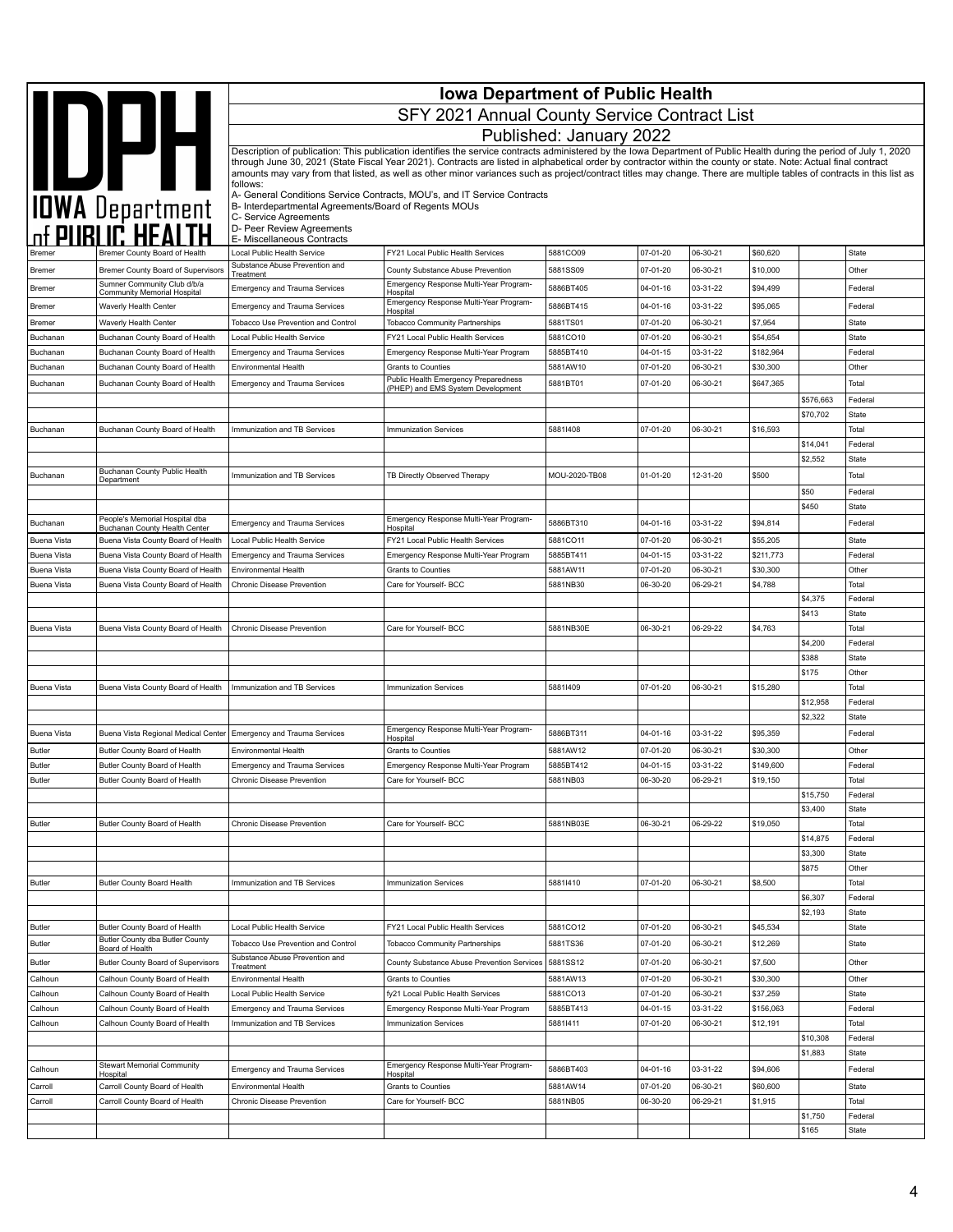|                    |                                                                          |                                                                                | <b>Iowa Department of Public Health</b>                                                                                                                                                                                                                                                                                                    |                          |                      |                      |                      |                      |                         |
|--------------------|--------------------------------------------------------------------------|--------------------------------------------------------------------------------|--------------------------------------------------------------------------------------------------------------------------------------------------------------------------------------------------------------------------------------------------------------------------------------------------------------------------------------------|--------------------------|----------------------|----------------------|----------------------|----------------------|-------------------------|
|                    |                                                                          |                                                                                | SFY 2021 Annual County Service Contract List                                                                                                                                                                                                                                                                                               |                          |                      |                      |                      |                      |                         |
|                    |                                                                          |                                                                                |                                                                                                                                                                                                                                                                                                                                            | Published: January 2022  |                      |                      |                      |                      |                         |
|                    |                                                                          |                                                                                | Description of publication: This publication identifies the service contracts administered by the Iowa Department of Public Health during the period of July 1, 2020                                                                                                                                                                       |                          |                      |                      |                      |                      |                         |
|                    | IOWA Department                                                          |                                                                                | through June 30, 2021 (State Fiscal Year 2021). Contracts are listed in alphabetical order by contractor within the county or state. Note: Actual final contract<br>amounts may vary from that listed, as well as other minor variances such as project/contract titles may change. There are multiple tables of contracts in this list as |                          |                      |                      |                      |                      |                         |
|                    |                                                                          | follows:                                                                       | A- General Conditions Service Contracts, MOU's, and IT Service Contracts                                                                                                                                                                                                                                                                   |                          |                      |                      |                      |                      |                         |
|                    |                                                                          | B- Interdepartmental Agreements/Board of Regents MOUs<br>C- Service Agreements |                                                                                                                                                                                                                                                                                                                                            |                          |                      |                      |                      |                      |                         |
|                    |                                                                          | D- Peer Review Agreements<br>E- Miscellaneous Contracts                        |                                                                                                                                                                                                                                                                                                                                            |                          |                      |                      |                      |                      |                         |
|                    | Carroll County Board of Health                                           | Chronic Disease Prevention                                                     | Care for Yourself- BCC                                                                                                                                                                                                                                                                                                                     | 5881NB05E                | 06-30-21             | 06-29-22             | \$1,905              |                      | Total                   |
|                    |                                                                          |                                                                                |                                                                                                                                                                                                                                                                                                                                            |                          |                      |                      |                      | \$1,575              | Federal                 |
|                    |                                                                          |                                                                                | Childhood Lead Poisoning Prevention                                                                                                                                                                                                                                                                                                        |                          |                      |                      |                      | \$330                | <b>State</b>            |
| Carroll<br>Carroll | Carroll County Board of Health<br>Carroll County Board of Health         | Environmental Health<br><b>Emergency and Trauma Services</b>                   | Program<br>Emergency Response Multi-Year Program                                                                                                                                                                                                                                                                                           | 5881L10<br>5885BT414     | 07-01-20<br>04-01-15 | 06-30-21<br>03-31-22 | \$1,017<br>\$170,170 |                      | <b>State</b><br>Federal |
| Carroll            | Carroll County Board of Health                                           | Local Public Health Service                                                    | FY21 Local Public Health Services                                                                                                                                                                                                                                                                                                          | 5881CO14                 | 07-01-20             | 06-30-21             | \$55,686             |                      | State                   |
| Carroll            | Carroll County Board of Health                                           | Immunization and TB Services                                                   | <b>Immunization Services</b>                                                                                                                                                                                                                                                                                                               | 58811412                 | 07-01-20             | 06-30-21             | \$16,700             |                      | Total                   |
|                    |                                                                          |                                                                                |                                                                                                                                                                                                                                                                                                                                            |                          |                      |                      |                      | \$14,120             | Federal                 |
|                    |                                                                          | Substance Abuse Prevention and                                                 |                                                                                                                                                                                                                                                                                                                                            |                          |                      |                      |                      | \$2,580              | State                   |
| Carroll            | Carroll County Board of Supervisors<br>Community Opportunities, Inc. dba | Treatment<br>Substance Abuse Prevention and                                    | County Substance Abuse Prevention                                                                                                                                                                                                                                                                                                          | 5881SS14                 | 07-01-20             | 06-30-21             | \$3,589              |                      | Other                   |
| Carroll            | New Opportunities, Inc.                                                  | Treatment<br>Substance Abuse Prevention and                                    | Zero Suicide Iowa                                                                                                                                                                                                                                                                                                                          | 5881SM16                 | 09-30-20             | 09-29-21             | \$27,578             |                      | Federal                 |
| Carroll            | Community Opportunities, Inc. dba<br>New Opportunities, Inc.             | Treatment                                                                      | State Opioid Respones in lowa                                                                                                                                                                                                                                                                                                              | 5881SA94                 | 09-30-20             | 09-29-21             | \$141,000            |                      | Federal                 |
| Carroll            | Community Opportunities, Inc. dba<br>New Opportunities, Inc.             | Nutrition & Physical Activity                                                  | Special Supplemental Nutrition Program for<br>Women, Infants & Children                                                                                                                                                                                                                                                                    | 5880AO33                 | 10-01-19             | 09-30-20             | \$287,728            |                      | Federal                 |
| Carroll            | Community Opportunities, Inc. dba<br>New Opportunities, Inc.             | Nutrition & Physical Activity                                                  | Special Supplemental Nutrition Program for<br>Women, Infants & Children                                                                                                                                                                                                                                                                    | 5881AO33                 | 10-01-20             | 09-30-21             | \$286,096            |                      | Federal                 |
| Carroll            | Community Opportunities, Inc. dba<br>New Opportunities, Inc.             | Nutrition & Physical Activity                                                  | Breastfeeding Peer Counseling Program<br>through the lowa WIC Program                                                                                                                                                                                                                                                                      | 5880AO83                 | 10-01-19             | 09-30-20             | \$35,000             |                      | Federal                 |
| Carroll            | Community Opportunities, Inc. dba<br>New Opportunities, Inc.             | Nutrition & Physical Activity                                                  | <b>Breastfeeding Peer Counseling Program</b><br>through the lowa WIC Program                                                                                                                                                                                                                                                               | 5881AO83                 | 10-01-20             | 09-30-21             | \$35,000             |                      | Federal                 |
| Carroll            | Community Opportunities, Inc. dba<br>New Opportunities, Inc.             | Family Health                                                                  | 1st Five Healthy Mental Development<br>Initiative: Implementation                                                                                                                                                                                                                                                                          | 5881MHI03                | 07-01-20             | 06-30-21             | \$96,885             |                      | Total                   |
|                    |                                                                          |                                                                                |                                                                                                                                                                                                                                                                                                                                            |                          |                      |                      |                      | \$61,038             | <b>State</b>            |
|                    |                                                                          |                                                                                |                                                                                                                                                                                                                                                                                                                                            |                          |                      |                      |                      | \$35,847             | Other                   |
| Carroll            | Community Opportunities, Inc. dba<br>New Opportunities, Inc.             | Title V                                                                        | Maternal Health, Child Health (including<br>hawk-i Outreach, CHIPRA II TEEN, and Oral<br>Health), and Family Planning                                                                                                                                                                                                                      | 5880MH04                 | 10-01-19             | 09-30-20             | \$132,230            |                      | Total                   |
|                    |                                                                          |                                                                                |                                                                                                                                                                                                                                                                                                                                            |                          |                      |                      |                      | \$27,919<br>\$7,437  | Federal<br><b>State</b> |
|                    |                                                                          |                                                                                |                                                                                                                                                                                                                                                                                                                                            |                          |                      |                      |                      | \$96,874             | Other                   |
|                    |                                                                          |                                                                                | Community Based Programs of Maternal                                                                                                                                                                                                                                                                                                       |                          |                      |                      |                      |                      |                         |
| Carroll            | Community Opportunities, Inc. dba<br>New Opportunities, Inc.             | Title V                                                                        | Health & Child & Adolescent Health (including<br>Early Access, HCCI, Hawki Outreach, I-Smile<br>& I-Smile@School)                                                                                                                                                                                                                          | 5881MH04                 | 10-01-20             | 09-30-21             | \$148,854            |                      | Total                   |
|                    |                                                                          |                                                                                |                                                                                                                                                                                                                                                                                                                                            |                          |                      |                      |                      | \$39,909             | Federal                 |
|                    |                                                                          |                                                                                |                                                                                                                                                                                                                                                                                                                                            |                          |                      |                      |                      | \$7,084<br>\$101,861 | <b>State</b><br>Other   |
| Carroll            | Community Opportunities Inc. dba<br>New Opportunities                    | Substance Abuse Prevention and<br>Treatment                                    | <b>IDPH Substance Use and Problem Gambling</b><br>Services Integrated Provider Network                                                                                                                                                                                                                                                     | 5881PN05                 | 07-01-20             | 06-30-21             | \$429,267            |                      | Total                   |
|                    |                                                                          |                                                                                |                                                                                                                                                                                                                                                                                                                                            |                          |                      |                      |                      | \$222,391            | Federal                 |
|                    |                                                                          |                                                                                |                                                                                                                                                                                                                                                                                                                                            |                          |                      |                      |                      | \$206,876            | <b>State</b>            |
| Carroll            | Community Opportunities, Inc. dba<br>New Opportunities, Inc.             | Tobacco Use Prevention and Control                                             | <b>Tobacco Community Partnerships</b>                                                                                                                                                                                                                                                                                                      | 5881TS03                 | 07-01-20             | 06-30-21             | \$57,069             |                      | State                   |
| Carroll            | Community Opportunities, Inc. dba<br>New Opportunities, Inc.             | Family Health                                                                  | State Sexual Risk Avoidance Education<br>Program                                                                                                                                                                                                                                                                                           | 5881CH01A                | 08-01-19             | 07-31-21             | \$69,800             |                      | Federal                 |
| Carroll            | Community Opportunities, Inc. dba<br>New Opportunities, Inc.             | Family Health                                                                  | Title X Family Planning Services                                                                                                                                                                                                                                                                                                           | 5881FP04                 | 04-01-20             | 03-31-21             | \$54,039             |                      | Total                   |
|                    |                                                                          |                                                                                |                                                                                                                                                                                                                                                                                                                                            |                          |                      |                      |                      | \$53,039             | Federal                 |
|                    | Community Opportunities, Inc. dba                                        |                                                                                |                                                                                                                                                                                                                                                                                                                                            |                          |                      |                      |                      | \$1,000              | Other                   |
| Carroll            | New Opportunities, Inc.                                                  | Family Health                                                                  | Title X Family Planning Services<br>Emergency Response Multi-Year Program-                                                                                                                                                                                                                                                                 | 5881FP04E                | 04-01-21             | 06-30-22             | \$50,474             |                      | Federal                 |
| Carroll            | Manning Regional Healthcare Center                                       | Emergency and Trauma Services                                                  | Hospital                                                                                                                                                                                                                                                                                                                                   | 5886BT367                | 04-01-16             | 03-31-22             | \$94,448             |                      | Federal                 |
| Carroll            | Manning Regional Healthcare Center<br>St. Anthony Regional Hospital and  | Health Care Delivery Systems                                                   | Flex Population Health Project<br>Emergency Response Multi-Year Program-                                                                                                                                                                                                                                                                   | 5880CA50                 | 03-01-20             | 08-31-20             | \$2,000              |                      | Federal                 |
| Carroll            | Nursing                                                                  | <b>Emergency and Trauma Services</b>                                           | Hospital                                                                                                                                                                                                                                                                                                                                   | 5886BT400                | 04-01-16             | 03-31-22             | \$11,359             |                      | Federal                 |
| Carroll            | St. Anthony Regional Hospital and<br>Nursing                             | Chronic Disease Prevention                                                     | Diabetes Self-Management<br>Education/Support (DSMES) Program<br>Provider Education and Telehealth Tools                                                                                                                                                                                                                                   | 5881CD46                 | 02-22-21             | 06-29-21             | \$3,850              |                      | Federal                 |
| Cass               | Cass County Board of Health                                              | Chronic Disease Prevention                                                     | Care for Yourself-BCC                                                                                                                                                                                                                                                                                                                      | 5881NB06                 | 06-30-20             | 06-29-21             | \$27,800             | \$22,750             | Total<br>Federal        |
|                    |                                                                          |                                                                                |                                                                                                                                                                                                                                                                                                                                            |                          |                      |                      |                      | \$5,050              | State                   |
| Cass               | Cass County Board of Health                                              | Chronic Disease Prevention                                                     | Care for Yourself- BCC                                                                                                                                                                                                                                                                                                                     | 5881NB06E                | 06-30-21             | 06-29-22             | \$26,670             |                      | Total                   |
|                    |                                                                          |                                                                                |                                                                                                                                                                                                                                                                                                                                            |                          |                      |                      |                      | \$22,575             | Federal                 |
|                    |                                                                          |                                                                                |                                                                                                                                                                                                                                                                                                                                            |                          |                      |                      |                      | \$3,920              | State                   |
|                    |                                                                          |                                                                                |                                                                                                                                                                                                                                                                                                                                            |                          |                      |                      |                      | \$175                | Other                   |
| Cass<br>Cass       | Cass County Board of Health<br>Cass County Board of Health               | Chronic Disease Prevention<br>Chronic Disease Prevention                       | FY20 Care for Yourself- WW<br>FY21 Care for Yourself- WW                                                                                                                                                                                                                                                                                   | 5880NB06WW<br>5881NB06WW | 09-30-19<br>09-30-20 | 09-29-20<br>09-29-21 | \$14,800<br>\$16,000 |                      | Federal<br>Federal      |
| Cass               | Cass County Board of Health                                              | Immunization an TB Services                                                    | TB Directly Observed Therapy                                                                                                                                                                                                                                                                                                               | MOU-2020-TB15            | $01 - 01 - 20$       | 12-31-20             | \$900                |                      | Total                   |
|                    |                                                                          |                                                                                |                                                                                                                                                                                                                                                                                                                                            |                          |                      |                      |                      | \$450                | Federal                 |
|                    |                                                                          |                                                                                |                                                                                                                                                                                                                                                                                                                                            |                          |                      |                      |                      | \$450                | <b>State</b>            |
| Cass               | Cass County Board of Health                                              | Immunization an TB Services                                                    | <b>Immunization Services</b>                                                                                                                                                                                                                                                                                                               | 58811413                 | 07-01-20             | 06-30-21             | \$21,424             |                      | Total                   |
|                    |                                                                          |                                                                                |                                                                                                                                                                                                                                                                                                                                            |                          |                      |                      |                      | \$17,366             | Federal                 |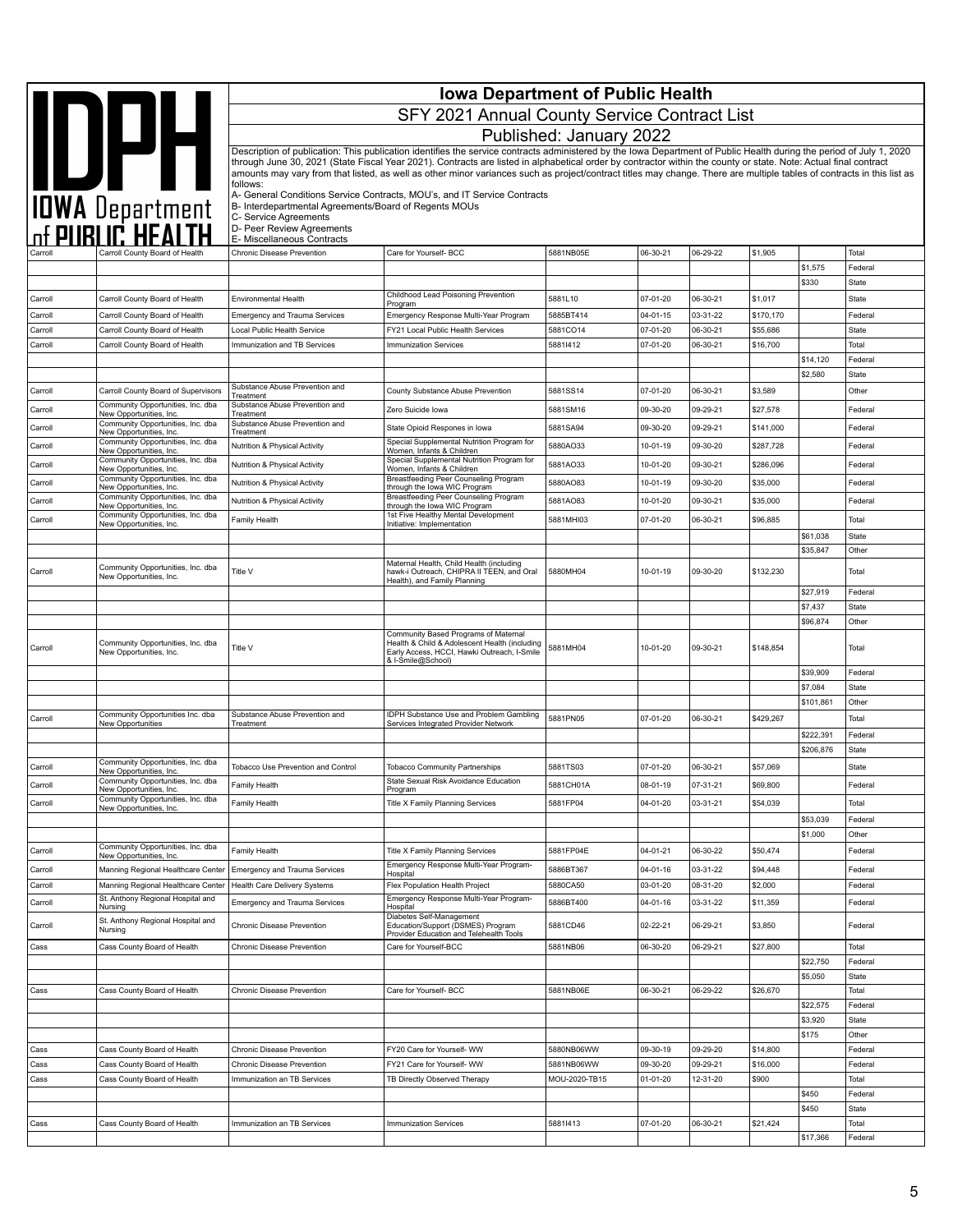|                            |                                                                                        | <b>Iowa Department of Public Health</b>                           |                                                                                                                                                                                                                                                                                                                                                                                                                                                                                                                    |                         |                      |                      |                       |           |                  |  |
|----------------------------|----------------------------------------------------------------------------------------|-------------------------------------------------------------------|--------------------------------------------------------------------------------------------------------------------------------------------------------------------------------------------------------------------------------------------------------------------------------------------------------------------------------------------------------------------------------------------------------------------------------------------------------------------------------------------------------------------|-------------------------|----------------------|----------------------|-----------------------|-----------|------------------|--|
|                            |                                                                                        |                                                                   | SFY 2021 Annual County Service Contract List                                                                                                                                                                                                                                                                                                                                                                                                                                                                       |                         |                      |                      |                       |           |                  |  |
|                            |                                                                                        |                                                                   |                                                                                                                                                                                                                                                                                                                                                                                                                                                                                                                    | Published: January 2022 |                      |                      |                       |           |                  |  |
|                            | <b>IDPH</b>                                                                            |                                                                   | Description of publication: This publication identifies the service contracts administered by the Iowa Department of Public Health during the period of July 1, 2020<br>through June 30, 2021 (State Fiscal Year 2021). Contracts are listed in alphabetical order by contractor within the county or state. Note: Actual final contract<br>amounts may vary from that listed, as well as other minor variances such as project/contract titles may change. There are multiple tables of contracts in this list as |                         |                      |                      |                       |           |                  |  |
|                            | <b>TOWA Department</b><br>Inf PUBLIC HEALTH                                            | follows:<br>B- Interdepartmental Agreements/Board of Regents MOUs | A- General Conditions Service Contracts, MOU's, and IT Service Contracts                                                                                                                                                                                                                                                                                                                                                                                                                                           |                         |                      |                      |                       |           |                  |  |
|                            |                                                                                        | C- Service Agreements<br>D- Peer Review Agreements                |                                                                                                                                                                                                                                                                                                                                                                                                                                                                                                                    |                         |                      |                      |                       |           |                  |  |
|                            |                                                                                        | E- Miscellaneous Contracts                                        |                                                                                                                                                                                                                                                                                                                                                                                                                                                                                                                    |                         |                      |                      |                       | \$4,058   | State            |  |
| Cass                       | Cass County Board of Health                                                            | <b>Emergency and Trauma Services</b>                              | Emergency Response Multi-Year Program                                                                                                                                                                                                                                                                                                                                                                                                                                                                              | 5885BT415               | 04-01-15             | 03-31-22             | \$171,391             |           | Federal          |  |
| Cass                       | Cass County Board of Health                                                            | Local Public Health Service                                       | FY21 Local Public Health Services                                                                                                                                                                                                                                                                                                                                                                                                                                                                                  | 5881CO15                | 07-01-20             | 06-30-21             | \$45,330              |           | State            |  |
| Cass                       | Zion Recovery Services, Inc.                                                           | Substance Abuse Prevention and<br>Treatment                       | IDPH Substance Use and Problem Gambling<br>Services Integrated Provider Network                                                                                                                                                                                                                                                                                                                                                                                                                                    | 5881PN12                | 07-01-20             | 06-30-21             | \$1,272,358           |           | Total            |  |
|                            |                                                                                        |                                                                   |                                                                                                                                                                                                                                                                                                                                                                                                                                                                                                                    |                         |                      |                      |                       | \$513,943 | Federal          |  |
|                            |                                                                                        | Substance Abuse Prevention and                                    |                                                                                                                                                                                                                                                                                                                                                                                                                                                                                                                    |                         |                      |                      |                       | \$758,415 | State            |  |
| Cass                       | Zion Recovery Services, Inc.                                                           | Treatment<br>Substance Abuse Prevention and                       | State Opioid Response in Iowa                                                                                                                                                                                                                                                                                                                                                                                                                                                                                      | 5881SA110               | 09-30-20             | 09-29-21             | \$218,000             |           | Federal          |  |
| Cass                       | Zion Recovery Services, Inc.                                                           | Treatment<br>Substance Abuse Prevention and                       | Iowa's Emergency COVID-19 Project                                                                                                                                                                                                                                                                                                                                                                                                                                                                                  | 5881SA168               | 08-01-20             | 08-19-21             | \$171,428             |           | Federal          |  |
| Cass                       | Zion Recovery Services, Inc.<br>Cass County Memorial Hospital                          | Treatment                                                         | Zero Suicide Iowa<br>Emergency Response Multi-Year Program-                                                                                                                                                                                                                                                                                                                                                                                                                                                        | 5881SM30                | 09-30-20             | 09-29-21             | \$29,178              |           | Federal          |  |
| Cass                       | Health System                                                                          | <b>Emergency and Trauma Services</b>                              | Hospital                                                                                                                                                                                                                                                                                                                                                                                                                                                                                                           | 5886BT313               | 04-01-16             | 03-31-22             | \$95,104              |           | Federal          |  |
| Cedar                      | Cedar County Board of Health                                                           | Local Public Health Service                                       | FY21 Local Public Health Services<br>Childhood Lead Poisoning Prevention                                                                                                                                                                                                                                                                                                                                                                                                                                           | 5881CO16                | 07-01-20             | 06-30-21             | \$49,254              |           | State            |  |
| Cedar                      | Cedar County Board of Health                                                           | <b>Environmental Health</b>                                       | Program                                                                                                                                                                                                                                                                                                                                                                                                                                                                                                            | 5881L13                 | 07-01-20             | 06-30-21             | \$807                 |           | State            |  |
| Cedar<br>Cedar             | Cedar County Board of Health<br>Cedar County Board of Health                           | <b>Emergency and Trauma Services</b><br>Environmental Health      | Emergency Response Multi-Year Program<br>Grants to Counties                                                                                                                                                                                                                                                                                                                                                                                                                                                        | 5885BT416<br>5881AW16   | 04-01-15<br>07-01-20 | 03-31-22<br>06-30-21 | \$162,704<br>\$30,300 |           | Federal<br>State |  |
| Cedar                      | Cedar County Board of Health                                                           | Immunization and TB Services                                      | <b>Immunization Services</b>                                                                                                                                                                                                                                                                                                                                                                                                                                                                                       | 58811414                | 07-01-20             | 06-30-21             | \$14,577              |           | Total            |  |
|                            |                                                                                        |                                                                   |                                                                                                                                                                                                                                                                                                                                                                                                                                                                                                                    |                         |                      |                      |                       | \$12,372  | Federal          |  |
|                            |                                                                                        |                                                                   |                                                                                                                                                                                                                                                                                                                                                                                                                                                                                                                    |                         |                      |                      |                       | \$2,205   | State            |  |
| Cedar                      | Cedar County dba Cedar Co Public<br>Health                                             | Tobacco Use Prevention and Control                                | <b>Tobacco Community Partnerships</b>                                                                                                                                                                                                                                                                                                                                                                                                                                                                              | 5881TS04                | 07-01-20             | 06-30-21             | \$15,576              |           | State            |  |
| Cerro Gordo                | Cerro Gordo County Board of Health                                                     | Local Public Health Service                                       | FY21 Local Public Health Services                                                                                                                                                                                                                                                                                                                                                                                                                                                                                  | 5881CO17                | 07-01-20             | 06-30-21             | \$110,908             |           | State            |  |
| Cerro Gordo                | Cerro Gordo County Board of Health                                                     | Chronic Disease Prevention                                        | Care for Yourself- BCC                                                                                                                                                                                                                                                                                                                                                                                                                                                                                             | 5881NB07                | 06-30-20             | 06-29-21             | \$10,698              | \$9,625   | Total<br>Federal |  |
|                            |                                                                                        |                                                                   |                                                                                                                                                                                                                                                                                                                                                                                                                                                                                                                    |                         |                      |                      |                       | \$1,073   | State            |  |
| Cerro Gordo                | Cerro Gordo County Board of Health                                                     | Chronic Disease Prevention                                        | Care for Yourself- BCC                                                                                                                                                                                                                                                                                                                                                                                                                                                                                             | 5881NB07E               | 06-30-21             | 06-29-22             | \$12,383              |           | Total            |  |
|                            |                                                                                        |                                                                   |                                                                                                                                                                                                                                                                                                                                                                                                                                                                                                                    |                         |                      |                      |                       | \$11,200  | Federal          |  |
|                            |                                                                                        |                                                                   |                                                                                                                                                                                                                                                                                                                                                                                                                                                                                                                    |                         |                      |                      |                       | \$1,008   | State            |  |
| Cerro Gordo                | Cerro Gordo County Board of Health                                                     | <b>Emergency and Trauma Services</b>                              | Emergency Response Multi-Year Program                                                                                                                                                                                                                                                                                                                                                                                                                                                                              | 5885BT417               | 04-01-15             | 03-31-22             | \$359,799             | \$175     | Other<br>Total   |  |
| Cerro Gordo                | Cerro Gordo County Board of Health                                                     | <b>Emergency and Trauma Services</b>                              | Hospital Preparedness and Response System                                                                                                                                                                                                                                                                                                                                                                                                                                                                          | 5881BHP12               | 07-01-20             | 06-30-21             | \$124,448             |           | Federal          |  |
| Cerro Gordo                | Cerro Gordo County Board of Health                                                     | <b>Emergency and Trauma Services</b>                              | Development<br>Public Health Emergency Preparedness<br>(PHEP), Hospital Preparedness Program<br>(HPP), Emergency Medical Services (EMS)<br>System Development, Cities Readiness<br>Initiative-Metropolitan Statistical Areas (CRI-<br>MSA)                                                                                                                                                                                                                                                                         | 5881BT02                | 07-01-20             | 06-30-21             | \$337,062             |           | Total            |  |
|                            |                                                                                        |                                                                   |                                                                                                                                                                                                                                                                                                                                                                                                                                                                                                                    |                         |                      |                      |                       | \$293,287 | Federal          |  |
|                            |                                                                                        |                                                                   |                                                                                                                                                                                                                                                                                                                                                                                                                                                                                                                    |                         |                      |                      |                       | \$43,775  | State            |  |
| Cerro Gordo                | Cerro Gordo County Board of Health<br>Cerro Gordo County Board of Health               | <b>Environmental Health</b>                                       | <b>Grants to Counties</b>                                                                                                                                                                                                                                                                                                                                                                                                                                                                                          | 5881AW17                | 07-01-20             | 06-30-21             | \$56,700              |           | State            |  |
| Cerro Gordo                | dba Board of Health                                                                    | Immunization and TB Services                                      | <b>Immunization Services</b>                                                                                                                                                                                                                                                                                                                                                                                                                                                                                       | 58811415                | 07-01-20             | 06-30-21             | \$21,600              | \$18,246  | Total<br>Federal |  |
|                            |                                                                                        |                                                                   |                                                                                                                                                                                                                                                                                                                                                                                                                                                                                                                    |                         |                      |                      |                       | \$3,354   | State            |  |
| Cerro Gordo                | Cerro Gordo County Department dba<br>Health Department                                 | HIV, STD, and Hepatitis                                           | Integrated HIV and Viral Hepatitis Services                                                                                                                                                                                                                                                                                                                                                                                                                                                                        | 5881AP04                | 01-01-21             | 12-31-21             | \$120,245             |           | Total            |  |
|                            |                                                                                        |                                                                   |                                                                                                                                                                                                                                                                                                                                                                                                                                                                                                                    |                         |                      |                      |                       | \$115,745 | Federal          |  |
|                            |                                                                                        |                                                                   |                                                                                                                                                                                                                                                                                                                                                                                                                                                                                                                    |                         |                      |                      |                       | \$4,500   | <b>State</b>     |  |
| Cerro Gordo                | Cerro Gordo County Health<br>Department                                                | Tobacco Use Prevention and Control                                | <b>Tobacco Community Partnerships</b>                                                                                                                                                                                                                                                                                                                                                                                                                                                                              | 5881TS05                | 07-01-20             | 06-30-21             | \$36,125              |           | State            |  |
| Cerro Gordo                | Cerro Gordo County dba Cerro<br>Gordo County Public Health                             | Family Health                                                     | PREP Implementation                                                                                                                                                                                                                                                                                                                                                                                                                                                                                                | 5880CH12P               | 08-01-19             | 07-31-20             | \$31,968              |           | Federal          |  |
| Cerro Gordo                | Cerro Gordo County dba Cerro<br>Gordo County Public Health                             | Family Health                                                     | <b>PREP Implementation</b>                                                                                                                                                                                                                                                                                                                                                                                                                                                                                         | 5881CH12P               | 08-01-20             | 07-31-21             | \$31,968              |           | Federal          |  |
| Cerro Gordo                | Elderbridge Agency on Aging                                                            | Nutrition & Physical Activity                                     | <b>Fresh Conversations</b>                                                                                                                                                                                                                                                                                                                                                                                                                                                                                         | 5880NU20                | 10-01-19             | 09-30-20             | \$64,572              |           | Other            |  |
| Cerro Gordo                | Elderbridge Agency on Aging                                                            | Nutrition & Physical Activity                                     | <b>Fresh Conversations</b>                                                                                                                                                                                                                                                                                                                                                                                                                                                                                         | 5881NU20                | 10-01-20             | 09-30-21             | \$41,792              |           | Other            |  |
| Cerro Gordo                | Laura Wilcke<br>Mason City, City of dba Mason City                                     | Health Care Delivery Systems<br>Substance Abuse Prevention and    | Behavior Analyst Grants Program<br>Improving Tomorrow: Prevention Focused                                                                                                                                                                                                                                                                                                                                                                                                                                          | 5889BA06<br>5881YM09    | 05-01-18<br>07-01-20 | 12-01-21<br>06-30-21 | \$12,672<br>\$95,313  |           | Other<br>State   |  |
| Cerro Gordo<br>Cerro Gordo | Youth Task Force<br>Mercy Health Services Iowa Corp<br>dba MercyOne North Iowa Medical | Treatment<br>Emergency and Trauma Services                        | Mentoring<br>Emergency Response Multi-Year Program-<br>Hospital                                                                                                                                                                                                                                                                                                                                                                                                                                                    | 5886BT378               | 04-01-16             | 03-31-22             | \$15,957              |           | Federal          |  |
| Cerro Gordo                | Center<br>Mercy Health Services Iowa Corp<br>dba MercyOne North Iowa Medical<br>Center | Health Care Delivery Systems                                      | Medical Residency Training State Matching<br>Grants Program (MRTSMG)                                                                                                                                                                                                                                                                                                                                                                                                                                               | 5880MRT02               | 04-01-20             | 03-31-24             | \$1,609,403           |           | State            |  |
| Cerro Gordo                | North Iowa Community Action<br>Organization                                            | Family Health                                                     | Hearing Aids and Audiological Services<br>Program                                                                                                                                                                                                                                                                                                                                                                                                                                                                  | 5881CH98                | 07-01-20             | 06-30-21             | \$140,834             |           | State            |  |
| Cerro Gordo                | North Iowa Community Action                                                            | Chronic Disease Prevention                                        | Cervical Cancer Screening Program                                                                                                                                                                                                                                                                                                                                                                                                                                                                                  | 5881NB55                | 03-01-20             | 06-30-21             | \$6,000               |           | State            |  |
| Cerro Gordo                | Organization<br>North Iowa Community Action                                            | Family Health                                                     | 1st Five Healthy Mental Development                                                                                                                                                                                                                                                                                                                                                                                                                                                                                | 5881MHI12               | 07-01-20             | 06-30-21             | \$249,945             |           | Total            |  |
|                            | Organization                                                                           |                                                                   | Initiative: Implementation                                                                                                                                                                                                                                                                                                                                                                                                                                                                                         |                         |                      |                      |                       | \$157,465 | State            |  |
|                            |                                                                                        |                                                                   |                                                                                                                                                                                                                                                                                                                                                                                                                                                                                                                    |                         |                      |                      |                       | \$92,480  | Other            |  |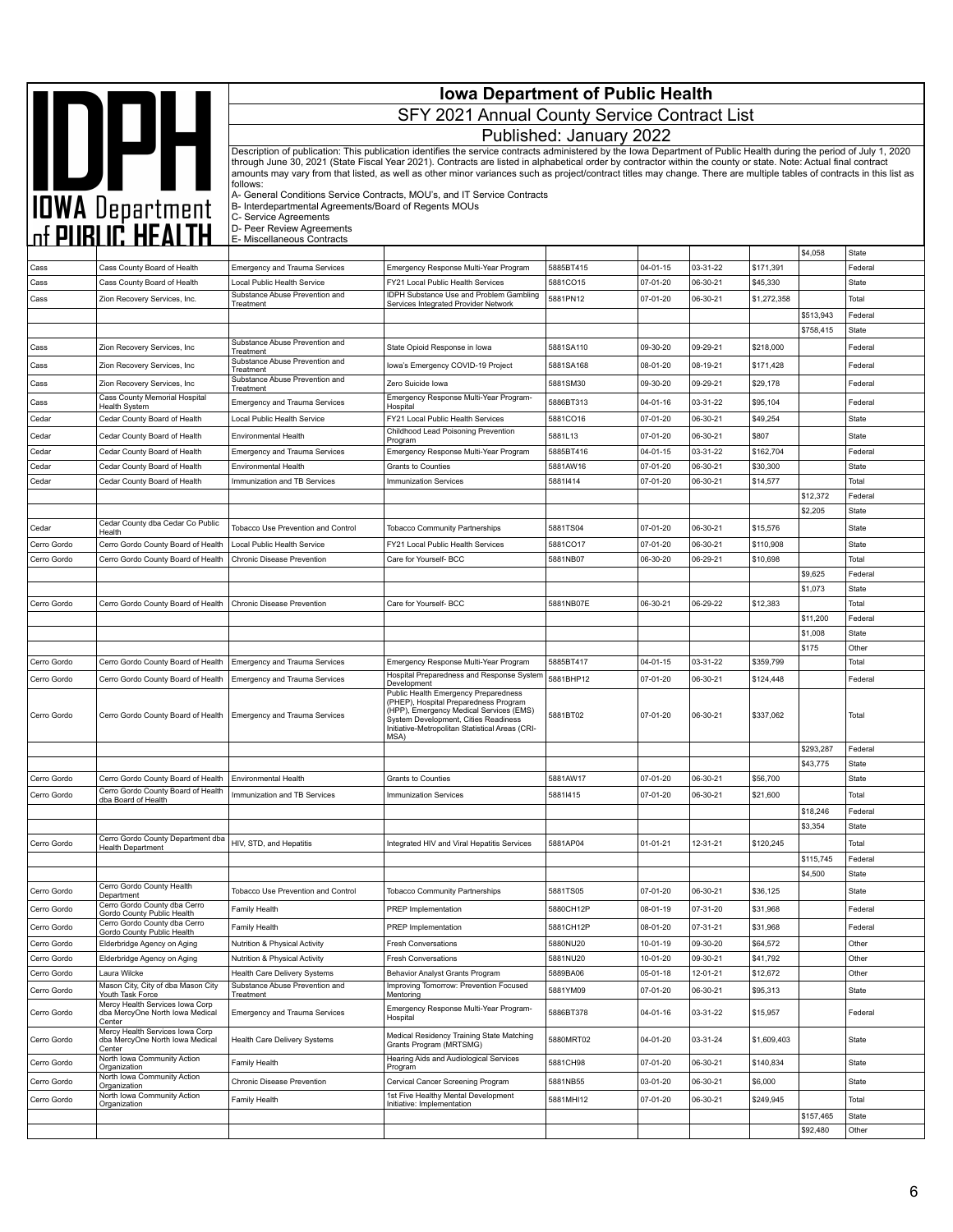|                        |                                                                        | <b>Iowa Department of Public Health</b>                           |                                                                                                                                                                                                                                                                                                                                                                                                                                                                                                                    |                         |                      |                      |                       |                       |                         |  |
|------------------------|------------------------------------------------------------------------|-------------------------------------------------------------------|--------------------------------------------------------------------------------------------------------------------------------------------------------------------------------------------------------------------------------------------------------------------------------------------------------------------------------------------------------------------------------------------------------------------------------------------------------------------------------------------------------------------|-------------------------|----------------------|----------------------|-----------------------|-----------------------|-------------------------|--|
|                        |                                                                        |                                                                   | SFY 2021 Annual County Service Contract List                                                                                                                                                                                                                                                                                                                                                                                                                                                                       |                         |                      |                      |                       |                       |                         |  |
|                        |                                                                        |                                                                   |                                                                                                                                                                                                                                                                                                                                                                                                                                                                                                                    | Published: January 2022 |                      |                      |                       |                       |                         |  |
|                        | <b>SALES AND SEPTEMBER 1999</b>                                        |                                                                   | Description of publication: This publication identifies the service contracts administered by the Iowa Department of Public Health during the period of July 1, 2020<br>through June 30, 2021 (State Fiscal Year 2021). Contracts are listed in alphabetical order by contractor within the county or state. Note: Actual final contract<br>amounts may vary from that listed, as well as other minor variances such as project/contract titles may change. There are multiple tables of contracts in this list as |                         |                      |                      |                       |                       |                         |  |
|                        |                                                                        | follows:<br>B- Interdepartmental Agreements/Board of Regents MOUs | A- General Conditions Service Contracts, MOU's, and IT Service Contracts                                                                                                                                                                                                                                                                                                                                                                                                                                           |                         |                      |                      |                       |                       |                         |  |
|                        |                                                                        | C- Service Agreements<br>D- Peer Review Agreements                |                                                                                                                                                                                                                                                                                                                                                                                                                                                                                                                    |                         |                      |                      |                       |                       |                         |  |
|                        | North Iowa Community Action                                            | E- Miscellaneous Contracts                                        | Maternal Health, Child Health (including                                                                                                                                                                                                                                                                                                                                                                                                                                                                           |                         |                      |                      |                       |                       |                         |  |
| Cerro Gordo            | Organization                                                           | Title V                                                           | hawk-i Outreach, CHIPRA II TEEN, and Oral<br>Health), and Family Planning                                                                                                                                                                                                                                                                                                                                                                                                                                          | 5880MH15                | 10-01-19             | 09-30-20             | \$337,949             |                       | Total                   |  |
|                        |                                                                        |                                                                   |                                                                                                                                                                                                                                                                                                                                                                                                                                                                                                                    |                         |                      |                      |                       | \$92,045<br>\$31,248  | Federal<br><b>State</b> |  |
|                        |                                                                        |                                                                   |                                                                                                                                                                                                                                                                                                                                                                                                                                                                                                                    |                         |                      |                      |                       | \$214,656             | Other                   |  |
| Cerro Gordo            | North Iowa Community Action<br>Organization                            | Title V                                                           | Community Based Programs of Maternal<br>Health & Child & Adolescent Health (including<br>Early Access, HCCI, Hawki Outreach, I-Smile<br>& I-Smile@School)                                                                                                                                                                                                                                                                                                                                                          | 5881MH15                | 10-01-20             | 09-30-21             | \$366,516             |                       | Total                   |  |
|                        |                                                                        |                                                                   |                                                                                                                                                                                                                                                                                                                                                                                                                                                                                                                    |                         |                      |                      |                       | \$163,228             | Federal                 |  |
|                        |                                                                        |                                                                   |                                                                                                                                                                                                                                                                                                                                                                                                                                                                                                                    |                         |                      |                      |                       | \$25,383<br>\$177,905 | <b>State</b><br>Other   |  |
| Cerro Gordo            | North Iowa Community Action                                            | Nutrition & Physical Activity                                     | Special Supplemental Nutrition Program for                                                                                                                                                                                                                                                                                                                                                                                                                                                                         | 5880AO41                | 10-01-19             | 09-30-20             | \$672,580             |                       | Federal                 |  |
| Cerro Gordo            | Organization<br>North Iowa Community Action                            | Nutrition & Physical Activity                                     | Women, Infants & Children<br>Special Supplemental Nutrition Program for                                                                                                                                                                                                                                                                                                                                                                                                                                            | 5881AO41                | 10-01-20             | 09-30-21             | \$695,808             |                       | Total                   |  |
| Cerro Gordo            | Organization<br>North Iowa Community Action                            | HIV, STD, and Hepatitis                                           | Women, Infants & Children<br>HIV Core Medical and Support Services                                                                                                                                                                                                                                                                                                                                                                                                                                                 | 5881HC12                | 04-01-20             | 03-31-21             | \$192,403             |                       | Total                   |  |
|                        | Organization                                                           |                                                                   |                                                                                                                                                                                                                                                                                                                                                                                                                                                                                                                    |                         |                      |                      |                       | \$111,005             | Federal                 |  |
|                        |                                                                        |                                                                   |                                                                                                                                                                                                                                                                                                                                                                                                                                                                                                                    |                         |                      |                      |                       | \$228                 | <b>State</b>            |  |
|                        | North Iowa Community Action                                            |                                                                   |                                                                                                                                                                                                                                                                                                                                                                                                                                                                                                                    |                         |                      |                      |                       | \$81,170              | Other                   |  |
| Cerro Gordo            | Organization                                                           | Family Health                                                     | <b>Title X Family Planning Services</b>                                                                                                                                                                                                                                                                                                                                                                                                                                                                            | 5881FP06                | 04-01-20             | 03-31-21             | \$140,615             |                       | Total                   |  |
|                        |                                                                        |                                                                   |                                                                                                                                                                                                                                                                                                                                                                                                                                                                                                                    |                         |                      |                      |                       | \$139,615<br>\$1,000  | Federal<br>Other        |  |
| Cerro Gordo            | North Iowa Community Action<br>Organization                            | Family Health                                                     | Title X Family Planning Services                                                                                                                                                                                                                                                                                                                                                                                                                                                                                   | 5881FP06E               | 04-01-21             | 06-30-22             | \$134,820             |                       | Federal                 |  |
| Cerro Gordo            | Prairie Ridge Integrated Behavioral<br>Healthcare dba Prairie Ridge    | Substance Abuse Prevention and<br>Treatment                       | State Opioid Response in Iowa                                                                                                                                                                                                                                                                                                                                                                                                                                                                                      | 5881SA102               | 09-30-20             | 09-29-21             | \$242,478             |                       | Federal                 |  |
| Cerro Gordo            | Prairie Ridge Integrated Behavioral<br>Healthcare dba Prairie Ridge    | Substance Abuse Prevention and<br>Treatment                       | Zero Suicide Iowa                                                                                                                                                                                                                                                                                                                                                                                                                                                                                                  | 5881SM23                | 09-30-20             | 09-29-21             | \$24,289              |                       | Federal                 |  |
| Cerro Gordo            | Prairie Ridge Integrated Behavioral<br>Healthcare dba Prairie Ridge    | Substance Abuse Prevention and<br>Treatment                       | <b>IDPH Substance Use and Problem Gambling</b><br>Services Integrated Provider Network                                                                                                                                                                                                                                                                                                                                                                                                                             | 5881PN02                | 07-01-20             | 06-30-21             | \$1,829,922           |                       | Total                   |  |
|                        |                                                                        |                                                                   |                                                                                                                                                                                                                                                                                                                                                                                                                                                                                                                    |                         |                      |                      |                       | \$705,570             | Federal                 |  |
|                        |                                                                        |                                                                   |                                                                                                                                                                                                                                                                                                                                                                                                                                                                                                                    |                         |                      |                      |                       | \$1,124,352           | State                   |  |
| Cherokee<br>Cherokee   | Cherokee County Board of Health<br>Cherokee County Board of Health     | Environmental Health<br><b>Emergency and Trauma Services</b>      | Grants to Counties<br>Emergency Response Multi-Year Program                                                                                                                                                                                                                                                                                                                                                                                                                                                        | 5881AW18<br>5885BT418   | 07-01-20<br>04-01-15 | 06-30-21<br>03-31-22 | \$24,150<br>\$159,950 |                       | Other<br>Federal        |  |
| Cherokee               | Cherokee County Board of Health                                        | Local Public Health Service                                       | FY21 Local Public Health Services                                                                                                                                                                                                                                                                                                                                                                                                                                                                                  | 5881CO18                | 07-01-20             | 06-30-21             | \$40,040              |                       | <b>State</b>            |  |
| Cherokee               | Cherokee County Board of Health                                        | Immunization and TB Services                                      | <b>Immunization Services</b>                                                                                                                                                                                                                                                                                                                                                                                                                                                                                       | 58811416                | 07-01-20             | 06-30-21             | \$14,195              |                       | Total                   |  |
|                        |                                                                        |                                                                   |                                                                                                                                                                                                                                                                                                                                                                                                                                                                                                                    |                         |                      |                      |                       | \$12,002<br>\$2,193   | Federal<br><b>State</b> |  |
| Cherokee               | Monroe -Rubendall, Amanda                                              | <b>Emergency and Trauma Services</b>                              | Trauma Survey Team RN                                                                                                                                                                                                                                                                                                                                                                                                                                                                                              | 2023-TCRT-RN010         | 07-01-20             | 06-30-23             | \$4,950               |                       | Federal                 |  |
| Cherokee               | Sioux Valley Memorial Hospital dba<br>Cherokee Regional Medical Center | Tobacco Use Prevention and Control                                | <b>Tobacco Community Partnerships</b>                                                                                                                                                                                                                                                                                                                                                                                                                                                                              | 5881TS06                | 07-01-20             | 06-30-21             | \$10,000              |                       | State                   |  |
| Cherokee               | Sioux Valley Memorial Hospital dba<br>Cherokee Regional Medical Center | Emergency and Trauma Services                                     | Emergency Response Multi-Year Program-<br>Hospital                                                                                                                                                                                                                                                                                                                                                                                                                                                                 | 2886R1388               | 04-01-16             | 03-31-22             | \$94,979              |                       | Federal                 |  |
| Chickasaw              | Chickasaw County Board of Health                                       | Environmental Health                                              | Grants to Counties                                                                                                                                                                                                                                                                                                                                                                                                                                                                                                 | 5881AW19                | 07-01-20             | 06-30-21             | \$30,300              |                       | State                   |  |
| Chickasaw              | Chickasaw County Board of Health                                       | Local Public Health Service                                       | FY21 Local Public Health Services                                                                                                                                                                                                                                                                                                                                                                                                                                                                                  | 5881CO19                | 07-01-20             | 06-30-21             | \$39,719              |                       | <b>State</b>            |  |
| Chickasaw<br>Chickasaw | Chickasaw County Board of Health<br>Chickasaw County Board of Health   | Emergency and Trauma Services<br>Immunization and TB Services     | Emergency Response Multi-Year Program<br><b>Immunization Services</b>                                                                                                                                                                                                                                                                                                                                                                                                                                              | 5885BT419<br>58811417   | 04-01-15<br>07-01-20 | 03-31-22<br>06-30-21 | \$143,808<br>\$14,195 |                       | Federal<br>Total        |  |
|                        |                                                                        |                                                                   |                                                                                                                                                                                                                                                                                                                                                                                                                                                                                                                    |                         |                      |                      |                       | \$12,002              | Federal                 |  |
|                        |                                                                        |                                                                   |                                                                                                                                                                                                                                                                                                                                                                                                                                                                                                                    |                         |                      |                      |                       | \$2,193               | State                   |  |
| Chickasaw              | Mercy Medical Center (New<br>Hampton)<br>Mercy Medical Center (New     | Emergency and Trauma Services                                     | Emergency Response Multi-Year Program-<br>Hospital                                                                                                                                                                                                                                                                                                                                                                                                                                                                 | 5886BT376               | 04-01-16             | 03-31-22             | \$94,545              |                       | Federal                 |  |
| Chickasaw              | Hampton)                                                               | Health Care Delivery Systems                                      | Flex Population Health Project                                                                                                                                                                                                                                                                                                                                                                                                                                                                                     | 5880CA53                | 03-01-20             | 08-31-20             | \$2,000               |                       | Federal                 |  |
| Clarke                 | Clarke County dba Clarke County<br>Board of Health                     | Chronic Disease Prevention                                        | Care for Yourself- BCC                                                                                                                                                                                                                                                                                                                                                                                                                                                                                             | 5881NB08                | 06-30-20             | 06-29-21             | \$5,035               | \$4,375               | Total<br>Federal        |  |
|                        |                                                                        |                                                                   |                                                                                                                                                                                                                                                                                                                                                                                                                                                                                                                    |                         |                      |                      |                       | \$660                 | State                   |  |
| Clarke                 | Clarke County dba Clarke County<br>Board of Health                     | Chronic Disease Prevention                                        | Care for Yourself- BCC                                                                                                                                                                                                                                                                                                                                                                                                                                                                                             | 5881NB08E               | 06-30-21             | 06-29-22             | \$4,763               |                       | Total                   |  |
|                        |                                                                        |                                                                   |                                                                                                                                                                                                                                                                                                                                                                                                                                                                                                                    |                         |                      |                      |                       | \$4,200<br>\$388      | Federal<br>State        |  |
|                        |                                                                        |                                                                   |                                                                                                                                                                                                                                                                                                                                                                                                                                                                                                                    |                         |                      |                      |                       | \$175                 | Other                   |  |
| Clarke                 | Clarke County dba Clarke County<br>Board of Health                     | Emergency and Trauma Services                                     | Emergency Response Multi-Year Program                                                                                                                                                                                                                                                                                                                                                                                                                                                                              | 5885BT420               | 04-01-15             | 03-31-22             | \$179,685             |                       | Federal                 |  |
| Clarke                 | Clarke County dba Clarke County<br>Board of Health                     | Local Public Health Service                                       | FY21 Local Public Health Services                                                                                                                                                                                                                                                                                                                                                                                                                                                                                  | 5881CO20                | 07-01-20             | 06-30-21             | \$33,692              |                       | State                   |  |
| Clarke                 | Clarke County dba Clarke County<br>Board of Health                     | Nutrition & Physical Activity                                     | Iowa Nutrition Network School Grant Program                                                                                                                                                                                                                                                                                                                                                                                                                                                                        | 5880NU13                | 10-01-19             | 09-30-20             | \$16,167              |                       | Other                   |  |
| Clarke                 | Clarke County dba Clarke County<br>Board of Health                     | Nutrition & Physical Activity                                     | Iowa Nutrition Network School Grant Program                                                                                                                                                                                                                                                                                                                                                                                                                                                                        | 5881NU13                | 10-01-20             | 09-30-21             | \$16,319              |                       | Other                   |  |
| Clarke                 | Clarke County dba Clarke County<br>Board of Health                     | Environmental Health                                              | Grants to Counties                                                                                                                                                                                                                                                                                                                                                                                                                                                                                                 | 5881AW20                | 07-01-20             | 06-30-21             | \$90,900              |                       | State                   |  |
| Clarke                 | Clarke County dba Clarke County<br>Board of Health                     | Immunization and TB Services                                      | TB Directly Observed Therapy                                                                                                                                                                                                                                                                                                                                                                                                                                                                                       | MOU-2021-TB18           | 01-01-21             | 12-31-21             | \$5,938               |                       | Total                   |  |
|                        |                                                                        |                                                                   |                                                                                                                                                                                                                                                                                                                                                                                                                                                                                                                    |                         |                      |                      |                       |                       |                         |  |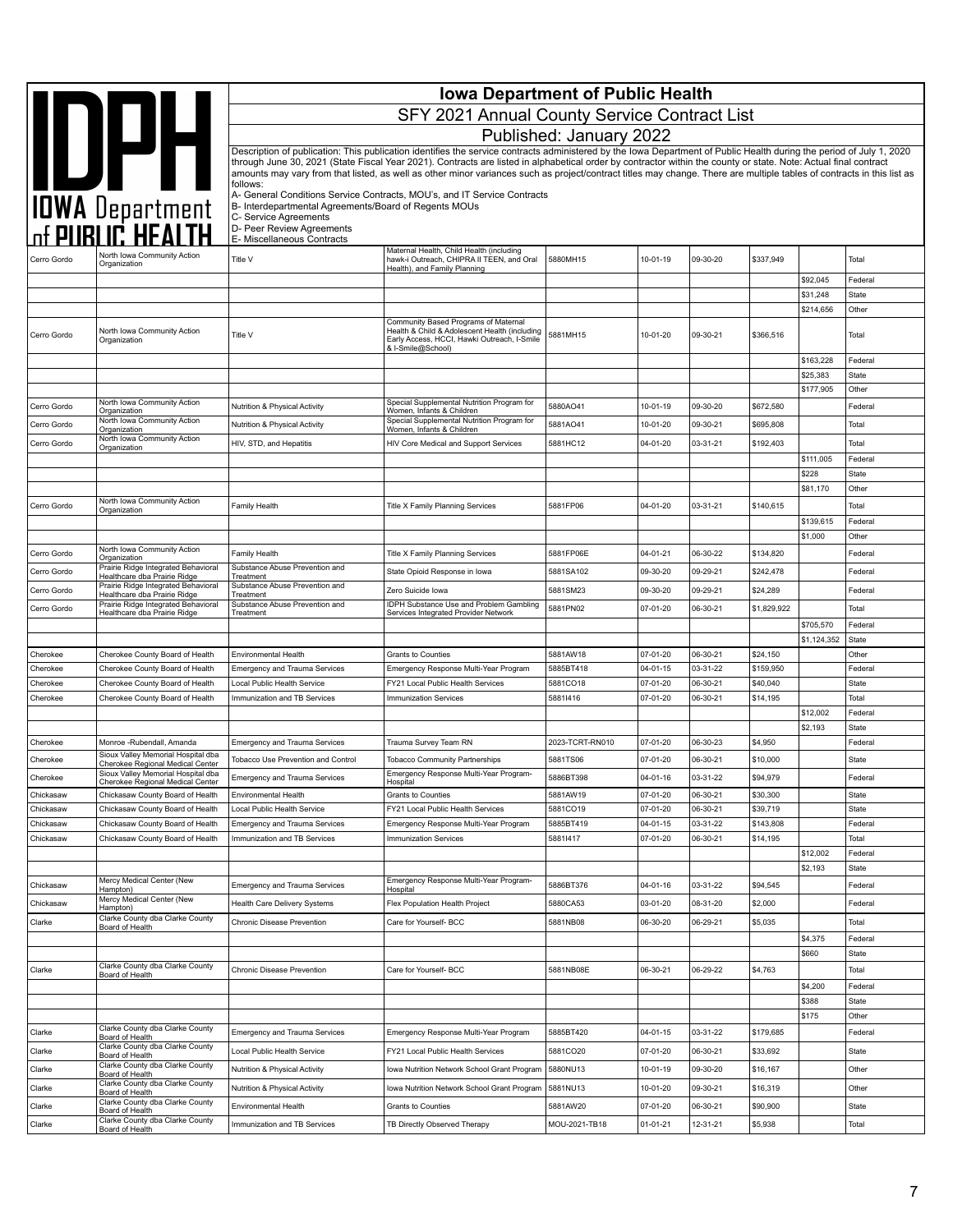|                     |                                                                                        | <b>Iowa Department of Public Health</b><br>SFY 2021 Annual County Service Contract List                     |                                                                                                                                                                                                                                                                                                                                                                                                                                                                                                                    |                         |                            |                      |                       |                     |                         |  |
|---------------------|----------------------------------------------------------------------------------------|-------------------------------------------------------------------------------------------------------------|--------------------------------------------------------------------------------------------------------------------------------------------------------------------------------------------------------------------------------------------------------------------------------------------------------------------------------------------------------------------------------------------------------------------------------------------------------------------------------------------------------------------|-------------------------|----------------------------|----------------------|-----------------------|---------------------|-------------------------|--|
|                     |                                                                                        |                                                                                                             |                                                                                                                                                                                                                                                                                                                                                                                                                                                                                                                    | Published: January 2022 |                            |                      |                       |                     |                         |  |
|                     |                                                                                        | follows:                                                                                                    | Description of publication: This publication identifies the service contracts administered by the Iowa Department of Public Health during the period of July 1, 2020<br>through June 30, 2021 (State Fiscal Year 2021). Contracts are listed in alphabetical order by contractor within the county or state. Note: Actual final contract<br>amounts may vary from that listed, as well as other minor variances such as project/contract titles may change. There are multiple tables of contracts in this list as |                         |                            |                      |                       |                     |                         |  |
|                     | <b>AND DEAL</b><br>TOWA Department<br>The PUBLIC HEALTH                                | B- Interdepartmental Agreements/Board of Regents MOUs<br>C- Service Agreements<br>D- Peer Review Agreements | A- General Conditions Service Contracts, MOU's, and IT Service Contracts                                                                                                                                                                                                                                                                                                                                                                                                                                           |                         |                            |                      |                       |                     |                         |  |
|                     |                                                                                        | E- Miscellaneous Contracts                                                                                  |                                                                                                                                                                                                                                                                                                                                                                                                                                                                                                                    |                         |                            |                      |                       | \$2,969             | Federal                 |  |
|                     |                                                                                        |                                                                                                             |                                                                                                                                                                                                                                                                                                                                                                                                                                                                                                                    |                         |                            |                      |                       | \$2,969             | <b>State</b>            |  |
| Clarke              | Clarke County dba Clarke County<br>Board of Health                                     | Immunization and TB Services                                                                                | Immunization Services                                                                                                                                                                                                                                                                                                                                                                                                                                                                                              | 58811418                | 07-01-20                   | 06-30-21             | \$12,191              | \$10,308            | Total<br>Federal        |  |
|                     |                                                                                        |                                                                                                             |                                                                                                                                                                                                                                                                                                                                                                                                                                                                                                                    |                         |                            |                      |                       | \$1,883             | <b>State</b>            |  |
| Clarke              | <b>Clarke County Hospital</b>                                                          | <b>Emergency and Trauma Services</b>                                                                        | Emergency Response Multi-Year Program-<br>Hospital                                                                                                                                                                                                                                                                                                                                                                                                                                                                 | 5886BT323               | 04-01-16                   | 03-31-22             | \$94,762              |                     | Federal                 |  |
| Clarke              | Clarke County Hospital                                                                 | Health Care Delivery Systems                                                                                | Flex Population Health Project                                                                                                                                                                                                                                                                                                                                                                                                                                                                                     | 5880CA27                | 03-01-20                   | 08-31-20             | \$2,000               |                     | Federal                 |  |
| Clay                | Clay County Board of Health                                                            | Local Public Health Service                                                                                 | FY21 Local Public Health Services                                                                                                                                                                                                                                                                                                                                                                                                                                                                                  | 5881CO21                | 07-01-20                   | 06-30-21             | \$48,099              |                     | <b>State</b>            |  |
| Clay                | Clay County Board of Health                                                            | <b>Environmental Health</b>                                                                                 | Grants to Counties                                                                                                                                                                                                                                                                                                                                                                                                                                                                                                 | 5881AW21                | 07-01-20                   | 06-30-21             | \$30,300              |                     | State                   |  |
| Clay                | Clay County Board of Health                                                            | <b>Emergency and Trauma Services</b>                                                                        | Emergency Response Multi-Year Program                                                                                                                                                                                                                                                                                                                                                                                                                                                                              | 5885BT421               | 04-01-15                   | 03-31-22             | \$189,320             |                     | Federal                 |  |
| Clay                | Clay County Board of Health                                                            | Immunization and TB Services                                                                                | <b>Immunization Services</b>                                                                                                                                                                                                                                                                                                                                                                                                                                                                                       | 58811419                | 07-01-20                   | 06-30-21             | \$15,030              |                     | Total                   |  |
|                     |                                                                                        |                                                                                                             |                                                                                                                                                                                                                                                                                                                                                                                                                                                                                                                    |                         |                            |                      |                       | \$12,708<br>\$2,322 | Federal<br>State        |  |
| Clay                | Clay County Board of Health                                                            | Chronic Disease Prevention                                                                                  | Care for Yourself- BCC                                                                                                                                                                                                                                                                                                                                                                                                                                                                                             | 5881NB10                | 10-19-20                   | 06-29-21             | \$2,080               |                     | Total                   |  |
|                     |                                                                                        |                                                                                                             |                                                                                                                                                                                                                                                                                                                                                                                                                                                                                                                    |                         |                            |                      |                       | \$1,750             | Federal                 |  |
|                     |                                                                                        |                                                                                                             |                                                                                                                                                                                                                                                                                                                                                                                                                                                                                                                    |                         |                            |                      |                       | \$330               | <b>State</b>            |  |
| Clay                | Clay County Board of Health                                                            | Chronic Disease Prevention                                                                                  | Care for Yourself- BCC                                                                                                                                                                                                                                                                                                                                                                                                                                                                                             | 5881NB10E               | 06-30-21                   | 06-29-22             | \$2,858               |                     | Total                   |  |
|                     |                                                                                        |                                                                                                             |                                                                                                                                                                                                                                                                                                                                                                                                                                                                                                                    |                         |                            |                      |                       | \$2,450             | Federal                 |  |
|                     |                                                                                        |                                                                                                             |                                                                                                                                                                                                                                                                                                                                                                                                                                                                                                                    |                         |                            |                      |                       | \$233               | <b>State</b>            |  |
| Clay                | Northwest Iowa Mental Health Center<br>dba Seasons Center for Behavioral               | Substance Abuse Prevention and<br>Treatment                                                                 | Iowa's Emergency COVID-19 Project                                                                                                                                                                                                                                                                                                                                                                                                                                                                                  | 5881SA164               | 08-01-20                   | 08-19-21             | \$171,428             | \$175               | Other<br>Federal        |  |
|                     | Health                                                                                 |                                                                                                             | Emergency Response Multi-Year Program-                                                                                                                                                                                                                                                                                                                                                                                                                                                                             |                         |                            |                      |                       |                     |                         |  |
| Clay<br>Clayton     | Spencer Municipal Hospital<br>Central Community Hospital                               | <b>Emergency and Trauma Services</b><br><b>Emergency and Trauma Services</b>                                | Hospital<br>Emergency Response Multi-Year Program-                                                                                                                                                                                                                                                                                                                                                                                                                                                                 | 5886BT399<br>5886BT316  | 04-01-16<br>04-01-16       | 03-31-22<br>03-31-22 | \$95,676<br>\$94,455  |                     | Federal<br>Federal      |  |
|                     | Clayton County Board of Health                                                         | Environmental Health                                                                                        | Hospital<br>Childhood Lead Poisoning Prevention                                                                                                                                                                                                                                                                                                                                                                                                                                                                    |                         |                            |                      |                       |                     |                         |  |
| Clayton             |                                                                                        |                                                                                                             |                                                                                                                                                                                                                                                                                                                                                                                                                                                                                                                    |                         |                            |                      |                       |                     |                         |  |
|                     |                                                                                        |                                                                                                             | Program                                                                                                                                                                                                                                                                                                                                                                                                                                                                                                            | 5881L03                 | 07-01-20                   | 06-30-21             | \$807                 |                     | State                   |  |
| Clayton             | Clayton County Board of Health                                                         | Local Public Health Service                                                                                 | FY21 Local Public Health Services                                                                                                                                                                                                                                                                                                                                                                                                                                                                                  | 5881CO22                | 07-01-20                   | 06-30-21             | \$54,792              |                     | State                   |  |
| Clayton             | Clayton County Board of Health<br>Clayton County Board of Health                       | <b>Emergency and Trauma Services</b><br><b>Environmental Health</b>                                         | Emergency Response Multi-Year Program<br><b>Grants to Counties</b>                                                                                                                                                                                                                                                                                                                                                                                                                                                 | 5885BT422<br>5881AW22   | $04 - 01 - 15$<br>07-01-20 | 03-31-22<br>06-30-21 | \$182,987<br>\$30,300 |                     | Federal<br><b>State</b> |  |
| Clayton<br>Clayton  | Clayton County Board of Health                                                         | Immunization and TB Services                                                                                | <b>Immunization Services</b>                                                                                                                                                                                                                                                                                                                                                                                                                                                                                       | 58811420                | 07-01-20                   | 06-30-21             | \$13,692              |                     | Total                   |  |
|                     |                                                                                        |                                                                                                             |                                                                                                                                                                                                                                                                                                                                                                                                                                                                                                                    |                         |                            |                      |                       | \$11,715            | Federal                 |  |
|                     |                                                                                        |                                                                                                             |                                                                                                                                                                                                                                                                                                                                                                                                                                                                                                                    |                         |                            |                      |                       | \$1,977             | <b>State</b>            |  |
| Clayton             | Clayton County Board of Supervisors                                                    | Substance Abuse Prevention and<br>Treatment                                                                 | County Substance Abuse Prevention                                                                                                                                                                                                                                                                                                                                                                                                                                                                                  | 5881SS22                | 07-01-20                   | 06-30-21             | \$10,000              |                     | Other                   |  |
| Clayton             | Guttenberg Municipal Hospital                                                          | <b>Emergency and Trauma Services</b>                                                                        | Emergency Response Multi-Year Program-<br>Hospital                                                                                                                                                                                                                                                                                                                                                                                                                                                                 | 5886BT345               | 04-01-16                   | 03-31-22             | \$94,555              |                     | Federal                 |  |
| Clayton             | Substance Abuse Services for                                                           | Tobacco Use Prevention and Control                                                                          | <b>Tobacco Community Partnerships</b>                                                                                                                                                                                                                                                                                                                                                                                                                                                                              | 5881TS08                | 07-01-20                   | 06-30-21             | \$14,815              |                     | <b>State</b>            |  |
| Clinton             | Clayton County, Inc.<br>Clinton County Board of Health                                 | Chronic Disease Prevention                                                                                  | Care for Yourself-BCC Screening Program                                                                                                                                                                                                                                                                                                                                                                                                                                                                            | 5881NB09                | 06-30-20                   | 06-29-21             | \$10,698              |                     | Total                   |  |
|                     |                                                                                        |                                                                                                             |                                                                                                                                                                                                                                                                                                                                                                                                                                                                                                                    |                         |                            |                      |                       | \$9,625             | Federal                 |  |
|                     |                                                                                        |                                                                                                             |                                                                                                                                                                                                                                                                                                                                                                                                                                                                                                                    |                         |                            |                      |                       | \$1,073             | State                   |  |
| Clinton             | Clinton County Board of Health                                                         | Chronic Disease Prevention                                                                                  | Care for Yourself- BCC                                                                                                                                                                                                                                                                                                                                                                                                                                                                                             | 5881NB09E               | 06-30-21                   | 06-29-22             | \$9,525               |                     | Total                   |  |
|                     |                                                                                        |                                                                                                             |                                                                                                                                                                                                                                                                                                                                                                                                                                                                                                                    |                         |                            |                      |                       | \$8,575             | Federal                 |  |
|                     |                                                                                        |                                                                                                             |                                                                                                                                                                                                                                                                                                                                                                                                                                                                                                                    |                         |                            |                      |                       | \$775               | <b>State</b>            |  |
| Clinton             | Clinton County Board of Health                                                         | Immunization and TB Services                                                                                | <b>Immunization Services</b>                                                                                                                                                                                                                                                                                                                                                                                                                                                                                       | 58811421                | 07-01-20                   | 06-30-21             | \$54,485              | \$175               | Other<br>Total          |  |
|                     |                                                                                        |                                                                                                             |                                                                                                                                                                                                                                                                                                                                                                                                                                                                                                                    |                         |                            |                      |                       | \$44,202            | Federal                 |  |
|                     |                                                                                        |                                                                                                             |                                                                                                                                                                                                                                                                                                                                                                                                                                                                                                                    |                         |                            |                      |                       | \$10,283            | State                   |  |
| Clinton             | Clinton County Board of Health                                                         | Local Public Health Service                                                                                 | FY21 Local Public Health Services                                                                                                                                                                                                                                                                                                                                                                                                                                                                                  | 5881CO23                | 07-01-20                   | 06-30-21             | \$123,178             |                     | <b>State</b>            |  |
| Clinton             | Clinton County Board of Health                                                         | <b>Emergency and Trauma Services</b>                                                                        | Emergency Response Multi-Year Program                                                                                                                                                                                                                                                                                                                                                                                                                                                                              | 5885BT423               | 04-01-15                   | 03-31-22             | \$476,167             |                     | Federal                 |  |
| Clinton             | Clinton County Board of Health                                                         | <b>Emergency and Trauma Services</b>                                                                        | Public Health Emergency Preparedness<br>(PHEP), Hospital Preparedness Program<br>(HPP), Emergency Medical Services (EMS)<br>System Development, Cities Readiness<br>Initiative-Metropolitan Statistical Areas (CRI-<br>MSA)                                                                                                                                                                                                                                                                                        | 5881BT03                | 07-01-20                   | 06-30-21             | \$682,585             |                     | Total                   |  |
|                     |                                                                                        |                                                                                                             |                                                                                                                                                                                                                                                                                                                                                                                                                                                                                                                    |                         |                            |                      |                       | \$614,289           | Federal                 |  |
|                     |                                                                                        |                                                                                                             |                                                                                                                                                                                                                                                                                                                                                                                                                                                                                                                    |                         |                            |                      |                       | \$68,296            | <b>State</b>            |  |
| Clinton             | Clinton County Board of Health                                                         | <b>Environmental Health</b>                                                                                 | Grants to Counties                                                                                                                                                                                                                                                                                                                                                                                                                                                                                                 | 5881AW23                | 07-01-20                   | 06-30-21             | \$30,300              |                     | State                   |  |
| Clinton             | Clinton County Board of Supervisors                                                    | Substance Abuse Prevention and Trxt                                                                         | County Substance Abuse Prevention<br>Surveillance for Mosquito-Borne Diseases in                                                                                                                                                                                                                                                                                                                                                                                                                                   | 5881SS23                | 07-01-20                   | 06-30-21             | \$4,375               |                     | <b>State</b>            |  |
| Clinton             | Clinton County Environmental Health<br>Genesis Health System DBA                       | Center for Acute Disease Epidemiology                                                                       | lowa<br>Emergency Response Multi-Year Program-                                                                                                                                                                                                                                                                                                                                                                                                                                                                     | MOU-2021-ELC21          | 05-04-21                   | 10-01-21             | \$3,800               |                     | Federal                 |  |
| Clinton             | Genesis DeWitt                                                                         | <b>Emergency and Trauma Services</b>                                                                        | Hospital                                                                                                                                                                                                                                                                                                                                                                                                                                                                                                           | 5886BT338               | 04-01-16                   | 03-31-22             | \$94,814              |                     | Federal                 |  |
| Clinton<br>Crawford | Mercy Medical Center Clinton<br>Crawford County dba Crawford<br>County Board of Health | <b>Emergency and Trauma Services</b><br>Local Public Health Service                                         | Emergency Response Multi-Year Program-<br>Hospital<br>FY21 Local Public Health Services                                                                                                                                                                                                                                                                                                                                                                                                                            | 5886BT375<br>5881CO24   | 04-01-16<br>07-01-20       | 03-31-22<br>06-30-21 | \$12,074<br>\$49,647  |                     | Federal<br><b>State</b> |  |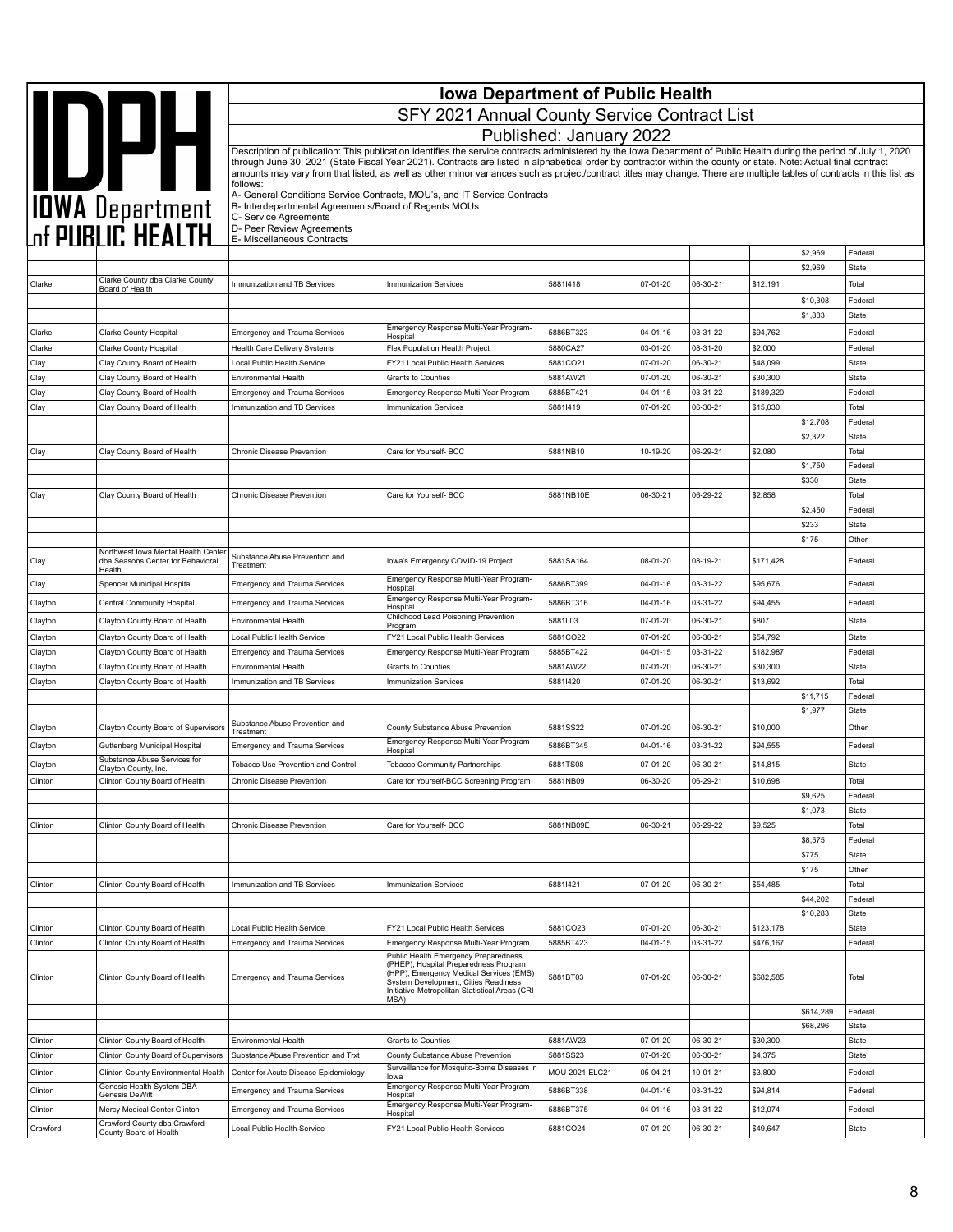|                    |                                                                                 | <b>Iowa Department of Public Health</b>                              |                                                                                                                                                                                                                                                                                                                                            |                               |                      |                      |                       |           |                  |  |
|--------------------|---------------------------------------------------------------------------------|----------------------------------------------------------------------|--------------------------------------------------------------------------------------------------------------------------------------------------------------------------------------------------------------------------------------------------------------------------------------------------------------------------------------------|-------------------------------|----------------------|----------------------|-----------------------|-----------|------------------|--|
|                    |                                                                                 |                                                                      | SFY 2021 Annual County Service Contract List                                                                                                                                                                                                                                                                                               |                               |                      |                      |                       |           |                  |  |
|                    |                                                                                 |                                                                      |                                                                                                                                                                                                                                                                                                                                            | Published: January 2022       |                      |                      |                       |           |                  |  |
|                    |                                                                                 |                                                                      | Description of publication: This publication identifies the service contracts administered by the Iowa Department of Public Health during the period of July 1, 2020                                                                                                                                                                       |                               |                      |                      |                       |           |                  |  |
|                    | IOWA Department                                                                 |                                                                      | through June 30, 2021 (State Fiscal Year 2021). Contracts are listed in alphabetical order by contractor within the county or state. Note: Actual final contract<br>amounts may vary from that listed, as well as other minor variances such as project/contract titles may change. There are multiple tables of contracts in this list as |                               |                      |                      |                       |           |                  |  |
|                    |                                                                                 | follows:<br>B- Interdepartmental Agreements/Board of Regents MOUs    | A- General Conditions Service Contracts, MOU's, and IT Service Contracts                                                                                                                                                                                                                                                                   |                               |                      |                      |                       |           |                  |  |
|                    |                                                                                 | C- Service Agreements<br>D- Peer Review Agreements                   |                                                                                                                                                                                                                                                                                                                                            |                               |                      |                      |                       |           |                  |  |
|                    | Crawford County dba Crawford                                                    | E- Miscellaneous Contracts                                           |                                                                                                                                                                                                                                                                                                                                            | 5885BT424                     |                      |                      |                       |           |                  |  |
| Crawford           | County Board of Health<br>Crawford County dba Crawford                          | <b>Emergency and Trauma Services</b>                                 | Emergency Response Multi-Year Program<br>Childhood Lead Poisoning Prevention                                                                                                                                                                                                                                                               |                               | 04-01-15             | 03-31-22             | \$202,703             |           | Federal          |  |
| Crawford           | County Board of Health<br>Crawford County dba Crawford                          | <b>Environmental Health</b>                                          | Program                                                                                                                                                                                                                                                                                                                                    | 5881L01                       | 07-01-20             | 06-31-21             | \$1,279               |           | State            |  |
| Crawford           | County Board of Health                                                          | Immunization and TB Services                                         | <b>Immunization Services</b>                                                                                                                                                                                                                                                                                                               | 58811422                      | 07-01-20             | 06-30-21             | \$15,030              | \$12,708  | Total<br>Federal |  |
|                    |                                                                                 |                                                                      |                                                                                                                                                                                                                                                                                                                                            |                               |                      |                      |                       | \$2,322   | <b>State</b>     |  |
| Crawford           | Crawford County dba Crawford                                                    | Immunization and TB Services                                         | TB Directly Observed Therapy                                                                                                                                                                                                                                                                                                               | MOU-2021-TB11                 | $01 - 01 - 21$       | 12-31-21             | \$900                 |           | Total            |  |
|                    | County Board of Health                                                          |                                                                      |                                                                                                                                                                                                                                                                                                                                            |                               |                      |                      |                       | \$450     | Federal          |  |
|                    |                                                                                 |                                                                      |                                                                                                                                                                                                                                                                                                                                            |                               |                      |                      |                       | \$450     | State            |  |
| Crawford           | Crawford County of dba HCCMS<br><b>Family Health Services</b>                   | Family Health                                                        | 1st Five Healthy Mental Development<br>Initiative: Implementation                                                                                                                                                                                                                                                                          | 5881MHI04                     | 07-01-20             | 06-30-21             | \$120,245             |           | Total            |  |
|                    |                                                                                 |                                                                      |                                                                                                                                                                                                                                                                                                                                            |                               |                      |                      |                       | \$75,754  | <b>State</b>     |  |
|                    | Crawford County dba Crawford                                                    |                                                                      | Maternal Health, Child Health (including                                                                                                                                                                                                                                                                                                   |                               |                      |                      |                       | \$44,491  | Other            |  |
| Crawford           | County Home Health, Hospice, &<br>Public Health                                 | Title V                                                              | hawk-i Outreach, CHIPRA II TEEN, and Oral<br>Health), and Family Planning                                                                                                                                                                                                                                                                  | 5880MH05                      | 10-01-19             | 09-30-20             | \$274,934             |           | Total            |  |
|                    |                                                                                 |                                                                      |                                                                                                                                                                                                                                                                                                                                            |                               |                      |                      |                       | \$82,899  | Federal          |  |
|                    |                                                                                 |                                                                      |                                                                                                                                                                                                                                                                                                                                            |                               |                      |                      |                       | \$23,465  | <b>State</b>     |  |
|                    |                                                                                 |                                                                      | Community Based Programs of Maternal                                                                                                                                                                                                                                                                                                       |                               |                      |                      |                       | \$168,570 | Other            |  |
| Crawford           | Crawford County dba Crawford<br>County Home Health, Hospice, &<br>Public Health | Title V                                                              | Health & Child & Adolescent Health (including<br>Early Access, HCCI, Hawki Outreach, I-Smile<br>& I-Smile@School)                                                                                                                                                                                                                          | 5881MH05                      | 10-01-20             | 09-30-21             | \$264,376             |           | Total            |  |
|                    |                                                                                 |                                                                      |                                                                                                                                                                                                                                                                                                                                            |                               |                      |                      |                       | \$69,567  | Federal          |  |
|                    |                                                                                 |                                                                      |                                                                                                                                                                                                                                                                                                                                            |                               |                      |                      |                       | \$20,384  | State            |  |
|                    | Crawford County dba Crawford                                                    |                                                                      |                                                                                                                                                                                                                                                                                                                                            |                               |                      |                      |                       | \$174,425 | Other            |  |
| Crawford           | County Home Health, Hospice, &<br>Public Health                                 | Family Health                                                        | Title X Family Planning Services                                                                                                                                                                                                                                                                                                           | 5881FP02                      | 04-01-20             | 03-31-21             | \$65,774              | \$64,774  | Total<br>Federal |  |
|                    |                                                                                 |                                                                      |                                                                                                                                                                                                                                                                                                                                            |                               |                      |                      |                       | \$1,000   | Other            |  |
| Crawford           | Crawford County dba Crawford<br>County Home Health, Hospice, &<br>Public Health | Family Health                                                        | Title X Family Planning Services                                                                                                                                                                                                                                                                                                           | 5881FP02E                     | 04-01-21             | 06-30-22             | \$57,209              |           | Federal          |  |
| Crawford           | Crawford County Memorial Hospital                                               | <b>Emergency and Trauma Services</b>                                 | Emergency Response Multi-Year Program-<br>Hospital                                                                                                                                                                                                                                                                                         | 5886BT326                     | 04-01-16             | 03-31-22             | \$94,883              |           | Federal          |  |
| Crawford           | Crawford County Memorial Hospital                                               | <b>Health Care Delivery Systems</b>                                  | Flex Population Health Project                                                                                                                                                                                                                                                                                                             | 5880CA28                      | 03-01-20             | 08-31-20             | \$2,000               |           | Federal          |  |
| Dallas             | Dallas County Board of Health                                                   | Environmental Health                                                 | Grants to Counties                                                                                                                                                                                                                                                                                                                         | 5880AW25                      | 07-01-20             | 06-30-21             | \$30,300              |           | State            |  |
| Dallas             | Dallas County Board of Health                                                   | Local Public Health Service                                          | FY21 Local Public Health Services                                                                                                                                                                                                                                                                                                          | 5881CO25                      | 07-01-20             | 06-30-21             | \$126,152             |           | State            |  |
| Dallas<br>Dallas   | Dallas County Board of Health<br>Dallas County Board of Health                  | <b>Emergency and Trauma Services</b><br>Immunization and TB Services | Emergency Response Multi-Year Program<br><b>Immunization Services</b>                                                                                                                                                                                                                                                                      | 5885BT425<br>58811423         | 04-01-15<br>07-01-20 | 03-31-22<br>06-30-21 | \$355,967<br>\$27,862 |           | Federal<br>Total |  |
|                    |                                                                                 |                                                                      |                                                                                                                                                                                                                                                                                                                                            |                               |                      |                      |                       | \$23,904  | Federal          |  |
|                    |                                                                                 |                                                                      |                                                                                                                                                                                                                                                                                                                                            |                               |                      |                      |                       | \$3,958   | <b>State</b>     |  |
| Dallas             | Dallas County Board of Health                                                   | Health Care Delivery Systems                                         | Harnessing the Power of Iowa Libraries                                                                                                                                                                                                                                                                                                     | 5880TG01 / 5880TG01A          | 12-18-19             | 10-31-21             | \$23,550              |           | Other            |  |
| Dallas             | Dallas County Hospital                                                          | <b>Emergency and Trauma Services</b>                                 | Emergency Response Multi-Year Program-<br>Hospital                                                                                                                                                                                                                                                                                         | 5886BT327                     | 04-01-16             | 03-31-22             | \$94,728              |           | Federal          |  |
| Dallas             | Dallas County Hospital                                                          | Health Care Delivery Systems                                         | Flex Population Health Project                                                                                                                                                                                                                                                                                                             | 5880CA29                      | 03-01-20             | 08-31-20             | \$2,000               |           | Federal          |  |
| Dallas             | Dallas County Public Health Nursing<br>Service                                  | Nutrition & Physical Activity                                        | Iowa Nutrition Network School Grant Program                                                                                                                                                                                                                                                                                                | 5880NU14                      | 10-01-19             | 09-30-20             | \$22,599              |           | Other            |  |
| Dallas             | Dallas County Public Health Nursing<br>Service                                  | Nutrition & Physical Activity                                        | Iowa Nutrition Network School Grant Program                                                                                                                                                                                                                                                                                                | 5881NU14                      | 10-01-20             | 09-30-21             | \$22,599              |           | Other            |  |
| Dallas             | Jeannette Capella                                                               | Bureau of Emergency and Trauma Services                              | Phys. Verification Survey Team Member                                                                                                                                                                                                                                                                                                      | 2022-TCRT-MD02                | 01-01-19             | 06-30-22             | \$4,950               |           | Federal          |  |
| Davis              | Davis County Board of Health                                                    | Emergency and Trauma Services                                        | Emergency Response Multi-Year Program                                                                                                                                                                                                                                                                                                      | 5885BT426                     | 04-01-15             | 03-31-22             | \$164,882             |           | Federal          |  |
| Davis              | Davis County Board of Health                                                    | Local Public Health Service                                          | FY21 Local Public Health Services                                                                                                                                                                                                                                                                                                          | 5881CO26                      | 07-01-20             | 06-30-21             | \$33,054              |           | State            |  |
| Davis              | Davis County Board of Health                                                    | Immunization and TB Services                                         | <b>Immunization Services</b>                                                                                                                                                                                                                                                                                                               | 58811424                      | 07-01-20             | 06-30-21             | \$12,191              | \$10,308  | Total<br>Federal |  |
|                    |                                                                                 |                                                                      |                                                                                                                                                                                                                                                                                                                                            |                               |                      |                      |                       | \$1,883   | State            |  |
| Davis              | Davis County Hospital                                                           | <b>Emergency and Trauma Services</b>                                 | Emergency Response Multi-Year Program-                                                                                                                                                                                                                                                                                                     | 5886BT328                     | 04-01-16             | 03-31-22             | \$94,621              |           | Federal          |  |
| Davis              | Davis County Hospital                                                           | Health Care Delivery Systems                                         | Hospital<br>Flex Population Health Project                                                                                                                                                                                                                                                                                                 | 5880CA30                      | 03-01-20             | 08-31-20             | \$2,000               |           | Federal          |  |
| Decatur            | Decatur County Board of Health                                                  | <b>Emergency and Trauma Services</b>                                 | Emergency Response Multi-Year Program                                                                                                                                                                                                                                                                                                      | 5885BT427                     | 04-01-15             | 03-31-22             | \$176,917             |           | Federal          |  |
| Decatur            | Decatur County Board of Health                                                  | Local Public Health Service                                          | FY21 Local Public Health Services                                                                                                                                                                                                                                                                                                          | 5881CO27                      | 07-01-20             | 06-30-21             | \$33,594              |           | State            |  |
| Decatur            | Decatur County Board of Health                                                  | Immunization and TB Services                                         | <b>Immunization Services</b>                                                                                                                                                                                                                                                                                                               | 58811425                      | 07-01-20             | 06-30-21             | \$12,191              |           | Total            |  |
|                    |                                                                                 |                                                                      |                                                                                                                                                                                                                                                                                                                                            |                               |                      |                      |                       | \$10,308  | Federal          |  |
|                    | Decatur County dba Decatur County                                               |                                                                      |                                                                                                                                                                                                                                                                                                                                            |                               |                      | 06-30-21             |                       | \$1,883   | State            |  |
| Decatur            | Public Health and Home Care<br>Decatur County Public Health and                 | Tobaaco Use Prevention and Control                                   | <b>Tobacco Community Partnerships</b>                                                                                                                                                                                                                                                                                                      | 5881TS09                      | 07-01-20             |                      | \$41,610              |           | State            |  |
| Decatur            | Home Care<br>Decatur County Public Health and                                   | Nutrition & Physical Activity                                        | Iowa Nutrition Network School Grant Program                                                                                                                                                                                                                                                                                                | 5880NU05                      | 10-01-19             | 09-30-20             | \$12,061              |           | Other            |  |
| Decatur<br>Decatur | Home Care<br>Decatur County Public Health dba<br>Decatur County Public Health & | Nutrition & Physical Activity<br>Health Care Delivery Systems        | Iowa Nutrition Network School Grant Program<br>Decatur CountyTransportation Service                                                                                                                                                                                                                                                        | 5881NU05<br>MOU-2020-DCTRPH01 | 10-01-20<br>05-01-20 | 09-30-21<br>04-30-21 | \$16,869<br>\$6,000   |           | Other<br>Federal |  |
|                    | Homecare                                                                        |                                                                      |                                                                                                                                                                                                                                                                                                                                            |                               |                      |                      |                       |           |                  |  |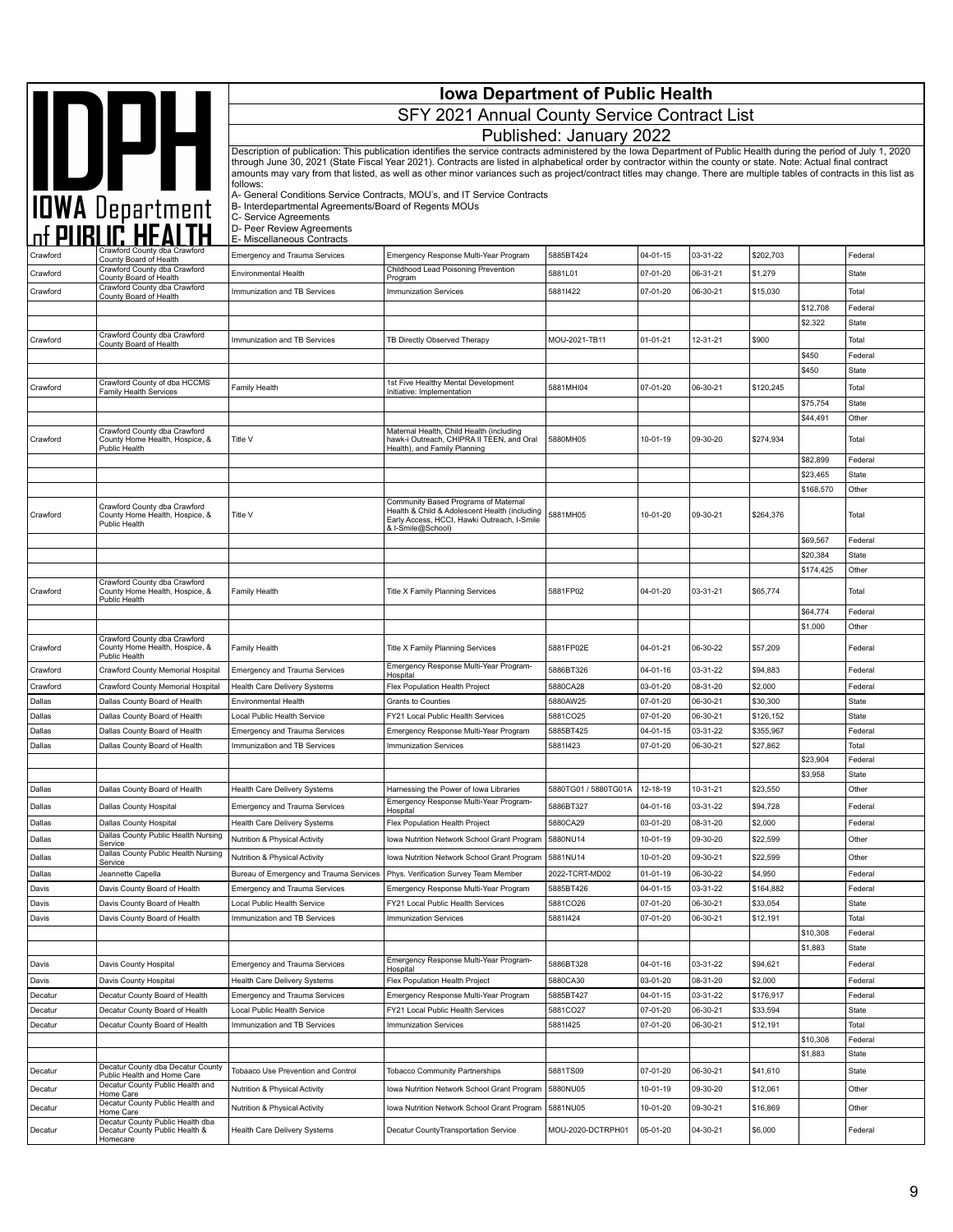|                             |                                                                                         | <b>Iowa Department of Public Health</b>                                        |                                                                                                                                                                                                                                                                                                                                            |                            |                      |                      |                      |                        |                       |
|-----------------------------|-----------------------------------------------------------------------------------------|--------------------------------------------------------------------------------|--------------------------------------------------------------------------------------------------------------------------------------------------------------------------------------------------------------------------------------------------------------------------------------------------------------------------------------------|----------------------------|----------------------|----------------------|----------------------|------------------------|-----------------------|
|                             | IOWA Department                                                                         |                                                                                | SFY 2021 Annual County Service Contract List                                                                                                                                                                                                                                                                                               |                            |                      |                      |                      |                        |                       |
|                             |                                                                                         |                                                                                |                                                                                                                                                                                                                                                                                                                                            | Published: January 2022    |                      |                      |                      |                        |                       |
|                             |                                                                                         |                                                                                | Description of publication: This publication identifies the service contracts administered by the Iowa Department of Public Health during the period of July 1, 2020                                                                                                                                                                       |                            |                      |                      |                      |                        |                       |
|                             |                                                                                         |                                                                                | through June 30, 2021 (State Fiscal Year 2021). Contracts are listed in alphabetical order by contractor within the county or state. Note: Actual final contract<br>amounts may vary from that listed, as well as other minor variances such as project/contract titles may change. There are multiple tables of contracts in this list as |                            |                      |                      |                      |                        |                       |
|                             |                                                                                         | follows:                                                                       | A- General Conditions Service Contracts, MOU's, and IT Service Contracts                                                                                                                                                                                                                                                                   |                            |                      |                      |                      |                        |                       |
|                             |                                                                                         | B- Interdepartmental Agreements/Board of Regents MOUs<br>C- Service Agreements |                                                                                                                                                                                                                                                                                                                                            |                            |                      |                      |                      |                        |                       |
|                             |                                                                                         | D- Peer Review Agreements                                                      |                                                                                                                                                                                                                                                                                                                                            |                            |                      |                      |                      |                        |                       |
| Decatur                     | Decatur County Hospital                                                                 | E- Miscellaneous Contracts<br><b>Emergency and Trauma Services</b>             | Emergency Response Multi-Year Program-                                                                                                                                                                                                                                                                                                     | 5886BT329                  | 04-01-16             | 03-31-22             | \$94,554             |                        | Federal               |
| Delaware                    | Delaware County dba Delaware                                                            | <b>Environmental Health</b>                                                    | Hospital<br><b>Grants to Counties</b>                                                                                                                                                                                                                                                                                                      | 5881AW28                   | 07-01-20             | 06-30-21             | \$30,300             |                        | State                 |
| Delaware                    | County Board of Health<br>Delaware County dba Delaware<br>County Board of Health        | <b>Emergency and Trauma Services</b>                                           | Emergency Response Multi-Year Program                                                                                                                                                                                                                                                                                                      | 5885BT428                  | $04 - 01 - 15$       | 03-31-22             | \$93,420             |                        | Federal               |
| Delaware                    | Delaware County dba Delaware<br>County Board of Health                                  | Local Public Health Service                                                    | FY21 Local Public Health Services                                                                                                                                                                                                                                                                                                          | 5881CO28                   | 07-01-20             | 06-30-21             | \$49,228             |                        | State                 |
| Delaware                    | Delaware County dba Delaware<br>County Board of Health                                  | Immunization and TB Services                                                   | <b>Immunization Services</b>                                                                                                                                                                                                                                                                                                               | 58811426                   | 07-01-20             | 06-30-21             | \$15,030             |                        | Total                 |
|                             |                                                                                         |                                                                                |                                                                                                                                                                                                                                                                                                                                            |                            |                      |                      |                      | \$12,708               | Federal               |
|                             | Delaware County Memorial Hospital                                                       |                                                                                | Emergency Response Multi-Year Program-                                                                                                                                                                                                                                                                                                     |                            |                      |                      |                      | \$2,322                | <b>State</b>          |
| Delaware                    | dba Regional Medical Center<br>Delaware County Memorial Hospital                        | <b>Emergency and Trauma Services</b><br><b>Health Care Delivery Systems</b>    | Hospital                                                                                                                                                                                                                                                                                                                                   | 5886BT330<br>5880CA57      | 04-01-16<br>03-01-20 | 03-31-22<br>08-31-20 | \$95,016<br>\$2,000  |                        | Federal               |
| Delaware<br>Delaware/Dubuqu | dba Regional Medical Center<br>Substance Abuse Services Center                          | Substance Abuse Prevention and                                                 | Flex Population Health Project<br>State Opioid Response in lowa                                                                                                                                                                                                                                                                            | 5881SA106                  | 09-30-20             | 09-29-21             | \$170,000            |                        | Federal<br>Federal    |
| Deleware                    | dba Nesler Center<br>Substance Abuse Services Center                                    | Treatment<br>Substance Abuse Prevention and                                    | Zero Suicide Iowa                                                                                                                                                                                                                                                                                                                          | 5881SM27                   | 09-30-20             | 09-29-21             | \$23,289             |                        | Federal               |
| Delaware                    | Substance Abuse Services Center                                                         | Treatment<br>Substance Abuse Prevention and                                    | IDPH Substance Use and Problem Gambling                                                                                                                                                                                                                                                                                                    | 5881PN09                   | 07-01-20             | 06-30-21             | \$643,717            |                        | Total                 |
|                             |                                                                                         | Treatment                                                                      | Services Integrated Provider Network                                                                                                                                                                                                                                                                                                       |                            |                      |                      |                      | \$265,754              | Federal               |
|                             |                                                                                         |                                                                                |                                                                                                                                                                                                                                                                                                                                            |                            |                      |                      |                      | \$377,963              | State                 |
| Deleware                    | Mercy Health Network dba Mercy<br>Medical Center - Dyersville                           | <b>Emergency and Trauma Services</b>                                           | Emergency Response Multi-Year Program-<br>Hospital                                                                                                                                                                                                                                                                                         | 5886BT371                  | 04-01-16             | 03-31-22             | \$94,447             |                        | Federal               |
| Des Moines                  | Alcohol and Drug Dependency<br>Services of Southeast lowa                               | Substance Abuse Prevention and<br>Treatment                                    | IDPH Substance Use and Problem Gambling<br>Services Integrated Provider Network                                                                                                                                                                                                                                                            | 5881PN18                   | 07-01-20             | 06-30-21             | \$972,041            |                        | Total                 |
|                             |                                                                                         |                                                                                |                                                                                                                                                                                                                                                                                                                                            |                            |                      |                      |                      | \$405,064<br>\$566,977 | Federal<br>State      |
| Des Moines                  | Alcohol and Drug Dependency                                                             | Substance Abuse Prevention and<br>Treatment                                    | State Opioid Response in lowa                                                                                                                                                                                                                                                                                                              | 5881SA90                   | 09-30-20             | 09-29-21             | \$397,028            |                        | Federal               |
| Des Moines                  | Services of Southeast Iowa<br>Alcohol and Drug Dependency<br>Services of Southeast Iowa | Substance Abuse Prevention and<br>Treatment                                    | State Opioid Response Corrections Liaison                                                                                                                                                                                                                                                                                                  | 5881SA141                  | 09-30-20             | 09-29-21             | \$149,968            |                        | Federal               |
| Des Moines                  | Alcohol and Drug Dependency<br>Services of Southeast Iowa                               | Substance Abuse Prevention and<br>Treatment                                    | Tobacco Use Prevention and Control<br><b>Community Partnerships</b>                                                                                                                                                                                                                                                                        | 5881TS16                   | 07-01-20             | 06-30-21             | \$51,868             |                        | State                 |
| Des Moines                  | Alcohol and Drug Dependency<br>Services of Southeast lowa                               | Substance Abuse Prevention and<br>Treatment                                    | Zero Suicide Iowa                                                                                                                                                                                                                                                                                                                          | 5881SM11                   | 09-30-20             | 09-29-21             | \$29,178             |                        | Federal               |
| Des Moines                  | Community Action of Southeast lowa                                                      | Nutrition & Physical Activity                                                  | Special Supplemental Nutrition Program for<br>Women, Infants & Children                                                                                                                                                                                                                                                                    | 5880AO45                   | 10-01-19             | 09-30-20             | \$781,032            |                        | Federal               |
| Des Moines                  | Community Action of Southeast lowa                                                      | Nutrition & Physical Activity                                                  | Special Supplemental Nutrition Program for<br>Women, Infants & Children                                                                                                                                                                                                                                                                    | 5881AO45                   | 10-01-20             | 09-30-21             | \$763,887            |                        | Federal               |
| Des Moines                  | Des Moines County Board of Health                                                       | Immunization and TB Services                                                   | <b>Immunization Services</b>                                                                                                                                                                                                                                                                                                               | 58811427                   | 07-01-20             | 06-30-21             | \$19,976             |                        | Total                 |
|                             |                                                                                         |                                                                                |                                                                                                                                                                                                                                                                                                                                            |                            |                      |                      |                      | \$16,724<br>\$3,252    | Federal<br>State      |
| Des Moines                  | Des Moines County Board of Health                                                       | Immunization and TB Services                                                   | TB Directly Observed Therapy                                                                                                                                                                                                                                                                                                               | MOU-2020-TB17              | 11-01-20             | 12-31-20             | \$150                |                        | Federal               |
| Des Moines                  | Des Moines County Board of Health                                                       | <b>Environmental Health</b>                                                    | <b>Grants to Counties</b>                                                                                                                                                                                                                                                                                                                  | 5881AW29                   | 07-01-20             | 06-30-21             | \$25,500             |                        | <b>State</b>          |
| Des Moines                  | Des Moines County Board of Health                                                       | Environmental Health                                                           | Childhood Lead Poisoning Prevention<br>Program<br>Surveillance for Mosquito-Borne Diseases in                                                                                                                                                                                                                                              | 5881L02                    | 07-01-20             | 06-30-21             | \$1,541              |                        | <b>State</b>          |
| Des Moines<br>Des Moines    | Des Moines County Board of Health<br>Des Moines County Board of Health                  | Center for Acute Disease Epidemiology<br>Local Public Health Service           | lowa<br>FY21 Local Public Health Services                                                                                                                                                                                                                                                                                                  | MOU-2021-ELC22<br>5881CO29 | 05-04-21<br>07-01-20 | 10-01-21<br>06-30-21 | \$7,600<br>\$107,517 |                        | Federal<br>State      |
| Des Moines                  | Des Moines County Board of Health                                                       | <b>Emergency and Trauma Services</b>                                           | Emergency Response Multi-Year Program                                                                                                                                                                                                                                                                                                      | 5885BT429                  | 04-01-15             | 03-31-22             | \$291,968            |                        | Federal               |
| Des Moines                  | Des Moines County Board of Health                                                       | Nutrition & Physical Activity                                                  | <b>Physical Activity Access</b>                                                                                                                                                                                                                                                                                                            | 5881NU39                   | 10-01-20             | 09-30-21             | \$5,000              |                        | Other                 |
| Des Moines                  | <b>Great River Medical Center</b>                                                       | <b>Emergency and Trauma Services</b>                                           | Emergency Response Multi-Year Program-<br>Hospital                                                                                                                                                                                                                                                                                         | 5886BT339                  | 04-01-16             | 03-31-22             | \$14,284             |                        | Federal               |
| Des Moines                  | Southeast Iowa Regional Planning<br>Commission                                          | Nutrition & Physical Activity                                                  | <b>Physical Activity Access</b>                                                                                                                                                                                                                                                                                                            | 5881NU32                   | 10-01-20             | 09-30-21             | \$20,000             |                        | Other                 |
| Dickinson<br>Dickinson      | Christopher Ingraham<br>Dickinson County Board of Health                                | <b>Emergency and Trauma Services</b><br>Environmental Health                   | Trauma Survey Team Member - RN<br>Grants to Counties                                                                                                                                                                                                                                                                                       | 2022-TCRT-RN06<br>5881AW30 | 07-01-19<br>07-01-20 | 06-30-22<br>06-30-21 | \$4,900<br>\$30,300  |                        | Federal<br>State      |
| Dickinson                   | Dickinson County Board of Health                                                        | Local Public Health Service                                                    | FY21 Local Public Health Services                                                                                                                                                                                                                                                                                                          | 5881CO30                   | 07-01-20             | 06-30-21             | \$53,115             |                        | State                 |
| Dickinson                   | Dickinson County Board of Health                                                        | Immunization and TB Services                                                   | <b>Immunization Services</b>                                                                                                                                                                                                                                                                                                               | 58811428                   | 07-01-20             | 06-30-21             | \$15,030             |                        | Total                 |
|                             |                                                                                         |                                                                                |                                                                                                                                                                                                                                                                                                                                            |                            |                      |                      |                      | \$12,708<br>\$2,322    | Federal<br>State      |
| Dickinson                   | Dickinson County Board of Health                                                        | <b>Emergency and Trauma Services</b>                                           | Emergency Response Multi-Year Program                                                                                                                                                                                                                                                                                                      | 5885BT430                  | $04 - 01 - 15$       | 03-31-22             | \$258,868            |                        | Federal               |
| Dickinson                   | Dickinson County Board of Health                                                        | Chronic Disease Prevention                                                     | Care for Yourself- BCC                                                                                                                                                                                                                                                                                                                     | 5881NB14                   | 10-19-20             | 06-29-21             | \$2,430              |                        | Total                 |
|                             |                                                                                         |                                                                                |                                                                                                                                                                                                                                                                                                                                            |                            |                      |                      |                      | \$2,100                | Federal               |
| Dickinson                   | Dickinson County Board of Health                                                        | Chronic Disease Prevention                                                     | Care for Yourself- BCC                                                                                                                                                                                                                                                                                                                     | 5881NB14E                  | 06-30-21             | 06-29-22             | \$3,810              | \$330                  | <b>State</b><br>Total |
|                             |                                                                                         |                                                                                |                                                                                                                                                                                                                                                                                                                                            |                            |                      |                      |                      | \$3,325                | Federal               |
|                             |                                                                                         |                                                                                |                                                                                                                                                                                                                                                                                                                                            |                            |                      |                      |                      | \$310                  | <b>State</b>          |
|                             | Lakes Regional Healthcare                                                               |                                                                                | Emergency Response Multi-Year Program-                                                                                                                                                                                                                                                                                                     | 5886BT362                  | 04-01-16             | 03-31-22             | \$95,097             | \$175                  | Other<br>Federal      |
| Dickinson<br>Dubuque        | Dubuque County Board of Health                                                          | Emergency and Trauma Services<br><b>Environmental Health</b>                   | Hospital<br>Grants to Counties                                                                                                                                                                                                                                                                                                             | 5881AW31                   | 07-01-20             | 06-30-21             | \$25,900             |                        | State                 |
| Dubuque                     | Dubuque County Board of Health                                                          | Chronic Disease Prevention                                                     | FY20 Care for Yourself- WW                                                                                                                                                                                                                                                                                                                 | 5880NB11WW                 | 09-30-19             | 09-29-20             | \$12,950             |                        | Federal               |
| Dubuque                     | Dubuque County Board of Health                                                          | Chronic Disease Prevention                                                     | FY21 Care for Yourself- WW                                                                                                                                                                                                                                                                                                                 | 5881NB11WW                 | 09-30-20             | 09-29-21             | \$14,000             |                        | Federal               |
| Dubuque                     | Dubuque County Board of Health                                                          | Chronic Disease Prevention                                                     | Care for Yourself-BCC                                                                                                                                                                                                                                                                                                                      | 5881NB11                   | 06-30-20             | 06-29-21             | \$22,980             |                        | Total                 |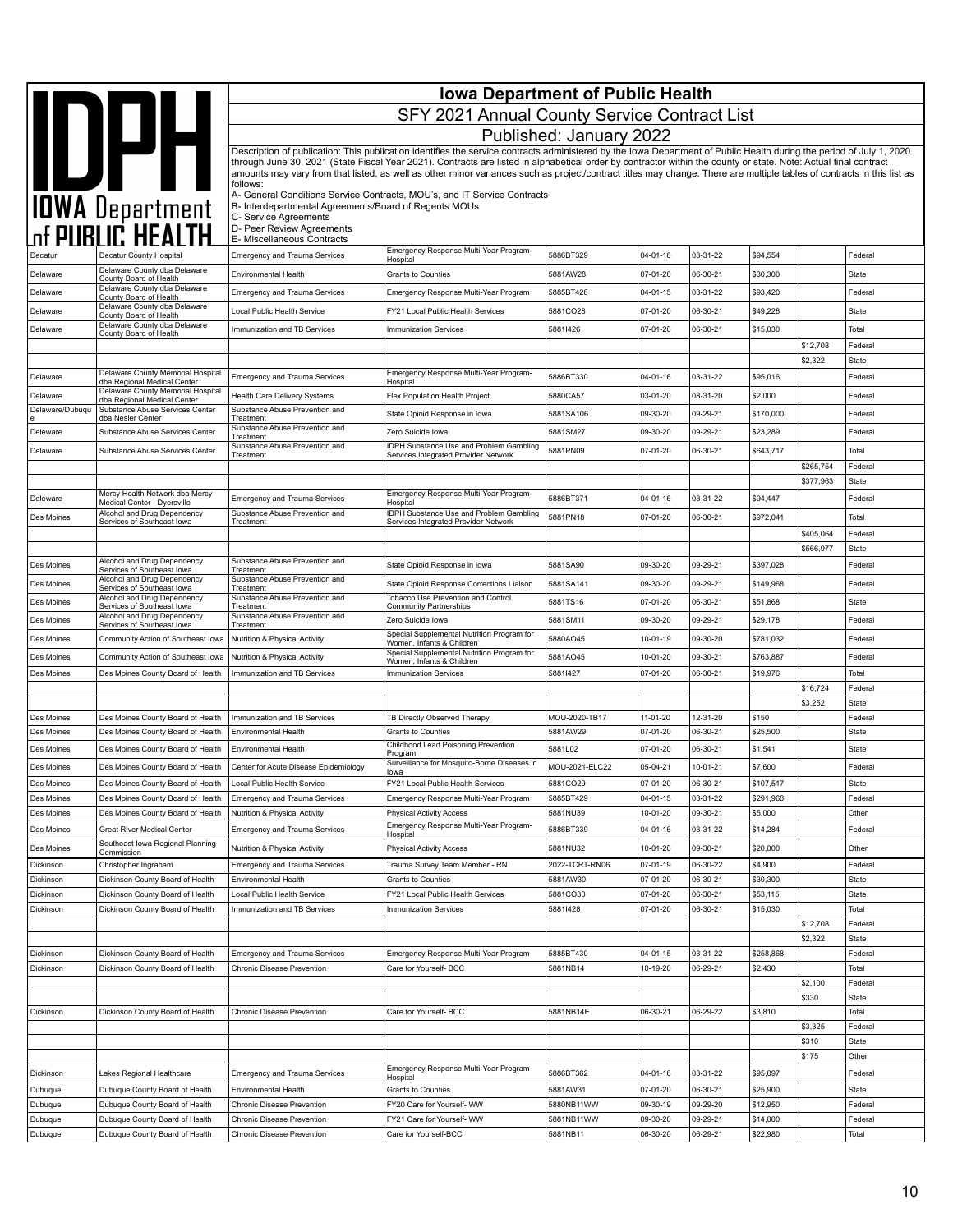|                |                                                                        | <b>Iowa Department of Public Health</b><br>SFY 2021 Annual County Service Contract List |                                                                                                                                                                                                                                                                                                                                            |                         |                      |                      |                     |                       |                       |  |
|----------------|------------------------------------------------------------------------|-----------------------------------------------------------------------------------------|--------------------------------------------------------------------------------------------------------------------------------------------------------------------------------------------------------------------------------------------------------------------------------------------------------------------------------------------|-------------------------|----------------------|----------------------|---------------------|-----------------------|-----------------------|--|
|                |                                                                        |                                                                                         |                                                                                                                                                                                                                                                                                                                                            |                         |                      |                      |                     |                       |                       |  |
|                |                                                                        |                                                                                         | Description of publication: This publication identifies the service contracts administered by the Iowa Department of Public Health during the period of July 1, 2020                                                                                                                                                                       | Published: January 2022 |                      |                      |                     |                       |                       |  |
|                | DPH                                                                    | follows:                                                                                | through June 30, 2021 (State Fiscal Year 2021). Contracts are listed in alphabetical order by contractor within the county or state. Note: Actual final contract<br>amounts may vary from that listed, as well as other minor variances such as project/contract titles may change. There are multiple tables of contracts in this list as |                         |                      |                      |                     |                       |                       |  |
|                | <b>TOWA Department</b>                                                 | B- Interdepartmental Agreements/Board of Regents MOUs<br>C- Service Agreements          | A- General Conditions Service Contracts, MOU's, and IT Service Contracts                                                                                                                                                                                                                                                                   |                         |                      |                      |                     |                       |                       |  |
|                |                                                                        | D- Peer Review Agreements<br>E- Miscellaneous Contracts                                 |                                                                                                                                                                                                                                                                                                                                            |                         |                      |                      |                     |                       |                       |  |
|                |                                                                        |                                                                                         |                                                                                                                                                                                                                                                                                                                                            |                         |                      |                      |                     | \$16,625              | Federal               |  |
|                |                                                                        |                                                                                         |                                                                                                                                                                                                                                                                                                                                            |                         |                      |                      |                     | \$6,355               | <b>State</b>          |  |
| Dubuque        | Dubuque County Board of Health                                         | Chronic Disease Prevention                                                              | Care for Yourself- BCC                                                                                                                                                                                                                                                                                                                     | 5881NB11E               | 06-30-21             | 06-29-22             | \$24,765            | \$20,125              | Total<br>Federal      |  |
|                |                                                                        |                                                                                         |                                                                                                                                                                                                                                                                                                                                            |                         |                      |                      |                     | \$3,765               | <b>State</b>          |  |
|                |                                                                        |                                                                                         |                                                                                                                                                                                                                                                                                                                                            |                         |                      |                      |                     | \$875                 | Other                 |  |
| Dubuque        | Dubuque County Board of Health                                         | <b>Emergency and Trauma Services</b>                                                    | Emergency Response Multi-Year Program<br>Childhood Lead Poisoning Prevention                                                                                                                                                                                                                                                               | 5885BT431               | 04-01-15             | 03-31-22             | \$415,306           |                       | Federal               |  |
| Dubuque        | Dubuque County Board of Health                                         | <b>Environmental Health</b>                                                             | Program                                                                                                                                                                                                                                                                                                                                    | 5881LP03                | 07-01-20             | 06-30-21             | \$1,468<br>\$29,895 |                       | State                 |  |
| Dubuque        | Dubuque County Board of Health                                         | Immunization and TB Services                                                            | <b>Immunization Services</b>                                                                                                                                                                                                                                                                                                               | 58811429                | 07-01-20             | 06-30-21             |                     | \$25,251              | Total<br>Federal      |  |
|                |                                                                        |                                                                                         |                                                                                                                                                                                                                                                                                                                                            |                         |                      |                      |                     | \$4,644               | <b>State</b>          |  |
| Dubuque        | Dubuque County Board of Health                                         | Local Public Health Service                                                             | FY21 Local Public Health Services                                                                                                                                                                                                                                                                                                          | 5881CO31                | 07-01-20             | 06-30-21             | \$204,811           |                       | State                 |  |
| Dubuque        | Dubuque County Board of<br>Supervisors                                 | Substance Abuse Prevention and<br>Treatment                                             | County Substance Abuse Prevention                                                                                                                                                                                                                                                                                                          | 5881SS31                | 07-01-20             | 06-30-21             | \$10,000            |                       | Other                 |  |
| Dubuque        | Dubuque Visiting Nurse Association                                     | Title V                                                                                 | Maternal Health, Child Health (including<br>hawk-i Outreach, CHIPRA II TEEN, and Oral<br>Health), and Family Planning                                                                                                                                                                                                                      | 5880MH06                | 10-01-19             | 09-30-20             | \$437,500           |                       | Total                 |  |
|                |                                                                        |                                                                                         |                                                                                                                                                                                                                                                                                                                                            |                         |                      |                      |                     | \$111,028<br>\$33,028 | Federal               |  |
|                |                                                                        |                                                                                         |                                                                                                                                                                                                                                                                                                                                            |                         |                      |                      |                     | \$293,444             | <b>State</b><br>Other |  |
| Dubuque        | Dubuque Visiting Nurse Association                                     | Title V                                                                                 | Community Based Programs of Maternal<br>Health & Child & Adolescent Health (including<br>Early Access, HCCI, Hawki Outreach, I-Smile<br>& I-Smile@School)                                                                                                                                                                                  | 5881MH06                | 10-01-20             | 09-30-21             | \$450,979           |                       | Total                 |  |
|                |                                                                        |                                                                                         |                                                                                                                                                                                                                                                                                                                                            |                         |                      |                      |                     | \$105,835             | Federal               |  |
|                |                                                                        |                                                                                         |                                                                                                                                                                                                                                                                                                                                            |                         |                      |                      |                     | \$34,437              | <b>State</b>          |  |
|                |                                                                        |                                                                                         | 1st Five Healthy Mental Development                                                                                                                                                                                                                                                                                                        |                         |                      |                      |                     | \$310,707             | Other                 |  |
| Dubuque        | Dubuque Visiting Nurse Association                                     | Family Health                                                                           | Initiative: Implementation                                                                                                                                                                                                                                                                                                                 | 5881MHI05               | 07-01-20             | 06-30-21             | \$270,265           | \$170,267             | Total<br>State        |  |
|                |                                                                        |                                                                                         |                                                                                                                                                                                                                                                                                                                                            |                         |                      |                      |                     | \$99,998              | Other                 |  |
| Dubuque        | Dubuque Visiting Nurse Association                                     | HIV, STD, and Hepatitis                                                                 | HIV Core Medical and Support Services                                                                                                                                                                                                                                                                                                      | 5881HC10                | 04-01-20             | 03-31-21             | \$328,284           |                       | Total                 |  |
|                |                                                                        |                                                                                         |                                                                                                                                                                                                                                                                                                                                            |                         |                      |                      |                     | \$172,023             | Federal               |  |
|                |                                                                        |                                                                                         |                                                                                                                                                                                                                                                                                                                                            |                         |                      |                      |                     | \$150<br>\$156,111    | <b>State</b><br>Other |  |
| Dubuque        | Dubuque Visiting Nurse Association                                     | Immunization and TB Services                                                            | TB Directly Observed Therapy                                                                                                                                                                                                                                                                                                               | MOU-2021-TB06           | $01 - 01 - 21$       | 12-31-21             | \$1,800             |                       | Total                 |  |
|                |                                                                        |                                                                                         |                                                                                                                                                                                                                                                                                                                                            |                         |                      |                      |                     | \$900                 | Federal               |  |
|                |                                                                        |                                                                                         | Special Supplemental Nutrition Program for                                                                                                                                                                                                                                                                                                 |                         |                      |                      |                     | \$900                 | State                 |  |
| Dubuque        | Dubuque Visiting Nurse Association                                     | Nutrition & Physical Activity                                                           | Women, Infants & Children<br>Special Supplemental Nutrition Program for                                                                                                                                                                                                                                                                    | 5880AO42                | 10-01-19             | 09-30-20             | \$309,409           |                       | Federal               |  |
| Dubuque        | Dubuque Visiting Nurse Association                                     | Nutrition & Physical Activity                                                           | Women, Infants & Children<br>Emergency Response Multi-Year Program-                                                                                                                                                                                                                                                                        | 5881AO42                | 10-01-20             | 09-30-21             | \$306,342           |                       | Federal               |  |
| Dubuque        | Finley Hospital                                                        | <b>Emergency and Trauma Services</b>                                                    | Hospital<br>Special Supplemental Nutrition Program for                                                                                                                                                                                                                                                                                     | 5886BT332               | 04-01-16             | 03-31-22             | \$13,179            |                       | Federal               |  |
| Dubuque        | <b>Hillcrest Family Services</b>                                       | Nutrition & Physical Activity                                                           | Women, Infants & Children                                                                                                                                                                                                                                                                                                                  | 5880AO35                | 10-01-19             | 09-30-20             | \$689,171           |                       | Federal               |  |
| Dubuque        | <b>Hillcrest Family Services</b>                                       | Nutrition & Physical Activity                                                           | Special Supplemental Nutrition Program for<br>Women, Infants & Children                                                                                                                                                                                                                                                                    | 5881AO35                | 10-01-20             | 09-30-21             | \$728,273           |                       | Total                 |  |
|                |                                                                        |                                                                                         |                                                                                                                                                                                                                                                                                                                                            |                         |                      |                      |                     | \$698,273<br>\$30,000 | Federal<br>Federal    |  |
| Dubuque        | <b>Hillcrest Family Services</b>                                       | HIV, STD, and Hepatitis                                                                 | Integrated HIV and Viral Hepatitis Services                                                                                                                                                                                                                                                                                                | 5881AP25                | $01 - 01 - 21$       | 12-31-21             | \$116,847           |                       | Total                 |  |
|                |                                                                        |                                                                                         |                                                                                                                                                                                                                                                                                                                                            |                         |                      |                      |                     | \$112,347             | Federal               |  |
|                |                                                                        |                                                                                         |                                                                                                                                                                                                                                                                                                                                            |                         |                      |                      |                     | \$4,500               | <b>State</b>          |  |
| Dubuque        | <b>Hillcrest Family Services</b><br>Hillcrest Family Services dba Anna | Tobacco Use Prevention and Control<br>Substance Abuse Prevention and                    | <b>Tobacco Community Partnerships</b><br>Improving Tomorrow: Prevention Focused                                                                                                                                                                                                                                                            | 5881TS10                | 07-01-20             | 06-30-21             | \$50,461            |                       | <b>State</b>          |  |
| Dubuque        | B. Lawler Academy<br>Mercy Health Services dba Mercy                   | Treatment                                                                               | Mentoring<br>Emergency Response Multi-Year Program-                                                                                                                                                                                                                                                                                        | 5881YM07                | 07-01-20             | 06-30-21             | \$95,313            |                       | State                 |  |
| Dubuque        | Medical Center                                                         | Emergency and Trauma Services                                                           | Hospital<br>Board Certified Behavior Analyst Grant                                                                                                                                                                                                                                                                                         | 5886BT370               | 04-01-16             | 03-31-22             | \$13,918            |                       | Federal               |  |
| Dubuque        | Sarah Potter                                                           | Health Care Delivery Systems                                                            | Program                                                                                                                                                                                                                                                                                                                                    | 5881BA07                | $01 - 01 - 21$       | 12-31-26             | \$11,500            |                       | State                 |  |
| Emmet          | Emmet County Board of Health                                           | <b>Environmental Health</b>                                                             | Grants to Counties<br>Childhood Lead Poisoning Prevention                                                                                                                                                                                                                                                                                  | 5881AW32                | 07-01-20<br>07-01-20 | 06-30-21             | \$25,550<br>\$1,052 |                       | State                 |  |
| Emmet<br>Emmet | Emmet County Board of Health<br>Emmet County Board of Health           | Environmental Health<br>Local Public Health Service                                     | Program<br>FY21 Local Public Health Services                                                                                                                                                                                                                                                                                               | 5881L19<br>5881CO32     | 07-01-20             | 06-30-21<br>06-30-21 | \$34,559            |                       | State<br>State        |  |
| Emmet          | Emmet County Board of Health                                           | <b>Emergency and Trauma Services</b>                                                    | Emergency Response Multi-Year Program                                                                                                                                                                                                                                                                                                      | 5885BT432               | 04-01-15             | 03-31-22             | \$183,968           |                       | Federal               |  |
| Emmet          | Emmet County Board of Health                                           | Immunization and TB Services                                                            | <b>Immunization Services</b>                                                                                                                                                                                                                                                                                                               | 58811430                | 07-01-20             | 06-30-21             | \$12,191            |                       | Total                 |  |
|                |                                                                        |                                                                                         |                                                                                                                                                                                                                                                                                                                                            |                         |                      |                      |                     | \$10,308              | Federal               |  |
|                |                                                                        |                                                                                         | Emergency Response Multi-Year Program-                                                                                                                                                                                                                                                                                                     |                         |                      |                      |                     | \$1,883               | State                 |  |
| Emmet<br>Emmet | Avera Holy Family Hospital<br>Avera Holy Family Hospital               | <b>Emergency and Trauma Services</b><br>Health Care Delivery Systems                    | Hospital<br>Flex Population Health Project                                                                                                                                                                                                                                                                                                 | 5886BT305<br>5880CA22   | 04-01-16<br>03-01-20 | 03-31-22<br>08-31-20 | \$94,754<br>\$2,000 |                       | Federal<br>Federal    |  |
| Emmet          | Avera Holy Family Hospital                                             | Chronic Disease Prevention                                                              | <b>DSMES Program Provider Education &amp;</b>                                                                                                                                                                                                                                                                                              | 5881CD40                | 02-22-21             | 06-29-21             | \$3,850             |                       | Federal               |  |
|                |                                                                        |                                                                                         | <b>Telehealth Tools</b>                                                                                                                                                                                                                                                                                                                    |                         |                      |                      |                     |                       |                       |  |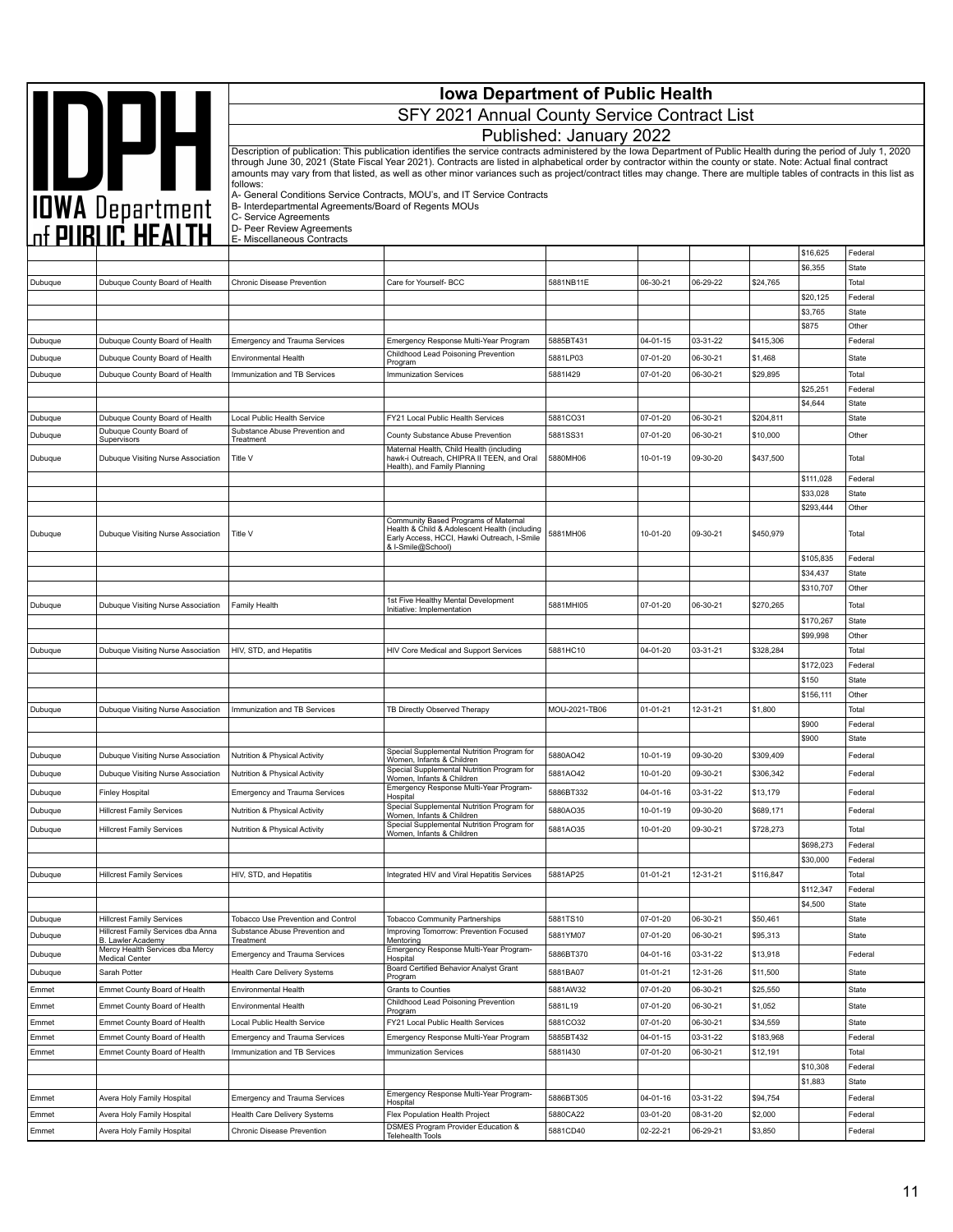|                      |                                                                    | <b>Iowa Department of Public Health</b>                                        |                                                                                                                                                                                                                                                                                                                                            |                         |                            |                      |                       |                     |                  |
|----------------------|--------------------------------------------------------------------|--------------------------------------------------------------------------------|--------------------------------------------------------------------------------------------------------------------------------------------------------------------------------------------------------------------------------------------------------------------------------------------------------------------------------------------|-------------------------|----------------------------|----------------------|-----------------------|---------------------|------------------|
|                      | DPH                                                                |                                                                                | SFY 2021 Annual County Service Contract List                                                                                                                                                                                                                                                                                               |                         |                            |                      |                       |                     |                  |
|                      |                                                                    |                                                                                |                                                                                                                                                                                                                                                                                                                                            | Published: January 2022 |                            |                      |                       |                     |                  |
|                      |                                                                    |                                                                                | Description of publication: This publication identifies the service contracts administered by the Iowa Department of Public Health during the period of July 1, 2020                                                                                                                                                                       |                         |                            |                      |                       |                     |                  |
|                      |                                                                    |                                                                                | through June 30, 2021 (State Fiscal Year 2021). Contracts are listed in alphabetical order by contractor within the county or state. Note: Actual final contract<br>amounts may vary from that listed, as well as other minor variances such as project/contract titles may change. There are multiple tables of contracts in this list as |                         |                            |                      |                       |                     |                  |
|                      |                                                                    | follows:                                                                       | A- General Conditions Service Contracts, MOU's, and IT Service Contracts                                                                                                                                                                                                                                                                   |                         |                            |                      |                       |                     |                  |
|                      |                                                                    | B- Interdepartmental Agreements/Board of Regents MOUs<br>C- Service Agreements |                                                                                                                                                                                                                                                                                                                                            |                         |                            |                      |                       |                     |                  |
|                      | <b>IOWA</b> Department<br>of PUBLIC HEALTH                         | D- Peer Review Agreements                                                      |                                                                                                                                                                                                                                                                                                                                            |                         |                            |                      |                       |                     |                  |
| Fayette              | Fayette County Board of Health                                     | E- Miscellaneous Contracts<br><b>Environmental Health</b>                      | Grants to Counties                                                                                                                                                                                                                                                                                                                         | 5881AW33                | 07-01-20                   | 06-30-21             | \$30,300              |                     | State            |
| Fayette              | Fayette County Board of Health                                     | Emergency and Trauma Services                                                  | Emergency Response Multi-Year Program                                                                                                                                                                                                                                                                                                      | 5885BT433               | $04 - 01 - 15$             | 03-31-22             | \$202,038             |                     | Federal          |
| Fayette              | Fayette County Board of Health                                     | Local Public Health Service                                                    | FY21 Local Public Health Services                                                                                                                                                                                                                                                                                                          | 5881CO33                | 07-01-20                   | 06-30-21             | \$61,539              |                     | State            |
| Fayette              | Fayette County Board of Health                                     | Immunization and TB Services                                                   | <b>Immunization Services</b>                                                                                                                                                                                                                                                                                                               | 58811431                | 07-01-20                   | 06-30-21             | \$15,030              |                     | Total            |
|                      |                                                                    |                                                                                |                                                                                                                                                                                                                                                                                                                                            |                         |                            |                      |                       | \$12,708<br>\$2,322 | Federal<br>State |
| Fayette              | Mercy Hospital of Franciscan Sisters                               | <b>Emergency and Trauma Services</b>                                           | Emergency Response Multi-Year Program-                                                                                                                                                                                                                                                                                                     | 5886BT373               | 04-01-16                   | 03-31-22             | \$94,728              |                     | Federal          |
| Fayette              | Palmer Lutheran Health Center                                      | <b>Emergency and Trauma Services</b>                                           | Hospital<br>Emergency Response Multi-Year Program-                                                                                                                                                                                                                                                                                         | 5886BT385               | 04-01-16                   | 03-31-22             | \$94,674              |                     | Federal          |
| Fayette              | Gundersen Palmer Lutheran Hospital                                 | Health Care Delivery Systems                                                   | Hospital<br>Flex Population Health Project                                                                                                                                                                                                                                                                                                 | 5880CA35                | 03-01-20                   | 08-31-20             | \$2,000               |                     | Federal          |
| Floyd                | and Clinics<br>Charity Fecht                                       | <b>Emergency and Trauma Services</b>                                           | Trauma Survey Team Member - RN                                                                                                                                                                                                                                                                                                             | 2022-TCRT-RN08          | 07-01-19                   | 06-30-22             | \$4,950               |                     | Federal          |
| Floyd                | Floyd County Agricultural                                          | Nutrition & Physical Activity                                                  | Iowa Nutrition Network School Grant Program                                                                                                                                                                                                                                                                                                | 5880NU15                | 10-01-19                   | 09-30-20             | \$7,797               |                     | Other            |
| Floyd                | Floyd County Agricultural                                          | Nutrition & Physical Activity                                                  | Iowa Nutrition Network School Grant Program                                                                                                                                                                                                                                                                                                | 5881NU15                | 10-01-20                   | 09-30-21             | \$7,875               |                     | Other            |
| Floyd                | Floyd County Board of Health                                       | <b>Environmental Health</b>                                                    | Grants to Counties                                                                                                                                                                                                                                                                                                                         | 5881AW34                | 07-01-20                   | 06-30-21             | \$30,300              |                     | Other            |
| Floyd<br>Floyd       | Floyd County Board of Health<br>Floyd County Board of Health       | <b>Emergency and Trauma Services</b><br>Local Public Health Service            | Emergency Response Multi-Year Program<br>FY21 Local Public Health Services                                                                                                                                                                                                                                                                 | 5885BT434<br>5881CO34   | 04-01-15<br>07-01-20       | 03-31-22<br>06-30-21 | \$187,679<br>\$50,157 |                     | Federal<br>State |
| Floyd                | Floyd County Board of Health                                       | Immunization and TB Services                                                   | <b>Immunization Services</b>                                                                                                                                                                                                                                                                                                               | 58811432                | 07-01-20                   | 06-30-21             | \$15,030              |                     | Total            |
|                      |                                                                    |                                                                                |                                                                                                                                                                                                                                                                                                                                            |                         |                            |                      |                       | \$12,708            | Federal          |
|                      |                                                                    |                                                                                |                                                                                                                                                                                                                                                                                                                                            |                         |                            |                      |                       | \$2,322             | State            |
| Floyd                | Floyd County Memorial Hospital dba<br>Floyd County Medical Center  | <b>Emergency and Trauma Services</b>                                           | Emergency Response Multi-Year Program-<br>Hospital                                                                                                                                                                                                                                                                                         | 5886BT333               | $04 - 01 - 16$             | 03-31-22             | \$94,967              |                     | Federal          |
| Franklin             | Franklin County Board of Health                                    | Local Public Health Service                                                    | FY21 Local Public Health Services                                                                                                                                                                                                                                                                                                          | 5881CO35                | 07-01-20                   | 06-30-21             | \$37,099              |                     | State            |
| Franklin<br>Franklin | Franklin County Board of Health<br>Franklin County Board of Health | Environmental Health<br><b>Emergency and Trauma Services</b>                   | <b>Grants to Counties</b><br>Emergency Response Multi-Year Program                                                                                                                                                                                                                                                                         | 5881AW35<br>5885BT435   | 07-01-20<br>$04 - 01 - 15$ | 06-30-21<br>03-31-22 | \$56,700<br>\$160,447 |                     | Other<br>Federal |
| Franklin             | Franklin County Board of Health                                    | Immunization and TB Services                                                   | <b>Immunization Services</b>                                                                                                                                                                                                                                                                                                               | 58811433                | 07-01-20                   | 06-30-21             | \$13,360              |                     | Total            |
|                      |                                                                    |                                                                                |                                                                                                                                                                                                                                                                                                                                            |                         |                            |                      |                       | \$11,296            | Federal          |
|                      |                                                                    |                                                                                |                                                                                                                                                                                                                                                                                                                                            |                         |                            |                      |                       | \$2,064             | State            |
| Franklin             | Franklin County Public Health                                      | Immunization and TB Services                                                   | TB Directly Observed Therapy                                                                                                                                                                                                                                                                                                               | MOU-2020-TB09           | $01 - 01 - 20$             | 12-31-20             | \$763                 | \$50                | Total<br>Federal |
|                      |                                                                    |                                                                                |                                                                                                                                                                                                                                                                                                                                            |                         |                            |                      |                       | \$713               | State            |
| Franklin             | Franklin General Hospital                                          | <b>Emergency and Trauma Services</b>                                           | Emergency Response Multi-Year Program-<br>Hospital                                                                                                                                                                                                                                                                                         | 5886BT336               | $04 - 01 - 16$             | 03-31-22             | \$94,640              |                     | Federal          |
| Fremont              | Fremont County dba Fremont County<br>Board of Health               | <b>Emergency and Trauma Services</b>                                           | Emergency Response Multi-Year Program                                                                                                                                                                                                                                                                                                      | 5885BT436               | $04 - 01 - 15$             | 03-31-22             | \$141,887             |                     | Federal          |
| Fremont              | Fremont County dba Fremont County<br>Board of Health               | Local Public Health Service                                                    | FY21 Local Public Health Services                                                                                                                                                                                                                                                                                                          | 5881CO36                | 07-01-20                   | 06-30-21             | \$30,966              |                     | State            |
| Fremont              | Fremont County dba Fremont County<br>Board of Health               | Environmental Health                                                           | Grants to Counties                                                                                                                                                                                                                                                                                                                         | 5881AW36                | 07-01-20                   | 06-30-21             | \$24,750              |                     | Other            |
| Fremont              | Fremont County dba Fremont County<br>Board of Health               | Center for Acute Disease Epidemiology                                          | Surveillance for Mosquito-Borne Diseases in                                                                                                                                                                                                                                                                                                | MOU-2021-ELC23          | 05-04-21                   | 10-01-21             | \$3,800               |                     | Federal          |
| Fremont              | Fremont County dba Fremont County                                  | Immunization and TB Services                                                   | lowa<br><b>Immunizations Services</b>                                                                                                                                                                                                                                                                                                      | 58811434                | 07-01-20                   | 06-30-21             | \$11,690              |                     | Total            |
|                      | Board of Health                                                    |                                                                                |                                                                                                                                                                                                                                                                                                                                            |                         |                            |                      |                       | \$9,884             | Federal          |
|                      |                                                                    |                                                                                |                                                                                                                                                                                                                                                                                                                                            |                         |                            |                      |                       | \$1,806             | State            |
| Fremont              | Community Hospital, Inc. DBA<br>George C. Grape Community          | <b>Emergency and Trauma Services</b>                                           | Emergency Response Multi-Year Program-<br>Hospital                                                                                                                                                                                                                                                                                         | 5886BT324               | 04-01-16                   | 03-31-22             | \$94,469              |                     | Federal          |
| Fremont              | Hospital<br>Shenandoah Medical Center                              | <b>Emergency and Trauma Services</b>                                           | Emergency Response Multi-Year Program-                                                                                                                                                                                                                                                                                                     | 5886BT396               | $04 - 01 - 16$             | 03-31-22             | \$94,772              |                     | Federal          |
| Fremont              | Shenandoah Medical Center                                          | Health Care Delivery Systems                                                   | Hospital<br>Flex Population Health Project                                                                                                                                                                                                                                                                                                 | 5880CA59                | 03-01-20                   | 08-31-20             | \$2,000               |                     | Federal          |
| Greene               | Greene County Board of Health                                      | Environmental Health                                                           | Grants to Counties                                                                                                                                                                                                                                                                                                                         | 5881AW37                | 07-01-20                   | 06-30-21             | \$30,300              |                     | Other            |
| Greene               | Greene County Board of Health                                      | <b>Emergency and Trauma Services</b>                                           | Emergency Response Multi-Year Program                                                                                                                                                                                                                                                                                                      | 5885BT437               | 04-01-15                   | 03-31-22             | \$154,483             |                     | Federal          |
| Greene               | Greene County Board of Health                                      | Local Public Health Service                                                    | FY21 Local Public Health Services                                                                                                                                                                                                                                                                                                          | 5881CO37                | 07-01-20                   | 06-30-21             | \$34,256              |                     | State            |
| Greene               | Greene County Board of Health                                      | Immunization and TB Services                                                   | <b>Immunization Services</b>                                                                                                                                                                                                                                                                                                               | 58811435                | 07-01-20                   | 06-30-21             | \$12,191              | \$10,308            | Total<br>Federal |
|                      |                                                                    |                                                                                |                                                                                                                                                                                                                                                                                                                                            |                         |                            |                      |                       | \$1,883             | State            |
| Greene               | Greene County Board of Supervisors                                 | Substance Abuse Prevention and<br>Treatment                                    | County Substance Abuse Prevention                                                                                                                                                                                                                                                                                                          | 5881SS37                | 07-01-20                   | 06-30-21             | \$1,902               |                     | Other            |
| Greene               | Greene County Medical Center                                       | <b>Emergency and Trauma Services</b>                                           | Emergency Response Multi-Year Program-<br>Hospital                                                                                                                                                                                                                                                                                         | 5886BT341               | 04-01-16                   | 03-31-22             | \$94,717              |                     | Federal          |
| Grundy               | Grundy County dba Grundy County                                    | Environmental Health                                                           | Grants to Counties                                                                                                                                                                                                                                                                                                                         | 5881AW38                | 07-01-20                   | 06-30-21             | \$23,500              |                     | Other            |
| Grundy               | Board of Health<br>Grundy County dba Grundy County                 | <b>Emergency and Trauma Services</b>                                           | Emergency Response Multi-Year Program                                                                                                                                                                                                                                                                                                      | 5885BT438               | $04 - 01 - 15$             | 03-31-22             | \$144,774             |                     | Federal          |
| Grundy               | Board of Health<br>Grundy County dba Grundy County                 | Local Public Health Service                                                    | FY21 Local Public Health Services                                                                                                                                                                                                                                                                                                          | 5881CO38                | 07-01-20                   | 06-30-21             | \$36,984              |                     | State            |
| Grundy               | Board of Health<br>Grundy County dba Grundy County                 | Immunization and TB Services                                                   | Immunization Services                                                                                                                                                                                                                                                                                                                      | 58811436                | 07-01-20                   | 06-30-21             | \$14,195              |                     | Total            |
|                      | Board of Health                                                    |                                                                                |                                                                                                                                                                                                                                                                                                                                            |                         |                            |                      |                       | \$12,002            | Federal          |
|                      |                                                                    |                                                                                |                                                                                                                                                                                                                                                                                                                                            |                         |                            |                      |                       | \$2,193             | State            |
| Grundy               | Grundy County Board of Supervisors                                 | Substance Abuse Prevention and<br>Treatment                                    | County Substance Abuse Prevention                                                                                                                                                                                                                                                                                                          | 5881SS38                | 07-01-20                   | 06-30-21             | \$10,000              |                     | Other            |
| Grundy               | Grundy County Memorial Hospital                                    | <b>Emergency and Trauma Services</b>                                           | Emergency Response Multi-Year Program-<br>Hospital                                                                                                                                                                                                                                                                                         | 5886BT343               | 04-01-16                   | 03-31-22             | \$94,775              |                     | Federal          |
|                      |                                                                    |                                                                                |                                                                                                                                                                                                                                                                                                                                            |                         |                            |                      |                       |                     |                  |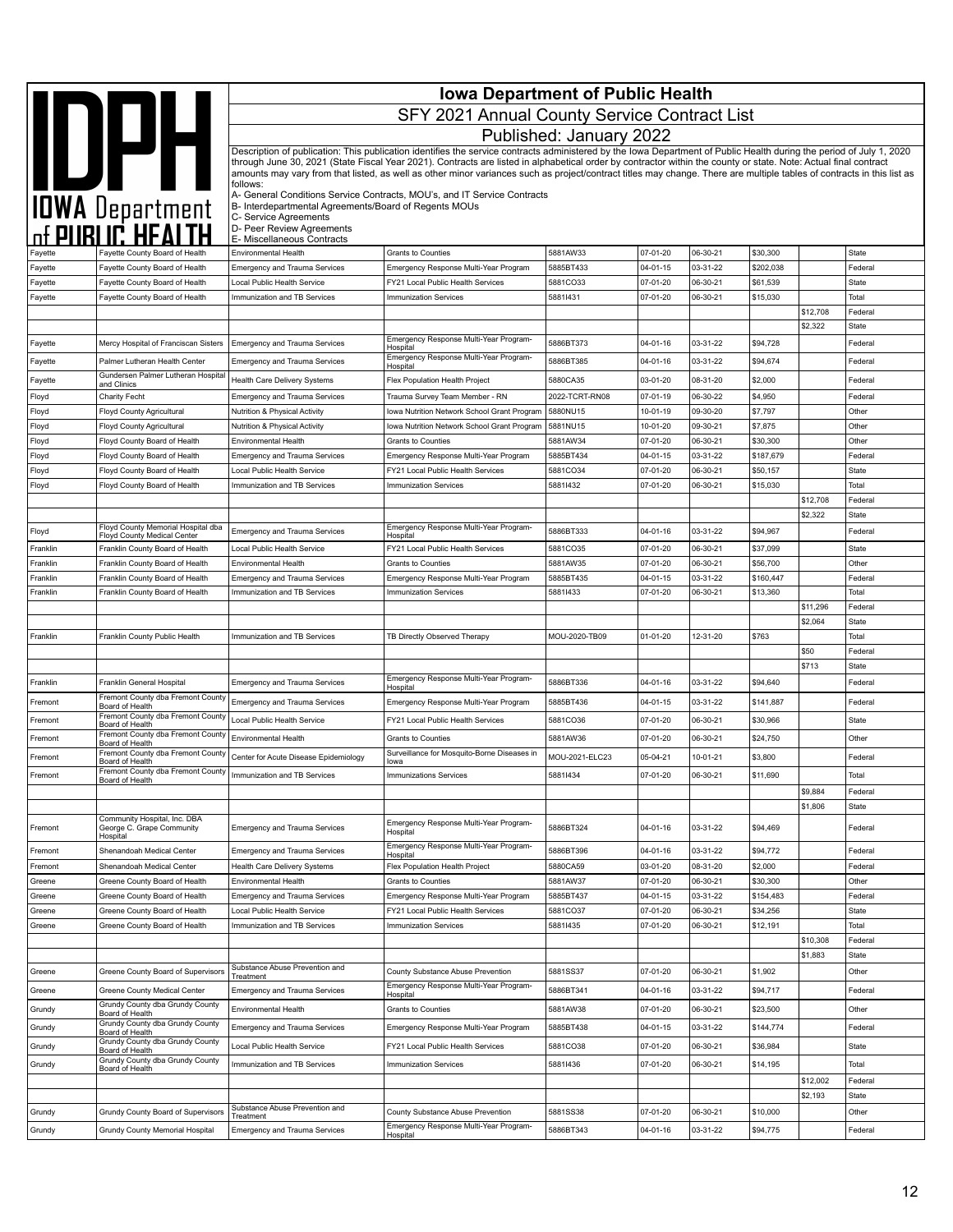|                      |                                                                    | <b>Iowa Department of Public Health</b>                                        |                                                                                                                                                                                                                                                                                                                                            |                         |                      |                      |                       |                          |                  |
|----------------------|--------------------------------------------------------------------|--------------------------------------------------------------------------------|--------------------------------------------------------------------------------------------------------------------------------------------------------------------------------------------------------------------------------------------------------------------------------------------------------------------------------------------|-------------------------|----------------------|----------------------|-----------------------|--------------------------|------------------|
|                      |                                                                    |                                                                                | SFY 2021 Annual County Service Contract List                                                                                                                                                                                                                                                                                               |                         |                      |                      |                       |                          |                  |
|                      |                                                                    |                                                                                |                                                                                                                                                                                                                                                                                                                                            | Published: January 2022 |                      |                      |                       |                          |                  |
|                      |                                                                    |                                                                                | Description of publication: This publication identifies the service contracts administered by the Iowa Department of Public Health during the period of July 1, 2020                                                                                                                                                                       |                         |                      |                      |                       |                          |                  |
|                      | IDPH                                                               |                                                                                | through June 30, 2021 (State Fiscal Year 2021). Contracts are listed in alphabetical order by contractor within the county or state. Note: Actual final contract<br>amounts may vary from that listed, as well as other minor variances such as project/contract titles may change. There are multiple tables of contracts in this list as |                         |                      |                      |                       |                          |                  |
|                      |                                                                    | follows:                                                                       | A- General Conditions Service Contracts, MOU's, and IT Service Contracts                                                                                                                                                                                                                                                                   |                         |                      |                      |                       |                          |                  |
|                      | <b>IOWA</b> Department                                             | B- Interdepartmental Agreements/Board of Regents MOUs<br>C- Service Agreements |                                                                                                                                                                                                                                                                                                                                            |                         |                      |                      |                       |                          |                  |
|                      |                                                                    | D- Peer Review Agreements<br>E- Miscellaneous Contracts                        |                                                                                                                                                                                                                                                                                                                                            |                         |                      |                      |                       |                          |                  |
| Grundy               | Grundy County Memorial Hospital                                    | Chronic Disease Prevention                                                     | DSMES Program Provider Education &<br>Telehealth Tools                                                                                                                                                                                                                                                                                     | 5881CD43                | 02-22-21             | 06-29-21             | \$3,850               |                          | Federal          |
| Grundy               | Jessica Marken<br>NuDak Ventures, LLC dba NJL                      | Health Care Delivery Systems                                                   | Behavior Analyst Grants Program                                                                                                                                                                                                                                                                                                            | 5889BA05                | 05-01-18             | 11-30-21             | \$9,465               |                          | Other            |
| Grundy               | <b>Pharmacy Services</b>                                           | HIV, STD, and Hepatitis                                                        | <b>Pharmacy Services</b>                                                                                                                                                                                                                                                                                                                   | 5881PS01                | 07-01-20             | 06-30-21             | \$10,991,560          |                          | Total            |
|                      |                                                                    |                                                                                |                                                                                                                                                                                                                                                                                                                                            |                         |                      |                      |                       | \$7,184,632<br>\$156,525 | Federal<br>State |
|                      |                                                                    |                                                                                |                                                                                                                                                                                                                                                                                                                                            |                         |                      |                      |                       | \$3,650,403              | Other            |
| Guthrie              | Guthrie County Board of Health                                     | Environmental Health                                                           | Grants to Counties                                                                                                                                                                                                                                                                                                                         | 5881AW39                | 07-01-20             | 06-30-21             | \$121,200             |                          | Other            |
| Guthrie              | Guthrie County Board of Health                                     | <b>Emergency and Trauma Services</b>                                           | Emergency Response Multi-Year Program                                                                                                                                                                                                                                                                                                      | 5885BT439               | 04-01-15             | 03-31-22             | \$159,124             |                          | Federal          |
| Guthrie              | Guthrie County Board of Health                                     | Local Public Health Service                                                    | FY21 Local Public Health Services                                                                                                                                                                                                                                                                                                          | 5881CO39                | 07-01-20             | 06-30-21             | \$37,607              |                          | State            |
| Guthrie              | Guthrie County Board of Health                                     | Immunization an TB Services                                                    | <b>Immunization Services</b>                                                                                                                                                                                                                                                                                                               | 58811437                | 07-01-20             | 06-30-21             | \$13,360              | \$11,296                 | Total<br>Federal |
|                      |                                                                    |                                                                                |                                                                                                                                                                                                                                                                                                                                            |                         |                      |                      |                       | \$2,064                  | State            |
| Guthrie              | Guthrie County Board of Supervisors                                | Substance Abuse Prevention and<br>Treatment                                    | County Substance Abuse Prevention                                                                                                                                                                                                                                                                                                          | 5881SS39                | 07-01-20             | 06-30-21             | \$1,788               |                          | Other            |
| Guthrie              | Guthrie County Hospital                                            | <b>Emergency and Trauma Services</b>                                           | Emergency Response Multi-Year Program-<br>Hospital                                                                                                                                                                                                                                                                                         | 5886BT344               | 04-01-16             | 03-31-22             | \$94,625              |                          | Federal          |
| Hamilton             | Hamilton County Board of Health                                    | Environmental Health                                                           | <b>Grants to Counties</b>                                                                                                                                                                                                                                                                                                                  | 5881AW40                | 07-01-20             | 06-30-21             | \$30,300              |                          | Other            |
| Hamilton             | Hamilton County Board of Health                                    | Local Public Health Service                                                    | FY21 Local Public Health Services                                                                                                                                                                                                                                                                                                          | 5881CO40                | 07-01-20             | 06-30-21             | \$44,668              |                          | State            |
| Hamilton             | Hamilton County Board of Health                                    | <b>Emergency and Trauma Services</b>                                           | Emergency Response Multi-Year Program                                                                                                                                                                                                                                                                                                      | 5885BT440               | 04-01-15             | 03-31-22             | \$116,494             |                          | Federal          |
| Hamilton             | Hamilton County Board of Health                                    | Immunization and TB Services                                                   | <b>Immunization Services</b>                                                                                                                                                                                                                                                                                                               | 58811438                | 07-01-20             | 06-30-21             | \$14,195              | \$12,002                 | Total<br>Federal |
|                      |                                                                    |                                                                                |                                                                                                                                                                                                                                                                                                                                            |                         |                      |                      |                       | \$2,193                  | State            |
| Hamilton             | Hamilton County Hospital d/b/a Van<br><b>Diest Medical Center</b>  | <b>Emergency and Trauma Services</b>                                           | Emergency Response Multi-Year Program-<br>Hospital                                                                                                                                                                                                                                                                                         | 5886BT346               | 04-01-16             | 03-31-22             | \$95,005              |                          | Federal          |
| Hancock              | Hancock County Board of Health                                     | Chronic Disease Prevention                                                     | Care for Yourself-BCC                                                                                                                                                                                                                                                                                                                      | 5881NB12                | 06-30-20             | 06-29-21             | \$4,788               |                          | Total            |
|                      |                                                                    |                                                                                |                                                                                                                                                                                                                                                                                                                                            |                         |                      |                      |                       | \$4,375                  | Federal          |
|                      |                                                                    |                                                                                |                                                                                                                                                                                                                                                                                                                                            |                         |                      |                      |                       | \$413                    | <b>State</b>     |
| Hancock              | Hancock County Board of Health                                     | Chronic Disease Prevention                                                     | Care for Yourself- BCC                                                                                                                                                                                                                                                                                                                     | 5881NB12E               | 06-30-21             | 06-29-22             | \$4,763               | \$4,200                  | Total<br>Federal |
|                      |                                                                    |                                                                                |                                                                                                                                                                                                                                                                                                                                            |                         |                      |                      |                       | \$388                    | State            |
|                      |                                                                    |                                                                                |                                                                                                                                                                                                                                                                                                                                            |                         |                      |                      |                       | \$175                    | Other            |
| Hancock              | Hancock County Board of Health                                     | Environmental Health                                                           | Grants to Counties                                                                                                                                                                                                                                                                                                                         | 5881AW41                | 07-01-20             | 06-30-21             | \$30,300              |                          | Other            |
| Hancock              | Hancock County Board of Health                                     | <b>EMS and Trauma Services</b>                                                 | Emergency Response Multi-Year Program                                                                                                                                                                                                                                                                                                      | 5885BT441               | $04 - 01 - 15$       | 03-31-22             | \$143,426             |                          | Federal          |
| Hancock<br>Hancock   | Hancock County Board of Health<br>Hancock County Board of Health   | Local Public Health Service                                                    | FY21 Local Public Health Services<br><b>Immunization Services</b>                                                                                                                                                                                                                                                                          | 5881CO41<br>58811439    | 07-01-20<br>07-01-20 | 06-30-21<br>06-30-21 | \$31,772<br>\$13,883  |                          | State<br>Total   |
|                      |                                                                    |                                                                                |                                                                                                                                                                                                                                                                                                                                            |                         |                      |                      |                       | \$11,684                 | Federal          |
|                      |                                                                    |                                                                                |                                                                                                                                                                                                                                                                                                                                            |                         |                      |                      |                       | \$2,199                  | State            |
| Hancock              | Hancock County Health Systems                                      | <b>Emergency and Trauma Services</b>                                           | Emergency Response Multi-Year Program-<br>Hospital                                                                                                                                                                                                                                                                                         | 5886BT347               | 04-01-16             | 03-31-22             | \$94,824              |                          | Federal          |
| Hancock              | Hancock County Health Systems                                      | Tobacco Use Prevention and Control                                             | <b>Tobacco Community Partnerships</b>                                                                                                                                                                                                                                                                                                      | 5881TS11                | 07-01-20             | 06-30-21             | \$10,000              |                          | State            |
| Hancock              | Hancock County Health Systems<br>Ellsworth Municipal Hospital dba  | Health Care Delivery Systems                                                   | Flex Population Health Project<br>Emergency Response Multi-Year Program-                                                                                                                                                                                                                                                                   | 5880CA37                | 03-01-20             | 08-31-20             | \$2,000               |                          | Federal          |
| Hardin               | Hansen Family Hospital                                             | <b>Emergency and Trauma Services</b>                                           | Hospital                                                                                                                                                                                                                                                                                                                                   | 5886BT331               | 04-01-16             | 03-31-22             | \$94,954              |                          | Federal          |
| Hardin               | Hardin County Board of Health                                      | Immunization and TB Services                                                   | <b>Immunization Services</b>                                                                                                                                                                                                                                                                                                               | 58811440                | 07-01-20             | 06-30-21             | \$15,030              | \$12,708                 | Total<br>Federal |
|                      |                                                                    |                                                                                |                                                                                                                                                                                                                                                                                                                                            |                         |                      |                      |                       | \$2,322                  | State            |
| Hardin               | Hardin County Board of Health                                      | Environmental Health                                                           | Grants to Counties                                                                                                                                                                                                                                                                                                                         | 5881AW42                | 07-01-20             | 06-30-21             | \$30,300              |                          | Other            |
| Hardin               | Hardin County Board of Health                                      | Local Public Health Service                                                    | FY21 Local Public Health Services                                                                                                                                                                                                                                                                                                          | 5881CO42                | 07-01-20             | 06-30-21             | \$53,377              |                          | State            |
| Hardin               | Hardin County Board of Health                                      | Emergency and Trauma Services                                                  | Emergency Response Multi-Year Program                                                                                                                                                                                                                                                                                                      | 5885BT442               | 04-01-15             | 03-31-22             | \$213,639             |                          | Federal          |
| Harrison             | Alegent Health Community Memorial<br>Hospital                      | <b>Emergency and Trauma Services</b>                                           | Emergency Response Multi-Year Program-<br>Hospital                                                                                                                                                                                                                                                                                         | 5886BT301               | 04-01-16             | 03-31-22             | \$94,685              |                          | Federal          |
| Harrison             | Harrison County Board of Health                                    | Environmental Health                                                           | Grants to Counties                                                                                                                                                                                                                                                                                                                         | 5881AW43                | 07-01-20             | 06-30-21             | \$30,300              |                          | Other            |
| Harrison<br>Harrison | Harrison County Board of Health<br>Harrison County Board of Health | Local Public Health Service<br><b>Emergency and Trauma Services</b>            | FY21 Local Public Health Services<br>Emergency Response Multi-Year Program                                                                                                                                                                                                                                                                 | 5881CO43<br>5885BT443   | 07-01-20<br>04-01-15 | 06-30-21<br>03-31-22 | \$43,791<br>\$152,866 |                          | State<br>Federal |
| Harrison             | Harrison County Board of Health                                    | Immunization and TB Services                                                   | Immunization Services                                                                                                                                                                                                                                                                                                                      | 58811441                | 07-01-20             | 06-30-21             | \$14,195              |                          | Total            |
|                      |                                                                    |                                                                                |                                                                                                                                                                                                                                                                                                                                            |                         |                      |                      |                       | \$12,002                 | Federal          |
|                      |                                                                    |                                                                                |                                                                                                                                                                                                                                                                                                                                            |                         |                      |                      |                       | \$2,193                  | State            |
| Harrison             | Health Promotion Strategies, Inc.<br>(HPS)                         | Tobaaco Use Prevention and Control                                             | <b>Tobacco Community Partnerships</b>                                                                                                                                                                                                                                                                                                      | 5881TS12                | 07-01-20             | 06-30-21             | \$113,930             |                          | State            |
| Henry                | Henry County Agricultural Extension<br><b>District</b>             | Tobacco Use Prevention and Control                                             | <b>Tobacco Community Partnerships</b>                                                                                                                                                                                                                                                                                                      | 5881TS13                | 07-01-20             | 06-30-21             | \$16,685              |                          | State            |
| Henry                | Henry County Agricultural Extension<br>District                    | Nutrition & Physical Activity                                                  | Iowa Nutrition Network School Grant Program                                                                                                                                                                                                                                                                                                | 5880NU16                | 10-01-19             | 09-30-20             | \$16,617              |                          | Other            |
| Henry                | Henry County Agricultural Extension<br>District                    | Nutrition & Physical Activity                                                  | Iowa Nutrition Network School Grant Program                                                                                                                                                                                                                                                                                                | 5881NU16                | 10-01-20             | 09-30-21             | \$19,223              |                          | Other            |
| Henry                | Henry County Board of Health                                       | Chronic Disease Prevention                                                     | Care for Yourself-BCC                                                                                                                                                                                                                                                                                                                      | 5881NB13                | 06-30-20             | 06-29-21             | \$4,788               |                          | Total            |
|                      |                                                                    |                                                                                |                                                                                                                                                                                                                                                                                                                                            |                         |                      |                      |                       | \$4,375                  | Federal          |
|                      |                                                                    |                                                                                |                                                                                                                                                                                                                                                                                                                                            |                         |                      |                      |                       | \$413                    | State            |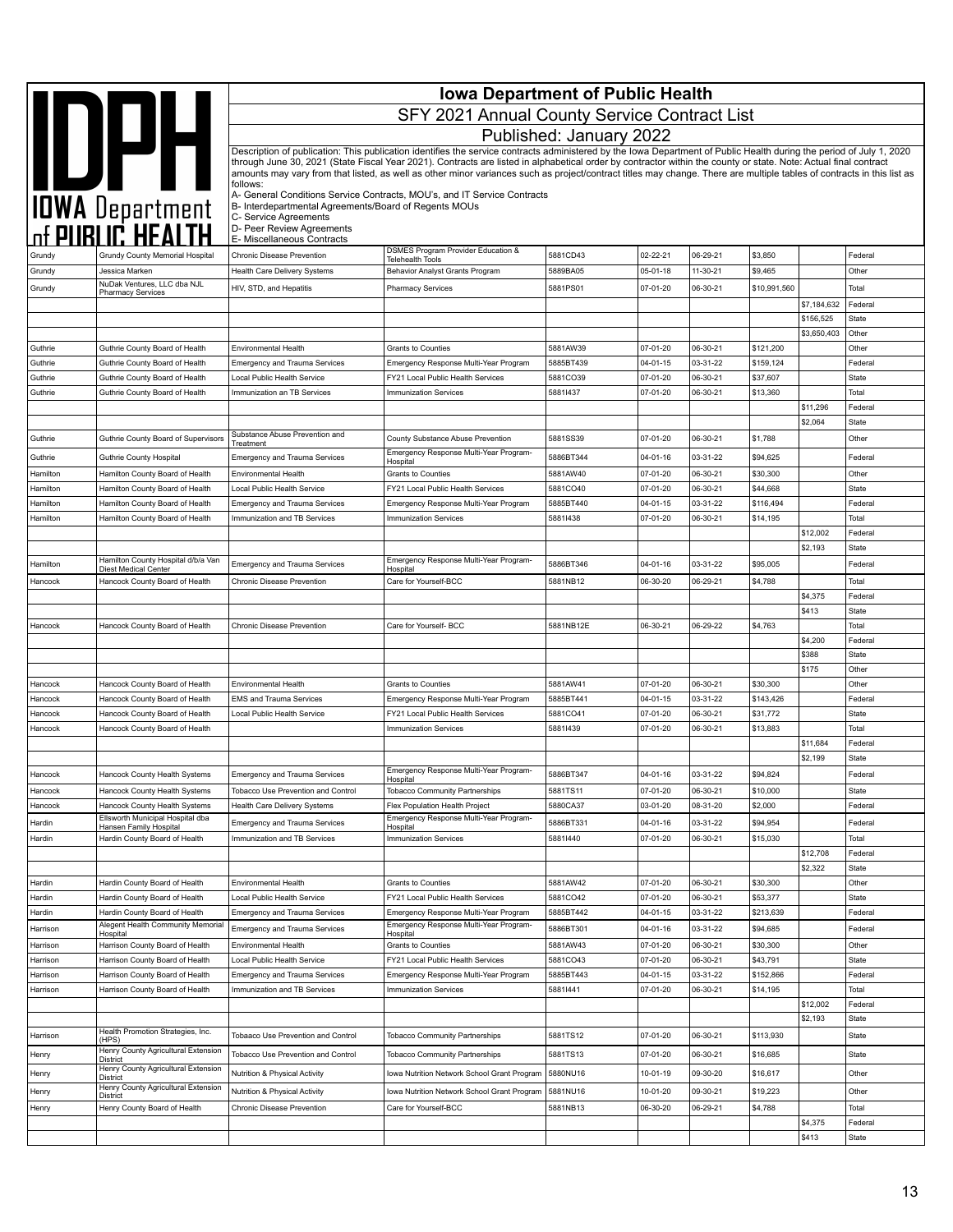|                  | <b>Iowa Department of Public Health</b>                          |                                                                                |                                                                                                                                                                                                                                                                                                                                          |                              |                            |                      |                       |                     |                         |
|------------------|------------------------------------------------------------------|--------------------------------------------------------------------------------|------------------------------------------------------------------------------------------------------------------------------------------------------------------------------------------------------------------------------------------------------------------------------------------------------------------------------------------|------------------------------|----------------------------|----------------------|-----------------------|---------------------|-------------------------|
|                  | IOWA Department                                                  |                                                                                | SFY 2021 Annual County Service Contract List                                                                                                                                                                                                                                                                                             |                              |                            |                      |                       |                     |                         |
|                  |                                                                  |                                                                                |                                                                                                                                                                                                                                                                                                                                          | Published: January 2022      |                            |                      |                       |                     |                         |
|                  |                                                                  |                                                                                | Description of publication: This publication identifies the service contracts administered by the Iowa Department of Public Health during the period of July 1, 2020<br>through June 30, 2021 (State Fiscal Year 2021). Contracts are listed in alphabetical order by contractor within the county or state. Note: Actual final contract |                              |                            |                      |                       |                     |                         |
|                  |                                                                  |                                                                                | amounts may vary from that listed, as well as other minor variances such as project/contract titles may change. There are multiple tables of contracts in this list as                                                                                                                                                                   |                              |                            |                      |                       |                     |                         |
|                  |                                                                  | follows:                                                                       | A- General Conditions Service Contracts, MOU's, and IT Service Contracts                                                                                                                                                                                                                                                                 |                              |                            |                      |                       |                     |                         |
|                  |                                                                  | B- Interdepartmental Agreements/Board of Regents MOUs<br>C- Service Agreements |                                                                                                                                                                                                                                                                                                                                          |                              |                            |                      |                       |                     |                         |
|                  |                                                                  | D- Peer Review Agreements<br>E- Miscellaneous Contracts                        |                                                                                                                                                                                                                                                                                                                                          |                              |                            |                      |                       |                     |                         |
|                  | Henry County Board of Health                                     | <b>Chronic Disease Prevention</b>                                              | Care for Yourself- BCC                                                                                                                                                                                                                                                                                                                   | 5881NB13E                    | 06-30-21                   | 06-29-22             | \$4,763               |                     | Total                   |
|                  |                                                                  |                                                                                |                                                                                                                                                                                                                                                                                                                                          |                              |                            |                      |                       | \$4,200             | Federal                 |
|                  |                                                                  |                                                                                |                                                                                                                                                                                                                                                                                                                                          |                              |                            |                      |                       | \$388<br>\$175      | State<br>Other          |
| Henry            | Henry County Board of Health                                     | Environmental Health                                                           | Grants to Counties                                                                                                                                                                                                                                                                                                                       | 5881AW44                     | 07-01-20                   | 06-30-21             | \$27,300              |                     | Other                   |
| Henry            | Henry County Board of Health                                     | Environmental Health                                                           | Childhood Lead Poisoning Prevention<br>Program                                                                                                                                                                                                                                                                                           | 5881L04                      | 07-01-20                   | 06-30-21             | \$807                 |                     | State                   |
| Henry            | Henry County Board of Health                                     | Local Public Health Service                                                    | FY21 Local Public Health Services                                                                                                                                                                                                                                                                                                        | 5881CO44                     | 07-01-20                   | 06-30-21             | \$55,790              |                     | State                   |
| Henry            | Henry County Board of Health                                     | <b>Emergency and Trauma Services</b><br>Immunization and TB Services           | Emergency Response Multi-Year Program<br><b>Immunization Services</b>                                                                                                                                                                                                                                                                    | 5885BT444<br>58811442        | $04 - 01 - 15$<br>07-01-20 | 03-31-22<br>06-30-21 | \$199,771<br>\$16,700 |                     | Federal<br>Total        |
| Henry            | Henry County Board of Health                                     |                                                                                |                                                                                                                                                                                                                                                                                                                                          |                              |                            |                      |                       | \$14,120            | Federal                 |
|                  |                                                                  |                                                                                |                                                                                                                                                                                                                                                                                                                                          |                              |                            |                      |                       | \$2,580             | State                   |
| Henry            | Henry County Board of Supervisors                                | Substance Abuse Prevention and<br>Treatment                                    | County Substance Abuse Prevention                                                                                                                                                                                                                                                                                                        | 5881SS44                     | 07-01-20                   | 06-30-21             | \$5,561               |                     | Other                   |
| Henry            | HenryCounty Health Center dba<br>Henry County Health Center      | <b>Emergency and Trauma Services</b>                                           | Emergency Response Multi-Year Program-<br>Hospital                                                                                                                                                                                                                                                                                       | 5886BT350                    | 04-01-16                   | 03-31-22             | \$95,124              |                     | Federal                 |
| Henry            | Henry County Health Center dba<br>Henry County Health Center     | <b>Health Care Delivery Systems</b>                                            | Flex Population Health Project                                                                                                                                                                                                                                                                                                           | 5880CA40                     | 03-01-20                   | 08-31-20             | \$2,000               |                     | Federal                 |
| Henry            | Henry County Public Health                                       | Immunization and TB Services                                                   | TB Directly Observed Therapy                                                                                                                                                                                                                                                                                                             | MOU-2020-TB11                | $01 - 01 - 20$             | 12-31-20             | \$900                 |                     | Federal                 |
| Henry<br>Howard  | Lacey Harlan-Ralls<br>Howard County Board of Health              | <b>Emergency and Trauma Services</b><br><b>Emergency and Trauma Services</b>   | Trauma Survey Team - Nurses<br>Emergency Response Multi-Year Program                                                                                                                                                                                                                                                                     | 2023-TCRT-RN003<br>5885BT445 | 07-01-20<br>$04 - 01 - 15$ | 06-30-23<br>03-31-22 | \$4,950<br>\$154,866  |                     | Federal<br>Federal      |
|                  |                                                                  |                                                                                |                                                                                                                                                                                                                                                                                                                                          |                              |                            |                      |                       | \$13,036            | Federal                 |
|                  |                                                                  |                                                                                |                                                                                                                                                                                                                                                                                                                                          |                              |                            |                      |                       | \$65,390            | Federal                 |
| Howard           | Howard County Board of Health                                    | <b>Environmental Health Services</b>                                           | <b>Grants to Counties</b>                                                                                                                                                                                                                                                                                                                | 5881AW45                     | 07-01-20                   | 06-30-21             | \$30,300              | \$76,460            | Federal<br>Other        |
| Howard           | Howard County Board of Health                                    | Local Public Health Service                                                    | FY21 Local Public Health Services                                                                                                                                                                                                                                                                                                        | 5881CO45                     | 07-01-20                   | 06-30-21             | \$33,732              |                     | State                   |
| Howard           | Howard County Board of Health                                    | mmunization and TB Services                                                    | <b>Immunization Services</b>                                                                                                                                                                                                                                                                                                             | 58811443                     | 07-01-20                   | 06-30-21             | \$12,191              |                     | Total                   |
|                  |                                                                  |                                                                                |                                                                                                                                                                                                                                                                                                                                          |                              |                            |                      |                       | \$10,308            | Federal                 |
| Howard           | Regional Health Services of Howard                               |                                                                                | Emergency Response Multi-Year Program-                                                                                                                                                                                                                                                                                                   | 5886BT390                    |                            | 03-31-22             | \$94,627              | \$1,883             | State<br>Federal        |
| Howard           | County<br>Regional Health Services of Howard                     | <b>Emergency and Trauma Services</b><br>Health Care Delivery Systems           | Hospital<br>Flex Population Health Project                                                                                                                                                                                                                                                                                               | 5880CA56                     | 04-01-16<br>03-01-20       | 08-31-20             | \$2,000               |                     | Federal                 |
| Humboldt         | County<br>Humboldt County Board of Health                        | <b>Emergency and Trauma Services</b>                                           | Emergency Response Multi-Year Program                                                                                                                                                                                                                                                                                                    | 5885BT446                    | 04-01-15                   | 03-31-22             | \$156,372             |                     | Federal                 |
| Humboldt         | Humboldt County Board of Health                                  | Local Public Health Service                                                    | FY21 Local Public Health Services                                                                                                                                                                                                                                                                                                        | 5881CO46                     | 07-01-20                   | 06-30-21             | \$34,591              |                     | State                   |
| Humboldt         | Humboldt County Board of Health                                  | Immunization and TB Services                                                   | <b>Immunization Services</b>                                                                                                                                                                                                                                                                                                             | 58811444                     | 07-01-20                   | 06-30-21             | \$12,191              |                     | Total                   |
|                  |                                                                  |                                                                                |                                                                                                                                                                                                                                                                                                                                          |                              |                            |                      |                       | \$10,308<br>\$1,883 | Federal<br><b>State</b> |
| Humboldt         | Humboldt County Memorial Hospital                                | <b>Emergency and Trauma Services</b>                                           | Emergency Response Multi-Year Program-                                                                                                                                                                                                                                                                                                   | 5886BT351                    | $04 - 01 - 16$             | 03-31-22             | \$94,669              |                     | Federal                 |
| Ida              | Ida County Board of Health                                       | Environmental Health                                                           | Hospital<br><b>Grants to Counties</b>                                                                                                                                                                                                                                                                                                    | 5881AW47                     | 07-01-20                   | 06-30-21             | \$22,750              |                     | Other                   |
| Ida              | Ida County Board of Health                                       | <b>Emergency and Trauma Services</b>                                           | Emergency Response Multi-Year Program                                                                                                                                                                                                                                                                                                    | 5885BT447                    | 04-01-15                   | 03-31-22             | \$140,956             |                     | Federal                 |
| Ida              | Ida County Board of Health                                       | Local Public Health Service                                                    | FY21 Local Public Health Services                                                                                                                                                                                                                                                                                                        | 5881CO47                     | 07-01-20                   | 06-30-21             | \$28,756              |                     | State                   |
| Ida              | Ida County Board of Health                                       | Immunization and TB Services                                                   | <b>Immunization Services</b>                                                                                                                                                                                                                                                                                                             | 58811445                     | 07-01-20                   | 06-30-21             | \$11,690              | \$9,884             | Total<br>Federal        |
|                  |                                                                  |                                                                                |                                                                                                                                                                                                                                                                                                                                          |                              |                            |                      |                       | \$1,806             | State                   |
| Ida              | Ida County Iowa Community Hospital<br>dba Horn Memorial Hospital | Emergency and Trauma Services                                                  | Emergency Response Multi-Year Program-<br>Hospital                                                                                                                                                                                                                                                                                       | 5886BT352                    | 04-01-16                   | 03-31-22             | \$94,669              |                     | Federal                 |
| lowa             | lowa County Board of Health                                      | Local Public Health Service                                                    | FY21 Local Public Health Services                                                                                                                                                                                                                                                                                                        | 5881CO48                     | 07-01-20                   | 06-30-21             | \$44,420              |                     | State                   |
| lowa<br>lowa     | lowa County Board of Health<br>lowa County Board of Health       | <b>Emergency and Trauma Services</b><br>Environmental Health                   | Emergency Response Multi-Year Program<br><b>Grants to Counties</b>                                                                                                                                                                                                                                                                       | 5885BT448<br>5881AW48        | 04-01-15<br>07-01-20       | 03-31-22<br>06-30-21 | \$155,772<br>\$30,300 |                     | Federal<br>Other        |
| lowa             | lowa County Board of Health                                      | Immunization and TB Services                                                   | <b>Immunization Services</b>                                                                                                                                                                                                                                                                                                             | 58811446                     | 07-01-20                   | 06-30-21             | \$14,577              |                     | Total                   |
|                  |                                                                  |                                                                                |                                                                                                                                                                                                                                                                                                                                          |                              |                            |                      |                       | \$12,372            | Federal                 |
|                  | Marengo Memorial Hospital dba                                    |                                                                                | Emergency Response Multi-Year Program-                                                                                                                                                                                                                                                                                                   |                              |                            |                      |                       | \$2,205             | State                   |
| lowa             | Compass Memorial Healthcare<br>Jackson County dba Jackson County | Emergency and Trauma Services                                                  | Hospital                                                                                                                                                                                                                                                                                                                                 | 5886BT368                    | 04-01-16                   | 03-31-22             | \$94,789              |                     | Federal                 |
| Jackson          | Board of Health<br>Jackson County dba Jackson County             | Environmental Health                                                           | Grants to Counties                                                                                                                                                                                                                                                                                                                       | 5881AW49                     | 07-01-20                   | 06-30-21             | \$30,300              |                     | Other                   |
| Jackson          | Board of Health<br>Jackson County dba Jackson County             | Emergency and Trauma Services                                                  | Emergency Response Multi-Year Program                                                                                                                                                                                                                                                                                                    | 5885BT449                    | $04 - 01 - 15$             | 03-31-22             | \$180,377             |                     | Federal                 |
| Jackson          | Board of Health<br>Jackson County Public Hospital dba            | Local Public Health Service                                                    | FY21 Local Public Health Services<br>Emergency Response Multi-Year Program-                                                                                                                                                                                                                                                              | 5881CO49                     | 07-01-20                   | 06-30-21             | \$58,520              |                     | State                   |
| Jackson          | Jackson County Regional                                          | <b>Emergency and Trauma Services</b>                                           | Hospital                                                                                                                                                                                                                                                                                                                                 | 5886BT354                    | 04-01-16                   | 03-31-22             | \$94,799              |                     | Federal                 |
| Jasper<br>Jasper | Jasper County Board of Health<br>Jasper County Board of Health   | Environmental Health<br>Emergency and Trauma Services                          | Grants to Counties<br>Emergency Response Multi-Year Program                                                                                                                                                                                                                                                                              | 5881AW50<br>5885BT450        | 07-01-20<br>04-01-15       | 06-30-21<br>03-31-22 | \$30,300<br>\$248,716 |                     | Other<br>Federal        |
| Jasper           | Jasper County Board of Health                                    | Local Public Health Service                                                    | FY21 Local Public Health Services                                                                                                                                                                                                                                                                                                        | 5881CO50                     | 07-01-20                   | 06-30-21             | \$86,933              |                     | State                   |
| Jasper           | Jasper County dba Jasper County<br>Board of Health               | Immunization and TB Services                                                   | <b>Immunization Services</b>                                                                                                                                                                                                                                                                                                             | 58811447                     | 07-01-20                   | 06-30-21             | \$19,736              |                     | Total                   |
|                  |                                                                  |                                                                                |                                                                                                                                                                                                                                                                                                                                          |                              |                            |                      |                       | \$16,546            | Federal                 |
|                  |                                                                  |                                                                                |                                                                                                                                                                                                                                                                                                                                          |                              |                            |                      |                       | \$3,190             | State                   |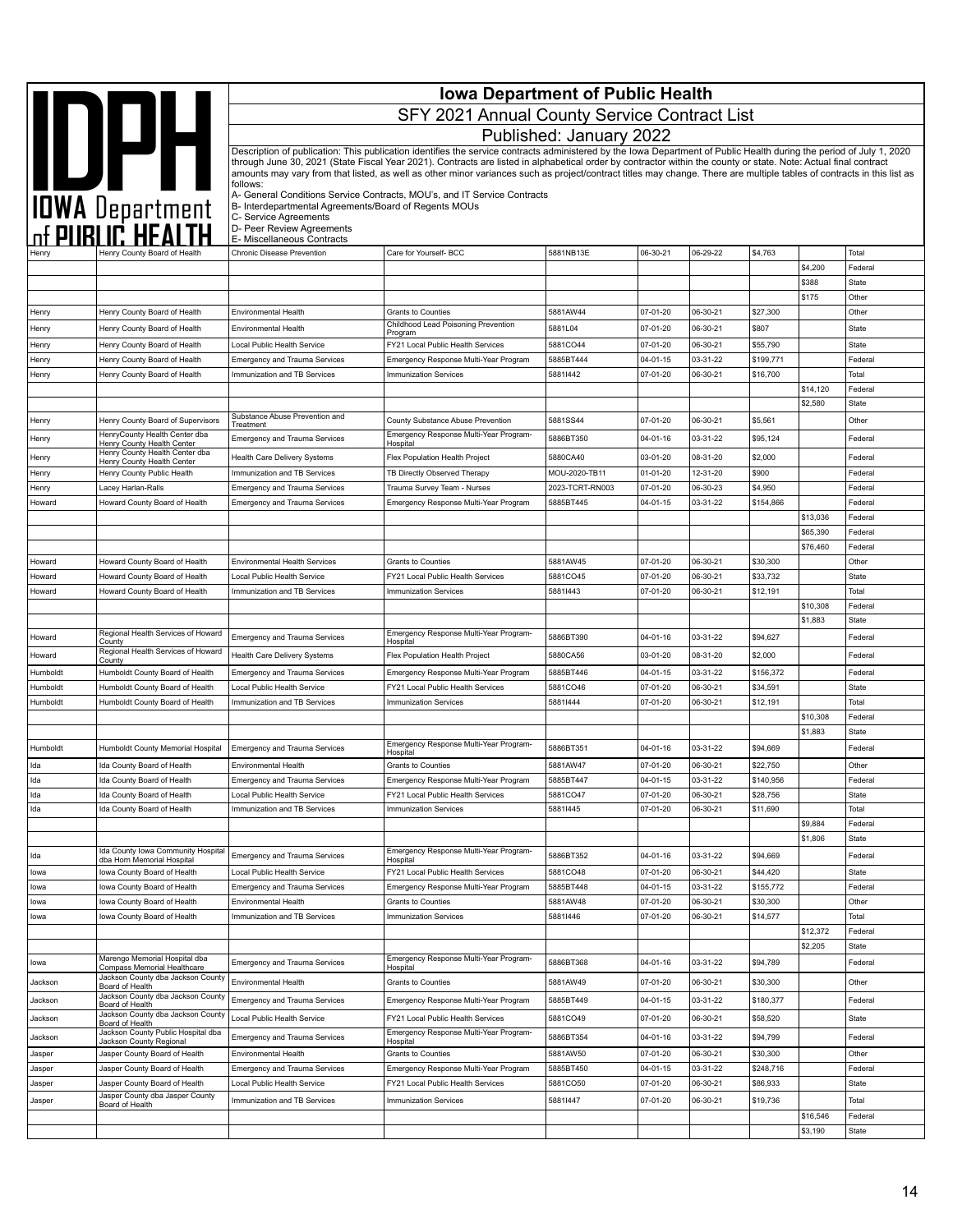|           | IOWA Department                                                       | <b>Iowa Department of Public Health</b>                 |                                                                                                                                                                        |                         |                |          |           |                     |                         |  |
|-----------|-----------------------------------------------------------------------|---------------------------------------------------------|------------------------------------------------------------------------------------------------------------------------------------------------------------------------|-------------------------|----------------|----------|-----------|---------------------|-------------------------|--|
|           |                                                                       |                                                         | SFY 2021 Annual County Service Contract List                                                                                                                           |                         |                |          |           |                     |                         |  |
|           |                                                                       |                                                         |                                                                                                                                                                        | Published: January 2022 |                |          |           |                     |                         |  |
|           |                                                                       |                                                         | Description of publication: This publication identifies the service contracts administered by the Iowa Department of Public Health during the period of July 1, 2020   |                         |                |          |           |                     |                         |  |
|           |                                                                       |                                                         | through June 30, 2021 (State Fiscal Year 2021). Contracts are listed in alphabetical order by contractor within the county or state. Note: Actual final contract       |                         |                |          |           |                     |                         |  |
|           |                                                                       |                                                         | amounts may vary from that listed, as well as other minor variances such as project/contract titles may change. There are multiple tables of contracts in this list as |                         |                |          |           |                     |                         |  |
|           |                                                                       | follows:                                                | A- General Conditions Service Contracts, MOU's, and IT Service Contracts                                                                                               |                         |                |          |           |                     |                         |  |
|           |                                                                       | B- Interdepartmental Agreements/Board of Regents MOUs   |                                                                                                                                                                        |                         |                |          |           |                     |                         |  |
|           |                                                                       | C- Service Agreements                                   |                                                                                                                                                                        |                         |                |          |           |                     |                         |  |
|           |                                                                       | D- Peer Review Agreements<br>E- Miscellaneous Contracts |                                                                                                                                                                        |                         |                |          |           |                     |                         |  |
| Jasper    | Mercy Medical Center -Newton dba                                      | <b>Emergency and Trauma Services</b>                    | Emergency Response Multi-Year Program-                                                                                                                                 | 5886BT377               | $04 - 01 - 16$ | 03-31-22 | \$95,381  |                     | Federal                 |  |
| Jefferson | MercyOne Newton Medical Center<br>Jefferson County Board of Health    | <b>Environmental Health</b>                             | Hospital<br>Grants to Counties                                                                                                                                         | 5881AW51                | 07-01-20       | 06-30-21 | \$30,300  |                     | Other                   |  |
| Jefferson | Jefferson County Board of Health                                      | Local Public Health Service                             | FY21 Local Public Health Services                                                                                                                                      | 5881CO51                | 07-01-20       | 06-30-21 | \$59,596  |                     | State                   |  |
| Jefferson | Jefferson County Board of Health                                      | <b>Emergency and Trauma Services</b>                    | Emergency Response Multi-Year Program                                                                                                                                  | 5885BT451               | $04 - 01 - 15$ | 03-31-22 | \$197,944 |                     | Federal                 |  |
| Jefferson | Jefferson County Board of Health                                      | Immunization and TB Services                            | <b>Immunization Services</b>                                                                                                                                           | 58811448                | 07-01-20       | 06-30-21 | \$15,030  |                     | Total                   |  |
|           |                                                                       |                                                         |                                                                                                                                                                        |                         |                |          |           | \$12,708            | Federal                 |  |
|           |                                                                       |                                                         |                                                                                                                                                                        |                         |                |          |           | \$2,322             | State                   |  |
| Jefferson | Jefferson County Board of Health                                      | Center for Acute Disease Epidemiology                   | Surveillance for Mosquito-Borne Diseases in                                                                                                                            | MOU-2021-ELC24          | 05-04-21       | 10-01-21 | \$3,800   |                     | Federal                 |  |
| Jefferson | Jefferson County DBA Jefferson                                        | Immunization and TB Services                            | lowa<br>TB Directly Observed Therapy                                                                                                                                   | MOU-2020-TB14           | 01-01-20       | 12-31-20 | \$900     |                     | Federal                 |  |
|           | County Public Health                                                  |                                                         | Emergency Response Multi-Year Program-                                                                                                                                 |                         |                |          |           |                     |                         |  |
| Jefferson | Jefferson County Hospital                                             | <b>Emergency and Trauma Services</b>                    | Hospital                                                                                                                                                               | 5886BT355               | 04-01-16       | 03-31-22 | \$95,256  |                     | Federal                 |  |
| Johnson   | Brain Injury Association of Iowa dba<br>Brain Injury Alliance of Iowa | Disability, Injury, and Violence Prevention             | Neuro-Resource Facilitation                                                                                                                                            | 5881BI06                | 07-01-20       | 06-30-21 | \$915,000 |                     | Total                   |  |
|           |                                                                       |                                                         |                                                                                                                                                                        |                         |                |          |           | \$54,000            | Federal                 |  |
|           |                                                                       |                                                         |                                                                                                                                                                        |                         |                |          |           | \$861,000           | <b>State</b>            |  |
| Johnson   | CommUnity Crisis Services and<br>Foodbank                             | Substance Abuse Treatment and<br>Prevention             | 9-8-8 Implementation Planning                                                                                                                                          | 5881SM40                | 02-01-21       | 09-30-21 | \$19,000  |                     | Other                   |  |
|           | Iowa Consortium for Comprehensive                                     |                                                         |                                                                                                                                                                        |                         |                |          |           |                     |                         |  |
| Johnson   | Cancer Control dba Iowa Cancer<br>Consortium                          | Chronic Disease Prevention                              | State Cancer Plan Implementation                                                                                                                                       | 5881CC11                | 07-01-20       | 06-30-21 | \$522,891 |                     | Total                   |  |
|           |                                                                       |                                                         |                                                                                                                                                                        |                         |                |          |           | \$409,509           | Federal                 |  |
|           |                                                                       |                                                         |                                                                                                                                                                        |                         |                |          |           | \$113,382           | <b>State</b>            |  |
| Johnson   | Iowa Donor Network                                                    | Substance Abuse Prevention and<br>Treatment             | Iowa Donor Registry                                                                                                                                                    | 5881AG02                | 07-01-20       | 06-30-21 | \$100,000 |                     | <b>State</b>            |  |
| Johnson   | Johnson County Agricultural<br>Extension Council dba Big Brothers.    | Substance Abuse Prevention and                          | Improving Tomorrow: Prevention Focused                                                                                                                                 | 5881YM08                | 07-01-20       | 06-30-21 | \$62,017  |                     | State                   |  |
|           | Big Sisters of Johnson county                                         | Treatment                                               | Mentoring                                                                                                                                                              |                         |                |          |           |                     |                         |  |
| Johnson   | Johnson County Ambulance Service                                      | <b>Emergency and Trauma Services</b>                    | Ebola Virus Disease (EVD) Preparedness and<br>Response - Hospital Preparedness Program                                                                                 | 5881BHP50               | $01 - 26 - 21$ | 05-17-21 | \$36,000  |                     | Federal                 |  |
|           |                                                                       |                                                         | (HPP)                                                                                                                                                                  |                         |                |          |           |                     |                         |  |
| Johnson   | Johnson County Board of Health                                        | Environmental Health                                    | Grants to Counties                                                                                                                                                     | 5881AW52                | 07-01-20       | 06-30-21 | \$30,300  |                     | Other                   |  |
| Johnson   | Johnson County Board of Health                                        | Local Public Health Service                             | FY21 Local Public Health Services<br>Surveillance for Mosquito-Borne Diseases in                                                                                       | 5881CO52                | 07-01-20       | 06-30-21 | \$308,008 |                     | <b>State</b>            |  |
| Johnson   | Johnson County Board of Health                                        | Center for Acute Disease Epidemiology                   | lowa                                                                                                                                                                   | MOU-2021-ELC25          | 05-04-21       | 10-01-21 | \$5,700   |                     | Federal                 |  |
| Johnson   | Johnson County Board of Health                                        | <b>Emergency and Trauma Services</b>                    | Emergency Response Multi-Year Program                                                                                                                                  | 5885BT452               | $04 - 01 - 15$ | 03-31-22 | \$688,368 |                     | Federal                 |  |
| Johnson   | Johnson County Board of Health                                        | Immunization and TB Services                            | <b>Immunization Services</b>                                                                                                                                           | 58811449                | 07-01-20       | 06-30-21 | \$58,910  |                     | Total                   |  |
|           |                                                                       |                                                         |                                                                                                                                                                        |                         |                |          |           | \$51,374<br>\$7,536 | Federal<br><b>State</b> |  |
|           | Johnson County Board of                                               | Substance Abuse Prevention and                          |                                                                                                                                                                        |                         |                |          |           |                     |                         |  |
| Johnson   | Supervisors<br>Johnson County dba Johnson                             | Treatment                                               | County Substance Abuse Prevention                                                                                                                                      | 5881SS57                | 07-01-20       | 06-30-21 | \$10,000  |                     | Other                   |  |
| Johnson   | County Public Health                                                  | HIV, STD, and Hepatitis                                 | Integrated HIV and Viral Hepatitis Services                                                                                                                            | 5881AP08                | $01 - 01 - 21$ | 12-31-21 | \$146.189 |                     | Total                   |  |
|           |                                                                       |                                                         |                                                                                                                                                                        |                         |                |          |           | \$141,689           | Federal                 |  |
|           |                                                                       |                                                         |                                                                                                                                                                        |                         |                |          |           | \$4,500             | State                   |  |
| Johnson   | Johnson County dba Johnson<br>County Public Health                    | Immunization and TB Services                            | TB Directly Observed Therapy                                                                                                                                           | MOU-2021-TB10           | $01 - 01 - 21$ | 12-31-21 | \$900     |                     | Federal                 |  |
| Johnson   | Johnson County dba Johnson                                            | Title V                                                 | Maternal Health, Child Health (including<br>hawk-i Outreach, CHIPRA II TEEN, and Oral                                                                                  | 5880MH09                | 10-01-19       | 09-30-20 | \$316,591 |                     | Total                   |  |
|           | County Public Health                                                  |                                                         | Health), and Family Planning                                                                                                                                           |                         |                |          |           |                     |                         |  |
|           |                                                                       |                                                         |                                                                                                                                                                        |                         |                |          |           | \$76,403            | Federal                 |  |
|           |                                                                       |                                                         |                                                                                                                                                                        |                         |                |          |           | \$25,576            | State                   |  |
|           |                                                                       |                                                         | Community Based Programs of Maternal                                                                                                                                   |                         |                |          |           | \$214,612           | Other                   |  |
| Johnson   | Johnson County dba Johnson                                            | Title V                                                 | Health & Child & Adolescent Health (including                                                                                                                          | 5881MH09                | 10-01-20       | 09-30-21 | \$348,267 |                     | Total                   |  |
|           | County Public Health                                                  |                                                         | Early Access, HCCI, Hawki Outreach, I-Smile<br>& I-Smile@School)                                                                                                       |                         |                |          |           |                     |                         |  |
|           |                                                                       |                                                         |                                                                                                                                                                        |                         |                |          |           | \$93,791            | Federal                 |  |
|           |                                                                       |                                                         |                                                                                                                                                                        |                         |                |          |           | \$26,406            | State                   |  |
|           |                                                                       |                                                         |                                                                                                                                                                        |                         |                |          |           | \$228,070           | Other                   |  |
| Johnson   | Johnson County dba Johnson<br>County Public Health                    | Nutrition & Physical Activity                           | Special Supplemental Nutrition Program for<br>Women, Infants & Children                                                                                                | 5880AO51                | 10-01-19       | 09-30-20 | \$775,050 |                     | Federal                 |  |
| Johnson   | Johnson County dba Johnson<br>County Public Health                    | Nutrition & Physical Activity                           | Special Supplemental Nutrition Program for<br>Women, Infants & Children                                                                                                | 5881AO51                | 10-01-20       | 09-30-21 | \$719,984 |                     | Federal                 |  |
| Johnson   | Johnson County dba Johnson                                            | Nutrition & Physical Activity                           | Breastfeeding Peer Counseling Program                                                                                                                                  | 5880AO93                | 10-01-19       | 09-30-20 | \$40,000  |                     | Federal                 |  |
| Johnson   | County Public Health<br>Johnson County dba Johnson                    | Nutrition & Physical Activity                           | through the lowa WIC Program<br>Breastfeeding Peer Counseling Program                                                                                                  | 5881AO93                | 10-01-20       | 09-30-21 | \$40,000  |                     | Federal                 |  |
|           | County Public Health<br>Johnson County dba Johnson                    |                                                         | through the lowa WIC Program                                                                                                                                           |                         |                |          |           |                     |                         |  |
| Johnson   | County Public Health                                                  | Tobbaco Use Prevention and Control                      | <b>Tobacco Community Partnerships</b>                                                                                                                                  | 5881TS14                | 07-01-20       | 06-30-21 | \$84,965  |                     | State                   |  |
| Johnson   | Kerri Nowell                                                          | <b>Emergency and Trauma Services</b>                    | Phys. Verification Survey Team Member                                                                                                                                  | 2022-TCRT-MD01          | $01 - 01 - 19$ | 06-30-22 | \$4,950   |                     | Federal                 |  |
| Johnson   | Mercy Hospital lowa City                                              | <b>Emergency and Trauma Services</b>                    | Emergency Response Multi-Year Program-<br>Hospital                                                                                                                     | 5886BT372               | 04-01-16       | 03-31-22 | \$14,106  |                     | Federal                 |  |
| Johnson   | Prelude Behavioral Services                                           | Substance Abuse Prevention and                          | Promoting the Integration of Primary and<br>Behavioral Health Care- Iowa's Integration                                                                                 | 5881SA125               | 09-30-20       | 09-29-21 | \$326,428 |                     | Federal                 |  |
|           |                                                                       | Treatment<br>Substance Abuse Prevention and             | Project                                                                                                                                                                |                         |                |          |           |                     |                         |  |
| Johnson   | Prelude Behavioral Services                                           | Treatment                                               | State Opioid Response in Iowa                                                                                                                                          | 5880SA103               | 09-30-19       | 09-29-20 | \$140,999 |                     | Federal                 |  |
| Johnson   | Prelude Behavioral Services                                           | Substance Abuse Prevention and<br>Treatment             | State Opioid Response in Iowa                                                                                                                                          | 5880SA104               | 09-30-19       | 09-29-20 | \$178,500 |                     | Federal                 |  |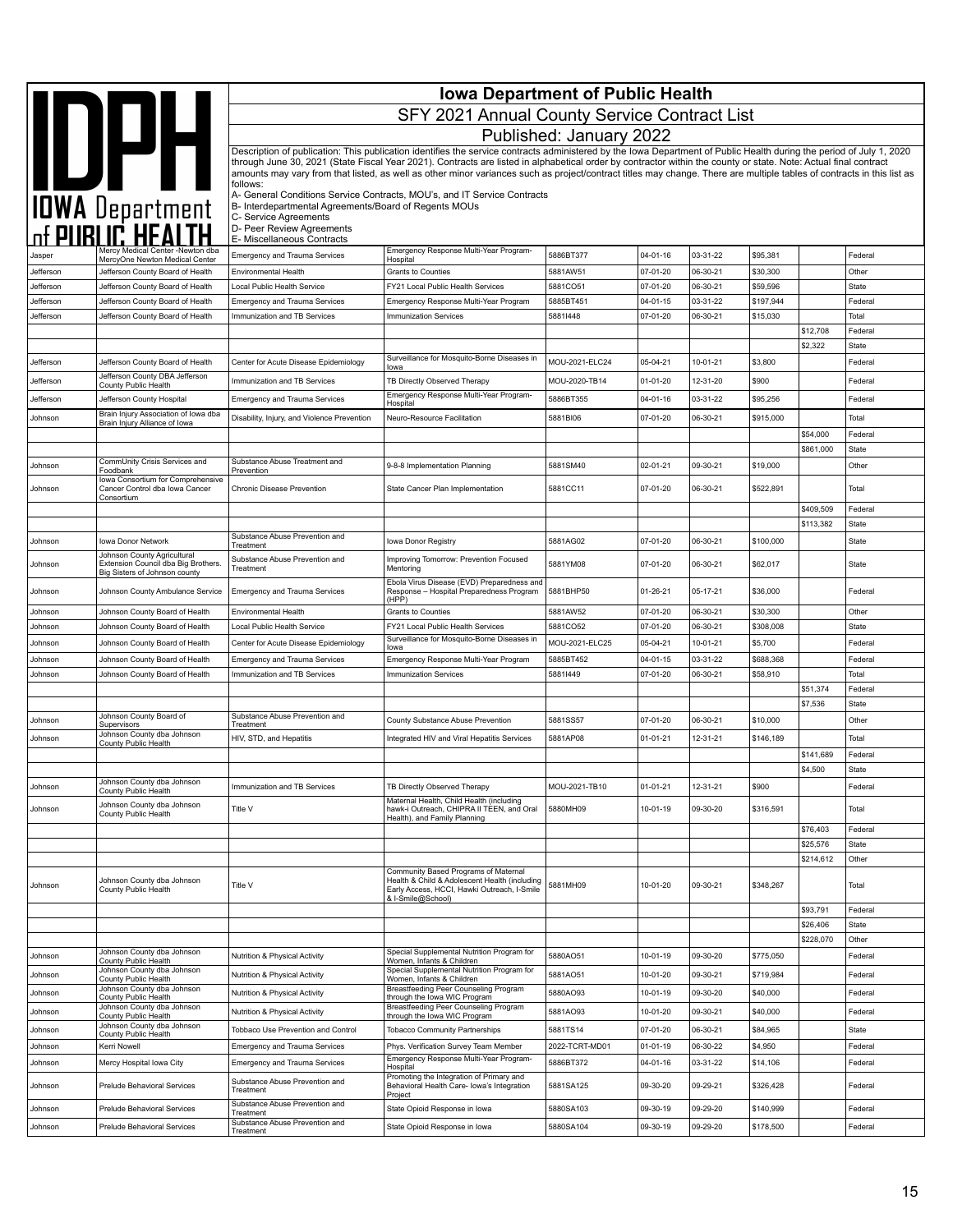|                    | <b>Iowa Department of Public Health</b>                                                                      |                                                                                |                                                                                                                                                                                                                                                                                                                                            |                                  |                      |                      |                    |                            |                    |  |
|--------------------|--------------------------------------------------------------------------------------------------------------|--------------------------------------------------------------------------------|--------------------------------------------------------------------------------------------------------------------------------------------------------------------------------------------------------------------------------------------------------------------------------------------------------------------------------------------|----------------------------------|----------------------|----------------------|--------------------|----------------------------|--------------------|--|
|                    |                                                                                                              |                                                                                | SFY 2021 Annual County Service Contract List                                                                                                                                                                                                                                                                                               |                                  |                      |                      |                    |                            |                    |  |
|                    |                                                                                                              |                                                                                |                                                                                                                                                                                                                                                                                                                                            | Published: January 2022          |                      |                      |                    |                            |                    |  |
|                    |                                                                                                              |                                                                                | Description of publication: This publication identifies the service contracts administered by the Iowa Department of Public Health during the period of July 1, 2020                                                                                                                                                                       |                                  |                      |                      |                    |                            |                    |  |
|                    | <b>SAN DEPARTMENT</b>                                                                                        |                                                                                | through June 30, 2021 (State Fiscal Year 2021). Contracts are listed in alphabetical order by contractor within the county or state. Note: Actual final contract<br>amounts may vary from that listed, as well as other minor variances such as project/contract titles may change. There are multiple tables of contracts in this list as |                                  |                      |                      |                    |                            |                    |  |
|                    |                                                                                                              | follows:                                                                       | A- General Conditions Service Contracts, MOU's, and IT Service Contracts                                                                                                                                                                                                                                                                   |                                  |                      |                      |                    |                            |                    |  |
|                    |                                                                                                              | B- Interdepartmental Agreements/Board of Regents MOUs<br>C- Service Agreements |                                                                                                                                                                                                                                                                                                                                            |                                  |                      |                      |                    |                            |                    |  |
|                    |                                                                                                              | D- Peer Review Agreements<br>E- Miscellaneous Contracts                        |                                                                                                                                                                                                                                                                                                                                            |                                  |                      |                      |                    |                            |                    |  |
| Johnson            | Prelude Behavioral Services                                                                                  | Substance Abuse Prevention and                                                 | Iowa's Emergency COVID-19 Project                                                                                                                                                                                                                                                                                                          | 5881SA166                        | 08-01-20             | 08-19-22             | \$171.428          |                            | Federal            |  |
| Johnson            | <b>Prelude Behavioral Services</b>                                                                           | Treatment<br>Substance Abuse Prevention and<br>Treatment                       | Zero Suicide Iowa                                                                                                                                                                                                                                                                                                                          | 5881SM24                         | 09-30-20             | 09-29-21             | \$24,889           |                            | Federal            |  |
| Johnson            | Prelude Behavioral Services                                                                                  | Substance Abuse Prevention and<br>Treatment                                    | Iowa Treatment for Individuals Experiencing<br>Homelessness-IPN                                                                                                                                                                                                                                                                            | 5882SA156                        | 01-15-21             | 01-14-22             | \$104,970          |                            | Federal            |  |
| Johnson            | Prelude Behavioral Services                                                                                  | Substance Abuse Prevention and<br>Treatment                                    | IDPH Substance Use and Problem Gambling<br>Services Integrated Provider Network                                                                                                                                                                                                                                                            | 5881PN14C                        | 07-01-20             | 06-30-21             | \$657,074          |                            | Total              |  |
|                    |                                                                                                              |                                                                                |                                                                                                                                                                                                                                                                                                                                            |                                  |                      |                      |                    | \$188,810                  | Federal            |  |
|                    |                                                                                                              | Substance Abuse Prevention and                                                 | IDPH Substance Use and Problem Gambling                                                                                                                                                                                                                                                                                                    |                                  |                      |                      |                    | \$468,264                  | State              |  |
| Johnson            | Prelude Behavioral Services                                                                                  | Treatment                                                                      | Services Integrated Provider Network                                                                                                                                                                                                                                                                                                       | 5881PN17                         | 07-01-20             | 06-30-21             | \$3,165,729        |                            | Total<br>Federal   |  |
|                    |                                                                                                              |                                                                                |                                                                                                                                                                                                                                                                                                                                            |                                  |                      |                      |                    | \$1,188,785<br>\$1,976,944 | State              |  |
| Johnson            | Prelude Behavioral Services                                                                                  | Tobacco Use Prevention and Control                                             | <b>Tobacco Community Partnerships</b>                                                                                                                                                                                                                                                                                                      | 5881TS27                         | 07-01-20             | 06-30-21             | \$11,585           |                            | State              |  |
| Johnson            | TMone, LLC DBA MCI BPO, LC                                                                                   | Acute Disease Epidemiology                                                     | Contact Tracing and Case Investigation                                                                                                                                                                                                                                                                                                     | 5881CT01                         | 11-30-20             | 07-01-21             | \$3,905,280        |                            | Federal            |  |
| Johnson            | University of Iowa (Dionne Skeete)                                                                           | <b>Emergency and Trauma Services</b>                                           | Phys. Verification Survey Team Member                                                                                                                                                                                                                                                                                                      | 2022-TCRT-MD07                   | 07-01-19             | 06-30-22             | \$4,950            |                            | Federal            |  |
| Johnson<br>Johnson | University of Iowa (Kent Choi)<br>Universitty of Iowa (Nicholas Mohr)                                        | <b>Emergency and Trauma Services</b><br><b>Emergency and Trauma Services</b>   | Phys. Verification Survey Team Member<br>Phys. Verification Survey Team Member                                                                                                                                                                                                                                                             | 2022-TCRT-MD07<br>2021-TCRT-MD02 | 07-01-19<br>09-01-18 | 06-30-22<br>06-30-21 | \$4,900<br>\$4,950 |                            | Federal<br>Federal |  |
| Johnson            | University of Iowa (Kristel Wetjen)                                                                          | <b>Emergency and Trauma Services</b>                                           | Nurse Verification Survey Team                                                                                                                                                                                                                                                                                                             | 2022-TCRT-RN-10                  | 07-01-19             | 06-30-22             | \$4,950            |                            | Federal            |  |
| Johnson            | University of Iowa (Michelle<br>Lilienthal)                                                                  | <b>Emergency and Trauma Services</b>                                           | Nurse Verification Survey Team                                                                                                                                                                                                                                                                                                             | 2022-TCRT-RN009                  | 07-01-19             | 06-30-22             | \$4,950            |                            | Federal            |  |
| Johnson            | University of Iowa                                                                                           | <b>Emergency and Trauma Services</b>                                           | Emergency response Multi-year Program                                                                                                                                                                                                                                                                                                      | 5886BT406                        | 04-01-16             | 03-31-22             | \$392,329          |                            | Federal            |  |
| Johnson            | University of Iowa Carver College of<br>Medicine, Dept. of Radiology                                         | <b>State Medical Examiner</b>                                                  | Interpretations of Radiological Imaging                                                                                                                                                                                                                                                                                                    | MOU-2019-ME89                    | 07-01-18             | 06-30-24             | \$90,000           |                            | State              |  |
| Johnson            | University of lowa on behalf of<br>Center for Disabilities and<br>Development                                | Disability, Injury, and Violence Prevention                                    | Inclusive Health and Wellness Initiative                                                                                                                                                                                                                                                                                                   | 5881CB01                         | 07-01-20             | 12-31-21             | \$226,063          |                            | Federal            |  |
| Johnson            | University of lowa on behalf of<br>Center for Disabilities and<br>Development                                | Disability, Injury and Violence Prevention                                     | Innovative Approach to Inclusive Health<br>Project                                                                                                                                                                                                                                                                                         | 5880CB02                         | 10-01-19             | 12-31-20             | \$50,000           |                            | Federal            |  |
| Johnson            | University of lowa on behalf of Injury<br>Prevention Research Center                                         | Disability, Injury and Violence Prevention                                     | Concussion Protocol Evaluation                                                                                                                                                                                                                                                                                                             | 5881CB03                         | 02-01-21             | 05-31-21             | \$20,000           |                            | Federal            |  |
| Johnson            | University of lowa on behalf of<br>College of Nursing                                                        | Health Care Delivery System                                                    | Direct Care Workforce - Prepare to Care<br>Training                                                                                                                                                                                                                                                                                        | 5881NW34                         | 07-01-20             | 06-30-21             | \$10,000           |                            | State              |  |
| Johnson            | University of lowa on behalf of<br>College of Nursing & Department of<br>Psychiatry                          | Health Care Delivery System                                                    | Psychiatry Training Program for PA and<br><b>Nurse Practitioners</b>                                                                                                                                                                                                                                                                       | 5881PTP01                        | 07-01-20             | 06-30-21             | \$150,000          |                            | State              |  |
| Johnson            | University of lowa on behalf of<br>Graduate College, School of Urban<br>and Regional Planning                | HIV, STI, and Hepatitis Services                                               | Analysis of Sexually Transmitted Diseases<br>Incidence and Social Determinants of Health<br>in Iowa                                                                                                                                                                                                                                        | 5881AP40                         | 05-15-20             | 12-31-20             | \$35,000           |                            | Federal            |  |
| Johnson            | University of lowa on behalf of<br><b>Infectious Diseases</b>                                                | HIV, STD, and Hepatitis                                                        | Ryan White                                                                                                                                                                                                                                                                                                                                 | 5881HC11                         | 04-01-20             | 03-31-21             | \$1,618,210        |                            | Total              |  |
|                    |                                                                                                              |                                                                                |                                                                                                                                                                                                                                                                                                                                            |                                  |                      |                      |                    | \$707,907                  | Federal            |  |
|                    |                                                                                                              |                                                                                |                                                                                                                                                                                                                                                                                                                                            |                                  |                      |                      |                    | \$6,469                    | State              |  |
| Johnson            | University of lowa on behalf of Injury                                                                       | Disability, Injury and Violence Prevention                                     | Iowa Violent Death Reporting System                                                                                                                                                                                                                                                                                                        | 5881RP10                         | 09-01-20             | 08-31-21             | \$158.715          | \$903,834                  | Other<br>Federal   |  |
| Johnson            | Prevention Research Center<br>University of lowa on behalf of Injury                                         | Substance Abuse Prevention and                                                 | <b>IAVDRS</b><br>Iowa Overdose Data to Action                                                                                                                                                                                                                                                                                              | 5881YM50L                        | 09-01-20             | 08-31-21             | \$64,396           |                            | Federal            |  |
| Johnson            | Prevention Research Center<br>University of lowa on behalf of                                                | Treatment<br>Health Care Delivery Systems                                      | Direct Care Workforce Initiative LMS Online                                                                                                                                                                                                                                                                                                | 5881NW30                         | 07-01-20             | 06-30-21             | \$15,000           |                            | <b>State</b>       |  |
|                    | Institute for Public Health Practice<br>University of Iowa on behalf of State                                |                                                                                | <b>Training Portal Development</b><br>State Maternal Health Innovation Program                                                                                                                                                                                                                                                             | 5880IP01                         | 09-30-19             | 09-29-20             | \$1,842,145        |                            | Federal            |  |
| Johnson            | Maternal Health Innovation Program<br>University of Iowa on behalf of State                                  | Family Health                                                                  |                                                                                                                                                                                                                                                                                                                                            |                                  |                      |                      |                    |                            |                    |  |
| Johnson            | Maternal Health Innovation Program<br>University of Iowa on behalf of Stead                                  | Family Health                                                                  | State Maternal Health Innovation Program<br>Neuromuscular and Other Related Disorders                                                                                                                                                                                                                                                      | 5881IP01                         | 09-30-20             | 09-29-21             | \$2,008,473        |                            | Federal            |  |
| Johnson            | Family Department of Pediatrics<br>University of Iowa on behalf of Stead<br>Family Department of Pediatrics, | Family Health                                                                  | Program<br>Iowa Pediatric Mental Health Care Access                                                                                                                                                                                                                                                                                        | 5881MD01                         | 07-01-20             | 06-30-21             | \$74,239           |                            | State              |  |
| Johnson            | Division of Child and Community<br>Health<br>University of lowa on behalf of the                             | Family Health                                                                  | Program (PMHCAP)                                                                                                                                                                                                                                                                                                                           | 5889CH40                         | 09-30-18             | 09-29-21             | \$1,345,300        |                            | Federal            |  |
| Johnson            | Carver College of Medicine - Dept of<br><b>Emergency Medicine</b><br>University of lowa on behalf of the     | Disability, Injury and Violence Prevention                                     | Sexual Violence Prevention Evaluation                                                                                                                                                                                                                                                                                                      | 5881RP02                         | 02-01-21             | 01-31-22             | \$82,198           |                            | Federal            |  |
| Johnson            | Child and Community Health/Child<br><b>Health Specialty Clinics</b>                                          | Family Health                                                                  | Mobile Regional Child Health Specialty Clinics                                                                                                                                                                                                                                                                                             | 5881MR01                         | 07-01-20             | 06-30-21             | \$809,000          |                            | State              |  |
| Johnson            | University of lowa on behalf of the<br>Child Health Specialty Clinics                                        | Family Health                                                                  | 1st Five Primary Care Provider Consultation &<br><b>Healthy Child Development</b>                                                                                                                                                                                                                                                          | 5881MHI30                        | 07-01-20             | 06-30-21             | \$173,000          |                            | Total              |  |
|                    |                                                                                                              |                                                                                |                                                                                                                                                                                                                                                                                                                                            |                                  |                      |                      |                    | \$86,500                   | State              |  |
| Johnson            | University of lowa on behalf of the                                                                          | Oral Health                                                                    | HRSA Evaluation of Oral Health Workforce                                                                                                                                                                                                                                                                                                   | 5880DH02                         | 09-01-19             | 08-31-22             | \$62,728           | \$86,500                   | Other<br>Federal   |  |
| Johnson            | College of Dentistry<br>Universty of lowa on behalf of the                                                   | Oral Health                                                                    | Dental Services to Underserved Populations                                                                                                                                                                                                                                                                                                 | 5881DH21                         | 07-01-20             | 06-30-21             | \$22,500           |                            | State              |  |
|                    | College of Dentistry<br>University of Iowa on behalf of the                                                  |                                                                                |                                                                                                                                                                                                                                                                                                                                            |                                  |                      |                      |                    |                            |                    |  |
| Johnson            | College of Liberal Arts and Sciences,<br>School of Social Work<br>University of lowa on behalf of the        | Chronic Disease Prevention                                                     | Chronic Disease Evaluation Projects -<br>Colorectal Cancer/BCC/WW<br>Partnership Cooperative Agreement                                                                                                                                                                                                                                     | 5881CRC17                        | 06-30-20             | 06-29-21             | \$139,140          |                            | Federal            |  |
| Johnson            | College of Liberal Arts and Sciences,<br>School of Social Work                                               | Chronic Disease Prevention                                                     | Evaluation                                                                                                                                                                                                                                                                                                                                 | 5881CD16                         | 07-01-20             | 06-29-21             | \$146,246          |                            | Total              |  |
|                    |                                                                                                              |                                                                                |                                                                                                                                                                                                                                                                                                                                            |                                  |                      |                      |                    | \$130,378<br>\$15,868      | Federal<br>Other   |  |
|                    |                                                                                                              |                                                                                |                                                                                                                                                                                                                                                                                                                                            |                                  |                      |                      |                    |                            |                    |  |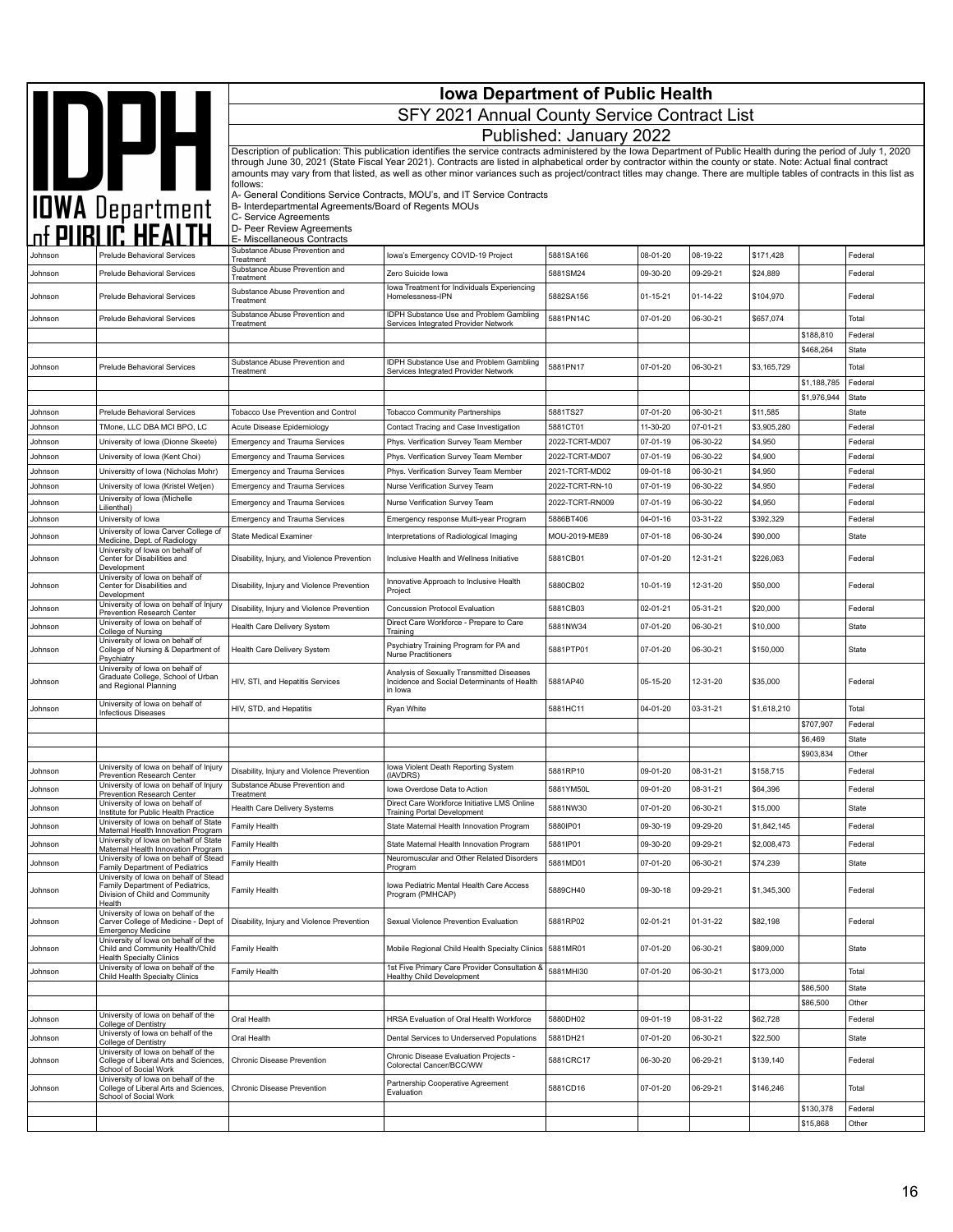|         |                                                                                                                                                     | <b>Iowa Department of Public Health</b><br>SFY 2021 Annual County Service Contract List                     |                                                                                                                                                                                                                                                                                                                                                                                                                                                                                                                    |                         |                |          |             |           |              |  |  |
|---------|-----------------------------------------------------------------------------------------------------------------------------------------------------|-------------------------------------------------------------------------------------------------------------|--------------------------------------------------------------------------------------------------------------------------------------------------------------------------------------------------------------------------------------------------------------------------------------------------------------------------------------------------------------------------------------------------------------------------------------------------------------------------------------------------------------------|-------------------------|----------------|----------|-------------|-----------|--------------|--|--|
|         |                                                                                                                                                     |                                                                                                             |                                                                                                                                                                                                                                                                                                                                                                                                                                                                                                                    | Published: January 2022 |                |          |             |           |              |  |  |
|         | DPH                                                                                                                                                 | follows:                                                                                                    | Description of publication: This publication identifies the service contracts administered by the Iowa Department of Public Health during the period of July 1, 2020<br>through June 30, 2021 (State Fiscal Year 2021). Contracts are listed in alphabetical order by contractor within the county or state. Note: Actual final contract<br>amounts may vary from that listed, as well as other minor variances such as project/contract titles may change. There are multiple tables of contracts in this list as |                         |                |          |             |           |              |  |  |
|         | <b>IOWA</b> Department<br>of <b>PUBLIC HEALTH</b>                                                                                                   | B- Interdepartmental Agreements/Board of Regents MOUs<br>C- Service Agreements<br>D- Peer Review Agreements | A- General Conditions Service Contracts, MOU's, and IT Service Contracts                                                                                                                                                                                                                                                                                                                                                                                                                                           |                         |                |          |             |           |              |  |  |
|         |                                                                                                                                                     | E- Miscellaneous Contracts                                                                                  | Provider-Pharmacist Team Management of                                                                                                                                                                                                                                                                                                                                                                                                                                                                             |                         |                |          |             |           |              |  |  |
| Johnson | University of lowa on behalf of the<br>College of Pharmacy                                                                                          | Chronic Disease Prevention                                                                                  | Hypertension, Diabetes, and Cholesterol in<br>the Community                                                                                                                                                                                                                                                                                                                                                                                                                                                        | 5881CD06                | 07-01-20       | 06-29-21 | \$109,513   |           | Federal      |  |  |
| Johnson | University of lowa on behalf of the<br>College of Public Health                                                                                     | <b>Environmental Health Services</b>                                                                        | <b>Tracking Portal Improvements</b>                                                                                                                                                                                                                                                                                                                                                                                                                                                                                | 5881DS02                | 08-01-20       | 07-31-21 | \$222,174   |           | Federal      |  |  |
| Johnson | University of Iowa on behalf of the<br>College of Public Health                                                                                     | Nutrition & Physical Activity                                                                               | Food Bank Project                                                                                                                                                                                                                                                                                                                                                                                                                                                                                                  | 5880NU29                | 10-01-19       | 12-31-20 | \$38,116    |           | Other        |  |  |
| Johnson | University of lowa on behalf of the<br>College of Public Health                                                                                     | Chronic Disease Prevention                                                                                  | Ovarian Cancer Project                                                                                                                                                                                                                                                                                                                                                                                                                                                                                             | 5880CC13                | 05-01-19       | 06-30-21 | \$65,555    |           | Other        |  |  |
| Johnson | University of lowa on behalf of the<br>College of Public Health                                                                                     | Local Public Health Service                                                                                 | Public Health Leadership Academy                                                                                                                                                                                                                                                                                                                                                                                                                                                                                   | 5880PHP01               | 10-01-19       | 10-31-20 | \$17,213    |           | Federal      |  |  |
| Johnson | University of lowa on behalf of the<br>College of Public Health                                                                                     | Department-Wide Outreach                                                                                    | Public Health Leadership Academy                                                                                                                                                                                                                                                                                                                                                                                                                                                                                   | 5881PHP01               | 02-01-21       | 09-30-21 | \$8,500     |           | Federal      |  |  |
| Johnson | University of lowa on behalf of the<br>College of Public Health                                                                                     | Department-Wide Outreach                                                                                    | Iowa Youth Survey Disparities Analysis                                                                                                                                                                                                                                                                                                                                                                                                                                                                             | 5881YS01                | 08-20-20       | 11-16-20 | \$7,005     |           | Federal      |  |  |
| Johnson | University of lowa on behalf of the<br>College of Public Health                                                                                     | Nutrition & Physical Activity                                                                               | <b>PSE Webinar Series</b>                                                                                                                                                                                                                                                                                                                                                                                                                                                                                          | 5881HP03                | 04-26-21       | 06-30-21 | \$9,400     |           | State        |  |  |
| Johnson | University of lowa on behalf of the<br>College of Public Health, Community<br>& Behavioral Health Department<br>University of lowa on behalf of the | Family Health                                                                                               | Maternal Health Innovation Grant Evaluation                                                                                                                                                                                                                                                                                                                                                                                                                                                                        | 5881IP03A               | 08-01-20       | 09-29-21 | \$90,000    |           | Federal      |  |  |
| Johnson | College of Public Health, Community<br>& Behavioral Health Department<br>University of lowa on behalf of the                                        | Title V                                                                                                     | <b>MCAH Title V Environmental Scans</b>                                                                                                                                                                                                                                                                                                                                                                                                                                                                            | 5881CH68                | $11 - 1 - 20$  | 08-31-21 | \$42,152    |           | Federal      |  |  |
| Johnson | College of Public Health Center for<br><b>Public Health Statistics</b>                                                                              | Chronic Disease Prevention                                                                                  | Screening Data Management                                                                                                                                                                                                                                                                                                                                                                                                                                                                                          | 5881NB90                | 06-30-20       | 06-29-21 | \$404,573   |           | Total        |  |  |
|         |                                                                                                                                                     |                                                                                                             |                                                                                                                                                                                                                                                                                                                                                                                                                                                                                                                    |                         |                |          |             | \$357,573 | Federal      |  |  |
|         | University of Iowa on behalf of the                                                                                                                 |                                                                                                             |                                                                                                                                                                                                                                                                                                                                                                                                                                                                                                                    |                         |                |          |             | \$47,000  | <b>State</b> |  |  |
| Johnson | College of Public Health, Department<br>of Occupational and Environmental<br>Health                                                                 | Health Care Delivery Systems                                                                                | <b>Bystander Safety Campaign</b>                                                                                                                                                                                                                                                                                                                                                                                                                                                                                   | 5881SRH05               | 03-01-21       | 06-30-21 | \$1,500     |           | Federal      |  |  |
| Johnson | University of lowa on behalf of the<br>College of Public Health                                                                                     | Family Health                                                                                               | IRCID Project W - Impact COVID-19 to<br>mothers and babies                                                                                                                                                                                                                                                                                                                                                                                                                                                         | 5881CS01                | 08-01-20       | 07-31-21 | \$190,908   |           | Federal      |  |  |
| Johnson | University of lowa on behalf of the<br>College of Public Health, Prevention<br>Research Center for Rural Health                                     | Health Care Delivery Systems                                                                                | Community Health Worker (CHW)<br><b>Environmental Scan</b>                                                                                                                                                                                                                                                                                                                                                                                                                                                         | 5881SRH07               | 03-01-21       | 06-30-21 | \$86,601    |           | Federal      |  |  |
| Johnson | University of lowa on behalf of the<br>Department of Ophthalmology                                                                                  |                                                                                                             | Post Mortem Ophthalmic Services                                                                                                                                                                                                                                                                                                                                                                                                                                                                                    | MOU-2019-ME03           | 07-01-18       | 06-30-24 | \$60,000    |           | Other        |  |  |
| Johnson | University of lowa on behalf of the<br>Department of Pathology                                                                                      | <b>State Medical Examiner</b>                                                                               | Neuropathology Services                                                                                                                                                                                                                                                                                                                                                                                                                                                                                            | MOU-2019-ME05           | 07-01-18       | 06-30-24 | \$450,000   |           | Other        |  |  |
| Johnson | University of lowa on behalf of the<br>Department of Pediatrics, Division of<br><b>Medical Genetics</b>                                             | Family Health                                                                                               | Regional Genetic Consultation Service                                                                                                                                                                                                                                                                                                                                                                                                                                                                              | 5881BD01                | 07-01-20       | 06-30-21 | \$373,232   |           | State        |  |  |
| Johnson | University of lowa on behalf of the<br>Department of Psychiatry                                                                                     | Health Care Delivery Systems                                                                                | Psychiatry Residency Training Program                                                                                                                                                                                                                                                                                                                                                                                                                                                                              | 5881PRT01               | 07-01-20       | 06-30-21 | \$400,000   |           | State        |  |  |
| Johnson | University of lowa on behalf of the<br>Department of Psychiatry                                                                                     | Substance Abuse Prevention and<br>Treatment                                                                 | State Opioid Response Corrections Liaison                                                                                                                                                                                                                                                                                                                                                                                                                                                                          | 5880SA144               | 12-01-19       | 09-29-20 | \$133,282   |           | Federal      |  |  |
| Johnson | University of Iowa on behalf of the<br>Department of Psychiatry                                                                                     | Substance Abuse Prevention and<br>Treatment                                                                 | State Opioid Response Corrections Liaison                                                                                                                                                                                                                                                                                                                                                                                                                                                                          | 5880SA145               | 12-01-19       | 09-29-20 | \$133,282   |           | Federal      |  |  |
| Johnson | University of lowa on behalf of the<br>Department of Pediatrics, Child<br><b>Health Specialty Clinics</b>                                           | Family Health                                                                                               | Title V Professional Development &<br><b>Continuing Education</b>                                                                                                                                                                                                                                                                                                                                                                                                                                                  | 5880UI05                | 10-01-19       | 09-30-20 | \$38,221    |           | Federal      |  |  |
| Johnson | University of lowa on behalf of the<br>Department of Pediatrics, Child<br><b>Health Specialty Clinics</b>                                           | Family Health                                                                                               | Title V Professional Development &<br><b>Continuing Education</b>                                                                                                                                                                                                                                                                                                                                                                                                                                                  | 5881UI05                | 10-01-20       | 09-30-21 | \$35,382    |           | Federal      |  |  |
| Johnson | University of lowa on behalf of the<br>Division of Child and Community<br>Health/Child Health Specialty Clinics                                     | Family Health                                                                                               | Child Health Specialty Clinics                                                                                                                                                                                                                                                                                                                                                                                                                                                                                     | 5889SP02                | $10 - 01 - 18$ | 09-30-20 | \$4,335,551 |           | Federal      |  |  |
| Johnson | University of lowa on behalf of the<br>Division of Child and Community<br>Health/Child Health Specialty Clinics                                     | Family Health                                                                                               | Child Health Specialty Clinics                                                                                                                                                                                                                                                                                                                                                                                                                                                                                     | 5881SP02                | 10-01-20       | 09-30-22 | \$2.168.723 |           | Federal      |  |  |
| Johnson | University of lowa on behalf of the<br>Division of Medical Genetics,<br>Department of Pediatrics                                                    | Family Health                                                                                               | Iowa Metabolic Formula and Medical Foods<br>Program                                                                                                                                                                                                                                                                                                                                                                                                                                                                | 5881MF01                | 07-01-20       | 06-30-21 | \$153,000   |           | State        |  |  |
| Johnson | University of Iowa on behalf of the<br>Geographical & Sustainability<br>Sciences in the College of Liberal<br>Arts & Sciences                       | Nutrition & Physical Activity                                                                               | WIC Food Security Survey Analysis                                                                                                                                                                                                                                                                                                                                                                                                                                                                                  | 5881AO55                | 05-01-21       | 09-30-21 | \$10,929    |           | Federal      |  |  |
| Johnson | University of lowa on behalf of<br>Graduate College, School of Urban<br>and Regional Planning                                                       | HIV, STI, and Hepatitis services                                                                            | Analysis of Sexually Transmitted Diseases<br>Incidence and Social Determinants of Health<br>in Iowa                                                                                                                                                                                                                                                                                                                                                                                                                | 5880AP40                | 05-15-20       | 12-31-21 | \$35,000    |           | Federal      |  |  |
| Johnson | University of Iowa on behalf of the<br>Holden Comprehensive Cancer<br>Center                                                                        | Chronic Disease Prevention                                                                                  | Melanoma Research and Activities                                                                                                                                                                                                                                                                                                                                                                                                                                                                                   | 5881CC12                | 07-01-20       | 06-30-21 | \$150,000   |           | State        |  |  |
| Johnson | University of lowa on behalf of the<br>Injury Prevemtion Research Center                                                                            | Substance Abuse Prevention and<br>Treatment                                                                 | Iowa Overdose Data to Action                                                                                                                                                                                                                                                                                                                                                                                                                                                                                       | 5880YM50L               | 12-01-19       | 08-31-20 | \$38,188    |           | Federal      |  |  |
| Johnson | University of lowa on behalf of the<br>lowa Institute of Public Health<br>Research and Policy, College of<br>Public Health                          | Environmental Health                                                                                        | CLPP Program Evaluation. Data Templates.<br>Learning Collaborative, Housing Survey &<br>Health Promotion Campaign                                                                                                                                                                                                                                                                                                                                                                                                  | 5881LP20                | 09-30-20       | 09-29-21 | \$110,000   |           | Federal      |  |  |
| Johnson | University of lowa on behalf of<br>Obstetric and Gynecology<br>Department                                                                           | Health Care Delivery Systems                                                                                | Medical Residency Training State Matching<br>Grants Program (MRTSMG)                                                                                                                                                                                                                                                                                                                                                                                                                                               | 5880MRT01               | 04-01-20       | 03-31-23 | \$1,800,000 |           | State        |  |  |
| Johnson | University of lowa on behalf of<br>Obstetric Division                                                                                               | Substance Abuse Prevention and Trxt                                                                         | State Opioid Response Screening Brief<br>Intervention, Referral to Treatment                                                                                                                                                                                                                                                                                                                                                                                                                                       | 5881SA137               | 09-30-20       | 09-29-21 | \$200,000   |           | Federal      |  |  |
| Johnson | University of lowa on behalf of the<br>Prevention Research Center, College<br>of Public Health                                                      | Family Health                                                                                               | Health Equity Qualitative Data Analysis                                                                                                                                                                                                                                                                                                                                                                                                                                                                            | 5880CH45                | 04-01-20       | 12-31-20 | \$42,000    |           | Federal      |  |  |
| Johnson | University of lowa on behalf of the<br>Prevention Research Center, College<br>of Public Health                                                      | Family Health                                                                                               | Health Equity Qualitative Data Analysis                                                                                                                                                                                                                                                                                                                                                                                                                                                                            | 5881CH45                | 05-01-21       | 10-30-21 | \$6,000     |           | Federal      |  |  |
| Johnson | University of lowa on behalf of the<br><b>Public Policy Center</b>                                                                                  | Family Health                                                                                               | Personal Responsibility Education Program<br>(PREP) & Sexual Risk Avoidance Education<br>SRAE) Program                                                                                                                                                                                                                                                                                                                                                                                                             | 5880CH25P               | 10-01-19       | 09-30-20 | \$37,000    |           | Federal      |  |  |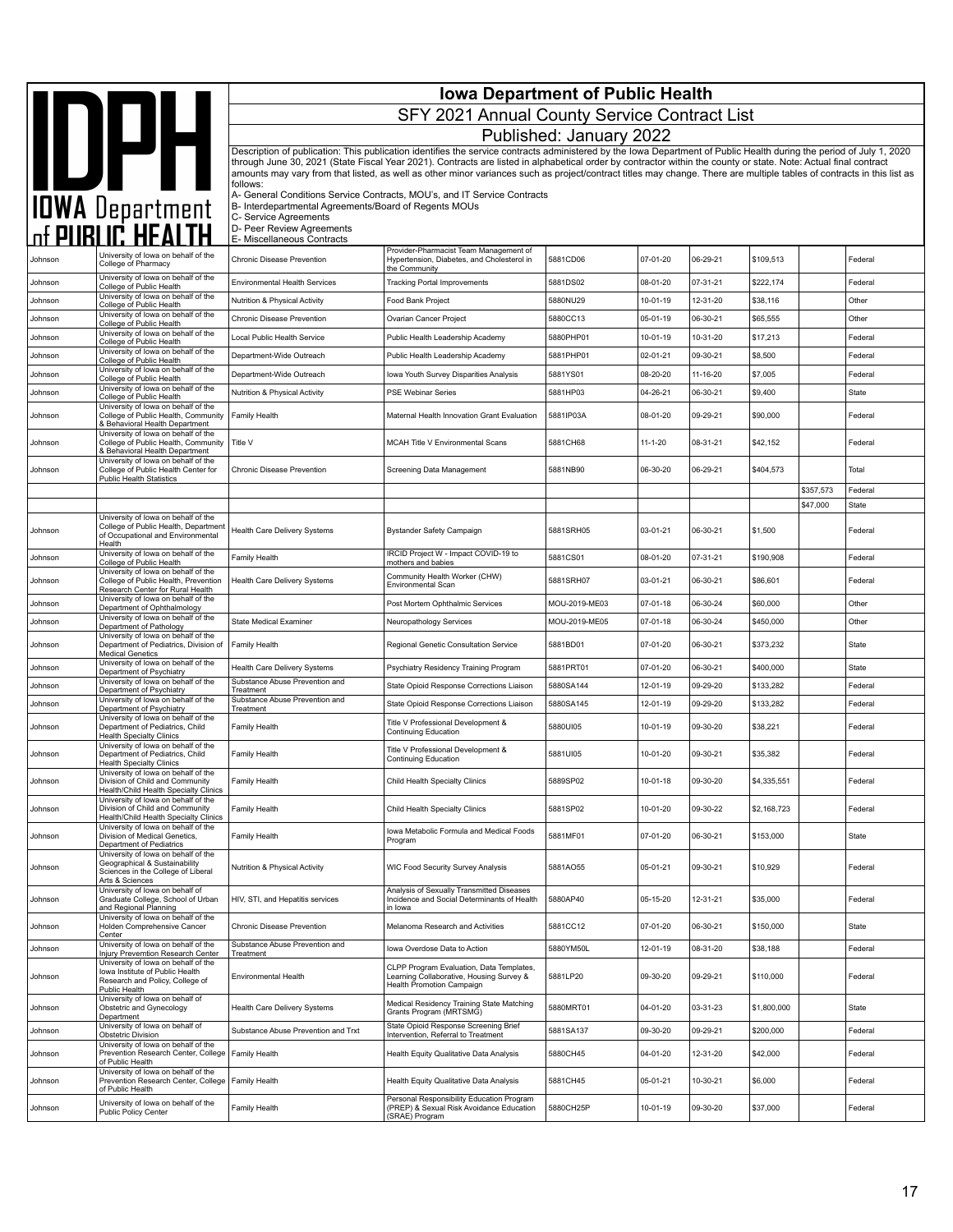|                    | <b>Iowa Department of Public Health</b>                                                                                                            |                                                                                            |                                                                                                                                                                                                                                                                                                                                                                                                                                                                                                                    |                         |                      |                      |                    |                     |                    |
|--------------------|----------------------------------------------------------------------------------------------------------------------------------------------------|--------------------------------------------------------------------------------------------|--------------------------------------------------------------------------------------------------------------------------------------------------------------------------------------------------------------------------------------------------------------------------------------------------------------------------------------------------------------------------------------------------------------------------------------------------------------------------------------------------------------------|-------------------------|----------------------|----------------------|--------------------|---------------------|--------------------|
|                    |                                                                                                                                                    |                                                                                            | SFY 2021 Annual County Service Contract List                                                                                                                                                                                                                                                                                                                                                                                                                                                                       |                         |                      |                      |                    |                     |                    |
|                    |                                                                                                                                                    |                                                                                            |                                                                                                                                                                                                                                                                                                                                                                                                                                                                                                                    | Published: January 2022 |                      |                      |                    |                     |                    |
|                    | IOWA Department                                                                                                                                    |                                                                                            | Description of publication: This publication identifies the service contracts administered by the Iowa Department of Public Health during the period of July 1, 2020<br>through June 30, 2021 (State Fiscal Year 2021). Contracts are listed in alphabetical order by contractor within the county or state. Note: Actual final contract<br>amounts may vary from that listed, as well as other minor variances such as project/contract titles may change. There are multiple tables of contracts in this list as |                         |                      |                      |                    |                     |                    |
|                    |                                                                                                                                                    | follows:<br>B- Interdepartmental Agreements/Board of Regents MOUs<br>C- Service Agreements | A- General Conditions Service Contracts, MOU's, and IT Service Contracts                                                                                                                                                                                                                                                                                                                                                                                                                                           |                         |                      |                      |                    |                     |                    |
|                    |                                                                                                                                                    | D- Peer Review Agreements<br>E- Miscellaneous Contracts                                    |                                                                                                                                                                                                                                                                                                                                                                                                                                                                                                                    |                         |                      |                      |                    |                     |                    |
| Johnson            | University of Iowa on behalf of the<br><b>Public Policy Center</b>                                                                                 | Family Health                                                                              | Personal Responsibility Education Program<br>(PREP) & Sexual Risk Avoidance Education                                                                                                                                                                                                                                                                                                                                                                                                                              | 5881CH25P               | 10-01-20             | 09-30-21             | \$38,000           |                     | Federal            |
| Johnson            | University of Iowa on behalf of the<br>State Hygienic Laboratory                                                                                   | Center for Acute Disease Epidemiology                                                      | (SRAE) Program<br>Epid and Lab Capacity for Infectious Diseases<br>(ELC) Program Components                                                                                                                                                                                                                                                                                                                                                                                                                        | 5881EL23                | 08-01-20             | 07-31-21             | \$32,588,698       |                     | Federal            |
| Johnson            | University of Iowa on behalf of the<br>State Hygienic Laboratory                                                                                   | <b>Emergency and Trauma Services</b>                                                       | Public Health Emergency Preparedness -<br>Public Health Laboratory                                                                                                                                                                                                                                                                                                                                                                                                                                                 | 5881BT207               | 07-01-20             | 06-30-21             | \$1,764,749        |                     | Federal            |
| Johnson            | University of lowa on behalf of the<br>University of Iowa Hospitals and<br>Clinics                                                                 | <b>Emergency and Trauma Services</b>                                                       | <b>EMS Medical Director</b>                                                                                                                                                                                                                                                                                                                                                                                                                                                                                        | 5881EMS01               | 07-01-20             | 06-30-21             | \$50,000           |                     | State              |
| Johnson            | University of lowa on behalf of the<br>State Hygienic Laboratory                                                                                   | Information Management                                                                     | HL7 Backup Support Services                                                                                                                                                                                                                                                                                                                                                                                                                                                                                        | 5881ELC03               | 08-01-20             | 07-31-21             | \$10,000           |                     | Federal            |
| Johnson            | University of lowa on behalf of the<br>Statewide Perinatal Care Program                                                                            | Family Health                                                                              | Statewide Perinatal Care Program                                                                                                                                                                                                                                                                                                                                                                                                                                                                                   | 5880SP01                | 10-01-19             | 09-30-20             | \$344,253          |                     | Total              |
|                    |                                                                                                                                                    |                                                                                            |                                                                                                                                                                                                                                                                                                                                                                                                                                                                                                                    |                         |                      |                      |                    | \$300,291           | Federal            |
|                    | University of lowa on behalf of the                                                                                                                |                                                                                            |                                                                                                                                                                                                                                                                                                                                                                                                                                                                                                                    |                         |                      |                      |                    | \$43,962            | State              |
| Johnson            | Statewide Perinatal Care Program                                                                                                                   | Family Health                                                                              | Statewide Perinatal Care Program                                                                                                                                                                                                                                                                                                                                                                                                                                                                                   | 5881SP01                | 10-01-20             | 09-30-21             | \$344,253          | \$300,291           | Total<br>Federal   |
|                    |                                                                                                                                                    |                                                                                            |                                                                                                                                                                                                                                                                                                                                                                                                                                                                                                                    |                         |                      |                      |                    | \$43,962            | State              |
| Johnson            | University of lowa on behalf of the<br>State Hygienic Laboratory                                                                                   | Center for Acute Disease Epidemiology                                                      | Influenza Hospitalization Surveillance Project<br>(IHSP)                                                                                                                                                                                                                                                                                                                                                                                                                                                           | 5880ELC01               | 09-01-19             | 07-31-20             | \$13,623           |                     | Federal            |
| Johnson            | University of lowa on behalf of the<br>State Hygienic Laboratory                                                                                   | <b>Environmental Health Services</b>                                                       | State Hygienic Laboratory Funding                                                                                                                                                                                                                                                                                                                                                                                                                                                                                  | 5881HL01                | $01 - 01 - 21$       | 12-31-21             | \$764,672          |                     | Total              |
|                    |                                                                                                                                                    |                                                                                            |                                                                                                                                                                                                                                                                                                                                                                                                                                                                                                                    |                         |                      |                      |                    | \$313,357           | Federal            |
|                    |                                                                                                                                                    |                                                                                            |                                                                                                                                                                                                                                                                                                                                                                                                                                                                                                                    |                         |                      |                      |                    | \$367,004           | State              |
| Johnson            | University of lowa on behalf of the                                                                                                                | Family Health                                                                              | Spinal Muscular Atrophy (SMA) Newborn                                                                                                                                                                                                                                                                                                                                                                                                                                                                              | 5881MA01                | 09-30-20             | 09-29-21             | \$315,033          | \$84,311            | Other<br>Federal   |
| Johnson            | State Hygienic Laboratory<br>University of lowa on behalf of<br>University of Iowa Center for                                                      | Family Health                                                                              | Screening Pilot<br>Early Hearing Detection and Intervention                                                                                                                                                                                                                                                                                                                                                                                                                                                        | 5881EH02                | 04-01-20             | 03-31-21             | \$7,280            |                     | Federal            |
|                    | Disabilities and Development<br>University of lowa on behalf of the                                                                                |                                                                                            | Audiology Technical Assistance<br>Title X Family Planning Medical Director                                                                                                                                                                                                                                                                                                                                                                                                                                         |                         |                      |                      |                    |                     |                    |
| Johnson<br>Johnson | University of Iowa Health Care<br>University of lowa on behalf of the                                                                              | Family Health<br>Family Health                                                             | <b>Consultation Services</b><br>Title X Family Planning Medical Director                                                                                                                                                                                                                                                                                                                                                                                                                                           | 5880FP15<br>5881FP15    | 11-01-19<br>04-01-21 | 03-31-21<br>04-30-22 | \$3,500<br>\$4,000 |                     | Federal<br>Federal |
| Johnson            | University of Iowa Health Care<br>University of lowa on behalf of the<br>University of Iowa Hospitals and<br>Clinics                               | <b>Emergency and Trauma Services</b>                                                       | <b>Consultation Services</b><br>Hospital Preparedness Program<br>Iowa Disaster Medical Assistance Team<br><b>Medical Director</b>                                                                                                                                                                                                                                                                                                                                                                                  | 5881BHP310              | 07-01-20             | 06-30-21             | \$34,203           |                     | Federal            |
| Johnson            | University of lowa on behalf of<br>Department of Ophthalmology &                                                                                   | Family Health                                                                              | lowa KidSight                                                                                                                                                                                                                                                                                                                                                                                                                                                                                                      | 5881VS01                | 07-01-20             | 06-30-21             | \$95,000           |                     | State              |
| Johnson            | Visual Sciences<br>University of Iowa on behalf of the<br>Child and Community Health/Child<br><b>Health Specialty Clinics</b>                      | Family Health                                                                              | Child Autism Spectrum Disorder                                                                                                                                                                                                                                                                                                                                                                                                                                                                                     | 5881CH99                | 07-01-20             | 06-30-21             | \$384,000          |                     | State              |
| Johnson            | University of lowa on behalf of the<br>University of Iowa Hospitals and                                                                            | HIV, STD, and Hepatitis                                                                    | Public Health-Partnered Tele-Medical Pre-<br>Exposure Prophylaxis Delivery in a Rural<br>State (TelePrEP)                                                                                                                                                                                                                                                                                                                                                                                                          | 5882AP35                | $01 - 01 - 21$       | 12-31-21             | \$96,266           |                     | Federal            |
| Johnson            | Clinics, Infectious Diseases<br>University of lowa on behalf of the<br>University of Iowa National Research<br>Center for Family Centered Practice | Nutrition & Physical Activity                                                              | Iowa Nutrition Network Evalution of School<br><b>Grant Project</b>                                                                                                                                                                                                                                                                                                                                                                                                                                                 | 5880NU36                | 10-01-19             | 09-30-20             | \$36,242           |                     | Other              |
| Johnson            | University of lowa on behalf of the<br>University of Iowa National Research   Nutrition & Physical Activity<br>Center for Family Centered Practice |                                                                                            | Iowa Nutrition Network Evalution of School<br><b>Grant Project</b>                                                                                                                                                                                                                                                                                                                                                                                                                                                 | 5881NU36                | 10-01-20             | 09-30-21             | \$36.242           |                     | Other              |
| Johnson            | University of lowa on behalf of the<br>University of Iowa Consortium for<br>Substance Abuse Research &                                             | Substance Abuse Prevention and<br>Treatment                                                | Youth Substance Abuse Prevention Services<br>Evaluations                                                                                                                                                                                                                                                                                                                                                                                                                                                           | 5880YM50A               | 09-01-19             | 08-31-20             | \$48,795           |                     | State              |
| Johnson            | Evaluation<br>University of Iowa on behalf of the<br>University of Iowa Consortium for<br>Substance Abuse Research &                               | Substance Abuse Prevention and<br>Treatment                                                | Iowa Treatment Outcomes Monitoring                                                                                                                                                                                                                                                                                                                                                                                                                                                                                 | 5880YM50B               | 12-01-19             | 11-30-20             | \$136,000          |                     | Federal            |
| Johnson            | Evaluation<br>University of lowa on behalf of the<br>University of Iowa Consortium for<br>Substance Abuse Research &                               | Substance Abuse Prevention and<br>Treatment                                                | lowa Treatment for Individuals Experiencing<br>Homelessness Project Evaluation                                                                                                                                                                                                                                                                                                                                                                                                                                     | 5881SA150               | 01-15-21             | 01-14-22             | \$148,120          |                     | Federal            |
| Johnson            | Evaluation<br>University of Iowa on behalf of UI                                                                                                   | Substance Abuse Prevention and                                                             | Tele-Naloxone Program                                                                                                                                                                                                                                                                                                                                                                                                                                                                                              | 5881SA112               | 09-30-20             | 09-29-21             | \$240,032          |                     | Federal            |
| Jones              | Ambulatory Care Pharmacies<br>Barbara Devaney                                                                                                      | Treatment<br><b>Emergency and Trauma Services</b>                                          | Trauma Survey Team Member Nurse                                                                                                                                                                                                                                                                                                                                                                                                                                                                                    | 2022-TCRT-RN02          | 07-01-19             | 06-30-22             | \$4,900            |                     | Federal            |
| Jones              | Jones County dba Jones County<br>Board of Health                                                                                                   | <b>Emergency and Trauma Services</b>                                                       | Emergency Response Multi-Year Program                                                                                                                                                                                                                                                                                                                                                                                                                                                                              | 5885BT453               | 04-01-15             | 03-31-22             | \$195,326          |                     | Federal            |
| Jones              | Jones County dba Jones County<br>Board of Health                                                                                                   | Environmental Health                                                                       | Grants to Counties                                                                                                                                                                                                                                                                                                                                                                                                                                                                                                 | 5881AW53                | 07-01-20             | 06-30-21             | \$30,300           |                     | Other              |
| Jones              | Jones County dba Jones County<br>Board of Health                                                                                                   | Local Public Health Service                                                                | FY21 Local Public Health Services                                                                                                                                                                                                                                                                                                                                                                                                                                                                                  | 5881CO53                | 07-01-20             | 06-30-21             | \$56,655           |                     | State              |
| Jones              | St. Lukes Jones Regional Medical<br>Center dba Jones Regional Medical<br>Center                                                                    | <b>Emergency and Trauma Services</b>                                                       | Emergency Response Multi-Year Program-<br>Hospital                                                                                                                                                                                                                                                                                                                                                                                                                                                                 | 5886BT357               | 04-01-16             | 03-31-22             | \$95,101           |                     | Federal            |
| Keokuk             | Keokuk Area Hospital dba UnityPoint<br>Health Keokuk                                                                                               | <b>Emergency and Trauma Services</b>                                                       | Emergency Response Multi-Year Program-<br>Hospital                                                                                                                                                                                                                                                                                                                                                                                                                                                                 | 5886BT358               | 04-01-16             | 03-31-22             | \$95,063           |                     | Federal            |
| Keokuk             | Keokuk County Board of Health                                                                                                                      | Local Public Health Service                                                                | FY21 Local Public Health Services                                                                                                                                                                                                                                                                                                                                                                                                                                                                                  | 5881CO54                | 07-01-20             | 06-30-21             | \$37,549           |                     | State              |
| Keokuk             | Keokuk County Board of Health                                                                                                                      | Immunization and TB Services                                                               | <b>Immunization Services</b>                                                                                                                                                                                                                                                                                                                                                                                                                                                                                       | 58811450                | 07-01-20             | 06-30-21             | \$13,360           |                     | Total              |
|                    |                                                                                                                                                    |                                                                                            |                                                                                                                                                                                                                                                                                                                                                                                                                                                                                                                    |                         |                      |                      |                    | \$11,296<br>\$2,064 | Federal<br>State   |
| Keokuk             | Keokuk County Board of Health                                                                                                                      | <b>Emergency and Trauma Services</b>                                                       | Emergency Response Multi-Year Program                                                                                                                                                                                                                                                                                                                                                                                                                                                                              | 5885BT454               | $04 - 01 - 15$       | 03-31-22             | \$143,355          |                     | Federal            |
| Keokuk             | Keokuk County Board of Health                                                                                                                      | Environmental Health                                                                       | <b>Grants to Counties</b>                                                                                                                                                                                                                                                                                                                                                                                                                                                                                          | 5881AW54                | 07-01-20             | 06-30-21             | \$24,550           |                     | Other              |
| Keokuk             | Keokuk County Health Center                                                                                                                        | Health Care Delivery Systems                                                               | Flex Population Health Project                                                                                                                                                                                                                                                                                                                                                                                                                                                                                     | 5880CA44                | 03-01-20             | 08-31-20             | \$2,000            |                     | Federal            |
| Keokuk             | Keokuk County Health Center                                                                                                                        | <b>Emergency and Trauma Services</b>                                                       | Emergency Response Multi-Year Program-<br>Hospital                                                                                                                                                                                                                                                                                                                                                                                                                                                                 | 5886BT359               | 04-01-16             | 03-31-22             | \$95,063           |                     | Federal            |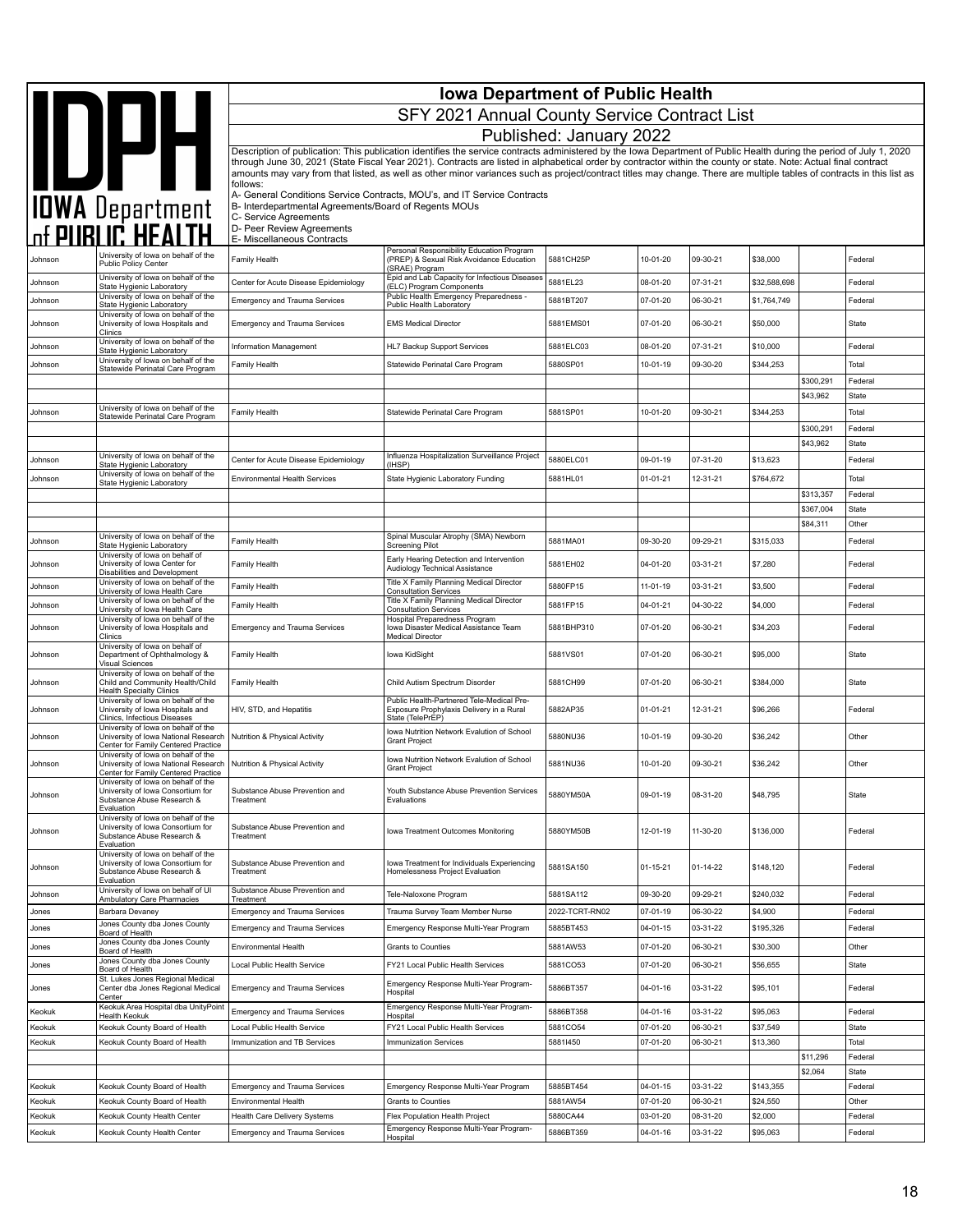|         | <b>Iowa Department of Public Health</b>                        |                                                                      |                                                                                                                                                                                                                                                                                                                                            |                         |                      |                      |                      |                       |                         |
|---------|----------------------------------------------------------------|----------------------------------------------------------------------|--------------------------------------------------------------------------------------------------------------------------------------------------------------------------------------------------------------------------------------------------------------------------------------------------------------------------------------------|-------------------------|----------------------|----------------------|----------------------|-----------------------|-------------------------|
|         | IOWA Department                                                |                                                                      | SFY 2021 Annual County Service Contract List                                                                                                                                                                                                                                                                                               |                         |                      |                      |                      |                       |                         |
|         |                                                                |                                                                      |                                                                                                                                                                                                                                                                                                                                            | Published: January 2022 |                      |                      |                      |                       |                         |
|         |                                                                |                                                                      | Description of publication: This publication identifies the service contracts administered by the Iowa Department of Public Health during the period of July 1, 2020                                                                                                                                                                       |                         |                      |                      |                      |                       |                         |
|         |                                                                |                                                                      | through June 30, 2021 (State Fiscal Year 2021). Contracts are listed in alphabetical order by contractor within the county or state. Note: Actual final contract<br>amounts may vary from that listed, as well as other minor variances such as project/contract titles may change. There are multiple tables of contracts in this list as |                         |                      |                      |                      |                       |                         |
|         |                                                                | follows:                                                             | A- General Conditions Service Contracts, MOU's, and IT Service Contracts                                                                                                                                                                                                                                                                   |                         |                      |                      |                      |                       |                         |
|         |                                                                | B- Interdepartmental Agreements/Board of Regents MOUs                |                                                                                                                                                                                                                                                                                                                                            |                         |                      |                      |                      |                       |                         |
|         |                                                                | C- Service Agreements<br>D- Peer Review Agreements                   |                                                                                                                                                                                                                                                                                                                                            |                         |                      |                      |                      |                       |                         |
|         |                                                                | E- Miscellaneous Contracts                                           |                                                                                                                                                                                                                                                                                                                                            | 5881TS38                |                      |                      |                      |                       |                         |
| Kossuth | The Tobacco Prevention Center<br><b>Facilitated Directions</b> | Tobacco Use Prevention and Control<br>Substance Abuse Prevention and | <b>Tobacco Community Partnerships</b><br>Substance Abuse Prevention Training Team                                                                                                                                                                                                                                                          | 5881IP63                | 07-01-20<br>09-30-20 | 06-30-21<br>09-29-21 | \$24,083<br>\$11,100 |                       | State<br>Federal        |
| Kossuth | Kossuth County dba Kossuth County                              | Treatment<br>Chronic Disease Prevention                              | Care for Yourself-BCC                                                                                                                                                                                                                                                                                                                      | 5881NB15                | 06-30-20             | 06-29-21             | \$5,663              |                       | Total                   |
|         | Board of Health                                                |                                                                      |                                                                                                                                                                                                                                                                                                                                            |                         |                      |                      |                      | \$5,250               | Federal                 |
|         |                                                                |                                                                      |                                                                                                                                                                                                                                                                                                                                            |                         |                      |                      |                      | \$413                 | State                   |
| Kossuth | Kossuth County dba Kossuth County<br>Board of Health           | <b>Chronic Disease Prevention</b>                                    | Care for Yourself- BCC                                                                                                                                                                                                                                                                                                                     | 5881NB15E               | 06-30-21             | 06-29-22             | \$6,096              |                       | Total                   |
|         |                                                                |                                                                      |                                                                                                                                                                                                                                                                                                                                            |                         |                      |                      |                      | \$5,250               | Federal                 |
|         |                                                                |                                                                      |                                                                                                                                                                                                                                                                                                                                            |                         |                      |                      |                      | \$496                 | State                   |
|         | Kossuth County dba Kossuth County                              |                                                                      |                                                                                                                                                                                                                                                                                                                                            |                         |                      |                      |                      | \$350                 | Other                   |
| Kossuth | Board of Health<br>Kossuth County dba Kossuth County           | Local Public Health Service                                          | FY21 Local Public Health Services                                                                                                                                                                                                                                                                                                          | 5881CO55                | 07-01-20             | 06-30-21             | \$47,798             |                       | State                   |
| Kossuth | Board of Health<br>Kossuth County dba Kossuth County           | Environmental Health                                                 | <b>Grants to Counties</b>                                                                                                                                                                                                                                                                                                                  | 5881AW55                | 07-01-20             | 06-30-21             | \$30,300             |                       | Other                   |
| Kossuth | Board of Health<br>Kossuth County dba Kossuth County           | <b>Emergency and Trauma Services</b>                                 | Emergency Response Multi-Year Program                                                                                                                                                                                                                                                                                                      | 5885BT455               | $04 - 01 - 15$       | 03-31-22             | \$160,617            |                       | Federal                 |
| Kossuth | Board of Health                                                | Immunization and TB Services                                         | Immunization Services                                                                                                                                                                                                                                                                                                                      | 58811451                | 07-01-20             | 06-30-21             | \$14,195             |                       | Total                   |
|         |                                                                |                                                                      |                                                                                                                                                                                                                                                                                                                                            |                         |                      |                      |                      | \$12,002<br>\$2,193   | Federal<br>State        |
| Kossuth | Kossuth County Hospital dba                                    | Emergency and Trauma Services                                        | Emergency Response Multi-Year Program-                                                                                                                                                                                                                                                                                                     | 5886BT361               | 04-01-16             | 03-31-22             | \$94,910             |                       | Federal                 |
| Lee     | Kossuth Regional Health Center<br>Adella Boeding               | <b>Emergency and Trauma Services</b>                                 | Hospital<br>Nurse Verification Survey Team                                                                                                                                                                                                                                                                                                 | 2021-TRCT-RN004         | 10-15-18             | 06-30-21             | \$4,950              |                       | Federal                 |
| Lee     | Fort Madison Community Hospital                                | <b>Emergency and Trauma Services</b>                                 | Emergency Response Multi-Year Program-<br>Hospital                                                                                                                                                                                                                                                                                         | 5886BT335               | 04-01-16             | 03-31-22             | \$11,289             |                       | Federal                 |
| Lee     | Keokuk Area Hospital dba UnityPoint                            | <b>Emergency and Trauma Services</b>                                 | Emergency Response Multi-Year Program-                                                                                                                                                                                                                                                                                                     | 5886BT359               | 04-01-16             | 03-31-22             | \$94,560             |                       | Federal                 |
| Lee     | Health Keokuk<br>Lee County Board of Health                    | Environmental Health                                                 | Hospital<br>Grants to Counties                                                                                                                                                                                                                                                                                                             | 5881AW56                | 07-01-20             | 06-30-21             | \$30,300             |                       | Other                   |
| Lee     | Lee County Board of Health                                     | Environmental Health                                                 | Childhood Lead Poisoning Prevention<br>Program                                                                                                                                                                                                                                                                                             | 5881L05                 | 07-01-20             | 06-30-21             | \$1,770              |                       | State                   |
| Lee     | Lee County Board of Health                                     | Local Public Health Service                                          | FY21 Local Public Health Services                                                                                                                                                                                                                                                                                                          | 5881CO56                | 07-01-20             | 06-30-21             | \$96,014             |                       | State                   |
| Lee     | Lee County Board of Health                                     | <b>Emergency and Trauma Services</b>                                 | Emergency Response Multi-Year Program                                                                                                                                                                                                                                                                                                      | 5885BT456               | $04 - 01 - 15$       | 03-31-22             | \$248,905            |                       | Federal                 |
| Lee     | Lee County Board of Health                                     | Oral Health                                                          | I-Smile™ Silver                                                                                                                                                                                                                                                                                                                            | 5880DH32                | 11-17-19             | 11-16-20             | \$107,646            |                       | Total                   |
|         |                                                                |                                                                      |                                                                                                                                                                                                                                                                                                                                            |                         |                      |                      |                      | \$54,988<br>\$52,658  | Other<br>Federal        |
| Lee     | Lee County Board of Health                                     | Oral Health                                                          | I-Smile™ Silver                                                                                                                                                                                                                                                                                                                            | 5881DH32                | 11-17-20             | 11-16-21             | \$108,474            |                       | Total                   |
|         |                                                                |                                                                      |                                                                                                                                                                                                                                                                                                                                            |                         |                      |                      |                      | \$56,849              | Other                   |
|         |                                                                |                                                                      |                                                                                                                                                                                                                                                                                                                                            |                         |                      |                      |                      | \$51,625              | Federal                 |
| Lee     | Lee County Board of Health                                     | Immunization and TB Services                                         | Immunization Services                                                                                                                                                                                                                                                                                                                      | 58811452                | 07-01-20             | 06-30-21             | \$19,892             | \$16,661              | Total<br>Federal        |
|         |                                                                |                                                                      |                                                                                                                                                                                                                                                                                                                                            |                         |                      |                      |                      | \$3,231               | State                   |
| Lee     | Lee County Board of Health Health                              | Center for Acute Disease Epidemiology                                | Surveillance for Mosquito-Borne Diseases in<br>lowa                                                                                                                                                                                                                                                                                        | MOU-2021-ELC27          | 05-04-21             | 10-01-21             | \$7,600              |                       | Federal                 |
| Lee     | Lee County Health Department                                   | Family Health                                                        | Healthy Opportunities For Parents To<br>Experience Success (HOPES)                                                                                                                                                                                                                                                                         | 5881HF04                | 07-01-20             | 06-30-21             | \$159,000            |                       | State                   |
|         |                                                                | Title V                                                              | Maternal Health, Child Health (including<br>hawk-i Outreach, CHIPRA II TEEN, and Oral                                                                                                                                                                                                                                                      | 5880MH10                | 10-01-19             | 09-30-20             | \$335,259            |                       | Total                   |
| Lee     | Lee County Health Department                                   |                                                                      | Health), and Family Planning                                                                                                                                                                                                                                                                                                               |                         |                      |                      |                      |                       |                         |
|         |                                                                |                                                                      |                                                                                                                                                                                                                                                                                                                                            |                         |                      |                      |                      | \$73,087<br>\$17,680  | Federal<br><b>State</b> |
|         |                                                                |                                                                      |                                                                                                                                                                                                                                                                                                                                            |                         |                      |                      |                      | \$244,542             | Other                   |
|         |                                                                |                                                                      | Community Based Programs of Maternal<br>Health & Child & Adolescent Health (including                                                                                                                                                                                                                                                      |                         |                      |                      |                      |                       |                         |
| Lee     | Lee County Health Department                                   | Title V                                                              | Early Access, HCCI, Hawki Outreach, I-Smile<br>& I-Smile@School)                                                                                                                                                                                                                                                                           | 5881MH10                | 10-01-20             | 09-30-21             | \$289,987            |                       | Total                   |
|         |                                                                |                                                                      |                                                                                                                                                                                                                                                                                                                                            |                         |                      |                      |                      | \$70,758              | State                   |
|         |                                                                |                                                                      |                                                                                                                                                                                                                                                                                                                                            |                         |                      |                      |                      | \$18,829              | Federal                 |
|         |                                                                |                                                                      | Maternal, Infant, Early Childhood Home                                                                                                                                                                                                                                                                                                     |                         |                      |                      |                      | \$200,400             | Other                   |
| Lee     | Lee County Health Department                                   | Family Health                                                        | Visiting and Coordinated Intake Services<br>1st Five Healthy Mental Development                                                                                                                                                                                                                                                            | 5880CH06                | 03-01-20             | 09-30-21             | \$400,583            |                       | Federal                 |
| Lee     | Lee County Health Department                                   | Family Health                                                        | Initiative: Implementation                                                                                                                                                                                                                                                                                                                 | 5881MHI08               | 07-01-20             | 06-30-21             | \$213,240            |                       | Total                   |
|         |                                                                |                                                                      |                                                                                                                                                                                                                                                                                                                                            |                         |                      |                      |                      | \$134,341<br>\$78,899 | State<br>Other          |
| Lee     | Lee County Health Department                                   | Nutrition & Physical Activity                                        | <b>Physical Activity Access</b>                                                                                                                                                                                                                                                                                                            | 5881NU38                | 10-01-20             | 09-30-21             | \$5,000              |                       | Other                   |
| Linn    | Abbe Center for Community Health                               | Substance Abuse Prevention and<br>Treatment                          | Iowa's Emergency COVID-19 Project                                                                                                                                                                                                                                                                                                          | 5881SA161               | 08-01-20             | 08-19-21             | \$480,922            |                       | Federal                 |
| Linn    | Area Substance Abuse Council                                   | Tobacco Use Prevention and Control                                   | <b>Tobacco Community Partnerships</b>                                                                                                                                                                                                                                                                                                      | 5881TS17                | 07-01-20             | 06-30-21             | \$196,308            |                       | State                   |
| Linn    | Area Substance Abuse Council                                   | Substance Abuse Prevention and<br>Treatment                          | Zero Suicide Iowa                                                                                                                                                                                                                                                                                                                          | 5881SM12                | 09-30-20             | 09-29-21             | \$24,889             |                       | Federal                 |
| Linn    | Area Substance Abuse Council                                   | Substance Abuse Prevention and<br>Treatment                          | State Opioid Response in Iowa                                                                                                                                                                                                                                                                                                              | 5881SA91                | 09-30-20             | 09-29-21             | \$255,000            |                       | Federal                 |
| Linn    | Area Substance Abuse Council                                   | Substance Abuse Prevention and<br>Treatment                          | Strategic Initiatives to Prevent Drug<br>Overdoses Project                                                                                                                                                                                                                                                                                 | 5881IP01                | 08-01-20             | 08-31-21             | \$114,101            |                       | Total                   |
|         |                                                                |                                                                      |                                                                                                                                                                                                                                                                                                                                            |                         |                      |                      |                      | \$83,331              | Federal                 |
|         |                                                                |                                                                      |                                                                                                                                                                                                                                                                                                                                            |                         |                      |                      |                      | \$30,770              | Other                   |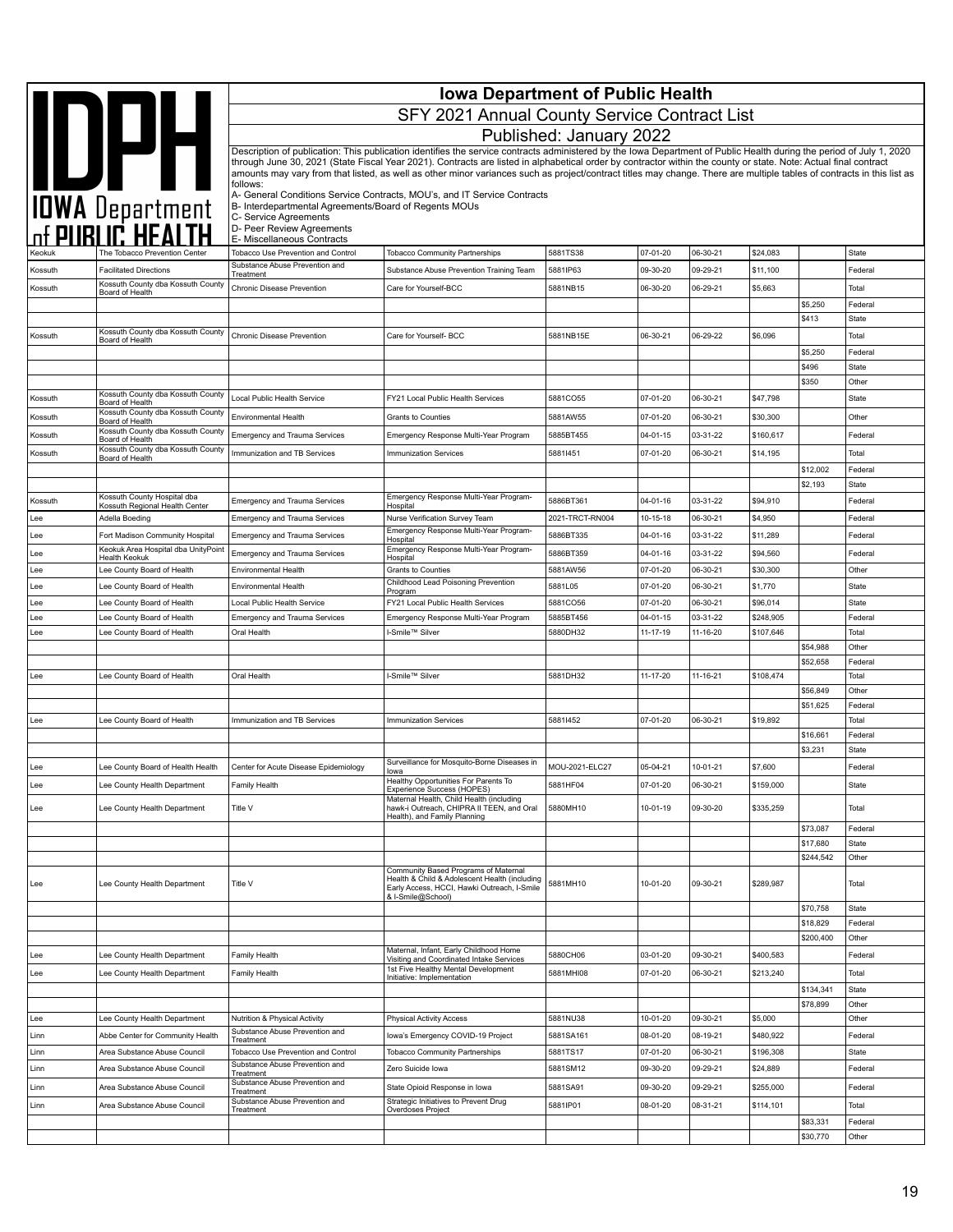| <b>SAN DEPARTMENT</b><br>SFY 2021 Annual County Service Contract List<br>Published: January 2022<br>Description of publication: This publication identifies the service contracts administered by the Iowa Department of Public Health during the period of July 1, 2020<br>through June 30, 2021 (State Fiscal Year 2021). Contracts are listed in alphabetical order by contractor within the county or state. Note: Actual final contract<br>amounts may vary from that listed, as well as other minor variances such as project/contract titles may change. There are multiple tables of contracts in this list as<br>follows:<br>A- General Conditions Service Contracts, MOU's, and IT Service Contracts<br>B- Interdepartmental Agreements/Board of Regents MOUs<br>C- Service Agreements<br>D- Peer Review Agreements<br>E- Miscellaneous Contracts<br>Substance Abuse Prevention and<br>Strategic Initiatives to Prevent Drug<br>5881IP02<br>08-01-20<br>08-31-21<br>\$114,101<br>Total<br>Area Substance Abuse Counci<br>Treatment<br>Overdoses Project<br>\$83,331<br>Federal<br>\$30,770<br>Other<br>lowa Treatment for Individuals Experiencing<br>Substance Abuse Prevention and<br>Area Substance Abuse Council<br>Homelessness-IPN<br>5882SA151<br>$01 - 15 - 21$<br>01-14-22<br>\$104,970<br>Federal<br>Linn<br>Treatment<br>Substance Abuse Prevention and<br><b>IDPH Substance Use and Problem Gambling</b><br>Area Substance Abuse Council<br>5881PN10<br>07-01-20<br>06-30-21<br>\$3,093,145<br>Total<br>Linn<br>Services Integrated Provider Network<br>Treatment<br>\$1,351,688<br>Federal<br>\$1,741,477<br><b>State</b><br>Trauma Care Facility Nurse Verification<br>Carol Fridal<br>2023-TCRT-RN005<br>07-01-20<br>06-30-23<br>\$4,950<br>Linn<br><b>Emergency and Trauma Services</b><br>Federal<br>Survey Team Member<br>Cedar Rapids Community School<br>Nutrition & Physical Activity<br>Iowa Nutrition Network School Grant Program<br>5880NU07<br>10-01-19<br>09-30-20<br>\$81,400<br>Other<br>Linn<br><b>District</b><br>Cedar Rapids Community School<br>Nutrition & Physical Activity<br>Iowa Nutrition Network School Grant Program<br>5881NU07<br>10-01-20<br>09-30-21<br>\$82,154<br>Other<br>Linn<br>District<br>Title X Family Planning Services<br>5881FP05<br>04-01-20<br>03-31-21<br>\$118,541<br>Total<br>Linn<br>Eastern Iowa Health Center<br>Family Health<br>\$117,541<br>Federal<br>\$1,000<br>Other<br><b>Title X Family Planning Services</b><br>5881FP05E<br>04-01-21<br>06-30-22<br>\$113,886<br>Total<br>Linn<br>Eastern Iowa Health Center<br>Family Health<br>\$113,886<br>Federal<br>10-01-19<br>09-30-25<br>\$15,000<br>State<br>Behavior Analyst Grants Program<br>5880BA04<br>Linn<br><b>Emily Carney</b><br><b>Health Care Delivery Systems</b><br>Substance Abuse Treatment and<br>02-01-21<br>\$19,000<br>Other<br>Linn<br>Foundation 2, Inc<br>9-8-8 Implementation Planning<br>5881SM41<br>09-30-21<br>Prevention<br>Substance Abuse Prevention and<br>07-01-20<br>\$1,073,647<br>Linn<br>Foundation 2, Inc<br>Your Life Iowa System Integration<br>5881BH01<br>06-30-21<br>Total<br>Treatment<br>\$378,043<br>Federal<br>\$210,404<br><b>State</b><br>\$485,200<br>Other<br>Hawkeye Area Community Action<br>1st Five Healthy Development Initiative:<br>5881MHI07<br>07-01-20<br>06-30-21<br>\$400,901<br>Total<br>Linn<br>Family Health<br>Program<br>Implementation<br>\$252,568<br>State<br>\$148,333<br>Other<br>Maternal Health, Child Health (including<br>Hawkeye Area Community Action<br>Title V<br>hawk-i Outreach, CHIPRA II TEEN, and Oral<br>5880MH08<br>10-01-19<br>09-30-20<br>\$513,528<br>Total<br>Linn<br>Program Inc<br>Health), and Family Planning<br>\$125,032<br>Federal<br>\$42,492<br>State<br>\$346,004<br>Other<br>Community Based Programs of Maternal<br>Hawkeye Area Community Action<br>Health & Child & Adolescent Health (including<br>Title V<br>5881MH08<br>10-01-20<br>09-30-21<br>\$553,731<br>Total<br>Linn<br>Program Inc<br>Early Access, HCCI, Hawki Outreach, I-Smile<br>& I-Smile@School)<br>\$123,113<br><b>State</b><br>\$39,906<br>Federal<br>Other<br>\$390,712<br>Hawkeye Area Community Action<br>Special Supplemental Nutrition Program for<br>5880AO34<br>Linn<br>Nutrition & Physical Activity<br>10-01-19<br>09-30-20<br>\$1,224,231<br>Federal<br>Women, Infants & Children<br>Program<br>Hawkeye Area Community Action<br>Special Supplemental Nutrition Program for<br>5881AO34<br>Nutrition & Physical Activity<br>10-01-20<br>09-30-21<br>\$1.162.893<br>Federal<br>Linn<br>Women, Infants & Children<br>Program<br><b>Breastfeeding Peer Counseling Program</b><br>Hawkeye Area Community Action<br>\$50,000<br>Nutrition & Physical Activity<br>5880AO82<br>10-01-19<br>09-30-20<br>Federal<br>Linn<br>through the lowa WIC Program<br>Program<br>Hawkeye Area Community Action<br>Breastfeeding Peer Counseling Program<br>\$50,000<br>Nutrition & Physical Activity<br>5881AO82<br>10-01-20<br>09-30-21<br>Federal<br>Linn<br>through the lowa WIC Program<br>Program<br>\$9,628<br>Linn County Board of Health<br>Care for Yourself-BCC<br>5881NB16<br>06-30-20<br>06-29-21<br>Total<br>Linn<br>Chronic Disease Prevention<br>\$4,725<br>Federal<br>\$4,903<br><b>State</b><br>\$19,050<br>Total<br>Linn<br>Linn County Board of Health<br>Care for Yourself- BCC<br>5881NB16E<br>06-30-21<br>06-29-22<br>Chronic Disease Prevention<br>\$14,000<br>Federal<br>\$3,300<br>State<br>Other<br>\$1,750<br>Childhood Lead Poisoning Prevention<br>5881LP04<br>07-01-20<br>06-30-21<br>\$3,266<br>Linn County Board of Health<br><b>State</b><br>Linn<br>Environmental Health<br>Program<br>06-30-21<br>Linn County Board of Health<br>Grants to Counties<br>5881AW57<br>07-01-20<br>\$30,300<br>Other<br>Linn<br>Environmental Health<br>5881CO57<br>07-01-20<br>06-30-21<br>\$419,419<br>Linn<br>Linn County Board of Health<br>FY21 Local Public Health Services<br><b>State</b><br>Local Public Health Service<br>Linn<br>Linn County Board of Health<br>Immunization and TB Services<br>58811453<br>07-01-20<br>06-30-21<br>\$62,227<br>Total<br><b>Immunization Services</b><br>\$53,835<br>Federal<br>\$8,392<br>State<br>03-31-22<br>\$888,948<br>Linn County Board of Health<br><b>Emergency and Trauma Services</b><br>5885BT457<br>04-01-15<br>Federal<br>Linn<br>Emergency Response Multi-Year Program<br>Linn<br>10-01-19<br>09-30-20<br>\$32,000<br>Other<br>Linn County Board of Health<br>Nutrition & Physical Activity<br><b>Fresh Conversations</b><br>5880NU26<br>5881NU26<br>09-30-21<br>Linn<br>Linn County Board of Health<br>10-01-20<br>\$30,000<br>Other<br>Nutrition & Physical Activity<br>Fresh Conversations<br>5880TG02<br>05-31-21<br>\$23,550<br>Linn<br>Linn County Board of Health<br>Health Care Delivery Systems<br>Harnessing the Power of Iowa's Libraries<br>12-18-19<br>Other-P<br>Linn County Treasurer dba Linn<br>Linn<br>HIV, STD, and Hepatitis<br>HIV Core Medical and Support Services<br>5881HC08<br>04-01-20<br>03-31-21<br>\$765,379<br>Total<br><b>County Community Services</b> |  | <b>Iowa Department of Public Health</b> |  |  |  |  |  |  |  |  |
|-------------------------------------------------------------------------------------------------------------------------------------------------------------------------------------------------------------------------------------------------------------------------------------------------------------------------------------------------------------------------------------------------------------------------------------------------------------------------------------------------------------------------------------------------------------------------------------------------------------------------------------------------------------------------------------------------------------------------------------------------------------------------------------------------------------------------------------------------------------------------------------------------------------------------------------------------------------------------------------------------------------------------------------------------------------------------------------------------------------------------------------------------------------------------------------------------------------------------------------------------------------------------------------------------------------------------------------------------------------------------------------------------------------------------------------------------------------------------------------------------------------------------------------------------------------------------------------------------------------------------------------------------------------------------------------------------------------------------------------------------------------------------------------------------------------------------------------------------------------------------------------------------------------------------------------------------------------------------------------------------------------------------------------------------------------------------------------------------------------------------------------------------------------------------------------------------------------------------------------------------------------------------------------------------------------------------------------------------------------------------------------------------------------------------------------------------------------------------------------------------------------------------------------------------------------------------------------------------------------------------------------------------------------------------------------------------------------------------------------------------------------------------------------------------------------------------------------------------------------------------------------------------------------------------------------------------------------------------------------------------------------------------------------------------------------------------------------------------------------------------------------------------------------------------------------------------------------------------------------------------------------------------------------------------------------------------------------------------------------------------------------------------------------------------------------------------------------------------------------------------------------------------------------------------------------------------------------------------------------------------------------------------------------------------------------------------------------------------------------------------------------------------------------------------------------------------------------------------------------------------------------------------------------------------------------------------------------------------------------------------------------------------------------------------------------------------------------------------------------------------------------------------------------------------------------------------------------------------------------------------------------------------------------------------------------------------------------------------------------------------------------------------------------------------------------------------------------------------------------------------------------------------------------------------------------------------------------------------------------------------------------------------------------------------------------------------------------------------------------------------------------------------------------------------------------------------------------------------------------------------------------------------------------------------------------------------------------------------------------------------------------------------------------------------------------------------------------------------------------------------------------------------------------------------------------------------------------------------------------------------------------------------------------------------------------------------------------------------------------------------------------------------------------------------------------------------------------------------------------------------------------------------------------------------------------------------------------------------------------------------------------------------------------------------------------------------------------------------------------------------------------------------------------------------------------------------------------------------------------------------------------------------------------------------------------------------------------------------------------------------------------------------------------------------------------------------------------------------------------------------------------------------------------------------------------------------------------------------------------------------------------------------------------------------------------------------------------------------------------------------------------------------------------------------------------------------------------------------------------------------------------------------------------------------------------------------------------------------------------------------------------------------------------------------------------------------------------------------------------------------------------------------------------------------------------------------------------------------------------------------------------------------------------------------------------------------------------------------------------------------------------------------------------------------------------------------------------------------------------------------------------------------------------------|--|-----------------------------------------|--|--|--|--|--|--|--|--|
|                                                                                                                                                                                                                                                                                                                                                                                                                                                                                                                                                                                                                                                                                                                                                                                                                                                                                                                                                                                                                                                                                                                                                                                                                                                                                                                                                                                                                                                                                                                                                                                                                                                                                                                                                                                                                                                                                                                                                                                                                                                                                                                                                                                                                                                                                                                                                                                                                                                                                                                                                                                                                                                                                                                                                                                                                                                                                                                                                                                                                                                                                                                                                                                                                                                                                                                                                                                                                                                                                                                                                                                                                                                                                                                                                                                                                                                                                                                                                                                                                                                                                                                                                                                                                                                                                                                                                                                                                                                                                                                                                                                                                                                                                                                                                                                                                                                                                                                                                                                                                                                                                                                                                                                                                                                                                                                                                                                                                                                                                                                                                                                                                                                                                                                                                                                                                                                                                                                                                                                                                                                                                                                                                                                                                                                                                                                                                                                                                                                                                                                                                                                                                                                                                                                                                                                                                                                                                                                                                                                                                                                                                                                                                                   |  |                                         |  |  |  |  |  |  |  |  |
|                                                                                                                                                                                                                                                                                                                                                                                                                                                                                                                                                                                                                                                                                                                                                                                                                                                                                                                                                                                                                                                                                                                                                                                                                                                                                                                                                                                                                                                                                                                                                                                                                                                                                                                                                                                                                                                                                                                                                                                                                                                                                                                                                                                                                                                                                                                                                                                                                                                                                                                                                                                                                                                                                                                                                                                                                                                                                                                                                                                                                                                                                                                                                                                                                                                                                                                                                                                                                                                                                                                                                                                                                                                                                                                                                                                                                                                                                                                                                                                                                                                                                                                                                                                                                                                                                                                                                                                                                                                                                                                                                                                                                                                                                                                                                                                                                                                                                                                                                                                                                                                                                                                                                                                                                                                                                                                                                                                                                                                                                                                                                                                                                                                                                                                                                                                                                                                                                                                                                                                                                                                                                                                                                                                                                                                                                                                                                                                                                                                                                                                                                                                                                                                                                                                                                                                                                                                                                                                                                                                                                                                                                                                                                                   |  |                                         |  |  |  |  |  |  |  |  |
|                                                                                                                                                                                                                                                                                                                                                                                                                                                                                                                                                                                                                                                                                                                                                                                                                                                                                                                                                                                                                                                                                                                                                                                                                                                                                                                                                                                                                                                                                                                                                                                                                                                                                                                                                                                                                                                                                                                                                                                                                                                                                                                                                                                                                                                                                                                                                                                                                                                                                                                                                                                                                                                                                                                                                                                                                                                                                                                                                                                                                                                                                                                                                                                                                                                                                                                                                                                                                                                                                                                                                                                                                                                                                                                                                                                                                                                                                                                                                                                                                                                                                                                                                                                                                                                                                                                                                                                                                                                                                                                                                                                                                                                                                                                                                                                                                                                                                                                                                                                                                                                                                                                                                                                                                                                                                                                                                                                                                                                                                                                                                                                                                                                                                                                                                                                                                                                                                                                                                                                                                                                                                                                                                                                                                                                                                                                                                                                                                                                                                                                                                                                                                                                                                                                                                                                                                                                                                                                                                                                                                                                                                                                                                                   |  |                                         |  |  |  |  |  |  |  |  |
|                                                                                                                                                                                                                                                                                                                                                                                                                                                                                                                                                                                                                                                                                                                                                                                                                                                                                                                                                                                                                                                                                                                                                                                                                                                                                                                                                                                                                                                                                                                                                                                                                                                                                                                                                                                                                                                                                                                                                                                                                                                                                                                                                                                                                                                                                                                                                                                                                                                                                                                                                                                                                                                                                                                                                                                                                                                                                                                                                                                                                                                                                                                                                                                                                                                                                                                                                                                                                                                                                                                                                                                                                                                                                                                                                                                                                                                                                                                                                                                                                                                                                                                                                                                                                                                                                                                                                                                                                                                                                                                                                                                                                                                                                                                                                                                                                                                                                                                                                                                                                                                                                                                                                                                                                                                                                                                                                                                                                                                                                                                                                                                                                                                                                                                                                                                                                                                                                                                                                                                                                                                                                                                                                                                                                                                                                                                                                                                                                                                                                                                                                                                                                                                                                                                                                                                                                                                                                                                                                                                                                                                                                                                                                                   |  |                                         |  |  |  |  |  |  |  |  |
|                                                                                                                                                                                                                                                                                                                                                                                                                                                                                                                                                                                                                                                                                                                                                                                                                                                                                                                                                                                                                                                                                                                                                                                                                                                                                                                                                                                                                                                                                                                                                                                                                                                                                                                                                                                                                                                                                                                                                                                                                                                                                                                                                                                                                                                                                                                                                                                                                                                                                                                                                                                                                                                                                                                                                                                                                                                                                                                                                                                                                                                                                                                                                                                                                                                                                                                                                                                                                                                                                                                                                                                                                                                                                                                                                                                                                                                                                                                                                                                                                                                                                                                                                                                                                                                                                                                                                                                                                                                                                                                                                                                                                                                                                                                                                                                                                                                                                                                                                                                                                                                                                                                                                                                                                                                                                                                                                                                                                                                                                                                                                                                                                                                                                                                                                                                                                                                                                                                                                                                                                                                                                                                                                                                                                                                                                                                                                                                                                                                                                                                                                                                                                                                                                                                                                                                                                                                                                                                                                                                                                                                                                                                                                                   |  |                                         |  |  |  |  |  |  |  |  |
|                                                                                                                                                                                                                                                                                                                                                                                                                                                                                                                                                                                                                                                                                                                                                                                                                                                                                                                                                                                                                                                                                                                                                                                                                                                                                                                                                                                                                                                                                                                                                                                                                                                                                                                                                                                                                                                                                                                                                                                                                                                                                                                                                                                                                                                                                                                                                                                                                                                                                                                                                                                                                                                                                                                                                                                                                                                                                                                                                                                                                                                                                                                                                                                                                                                                                                                                                                                                                                                                                                                                                                                                                                                                                                                                                                                                                                                                                                                                                                                                                                                                                                                                                                                                                                                                                                                                                                                                                                                                                                                                                                                                                                                                                                                                                                                                                                                                                                                                                                                                                                                                                                                                                                                                                                                                                                                                                                                                                                                                                                                                                                                                                                                                                                                                                                                                                                                                                                                                                                                                                                                                                                                                                                                                                                                                                                                                                                                                                                                                                                                                                                                                                                                                                                                                                                                                                                                                                                                                                                                                                                                                                                                                                                   |  |                                         |  |  |  |  |  |  |  |  |
|                                                                                                                                                                                                                                                                                                                                                                                                                                                                                                                                                                                                                                                                                                                                                                                                                                                                                                                                                                                                                                                                                                                                                                                                                                                                                                                                                                                                                                                                                                                                                                                                                                                                                                                                                                                                                                                                                                                                                                                                                                                                                                                                                                                                                                                                                                                                                                                                                                                                                                                                                                                                                                                                                                                                                                                                                                                                                                                                                                                                                                                                                                                                                                                                                                                                                                                                                                                                                                                                                                                                                                                                                                                                                                                                                                                                                                                                                                                                                                                                                                                                                                                                                                                                                                                                                                                                                                                                                                                                                                                                                                                                                                                                                                                                                                                                                                                                                                                                                                                                                                                                                                                                                                                                                                                                                                                                                                                                                                                                                                                                                                                                                                                                                                                                                                                                                                                                                                                                                                                                                                                                                                                                                                                                                                                                                                                                                                                                                                                                                                                                                                                                                                                                                                                                                                                                                                                                                                                                                                                                                                                                                                                                                                   |  |                                         |  |  |  |  |  |  |  |  |
|                                                                                                                                                                                                                                                                                                                                                                                                                                                                                                                                                                                                                                                                                                                                                                                                                                                                                                                                                                                                                                                                                                                                                                                                                                                                                                                                                                                                                                                                                                                                                                                                                                                                                                                                                                                                                                                                                                                                                                                                                                                                                                                                                                                                                                                                                                                                                                                                                                                                                                                                                                                                                                                                                                                                                                                                                                                                                                                                                                                                                                                                                                                                                                                                                                                                                                                                                                                                                                                                                                                                                                                                                                                                                                                                                                                                                                                                                                                                                                                                                                                                                                                                                                                                                                                                                                                                                                                                                                                                                                                                                                                                                                                                                                                                                                                                                                                                                                                                                                                                                                                                                                                                                                                                                                                                                                                                                                                                                                                                                                                                                                                                                                                                                                                                                                                                                                                                                                                                                                                                                                                                                                                                                                                                                                                                                                                                                                                                                                                                                                                                                                                                                                                                                                                                                                                                                                                                                                                                                                                                                                                                                                                                                                   |  |                                         |  |  |  |  |  |  |  |  |
|                                                                                                                                                                                                                                                                                                                                                                                                                                                                                                                                                                                                                                                                                                                                                                                                                                                                                                                                                                                                                                                                                                                                                                                                                                                                                                                                                                                                                                                                                                                                                                                                                                                                                                                                                                                                                                                                                                                                                                                                                                                                                                                                                                                                                                                                                                                                                                                                                                                                                                                                                                                                                                                                                                                                                                                                                                                                                                                                                                                                                                                                                                                                                                                                                                                                                                                                                                                                                                                                                                                                                                                                                                                                                                                                                                                                                                                                                                                                                                                                                                                                                                                                                                                                                                                                                                                                                                                                                                                                                                                                                                                                                                                                                                                                                                                                                                                                                                                                                                                                                                                                                                                                                                                                                                                                                                                                                                                                                                                                                                                                                                                                                                                                                                                                                                                                                                                                                                                                                                                                                                                                                                                                                                                                                                                                                                                                                                                                                                                                                                                                                                                                                                                                                                                                                                                                                                                                                                                                                                                                                                                                                                                                                                   |  |                                         |  |  |  |  |  |  |  |  |
|                                                                                                                                                                                                                                                                                                                                                                                                                                                                                                                                                                                                                                                                                                                                                                                                                                                                                                                                                                                                                                                                                                                                                                                                                                                                                                                                                                                                                                                                                                                                                                                                                                                                                                                                                                                                                                                                                                                                                                                                                                                                                                                                                                                                                                                                                                                                                                                                                                                                                                                                                                                                                                                                                                                                                                                                                                                                                                                                                                                                                                                                                                                                                                                                                                                                                                                                                                                                                                                                                                                                                                                                                                                                                                                                                                                                                                                                                                                                                                                                                                                                                                                                                                                                                                                                                                                                                                                                                                                                                                                                                                                                                                                                                                                                                                                                                                                                                                                                                                                                                                                                                                                                                                                                                                                                                                                                                                                                                                                                                                                                                                                                                                                                                                                                                                                                                                                                                                                                                                                                                                                                                                                                                                                                                                                                                                                                                                                                                                                                                                                                                                                                                                                                                                                                                                                                                                                                                                                                                                                                                                                                                                                                                                   |  |                                         |  |  |  |  |  |  |  |  |
|                                                                                                                                                                                                                                                                                                                                                                                                                                                                                                                                                                                                                                                                                                                                                                                                                                                                                                                                                                                                                                                                                                                                                                                                                                                                                                                                                                                                                                                                                                                                                                                                                                                                                                                                                                                                                                                                                                                                                                                                                                                                                                                                                                                                                                                                                                                                                                                                                                                                                                                                                                                                                                                                                                                                                                                                                                                                                                                                                                                                                                                                                                                                                                                                                                                                                                                                                                                                                                                                                                                                                                                                                                                                                                                                                                                                                                                                                                                                                                                                                                                                                                                                                                                                                                                                                                                                                                                                                                                                                                                                                                                                                                                                                                                                                                                                                                                                                                                                                                                                                                                                                                                                                                                                                                                                                                                                                                                                                                                                                                                                                                                                                                                                                                                                                                                                                                                                                                                                                                                                                                                                                                                                                                                                                                                                                                                                                                                                                                                                                                                                                                                                                                                                                                                                                                                                                                                                                                                                                                                                                                                                                                                                                                   |  |                                         |  |  |  |  |  |  |  |  |
|                                                                                                                                                                                                                                                                                                                                                                                                                                                                                                                                                                                                                                                                                                                                                                                                                                                                                                                                                                                                                                                                                                                                                                                                                                                                                                                                                                                                                                                                                                                                                                                                                                                                                                                                                                                                                                                                                                                                                                                                                                                                                                                                                                                                                                                                                                                                                                                                                                                                                                                                                                                                                                                                                                                                                                                                                                                                                                                                                                                                                                                                                                                                                                                                                                                                                                                                                                                                                                                                                                                                                                                                                                                                                                                                                                                                                                                                                                                                                                                                                                                                                                                                                                                                                                                                                                                                                                                                                                                                                                                                                                                                                                                                                                                                                                                                                                                                                                                                                                                                                                                                                                                                                                                                                                                                                                                                                                                                                                                                                                                                                                                                                                                                                                                                                                                                                                                                                                                                                                                                                                                                                                                                                                                                                                                                                                                                                                                                                                                                                                                                                                                                                                                                                                                                                                                                                                                                                                                                                                                                                                                                                                                                                                   |  |                                         |  |  |  |  |  |  |  |  |
|                                                                                                                                                                                                                                                                                                                                                                                                                                                                                                                                                                                                                                                                                                                                                                                                                                                                                                                                                                                                                                                                                                                                                                                                                                                                                                                                                                                                                                                                                                                                                                                                                                                                                                                                                                                                                                                                                                                                                                                                                                                                                                                                                                                                                                                                                                                                                                                                                                                                                                                                                                                                                                                                                                                                                                                                                                                                                                                                                                                                                                                                                                                                                                                                                                                                                                                                                                                                                                                                                                                                                                                                                                                                                                                                                                                                                                                                                                                                                                                                                                                                                                                                                                                                                                                                                                                                                                                                                                                                                                                                                                                                                                                                                                                                                                                                                                                                                                                                                                                                                                                                                                                                                                                                                                                                                                                                                                                                                                                                                                                                                                                                                                                                                                                                                                                                                                                                                                                                                                                                                                                                                                                                                                                                                                                                                                                                                                                                                                                                                                                                                                                                                                                                                                                                                                                                                                                                                                                                                                                                                                                                                                                                                                   |  |                                         |  |  |  |  |  |  |  |  |
|                                                                                                                                                                                                                                                                                                                                                                                                                                                                                                                                                                                                                                                                                                                                                                                                                                                                                                                                                                                                                                                                                                                                                                                                                                                                                                                                                                                                                                                                                                                                                                                                                                                                                                                                                                                                                                                                                                                                                                                                                                                                                                                                                                                                                                                                                                                                                                                                                                                                                                                                                                                                                                                                                                                                                                                                                                                                                                                                                                                                                                                                                                                                                                                                                                                                                                                                                                                                                                                                                                                                                                                                                                                                                                                                                                                                                                                                                                                                                                                                                                                                                                                                                                                                                                                                                                                                                                                                                                                                                                                                                                                                                                                                                                                                                                                                                                                                                                                                                                                                                                                                                                                                                                                                                                                                                                                                                                                                                                                                                                                                                                                                                                                                                                                                                                                                                                                                                                                                                                                                                                                                                                                                                                                                                                                                                                                                                                                                                                                                                                                                                                                                                                                                                                                                                                                                                                                                                                                                                                                                                                                                                                                                                                   |  |                                         |  |  |  |  |  |  |  |  |
|                                                                                                                                                                                                                                                                                                                                                                                                                                                                                                                                                                                                                                                                                                                                                                                                                                                                                                                                                                                                                                                                                                                                                                                                                                                                                                                                                                                                                                                                                                                                                                                                                                                                                                                                                                                                                                                                                                                                                                                                                                                                                                                                                                                                                                                                                                                                                                                                                                                                                                                                                                                                                                                                                                                                                                                                                                                                                                                                                                                                                                                                                                                                                                                                                                                                                                                                                                                                                                                                                                                                                                                                                                                                                                                                                                                                                                                                                                                                                                                                                                                                                                                                                                                                                                                                                                                                                                                                                                                                                                                                                                                                                                                                                                                                                                                                                                                                                                                                                                                                                                                                                                                                                                                                                                                                                                                                                                                                                                                                                                                                                                                                                                                                                                                                                                                                                                                                                                                                                                                                                                                                                                                                                                                                                                                                                                                                                                                                                                                                                                                                                                                                                                                                                                                                                                                                                                                                                                                                                                                                                                                                                                                                                                   |  |                                         |  |  |  |  |  |  |  |  |
|                                                                                                                                                                                                                                                                                                                                                                                                                                                                                                                                                                                                                                                                                                                                                                                                                                                                                                                                                                                                                                                                                                                                                                                                                                                                                                                                                                                                                                                                                                                                                                                                                                                                                                                                                                                                                                                                                                                                                                                                                                                                                                                                                                                                                                                                                                                                                                                                                                                                                                                                                                                                                                                                                                                                                                                                                                                                                                                                                                                                                                                                                                                                                                                                                                                                                                                                                                                                                                                                                                                                                                                                                                                                                                                                                                                                                                                                                                                                                                                                                                                                                                                                                                                                                                                                                                                                                                                                                                                                                                                                                                                                                                                                                                                                                                                                                                                                                                                                                                                                                                                                                                                                                                                                                                                                                                                                                                                                                                                                                                                                                                                                                                                                                                                                                                                                                                                                                                                                                                                                                                                                                                                                                                                                                                                                                                                                                                                                                                                                                                                                                                                                                                                                                                                                                                                                                                                                                                                                                                                                                                                                                                                                                                   |  |                                         |  |  |  |  |  |  |  |  |
|                                                                                                                                                                                                                                                                                                                                                                                                                                                                                                                                                                                                                                                                                                                                                                                                                                                                                                                                                                                                                                                                                                                                                                                                                                                                                                                                                                                                                                                                                                                                                                                                                                                                                                                                                                                                                                                                                                                                                                                                                                                                                                                                                                                                                                                                                                                                                                                                                                                                                                                                                                                                                                                                                                                                                                                                                                                                                                                                                                                                                                                                                                                                                                                                                                                                                                                                                                                                                                                                                                                                                                                                                                                                                                                                                                                                                                                                                                                                                                                                                                                                                                                                                                                                                                                                                                                                                                                                                                                                                                                                                                                                                                                                                                                                                                                                                                                                                                                                                                                                                                                                                                                                                                                                                                                                                                                                                                                                                                                                                                                                                                                                                                                                                                                                                                                                                                                                                                                                                                                                                                                                                                                                                                                                                                                                                                                                                                                                                                                                                                                                                                                                                                                                                                                                                                                                                                                                                                                                                                                                                                                                                                                                                                   |  |                                         |  |  |  |  |  |  |  |  |
|                                                                                                                                                                                                                                                                                                                                                                                                                                                                                                                                                                                                                                                                                                                                                                                                                                                                                                                                                                                                                                                                                                                                                                                                                                                                                                                                                                                                                                                                                                                                                                                                                                                                                                                                                                                                                                                                                                                                                                                                                                                                                                                                                                                                                                                                                                                                                                                                                                                                                                                                                                                                                                                                                                                                                                                                                                                                                                                                                                                                                                                                                                                                                                                                                                                                                                                                                                                                                                                                                                                                                                                                                                                                                                                                                                                                                                                                                                                                                                                                                                                                                                                                                                                                                                                                                                                                                                                                                                                                                                                                                                                                                                                                                                                                                                                                                                                                                                                                                                                                                                                                                                                                                                                                                                                                                                                                                                                                                                                                                                                                                                                                                                                                                                                                                                                                                                                                                                                                                                                                                                                                                                                                                                                                                                                                                                                                                                                                                                                                                                                                                                                                                                                                                                                                                                                                                                                                                                                                                                                                                                                                                                                                                                   |  |                                         |  |  |  |  |  |  |  |  |
|                                                                                                                                                                                                                                                                                                                                                                                                                                                                                                                                                                                                                                                                                                                                                                                                                                                                                                                                                                                                                                                                                                                                                                                                                                                                                                                                                                                                                                                                                                                                                                                                                                                                                                                                                                                                                                                                                                                                                                                                                                                                                                                                                                                                                                                                                                                                                                                                                                                                                                                                                                                                                                                                                                                                                                                                                                                                                                                                                                                                                                                                                                                                                                                                                                                                                                                                                                                                                                                                                                                                                                                                                                                                                                                                                                                                                                                                                                                                                                                                                                                                                                                                                                                                                                                                                                                                                                                                                                                                                                                                                                                                                                                                                                                                                                                                                                                                                                                                                                                                                                                                                                                                                                                                                                                                                                                                                                                                                                                                                                                                                                                                                                                                                                                                                                                                                                                                                                                                                                                                                                                                                                                                                                                                                                                                                                                                                                                                                                                                                                                                                                                                                                                                                                                                                                                                                                                                                                                                                                                                                                                                                                                                                                   |  |                                         |  |  |  |  |  |  |  |  |
|                                                                                                                                                                                                                                                                                                                                                                                                                                                                                                                                                                                                                                                                                                                                                                                                                                                                                                                                                                                                                                                                                                                                                                                                                                                                                                                                                                                                                                                                                                                                                                                                                                                                                                                                                                                                                                                                                                                                                                                                                                                                                                                                                                                                                                                                                                                                                                                                                                                                                                                                                                                                                                                                                                                                                                                                                                                                                                                                                                                                                                                                                                                                                                                                                                                                                                                                                                                                                                                                                                                                                                                                                                                                                                                                                                                                                                                                                                                                                                                                                                                                                                                                                                                                                                                                                                                                                                                                                                                                                                                                                                                                                                                                                                                                                                                                                                                                                                                                                                                                                                                                                                                                                                                                                                                                                                                                                                                                                                                                                                                                                                                                                                                                                                                                                                                                                                                                                                                                                                                                                                                                                                                                                                                                                                                                                                                                                                                                                                                                                                                                                                                                                                                                                                                                                                                                                                                                                                                                                                                                                                                                                                                                                                   |  |                                         |  |  |  |  |  |  |  |  |
|                                                                                                                                                                                                                                                                                                                                                                                                                                                                                                                                                                                                                                                                                                                                                                                                                                                                                                                                                                                                                                                                                                                                                                                                                                                                                                                                                                                                                                                                                                                                                                                                                                                                                                                                                                                                                                                                                                                                                                                                                                                                                                                                                                                                                                                                                                                                                                                                                                                                                                                                                                                                                                                                                                                                                                                                                                                                                                                                                                                                                                                                                                                                                                                                                                                                                                                                                                                                                                                                                                                                                                                                                                                                                                                                                                                                                                                                                                                                                                                                                                                                                                                                                                                                                                                                                                                                                                                                                                                                                                                                                                                                                                                                                                                                                                                                                                                                                                                                                                                                                                                                                                                                                                                                                                                                                                                                                                                                                                                                                                                                                                                                                                                                                                                                                                                                                                                                                                                                                                                                                                                                                                                                                                                                                                                                                                                                                                                                                                                                                                                                                                                                                                                                                                                                                                                                                                                                                                                                                                                                                                                                                                                                                                   |  |                                         |  |  |  |  |  |  |  |  |
|                                                                                                                                                                                                                                                                                                                                                                                                                                                                                                                                                                                                                                                                                                                                                                                                                                                                                                                                                                                                                                                                                                                                                                                                                                                                                                                                                                                                                                                                                                                                                                                                                                                                                                                                                                                                                                                                                                                                                                                                                                                                                                                                                                                                                                                                                                                                                                                                                                                                                                                                                                                                                                                                                                                                                                                                                                                                                                                                                                                                                                                                                                                                                                                                                                                                                                                                                                                                                                                                                                                                                                                                                                                                                                                                                                                                                                                                                                                                                                                                                                                                                                                                                                                                                                                                                                                                                                                                                                                                                                                                                                                                                                                                                                                                                                                                                                                                                                                                                                                                                                                                                                                                                                                                                                                                                                                                                                                                                                                                                                                                                                                                                                                                                                                                                                                                                                                                                                                                                                                                                                                                                                                                                                                                                                                                                                                                                                                                                                                                                                                                                                                                                                                                                                                                                                                                                                                                                                                                                                                                                                                                                                                                                                   |  |                                         |  |  |  |  |  |  |  |  |
|                                                                                                                                                                                                                                                                                                                                                                                                                                                                                                                                                                                                                                                                                                                                                                                                                                                                                                                                                                                                                                                                                                                                                                                                                                                                                                                                                                                                                                                                                                                                                                                                                                                                                                                                                                                                                                                                                                                                                                                                                                                                                                                                                                                                                                                                                                                                                                                                                                                                                                                                                                                                                                                                                                                                                                                                                                                                                                                                                                                                                                                                                                                                                                                                                                                                                                                                                                                                                                                                                                                                                                                                                                                                                                                                                                                                                                                                                                                                                                                                                                                                                                                                                                                                                                                                                                                                                                                                                                                                                                                                                                                                                                                                                                                                                                                                                                                                                                                                                                                                                                                                                                                                                                                                                                                                                                                                                                                                                                                                                                                                                                                                                                                                                                                                                                                                                                                                                                                                                                                                                                                                                                                                                                                                                                                                                                                                                                                                                                                                                                                                                                                                                                                                                                                                                                                                                                                                                                                                                                                                                                                                                                                                                                   |  |                                         |  |  |  |  |  |  |  |  |
|                                                                                                                                                                                                                                                                                                                                                                                                                                                                                                                                                                                                                                                                                                                                                                                                                                                                                                                                                                                                                                                                                                                                                                                                                                                                                                                                                                                                                                                                                                                                                                                                                                                                                                                                                                                                                                                                                                                                                                                                                                                                                                                                                                                                                                                                                                                                                                                                                                                                                                                                                                                                                                                                                                                                                                                                                                                                                                                                                                                                                                                                                                                                                                                                                                                                                                                                                                                                                                                                                                                                                                                                                                                                                                                                                                                                                                                                                                                                                                                                                                                                                                                                                                                                                                                                                                                                                                                                                                                                                                                                                                                                                                                                                                                                                                                                                                                                                                                                                                                                                                                                                                                                                                                                                                                                                                                                                                                                                                                                                                                                                                                                                                                                                                                                                                                                                                                                                                                                                                                                                                                                                                                                                                                                                                                                                                                                                                                                                                                                                                                                                                                                                                                                                                                                                                                                                                                                                                                                                                                                                                                                                                                                                                   |  |                                         |  |  |  |  |  |  |  |  |
|                                                                                                                                                                                                                                                                                                                                                                                                                                                                                                                                                                                                                                                                                                                                                                                                                                                                                                                                                                                                                                                                                                                                                                                                                                                                                                                                                                                                                                                                                                                                                                                                                                                                                                                                                                                                                                                                                                                                                                                                                                                                                                                                                                                                                                                                                                                                                                                                                                                                                                                                                                                                                                                                                                                                                                                                                                                                                                                                                                                                                                                                                                                                                                                                                                                                                                                                                                                                                                                                                                                                                                                                                                                                                                                                                                                                                                                                                                                                                                                                                                                                                                                                                                                                                                                                                                                                                                                                                                                                                                                                                                                                                                                                                                                                                                                                                                                                                                                                                                                                                                                                                                                                                                                                                                                                                                                                                                                                                                                                                                                                                                                                                                                                                                                                                                                                                                                                                                                                                                                                                                                                                                                                                                                                                                                                                                                                                                                                                                                                                                                                                                                                                                                                                                                                                                                                                                                                                                                                                                                                                                                                                                                                                                   |  |                                         |  |  |  |  |  |  |  |  |
|                                                                                                                                                                                                                                                                                                                                                                                                                                                                                                                                                                                                                                                                                                                                                                                                                                                                                                                                                                                                                                                                                                                                                                                                                                                                                                                                                                                                                                                                                                                                                                                                                                                                                                                                                                                                                                                                                                                                                                                                                                                                                                                                                                                                                                                                                                                                                                                                                                                                                                                                                                                                                                                                                                                                                                                                                                                                                                                                                                                                                                                                                                                                                                                                                                                                                                                                                                                                                                                                                                                                                                                                                                                                                                                                                                                                                                                                                                                                                                                                                                                                                                                                                                                                                                                                                                                                                                                                                                                                                                                                                                                                                                                                                                                                                                                                                                                                                                                                                                                                                                                                                                                                                                                                                                                                                                                                                                                                                                                                                                                                                                                                                                                                                                                                                                                                                                                                                                                                                                                                                                                                                                                                                                                                                                                                                                                                                                                                                                                                                                                                                                                                                                                                                                                                                                                                                                                                                                                                                                                                                                                                                                                                                                   |  |                                         |  |  |  |  |  |  |  |  |
|                                                                                                                                                                                                                                                                                                                                                                                                                                                                                                                                                                                                                                                                                                                                                                                                                                                                                                                                                                                                                                                                                                                                                                                                                                                                                                                                                                                                                                                                                                                                                                                                                                                                                                                                                                                                                                                                                                                                                                                                                                                                                                                                                                                                                                                                                                                                                                                                                                                                                                                                                                                                                                                                                                                                                                                                                                                                                                                                                                                                                                                                                                                                                                                                                                                                                                                                                                                                                                                                                                                                                                                                                                                                                                                                                                                                                                                                                                                                                                                                                                                                                                                                                                                                                                                                                                                                                                                                                                                                                                                                                                                                                                                                                                                                                                                                                                                                                                                                                                                                                                                                                                                                                                                                                                                                                                                                                                                                                                                                                                                                                                                                                                                                                                                                                                                                                                                                                                                                                                                                                                                                                                                                                                                                                                                                                                                                                                                                                                                                                                                                                                                                                                                                                                                                                                                                                                                                                                                                                                                                                                                                                                                                                                   |  |                                         |  |  |  |  |  |  |  |  |
|                                                                                                                                                                                                                                                                                                                                                                                                                                                                                                                                                                                                                                                                                                                                                                                                                                                                                                                                                                                                                                                                                                                                                                                                                                                                                                                                                                                                                                                                                                                                                                                                                                                                                                                                                                                                                                                                                                                                                                                                                                                                                                                                                                                                                                                                                                                                                                                                                                                                                                                                                                                                                                                                                                                                                                                                                                                                                                                                                                                                                                                                                                                                                                                                                                                                                                                                                                                                                                                                                                                                                                                                                                                                                                                                                                                                                                                                                                                                                                                                                                                                                                                                                                                                                                                                                                                                                                                                                                                                                                                                                                                                                                                                                                                                                                                                                                                                                                                                                                                                                                                                                                                                                                                                                                                                                                                                                                                                                                                                                                                                                                                                                                                                                                                                                                                                                                                                                                                                                                                                                                                                                                                                                                                                                                                                                                                                                                                                                                                                                                                                                                                                                                                                                                                                                                                                                                                                                                                                                                                                                                                                                                                                                                   |  |                                         |  |  |  |  |  |  |  |  |
|                                                                                                                                                                                                                                                                                                                                                                                                                                                                                                                                                                                                                                                                                                                                                                                                                                                                                                                                                                                                                                                                                                                                                                                                                                                                                                                                                                                                                                                                                                                                                                                                                                                                                                                                                                                                                                                                                                                                                                                                                                                                                                                                                                                                                                                                                                                                                                                                                                                                                                                                                                                                                                                                                                                                                                                                                                                                                                                                                                                                                                                                                                                                                                                                                                                                                                                                                                                                                                                                                                                                                                                                                                                                                                                                                                                                                                                                                                                                                                                                                                                                                                                                                                                                                                                                                                                                                                                                                                                                                                                                                                                                                                                                                                                                                                                                                                                                                                                                                                                                                                                                                                                                                                                                                                                                                                                                                                                                                                                                                                                                                                                                                                                                                                                                                                                                                                                                                                                                                                                                                                                                                                                                                                                                                                                                                                                                                                                                                                                                                                                                                                                                                                                                                                                                                                                                                                                                                                                                                                                                                                                                                                                                                                   |  |                                         |  |  |  |  |  |  |  |  |
|                                                                                                                                                                                                                                                                                                                                                                                                                                                                                                                                                                                                                                                                                                                                                                                                                                                                                                                                                                                                                                                                                                                                                                                                                                                                                                                                                                                                                                                                                                                                                                                                                                                                                                                                                                                                                                                                                                                                                                                                                                                                                                                                                                                                                                                                                                                                                                                                                                                                                                                                                                                                                                                                                                                                                                                                                                                                                                                                                                                                                                                                                                                                                                                                                                                                                                                                                                                                                                                                                                                                                                                                                                                                                                                                                                                                                                                                                                                                                                                                                                                                                                                                                                                                                                                                                                                                                                                                                                                                                                                                                                                                                                                                                                                                                                                                                                                                                                                                                                                                                                                                                                                                                                                                                                                                                                                                                                                                                                                                                                                                                                                                                                                                                                                                                                                                                                                                                                                                                                                                                                                                                                                                                                                                                                                                                                                                                                                                                                                                                                                                                                                                                                                                                                                                                                                                                                                                                                                                                                                                                                                                                                                                                                   |  |                                         |  |  |  |  |  |  |  |  |
|                                                                                                                                                                                                                                                                                                                                                                                                                                                                                                                                                                                                                                                                                                                                                                                                                                                                                                                                                                                                                                                                                                                                                                                                                                                                                                                                                                                                                                                                                                                                                                                                                                                                                                                                                                                                                                                                                                                                                                                                                                                                                                                                                                                                                                                                                                                                                                                                                                                                                                                                                                                                                                                                                                                                                                                                                                                                                                                                                                                                                                                                                                                                                                                                                                                                                                                                                                                                                                                                                                                                                                                                                                                                                                                                                                                                                                                                                                                                                                                                                                                                                                                                                                                                                                                                                                                                                                                                                                                                                                                                                                                                                                                                                                                                                                                                                                                                                                                                                                                                                                                                                                                                                                                                                                                                                                                                                                                                                                                                                                                                                                                                                                                                                                                                                                                                                                                                                                                                                                                                                                                                                                                                                                                                                                                                                                                                                                                                                                                                                                                                                                                                                                                                                                                                                                                                                                                                                                                                                                                                                                                                                                                                                                   |  |                                         |  |  |  |  |  |  |  |  |
|                                                                                                                                                                                                                                                                                                                                                                                                                                                                                                                                                                                                                                                                                                                                                                                                                                                                                                                                                                                                                                                                                                                                                                                                                                                                                                                                                                                                                                                                                                                                                                                                                                                                                                                                                                                                                                                                                                                                                                                                                                                                                                                                                                                                                                                                                                                                                                                                                                                                                                                                                                                                                                                                                                                                                                                                                                                                                                                                                                                                                                                                                                                                                                                                                                                                                                                                                                                                                                                                                                                                                                                                                                                                                                                                                                                                                                                                                                                                                                                                                                                                                                                                                                                                                                                                                                                                                                                                                                                                                                                                                                                                                                                                                                                                                                                                                                                                                                                                                                                                                                                                                                                                                                                                                                                                                                                                                                                                                                                                                                                                                                                                                                                                                                                                                                                                                                                                                                                                                                                                                                                                                                                                                                                                                                                                                                                                                                                                                                                                                                                                                                                                                                                                                                                                                                                                                                                                                                                                                                                                                                                                                                                                                                   |  |                                         |  |  |  |  |  |  |  |  |
|                                                                                                                                                                                                                                                                                                                                                                                                                                                                                                                                                                                                                                                                                                                                                                                                                                                                                                                                                                                                                                                                                                                                                                                                                                                                                                                                                                                                                                                                                                                                                                                                                                                                                                                                                                                                                                                                                                                                                                                                                                                                                                                                                                                                                                                                                                                                                                                                                                                                                                                                                                                                                                                                                                                                                                                                                                                                                                                                                                                                                                                                                                                                                                                                                                                                                                                                                                                                                                                                                                                                                                                                                                                                                                                                                                                                                                                                                                                                                                                                                                                                                                                                                                                                                                                                                                                                                                                                                                                                                                                                                                                                                                                                                                                                                                                                                                                                                                                                                                                                                                                                                                                                                                                                                                                                                                                                                                                                                                                                                                                                                                                                                                                                                                                                                                                                                                                                                                                                                                                                                                                                                                                                                                                                                                                                                                                                                                                                                                                                                                                                                                                                                                                                                                                                                                                                                                                                                                                                                                                                                                                                                                                                                                   |  |                                         |  |  |  |  |  |  |  |  |
|                                                                                                                                                                                                                                                                                                                                                                                                                                                                                                                                                                                                                                                                                                                                                                                                                                                                                                                                                                                                                                                                                                                                                                                                                                                                                                                                                                                                                                                                                                                                                                                                                                                                                                                                                                                                                                                                                                                                                                                                                                                                                                                                                                                                                                                                                                                                                                                                                                                                                                                                                                                                                                                                                                                                                                                                                                                                                                                                                                                                                                                                                                                                                                                                                                                                                                                                                                                                                                                                                                                                                                                                                                                                                                                                                                                                                                                                                                                                                                                                                                                                                                                                                                                                                                                                                                                                                                                                                                                                                                                                                                                                                                                                                                                                                                                                                                                                                                                                                                                                                                                                                                                                                                                                                                                                                                                                                                                                                                                                                                                                                                                                                                                                                                                                                                                                                                                                                                                                                                                                                                                                                                                                                                                                                                                                                                                                                                                                                                                                                                                                                                                                                                                                                                                                                                                                                                                                                                                                                                                                                                                                                                                                                                   |  |                                         |  |  |  |  |  |  |  |  |
|                                                                                                                                                                                                                                                                                                                                                                                                                                                                                                                                                                                                                                                                                                                                                                                                                                                                                                                                                                                                                                                                                                                                                                                                                                                                                                                                                                                                                                                                                                                                                                                                                                                                                                                                                                                                                                                                                                                                                                                                                                                                                                                                                                                                                                                                                                                                                                                                                                                                                                                                                                                                                                                                                                                                                                                                                                                                                                                                                                                                                                                                                                                                                                                                                                                                                                                                                                                                                                                                                                                                                                                                                                                                                                                                                                                                                                                                                                                                                                                                                                                                                                                                                                                                                                                                                                                                                                                                                                                                                                                                                                                                                                                                                                                                                                                                                                                                                                                                                                                                                                                                                                                                                                                                                                                                                                                                                                                                                                                                                                                                                                                                                                                                                                                                                                                                                                                                                                                                                                                                                                                                                                                                                                                                                                                                                                                                                                                                                                                                                                                                                                                                                                                                                                                                                                                                                                                                                                                                                                                                                                                                                                                                                                   |  |                                         |  |  |  |  |  |  |  |  |
|                                                                                                                                                                                                                                                                                                                                                                                                                                                                                                                                                                                                                                                                                                                                                                                                                                                                                                                                                                                                                                                                                                                                                                                                                                                                                                                                                                                                                                                                                                                                                                                                                                                                                                                                                                                                                                                                                                                                                                                                                                                                                                                                                                                                                                                                                                                                                                                                                                                                                                                                                                                                                                                                                                                                                                                                                                                                                                                                                                                                                                                                                                                                                                                                                                                                                                                                                                                                                                                                                                                                                                                                                                                                                                                                                                                                                                                                                                                                                                                                                                                                                                                                                                                                                                                                                                                                                                                                                                                                                                                                                                                                                                                                                                                                                                                                                                                                                                                                                                                                                                                                                                                                                                                                                                                                                                                                                                                                                                                                                                                                                                                                                                                                                                                                                                                                                                                                                                                                                                                                                                                                                                                                                                                                                                                                                                                                                                                                                                                                                                                                                                                                                                                                                                                                                                                                                                                                                                                                                                                                                                                                                                                                                                   |  |                                         |  |  |  |  |  |  |  |  |
|                                                                                                                                                                                                                                                                                                                                                                                                                                                                                                                                                                                                                                                                                                                                                                                                                                                                                                                                                                                                                                                                                                                                                                                                                                                                                                                                                                                                                                                                                                                                                                                                                                                                                                                                                                                                                                                                                                                                                                                                                                                                                                                                                                                                                                                                                                                                                                                                                                                                                                                                                                                                                                                                                                                                                                                                                                                                                                                                                                                                                                                                                                                                                                                                                                                                                                                                                                                                                                                                                                                                                                                                                                                                                                                                                                                                                                                                                                                                                                                                                                                                                                                                                                                                                                                                                                                                                                                                                                                                                                                                                                                                                                                                                                                                                                                                                                                                                                                                                                                                                                                                                                                                                                                                                                                                                                                                                                                                                                                                                                                                                                                                                                                                                                                                                                                                                                                                                                                                                                                                                                                                                                                                                                                                                                                                                                                                                                                                                                                                                                                                                                                                                                                                                                                                                                                                                                                                                                                                                                                                                                                                                                                                                                   |  |                                         |  |  |  |  |  |  |  |  |
|                                                                                                                                                                                                                                                                                                                                                                                                                                                                                                                                                                                                                                                                                                                                                                                                                                                                                                                                                                                                                                                                                                                                                                                                                                                                                                                                                                                                                                                                                                                                                                                                                                                                                                                                                                                                                                                                                                                                                                                                                                                                                                                                                                                                                                                                                                                                                                                                                                                                                                                                                                                                                                                                                                                                                                                                                                                                                                                                                                                                                                                                                                                                                                                                                                                                                                                                                                                                                                                                                                                                                                                                                                                                                                                                                                                                                                                                                                                                                                                                                                                                                                                                                                                                                                                                                                                                                                                                                                                                                                                                                                                                                                                                                                                                                                                                                                                                                                                                                                                                                                                                                                                                                                                                                                                                                                                                                                                                                                                                                                                                                                                                                                                                                                                                                                                                                                                                                                                                                                                                                                                                                                                                                                                                                                                                                                                                                                                                                                                                                                                                                                                                                                                                                                                                                                                                                                                                                                                                                                                                                                                                                                                                                                   |  |                                         |  |  |  |  |  |  |  |  |
|                                                                                                                                                                                                                                                                                                                                                                                                                                                                                                                                                                                                                                                                                                                                                                                                                                                                                                                                                                                                                                                                                                                                                                                                                                                                                                                                                                                                                                                                                                                                                                                                                                                                                                                                                                                                                                                                                                                                                                                                                                                                                                                                                                                                                                                                                                                                                                                                                                                                                                                                                                                                                                                                                                                                                                                                                                                                                                                                                                                                                                                                                                                                                                                                                                                                                                                                                                                                                                                                                                                                                                                                                                                                                                                                                                                                                                                                                                                                                                                                                                                                                                                                                                                                                                                                                                                                                                                                                                                                                                                                                                                                                                                                                                                                                                                                                                                                                                                                                                                                                                                                                                                                                                                                                                                                                                                                                                                                                                                                                                                                                                                                                                                                                                                                                                                                                                                                                                                                                                                                                                                                                                                                                                                                                                                                                                                                                                                                                                                                                                                                                                                                                                                                                                                                                                                                                                                                                                                                                                                                                                                                                                                                                                   |  |                                         |  |  |  |  |  |  |  |  |
|                                                                                                                                                                                                                                                                                                                                                                                                                                                                                                                                                                                                                                                                                                                                                                                                                                                                                                                                                                                                                                                                                                                                                                                                                                                                                                                                                                                                                                                                                                                                                                                                                                                                                                                                                                                                                                                                                                                                                                                                                                                                                                                                                                                                                                                                                                                                                                                                                                                                                                                                                                                                                                                                                                                                                                                                                                                                                                                                                                                                                                                                                                                                                                                                                                                                                                                                                                                                                                                                                                                                                                                                                                                                                                                                                                                                                                                                                                                                                                                                                                                                                                                                                                                                                                                                                                                                                                                                                                                                                                                                                                                                                                                                                                                                                                                                                                                                                                                                                                                                                                                                                                                                                                                                                                                                                                                                                                                                                                                                                                                                                                                                                                                                                                                                                                                                                                                                                                                                                                                                                                                                                                                                                                                                                                                                                                                                                                                                                                                                                                                                                                                                                                                                                                                                                                                                                                                                                                                                                                                                                                                                                                                                                                   |  |                                         |  |  |  |  |  |  |  |  |
|                                                                                                                                                                                                                                                                                                                                                                                                                                                                                                                                                                                                                                                                                                                                                                                                                                                                                                                                                                                                                                                                                                                                                                                                                                                                                                                                                                                                                                                                                                                                                                                                                                                                                                                                                                                                                                                                                                                                                                                                                                                                                                                                                                                                                                                                                                                                                                                                                                                                                                                                                                                                                                                                                                                                                                                                                                                                                                                                                                                                                                                                                                                                                                                                                                                                                                                                                                                                                                                                                                                                                                                                                                                                                                                                                                                                                                                                                                                                                                                                                                                                                                                                                                                                                                                                                                                                                                                                                                                                                                                                                                                                                                                                                                                                                                                                                                                                                                                                                                                                                                                                                                                                                                                                                                                                                                                                                                                                                                                                                                                                                                                                                                                                                                                                                                                                                                                                                                                                                                                                                                                                                                                                                                                                                                                                                                                                                                                                                                                                                                                                                                                                                                                                                                                                                                                                                                                                                                                                                                                                                                                                                                                                                                   |  |                                         |  |  |  |  |  |  |  |  |
|                                                                                                                                                                                                                                                                                                                                                                                                                                                                                                                                                                                                                                                                                                                                                                                                                                                                                                                                                                                                                                                                                                                                                                                                                                                                                                                                                                                                                                                                                                                                                                                                                                                                                                                                                                                                                                                                                                                                                                                                                                                                                                                                                                                                                                                                                                                                                                                                                                                                                                                                                                                                                                                                                                                                                                                                                                                                                                                                                                                                                                                                                                                                                                                                                                                                                                                                                                                                                                                                                                                                                                                                                                                                                                                                                                                                                                                                                                                                                                                                                                                                                                                                                                                                                                                                                                                                                                                                                                                                                                                                                                                                                                                                                                                                                                                                                                                                                                                                                                                                                                                                                                                                                                                                                                                                                                                                                                                                                                                                                                                                                                                                                                                                                                                                                                                                                                                                                                                                                                                                                                                                                                                                                                                                                                                                                                                                                                                                                                                                                                                                                                                                                                                                                                                                                                                                                                                                                                                                                                                                                                                                                                                                                                   |  |                                         |  |  |  |  |  |  |  |  |
|                                                                                                                                                                                                                                                                                                                                                                                                                                                                                                                                                                                                                                                                                                                                                                                                                                                                                                                                                                                                                                                                                                                                                                                                                                                                                                                                                                                                                                                                                                                                                                                                                                                                                                                                                                                                                                                                                                                                                                                                                                                                                                                                                                                                                                                                                                                                                                                                                                                                                                                                                                                                                                                                                                                                                                                                                                                                                                                                                                                                                                                                                                                                                                                                                                                                                                                                                                                                                                                                                                                                                                                                                                                                                                                                                                                                                                                                                                                                                                                                                                                                                                                                                                                                                                                                                                                                                                                                                                                                                                                                                                                                                                                                                                                                                                                                                                                                                                                                                                                                                                                                                                                                                                                                                                                                                                                                                                                                                                                                                                                                                                                                                                                                                                                                                                                                                                                                                                                                                                                                                                                                                                                                                                                                                                                                                                                                                                                                                                                                                                                                                                                                                                                                                                                                                                                                                                                                                                                                                                                                                                                                                                                                                                   |  |                                         |  |  |  |  |  |  |  |  |
|                                                                                                                                                                                                                                                                                                                                                                                                                                                                                                                                                                                                                                                                                                                                                                                                                                                                                                                                                                                                                                                                                                                                                                                                                                                                                                                                                                                                                                                                                                                                                                                                                                                                                                                                                                                                                                                                                                                                                                                                                                                                                                                                                                                                                                                                                                                                                                                                                                                                                                                                                                                                                                                                                                                                                                                                                                                                                                                                                                                                                                                                                                                                                                                                                                                                                                                                                                                                                                                                                                                                                                                                                                                                                                                                                                                                                                                                                                                                                                                                                                                                                                                                                                                                                                                                                                                                                                                                                                                                                                                                                                                                                                                                                                                                                                                                                                                                                                                                                                                                                                                                                                                                                                                                                                                                                                                                                                                                                                                                                                                                                                                                                                                                                                                                                                                                                                                                                                                                                                                                                                                                                                                                                                                                                                                                                                                                                                                                                                                                                                                                                                                                                                                                                                                                                                                                                                                                                                                                                                                                                                                                                                                                                                   |  |                                         |  |  |  |  |  |  |  |  |
|                                                                                                                                                                                                                                                                                                                                                                                                                                                                                                                                                                                                                                                                                                                                                                                                                                                                                                                                                                                                                                                                                                                                                                                                                                                                                                                                                                                                                                                                                                                                                                                                                                                                                                                                                                                                                                                                                                                                                                                                                                                                                                                                                                                                                                                                                                                                                                                                                                                                                                                                                                                                                                                                                                                                                                                                                                                                                                                                                                                                                                                                                                                                                                                                                                                                                                                                                                                                                                                                                                                                                                                                                                                                                                                                                                                                                                                                                                                                                                                                                                                                                                                                                                                                                                                                                                                                                                                                                                                                                                                                                                                                                                                                                                                                                                                                                                                                                                                                                                                                                                                                                                                                                                                                                                                                                                                                                                                                                                                                                                                                                                                                                                                                                                                                                                                                                                                                                                                                                                                                                                                                                                                                                                                                                                                                                                                                                                                                                                                                                                                                                                                                                                                                                                                                                                                                                                                                                                                                                                                                                                                                                                                                                                   |  |                                         |  |  |  |  |  |  |  |  |
|                                                                                                                                                                                                                                                                                                                                                                                                                                                                                                                                                                                                                                                                                                                                                                                                                                                                                                                                                                                                                                                                                                                                                                                                                                                                                                                                                                                                                                                                                                                                                                                                                                                                                                                                                                                                                                                                                                                                                                                                                                                                                                                                                                                                                                                                                                                                                                                                                                                                                                                                                                                                                                                                                                                                                                                                                                                                                                                                                                                                                                                                                                                                                                                                                                                                                                                                                                                                                                                                                                                                                                                                                                                                                                                                                                                                                                                                                                                                                                                                                                                                                                                                                                                                                                                                                                                                                                                                                                                                                                                                                                                                                                                                                                                                                                                                                                                                                                                                                                                                                                                                                                                                                                                                                                                                                                                                                                                                                                                                                                                                                                                                                                                                                                                                                                                                                                                                                                                                                                                                                                                                                                                                                                                                                                                                                                                                                                                                                                                                                                                                                                                                                                                                                                                                                                                                                                                                                                                                                                                                                                                                                                                                                                   |  |                                         |  |  |  |  |  |  |  |  |
|                                                                                                                                                                                                                                                                                                                                                                                                                                                                                                                                                                                                                                                                                                                                                                                                                                                                                                                                                                                                                                                                                                                                                                                                                                                                                                                                                                                                                                                                                                                                                                                                                                                                                                                                                                                                                                                                                                                                                                                                                                                                                                                                                                                                                                                                                                                                                                                                                                                                                                                                                                                                                                                                                                                                                                                                                                                                                                                                                                                                                                                                                                                                                                                                                                                                                                                                                                                                                                                                                                                                                                                                                                                                                                                                                                                                                                                                                                                                                                                                                                                                                                                                                                                                                                                                                                                                                                                                                                                                                                                                                                                                                                                                                                                                                                                                                                                                                                                                                                                                                                                                                                                                                                                                                                                                                                                                                                                                                                                                                                                                                                                                                                                                                                                                                                                                                                                                                                                                                                                                                                                                                                                                                                                                                                                                                                                                                                                                                                                                                                                                                                                                                                                                                                                                                                                                                                                                                                                                                                                                                                                                                                                                                                   |  |                                         |  |  |  |  |  |  |  |  |
|                                                                                                                                                                                                                                                                                                                                                                                                                                                                                                                                                                                                                                                                                                                                                                                                                                                                                                                                                                                                                                                                                                                                                                                                                                                                                                                                                                                                                                                                                                                                                                                                                                                                                                                                                                                                                                                                                                                                                                                                                                                                                                                                                                                                                                                                                                                                                                                                                                                                                                                                                                                                                                                                                                                                                                                                                                                                                                                                                                                                                                                                                                                                                                                                                                                                                                                                                                                                                                                                                                                                                                                                                                                                                                                                                                                                                                                                                                                                                                                                                                                                                                                                                                                                                                                                                                                                                                                                                                                                                                                                                                                                                                                                                                                                                                                                                                                                                                                                                                                                                                                                                                                                                                                                                                                                                                                                                                                                                                                                                                                                                                                                                                                                                                                                                                                                                                                                                                                                                                                                                                                                                                                                                                                                                                                                                                                                                                                                                                                                                                                                                                                                                                                                                                                                                                                                                                                                                                                                                                                                                                                                                                                                                                   |  |                                         |  |  |  |  |  |  |  |  |
|                                                                                                                                                                                                                                                                                                                                                                                                                                                                                                                                                                                                                                                                                                                                                                                                                                                                                                                                                                                                                                                                                                                                                                                                                                                                                                                                                                                                                                                                                                                                                                                                                                                                                                                                                                                                                                                                                                                                                                                                                                                                                                                                                                                                                                                                                                                                                                                                                                                                                                                                                                                                                                                                                                                                                                                                                                                                                                                                                                                                                                                                                                                                                                                                                                                                                                                                                                                                                                                                                                                                                                                                                                                                                                                                                                                                                                                                                                                                                                                                                                                                                                                                                                                                                                                                                                                                                                                                                                                                                                                                                                                                                                                                                                                                                                                                                                                                                                                                                                                                                                                                                                                                                                                                                                                                                                                                                                                                                                                                                                                                                                                                                                                                                                                                                                                                                                                                                                                                                                                                                                                                                                                                                                                                                                                                                                                                                                                                                                                                                                                                                                                                                                                                                                                                                                                                                                                                                                                                                                                                                                                                                                                                                                   |  |                                         |  |  |  |  |  |  |  |  |
|                                                                                                                                                                                                                                                                                                                                                                                                                                                                                                                                                                                                                                                                                                                                                                                                                                                                                                                                                                                                                                                                                                                                                                                                                                                                                                                                                                                                                                                                                                                                                                                                                                                                                                                                                                                                                                                                                                                                                                                                                                                                                                                                                                                                                                                                                                                                                                                                                                                                                                                                                                                                                                                                                                                                                                                                                                                                                                                                                                                                                                                                                                                                                                                                                                                                                                                                                                                                                                                                                                                                                                                                                                                                                                                                                                                                                                                                                                                                                                                                                                                                                                                                                                                                                                                                                                                                                                                                                                                                                                                                                                                                                                                                                                                                                                                                                                                                                                                                                                                                                                                                                                                                                                                                                                                                                                                                                                                                                                                                                                                                                                                                                                                                                                                                                                                                                                                                                                                                                                                                                                                                                                                                                                                                                                                                                                                                                                                                                                                                                                                                                                                                                                                                                                                                                                                                                                                                                                                                                                                                                                                                                                                                                                   |  |                                         |  |  |  |  |  |  |  |  |
|                                                                                                                                                                                                                                                                                                                                                                                                                                                                                                                                                                                                                                                                                                                                                                                                                                                                                                                                                                                                                                                                                                                                                                                                                                                                                                                                                                                                                                                                                                                                                                                                                                                                                                                                                                                                                                                                                                                                                                                                                                                                                                                                                                                                                                                                                                                                                                                                                                                                                                                                                                                                                                                                                                                                                                                                                                                                                                                                                                                                                                                                                                                                                                                                                                                                                                                                                                                                                                                                                                                                                                                                                                                                                                                                                                                                                                                                                                                                                                                                                                                                                                                                                                                                                                                                                                                                                                                                                                                                                                                                                                                                                                                                                                                                                                                                                                                                                                                                                                                                                                                                                                                                                                                                                                                                                                                                                                                                                                                                                                                                                                                                                                                                                                                                                                                                                                                                                                                                                                                                                                                                                                                                                                                                                                                                                                                                                                                                                                                                                                                                                                                                                                                                                                                                                                                                                                                                                                                                                                                                                                                                                                                                                                   |  |                                         |  |  |  |  |  |  |  |  |
|                                                                                                                                                                                                                                                                                                                                                                                                                                                                                                                                                                                                                                                                                                                                                                                                                                                                                                                                                                                                                                                                                                                                                                                                                                                                                                                                                                                                                                                                                                                                                                                                                                                                                                                                                                                                                                                                                                                                                                                                                                                                                                                                                                                                                                                                                                                                                                                                                                                                                                                                                                                                                                                                                                                                                                                                                                                                                                                                                                                                                                                                                                                                                                                                                                                                                                                                                                                                                                                                                                                                                                                                                                                                                                                                                                                                                                                                                                                                                                                                                                                                                                                                                                                                                                                                                                                                                                                                                                                                                                                                                                                                                                                                                                                                                                                                                                                                                                                                                                                                                                                                                                                                                                                                                                                                                                                                                                                                                                                                                                                                                                                                                                                                                                                                                                                                                                                                                                                                                                                                                                                                                                                                                                                                                                                                                                                                                                                                                                                                                                                                                                                                                                                                                                                                                                                                                                                                                                                                                                                                                                                                                                                                                                   |  |                                         |  |  |  |  |  |  |  |  |
|                                                                                                                                                                                                                                                                                                                                                                                                                                                                                                                                                                                                                                                                                                                                                                                                                                                                                                                                                                                                                                                                                                                                                                                                                                                                                                                                                                                                                                                                                                                                                                                                                                                                                                                                                                                                                                                                                                                                                                                                                                                                                                                                                                                                                                                                                                                                                                                                                                                                                                                                                                                                                                                                                                                                                                                                                                                                                                                                                                                                                                                                                                                                                                                                                                                                                                                                                                                                                                                                                                                                                                                                                                                                                                                                                                                                                                                                                                                                                                                                                                                                                                                                                                                                                                                                                                                                                                                                                                                                                                                                                                                                                                                                                                                                                                                                                                                                                                                                                                                                                                                                                                                                                                                                                                                                                                                                                                                                                                                                                                                                                                                                                                                                                                                                                                                                                                                                                                                                                                                                                                                                                                                                                                                                                                                                                                                                                                                                                                                                                                                                                                                                                                                                                                                                                                                                                                                                                                                                                                                                                                                                                                                                                                   |  |                                         |  |  |  |  |  |  |  |  |
|                                                                                                                                                                                                                                                                                                                                                                                                                                                                                                                                                                                                                                                                                                                                                                                                                                                                                                                                                                                                                                                                                                                                                                                                                                                                                                                                                                                                                                                                                                                                                                                                                                                                                                                                                                                                                                                                                                                                                                                                                                                                                                                                                                                                                                                                                                                                                                                                                                                                                                                                                                                                                                                                                                                                                                                                                                                                                                                                                                                                                                                                                                                                                                                                                                                                                                                                                                                                                                                                                                                                                                                                                                                                                                                                                                                                                                                                                                                                                                                                                                                                                                                                                                                                                                                                                                                                                                                                                                                                                                                                                                                                                                                                                                                                                                                                                                                                                                                                                                                                                                                                                                                                                                                                                                                                                                                                                                                                                                                                                                                                                                                                                                                                                                                                                                                                                                                                                                                                                                                                                                                                                                                                                                                                                                                                                                                                                                                                                                                                                                                                                                                                                                                                                                                                                                                                                                                                                                                                                                                                                                                                                                                                                                   |  |                                         |  |  |  |  |  |  |  |  |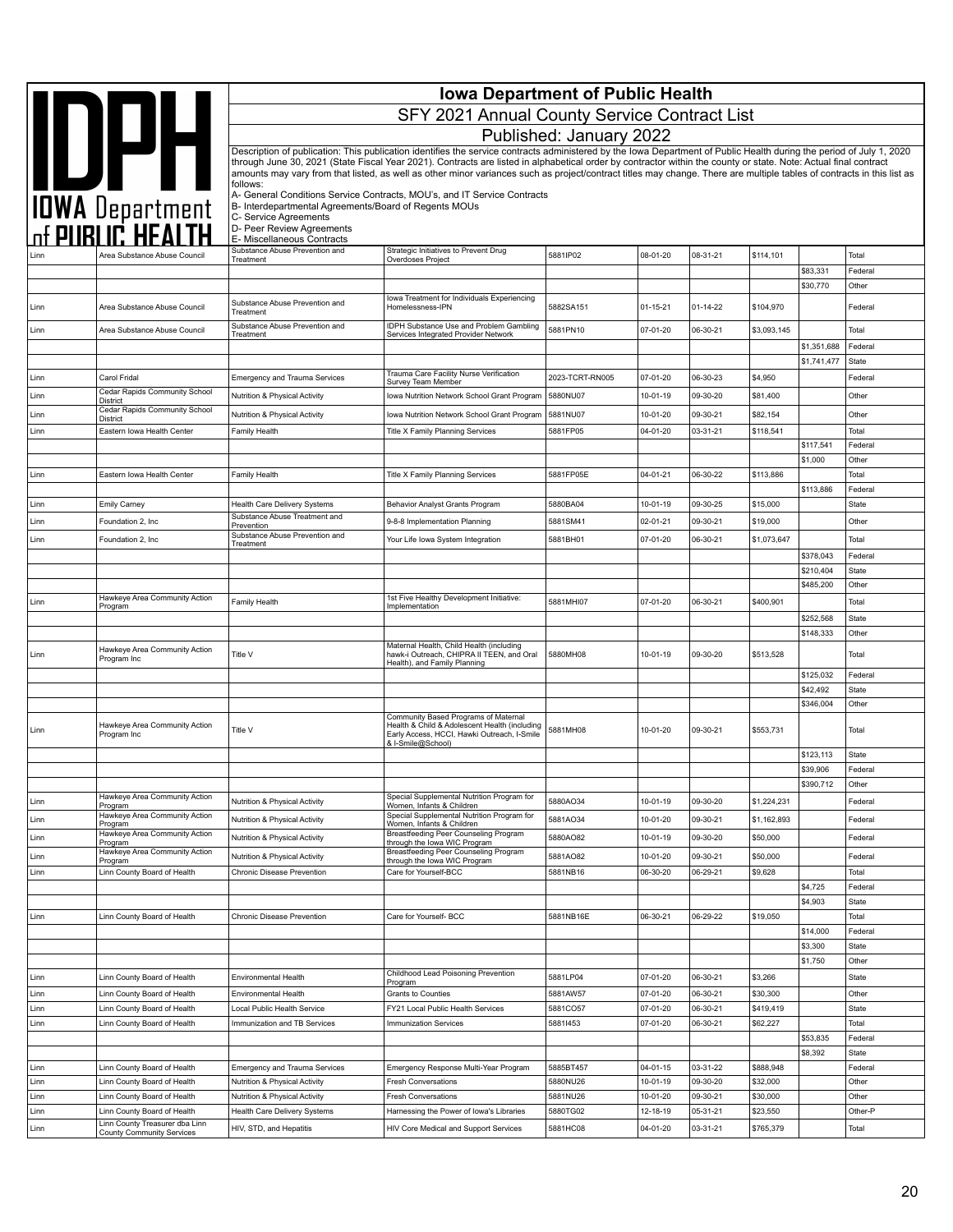|                    | <b>Iowa Department of Public Health</b>                                        |                                                                      |                                                                                                                                                                                                                                                                                                                                            |                         |                      |                      |                       |                      |                       |
|--------------------|--------------------------------------------------------------------------------|----------------------------------------------------------------------|--------------------------------------------------------------------------------------------------------------------------------------------------------------------------------------------------------------------------------------------------------------------------------------------------------------------------------------------|-------------------------|----------------------|----------------------|-----------------------|----------------------|-----------------------|
|                    | <b>AND DATE</b><br>TOWA Department<br>The PUBLIC HEALTH                        |                                                                      | SFY 2021 Annual County Service Contract List                                                                                                                                                                                                                                                                                               |                         |                      |                      |                       |                      |                       |
|                    |                                                                                |                                                                      |                                                                                                                                                                                                                                                                                                                                            | Published: January 2022 |                      |                      |                       |                      |                       |
|                    |                                                                                |                                                                      | Description of publication: This publication identifies the service contracts administered by the Iowa Department of Public Health during the period of July 1, 2020                                                                                                                                                                       |                         |                      |                      |                       |                      |                       |
|                    |                                                                                |                                                                      | through June 30, 2021 (State Fiscal Year 2021). Contracts are listed in alphabetical order by contractor within the county or state. Note: Actual final contract<br>amounts may vary from that listed, as well as other minor variances such as project/contract titles may change. There are multiple tables of contracts in this list as |                         |                      |                      |                       |                      |                       |
|                    |                                                                                | follows:                                                             |                                                                                                                                                                                                                                                                                                                                            |                         |                      |                      |                       |                      |                       |
|                    |                                                                                | B- Interdepartmental Agreements/Board of Regents MOUs                | A- General Conditions Service Contracts, MOU's, and IT Service Contracts                                                                                                                                                                                                                                                                   |                         |                      |                      |                       |                      |                       |
|                    |                                                                                | C- Service Agreements<br>D- Peer Review Agreements                   |                                                                                                                                                                                                                                                                                                                                            |                         |                      |                      |                       |                      |                       |
|                    |                                                                                | E- Miscellaneous Contracts                                           |                                                                                                                                                                                                                                                                                                                                            |                         |                      |                      |                       |                      |                       |
|                    |                                                                                |                                                                      |                                                                                                                                                                                                                                                                                                                                            |                         |                      |                      |                       | \$429,127<br>\$1,033 | Federal<br>State      |
|                    |                                                                                |                                                                      |                                                                                                                                                                                                                                                                                                                                            |                         |                      |                      |                       | \$335,219            | Other                 |
| Linn               | Linn County dba Linn County Public<br><b>Health Department</b>                 | Immunization and TB Services                                         | TB Directly Observed Therapy                                                                                                                                                                                                                                                                                                               | MOU-2021-TB02           | $01 - 01 - 21$       | 12-31-21             | \$2,300               |                      | Total                 |
|                    |                                                                                |                                                                      |                                                                                                                                                                                                                                                                                                                                            |                         |                      |                      |                       | \$1,150              | Federal               |
|                    | Linn County dba Linn County Public                                             |                                                                      |                                                                                                                                                                                                                                                                                                                                            |                         |                      |                      |                       | \$1,150              | State                 |
| Linn               | <b>Health Department</b>                                                       | HIV, STD, and Hepatitis                                              | Integrated HIV and Viral Hepatitis Services                                                                                                                                                                                                                                                                                                | 5881AP09                | 01-01-21             | 12-31-21             | \$149,015             |                      | Total                 |
|                    |                                                                                |                                                                      |                                                                                                                                                                                                                                                                                                                                            |                         |                      |                      |                       | \$144,515<br>\$4,500 | Federal<br>State      |
| Linn               | Mercy Medical Center - Cedar                                                   | <b>Emergency and Trauma Services</b>                                 | Emergency Response Multi-Year Program-                                                                                                                                                                                                                                                                                                     | 5886BT374               | 04-01-16             | 03-31-22             | \$17,654              |                      | Federal               |
| Linn               | Rapids<br>St. Luke's Methodist Hospital dba<br>Unity Point Health -St. Lukes   | <b>Emergency and Trauma Services</b>                                 | Hospital<br>Emergency Response Multi-Year Program-<br>Hospital                                                                                                                                                                                                                                                                             | 5886BT402               | 04-01-16             | 03-31-22             | \$20,173              |                      | Federal               |
| Linn               | Hospital<br>St. Luke's Methodist Hospital dba<br>Unity Point Health -St. Lukes | Disability, Injury, and Violence Prevention                          | <b>Child Protection Centers</b>                                                                                                                                                                                                                                                                                                            | 5881CPC23               | 07-01-20             | 06-30-21             | \$343,933             |                      | Other                 |
| Louisa             | Hospital<br>Louisa County Board of Health                                      | <b>Emergency and Trauma Services</b>                                 | Emergency Response Multi-Year Program                                                                                                                                                                                                                                                                                                      | 5885BT458               | 04-01-15             | 03-31-22             | \$177,279             |                      | Federal               |
| Louisa             | Louisa County Board of Health                                                  | Environmental Health                                                 | Grants to Counties                                                                                                                                                                                                                                                                                                                         | 5881AW58                | 07-01-20             | 06-30-21             | \$27,450              |                      | Other                 |
| Louisa             | Louisa County Board of Health                                                  | Immunization and TB Services                                         | TB Directly Observed Therapy                                                                                                                                                                                                                                                                                                               | MOU-2021-TB21           | 01-01-21             | 12-31-21             | \$900                 |                      | Federal               |
| Louisa             | Louisa County Board of Health                                                  | Immunization and TB Services                                         | <b>Immunization Services</b>                                                                                                                                                                                                                                                                                                               | 58811454                | 07-01-20             | 06-30-21             | \$15,530              |                      | Total                 |
|                    |                                                                                |                                                                      |                                                                                                                                                                                                                                                                                                                                            |                         |                      |                      |                       | \$12,993             | Federal               |
| Louisa             | Louisa County Board of Health                                                  | Local Public Health Services                                         | FY21 Local Public Health Services                                                                                                                                                                                                                                                                                                          | 5881CO58                | 07-01-20             | 06-30-21             | \$36,522              | \$2,537              | <b>State</b><br>State |
| Louisa             | Louisa County Board of Health                                                  | Center for Acute Disease Epidemiology                                | Surveillance for Mosquito-Borne Diseases in                                                                                                                                                                                                                                                                                                | MOU-2021-ELC28          | 05-04-21             | 10-01-21             | \$3,800               |                      | Federal               |
| Lucas              | Lucas County Board of Health                                                   | <b>Emergency and Trauma Services</b>                                 | lowa<br>Emergency Response Multi-Year Program                                                                                                                                                                                                                                                                                              | 5885BT459               | $04 - 01 - 15$       | 03-31-22             | \$166,278             |                      | Federal               |
| Lucas              | Lucas County Board of Health                                                   | Local Public Health Services                                         | FY21 Local Public Health Services                                                                                                                                                                                                                                                                                                          | 5881CO59                | 07-01-20             | 06-30-21             | \$35,106              |                      | State                 |
| Lucas              | Lucas County Board of Health                                                   | Immunization and TB Services                                         | <b>Immunization Services</b>                                                                                                                                                                                                                                                                                                               | 58811455                | 07-01-20             | 06-30-21             | \$12,191              |                      | Total                 |
|                    |                                                                                |                                                                      |                                                                                                                                                                                                                                                                                                                                            |                         |                      |                      |                       | \$10,308             | Federal               |
|                    |                                                                                |                                                                      | Emergency Response Multi-Year Program-                                                                                                                                                                                                                                                                                                     | 5886BT364               | 04-01-16             | 03-31-22             | \$94,685              | \$1,883              | State<br>Federal      |
| Lucas              | Lucas County Health Center<br>Avera McKenna dba Avera Merrill                  | Emergency and Trauma Services                                        | Hospital<br>Emergency Response Multi-Year Program-                                                                                                                                                                                                                                                                                         |                         |                      |                      |                       |                      |                       |
| Lyon<br>Lyon       | Pioneer Hospital<br>Lyon County Board of Health                                | <b>Emergency and Trauma Services</b><br>Local Public Health Services | Hospital<br>FY21 Local Public Health Services                                                                                                                                                                                                                                                                                              | 5886BT393<br>5881CO60   | 04-01-16<br>07-01-20 | 03-31-22<br>06-30-21 | \$94,886<br>\$35,570  |                      | Federal<br>State      |
| Lyon               | Lyon County Board of Health                                                    | Environmental Health                                                 | <b>Grants to Counties</b>                                                                                                                                                                                                                                                                                                                  | 5881AW60                | 07-01-20             | 06-30-21             | \$25,100              |                      | Other                 |
| Lyon               | Lyon County Board of Health                                                    | Immunization and TB Services                                         | <b>Immunization Services</b>                                                                                                                                                                                                                                                                                                               | 58811456                | 07-01-20             | 06-30-21             | \$14,141              |                      | Total                 |
|                    |                                                                                |                                                                      |                                                                                                                                                                                                                                                                                                                                            |                         |                      |                      |                       | \$12,002             | Federal               |
|                    |                                                                                |                                                                      |                                                                                                                                                                                                                                                                                                                                            |                         |                      | 03-31-22             |                       | \$2,139              | State                 |
| Lyon<br>Madison    | Lyon County Board of Health<br>Madison County Board of Health                  | <b>Emergency and Trauma Services</b><br>Local Public Health Services | Emergency Response Multi-Year Program<br>FY21 Local Public Health Services                                                                                                                                                                                                                                                                 | 5885BT460<br>5881CO61   | 04-01-15<br>07-01-20 | 06-30-21             | \$144,807<br>\$39,750 |                      | Federal<br>State      |
| Madison            | Madison County Board of Health                                                 | Environmental Health                                                 | Grants to Counties                                                                                                                                                                                                                                                                                                                         | 5881AW61                | 07-01-20             | 06-30-21             | \$26,700              |                      | Other                 |
| Madison            | Madison County Board of Health                                                 | <b>Emergency and Trauma Services</b>                                 | Emergency Response Multi-Year Program                                                                                                                                                                                                                                                                                                      | 5885BT461               | 04-01-15             | 03-31-22             | \$162,987             |                      | Federal               |
| Madison            | Madison County Board of Health                                                 | Immunization and TB Services                                         | TB Directly Observed Therapy                                                                                                                                                                                                                                                                                                               | MOU-2021-TB61           | $01 - 01 - 21$       | 12-31-21             | \$900                 |                      |                       |
|                    |                                                                                |                                                                      |                                                                                                                                                                                                                                                                                                                                            |                         |                      |                      |                       | \$450<br>\$450       | Federal<br>State      |
| Madison            | Madison County Board of Health                                                 | Immunization and TB Services                                         | <b>Immunization Services</b>                                                                                                                                                                                                                                                                                                               | 58811457                | 07-01-20             | 06-30-21             | \$14,577              |                      | Total                 |
|                    |                                                                                |                                                                      |                                                                                                                                                                                                                                                                                                                                            |                         |                      |                      |                       | \$12,372             | Federal               |
|                    |                                                                                |                                                                      |                                                                                                                                                                                                                                                                                                                                            |                         |                      |                      |                       | \$2,205              | State                 |
| Madison            | Madison County Memorial Hospital<br>dba Madison County Health Care<br>Svstem   | <b>Emergency and Trauma Services</b>                                 | Emergency Response Multi-Year Program-<br>Hospital                                                                                                                                                                                                                                                                                         | 5886BT365               | 04-01-16             | 03-31-22             | \$94,699              |                      | Federal               |
| Mahaska            | Mahaska County Board of Health                                                 | Local Public Health Services                                         | FY21 Local Public Health Services                                                                                                                                                                                                                                                                                                          | 5881CO62                | 07-01-20             | 06-30-21             | \$62,844              |                      | State                 |
| Mahaska            | Mahaska County Board of Health                                                 | Emergency and Trauma Services                                        | Emergency Response Multi-Year Program                                                                                                                                                                                                                                                                                                      | 5885BT462               | 04-01-15             | 03-31-22             | \$213,562             |                      | Federal               |
| Mahaska<br>Mahaska | Mahaska County Board of Health<br>Mahaska County Board of Health               | Environmental Health<br>Immunization and TB Services                 | Grants to Counties<br><b>Immunization Services</b>                                                                                                                                                                                                                                                                                         | 5881AW62<br>58811458    | 07-01-20<br>07-01-20 | 06-30-21<br>06-30-21 | \$27,450<br>\$16,393  |                      | Other<br>Total        |
|                    |                                                                                |                                                                      |                                                                                                                                                                                                                                                                                                                                            |                         |                      |                      |                       | \$14,041             | Federal               |
|                    |                                                                                |                                                                      |                                                                                                                                                                                                                                                                                                                                            |                         |                      |                      |                       | \$2,352              | State                 |
| Mahaska            | Mahaska County Hospital dba<br>Mahaska Health Partnership                      | <b>Emergency and Trauma Services</b>                                 | Emergency Response Multi-Year Program-<br>Hospital                                                                                                                                                                                                                                                                                         | 5886BT366               | 04-01-16             | 03-31-22             | \$95,335              |                      | Federal               |
| Mahaska            | Mahaska County Hospital dba<br>Mahaska Physicians Clinic                       | Health Care Delivery Systems                                         | Flex Population Health Project                                                                                                                                                                                                                                                                                                             | 5880CA49                | 03-01-20             | 08-31-20             | \$2,000               |                      | Federal               |
| Marion             | Knoxville Area Community dba<br>Knoxville Hospital and Clinics                 | Health Care Delivery Systems                                         | Flex Population Health Project                                                                                                                                                                                                                                                                                                             | 5880CA45                | 03-01-20             | 08-31-20             | \$2,000               |                      | Federal               |
| Marion             | Knoxville Area Community dba<br>Knoxville Hospital and Clinics                 | Emergency and Trauma Services                                        | Emergency Response Multi-Year Program-<br>Hospital                                                                                                                                                                                                                                                                                         | 5886BT360               | 04-01-16             | 03-31-22             | \$94,981              |                      | Federal               |
| Marion             | Marion County dba Marion County<br>Board of Health                             | Chronic Disease Prevention                                           | Care for Yourself-BCC Screening Program                                                                                                                                                                                                                                                                                                    | 5881NB18                | 06-30-20             | 06-29-21             | \$5,910               | \$5,250              | Total<br>Federal      |
|                    |                                                                                |                                                                      |                                                                                                                                                                                                                                                                                                                                            |                         |                      |                      |                       |                      |                       |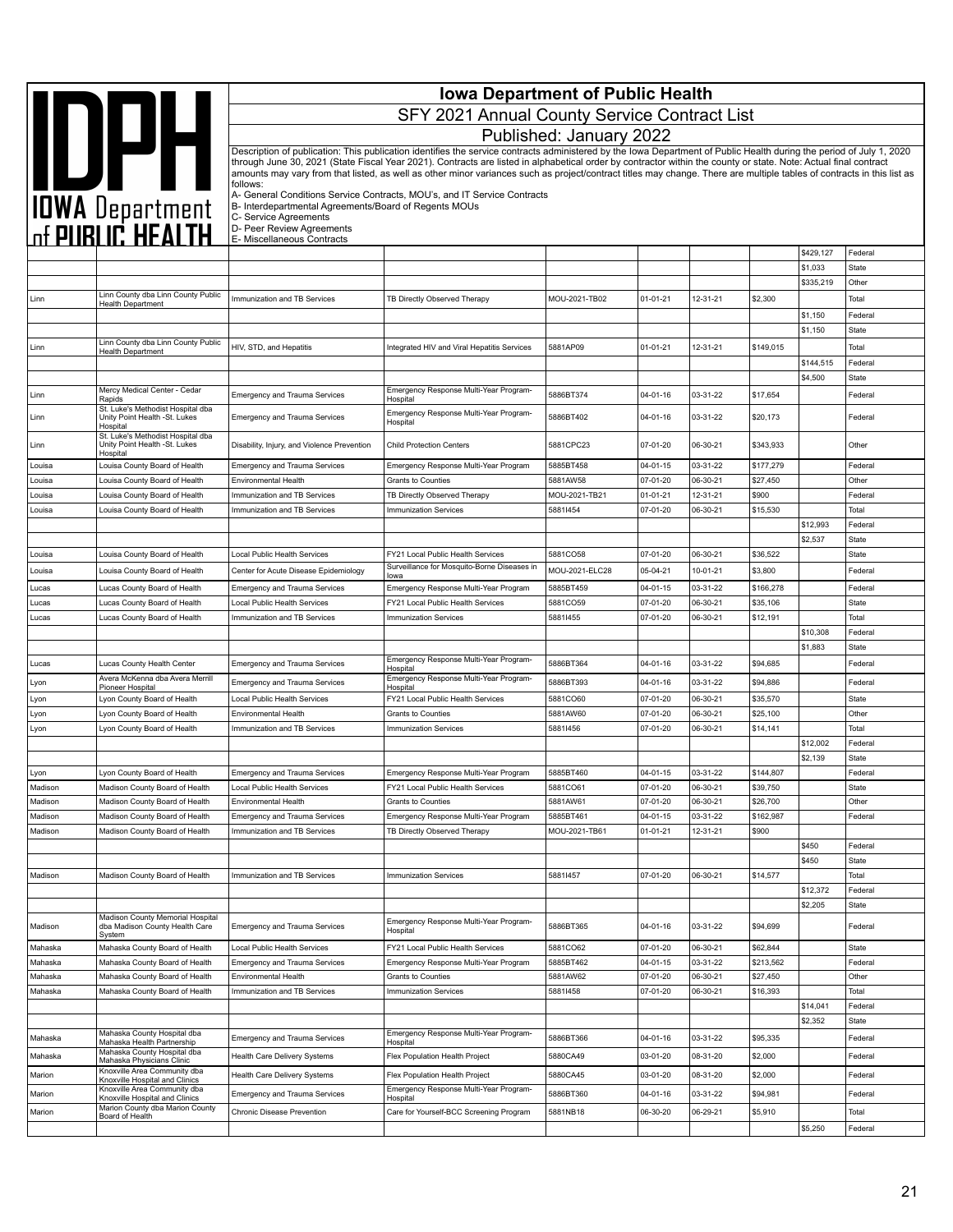|          |                                                                                         | <b>Iowa Department of Public Health</b><br>SFY 2021 Annual County Service Contract List    |                                                                                                                                                                                                                                                                                                                                                                                                                                                                                                                                                                                                |                         |          |          |           |                        |                       |  |
|----------|-----------------------------------------------------------------------------------------|--------------------------------------------------------------------------------------------|------------------------------------------------------------------------------------------------------------------------------------------------------------------------------------------------------------------------------------------------------------------------------------------------------------------------------------------------------------------------------------------------------------------------------------------------------------------------------------------------------------------------------------------------------------------------------------------------|-------------------------|----------|----------|-----------|------------------------|-----------------------|--|
|          |                                                                                         |                                                                                            |                                                                                                                                                                                                                                                                                                                                                                                                                                                                                                                                                                                                | Published: January 2022 |          |          |           |                        |                       |  |
|          | <b>AND PLAN</b><br>TOWA Department<br>Of PUBLIC HEALTH                                  | follows:<br>B- Interdepartmental Agreements/Board of Regents MOUs<br>C- Service Agreements | Description of publication: This publication identifies the service contracts administered by the lowa Department of Public Health during the period of July 1, 2020<br>through June 30, 2021 (State Fiscal Year 2021). Contracts are listed in alphabetical order by contractor within the county or state. Note: Actual final contract<br>amounts may vary from that listed, as well as other minor variances such as project/contract titles may change. There are multiple tables of contracts in this list as<br>A- General Conditions Service Contracts, MOU's, and IT Service Contracts |                         |          |          |           |                        |                       |  |
|          |                                                                                         | D- Peer Review Agreements<br>E- Miscellaneous Contracts                                    |                                                                                                                                                                                                                                                                                                                                                                                                                                                                                                                                                                                                |                         |          |          |           |                        |                       |  |
|          | Marion County dba Marion County                                                         |                                                                                            |                                                                                                                                                                                                                                                                                                                                                                                                                                                                                                                                                                                                |                         |          |          |           | \$660                  | State                 |  |
| Marion   | Board of Health                                                                         | Chronic Disease Prevention                                                                 | Care for Yourself- BCC                                                                                                                                                                                                                                                                                                                                                                                                                                                                                                                                                                         | 5881NB18E               | 06-30-21 | 06-29-22 | \$5,715   | \$5,075                | Total<br>Federal      |  |
|          |                                                                                         |                                                                                            |                                                                                                                                                                                                                                                                                                                                                                                                                                                                                                                                                                                                |                         |          |          |           | \$465                  | <b>State</b>          |  |
|          |                                                                                         |                                                                                            |                                                                                                                                                                                                                                                                                                                                                                                                                                                                                                                                                                                                |                         |          |          |           | \$175                  | Other                 |  |
| Marion   | Marion County dba Marion County<br>Board of Health                                      | <b>Environmental Health</b>                                                                | <b>Grants to Counties</b>                                                                                                                                                                                                                                                                                                                                                                                                                                                                                                                                                                      | 5881AW63                | 07-01-20 | 06-30-21 | \$30,300  |                        | Other                 |  |
| Marion   | Marion County dba Marion County<br>Board of Health                                      | Immunization and TB Services                                                               | <b>Immunization Services</b>                                                                                                                                                                                                                                                                                                                                                                                                                                                                                                                                                                   | 58811459                | 07-01-20 | 06-30-21 | \$17,552  |                        | Total                 |  |
|          |                                                                                         |                                                                                            |                                                                                                                                                                                                                                                                                                                                                                                                                                                                                                                                                                                                |                         |          |          |           | \$14,925               | Federal               |  |
|          | Marion County dba Marion County                                                         |                                                                                            |                                                                                                                                                                                                                                                                                                                                                                                                                                                                                                                                                                                                |                         |          |          |           | \$2,627                | State                 |  |
| Marion   | Board of Health                                                                         | Local Public Health Services                                                               | FY21 Local Public Health Services<br>Hospital Preparedness and Response System                                                                                                                                                                                                                                                                                                                                                                                                                                                                                                                 | 5881CO63                | 07-01-20 | 06-30-21 | \$74,611  |                        | State                 |  |
| Marion   | Marion County dba Marion County<br>Board of Health                                      | <b>Emergency and Trauma Services</b>                                                       | Development                                                                                                                                                                                                                                                                                                                                                                                                                                                                                                                                                                                    | 5881BHP14               | 07-01-20 | 06-30-21 | \$147,925 |                        | Federal               |  |
| Marion   | Marion County dba Marion County<br>Board of Health                                      | <b>Emergency and Trauma Services</b>                                                       | Emergency Response Multi-Year Program                                                                                                                                                                                                                                                                                                                                                                                                                                                                                                                                                          | 5885BT463               | 04-01-15 | 03-31-22 | \$368,401 |                        | Federal               |  |
| Marion   | Marion County dba Marion County<br>Board of Health                                      | <b>Emergency and Trauma Services</b>                                                       | Public Health Emergency Preparedness<br>(PHEP), Hospital Preparedness Program<br>(HPP), Emergency Medical Services (EMS)<br>System Development, Cities Readiness<br>Initiative-Metropolitan Statistical Areas (CRI-<br>MSA)                                                                                                                                                                                                                                                                                                                                                                    | 5881BT06                | 07-01-20 | 06-30-21 | \$287,610 |                        | Total                 |  |
|          |                                                                                         |                                                                                            |                                                                                                                                                                                                                                                                                                                                                                                                                                                                                                                                                                                                |                         |          |          |           | \$253,422              | Federal               |  |
|          | Marion County dba Marion County                                                         | Tobacco Use Prevention and Control                                                         | <b>Tobacco Community Partnerships</b>                                                                                                                                                                                                                                                                                                                                                                                                                                                                                                                                                          | 5881TS18                | 07-01-20 | 06-30-21 | \$23,762  | \$34,188               | <b>State</b><br>State |  |
| Marion   | Board of Health                                                                         |                                                                                            | Maternal Health, Child Health (including                                                                                                                                                                                                                                                                                                                                                                                                                                                                                                                                                       |                         |          |          |           |                        |                       |  |
| Marion   | Marion County dba Marion County<br>Public Health Department                             | Title V                                                                                    | hawk-i Outreach, CHIPRA II TEEN, and Oral<br>Health), and Family Planning                                                                                                                                                                                                                                                                                                                                                                                                                                                                                                                      | 5880MH11                | 10-01-19 | 09-30-20 | \$390,168 | \$92,080               | Total<br>Federal      |  |
|          |                                                                                         |                                                                                            |                                                                                                                                                                                                                                                                                                                                                                                                                                                                                                                                                                                                |                         |          |          |           | \$29,298               | <b>State</b>          |  |
|          |                                                                                         |                                                                                            |                                                                                                                                                                                                                                                                                                                                                                                                                                                                                                                                                                                                |                         |          |          |           | \$268,808              | Other                 |  |
| Marion   | Marion County dba Marion County<br>Public Health Department                             | Title V                                                                                    | Community Based Programs of Maternal<br>Health & Child & Adolescent Health (including<br>Early Access, HCCI, Hawki Outreach, I-Smile<br>& I-Smile@School)                                                                                                                                                                                                                                                                                                                                                                                                                                      | 5881MH11                | 10-01-20 | 09-30-21 | \$358,194 |                        | Total                 |  |
|          |                                                                                         |                                                                                            |                                                                                                                                                                                                                                                                                                                                                                                                                                                                                                                                                                                                |                         |          |          |           | \$82,196<br>\$26,322   | Federal               |  |
|          |                                                                                         |                                                                                            |                                                                                                                                                                                                                                                                                                                                                                                                                                                                                                                                                                                                |                         |          |          |           | \$249,676              | State<br>Other        |  |
| Marion   | Marion County dba Marion County<br>Public Health Department                             | Immunization and TB Services                                                               | Directly Observed TB Therapy                                                                                                                                                                                                                                                                                                                                                                                                                                                                                                                                                                   | MOU-2020-TB16           | 01-01-20 | 12-31-20 | \$900     |                        | Total                 |  |
|          |                                                                                         |                                                                                            |                                                                                                                                                                                                                                                                                                                                                                                                                                                                                                                                                                                                |                         |          |          |           | \$450                  | Federal               |  |
|          | Marion County dba Marion County                                                         |                                                                                            | Special Supplemental Nutrition Program for                                                                                                                                                                                                                                                                                                                                                                                                                                                                                                                                                     |                         |          |          |           | \$450                  | State                 |  |
| Marion   | Public Health Department<br>Marion County dba Marion County                             | Nutrition & Physical Activity                                                              | Women, Infants & Children<br>Special Supplemental Nutrition Program for                                                                                                                                                                                                                                                                                                                                                                                                                                                                                                                        | 5880AO53                | 10-01-19 | 09-30-20 | \$362,496 |                        | Federal               |  |
| Marion   | Public Health Department<br>Marion County dba Marion County                             | Nutrition & Physical Activity                                                              | Women, Infants & Children<br>1st Five Healthy Mental Development                                                                                                                                                                                                                                                                                                                                                                                                                                                                                                                               | 5881AO53                | 10-01-20 | 09-30-21 | \$332.495 |                        | Federal               |  |
| Marion   | Public Health Department                                                                | Family Health                                                                              | Initiative: Implementation                                                                                                                                                                                                                                                                                                                                                                                                                                                                                                                                                                     | 5881MHI09               | 07-01-20 | 06-30-21 | \$313,206 |                        | Total                 |  |
|          |                                                                                         |                                                                                            |                                                                                                                                                                                                                                                                                                                                                                                                                                                                                                                                                                                                |                         |          |          |           | \$197,320<br>\$115,886 | State<br>Other        |  |
| Marion   | Marion County dba Marion County                                                         | Nutrition & Physical Activity                                                              | Breastfeeding Peer Counseling Program<br>through the lowa WIC Program                                                                                                                                                                                                                                                                                                                                                                                                                                                                                                                          | 5880AO85                | 10-01-19 | 09-30-20 | \$40,000  |                        | Federal               |  |
| Marion   | Public Health Department<br>Marion County dba Marion County<br>Public Health Department | Nutrition & Physical Activity                                                              | Breastfeeding Peer Counseling Program                                                                                                                                                                                                                                                                                                                                                                                                                                                                                                                                                          | 5881AO85                | 10-01-20 | 09-30-21 | \$35,000  |                        | Federal               |  |
| Marion   | Pella Regional Health Center                                                            | <b>Emergency and Trauma Services</b>                                                       | through the lowa WIC Program<br>Emergency Response Multi-Year Program-                                                                                                                                                                                                                                                                                                                                                                                                                                                                                                                         | 5886BT387               | 04-01-16 | 03-31-22 | \$95,522  |                        | Federal               |  |
| Marion   | Sherri Church-Derringer                                                                 | <b>Emergency and Trauma Services</b>                                                       | Hospital<br>Trauma Care Fac. Nurses Verification Team                                                                                                                                                                                                                                                                                                                                                                                                                                                                                                                                          | 2022-TCRT-RN01          | 07-01-19 | 06-30-22 | \$4,950   |                        | Federal               |  |
| Marshall | Heart of Iowa Big Brothers Big<br><b>Sisters</b>                                        | Substance Abuse Prevention and<br>Treatment                                                | Improving Tommorrow: Prevention Focused<br>Mentoring                                                                                                                                                                                                                                                                                                                                                                                                                                                                                                                                           | 5881YM05                | 07-01-20 | 06-30-21 | \$87,000  |                        | State                 |  |
| Marshall | Marshall County dba Marshall<br>County Board of Health                                  | <b>Emergency and Trauma Services</b>                                                       | Emergency Response Multi-Year Program                                                                                                                                                                                                                                                                                                                                                                                                                                                                                                                                                          | 5885BT464               | 04-01-15 | 03-31-22 | \$267,945 |                        | Federal               |  |
| Marshall | Marshall County dba Marshall<br>County Board of Health                                  | Local Public Health Services                                                               | FY21 Local Public Health Services                                                                                                                                                                                                                                                                                                                                                                                                                                                                                                                                                              | 5881CO64                | 07-01-20 | 06-30-21 | \$101,356 |                        | State                 |  |
| Marshall | Marshall County dba Marshall                                                            | Environmental Health                                                                       | <b>Grants to Counties</b>                                                                                                                                                                                                                                                                                                                                                                                                                                                                                                                                                                      | 5881AW64                | 07-01-20 | 06-30-21 | \$30,300  |                        | Other                 |  |
| Marshall | County Board of Health<br>Marshall County dba Marshall                                  | Immunization and TB Services                                                               | Immunization Services                                                                                                                                                                                                                                                                                                                                                                                                                                                                                                                                                                          | 58811460                | 07-01-20 | 06-30-21 | \$18,620  |                        | Total                 |  |
|          | County Board of Health                                                                  |                                                                                            |                                                                                                                                                                                                                                                                                                                                                                                                                                                                                                                                                                                                |                         |          |          |           | \$15,782               | Federal               |  |
|          |                                                                                         |                                                                                            |                                                                                                                                                                                                                                                                                                                                                                                                                                                                                                                                                                                                |                         |          |          |           | \$2,838                | State                 |  |
| Marshall | Marshalltown Community School<br>District                                               | Family Health                                                                              | PREP Implementation                                                                                                                                                                                                                                                                                                                                                                                                                                                                                                                                                                            | 5880CH14P               | 08-01-19 | 07-31-20 | \$108,000 |                        | Federal               |  |
| Marshall | Marshalltown Community School<br>District                                               | Family Health                                                                              | PREP Implementation                                                                                                                                                                                                                                                                                                                                                                                                                                                                                                                                                                            | 5881CH14P               | 08-01-20 | 07-31-21 | \$108,000 |                        | Federal               |  |
| Marshall | Marshalltown Community School<br>District                                               | Family Health                                                                              | State Sexual Risk Avoidance Education<br>Program                                                                                                                                                                                                                                                                                                                                                                                                                                                                                                                                               | 5880CH03A               | 08-01-19 | 07-31-20 | \$39,500  |                        | Federal               |  |
| Marshall | Marshalltown Community School<br>District                                               | Family Health                                                                              | State Sexual Risk Avoidance Education<br>Program                                                                                                                                                                                                                                                                                                                                                                                                                                                                                                                                               | 5881CH03A               | 08-01-20 | 07-31-21 | \$31,150  |                        | Federal               |  |
| Marshall | Mid-Iowa Community Action, Inc.                                                         | Nutrition & Physical Activity                                                              | Iowa Nutrition Network School Grant Program                                                                                                                                                                                                                                                                                                                                                                                                                                                                                                                                                    | 5880NU08                | 10-01-19 | 09-30-20 | \$31,292  |                        | Other                 |  |
| Marshall | Mid-lowa Community Action, Inc.                                                         | Nutrition & Physical Activity                                                              | Iowa Nutrition Network School Grant Program                                                                                                                                                                                                                                                                                                                                                                                                                                                                                                                                                    | 5881NU08                | 10-01-20 | 09-30-21 | \$33,120  |                        | Other                 |  |
| Marshall | Mid-lowa Community Action, Inc.                                                         | Family Health                                                                              | 1st Five Healthy Mental Development<br>Initiative: Implementation                                                                                                                                                                                                                                                                                                                                                                                                                                                                                                                              | 5881MHI11               | 07-01-20 | 06-30-21 | \$376,965 |                        | Total                 |  |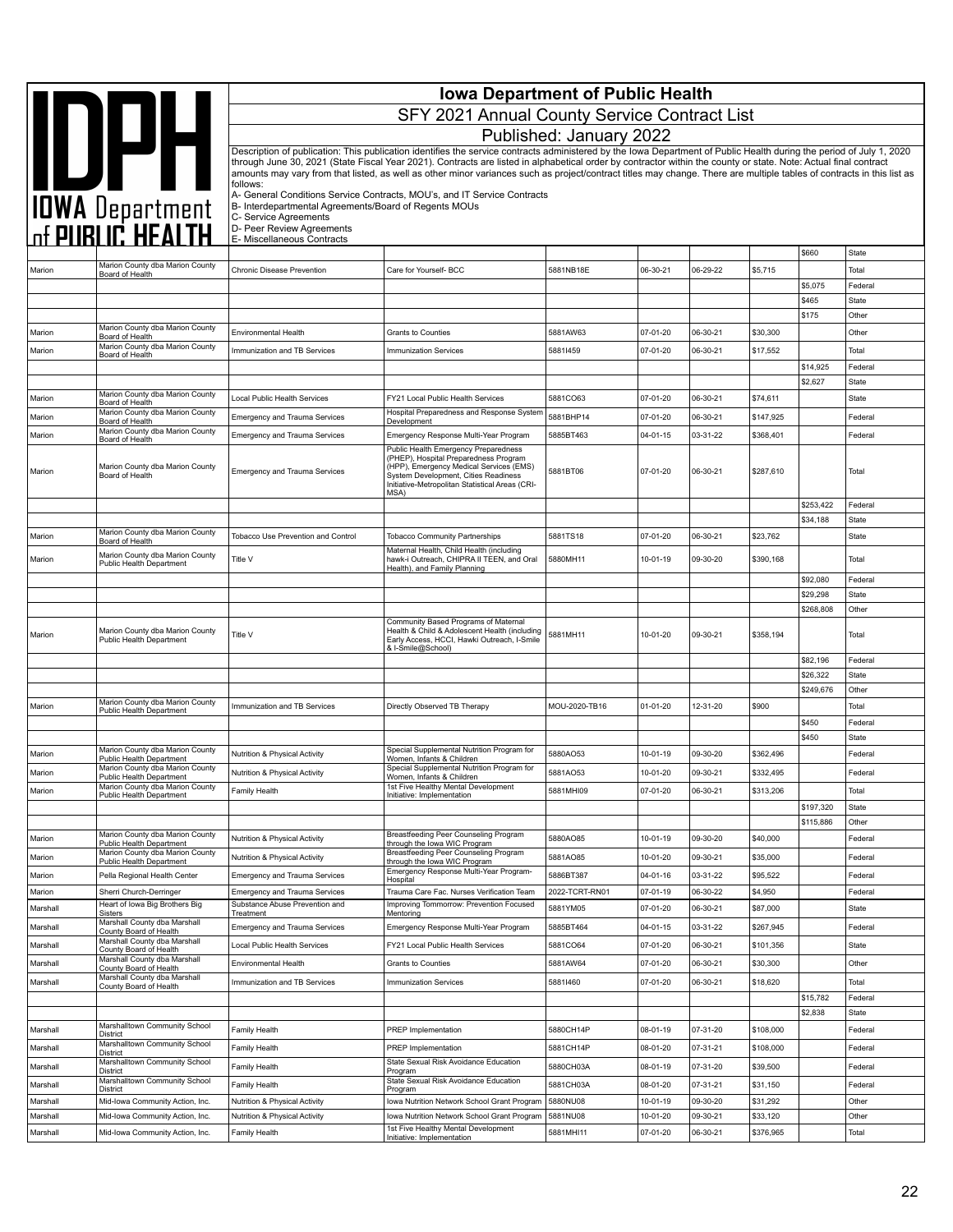|          | <b>Iowa Department of Public Health</b>                                   |                                                                      |                                                                                                                                                                                                                                                                                                                                            |                         |                      |                      |                       |                       |                       |
|----------|---------------------------------------------------------------------------|----------------------------------------------------------------------|--------------------------------------------------------------------------------------------------------------------------------------------------------------------------------------------------------------------------------------------------------------------------------------------------------------------------------------------|-------------------------|----------------------|----------------------|-----------------------|-----------------------|-----------------------|
|          | DPH                                                                       |                                                                      | SFY 2021 Annual County Service Contract List                                                                                                                                                                                                                                                                                               |                         |                      |                      |                       |                       |                       |
|          |                                                                           |                                                                      |                                                                                                                                                                                                                                                                                                                                            | Published: January 2022 |                      |                      |                       |                       |                       |
|          |                                                                           |                                                                      | Description of publication: This publication identifies the service contracts administered by the Iowa Department of Public Health during the period of July 1, 2020                                                                                                                                                                       |                         |                      |                      |                       |                       |                       |
|          |                                                                           |                                                                      | through June 30, 2021 (State Fiscal Year 2021). Contracts are listed in alphabetical order by contractor within the county or state. Note: Actual final contract<br>amounts may vary from that listed, as well as other minor variances such as project/contract titles may change. There are multiple tables of contracts in this list as |                         |                      |                      |                       |                       |                       |
|          |                                                                           | follows:                                                             | A- General Conditions Service Contracts, MOU's, and IT Service Contracts                                                                                                                                                                                                                                                                   |                         |                      |                      |                       |                       |                       |
|          | <b>TOWA Department</b>                                                    | B- Interdepartmental Agreements/Board of Regents MOUs                |                                                                                                                                                                                                                                                                                                                                            |                         |                      |                      |                       |                       |                       |
|          |                                                                           | C- Service Agreements<br>D- Peer Review Agreements                   |                                                                                                                                                                                                                                                                                                                                            |                         |                      |                      |                       |                       |                       |
|          |                                                                           | E- Miscellaneous Contracts                                           |                                                                                                                                                                                                                                                                                                                                            |                         |                      |                      |                       | \$237,488             | State                 |
|          |                                                                           |                                                                      |                                                                                                                                                                                                                                                                                                                                            |                         |                      |                      |                       | \$139,477             | Other                 |
| Marshall | Mid-Iowa Community Action, Inc.                                           | Title V                                                              | Maternal Health, Child Health (including<br>hawk-i Outreach, CHIPRA II TEEN, and Oral<br>Health), and Family Planning                                                                                                                                                                                                                      | 5880MH13                | 10-01-19             | 09-30-20             | \$468,377             |                       | Total                 |
|          |                                                                           |                                                                      |                                                                                                                                                                                                                                                                                                                                            |                         |                      |                      |                       | \$150,785<br>\$51,570 | Federal<br>State      |
|          |                                                                           |                                                                      |                                                                                                                                                                                                                                                                                                                                            |                         |                      |                      |                       | \$266,022             | Other                 |
| Marshall | Mid-lowa Community Action, Inc.                                           | Title V                                                              | Community Based Programs of Maternal<br>Health & Child & Adolescent Health (including<br>Early Access, HCCI, Hawki Outreach, I-Smile<br>& I-Smile@School)                                                                                                                                                                                  | 5881MH13                | 10-01-20             | 09-30-21             | \$513,259             |                       | Total                 |
|          |                                                                           |                                                                      |                                                                                                                                                                                                                                                                                                                                            |                         |                      |                      |                       | \$151,984             | Federal               |
|          |                                                                           |                                                                      |                                                                                                                                                                                                                                                                                                                                            |                         |                      |                      |                       | \$42,632<br>\$318,643 | <b>State</b><br>Other |
| Marshall | Mid-Iowa Community Action, Inc.                                           | Nutrition & Physical Activity                                        | Special Supplemental Nutrition Program for<br>Women, Infants & Children                                                                                                                                                                                                                                                                    | 5880AO38                | 10-01-19             | 09-30-20             | \$992,586             |                       | Federal               |
| Marshall | Mid-lowa Community Action, Inc.                                           | Nutrition & Physical Activity                                        | Special Supplemental Nutrition Program for<br>Women, Infants & Children                                                                                                                                                                                                                                                                    | 5881AO38                | 10-01-20             | 09-30-21             | \$937,925             |                       | Federal               |
| Marshall | Mid- Iowa Community Action Inc.                                           | Nutrition & Physical Activity                                        | Breastfeeding Peer Counseling Program<br>through the lowa WIC Program                                                                                                                                                                                                                                                                      | 5880AO98                | 10-01-19             | 09-30-20             | \$50,000              |                       | Federal               |
| Marshall | Mid- Iowa Community Action Inc.                                           | Nutrition & Physical Activity                                        | Breastfeeding Peer Counseling Program<br>through the lowa WIC Program                                                                                                                                                                                                                                                                      | 5881AO98                | 10-01-20             | 09-30-21             | \$50,000              |                       | Federal               |
| Marshall | Nicole Gaughan                                                            | Health Care Delivery System                                          | Behavior Analyst Grants Program                                                                                                                                                                                                                                                                                                            | 5889BA03                | 05-01-18             | 01-31-21             | \$7,280               |                       | Other                 |
| Marshall | Substance Abuse Treatment Unit of<br>Central lowa                         | Substance Abuse Prevention and<br>Treatment                          | <b>IDPH Substance Use and Problem Gambling</b><br>Services Integrated Provider Network                                                                                                                                                                                                                                                     | 5881PN07                | 07-01-20             | 06-30-21             | \$592,022             |                       | Total                 |
|          |                                                                           |                                                                      |                                                                                                                                                                                                                                                                                                                                            |                         |                      |                      |                       | \$276,069             | Federal               |
| Marshall | Substance Abuse Treatment Unit of                                         | Substance Abuse Prevention and                                       | State Opioid Response in lowa                                                                                                                                                                                                                                                                                                              | 5881SA107               | 09-30-20             | 09-29-21             | \$106,113             | \$315,953             | State<br>Federal      |
| Marshall | Central lowa<br>Substance Abuse Treatment Unit of                         | Treatment<br>Substance Abuse Prevention and                          | Zero Suicide Iowa                                                                                                                                                                                                                                                                                                                          | 5881SM28                | 09-30-20             | 09-29-21             | \$27,578              |                       | Federal               |
| Marshall | Central lowa<br>UnityPoint Health Marshall town                           | Treatment<br><b>Emergency and Trauma Services</b>                    | Emergency Response Multi-Year Program-                                                                                                                                                                                                                                                                                                     | 5886BT317A              | 04-01-16             | 03-31-22             | \$96,143              |                       | Federal               |
| Mills    | Mills County Agricultural Extension                                       | Nutrition & Physical Activity                                        | Hospital<br>Iowa Nutrition Network School Grant Program                                                                                                                                                                                                                                                                                    | 5880NU17                | 10-01-19             | 09-30-20             | \$12,820              |                       | Other                 |
| Mills    | Mills County Agricultural Extension                                       | Nutrition & Physical Activity                                        | Iowa Nutrition Network School Grant Program                                                                                                                                                                                                                                                                                                | 5881NU17                | 10-01-20             | 09-30-21             | \$12,898              |                       | Other                 |
| Mills    | Mills County dba Mills County Board<br>of Health                          | <b>Environmental Health</b>                                          | Grants to Counties                                                                                                                                                                                                                                                                                                                         | 5881AW65                | 07-01-20             | 06-30-21             | \$30,300              |                       | Other                 |
| Mills    | Mills County dba Mills County Board<br>of Health                          | <b>Environmental Health</b>                                          | Childhood Lead Poisoning Prevention<br>Program                                                                                                                                                                                                                                                                                             | 5881L06                 | 07-01-20             | 06-30-21             | \$807                 |                       | <b>State</b>          |
| Mills    | Mills County dba Mills County Board<br>of Health                          | Local Public Health Services                                         | FY21 Local Public Health Services                                                                                                                                                                                                                                                                                                          | 5881CO65                | 07-01-20             | 06-30-21             | \$45,489              |                       | <b>State</b>          |
| Mills    | Mills County dba Mills County Board<br>of Health                          | <b>Emergency and Trauma Services</b>                                 | Emergency Response Multi-Year Program                                                                                                                                                                                                                                                                                                      | 5885BT465               | 04-01-15             | 03-31-22             | \$229,374             |                       | Federal               |
| Mills    | Mills County dba Mills County Board<br>of Health                          | Immunization and TB Services                                         | <b>Immunization Services</b>                                                                                                                                                                                                                                                                                                               | 58811461                | 07-01-20             | 06-30-21             | \$15,030              |                       | Total                 |
|          |                                                                           |                                                                      |                                                                                                                                                                                                                                                                                                                                            |                         |                      |                      |                       | \$12,708              | Federal               |
| Mills    | Mills County dba Mills County Board                                       | <b>Emergency and Trauma Services</b>                                 | Hospital Preparedness and Response System 5881BHP15                                                                                                                                                                                                                                                                                        |                         | 07-01-20             | 06-30-21             | \$149,016             | \$2,322               | State                 |
|          | of Health                                                                 |                                                                      | Development<br>Public Health Emergency Preparedness                                                                                                                                                                                                                                                                                        |                         |                      |                      |                       |                       | ⊦eɑeraı               |
| Mills    | Mills County dba Mills County Board<br>of Health                          | Emergency and Trauma Services                                        | (PHEP), Hospital Preparedness Program<br>(HPP), Emergency Medical Services (EMS)<br>System Development, Cities Readiness<br>Initiative-Metropolitan Statistical Areas (CRI-<br>MSA)                                                                                                                                                        | 5881BT07                | 07-01-20             | 06-30-21             | \$378,048             |                       | Total                 |
|          |                                                                           |                                                                      |                                                                                                                                                                                                                                                                                                                                            |                         |                      |                      |                       | \$334,650             | Federal               |
|          | Mills County dba Mills County Board                                       |                                                                      | National Diabetes Prevention Program                                                                                                                                                                                                                                                                                                       |                         |                      |                      |                       | \$43,398              | State                 |
| Mills    | of Health                                                                 | Chronic Disease Prevention<br>Substance Abuse Prevention and         | (NDPP) Development/Participant Support                                                                                                                                                                                                                                                                                                     | 5881CD24                | 11-01-20             | 06-29-21             | \$2,000               |                       | Federal               |
| Mills    | Mills County Board of Supervisors<br>Mills County DBA Mills County Public | Treatment<br>Tobacco Use Prevention and Control                      | County Substance Abuse Prevention<br><b>Tobacco Community Partnerships</b>                                                                                                                                                                                                                                                                 | 5881SS65                | 07-01-20<br>07-01-20 | 06-30-21             | \$10,000              |                       | Other                 |
| Mills    | Health<br>Mitchell County dba Mitchell County                             |                                                                      |                                                                                                                                                                                                                                                                                                                                            | 5881TS19                |                      | 06-30-21             | \$10,000              |                       | State                 |
| Mitchell | Board of Health<br>Mitchell County dba Mitchell County                    | Local Public Health Services                                         | FY21 Local Public Health Services<br>Grants to Counties                                                                                                                                                                                                                                                                                    | 5881CO66                | 07-01-20             | 06-30-21             | \$36,184              |                       | State                 |
| Mitchell | Board of Health<br>Mitchell County dba Mitchell County                    | Environmental Health                                                 |                                                                                                                                                                                                                                                                                                                                            | 5881AW66                | 07-01-20             | 06-30-21             | \$26,200              |                       | Other                 |
| Mitchell | Board of Health<br>Mitchell County dba Mitchell County                    | <b>Emergency and Trauma Services</b><br>Immunization and TB Services | Emergency Response Multi-Year Program                                                                                                                                                                                                                                                                                                      | 5885BT466<br>58811462   | 04-01-15<br>07-01-20 | 03-31-22<br>06-30-21 | \$149,466<br>\$13,360 |                       | Federal<br>Total      |
| Mitchell | Board of Health                                                           |                                                                      | <b>Immunization Services</b>                                                                                                                                                                                                                                                                                                               |                         |                      |                      |                       | \$11,296              | Federal               |
|          |                                                                           |                                                                      |                                                                                                                                                                                                                                                                                                                                            |                         |                      |                      |                       | \$2,064               | State                 |
| Mitchell | Mitchell County Regional Health<br>Center                                 | <b>Emergency and Trauma Services</b>                                 | Emergency Response Multi-Year Program-<br>Hospital                                                                                                                                                                                                                                                                                         | 5886BT380               | 04-01-16             | 03-31-22             | \$94,660              |                       | Federal               |
| Monona   | <b>Burgess Health Center</b>                                              | <b>Emergency and Trauma Services</b>                                 | Emergency Response Multi-Year Program-<br>Hospital                                                                                                                                                                                                                                                                                         | 5886BT312               | 04-01-16             | 03-31-22             | \$94,738              |                       | Federal               |
| Monona   | <b>Burgess Health Center</b>                                              | Chronic Disease Prevention                                           | Diabetes Self-Management<br>Education/Support (DSMES) Program<br>Provider Education and Telehealth Tools                                                                                                                                                                                                                                   | 5881CD41                | 02-22-21             | 06-29-21             | \$3,850               |                       | Federal               |
| Monona   | Monona County Board of Health                                             | Environmental Health                                                 | Grants to Counties                                                                                                                                                                                                                                                                                                                         | 5881AW67                | 07-01-20             | 06-30-21             | \$30,300              |                       | Other                 |
| Monona   | Monona County Board of Health                                             | <b>Emergency and Trauma Services</b>                                 | Emergency Response Multi-Year Program                                                                                                                                                                                                                                                                                                      | 5885BT467               | 04-01-15             | 03-31-22             | \$161,234             |                       | Federal               |
| Monona   | Monona County Board of Health                                             | Local Public Health Services                                         | Local Public Health Services                                                                                                                                                                                                                                                                                                               | 5881CO67                | 07-01-20             | 06-30-21             | \$35,222              |                       | State                 |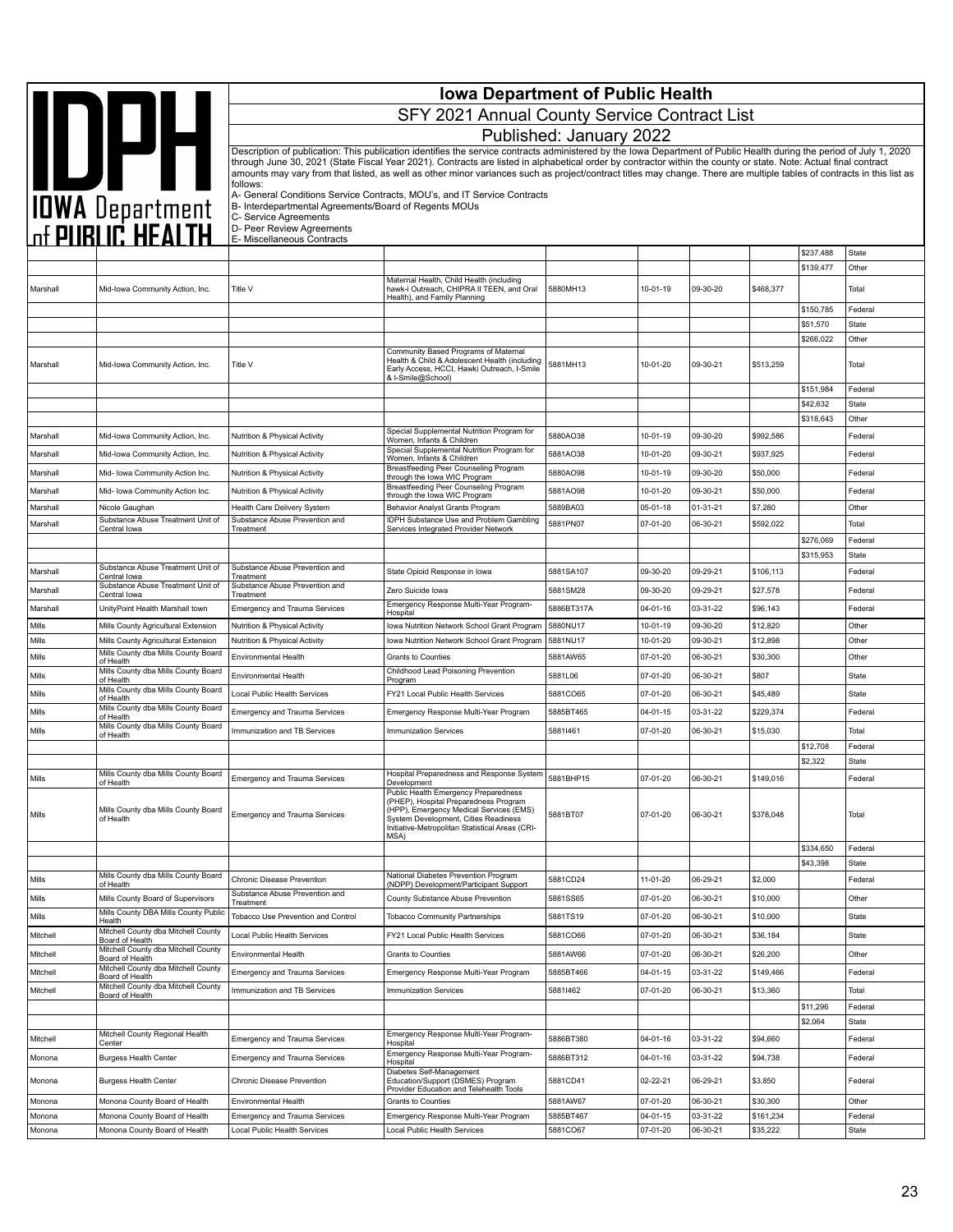| <b>Iowa Department of Public Health</b> |                                                                        |                                                                                |                                                                                                                                                                                                                                                                                                                                            |                         |                            |                      |                       |                     |                  |
|-----------------------------------------|------------------------------------------------------------------------|--------------------------------------------------------------------------------|--------------------------------------------------------------------------------------------------------------------------------------------------------------------------------------------------------------------------------------------------------------------------------------------------------------------------------------------|-------------------------|----------------------------|----------------------|-----------------------|---------------------|------------------|
|                                         | IOWA Department                                                        |                                                                                | SFY 2021 Annual County Service Contract List                                                                                                                                                                                                                                                                                               |                         |                            |                      |                       |                     |                  |
|                                         |                                                                        |                                                                                |                                                                                                                                                                                                                                                                                                                                            | Published: January 2022 |                            |                      |                       |                     |                  |
|                                         |                                                                        |                                                                                | Description of publication: This publication identifies the service contracts administered by the Iowa Department of Public Health during the period of July 1, 2020                                                                                                                                                                       |                         |                            |                      |                       |                     |                  |
|                                         |                                                                        |                                                                                | through June 30, 2021 (State Fiscal Year 2021). Contracts are listed in alphabetical order by contractor within the county or state. Note: Actual final contract<br>amounts may vary from that listed, as well as other minor variances such as project/contract titles may change. There are multiple tables of contracts in this list as |                         |                            |                      |                       |                     |                  |
|                                         |                                                                        | follows:                                                                       | A- General Conditions Service Contracts, MOU's, and IT Service Contracts                                                                                                                                                                                                                                                                   |                         |                            |                      |                       |                     |                  |
|                                         |                                                                        | B- Interdepartmental Agreements/Board of Regents MOUs<br>C- Service Agreements |                                                                                                                                                                                                                                                                                                                                            |                         |                            |                      |                       |                     |                  |
|                                         |                                                                        | D- Peer Review Agreements                                                      |                                                                                                                                                                                                                                                                                                                                            |                         |                            |                      |                       |                     |                  |
|                                         | Monona County Board of Health                                          | E- Miscellaneous Contracts<br>Immunization and TB Services                     | Immunization Services                                                                                                                                                                                                                                                                                                                      | 58811463                | 07-01-20                   | 06-30-21             | \$7,300               |                     | Total            |
|                                         |                                                                        |                                                                                |                                                                                                                                                                                                                                                                                                                                            |                         |                            |                      |                       | \$5,417             | Federal          |
|                                         |                                                                        |                                                                                |                                                                                                                                                                                                                                                                                                                                            |                         |                            |                      |                       | \$1,883             | State            |
| Monroe<br>Monroe                        | Monroe County Board of Health<br>Monroe County Board of Health         | Local Public Health Services                                                   | FY21 Local Public Health Services                                                                                                                                                                                                                                                                                                          | 5881CO68<br>5885BT468   | 07-01-20<br>$04 - 01 - 15$ | 06-30-21<br>03-31-22 | \$30,955<br>\$162,505 |                     | State<br>Federal |
| Monroe                                  | Monroe County Board of Health                                          | <b>Emergency and Trauma Services</b><br>Immunization and TB Services           | Emergency Response Multi-Year Program<br><b>Immunization Services</b>                                                                                                                                                                                                                                                                      | 58811464                | 07-01-20                   | 06-30-21             | \$12,191              |                     | Total            |
|                                         |                                                                        |                                                                                |                                                                                                                                                                                                                                                                                                                                            |                         |                            |                      |                       | \$10,308            | Federal          |
|                                         |                                                                        |                                                                                |                                                                                                                                                                                                                                                                                                                                            |                         |                            |                      |                       | \$1,883             | State            |
| Monroe                                  | Monroe County Hospital                                                 | <b>Emergency and Trauma Services</b>                                           | Emergency Response Multi-Year Program-<br>Hospital                                                                                                                                                                                                                                                                                         | 5886BT381               | 04-01-16                   | 03-31-22             | \$94,689              |                     | Federal          |
| Montgomery                              | Montgomery County Agricultural<br><b>Extension District</b>            | Nutrition & Physical Activity                                                  | <b>Fresh Conversations</b>                                                                                                                                                                                                                                                                                                                 | 5880NU25                | 10-01-19                   | 09-30-20             | \$10,671              |                     | Other IF         |
| Montgomery                              | Montgomery County Agricultural<br><b>Extension District</b>            | Nutrition & Physical Activity                                                  | <b>Fresh Conversations</b>                                                                                                                                                                                                                                                                                                                 | 5881NU25                | 10-01-20                   | 09-30-21             | \$11,040              |                     | Other IF         |
| Montgomery                              | Montgomery County Board of Health                                      | Local Public Health Services                                                   | FY21 Local Public Health Services                                                                                                                                                                                                                                                                                                          | 5881CO69                | 07-01-20                   | 06-30-21             | \$37,896              |                     | State            |
| Montgomery<br>Montgomery                | Montgomery County Board of Health<br>Montgomery County Board of Health | Environmental Health<br><b>Emergency and Trauma Services</b>                   | Grants to Counties<br>Emergency Response Multi-Year Program                                                                                                                                                                                                                                                                                | 5881AW69<br>5885BT469   | 07-01-20<br>$04 - 01 - 15$ | 06-30-21<br>03-31-22 | \$23,650<br>\$178,990 |                     | Other<br>Federal |
| Montgomery                              | Montgomery County Board of Health                                      | Immunization and TB Services                                                   | <b>Immunization Services</b>                                                                                                                                                                                                                                                                                                               | 58811465                | 07-01-20                   | 06-30-21             | \$13,360              |                     | Total            |
|                                         |                                                                        |                                                                                |                                                                                                                                                                                                                                                                                                                                            |                         |                            |                      |                       | \$11,296            | Federal          |
|                                         |                                                                        |                                                                                |                                                                                                                                                                                                                                                                                                                                            |                         |                            |                      |                       | \$2,064             | State            |
| Montgomery                              | Montgomery County Memorial<br>Hospital                                 | <b>Emergency and Trauma Services</b>                                           | Emergency Response Multi-Year Program-<br>Hospital                                                                                                                                                                                                                                                                                         | 5886BT382               | $04 - 01 - 16$             | 03-31-22             | \$95,114              |                     | Federal          |
| Muscatine                               | Muscatine County Board of Health                                       | Local Public Health Services                                                   | FY21 Local Public Health Services                                                                                                                                                                                                                                                                                                          | 5881CO70                | 07-01-20                   | 06-30-21             | \$99,059              |                     | State            |
| Muscatine<br>Muscatine                  | Muscatine County Board of Health<br>Muscatine County Board of Health   | Environmental Health<br><b>Emergency and Trauma Services</b>                   | Grants to Counties<br>Emergency Response Multi-Year Program                                                                                                                                                                                                                                                                                | 5881AW70<br>5885BT470   | 07-01-20<br>04-01-15       | 06-30-21<br>03-31-22 | \$30,300<br>\$274,131 |                     | Other<br>Federal |
| Muscatine                               | Muscatine County Board of Health                                       | <b>Chronic Disease Prevention</b>                                              | Care for Yourself- BCC                                                                                                                                                                                                                                                                                                                     | 5881NB31                | 06-30-20                   | 06-29-21             | \$22,980              |                     | Total            |
|                                         |                                                                        |                                                                                |                                                                                                                                                                                                                                                                                                                                            |                         |                            |                      |                       | \$21,000            | Federal          |
|                                         |                                                                        |                                                                                |                                                                                                                                                                                                                                                                                                                                            |                         |                            |                      |                       | \$1,980             | State            |
| Muscatine                               | Muscatine County Board of Health                                       | Chronic Disease Prevention                                                     | Care for Yourself- BCC                                                                                                                                                                                                                                                                                                                     | 5881NB31E               | 06-30-21                   | 06-29-22             | \$22,860              | \$20,825            | Total<br>Federal |
|                                         |                                                                        |                                                                                |                                                                                                                                                                                                                                                                                                                                            |                         |                            |                      |                       | \$1,860             | State            |
|                                         |                                                                        |                                                                                |                                                                                                                                                                                                                                                                                                                                            |                         |                            |                      |                       | \$175               | Other            |
| Muscatine                               | Muscatine County Board of Health                                       | Immunization and TB Services                                                   | <b>Immunization Services</b>                                                                                                                                                                                                                                                                                                               | 58811466                | 07-01-20                   | 06-30-21             | \$21,600              |                     | Total            |
|                                         |                                                                        |                                                                                |                                                                                                                                                                                                                                                                                                                                            |                         |                            |                      |                       | \$18,246<br>\$3,354 | Federal<br>State |
| Muscatine                               | Muscatine County Board of Health                                       | Chronic Disease Prevention                                                     | Intervention Implementation in Target                                                                                                                                                                                                                                                                                                      | 5881CD25                | 10-01-20                   | 06-29-21             | \$3,500               |                     | Federal          |
| Muscatine                               | Unity HealthCare dba Trinity                                           | Family Health                                                                  | Populations<br>1st Five Healthy Mental Development                                                                                                                                                                                                                                                                                         | 5881MHI14               | 07-01-20                   | 06-30-21             | \$198,382             |                     | Total            |
|                                         | Muscatine                                                              |                                                                                | Initiative: Implementation Phase                                                                                                                                                                                                                                                                                                           |                         |                            |                      |                       | \$124,981           | State            |
|                                         |                                                                        |                                                                                |                                                                                                                                                                                                                                                                                                                                            |                         |                            |                      |                       | \$73,401            | Other            |
| Muscatine                               | Unity HealthCare dba Trinity                                           | Title V                                                                        | Maternal Health, Child Health (including<br>hawk-i Outreach, CHIPRA II TEEN, and Oral                                                                                                                                                                                                                                                      | 5880MH19                | 10-01-19                   | 09-30-20             | \$265,222             |                     | Total            |
|                                         | Muscatine                                                              |                                                                                | Health), and Family Planning                                                                                                                                                                                                                                                                                                               |                         |                            |                      |                       | \$67,376            | Federal          |
|                                         |                                                                        |                                                                                |                                                                                                                                                                                                                                                                                                                                            |                         |                            |                      |                       | \$20,659            | State            |
|                                         |                                                                        |                                                                                |                                                                                                                                                                                                                                                                                                                                            |                         |                            |                      |                       | \$177,187           | Other            |
| Muscatine                               | Unity HealthCare dba Trinity<br>Muscatine                              | Title V                                                                        | Community Based Programs of Maternal<br>Health & Child & Adolescent Health (including<br>Early Access, HCCI, Hawki Outreach, I-Smile<br>& I-Smile@School)                                                                                                                                                                                  | 5881MH19                | 10-01-20                   | 09-30-21             | \$253,309             |                     | Total            |
|                                         |                                                                        |                                                                                |                                                                                                                                                                                                                                                                                                                                            |                         |                            |                      |                       | \$67,245            | Federal          |
|                                         |                                                                        |                                                                                |                                                                                                                                                                                                                                                                                                                                            |                         |                            |                      |                       | \$16,186            | <b>State</b>     |
| Muscatine                               | Unity HealthCare dba Trinity                                           |                                                                                |                                                                                                                                                                                                                                                                                                                                            | 5880CH05A               | 08-01-19                   | 07-31-20             | \$31,805              | \$169,878           | Other<br>Federal |
|                                         | Muscatine<br>Unity HealthCare dba Trinity                              | Family Health                                                                  | Sexual Risk Avoidance Education Program                                                                                                                                                                                                                                                                                                    | 5881CH05A               |                            |                      |                       |                     |                  |
| Muscatine                               | Muscatine<br>Unity HealthCare dba Trinity                              | Family Health                                                                  | Sexual Risk Avoidance Education Program                                                                                                                                                                                                                                                                                                    |                         | 08-01-20                   | 07-31-21             | \$28,300              |                     | Federal          |
| Muscatine                               | Muscatine                                                              | Immunization and TB services                                                   | TB Directly Observed Therapy                                                                                                                                                                                                                                                                                                               | MOU-2021-TB05           | $01 - 01 - 21$             | 12-31-21             | \$1,800               | \$900               | Total<br>Federal |
|                                         |                                                                        |                                                                                |                                                                                                                                                                                                                                                                                                                                            |                         |                            |                      |                       | \$900               | State            |
| Muscatine                               | Unity HealthCare dba Trinity<br>Muscatine                              | Chronic Disease Prevention                                                     | Cervical Cancer Screening Program                                                                                                                                                                                                                                                                                                          | 5881NB59                | 03-01-20                   | 06-30-21             | \$4,875               |                     | State            |
| Muscatine                               | Unity Healthcare dba Unity Hospital                                    | <b>Emergency and Trauma Services</b>                                           | Emergency Response Multi-Year Program-<br>Hospital                                                                                                                                                                                                                                                                                         | 5886BT409               | 04-01-16                   | 03-31-22             | \$96,035              |                     | Federal          |
| O'Brien                                 | Baum-Harmon Mercy Hospital                                             | Health Care Delivery Systems                                                   | Flex Population Health Project                                                                                                                                                                                                                                                                                                             | 5880CA23                | 03-01-20                   | 08-31-20             | \$2,000               |                     | Federal          |
| O'Brien                                 | Baum-Harmon Mercy Hospital                                             | Emergency and Trauma Services                                                  | Emergency Response Multi-Year Program-<br>Hospital                                                                                                                                                                                                                                                                                         | 5886BT306               | 04-01-16                   | 03-31-22             | \$94,402              |                     | Federal          |
| O'Brien                                 | O'Brien County Board of Health                                         | Local Public Health Services                                                   | FY21 Local Public Health Services                                                                                                                                                                                                                                                                                                          | 5881CO71                | 07-01-20                   | 06-30-21             | \$41,594              |                     | State            |
| O'Brien                                 | O'Brien County Board of Health                                         | Emergency and Trauma Services                                                  | Emergency Response Multi-Year Program                                                                                                                                                                                                                                                                                                      | 5885BT471               | $04 - 01 - 15$             | 03-31-22             | \$174,204             |                     | Federal          |
| O'Brien                                 | O'Brien County Board of Health                                         | Environmental Health                                                           | Grants to Counties                                                                                                                                                                                                                                                                                                                         | 5881AW71                | 07-01-20                   | 06-30-21             | \$30,300              |                     | Other            |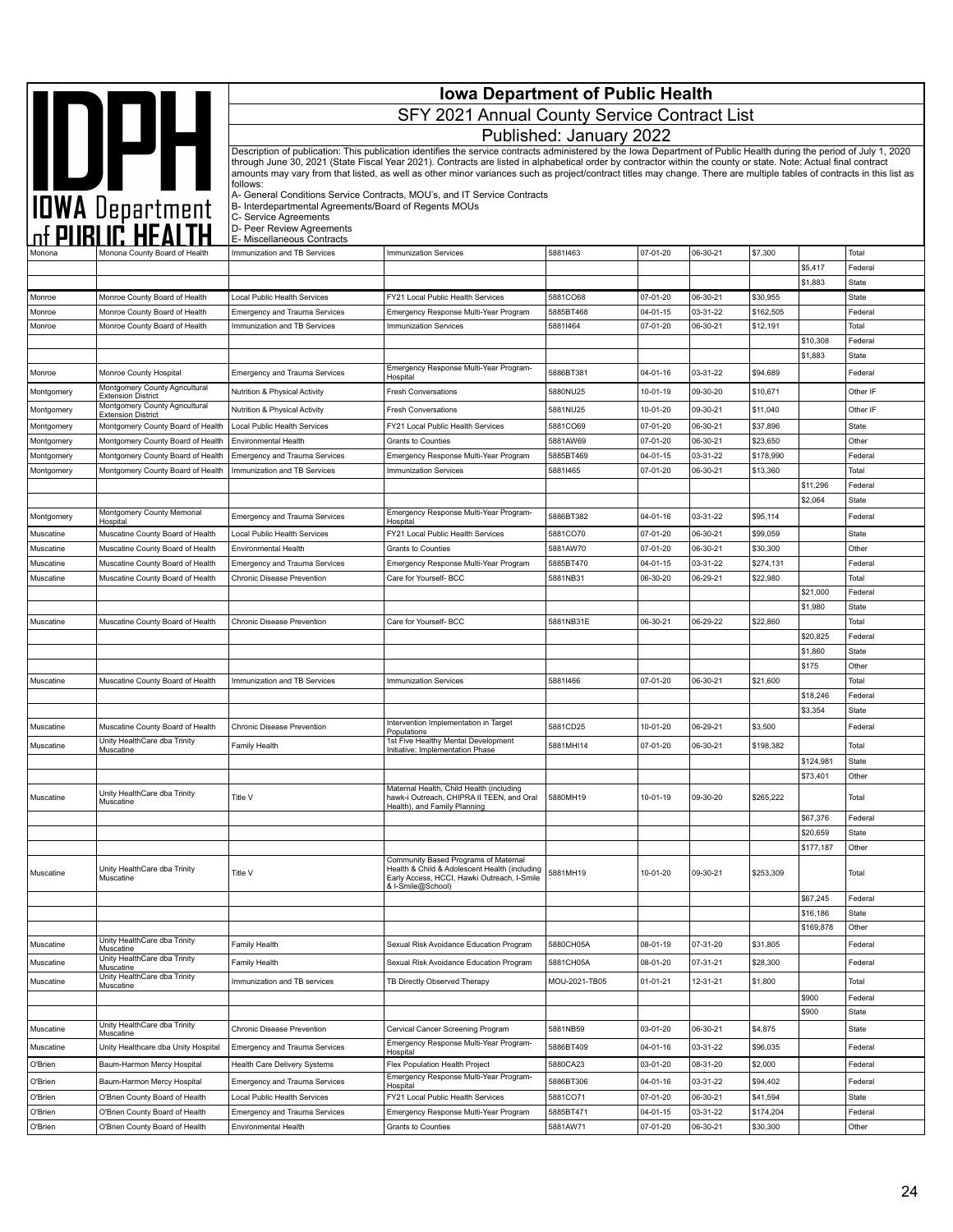|                       |                                                                  | <b>Iowa Department of Public Health</b><br>SFY 2021 Annual County Service Contract List |                                                                                                                                                                                                                                                                                                                                            |                            |                      |                      |                       |                       |                         |
|-----------------------|------------------------------------------------------------------|-----------------------------------------------------------------------------------------|--------------------------------------------------------------------------------------------------------------------------------------------------------------------------------------------------------------------------------------------------------------------------------------------------------------------------------------------|----------------------------|----------------------|----------------------|-----------------------|-----------------------|-------------------------|
|                       |                                                                  |                                                                                         |                                                                                                                                                                                                                                                                                                                                            | Published: January 2022    |                      |                      |                       |                       |                         |
|                       |                                                                  |                                                                                         | Description of publication: This publication identifies the service contracts administered by the Iowa Department of Public Health during the period of July 1, 2020                                                                                                                                                                       |                            |                      |                      |                       |                       |                         |
|                       |                                                                  | follows:                                                                                | through June 30, 2021 (State Fiscal Year 2021). Contracts are listed in alphabetical order by contractor within the county or state. Note: Actual final contract<br>amounts may vary from that listed, as well as other minor variances such as project/contract titles may change. There are multiple tables of contracts in this list as |                            |                      |                      |                       |                       |                         |
|                       |                                                                  | B- Interdepartmental Agreements/Board of Regents MOUs<br>C- Service Agreements          | A- General Conditions Service Contracts, MOU's, and IT Service Contracts                                                                                                                                                                                                                                                                   |                            |                      |                      |                       |                       |                         |
|                       |                                                                  | D- Peer Review Agreements<br>E- Miscellaneous Contracts                                 |                                                                                                                                                                                                                                                                                                                                            |                            |                      |                      |                       |                       |                         |
| O'Brien               | O'Brien County Board Health                                      | Center for Acute Disease Epidemiology                                                   | Surveillance for Mosquito-Borne Diseases in<br>lowa                                                                                                                                                                                                                                                                                        | MOU-2021-ELC30             | 05-04-21             | 10-01-21             | \$1,900               |                       | Federal                 |
| O'Brien               | O'Brien County Board of Health                                   | Immunization and TB Services                                                            | <b>Immunization Services</b>                                                                                                                                                                                                                                                                                                               | 58811467                   | 07-01-20             | 06-30-21             | \$14,195              |                       | Total                   |
|                       |                                                                  |                                                                                         |                                                                                                                                                                                                                                                                                                                                            |                            |                      |                      |                       | \$12,002<br>\$2,193   | Federal                 |
| Osceola               | Osceola Community Hospital                                       | <b>Emergency and Trauma Services</b>                                                    | Emergency Response Multi-Year Program-                                                                                                                                                                                                                                                                                                     | 5886BT384                  | 04-01-16             | 03-31-22             | \$94,462              |                       | <b>State</b><br>Federal |
| Osceola               | Osceola County Board of Health                                   | Immunization and TB Services                                                            | Hospital<br><b>Immunization Services</b>                                                                                                                                                                                                                                                                                                   | 58811468                   | 07-01-20             | 06-30-21             | \$11,690              |                       | Total                   |
|                       |                                                                  |                                                                                         |                                                                                                                                                                                                                                                                                                                                            |                            |                      |                      |                       | \$9,884               | Federal                 |
|                       |                                                                  |                                                                                         |                                                                                                                                                                                                                                                                                                                                            |                            |                      |                      |                       | \$1,806               | <b>State</b>            |
| Osceola<br>Osceola    | Osceola County Board of Health<br>Osceola County Board of Health | <b>Environmental Health</b><br><b>Emergency and Trauma Services</b>                     | Grants to Counties<br>Emergency Response Multi-Year Program                                                                                                                                                                                                                                                                                | 5881AW72<br>5885BT472      | 07-01-20<br>04-01-15 | 06-30-21<br>03-31-22 | \$30,300<br>\$155,433 |                       | Other<br>Federal        |
| Osceola               | Osceola County Board of Health                                   | Local Public Health Services                                                            | FY21 Local Public Health Services                                                                                                                                                                                                                                                                                                          | 5881CO72                   | 07-01-20             | 06-30-21             | \$27,393              |                       | State                   |
| Page                  | Clarinda Regional Health Center dba<br>Clarinda Medical Assoc    | Health Care Delivery Systems                                                            | Flex Population Health Project                                                                                                                                                                                                                                                                                                             | 5880CA26                   | 03-01-20             | 08-31-20             | \$2,000               |                       | Federal                 |
| Page                  | Clarinda Regional Health Center dba<br>Clarinda Medical Assoc    | <b>Emergency and Trauma Services</b>                                                    | Emergency Response Multi-Year Program-<br>Hospital                                                                                                                                                                                                                                                                                         | 5886BT322                  | 04-01-16             | 03-31-22             | \$94,801              |                       | Federal                 |
| Page                  | Page County Board of Health                                      | <b>Emergency and Trauma Services</b>                                                    | Emergency Response Multi-Year Program                                                                                                                                                                                                                                                                                                      | 5885BT473                  | 04-01-15             | 03-31-22             | \$190,246             |                       | Federal                 |
| Page                  | Page County Board of Health                                      | <b>Environmental Health</b>                                                             | <b>Grants to Counties</b>                                                                                                                                                                                                                                                                                                                  | 5881AW73                   | 07-01-20             | 06-30-21             | \$25,150              |                       | Other                   |
| Page                  | Page County Board of Health                                      | Center for Acute Disease Epidemiology                                                   | Surveillance for Mosquito-Borne Diseases in<br>lowa                                                                                                                                                                                                                                                                                        | MOU-2021-ELC31             | 05-04-21             | 10-01-21             | \$5,700               |                       | Federal                 |
| Page                  | Page County Board of Health                                      | Immunization and TB Services                                                            | <b>Immunization Services</b>                                                                                                                                                                                                                                                                                                               | 58811469                   | 07-01-21             | 06-30-21             | \$15,030              |                       | Total                   |
|                       |                                                                  |                                                                                         |                                                                                                                                                                                                                                                                                                                                            |                            |                      |                      |                       | \$12,708<br>\$2,322   | Federal<br>State        |
| Page                  | Page County Board of Health                                      | Local Public Health Services                                                            | FY21 Local Public Health Services                                                                                                                                                                                                                                                                                                          | 5881CO73                   | 07-01-20             | 06-30-21             | \$53,116              |                       | <b>State</b>            |
| Page                  | Page County dba Page County<br>Board of Health                   | Tobacco Use Prevention and Control                                                      | <b>Tobacco Community Partnerships</b>                                                                                                                                                                                                                                                                                                      | 5881TS21                   | 07-01-20             | 06-30-21             | \$37,202              |                       | <b>State</b>            |
| Palo Alto             | Palo Alto County dba Palo Alto                                   | Chronic Disease Prevention                                                              | FY20 Care for Yourself- WW                                                                                                                                                                                                                                                                                                                 | 5880NB19WW                 | 09-30-19             | 09-29-20             | \$6,840               |                       | Federal                 |
|                       | County Board of Health                                           |                                                                                         |                                                                                                                                                                                                                                                                                                                                            |                            |                      |                      |                       | \$6,300               | Federal                 |
|                       |                                                                  |                                                                                         |                                                                                                                                                                                                                                                                                                                                            |                            |                      |                      |                       | \$540                 | State                   |
| Palo Alto             | Palo Alto County dba Palo Alto<br>County Board of Health         | Local Public Health Services                                                            | FY21 Local Public Health Services                                                                                                                                                                                                                                                                                                          | 5881CO74                   | 07-01-20             | 06-30-21             | \$33,878              |                       | State                   |
| Palo Alto             | Palo Alto County dba Palo Alto<br>County Board of Health         | <b>Emergency and Trauma Services</b>                                                    | Emergency Response Multi-Year Program                                                                                                                                                                                                                                                                                                      | 5885BT474                  | 04-01-15             | 03-31-22             | \$151,188             |                       | Federal                 |
| Palo Alto             | Palo Alto County dba Palo Alto<br>County Board of Health         | Environmental Health                                                                    | Grants to Counties                                                                                                                                                                                                                                                                                                                         | 5881AW74                   | 07-01-20             | 06-30-21             | \$30,300              |                       | Other                   |
| Palo Alto             | Palo Alto County dba Palo Alto<br>County Board of Health         | Immunization and TB Services                                                            | <b>Immunization Services</b>                                                                                                                                                                                                                                                                                                               | 58811470                   | 07-01-20             | 06-30-21             | \$12,191              |                       | Total                   |
|                       |                                                                  |                                                                                         |                                                                                                                                                                                                                                                                                                                                            |                            |                      |                      |                       | \$10,308              | Federal                 |
|                       |                                                                  |                                                                                         | Emergency Response Multi-Year Program-                                                                                                                                                                                                                                                                                                     |                            |                      |                      |                       | \$1,883               | <b>State</b>            |
| Palo Alto             | Palo Alto County Hospital                                        | <b>Emergency and Trauma Services</b>                                                    | Hospital                                                                                                                                                                                                                                                                                                                                   | 5886BT386                  | 04-01-16             | 03-31-22             | \$94,704              |                       | Federal                 |
| Palo Alto             | Palo Alto County Hospital                                        | Health Care Delivery Systems                                                            | Flex Population Health Project<br>Special Supplemental Nutrition Program for                                                                                                                                                                                                                                                               | 5880CA55                   | 03-01-20             | 08-31-20             | \$2,000               |                       | Federal                 |
| Palo Alto             | Upper Des Moines Opportunity Inc.                                | Nutrition & Physical Activity                                                           | Women, Infants & Children<br>Special Supplemental Nutrition Program for                                                                                                                                                                                                                                                                    | 5880AO47                   | 10-01-19             | 09-30-20             | \$467,321             |                       | Federal                 |
| Palo Alto<br>Plymouth | Upper Des Moines Opportunity Inc.<br>Alan Faith                  | Nutrition & Physical Activity<br><b>Emergency and Tauma Services</b>                    | Women, Infants & Children<br>Trauma Survey Team Member Nurse                                                                                                                                                                                                                                                                               | 5881AO47<br>2022-TCRT-RN03 | 10-01-20<br>07-01-19 | 09-30-21<br>06-30-22 | \$485,244<br>\$4,900  |                       | Federal<br>Federal      |
| Plymouth              | Floyd Valley Hospital                                            | Emergency and Trauma Services                                                           | Emergency Response Multi-Year Program-                                                                                                                                                                                                                                                                                                     | 5886BT334                  | 04-01-16             | 03-31-22             | \$94,942              |                       | Federal                 |
|                       |                                                                  |                                                                                         | Hospital<br>Maternal Health, Child Health (including                                                                                                                                                                                                                                                                                       |                            |                      |                      |                       |                       |                         |
| Plymouth              | Mid-Sioux Opportunity, Inc.                                      | Title V                                                                                 | hawk-i Outreach, CHIPRA II TEEN, and Oral<br>Health), and Family Planning                                                                                                                                                                                                                                                                  | 5880MH14                   | 10-01-19             | 09-30-20             | \$270,975             |                       | Total                   |
|                       |                                                                  |                                                                                         |                                                                                                                                                                                                                                                                                                                                            |                            |                      |                      |                       | \$82,971              | Federal                 |
|                       |                                                                  |                                                                                         |                                                                                                                                                                                                                                                                                                                                            |                            |                      |                      |                       | \$26,898<br>\$161,106 | State<br>Other          |
| Plymouth              | Mid-Sioux Opportunity, Inc.                                      | Title V                                                                                 | Community Based Programs of Maternal<br>Health & Child & Adolescent Health (including<br>Early Access, HCCI, Hawki Outreach, I-Smile<br>& I-Smile@School)                                                                                                                                                                                  | 5881MH14                   | 10-01-20             | 09-30-21             | \$278,904             |                       | Total                   |
|                       |                                                                  |                                                                                         |                                                                                                                                                                                                                                                                                                                                            |                            |                      |                      |                       | \$69,947              | Federal                 |
|                       |                                                                  |                                                                                         |                                                                                                                                                                                                                                                                                                                                            |                            |                      |                      |                       | \$20,768<br>\$188,189 | <b>State</b><br>Other   |
| Plymouth              | Mid-Sioux Opportunity, Inc.                                      | Nutrition & Physical Activity                                                           | Special Supplemental Nutrition Program for                                                                                                                                                                                                                                                                                                 | 5880AO39                   | 10-01-19             | 09-30-20             | \$400,337             |                       | Federal                 |
| Plymouth              | Mid-Sioux Opportunity, Inc.                                      | Nutrition & Physical Activity                                                           | Women, Infants & Children<br>Special Supplemental Nutrition Program for                                                                                                                                                                                                                                                                    | 5881AO39                   | 10-01-20             | 09-30-21             | \$402,586             |                       | Federal                 |
| Plymouth              | Mid-Sioux Opportunity, Inc.                                      | Nutrition & Physical Activity                                                           | Women, Infants & Children<br>Go NAP SACC Assessment                                                                                                                                                                                                                                                                                        | 5881HKF05                  | 09-01-20             | 07-30-21             | \$10,000              |                       | Other                   |
| Plymouth              | Plymouth County Board of Health                                  | Environmental Health                                                                    | Grants to Counties                                                                                                                                                                                                                                                                                                                         | 5881AW75                   | 07-01-20             | 06-30-21             | \$27,950              |                       | Other                   |
| Plymouth              | Plymouth County Board of Health                                  | Immunization and TB Services                                                            | Immunization Services                                                                                                                                                                                                                                                                                                                      | 58811471                   | 07-01-20             | 06-30-21             | \$16,593              |                       | Total                   |
|                       |                                                                  |                                                                                         |                                                                                                                                                                                                                                                                                                                                            |                            |                      |                      |                       | \$14,041<br>\$2,552   | Federal                 |
| Plymouth              | Plymouth County Board of Health                                  | Local Public Health Services                                                            | FY21 Local Public Health Services                                                                                                                                                                                                                                                                                                          | 5881CO75                   | 07-01-20             | 06-30-21             | \$60,151              |                       | <b>State</b><br>State   |
| Plymouth              | Plymouth County Board of Health                                  | <b>Emergency and Trauma Services</b>                                                    | Emergency Response Multi-Year Program                                                                                                                                                                                                                                                                                                      | 5885BT475                  | 04-01-15             | 03-31-22             | \$191,785             |                       | Federal                 |
| Pocahontas            | Iowa Psychological Association                                   | Health Care Delivery Systems                                                            | Psychologist Internship Program                                                                                                                                                                                                                                                                                                            | 5881SN06                   | 07-01-20             | 06-30-21             | \$46,000              |                       | State                   |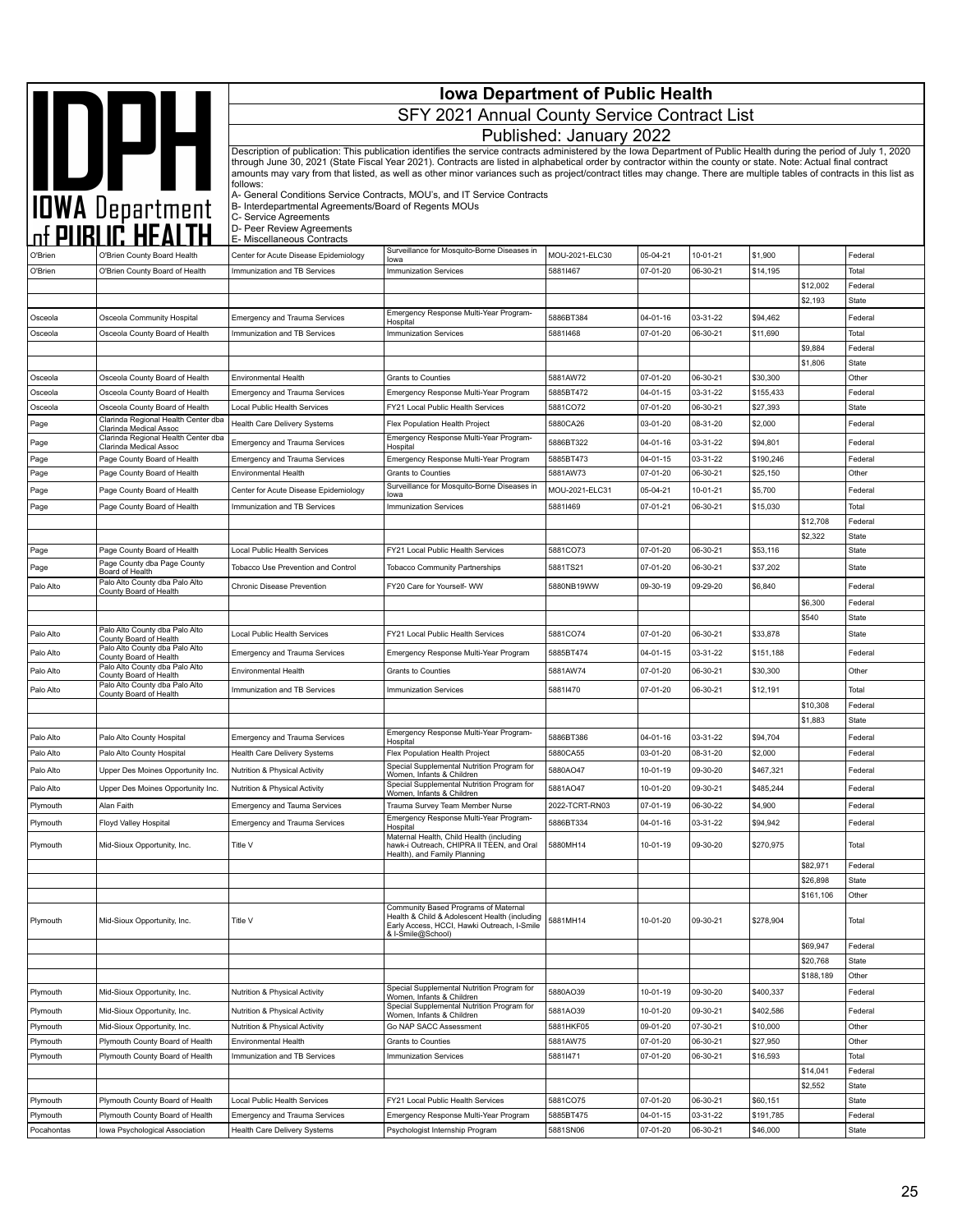|                          |                                                                                                                                   | <b>Iowa Department of Public Health</b><br>SFY 2021 Annual County Service Contract List |                                                                                                                                                                                                                                                                                                                                                                                                                                                                                                                    |                         |                            |                      |                       |          |                       |  |
|--------------------------|-----------------------------------------------------------------------------------------------------------------------------------|-----------------------------------------------------------------------------------------|--------------------------------------------------------------------------------------------------------------------------------------------------------------------------------------------------------------------------------------------------------------------------------------------------------------------------------------------------------------------------------------------------------------------------------------------------------------------------------------------------------------------|-------------------------|----------------------------|----------------------|-----------------------|----------|-----------------------|--|
|                          |                                                                                                                                   |                                                                                         |                                                                                                                                                                                                                                                                                                                                                                                                                                                                                                                    |                         |                            |                      |                       |          |                       |  |
|                          |                                                                                                                                   |                                                                                         |                                                                                                                                                                                                                                                                                                                                                                                                                                                                                                                    | Published: January 2022 |                            |                      |                       |          |                       |  |
|                          | <b>IDWA Department</b>                                                                                                            | follows:                                                                                | Description of publication: This publication identifies the service contracts administered by the Iowa Department of Public Health during the period of July 1, 2020<br>through June 30, 2021 (State Fiscal Year 2021). Contracts are listed in alphabetical order by contractor within the county or state. Note: Actual final contract<br>amounts may vary from that listed, as well as other minor variances such as project/contract titles may change. There are multiple tables of contracts in this list as |                         |                            |                      |                       |          |                       |  |
|                          |                                                                                                                                   | B- Interdepartmental Agreements/Board of Regents MOUs<br>C- Service Agreements          | A- General Conditions Service Contracts, MOU's, and IT Service Contracts                                                                                                                                                                                                                                                                                                                                                                                                                                           |                         |                            |                      |                       |          |                       |  |
|                          |                                                                                                                                   | D- Peer Review Agreements<br>E- Miscellaneous Contracts                                 |                                                                                                                                                                                                                                                                                                                                                                                                                                                                                                                    |                         |                            |                      |                       |          |                       |  |
| Pocahontas               | Pocahontas Community Hospital                                                                                                     | <b>Emergency and Trauma Services</b>                                                    | Emergency Response Multi-Year Program-                                                                                                                                                                                                                                                                                                                                                                                                                                                                             | 5886BT388               | $04 - 01 - 16$             | 03-31-22             | \$94,608              |          | Federal               |  |
| Pocahontas               | Pocahontas County Board of Health                                                                                                 | <b>Environmental Health</b>                                                             | Hospital<br><b>Grants to Counties</b>                                                                                                                                                                                                                                                                                                                                                                                                                                                                              | 5881AW76                | 07-01-20                   | 06-30-21             | \$60,600              |          | Other                 |  |
| Pocahontas               | Pocahontas County Board of Health                                                                                                 | Immunization and TB Services                                                            | Immunization Services                                                                                                                                                                                                                                                                                                                                                                                                                                                                                              | 58811472                | 07-01-20                   | 06-30-21             | \$11,690              |          | Total                 |  |
|                          |                                                                                                                                   |                                                                                         |                                                                                                                                                                                                                                                                                                                                                                                                                                                                                                                    |                         |                            |                      |                       | \$9,884  | Federal               |  |
|                          |                                                                                                                                   |                                                                                         |                                                                                                                                                                                                                                                                                                                                                                                                                                                                                                                    |                         |                            |                      |                       | \$1,806  | <b>State</b>          |  |
| Pocahontas<br>Pocahontas | Pocahontas County Board of Health<br>Pocahontas County Board of Health                                                            | <b>Emergency and Trauma Services</b><br>Local Public Health Services                    | Emergency Response Multi-Year Program<br>FY21 Local Public Health Services                                                                                                                                                                                                                                                                                                                                                                                                                                         | 5885BT476<br>5881CO76   | $04 - 01 - 15$<br>07-01-20 | 03-31-22<br>06-30-21 | \$151,524<br>\$30,880 |          | Federal<br>State      |  |
|                          | Access for Special Kids Resource                                                                                                  |                                                                                         | EHDI Family to Family and Deaf Mentor                                                                                                                                                                                                                                                                                                                                                                                                                                                                              |                         |                            |                      |                       |          |                       |  |
| Polk                     | Center, Inc. dba ASK Resource<br>Center, Inc.                                                                                     | Family Health                                                                           | Support                                                                                                                                                                                                                                                                                                                                                                                                                                                                                                            | 5881CH97                | 05-30-20                   | 03-31-21             | \$26,487              |          | Federal               |  |
| Polk                     | Aging Resources of Central lowa                                                                                                   | Nutrition & Physical Activity                                                           | Fresh Conversations                                                                                                                                                                                                                                                                                                                                                                                                                                                                                                | 5880NU22                | 10-01-19                   | 09-30-20             | \$37,999              |          | Other                 |  |
| Polk<br>Polk             | Aging Resources of Central lowa<br>Allison Canaday                                                                                | Nutrition & Physical Activity                                                           | <b>Fresh Conversations</b>                                                                                                                                                                                                                                                                                                                                                                                                                                                                                         | 5881NU22<br>5880BA03    | 10-01-20<br>10-01-19       | 09-30-21<br>09-30-25 | \$40,000<br>\$11,375  |          | Other<br><b>State</b> |  |
| Polk                     | American Lung Association dba ALA                                                                                                 | Health Care Delivery Systems<br>Tobacco Use Prevention and Control                      | Behavior Analyst Grants Program<br><b>Tobacco Community Partnerships</b>                                                                                                                                                                                                                                                                                                                                                                                                                                           | 5881TS22                | 07-01-20                   | 06-30-21             | \$417,350             |          | <b>State</b>          |  |
| Polk                     | of the Upper Midwest<br>Amy Kumagai                                                                                               | <b>Emergency and Trauma Services</b>                                                    | Trauma Survey Team - Physicians                                                                                                                                                                                                                                                                                                                                                                                                                                                                                    | 2022-TCRT-MD06          | 07-01-19                   | 06-30-22             | \$4,900               |          | Federal               |  |
| Polk                     | Antonio Sanchez                                                                                                                   | Health Care Delivery Systems                                                            | Board Certified Behavior Analyst Grant                                                                                                                                                                                                                                                                                                                                                                                                                                                                             | 5881BA08                | $01 - 01 - 21$             | 12-31-26             | \$11,500              |          | State                 |  |
| Polk                     | Big Brothers, Big Sisters of Central                                                                                              | Substance Abuse Prevention and                                                          | Program<br>Improving Tomorrow- Prevention Focused                                                                                                                                                                                                                                                                                                                                                                                                                                                                  | 5881YM01                | 07-01-20                   | 06-30-21             | \$83,900              |          | <b>State</b>          |  |
| Polk                     | lowa<br><b>Broadlawns Medical Center</b>                                                                                          | Treatment<br><b>Emergency and Trauma Services</b>                                       | Mentoring<br>Emergency Response Multi-Year Program-                                                                                                                                                                                                                                                                                                                                                                                                                                                                | 5886BT309               | 04-01-16                   | 03-31-22             | \$13,672              |          | Federal               |  |
| Polk                     | <b>Broadlawns Medical Center</b>                                                                                                  |                                                                                         | Hospital<br>Special Supplemental Nutrition Program for                                                                                                                                                                                                                                                                                                                                                                                                                                                             | 5880AO31                | 10-01-19                   | 09-30-20             | \$2.661.129           |          | Federal               |  |
|                          |                                                                                                                                   | Nutrition & Physical Activity                                                           | Women, Infants & Children<br>Special Supplemental Nutrition Program for                                                                                                                                                                                                                                                                                                                                                                                                                                            |                         |                            |                      |                       |          |                       |  |
| Polk                     | <b>Broadlawns Medical Center</b>                                                                                                  | Nutrition & Physical Activity                                                           | Women, Infants & Children<br>Breastfeeding Peer Counseling Program                                                                                                                                                                                                                                                                                                                                                                                                                                                 | 5881AO31                | 10-01-20                   | 09-30-21             | \$2,653,496           |          | Federal               |  |
| Polk                     | <b>Broadlawns Medical Center</b>                                                                                                  | Nutrition & Physical Activity                                                           | through the lowa WIC Program<br>Breastfeeding Peer Counseling Program                                                                                                                                                                                                                                                                                                                                                                                                                                              | 5880AO90                | 10-01-19                   | 09-30-20             | \$65,000              |          | Federal               |  |
| Polk                     | <b>Broadlawns Medical Center</b>                                                                                                  | Nutrition & Physical Activity<br>Substance Abuse Prevention and                         | through the lowa WIC Program                                                                                                                                                                                                                                                                                                                                                                                                                                                                                       | 5881AO90                | 10-01-20                   | 09-30-21             | \$111,228             |          | Federal               |  |
| Polk                     | <b>Broadlawns Medical Center</b>                                                                                                  | Treatment                                                                               | Zero Suicide Iowa                                                                                                                                                                                                                                                                                                                                                                                                                                                                                                  | 5881SM13                | 09-30-20                   | 09-29-21             | \$12,000              |          | Federal               |  |
| Polk                     | <b>Broadlawns Medical Center</b>                                                                                                  | Substance Abuse Prevention and<br>Treatment                                             | IDPH Substance Use and Problem Gambling<br>Services Integrated Provider Network                                                                                                                                                                                                                                                                                                                                                                                                                                    | 5881PN14A               | 07-01-20                   | 06-30-21             | \$110,424             |          | Total                 |  |
|                          |                                                                                                                                   |                                                                                         |                                                                                                                                                                                                                                                                                                                                                                                                                                                                                                                    |                         |                            |                      |                       | \$35,336 | Federal               |  |
|                          |                                                                                                                                   |                                                                                         | Broadlawns Hypertension & Cholesterol                                                                                                                                                                                                                                                                                                                                                                                                                                                                              | 5881CD07                | 10-01-20                   | 06-29-21             | \$100,500             | \$75,088 | State<br>Federal      |  |
| Polk<br>Polk             | <b>Broadlawns Medical Center</b><br>Caitlin Kotz                                                                                  | Chronic Disease Prevention<br>Health Care Delivery System                               | Improvement Plan<br>Behavior Analyst Grants Program                                                                                                                                                                                                                                                                                                                                                                                                                                                                | 5887BA10                | $01 - 01 - 17$             | 06-15-21             | \$5,085               |          | Other                 |  |
| Polk                     | Carrisa Serbousek                                                                                                                 | Health Care Delivery System                                                             | Behavior Analyst Grants Program                                                                                                                                                                                                                                                                                                                                                                                                                                                                                    | 5880BA12                | 10-01-19                   | 07-31-22             | \$11,875              |          | <b>State</b>          |  |
| Polk                     | Carreon, Hijinio dba Hijinio Carreon<br>PC                                                                                        | Emergency and Trauma Services                                                           | Trauma Care Facility Physician Verification<br>Survey Team Member                                                                                                                                                                                                                                                                                                                                                                                                                                                  | 2023-TRCT-MD03          | 07-01-20                   | 06-30-23             | \$4,950               |          | Federal               |  |
| Polk                     | Catholic Health Initiatives dba Mercy<br>Medical Center Des Moines                                                                | <b>State Medical Examiners Office</b>                                                   | <b>Histology Services</b>                                                                                                                                                                                                                                                                                                                                                                                                                                                                                          | 5881SME21               | 07-01-20                   | 06-31-21             | \$20,000              |          | Other                 |  |
| Polk                     | Catholic Health Initiatives dha<br>MercvOne Des Moines Medical<br>Center                                                          | <b>State Medical Examiner</b>                                                           | <b>Laboratory Services</b>                                                                                                                                                                                                                                                                                                                                                                                                                                                                                         | 5881SME06               | 07-01-20                   | 06-30-21             | \$65,000              |          | Total                 |  |
|                          |                                                                                                                                   |                                                                                         |                                                                                                                                                                                                                                                                                                                                                                                                                                                                                                                    |                         |                            |                      |                       | l so     | <b>State</b>          |  |
|                          |                                                                                                                                   |                                                                                         |                                                                                                                                                                                                                                                                                                                                                                                                                                                                                                                    |                         |                            |                      |                       | \$10,833 | Other                 |  |
| Polk                     | Catholic Health Initiatives - Iowa<br>Corp dba MercyOne Des Moines<br><b>Medical Center</b>                                       | Emergency and Trauma Services                                                           | Emergency Response Multi-Year Program-<br>Hospital                                                                                                                                                                                                                                                                                                                                                                                                                                                                 | 5886BT314               | $04 - 01 - 16$             | 03-31-22             | \$27,013              |          | Federal               |  |
| Polk                     | Catholic Health Initiatives - Iowa<br>Corp dba MercyOne Des Moines<br>Medical Center<br>Catholic Health Initiatives - Iowa        | Substance Abuse Prevention and Trxt                                                     | State Opioid Response Screening Brief<br>Intervention, Referral to Treatment                                                                                                                                                                                                                                                                                                                                                                                                                                       | 5881SA136               | 09-30-20                   | 09-29-21             | \$199,998             |          | Federal               |  |
| Polk                     | Corp dba MercyOne Des Moines<br>Medical Center<br>Catholic Health Initiatives - Iowa                                              | Health Care Delivery Systems                                                            | Medical Residency Training State Matching<br>Grants Program                                                                                                                                                                                                                                                                                                                                                                                                                                                        | 5880MRT07               | 09-01-19                   | 08-31-20             | \$151,213             |          | State                 |  |
| Polk                     | Corp dba MercyOne Des Moines<br><b>Medical Center</b><br>Catholic Health Initiavies - Iowa Corp                                   | Health Care Delivery Systems                                                            | Medical Residency Training State Matching<br>Grants Program (MRTSMG)                                                                                                                                                                                                                                                                                                                                                                                                                                               | 5880MRT03               | 04-01-20                   | 03-31-23             | \$360,099             |          | <b>State</b>          |  |
| Polk                     | dba Mercy One West Des Moines<br><b>Medical Center</b><br>Catholic Health Initiatives-lowa Corp                                   | <b>Emergency and Trauma Services</b>                                                    | Emergency Response Multi-Year Program-<br>Hospital                                                                                                                                                                                                                                                                                                                                                                                                                                                                 | 5886BT315               | $04 - 01 - 16$             | 03-31-22             | \$12,513              |          | Federal               |  |
| Polk                     | dba MercyOne Des Moines /Medical<br>Center<br>Catholic Health Initiatives - Iowa                                                  | <b>ADPER</b>                                                                            | State of Iowa Transfer Call Line                                                                                                                                                                                                                                                                                                                                                                                                                                                                                   | 5881CARES01             | 12-01-20                   | 05-31-21             | \$285,000             |          | Federal               |  |
| Polk                     | Corp dba MercyOne Des Moines<br><b>Medical Center</b>                                                                             | Chronic Disease Prevention                                                              | TA for Blood Pressure Control through SMBP                                                                                                                                                                                                                                                                                                                                                                                                                                                                         | 5880CD80                | 05-01-20                   | 06-29-21             | \$130,000             |          | Federal               |  |
| Polk                     | Catholic Health Initiatives - Iowa<br>Corp dba MercyOne Des Moines<br><b>Medical Center</b><br>Catholic Health Initiatives - Iowa | Health Care Delivery Systems                                                            | Medical Residency Training State Matching<br>Grants Program (MRTSMG)                                                                                                                                                                                                                                                                                                                                                                                                                                               | 5881MRT10               | 04-01-21                   | 03-31-24             | \$153,294             |          | State                 |  |
| Polk                     | Corp dba MercyOne Des Moines<br>Medical Center<br>Central Iowa Hospital Corporation                                               | Chronic Disease Prevention                                                              | TA to Identify Blood Pressure & Cholesterol<br><b>Disparities</b>                                                                                                                                                                                                                                                                                                                                                                                                                                                  | 5882CD83                | 06-01-21                   | 06-29-22             | \$100,000             |          | Federal               |  |
| Polk                     | dba Blank Children's Hospital                                                                                                     | Disability, Injury, and Violence Prevention                                             | <b>Child Protection Centers</b>                                                                                                                                                                                                                                                                                                                                                                                                                                                                                    | 5881CPC22               | 07-01-20                   | 06-30-21             | \$370,379             |          | Other                 |  |
| Polk                     | Central Iowa Hospital Corporation<br>dba/ Iowa Lutheran Hospital                                                                  | <b>Emergency and Trauma Services</b>                                                    | Emergency Response Multi-Year Program-<br>Hospital                                                                                                                                                                                                                                                                                                                                                                                                                                                                 | 5886BT318               | $04 - 01 - 16$             | 03-31-22             | \$15,550              |          | Federal               |  |
| Polk                     | Central Iowa Hospital Corporation<br>dba UnityPoint@Methodist Medical<br>Center                                                   | <b>Emergency and Trauma Services</b>                                                    | Emergency Response Multi-Year Program-<br>Hospital                                                                                                                                                                                                                                                                                                                                                                                                                                                                 | 5886BT319               | 04-01-16                   | 03-31-22             | \$25,400              |          | Federal               |  |
| Polk                     | Central Iowa Hospital Corporation<br>dba/ Methodist West Hospital                                                                 | <b>Emergency and Trauma Services</b>                                                    | Emergency Response Multi-Year Program-<br>Hospital                                                                                                                                                                                                                                                                                                                                                                                                                                                                 | 5886BT320               | 04-01-16                   | 03-31-22             | \$12,507              |          | Federal               |  |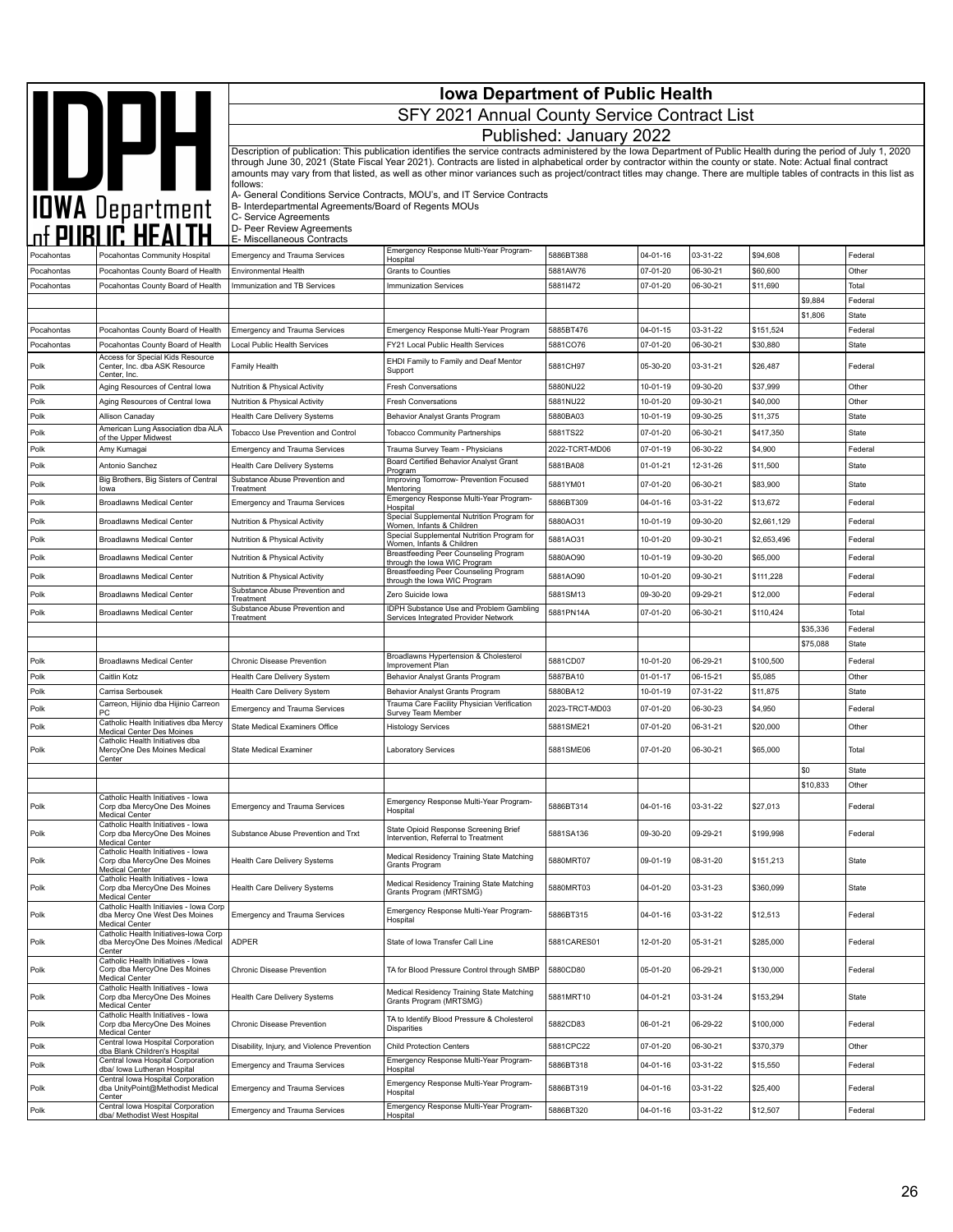|              | <b>Iowa Department of Public Health</b>                                 |                                                                                |                                                                                                                                                                                                                                                                                                                                          |                             |                      |                      |                      |                        |                    |
|--------------|-------------------------------------------------------------------------|--------------------------------------------------------------------------------|------------------------------------------------------------------------------------------------------------------------------------------------------------------------------------------------------------------------------------------------------------------------------------------------------------------------------------------|-----------------------------|----------------------|----------------------|----------------------|------------------------|--------------------|
|              | <b>SAN DEPARTMENT</b>                                                   |                                                                                | SFY 2021 Annual County Service Contract List                                                                                                                                                                                                                                                                                             |                             |                      |                      |                      |                        |                    |
|              |                                                                         |                                                                                |                                                                                                                                                                                                                                                                                                                                          | Published: January 2022     |                      |                      |                      |                        |                    |
|              |                                                                         |                                                                                | Description of publication: This publication identifies the service contracts administered by the Iowa Department of Public Health during the period of July 1, 2020<br>through June 30, 2021 (State Fiscal Year 2021). Contracts are listed in alphabetical order by contractor within the county or state. Note: Actual final contract |                             |                      |                      |                      |                        |                    |
|              |                                                                         |                                                                                | amounts may vary from that listed, as well as other minor variances such as project/contract titles may change. There are multiple tables of contracts in this list as                                                                                                                                                                   |                             |                      |                      |                      |                        |                    |
|              |                                                                         | follows:                                                                       | A- General Conditions Service Contracts, MOU's, and IT Service Contracts                                                                                                                                                                                                                                                                 |                             |                      |                      |                      |                        |                    |
|              |                                                                         | B- Interdepartmental Agreements/Board of Regents MOUs<br>C- Service Agreements |                                                                                                                                                                                                                                                                                                                                          |                             |                      |                      |                      |                        |                    |
|              |                                                                         | D- Peer Review Agreements<br>E- Miscellaneous Contracts                        |                                                                                                                                                                                                                                                                                                                                          |                             |                      |                      |                      |                        |                    |
| Polk         | Central Iowa Hospital Corporation                                       | Health Care Delivery Systems                                                   | Medical Residency Training State Matching<br>Grants Program (MRTSMG) Allen Hospital-                                                                                                                                                                                                                                                     | 5881MRT11                   | 04-01-21             | 03-31-24             | \$923,353            |                        | State              |
|              | dba UnityPoint Health - Des Moines<br>Central Iowa Hospital Corporation |                                                                                | Waterloo<br>Medical Residency Training State Matching                                                                                                                                                                                                                                                                                    |                             |                      |                      |                      |                        |                    |
| Polk<br>Polk | dba UnityPoint Health - Des Moines<br>Child & Family Policy Center      | Health Care Delivery Systems<br>Family Health                                  | Grants Program (MRTSMG) Des Moines<br>1st Five Healthy Mental Development                                                                                                                                                                                                                                                                | 5881MRT12<br>5881MHI31      | 04-01-21<br>07-01-20 | 03-31-24<br>08-06-20 | \$923,353<br>\$8,141 |                        | State<br>Total     |
|              |                                                                         |                                                                                | Initiative: Evaluation                                                                                                                                                                                                                                                                                                                   |                             |                      |                      |                      | \$6,106                | State              |
|              |                                                                         |                                                                                |                                                                                                                                                                                                                                                                                                                                          |                             |                      |                      |                      | \$2,035                | Other              |
| Polk         | Common Good lowa                                                        | Family Health                                                                  | 1st Five Healthy Mental Development<br>Initiative: Evaluation                                                                                                                                                                                                                                                                            | 5881MHI31A                  | 08-07-20             | 06-30-21             | \$96,079             |                        | Total              |
|              |                                                                         |                                                                                |                                                                                                                                                                                                                                                                                                                                          |                             |                      |                      |                      | \$72,059               | State              |
| Polk         | Community Youth Concepts                                                | Family Health                                                                  | Sexual Risk Avoidance Education Program                                                                                                                                                                                                                                                                                                  | 5880CH02A                   | 08-01-19             | 07-31-20             | \$49,005             | \$24,020               | Other<br>Federal   |
| Polk         | Community Youth Concepts                                                | <b>Family Health</b>                                                           | Sexual Risk Avoidance Education Program                                                                                                                                                                                                                                                                                                  | 5881CH02A                   | 08-01-20             | 07-31-21             | \$43,600             |                        | Federal            |
| Polk         | Community Youth Concepts                                                | Substance Abuse Prevention and<br>Treatment                                    | Improving Tomorrow- Prevention Focused<br>Mentoring                                                                                                                                                                                                                                                                                      | 5881YM04                    | 07-01-20             | 06-30-21             | \$95,313             |                        | State              |
| Polk         | Community Youth Concepts                                                | Substance Abuse Prevention and<br>Treatment                                    | Substance Abuse Prevention Training Team                                                                                                                                                                                                                                                                                                 | 5881IP61                    | 09-30-20             | 09-29-21             | \$11,100             |                        | Federal            |
| Polk         | Community Youth Concepts                                                | Substance Abuse Prevention and<br>Treatment                                    | Strategic Initiatives to Prevent Drug<br>Overdoses Project                                                                                                                                                                                                                                                                               | 5881IP05                    | 08-01-20             | 08-31-21             | \$114,001            |                        | Total              |
|              |                                                                         |                                                                                |                                                                                                                                                                                                                                                                                                                                          |                             |                      |                      |                      | \$83,231               | Federal            |
|              |                                                                         |                                                                                |                                                                                                                                                                                                                                                                                                                                          |                             |                      |                      |                      | \$30,770               | Other              |
| Polk<br>Polk | Community Youth Concepts<br>Community Youth Concepts                    | <b>Family Health</b><br>Family Health                                          | Teen Outreach Program Replication Partner<br>Teen Outreach Program Replication Partner                                                                                                                                                                                                                                                   | 5880CH20P<br>5881CH20P      | 10-01-19<br>10-01-20 | 09-30-21<br>09-30-21 | \$65,000<br>\$59,100 |                        | Federal<br>Federal |
| Polk         | Community Youth Concepts                                                | Family Health                                                                  | <b>PREP</b> Implementation                                                                                                                                                                                                                                                                                                               | 5880CH17P                   | 08-01-19             | 07-31-20             | \$20,000             |                        | Federal            |
| Polk         | Community Youth Concepts                                                | Family Health                                                                  | <b>PREP</b> Implementation                                                                                                                                                                                                                                                                                                               | 5881CH17P                   | 08-01-20             | 07-31-21             | \$20,000             |                        | Federal            |
| Polk<br>Polk | Delta Dental of Iowa<br>Delta Dental of Iowa                            | Oral Health<br>Oral Health                                                     | Dental Loan Repayment Program<br>Donated Dental Services Program                                                                                                                                                                                                                                                                         | 5881DH27<br>5881DH30        | 07-01-20<br>07-01-20 | 06-30-21<br>06-30-21 | \$96,000<br>\$64,000 |                        | State<br>State     |
| Polk         | Des Moines Independent Community                                        | Nutrition & Physical Activity                                                  | Iowa Nutrition Network School Grant Program                                                                                                                                                                                                                                                                                              | 5880NU06                    | 10-01-19             | 09-30-20             | \$190,290            |                        | Other              |
| Polk         | Schools<br>Des Moines Independent Community                             | Nutrition & Physical Activity                                                  | Iowa Nutrition Network School Grant Program                                                                                                                                                                                                                                                                                              | 5881NU06                    | 10-01-20             | 09-30-21             | \$204,633            |                        | Other              |
| Polk         | Schools<br>Des Moines University dba Osteo                              | Health Care Delivery Systems                                                   | <b>Provider Education Project</b>                                                                                                                                                                                                                                                                                                        | 5881MHW01                   | 07-01-20             | 06-30-21             | \$250,000            |                        | State              |
| Polk         | <b>Medical Center</b><br>Drake University                               | Family Health                                                                  | Iowa Project LAUNCH                                                                                                                                                                                                                                                                                                                      | 5881PL01                    | 08-31-20             | 08-30-21             | \$549,864            |                        | Federal            |
| Polk         | Elizabeth Albright                                                      | Health Care Delivery Systems                                                   | Board Certified Behavior Analyst Grant<br>Program                                                                                                                                                                                                                                                                                        | 5881BA01                    | $01 - 01 - 21$       | 12-31-26             | \$11,500             |                        | State              |
| Polk         | Elizabeth Fuchsen                                                       | <b>Emergency and Trauma Services</b>                                           | Trauma Survey Team Member Nurse                                                                                                                                                                                                                                                                                                          | 2022-TCRT-RN05              | 07-01-19             | 06-30-22             | \$4,900              |                        | Federal            |
| Polk         | Employee & Family Resources, Inc                                        | Substance Abuse Prevention and<br>Treatment                                    | Strategic Prevention Framework for<br>Prescription Drugs Project                                                                                                                                                                                                                                                                         | 5881IP51                    | 09-01-20             | 08-31-21             | \$73,000             |                        | Federal            |
| Polk         | Employee & Family Resources, Inc.                                       | Substance Abuse Prevention and<br>Treatment                                    | Strategic Prevention Framework for<br>Prescription Drugs Project                                                                                                                                                                                                                                                                         | 5881IP52                    | 09-01-20             | 08-31-21             | \$73,000             |                        | Federal            |
| Polk         | Epilepsy Foundation dba Epilepsy<br>Foundation lowa                     | <b>Family Health</b>                                                           | Epilepsy Services for Iowans                                                                                                                                                                                                                                                                                                             | 5881ES01                    | 07-01-20             | 06-30-21             | \$144,000            |                        | State              |
| Polk         | Family Planning Council of Iowa                                         | HIV, STD, and Hepatitis                                                        | Community Based Screening Services<br>Secure Statewide Medical Homes Inclusive of                                                                                                                                                                                                                                                        | 5881ST03                    | $01 - 01 - 21$       | 12-31-21             | \$111,664            |                        | Federal            |
| Polk         | Free Clinics of Iowa                                                    | Health Care Delivery Systems                                                   | Oral Healthcare<br>Board Certified Behavior Analyst Grant                                                                                                                                                                                                                                                                                | 5881SN03                    | 07-01-20             | 06-30-21             | \$334,000            |                        | State              |
| Polk         | Hannah Woods<br>Dr. Gary Hemann dba Hemann                              | <b>Health Care Delivery Systems</b>                                            | Program<br>Trauma Care Facility Physician Verification                                                                                                                                                                                                                                                                                   | 5881BA09                    | $01 - 01 - 21$       | 12-31-26             | \$11,500             |                        | State              |
| Polk<br>Polk | Medicine, PLC<br>Healthy Birth Day, Inc.                                | <b>Emergency and Trauma Services</b><br>Family Health                          | Survey Team Member<br><b>IDPH Count the Kicks Materials</b>                                                                                                                                                                                                                                                                              | 2023-TCRT-MD-01<br>5881CH65 | 07-01-20<br>03-01-20 | 06-30-23<br>02-28-21 | \$4,950<br>\$8,000   |                        | Federal<br>Federal |
| Polk         | Healthy Birth Day, Inc.                                                 | Family Health                                                                  | <b>IDPH Count the Kicks Materials</b>                                                                                                                                                                                                                                                                                                    | 5882CH65                    | 03-01-21             | 02-28-22             | \$8,000              |                        | Federal            |
| Polk         | Healthy Birth Day, Inc.                                                 | Family Health                                                                  | Still Birth Prevention Education for Family<br>Support Professionals                                                                                                                                                                                                                                                                     | 5880CH95                    | 02-01-20             | 12-31-21             | \$212,700            |                        | Federal            |
| Polk         | House of Mercy                                                          | Substance Abuse Prevention and<br>Treatment                                    | IDPH Substance Use and Problem Gambling<br>Services Integrated Provider Network                                                                                                                                                                                                                                                          | 5881PN15A                   | 07-01-20             | 06-30-21             | \$161,004            |                        | Total              |
|              |                                                                         |                                                                                |                                                                                                                                                                                                                                                                                                                                          |                             |                      |                      |                      | \$48,868               | Federal            |
|              |                                                                         | Substance Abuse Prevention and                                                 | IDPH Substance Use and Problem Gambling                                                                                                                                                                                                                                                                                                  |                             |                      |                      |                      | \$112,136              | State              |
| Polk         | House of Mercy                                                          | Treatment                                                                      | Services Integrated Provider Network                                                                                                                                                                                                                                                                                                     | 5881PN14B                   | 07-01-20             | 06-30-21             | \$1,293,929          |                        | Total              |
|              |                                                                         |                                                                                |                                                                                                                                                                                                                                                                                                                                          |                             |                      |                      |                      | \$745,608<br>\$548,321 | Federal<br>State   |
| Polk         | House of Mercy                                                          | Substance Abuse Prevention and<br>Treatment                                    | Promoting the Integration of Primary and<br>Behavioral Health Care- Iowa's Integration                                                                                                                                                                                                                                                   | 5881SA123                   | 09-30-20             | 09-29-21             | \$85,197             |                        | Federal            |
| Polk         | House of Mercy                                                          | Substance Abuse Prevention and                                                 | Project<br>Zero Suicide Iowa                                                                                                                                                                                                                                                                                                             | 5881SM19                    | 09-30-20             | 09-29-21             | \$29,178             |                        | Federal            |
| Polk         | House of Mercy                                                          | Treatment<br>Substance Abuse Prevention and<br>Treatment                       | lowa Treatment for Individuals Experiencing<br>Homelessness-IPN                                                                                                                                                                                                                                                                          | 5882SA154                   | 01-15-21             | 01-14-22             | \$150,731            |                        | Federal            |
| Polk         | House of Mercy                                                          | Substance Abuse Prevention and                                                 | State Opioid Response In Iowa                                                                                                                                                                                                                                                                                                            | 5881SA98                    | 09-30-20             | 09-29-21             | \$230,000            |                        | Federal            |
| Polk         | HS Medical Billing Services, Inc.                                       | Treatment<br>Chronic Disease Prevention                                        | Claims Processing and Reimbursements -                                                                                                                                                                                                                                                                                                   | 5881NB98                    | 06-30-20             | 06-29-21             | \$823,419            |                        | Total              |
|              |                                                                         |                                                                                | Chronic Disease Program                                                                                                                                                                                                                                                                                                                  |                             |                      |                      |                      | \$711,025              | Federal            |
|              |                                                                         |                                                                                |                                                                                                                                                                                                                                                                                                                                          |                             |                      |                      |                      | \$112,394              | State              |
| Polk         | HS Medical Billing Services, Inc.                                       | Chronic Disease Prevention                                                     | Claims Processing and Reimbursements -<br>Chronic Disease Program                                                                                                                                                                                                                                                                        | 5882NB98                    | 06-30-21             | 06-29-22             | \$789,704            |                        | Total              |
|              |                                                                         |                                                                                |                                                                                                                                                                                                                                                                                                                                          |                             |                      |                      |                      | \$676,500              | Federal            |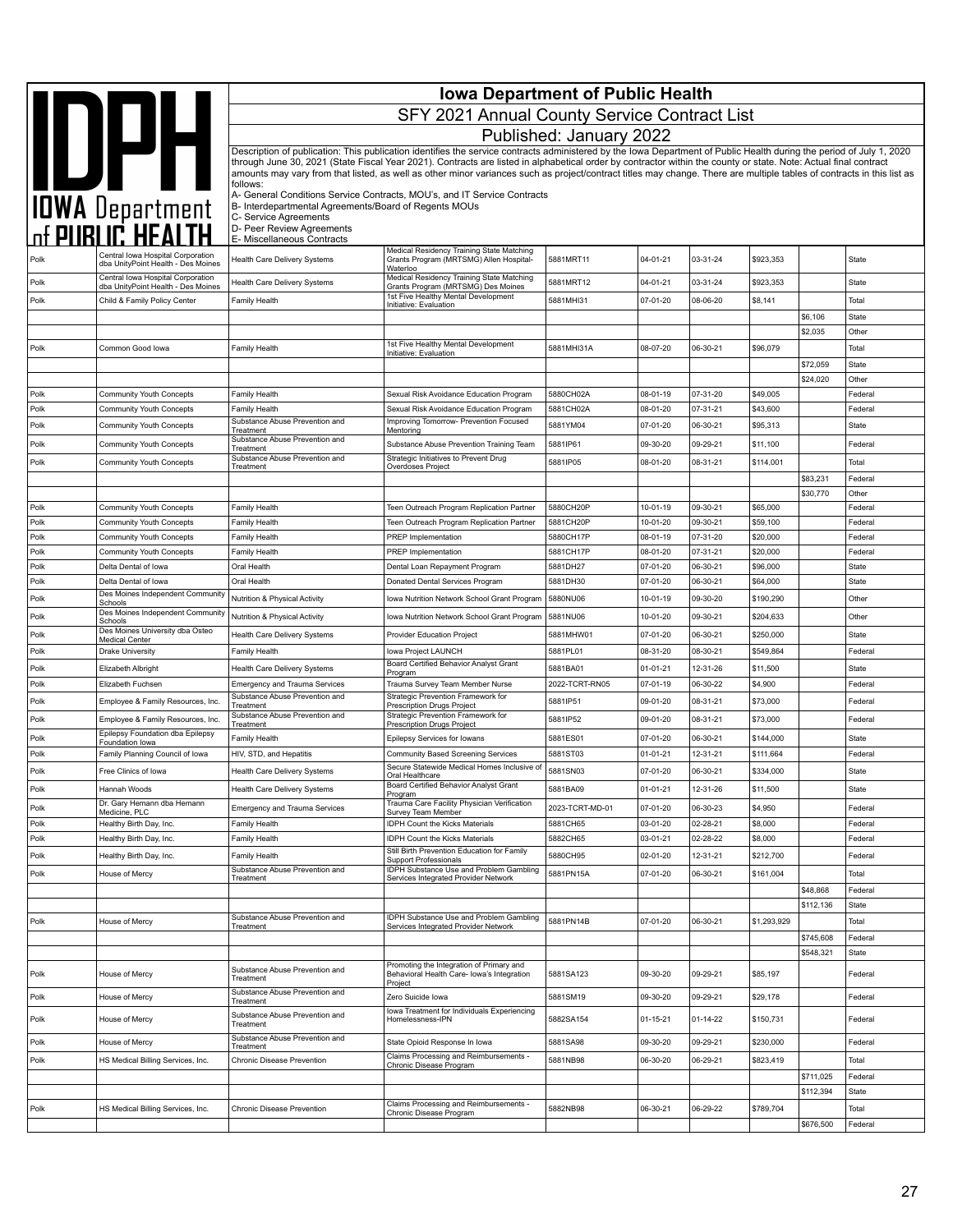|              | <b>Iowa Department of Public Health</b><br><b>AND DATE</b><br>TOWA Department<br>The PUBLIC HEALTH<br>SFY 2021 Annual County Service Contract List |                                                                 |                                                                                                                                                                                                                                                                                                                                            |                         |                      |                      |                        |                      |                    |
|--------------|----------------------------------------------------------------------------------------------------------------------------------------------------|-----------------------------------------------------------------|--------------------------------------------------------------------------------------------------------------------------------------------------------------------------------------------------------------------------------------------------------------------------------------------------------------------------------------------|-------------------------|----------------------|----------------------|------------------------|----------------------|--------------------|
|              |                                                                                                                                                    |                                                                 |                                                                                                                                                                                                                                                                                                                                            | Published: January 2022 |                      |                      |                        |                      |                    |
|              |                                                                                                                                                    |                                                                 | Description of publication: This publication identifies the service contracts administered by the Iowa Department of Public Health during the period of July 1, 2020                                                                                                                                                                       |                         |                      |                      |                        |                      |                    |
|              |                                                                                                                                                    | follows:                                                        | through June 30, 2021 (State Fiscal Year 2021). Contracts are listed in alphabetical order by contractor within the county or state. Note: Actual final contract<br>amounts may vary from that listed, as well as other minor variances such as project/contract titles may change. There are multiple tables of contracts in this list as |                         |                      |                      |                        |                      |                    |
|              |                                                                                                                                                    | B- Interdepartmental Agreements/Board of Regents MOUs           | A- General Conditions Service Contracts, MOU's, and IT Service Contracts                                                                                                                                                                                                                                                                   |                         |                      |                      |                        |                      |                    |
|              |                                                                                                                                                    | C- Service Agreements<br>D- Peer Review Agreements              |                                                                                                                                                                                                                                                                                                                                            |                         |                      |                      |                        |                      |                    |
|              |                                                                                                                                                    | E- Miscellaneous Contracts                                      |                                                                                                                                                                                                                                                                                                                                            |                         |                      |                      |                        | \$113,204            | State              |
| Polk         | INA Services Company dba<br><b>Customized Newspaper Advertising</b>                                                                                | Department Wide - Outreach                                      | Print Media Advertising                                                                                                                                                                                                                                                                                                                    | 5880HPC03               | 09-01-19             | 08-31-22             | \$2,810,547            |                      | Total              |
|              |                                                                                                                                                    |                                                                 |                                                                                                                                                                                                                                                                                                                                            |                         |                      |                      |                        | \$513,443            | Federal            |
|              |                                                                                                                                                    |                                                                 |                                                                                                                                                                                                                                                                                                                                            |                         |                      |                      |                        | \$1,400              | <b>State</b>       |
|              | Iowa Association for the Education of                                                                                                              |                                                                 |                                                                                                                                                                                                                                                                                                                                            |                         |                      |                      |                        | \$2,295,704          | Other              |
| Polk         | Young Children<br>lowa Association for the Education of                                                                                            | Family Health                                                   | T.E.A.C.H. Iowa Scholarships (MIECHV)                                                                                                                                                                                                                                                                                                      | 5880CH19                | 10-01-19             | 09-30-20             | \$225,000              |                      | Federal            |
| Polk         | Young Children<br>Iowa Association of Community                                                                                                    | Family Health                                                   | T.E.A.C.H. Iowa Scholarships (MIECHV)                                                                                                                                                                                                                                                                                                      | 5881CH19                | 10-01-20             | 09-30-21             | \$229,872              |                      | Federal            |
| Polk         | Providers                                                                                                                                          | Disability, Injury, and Violence Prevention                     | Brain Injury Provider Training                                                                                                                                                                                                                                                                                                             | 5881BI09                | 07-01-20             | 06-30-21             | \$147,463              |                      | Total              |
|              |                                                                                                                                                    |                                                                 |                                                                                                                                                                                                                                                                                                                                            |                         |                      |                      |                        | \$86,182<br>\$61,281 | Federal<br>State   |
| Polk         | Iowa Association of Rural Health                                                                                                                   | Health Care Delivery Systems                                    | Rural Health Clinics Infrastructure and                                                                                                                                                                                                                                                                                                    | 5881SN01                | 07-01-20             | 06-30-21             | \$25,000               |                      | State              |
| Polk         | Clinics<br>Iowa Association of Regional                                                                                                            | Nutrition & Physical Activity                                   | Service Delivery Transformation<br>5-2-1-0 Project                                                                                                                                                                                                                                                                                         | 5881HP01                | 07-01-20             | 06-30-21             | \$278,000              |                      | State              |
| Polk         | Councils<br>Iowa Athletic Trainers Society                                                                                                         | Disability, Injury, and Violence Prevention                     | Youth Athlete Concussion Surveillance                                                                                                                                                                                                                                                                                                      | 5881BI02                | 07-01-20             | 05-31-21             | \$11,320               |                      | Federal            |
| Polk         | Iowa Caregivers                                                                                                                                    | Health Care Delivery Systems                                    | Project<br>Strengthening Iowa's Direct Care Workforce                                                                                                                                                                                                                                                                                      | 5881NW02                | 07-01-20             | 06-30-21             | \$85,000               |                      | State              |
| Polk         | Iowa Coalition Against Sexual                                                                                                                      | Disability, Injury, and Violence Prevention                     | Statewide Sexual Violence Prevention and                                                                                                                                                                                                                                                                                                   | 5881RP01                | 01-01-21             | 06-30-21             | \$209,781              |                      | Total              |
|              | Assault                                                                                                                                            |                                                                 | Education                                                                                                                                                                                                                                                                                                                                  |                         |                      |                      |                        | \$101,931            | Federal            |
|              |                                                                                                                                                    |                                                                 |                                                                                                                                                                                                                                                                                                                                            |                         |                      |                      |                        | \$107,850            | State              |
| Polk         | Iowa Coalition Against Sexual<br>Assault                                                                                                           | Disability, Injury, and Violence Prevention                     | Sex Offense Prevention                                                                                                                                                                                                                                                                                                                     | 5881SO01                | 10-01-20             | 09-30-21             | \$64,027               |                      | Federal            |
| Polk         | Iowa Healthcare Collaborative                                                                                                                      | Heathcare Delivery Systems                                      | Iowa CAH Community Health Needs<br>Assessment and Action Planning                                                                                                                                                                                                                                                                          | 5880CA02                | 09-01-19             | 08-31-20             | \$62,459               |                      | Federal            |
| Polk         | Iowa Healthcare Collaborative                                                                                                                      | <b>Heathcare Delivery Systems</b>                               | Iowa CAH Community Health Needs<br>Assessment and Action Planning                                                                                                                                                                                                                                                                          | 5881CA02                | 09-01-20             | 08-31-21             | \$70,459               |                      | Federal            |
| Polk         | Iowa Healthcare Collaborative                                                                                                                      | Heathcare Delivery Systems                                      | Flex Program Quality Improvement                                                                                                                                                                                                                                                                                                           | 5880CA03                | 01-01-20             | 08-31-20             | \$90,000               |                      | Federal            |
| Polk         | Iowa Healthcare Collaborative                                                                                                                      | <b>Heathcare Delivery Systems</b>                               | Flex Program Quality Improvement<br>TA for Improving Detection of Undiagnosed                                                                                                                                                                                                                                                              | 5881CA03                | 09-01-20             | 08-31-21             | \$195,500              |                      | Federal            |
| Polk         | Iowa Healthcare Collaborative                                                                                                                      | Chronic Disease Prevention                                      | Hypertension & Cholesterol                                                                                                                                                                                                                                                                                                                 | 5881CD60                | 08-15-20             | 06-29-21             | \$105,000              |                      | Federal            |
| Polk         | Iowa Healthcare Collaborative                                                                                                                      | Chronic Disease Prevention                                      | TA for Improving Detection of Undiagnosed<br>Hypertension & Cholesterol                                                                                                                                                                                                                                                                    | 5881CD60E               | 06-30-21             | 06-29-22             | \$75,000               |                      | Federal            |
| Polk         | Iowa Healthiest State Initiative                                                                                                                   | Nutrition & Physical Activity                                   | 5-2-1-0 Healthy Choices Count Statewide<br>Partnership                                                                                                                                                                                                                                                                                     | 5881HP02                | 09-15-20             | 06-30-21             | \$32,500               |                      | Total              |
|              |                                                                                                                                                    |                                                                 |                                                                                                                                                                                                                                                                                                                                            |                         |                      |                      |                        | \$30,000<br>\$2,500  | State<br>Other     |
| Polk         | Iowa Medical Society                                                                                                                               | <b>Healthcare Delivery Systems</b>                              | Iowa Healthcare Workforce Strategic Planning                                                                                                                                                                                                                                                                                               | 5880NW35                | 11-01-19             | 06-30-21             | \$114,000              |                      | State              |
| Polk         | <b>Iowa Medical Society</b>                                                                                                                        | Chronic Disease Prevention                                      | & Stakeholder Engagement<br>TA for Improving Detection of Undiagnosed                                                                                                                                                                                                                                                                      | 5881CD61                | 08-15-20             | 06-29-21             | \$105,000              |                      | Federal            |
|              |                                                                                                                                                    |                                                                 | Hypertension & Cholesterol<br>TA for Improving Detection of Undiagnosed                                                                                                                                                                                                                                                                    | 5881CD61E               |                      | 06-29-22             |                        |                      | Federal            |
| Polk<br>Polk | Iowa Medical Society<br>Iowa SIDS Foundation                                                                                                       | Chronic Disease Prevention<br><b>Family Health</b>              | <b>Hypertension &amp; Cholesterol</b><br>Iowa SIDS Statewide Training                                                                                                                                                                                                                                                                      | 5880MC13                | 06-30-21<br>10-01-19 | 09-30-20             | \$75,000<br>\$7,564    |                      | Federal            |
| Polk         | Iowa SIDS Foundation                                                                                                                               | Family Health                                                   | Iowa SIDS Statewide Training                                                                                                                                                                                                                                                                                                               | 5881MC13                | 10-01-20             | 09-30-21             | \$7,650                |                      | Federal            |
| Polk         | lowa Society to Prevent Blindness<br>dba Prevent Blindness lowa                                                                                    | Family Health                                                   | Prevent Blindness lowa                                                                                                                                                                                                                                                                                                                     | 5881VS03                | 07-01-20             | 06-30-21             | \$96,000               |                      | State              |
| Polk         | Iowa Pharmacy Association                                                                                                                          | HIV, STD, Hepatitis                                             | Integrated HIV and Viral Hepatitis Testing<br>Services                                                                                                                                                                                                                                                                                     | 5881AP32                | 01-01-21             | 12-31-21             | \$167,200              |                      | Federal            |
| Polk         | Iowa Pharmacy Association                                                                                                                          | Chronic Disease Prevention                                      | Pharmacy Practice Advancement Strategies                                                                                                                                                                                                                                                                                                   | 5881CD50                | 07-01-20             | 06-29-21             | \$72,237               |                      | Federal            |
| Polk         | Iowa Physicians Clinic Medical<br>Foundation dba UnityPoint Clinic                                                                                 | Chronic Disease Prevention                                      | <b>DSMES Program Provider Education &amp;</b><br>Telehealth Tools                                                                                                                                                                                                                                                                          | 5881CD44                | 02-22-21             | 06-29-21             | \$3,850                |                      | Federal            |
| Polk         | Iowa Primary Care Association                                                                                                                      | Substance Abuse Prevention and<br>Treatment                     | State Opioid Response in Iowa                                                                                                                                                                                                                                                                                                              | 5881SA50                | 09-30-20             | 09-29-21             | \$70,000               |                      | Federal            |
| Polk         | Iowa Primary Care Association                                                                                                                      | Chronic Disease Prevention                                      | Preventing Liver Cancer among Opioid Users                                                                                                                                                                                                                                                                                                 | 5880CC15                | 03-31-20             | 09-30-21             | \$16,869               |                      | Other              |
| Polk         | Iowa Primary Care Association                                                                                                                      | Chronic Disease Prevention                                      | FQHC Patient HTN, Cholesterol and Diabetes<br>Control Improvement                                                                                                                                                                                                                                                                          | 5881CD08                | 06-30-20             | 06-29-21             | \$97,836               |                      | Federal            |
| Polk         | Iowa Primary Care Association                                                                                                                      | HIV,STD, Hepatitis                                              | Prevention Services Improvement<br>Coordinator                                                                                                                                                                                                                                                                                             | 5881HC31                | 04-01-20             | 03-31-21             | \$200,000              |                      | Total              |
|              |                                                                                                                                                    |                                                                 |                                                                                                                                                                                                                                                                                                                                            |                         |                      |                      |                        | \$121,782            | Federal            |
|              |                                                                                                                                                    |                                                                 |                                                                                                                                                                                                                                                                                                                                            |                         |                      |                      |                        | \$78,218             | State              |
| Polk         | Iowa Primary Care Association                                                                                                                      | Chronic Disease Prevention                                      | Organized Approaches to Increase Colorectal<br>Cancer Screening                                                                                                                                                                                                                                                                            | 5881CRC16               | 06-30-20             | 06-29-21             | \$424,766              |                      | Federal            |
| Polk<br>Polk | Iowa Primary Care Association<br>Iowa Primary Care Association                                                                                     | Chronic Disease Prevention<br>Chronic Disease Prevention        | Breast and Cervical Cancer Implementation<br>Breast and Cervical Cancer Implementation                                                                                                                                                                                                                                                     | 5881NB75<br>5882NB75    | 06-30-20<br>06-30-21 | 06-29-21<br>06-29-22 | \$164,020<br>\$157,790 |                      | Federal<br>Federal |
| Polk         | Iowa Primary Care Association                                                                                                                      | Substance Abuse Prevention and<br>Treatment                     | Promoting the Integration of Primary and<br>Behavioral Health Care- Iowa's Integration                                                                                                                                                                                                                                                     | 5881SA03                | 09-30-20             | 09-29-21             | \$100,000              |                      | Federal            |
| Polk         | Iowa Prescription Drug Corporation                                                                                                                 | Health Care Delivery Systems                                    | Project<br>Pharmaceutical Infrastructure                                                                                                                                                                                                                                                                                                   | 5881PDR01               | 07-01-20             | 06-30-21             | \$600,000              |                      | State              |
| Polk         | dba Safe Net RX<br>Janice Miller                                                                                                                   | Health Care Delivery Systems                                    | Board Certified Behavior Analyst Grant                                                                                                                                                                                                                                                                                                     | 5881BA06                | $01 - 01 - 21$       | 12-31-26             | \$11,500               |                      | State              |
|              | Jeri Babb                                                                                                                                          |                                                                 | Program<br>Trauma Care Facility Nurse Verification                                                                                                                                                                                                                                                                                         | 2023-TRCT-RN004         | 07-01-20             | 06-30-23             | \$4,950                |                      | Federal            |
| Polk         |                                                                                                                                                    | Emergency and Trauma Services<br>Substance Abuse Prevention and | Survey Team Member                                                                                                                                                                                                                                                                                                                         |                         |                      |                      |                        |                      |                    |
| Polk<br>Polk | Jodee Goche<br>Katherine Oberman                                                                                                                   | Treatment<br>Health Care Delivery Systems                       | Substance Abuse Prevention Training Team<br>Behavior Analyst Grants Program                                                                                                                                                                                                                                                                | 5881IP62<br>5880BA08    | 09-30-20<br>10-01-19 | 09-29-21<br>09-30-25 | \$11,100<br>\$11,500   |                      | Federal<br>State   |
| Polk         | Kelsey <del>Hunerdosse</del> Lode                                                                                                                  | Health Care Delivery Systems                                    | Behavior Analyst Grants Program                                                                                                                                                                                                                                                                                                            | 5889BA04                | 05-01-18             | 08-31-22             | \$2,655                |                      | Other              |
| Polk         | Kelsey Taylor                                                                                                                                      | Health Care Delivery Systems                                    | Behavior Analyst Grants Program                                                                                                                                                                                                                                                                                                            | 5880BA13                | 10-01-19             | 07-11-22             | \$11,250               |                      | State              |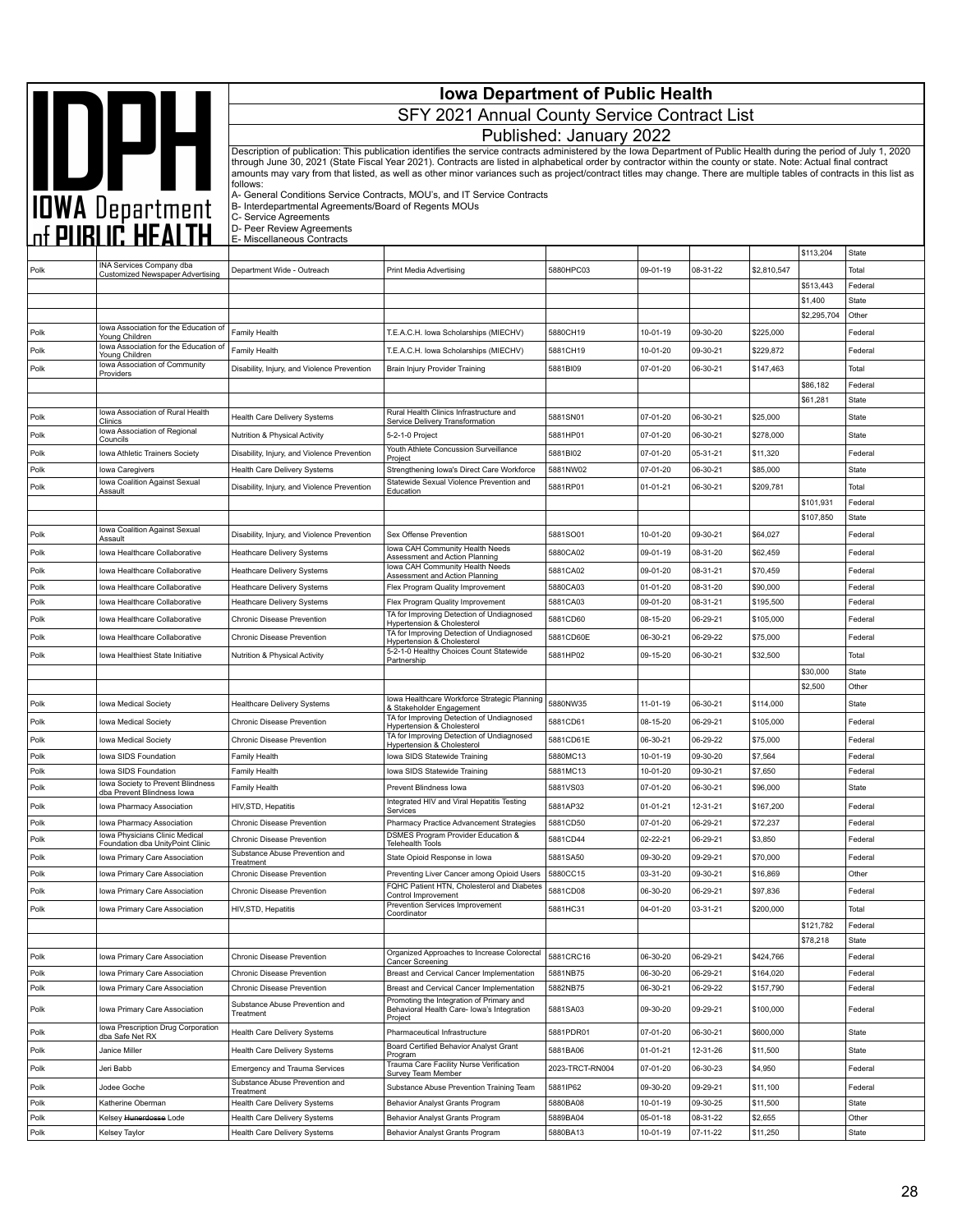|              |                                                            | <b>Iowa Department of Public Health</b>                                          |                                                                                                                                                                                                                                                                                                                                                                                                                                                                                                                    |                             |                      |                      |                      |                       |                    |  |  |
|--------------|------------------------------------------------------------|----------------------------------------------------------------------------------|--------------------------------------------------------------------------------------------------------------------------------------------------------------------------------------------------------------------------------------------------------------------------------------------------------------------------------------------------------------------------------------------------------------------------------------------------------------------------------------------------------------------|-----------------------------|----------------------|----------------------|----------------------|-----------------------|--------------------|--|--|
|              |                                                            |                                                                                  | SFY 2021 Annual County Service Contract List                                                                                                                                                                                                                                                                                                                                                                                                                                                                       |                             |                      |                      |                      |                       |                    |  |  |
|              |                                                            |                                                                                  |                                                                                                                                                                                                                                                                                                                                                                                                                                                                                                                    | Published: January 2022     |                      |                      |                      |                       |                    |  |  |
|              | <b>AND DEPARTMENT</b>                                      |                                                                                  | Description of publication: This publication identifies the service contracts administered by the Iowa Department of Public Health during the period of July 1, 2020<br>through June 30, 2021 (State Fiscal Year 2021). Contracts are listed in alphabetical order by contractor within the county or state. Note: Actual final contract<br>amounts may vary from that listed, as well as other minor variances such as project/contract titles may change. There are multiple tables of contracts in this list as |                             |                      |                      |                      |                       |                    |  |  |
|              |                                                            | follows:<br>B- Interdepartmental Agreements/Board of Regents MOUs                | A- General Conditions Service Contracts, MOU's, and IT Service Contracts                                                                                                                                                                                                                                                                                                                                                                                                                                           |                             |                      |                      |                      |                       |                    |  |  |
|              |                                                            | C- Service Agreements<br>D- Peer Review Agreements<br>E- Miscellaneous Contracts |                                                                                                                                                                                                                                                                                                                                                                                                                                                                                                                    |                             |                      |                      |                      |                       |                    |  |  |
|              | Kristin Platz                                              | <b>Emergency and Trauma Services</b>                                             | Trauma Care Facility Nurse Verification<br>Survey Team Member                                                                                                                                                                                                                                                                                                                                                                                                                                                      | 2023-TCRT-RN-001            | 07-01-20             | 06-30-23             | \$4,950              |                       | Federal            |  |  |
| Polk         | Launch IT Corp                                             | Radiological Health                                                              | <b>AMANDA Licensing System</b>                                                                                                                                                                                                                                                                                                                                                                                                                                                                                     | AMANDA-PL-2015-01           | 07-01-19             | 03-31-21             | Hourly Rate          |                       | State              |  |  |
| Polk         | Lutheran Services in Iowa                                  | Family Health                                                                    | MIECHV                                                                                                                                                                                                                                                                                                                                                                                                                                                                                                             | 5880CH10                    | 03-01-20             | 09-30-21             | \$2,340,167          |                       | Federal            |  |  |
| Polk         | Lutheran Services in Iowa                                  | Family Health                                                                    | MIECHV Workforce Development Diversity<br>Pilot                                                                                                                                                                                                                                                                                                                                                                                                                                                                    | 5880CH52                    | 09-30-19             | 09-29-20             | \$70,000             |                       | Federal            |  |  |
| Polk         | Lutheran Services in Iowa                                  | Family Health                                                                    | MIECHV Workforce Development Diversity<br>Pilot                                                                                                                                                                                                                                                                                                                                                                                                                                                                    | 5881CH52                    | 10-01-20             | 09-30-21             | \$70,000             |                       | Federal            |  |  |
| Polk         | Lutheran Services in Iowa                                  | Family Health                                                                    | Iowa Family Support Credentialing Program                                                                                                                                                                                                                                                                                                                                                                                                                                                                          | 5880CH05                    | 10-01-19             | 09-30-20             | \$217,654            | \$112,654             | Total<br>Federal   |  |  |
|              |                                                            |                                                                                  |                                                                                                                                                                                                                                                                                                                                                                                                                                                                                                                    |                             |                      |                      |                      | \$105,000             | Other              |  |  |
| Polk         | Lutheran Services in Iowa                                  | Family Health                                                                    | Healthy Opportunities For Parents To<br>Experience Success (HOPES)                                                                                                                                                                                                                                                                                                                                                                                                                                                 | 5881HF05                    | 07-01-20             | 06-30-21             | \$471,700            |                       | <b>State</b>       |  |  |
| Polk         | Lutheran Services in Iowa                                  | Family Health                                                                    | Iowa Family Support Credentialing Program                                                                                                                                                                                                                                                                                                                                                                                                                                                                          | 5881CH05                    | 10-01-20             | 09-30-21             | \$370,346            |                       | Total              |  |  |
|              |                                                            |                                                                                  |                                                                                                                                                                                                                                                                                                                                                                                                                                                                                                                    |                             |                      |                      |                      | \$220,346             | Federal            |  |  |
|              |                                                            |                                                                                  |                                                                                                                                                                                                                                                                                                                                                                                                                                                                                                                    |                             |                      |                      |                      | \$150,000             | Other              |  |  |
| Polk<br>Polk | Lutheran Services in Iowa<br>Megan Ransmeier               | <b>Family Health</b><br><b>Health Care Delivery Systems</b>                      | PREP Implementation<br>Behavior Analyst Grants Program                                                                                                                                                                                                                                                                                                                                                                                                                                                             | 5881CH18P<br>5880BA10       | 08-01-20<br>10-01-19 | 07-31-21<br>09-30-25 | \$26,000<br>\$11,500 |                       | Federal<br>State   |  |  |
| Polk         | Michaela Brueland                                          | Health Care Delivery Systems                                                     | Board Certified Behavior Analyst Grant                                                                                                                                                                                                                                                                                                                                                                                                                                                                             | 5881BA03                    | 01-01-21             | 12-31-26             | \$8,605              |                       | State              |  |  |
| Polk         | Natisha Jenson                                             | <b>Emergency and Trauma Services</b>                                             | Program<br>Trauma Care Facility Nurse Verification                                                                                                                                                                                                                                                                                                                                                                                                                                                                 | 2021-TCRT-MD10              | 07-01-18             | 06-30-21             | \$4,950              |                       | Federal            |  |  |
| Polk         | Orchard Place                                              | Nutrition & Physical Activity                                                    | Survey Team Member<br>Go NAP SACC Assessment                                                                                                                                                                                                                                                                                                                                                                                                                                                                       | 5880HKF06                   | 10-01-19             | 07-30-20             | \$10,000             |                       | Other              |  |  |
| Polk         | Orchard Place                                              | Nutrition & Physical Activity                                                    | Go NAP SACC Assessment                                                                                                                                                                                                                                                                                                                                                                                                                                                                                             | 5881HKF06                   | 09-01-20             | 07-30-21             | \$10,000             |                       | Other              |  |  |
| Polk         | Oakridge Neighborhood Assosciates                          | Immunization and TB Services                                                     | Refugee Health Services                                                                                                                                                                                                                                                                                                                                                                                                                                                                                            | 5881RH01                    | 05-01-20             | 09-30-20             | \$49,980             |                       |                    |  |  |
|              |                                                            |                                                                                  |                                                                                                                                                                                                                                                                                                                                                                                                                                                                                                                    |                             |                      |                      |                      | \$46,980              | Federal            |  |  |
|              | AssociatesHomes of Oakridge                                |                                                                                  |                                                                                                                                                                                                                                                                                                                                                                                                                                                                                                                    |                             |                      |                      |                      | \$3,000               | State              |  |  |
| Polk         | Human Services, Inc. dba Oakridge<br>Neighborhood Services | Immunization and TB Services                                                     | Refugee Health Services                                                                                                                                                                                                                                                                                                                                                                                                                                                                                            | 5882RH01                    | 02-01-21             | 09-30-21             | \$80,000             |                       | Federal            |  |  |
| Polk         | One lowa                                                   | Tobbaco Use Prevention and Control                                               | State Tobacco Control Program - Community<br><b>Disparities</b>                                                                                                                                                                                                                                                                                                                                                                                                                                                    | 5881TS50                    | $01 - 01 - 21$       | 06-30-21             | \$29,997             |                       | State              |  |  |
| Polk<br>Polk | Pelaez, Carlos<br>Planned Parenthood of the Heartland      | <b>Emergency and Trauma Services</b><br>Family Health                            | Trauma Survey Team - Physicians<br>PREP Implementation                                                                                                                                                                                                                                                                                                                                                                                                                                                             | 2023-TCRT-MD02<br>5881CH15P | 07-01-20<br>08-01-20 | 06-30-23<br>07-31-21 | \$4,950<br>\$85,076  |                       | Federal<br>Federal |  |  |
| Polk         | Planned Parenthood of the Heartland                        | Chronic Disease Prevention                                                       | Cervical Cancer Screening Program                                                                                                                                                                                                                                                                                                                                                                                                                                                                                  | 5881NB62                    | 03-01-20             | 06-30-21             | \$32,400             |                       | State              |  |  |
| Polk         | Polk County Medical Society                                | Health Care Delivery Systems                                                     | Safety Net Provider Patient Access                                                                                                                                                                                                                                                                                                                                                                                                                                                                                 | 5881SN05                    | 07-01-20             | 06-30-21             | \$225,000            |                       | State              |  |  |
| Polk         | Polk County Board of Health                                | Chronic Disease Prevention                                                       | Iowa Get Screened: Colorectal Cancer<br>Program                                                                                                                                                                                                                                                                                                                                                                                                                                                                    | 5881CRC02                   | 07-01-20             | 06-30-21             | \$5,020              |                       | State              |  |  |
| Polk         | Polk County Board of Health                                | Chronic Disease Prevention                                                       | FY20 Care for Yourself- WW                                                                                                                                                                                                                                                                                                                                                                                                                                                                                         | 5880NB20WW                  | 09-30-19             | 09-29-20             | \$63,225             |                       | Federal            |  |  |
| Polk         | Polk County Board of Health                                | Chronic Disease Prevention                                                       | FY21 Care for Yourself- WW                                                                                                                                                                                                                                                                                                                                                                                                                                                                                         | 5881NB20WW                  | 09-30-20             | 09-29-21             | \$73,100             |                       | Federal            |  |  |
| Polk         | Polk County Board of Health                                | Chronic Disease Prevention                                                       | Care for Yourself-BCC Screening Program                                                                                                                                                                                                                                                                                                                                                                                                                                                                            | 5881NB20                    | 06-30-20             | 06-29-21             | \$175,435            |                       | Total<br>Federal   |  |  |
|              |                                                            |                                                                                  |                                                                                                                                                                                                                                                                                                                                                                                                                                                                                                                    |                             |                      |                      |                      | \$153,650<br>\$21,785 | State              |  |  |
| Polk         | Polk County Board of Health                                | Chronic Disease Prevention                                                       | Care for Yourself- BCC                                                                                                                                                                                                                                                                                                                                                                                                                                                                                             | 5881NB20E                   | 06-30-21             | 06-29-22             | \$171,641            |                       | Total              |  |  |
|              |                                                            |                                                                                  |                                                                                                                                                                                                                                                                                                                                                                                                                                                                                                                    |                             |                      |                      |                      | \$135,275             | Federal            |  |  |
|              |                                                            |                                                                                  |                                                                                                                                                                                                                                                                                                                                                                                                                                                                                                                    |                             |                      |                      |                      | \$24,466              | <b>State</b>       |  |  |
| Polk         | Polk County Board of Health                                | Environmental Health                                                             | Grants to Counties                                                                                                                                                                                                                                                                                                                                                                                                                                                                                                 | 5881AW77                    | 07-01-20             | 06-30-21             | \$30,300             | \$11,900              | Other<br>Other     |  |  |
| Polk         | Polk County Board of Health                                | Immunization and TB Services                                                     | TB Directly Observed Therapy                                                                                                                                                                                                                                                                                                                                                                                                                                                                                       | MOU-2021-TB01               | $01 - 01 - 21$       | 12-31-21             | \$7,200              |                       | Total              |  |  |
|              |                                                            |                                                                                  |                                                                                                                                                                                                                                                                                                                                                                                                                                                                                                                    |                             |                      |                      |                      | \$3,600               | Federal            |  |  |
|              |                                                            |                                                                                  |                                                                                                                                                                                                                                                                                                                                                                                                                                                                                                                    |                             |                      |                      |                      | \$3,600               | State              |  |  |
| Polk         | Polk County Board of Health                                | Immunization and TB Services                                                     | <b>Immunization Services</b>                                                                                                                                                                                                                                                                                                                                                                                                                                                                                       | 58811473                    | 07-01-20             | 06-30-21             | \$75,325             |                       | Total              |  |  |
|              |                                                            |                                                                                  |                                                                                                                                                                                                                                                                                                                                                                                                                                                                                                                    |                             |                      |                      |                      | \$63,715<br>\$11,610  | Federal<br>State   |  |  |
| Polk         | Polk County Board of Health                                | Environmental Health                                                             | Childhood Lead Poisoning Prevention                                                                                                                                                                                                                                                                                                                                                                                                                                                                                | 5881LP06                    | 07-01-20             | 06-30-21             | \$7,009              |                       | State              |  |  |
| Polk         | Polk County Board of Health                                | Local Public Health Services                                                     | Program<br>FY21 Local Public Health Services                                                                                                                                                                                                                                                                                                                                                                                                                                                                       | 5881CO77                    | 07-01-20             | 06-30-21             | \$833,867            |                       | State              |  |  |
| Polk         | Polk County Board of Health                                | <b>Emergency and Trauma Services</b>                                             | Emergency Response Multi-Year Program                                                                                                                                                                                                                                                                                                                                                                                                                                                                              | 5885BT477                   | 04-01-15             | 03-31-22             | \$1,818,434          |                       | Federal            |  |  |
| Polk         | Polk County Board of Health                                | HIV, STD, and Hepatitis Services                                                 | Integrated HIV and Viral Hepatitis Services                                                                                                                                                                                                                                                                                                                                                                                                                                                                        | 5881AP10                    | 01-01-21             | 12-31-21             | \$184,217            |                       | Total              |  |  |
|              |                                                            |                                                                                  |                                                                                                                                                                                                                                                                                                                                                                                                                                                                                                                    |                             |                      |                      |                      | \$179,717             | Federal            |  |  |
|              |                                                            |                                                                                  | Public Health Emergency Preparedness                                                                                                                                                                                                                                                                                                                                                                                                                                                                               |                             |                      |                      |                      | \$4,500               | <b>State</b>       |  |  |
| Polk         | Polk County Board of Health                                | Emergency and Trauma Services                                                    | (PHEP), Hospital Preparedness Program<br>(HPP), Emergency Medical Services (EMS)<br>System Development, Cities Readiness<br>Initiative-Metropolitan Statistical Areas (CRI-<br>MSA)                                                                                                                                                                                                                                                                                                                                | 5881BT08                    | 07-01-20             | 06-30-21             | \$939,516            |                       | Total              |  |  |
|              |                                                            |                                                                                  |                                                                                                                                                                                                                                                                                                                                                                                                                                                                                                                    |                             |                      |                      |                      | \$874,495             | Federal            |  |  |
|              |                                                            | Substance Abuse Prevention and                                                   |                                                                                                                                                                                                                                                                                                                                                                                                                                                                                                                    |                             |                      |                      |                      | \$65,021              | State              |  |  |
| Polk         | Polk County Board of Supervisors                           | Treatment                                                                        | County Substance Abuse Prevention                                                                                                                                                                                                                                                                                                                                                                                                                                                                                  | 5881SS77                    | 07-01-20             | 06-30-21             | \$10,000             |                       | Other              |  |  |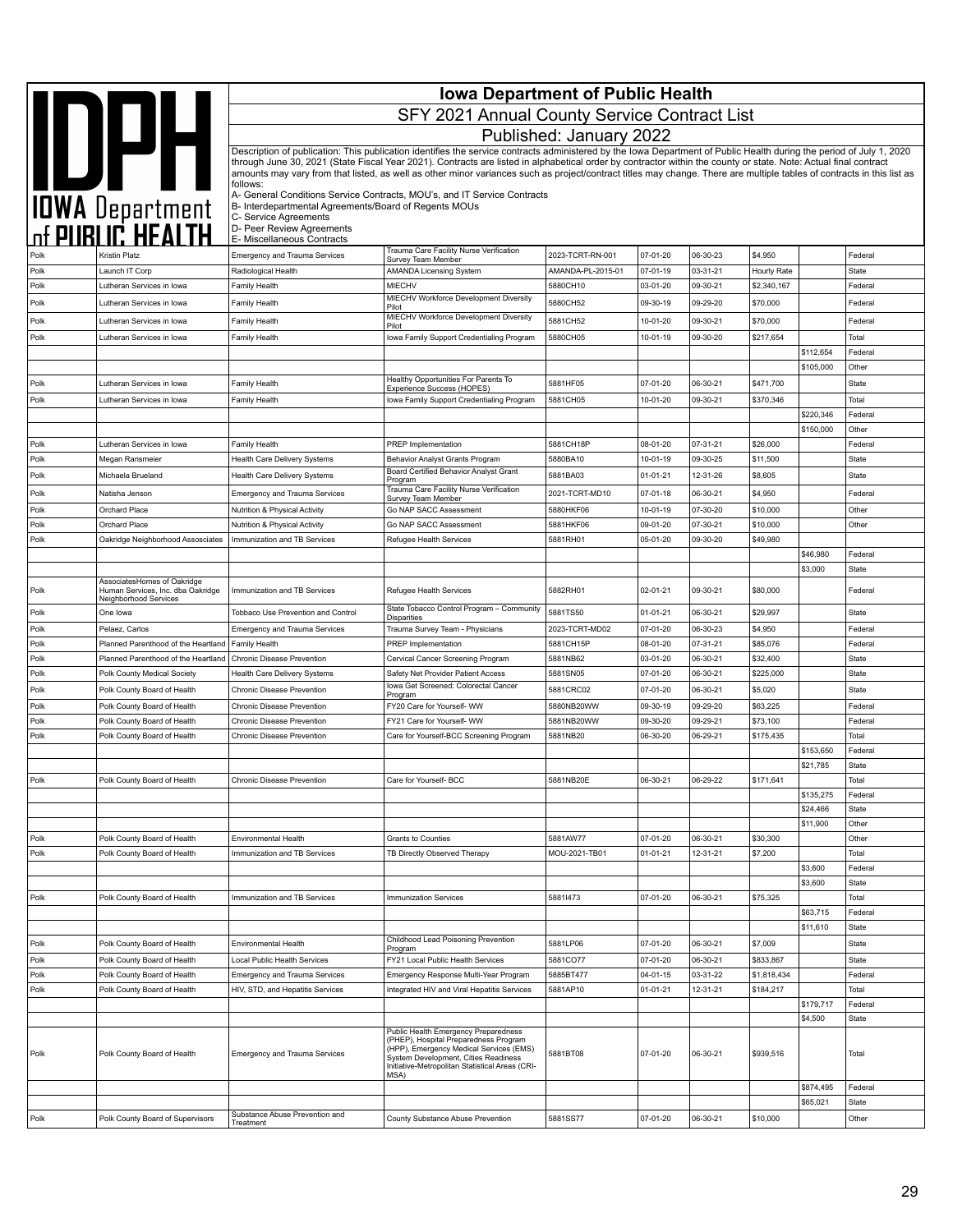|              |                                                            | <b>Iowa Department of Public Health</b>                                                                     |                                                                                                                                                                                                                                                                                                                                                                                                                                                                                                                    |                         |                      |                      |                      |                        |                         |  |
|--------------|------------------------------------------------------------|-------------------------------------------------------------------------------------------------------------|--------------------------------------------------------------------------------------------------------------------------------------------------------------------------------------------------------------------------------------------------------------------------------------------------------------------------------------------------------------------------------------------------------------------------------------------------------------------------------------------------------------------|-------------------------|----------------------|----------------------|----------------------|------------------------|-------------------------|--|
|              |                                                            |                                                                                                             | SFY 2021 Annual County Service Contract List                                                                                                                                                                                                                                                                                                                                                                                                                                                                       |                         |                      |                      |                      |                        |                         |  |
|              |                                                            |                                                                                                             |                                                                                                                                                                                                                                                                                                                                                                                                                                                                                                                    | Published: January 2022 |                      |                      |                      |                        |                         |  |
|              | <b>AND DATE</b><br>TOWA Department<br>The PUBLIC HEALTH    |                                                                                                             | Description of publication: This publication identifies the service contracts administered by the Iowa Department of Public Health during the period of July 1, 2020<br>through June 30, 2021 (State Fiscal Year 2021). Contracts are listed in alphabetical order by contractor within the county or state. Note: Actual final contract<br>amounts may vary from that listed, as well as other minor variances such as project/contract titles may change. There are multiple tables of contracts in this list as |                         |                      |                      |                      |                        |                         |  |
|              |                                                            | follows:                                                                                                    | A- General Conditions Service Contracts, MOU's, and IT Service Contracts                                                                                                                                                                                                                                                                                                                                                                                                                                           |                         |                      |                      |                      |                        |                         |  |
|              |                                                            | B- Interdepartmental Agreements/Board of Regents MOUs<br>C- Service Agreements<br>D- Peer Review Agreements |                                                                                                                                                                                                                                                                                                                                                                                                                                                                                                                    |                         |                      |                      |                      |                        |                         |  |
|              |                                                            | E- Miscellaneous Contracts                                                                                  | Promoting the Integration of Primary and                                                                                                                                                                                                                                                                                                                                                                                                                                                                           |                         |                      |                      |                      |                        |                         |  |
| Polk         | Primary Health Care, Inc.                                  | Disability, Injury, and Violence Prevention                                                                 | Behavioral Health Care- Iowa's Integration<br>Project                                                                                                                                                                                                                                                                                                                                                                                                                                                              | 5881SA126               | 09-30-20             | 09-29-21             | \$116,135            |                        | Federal                 |  |
| Polk         | Primary Health Care, Inc.                                  | HIV, STD, and Hepatitis                                                                                     | Integrated HIV and Viral Hepatitis Services                                                                                                                                                                                                                                                                                                                                                                                                                                                                        | 5881AP30                | $01 - 01 - 21$       | 12-31-21             | \$260,422            |                        | Total                   |  |
|              |                                                            |                                                                                                             |                                                                                                                                                                                                                                                                                                                                                                                                                                                                                                                    |                         |                      |                      |                      | \$255,922<br>\$4,500   | Federal<br><b>State</b> |  |
| Polk         | Primary Health Care, Inc.                                  | HIV, STD, and Hepatitis                                                                                     | HIV Core Medical and Support Services                                                                                                                                                                                                                                                                                                                                                                                                                                                                              | 5881HC05                | 04-01-20             | 03-31-21             | \$2,010,550          |                        | Total                   |  |
|              |                                                            |                                                                                                             |                                                                                                                                                                                                                                                                                                                                                                                                                                                                                                                    |                         |                      |                      |                      | \$787,094<br>\$5,663   | Federal<br><b>State</b> |  |
|              |                                                            |                                                                                                             |                                                                                                                                                                                                                                                                                                                                                                                                                                                                                                                    |                         |                      |                      |                      | \$1,217,793            | Other                   |  |
| Polk         | Primary Health Care, Inc.                                  | Family Health                                                                                               | Title X Family Planning Services                                                                                                                                                                                                                                                                                                                                                                                                                                                                                   | 5881FP07                | 04-01-20             | 03-31-21             | \$165,843            |                        | Total                   |  |
|              |                                                            |                                                                                                             |                                                                                                                                                                                                                                                                                                                                                                                                                                                                                                                    |                         |                      |                      |                      | \$164,843<br>\$1,000   | Federal<br>Other        |  |
| Polk         | Primary Health Care, Inc.                                  | Family Health                                                                                               | Title X Family Planning Services                                                                                                                                                                                                                                                                                                                                                                                                                                                                                   | 5881FP07E               | 04-01-21             | 06-30-22             | \$160,048            |                        | Federal                 |  |
| Polk         | Reyna Melendez                                             | Health Care Delivery Systems                                                                                | Board Certified Behavior Analyst Grant<br>Program                                                                                                                                                                                                                                                                                                                                                                                                                                                                  | 5881BA05                | 01-01-21             | 12-31-26             | \$11,500             |                        | State                   |  |
| Polk         | <b>Richard Sidwell</b>                                     | <b>Emergency and Trauma Services</b>                                                                        | Physician Verification Survey Team Member                                                                                                                                                                                                                                                                                                                                                                                                                                                                          | 2022-TCRT-MD-05         | 07-01-19             | 06-30-22             | \$4,950              |                        | Federal                 |  |
| Polk         | Rose Cartee                                                | Health Care Delivery Systems                                                                                | Behavior Analyst Grants Program                                                                                                                                                                                                                                                                                                                                                                                                                                                                                    | 5889BA02                | 05-01-18             | 01-31-21             | \$11,250             |                        | Other                   |  |
| Polk<br>Polk | Sidney Eby<br>Toni Semler                                  | <b>Health Care Delivery Systems</b><br>Health Care Delivery Systems                                         | Behavior Analyst Grants Program<br>Behavior Analyst Grants Program                                                                                                                                                                                                                                                                                                                                                                                                                                                 | 5880BA05<br>5880BA11    | 10-01-19<br>10-01-19 | 09-30-25<br>09-30-25 | \$11,875<br>\$11,875 |                        | State<br>State          |  |
| Polk         | <b>Trinity MedicalCenter</b>                               | <b>Emergency and Trauma Services</b>                                                                        | Emergency Response Multi-Year Program-                                                                                                                                                                                                                                                                                                                                                                                                                                                                             | 5886BT407               | 04-01-16             | 03-31-22             | \$19,112             |                        | Federal                 |  |
| Polk         | United Community Services, Inc.                            | Substance Abuse Prevention and<br>Treatment                                                                 | Hospital<br>Promoting the Integration of Primary and<br>Behavioral Health Care- Iowa's Integration                                                                                                                                                                                                                                                                                                                                                                                                                 | 5881SA128               | 09-30-20             | 09-29-21             | \$112,688            |                        | Federal                 |  |
| Polk         | United Community Services, Inc.                            | Substance Abuse Prevention and                                                                              | Project<br>Zero Suicide Iowa                                                                                                                                                                                                                                                                                                                                                                                                                                                                                       | 5881SM29                | 09-30-20             | 09-29-21             | \$23,289             |                        | Federal                 |  |
| Polk         | United Community Services, Inc.                            | Treatment<br>Substance Abuse Prevention and<br>Treatment                                                    | lowa Treatment for Individuals Experiencing<br>Homelessness-IPN                                                                                                                                                                                                                                                                                                                                                                                                                                                    | 5882SA157               | $01 - 15 - 21$       | $01 - 14 - 22$       | \$157,731            |                        | Federal                 |  |
| Polk         | United Community Services, Inc.                            | Substance Abuse Prevention and                                                                              | Iowa's Emergency COVID-19 Project                                                                                                                                                                                                                                                                                                                                                                                                                                                                                  | 5881SA167               | 08-01-20             | 08-19-21             | \$171,428            |                        | Federal                 |  |
| Polk         | United Community Services, Inc.                            | Treatment<br>Substance Abuse Prevention and                                                                 | <b>IDPH Substance Use and Problem Gambling</b>                                                                                                                                                                                                                                                                                                                                                                                                                                                                     | 5881PN14D               | 07-01-20             | 06-30-21             | \$2,003,457          |                        | Total                   |  |
|              |                                                            | Treatment                                                                                                   | Services Integrated Provider Network                                                                                                                                                                                                                                                                                                                                                                                                                                                                               |                         |                      |                      |                      | \$1,235,329            | Federal                 |  |
|              |                                                            | Substance Abuse Prevention and                                                                              | IDPH Substance Use and Problem Gambling                                                                                                                                                                                                                                                                                                                                                                                                                                                                            |                         |                      |                      |                      | \$768,128              | <b>State</b>            |  |
| Polk         | United Community Services, Inc.                            | Treatment                                                                                                   | Services Integrated Provider Network                                                                                                                                                                                                                                                                                                                                                                                                                                                                               | 5881PN15B               | 07-01-20             | 06-30-21             | \$242,811            | \$111,286              | Total<br>Federal        |  |
|              |                                                            |                                                                                                             |                                                                                                                                                                                                                                                                                                                                                                                                                                                                                                                    |                         |                      |                      |                      | \$131,525              | State                   |  |
| Polk         | United Community Services, Inc.                            | Substance Abuse Prevention and<br>Treatment                                                                 | State Opioid Response Corrections Liaison                                                                                                                                                                                                                                                                                                                                                                                                                                                                          | 5881SA143               | 09-30-20             | 09-29-21             | \$149,968            |                        | Federal                 |  |
| Polk         | United Community Services, Inc.                            | Substance Abuse Prevention and<br>Treatment                                                                 | State Opioid Response in Iowa                                                                                                                                                                                                                                                                                                                                                                                                                                                                                      | 5880SA108               | 09-30-19             | 09-29-20             | \$80,000             |                        | Federal                 |  |
| Polk         | United Community Services, Inc.                            | Substance Abuse Prevention and<br>Treatment                                                                 | State Opioid Response in Iowa                                                                                                                                                                                                                                                                                                                                                                                                                                                                                      | 5881SA109               | 09-30-20             | 09-29-21             | \$365,000            |                        | Federal                 |  |
| Polk         | United Way of Central Iowa                                 | <b>Emergency and Trauma Services</b>                                                                        | Call Center for COVID19                                                                                                                                                                                                                                                                                                                                                                                                                                                                                            | 5880CV01                | 03-01-20             | 06-30-21             | \$1,766,852          |                        | Federal                 |  |
| Polk         | <b>Visionary Services</b>                                  |                                                                                                             | Website Hosting- (4 specific Dept. sites)                                                                                                                                                                                                                                                                                                                                                                                                                                                                          | Service Agreement       | $01 - 01 - 14$       | 12-31-20             | varies+0             |                        | varies                  |  |
| Polk         | Visiting Nurse Services of Iowa dba<br>EveryStep           | Family Health                                                                                               | 1st Five Healthy Mental Development<br>Initiative: Implementation                                                                                                                                                                                                                                                                                                                                                                                                                                                  | 5881MHI15               | 07-01-20             | 06-30-21             | \$667,593            |                        | Total                   |  |
|              |                                                            |                                                                                                             |                                                                                                                                                                                                                                                                                                                                                                                                                                                                                                                    |                         |                      |                      |                      | \$420,584<br>\$247,009 | <b>State</b><br>Other   |  |
| Polk         | Visiting Nurse Services of Iowa dba                        | Family Health                                                                                               | Statewide Coordinated Intake, Information &                                                                                                                                                                                                                                                                                                                                                                                                                                                                        | 5881CH55                | 07-01-20             | 06-30-21             | \$1,225,521          |                        | Total                   |  |
|              | EveryStep                                                  |                                                                                                             | Referral System & Children at Home                                                                                                                                                                                                                                                                                                                                                                                                                                                                                 |                         |                      |                      |                      | \$298,000              | Federal                 |  |
|              |                                                            |                                                                                                             |                                                                                                                                                                                                                                                                                                                                                                                                                                                                                                                    |                         |                      |                      |                      | \$927,521              | Other                   |  |
| Polk         | Visiting Nurse Services of Iowa dba<br>EveryStep (Central) | Title V                                                                                                     | Maternal Health, Child Health (including<br>hawk-i Outreach, CHIPRA II TEEN, and Oral<br>Health), and Family Planning                                                                                                                                                                                                                                                                                                                                                                                              | 5880MH20                | 10-01-19             | 09-30-20             | \$1,470,805          |                        | Total                   |  |
|              |                                                            |                                                                                                             |                                                                                                                                                                                                                                                                                                                                                                                                                                                                                                                    |                         |                      |                      |                      | \$493,100              | Federal                 |  |
|              |                                                            |                                                                                                             |                                                                                                                                                                                                                                                                                                                                                                                                                                                                                                                    |                         |                      |                      |                      | \$127,274<br>\$850,431 | State<br>Other          |  |
|              |                                                            |                                                                                                             | Community Based Programs of Maternal                                                                                                                                                                                                                                                                                                                                                                                                                                                                               |                         |                      |                      |                      |                        |                         |  |
| Polk         | Visiting Nurse Services of Iowa dba<br>EveryStep (Central) | Title V                                                                                                     | Health & Child & Adolescent Health (including<br>Early Access, HCCI, Hawki Outreach, I-Smile<br>& I-Smile@School)                                                                                                                                                                                                                                                                                                                                                                                                  | 5881MH20                | 10-01-20             | 09-30-21             | \$1,270,343          |                        | Total                   |  |
|              |                                                            |                                                                                                             |                                                                                                                                                                                                                                                                                                                                                                                                                                                                                                                    |                         |                      |                      |                      | \$329,436<br>\$108,435 | Federal<br><b>State</b> |  |
|              |                                                            |                                                                                                             |                                                                                                                                                                                                                                                                                                                                                                                                                                                                                                                    |                         |                      |                      |                      | \$832,472              | Other                   |  |
| Polk         | Visiting Nurse Services of Iowa dba<br>EveryStep (East)    | Title V                                                                                                     | Maternal Health, Child Health (including<br>hawk-i Outreach, CHIPRA II TEEN, and Oral<br>Health), and Family Planning                                                                                                                                                                                                                                                                                                                                                                                              | 5880MH21                | 10-01-19             | 09-30-20             | \$211,136            |                        | Total                   |  |
|              |                                                            |                                                                                                             |                                                                                                                                                                                                                                                                                                                                                                                                                                                                                                                    |                         |                      |                      |                      | \$33,046               | Federal                 |  |
|              |                                                            |                                                                                                             |                                                                                                                                                                                                                                                                                                                                                                                                                                                                                                                    |                         |                      |                      |                      | \$11,186               | State<br>Other          |  |
|              |                                                            |                                                                                                             |                                                                                                                                                                                                                                                                                                                                                                                                                                                                                                                    |                         |                      |                      |                      | \$166,904              |                         |  |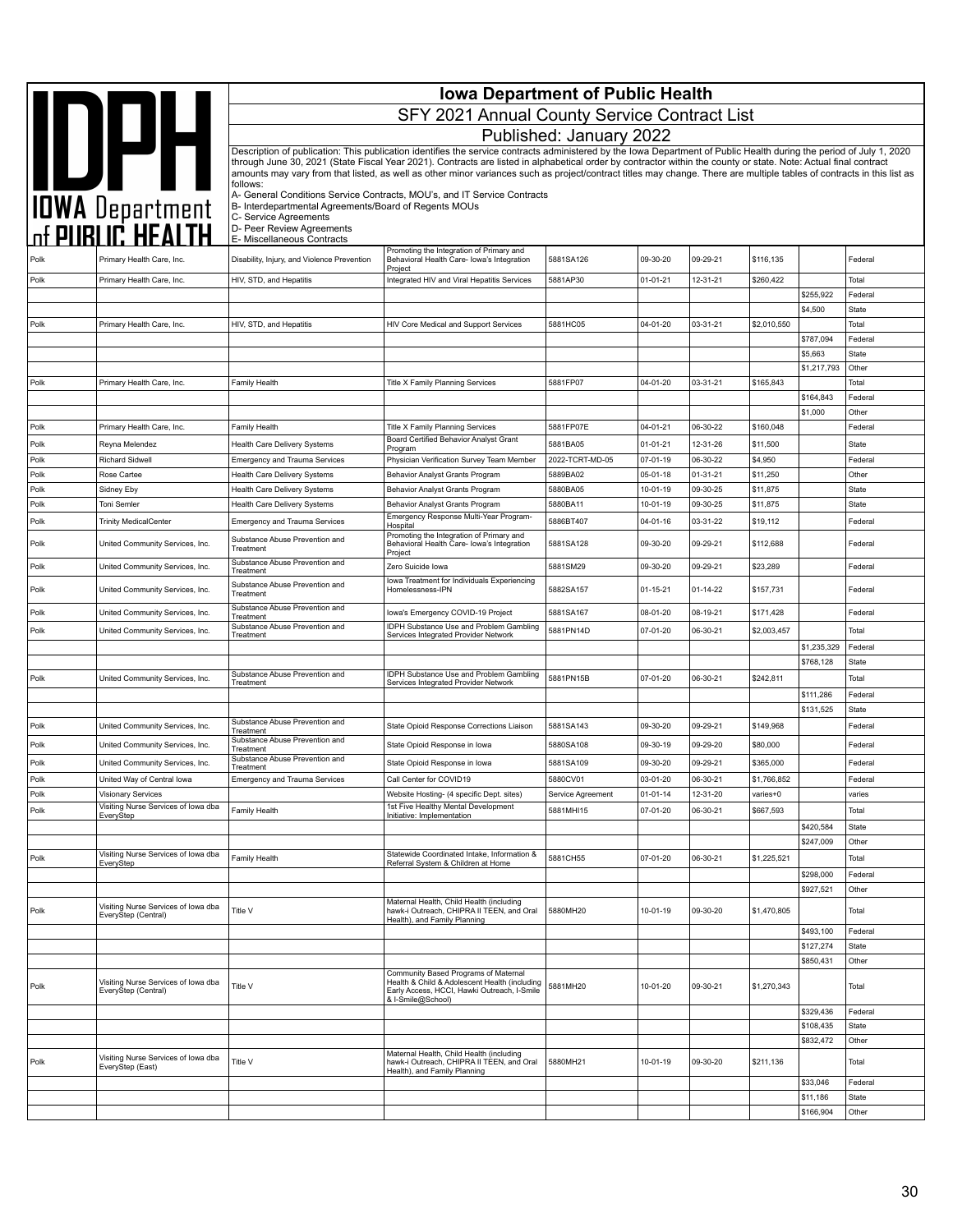|                                |                                                                                    | <b>Iowa Department of Public Health</b>                        |                                                                                                                                                                                                                                                                                                                                            |                         |                      |                      |                      |                        |                       |  |
|--------------------------------|------------------------------------------------------------------------------------|----------------------------------------------------------------|--------------------------------------------------------------------------------------------------------------------------------------------------------------------------------------------------------------------------------------------------------------------------------------------------------------------------------------------|-------------------------|----------------------|----------------------|----------------------|------------------------|-----------------------|--|
|                                | <b>AND DEAL</b><br>TOWA Department<br>The PUBLIC HEALTH                            |                                                                | SFY 2021 Annual County Service Contract List                                                                                                                                                                                                                                                                                               |                         |                      |                      |                      |                        |                       |  |
|                                |                                                                                    |                                                                |                                                                                                                                                                                                                                                                                                                                            | Published: January 2022 |                      |                      |                      |                        |                       |  |
|                                |                                                                                    |                                                                | Description of publication: This publication identifies the service contracts administered by the Iowa Department of Public Health during the period of July 1, 2020                                                                                                                                                                       |                         |                      |                      |                      |                        |                       |  |
|                                |                                                                                    |                                                                | through June 30, 2021 (State Fiscal Year 2021). Contracts are listed in alphabetical order by contractor within the county or state. Note: Actual final contract<br>amounts may vary from that listed, as well as other minor variances such as project/contract titles may change. There are multiple tables of contracts in this list as |                         |                      |                      |                      |                        |                       |  |
|                                |                                                                                    | follows:                                                       | A- General Conditions Service Contracts, MOU's, and IT Service Contracts                                                                                                                                                                                                                                                                   |                         |                      |                      |                      |                        |                       |  |
|                                |                                                                                    | B- Interdepartmental Agreements/Board of Regents MOUs          |                                                                                                                                                                                                                                                                                                                                            |                         |                      |                      |                      |                        |                       |  |
|                                |                                                                                    | C- Service Agreements<br>D- Peer Review Agreements             |                                                                                                                                                                                                                                                                                                                                            |                         |                      |                      |                      |                        |                       |  |
|                                |                                                                                    | E- Miscellaneous Contracts                                     | Community Based Programs of Maternal                                                                                                                                                                                                                                                                                                       |                         |                      |                      |                      |                        |                       |  |
| Polk                           | Visiting Nurse Services of Iowa dba<br>EveryStep (East)                            | Title V                                                        | Health & Child & Adolescent Health (including<br>Early Access, HCCI, Hawki Outreach, I-Smile<br>& I-Smile@School)                                                                                                                                                                                                                          | 5881MH21                | 10-01-20             | 09-30-21             | \$188,532            |                        | Total                 |  |
|                                |                                                                                    |                                                                |                                                                                                                                                                                                                                                                                                                                            |                         |                      |                      |                      | \$37,962               | Federal               |  |
|                                |                                                                                    |                                                                |                                                                                                                                                                                                                                                                                                                                            |                         |                      |                      |                      | \$11,081<br>\$139,489  | <b>State</b><br>Other |  |
| Polk                           | Whitney Peitz Muehleisen                                                           | Health Care Delivery System                                    | <b>Behavior Analyst Grants Program</b>                                                                                                                                                                                                                                                                                                     | 5880BA09                | 10-01-19             | 07-01-22             | \$11,875             |                        | State                 |  |
| Polk                           | Zimmerman, Laurent & Richardson,<br>Inc. DBA ZLRIGNITION                           | Department Wide - Outreach                                     | <b>IDPH Marketing and Advertising</b>                                                                                                                                                                                                                                                                                                      | 5881HPC01               | 07-01-20             | 06-30-21             | \$6,006,900          |                        | Total                 |  |
|                                |                                                                                    |                                                                |                                                                                                                                                                                                                                                                                                                                            |                         |                      |                      |                      | \$3,394,900            | Federal               |  |
|                                |                                                                                    |                                                                |                                                                                                                                                                                                                                                                                                                                            |                         |                      |                      |                      | \$2.410.115            | <b>State</b>          |  |
|                                | Alegent Health Bergan Mercy Health                                                 |                                                                |                                                                                                                                                                                                                                                                                                                                            |                         |                      |                      |                      | \$201,885              | Other                 |  |
| Pottawattamie                  | System<br><b>Health Mercy Council Bluffs</b>                                       | <b>Emergency and Trauma Services</b>                           | Emergency Response Multi-Year Program-<br>Hospital                                                                                                                                                                                                                                                                                         | 5886BT302               | 04-01-16             | 03-31-22             | \$13,649             |                        | Federal               |  |
| Pottawattamie<br>Pottawattamie | <b>Council Bluffs Community Schools</b><br><b>Council Bluffs Community Schools</b> | Nutrition & Physical Activity<br>Nutrition & Physical Activity | Iowa Nutrition Network School Grant Program                                                                                                                                                                                                                                                                                                | 5880NU03<br>5881NU03    | 10-01-19<br>10-01-20 | 09-30-20<br>09-30-21 | \$60,160<br>\$64,290 |                        | Other<br>Other        |  |
|                                |                                                                                    |                                                                | Iowa Nutrition Network School Grant Program<br>Maternal Health, Child Health (including                                                                                                                                                                                                                                                    |                         |                      |                      |                      |                        |                       |  |
| Pottawattamie                  | FAMILY, Inc.                                                                       | Title V                                                        | hawk-i Outreach, CHIPRA II TEEN, and Oral<br>Health), and Family Planning                                                                                                                                                                                                                                                                  | 5880MH07                | 10-01-19             | 09-30-20             | \$486,984            |                        | Total                 |  |
|                                |                                                                                    |                                                                |                                                                                                                                                                                                                                                                                                                                            |                         |                      |                      |                      | \$74,986               | Federal               |  |
|                                |                                                                                    |                                                                |                                                                                                                                                                                                                                                                                                                                            |                         |                      |                      |                      | \$20,939<br>\$391,059  | <b>State</b><br>Other |  |
| Pottawattamie                  | FAMILY, Inc.                                                                       | Title V                                                        | Community Based Programs of Maternal<br>Health & Child & Adolescent Health (including<br>Early Access, HCCI, Hawki Outreach, I-Smile                                                                                                                                                                                                       | 5881MH07                | 10-01-20             | 09-30-21             | \$366,629            |                        | Total                 |  |
|                                |                                                                                    |                                                                | & I-Smile@School)                                                                                                                                                                                                                                                                                                                          |                         |                      |                      |                      | \$83,113               | Federal               |  |
|                                |                                                                                    |                                                                |                                                                                                                                                                                                                                                                                                                                            |                         |                      |                      |                      | \$23,652               | <b>State</b>          |  |
|                                |                                                                                    |                                                                |                                                                                                                                                                                                                                                                                                                                            |                         |                      |                      |                      | \$259,864              | Other                 |  |
| Pottawattamie                  | FAMILY, Inc.                                                                       | Family Health                                                  | 1st Five Healthy Mental Development<br>Initiative: Implementation                                                                                                                                                                                                                                                                          | 5881MHI06               | 07-01-20             | 06-30-21             | \$230,413            |                        | Total                 |  |
|                                |                                                                                    |                                                                |                                                                                                                                                                                                                                                                                                                                            |                         |                      |                      |                      | \$145,160              | State                 |  |
|                                |                                                                                    | Substance Abuse Prevention and                                 |                                                                                                                                                                                                                                                                                                                                            |                         |                      |                      |                      | \$85,253               | Other                 |  |
| Pottawattamie                  | <b>Heartland Family Services</b>                                                   | Treatment<br>Substance Abuse Prevention and                    | Zero Suicide Iowa                                                                                                                                                                                                                                                                                                                          | 5881SM18                | 09-30-20             | 09-29-21             | \$29,178             |                        | Federal               |  |
| Pottawattamie                  | <b>Heartland Family Services</b>                                                   | Treatment<br>Substance Abuse Prevention and                    | Iowa's Emergency COVID-19 Project<br>State Opioid Response Screening Brief                                                                                                                                                                                                                                                                 | 5881SA163               | 08-01-20             | 08-19-21             | \$171,000            |                        | Federal               |  |
| Pottawattamie                  | <b>Heartland Family Services</b>                                                   | Treatment<br>Substance Abuse Prevention and                    | Intervention, Referral to Treatment                                                                                                                                                                                                                                                                                                        | 5881SA135               | 09-30-20             | 09-29-21             | \$200,000            |                        | Federal               |  |
| Pottawattamie                  | <b>Heartland Family Services</b>                                                   | Treatment                                                      | State Opioid Response in Iowa<br>IDPH Substance Use and Problem Gambling                                                                                                                                                                                                                                                                   | 5881SA97                | 09-30-20             | 09-29-21             | \$215,000            |                        | Federal               |  |
| Pottawattamie                  | <b>Heartland Family Services</b>                                                   | Substance Abuse Prevention and<br>Treatment                    | Services Integrated Provider Network                                                                                                                                                                                                                                                                                                       | 5881PN11                | 07-01-20             | 06-30-21             | \$1,015,240          |                        | Total                 |  |
|                                |                                                                                    |                                                                |                                                                                                                                                                                                                                                                                                                                            |                         |                      |                      |                      | \$510,868<br>\$504,372 | Federal<br>State      |  |
| Pottawattamie                  | Jennie Edmundson Memorial                                                          | <b>Emergency and Trauma Services</b>                           | Emergency Response Multi-Year Program-                                                                                                                                                                                                                                                                                                     | 5886BT356               | 04-01-16             | 03-31-22             | \$13,125             |                        | Federal               |  |
| Pottawattamie                  | Hospital<br>Larry Scott Brown                                                      | <b>Emergency and Trauma Services</b>                           | Hospital<br>Trauma Care Facility Nurse Verification                                                                                                                                                                                                                                                                                        | 2023-TRCT-RN007         | 07-01-20             | 06-30-23             | \$4,950              |                        | Federal               |  |
|                                | Pottawattamie County dba                                                           |                                                                | Survey Team Member                                                                                                                                                                                                                                                                                                                         |                         |                      |                      |                      |                        |                       |  |
| Pottawattamie                  | Pottawattamie County Board of<br>Health<br>Pottawattamie County dba                | Local Public Health Services                                   | FY21 Local Public Health Services                                                                                                                                                                                                                                                                                                          | 5881CO78                | 07-01-20             | 06-30-21             | \$203,121            |                        | State                 |  |
| Pottawattamie                  | Pottawattamie County Board of<br>Health<br>Pottawattamie County dba                | Environmental Health                                           | Grants to Counties                                                                                                                                                                                                                                                                                                                         | 5881AW78                | 07-01-20             | 06-30-21             | \$30,300             |                        | Other                 |  |
| Pottawattamie                  | Pottawattamie County Board of<br>Health                                            | HIV, STD, and Hepatitis                                        | Integrated HIV and Viral Hepatitis Services                                                                                                                                                                                                                                                                                                | 5881AP05A               | 01-01-21             | 12-31-21             | \$166,169            | \$161,669              | Total<br>Federal      |  |
|                                |                                                                                    |                                                                |                                                                                                                                                                                                                                                                                                                                            |                         |                      |                      |                      | \$4,500                | State                 |  |
| Pottawattamie                  | Pottawattamie County dba<br>Pottawattamie County Board of<br>Health                | Immunization and TB Services                                   | TB Directly Observed Therapy                                                                                                                                                                                                                                                                                                               | MOU-2021-TB13           | $01 - 01 - 21$       | 12-31-21             | \$900                |                        | Total                 |  |
|                                |                                                                                    |                                                                |                                                                                                                                                                                                                                                                                                                                            |                         |                      |                      |                      | \$450                  | Federal               |  |
|                                | Pottawattamie County dba                                                           |                                                                |                                                                                                                                                                                                                                                                                                                                            |                         |                      |                      |                      | \$450                  | State                 |  |
| Pottawattamie                  | Pottawattamie County Board of<br>Health                                            | Immunization and TB Services                                   | <b>Immunization Services</b>                                                                                                                                                                                                                                                                                                               | 58811474                | 07-01-20             | 06-30-21             | \$30,270             |                        | Total                 |  |
|                                |                                                                                    |                                                                |                                                                                                                                                                                                                                                                                                                                            |                         |                      |                      |                      | \$25,626<br>\$4,644    | Federal<br>State      |  |
| Pottawattamie                  | Pottawattamie County dba<br>Pottawattamie County Board of<br>Health                | <b>Emergency and Trauma Services</b>                           | Emergency Response Multi-Year Project                                                                                                                                                                                                                                                                                                      | 5885BT478               | 04-01-15             | 03-31-22             | \$409,300            |                        | Federal               |  |
| Pottawattamie                  | Pottawattamie County dba<br>Pottawattamie County Board of<br>Health                | Chronic Disease Prevention                                     | National Diabetes Prevention Program<br>(NDPP) Development/Participant Support                                                                                                                                                                                                                                                             | 5881CD34                | 11-01-20             | 06-29-21             | \$7,900              |                        | Federal               |  |
| Pottawattamie                  | Pottawattamie County dba<br>Pottawattamie County WIC Program                       | Nutrition & Physical Activity                                  | Special Supplemental Nutrition Program for<br>Women, Infants & Children                                                                                                                                                                                                                                                                    | 5880AO52                | 10-01-19             | 09-30-20             | \$530,427            |                        | Federal               |  |
| Pottawattamie                  | Pottawattamie County dba<br>Pottawattamie County WIC Program                       | Nutrition & Physical Activity                                  | Special Supplemental Nutrition Program for<br>Women, Infants & Children                                                                                                                                                                                                                                                                    | 5881AO52                | 10-01-20             | 09-30-21             | \$557,831            |                        | Federal               |  |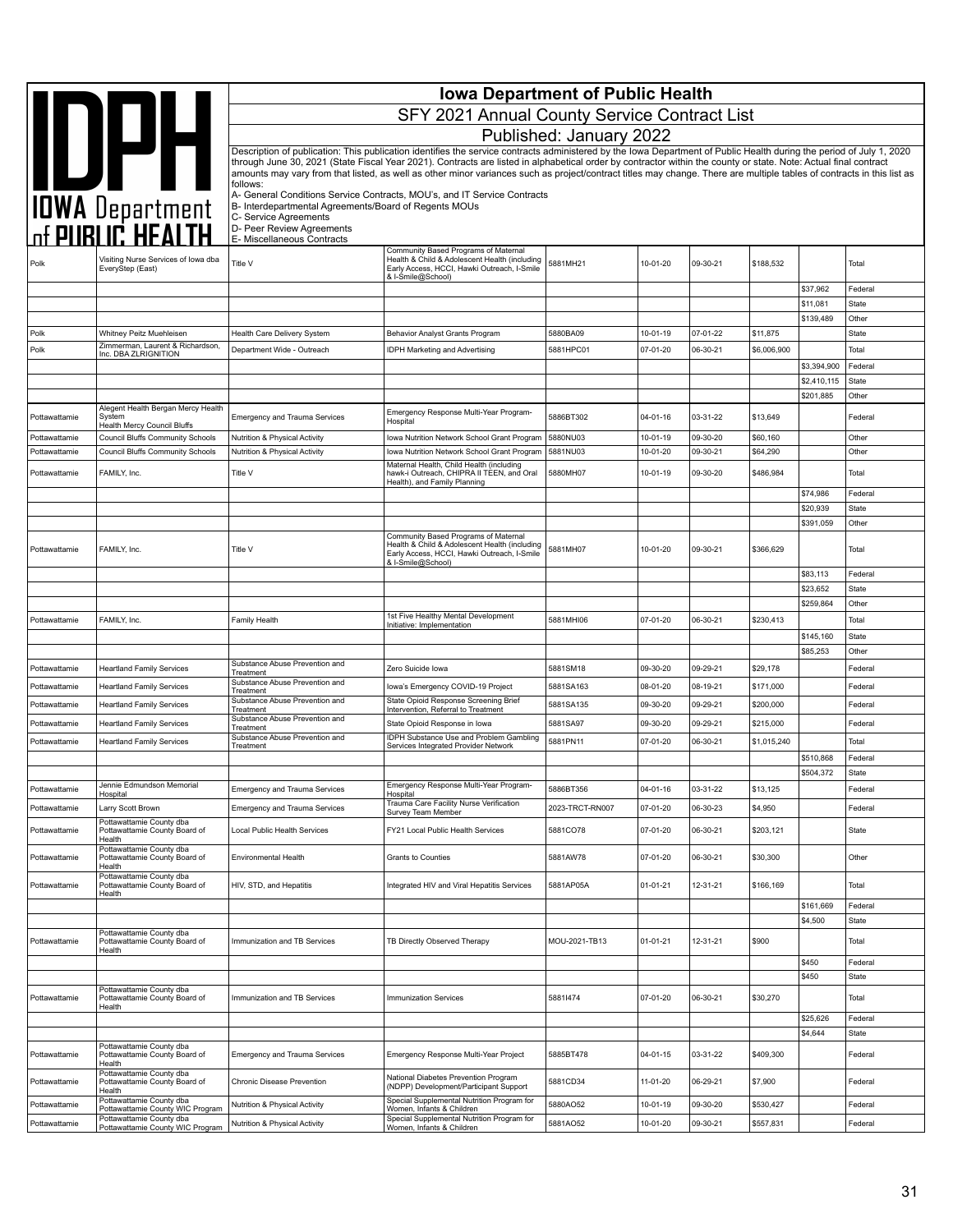|                      | <b>Iowa Department of Public Health</b>                             |                                                                                  |                                                                                                                                                                                                                                                                                                                                            |                         |                      |                      |                        |                       |                    |
|----------------------|---------------------------------------------------------------------|----------------------------------------------------------------------------------|--------------------------------------------------------------------------------------------------------------------------------------------------------------------------------------------------------------------------------------------------------------------------------------------------------------------------------------------|-------------------------|----------------------|----------------------|------------------------|-----------------------|--------------------|
|                      |                                                                     |                                                                                  | SFY 2021 Annual County Service Contract List                                                                                                                                                                                                                                                                                               |                         |                      |                      |                        |                       |                    |
|                      |                                                                     |                                                                                  |                                                                                                                                                                                                                                                                                                                                            | Published: January 2022 |                      |                      |                        |                       |                    |
|                      |                                                                     |                                                                                  | Description of publication: This publication identifies the service contracts administered by the Iowa Department of Public Health during the period of July 1, 2020                                                                                                                                                                       |                         |                      |                      |                        |                       |                    |
|                      | IDWA Department                                                     | follows:                                                                         | through June 30, 2021 (State Fiscal Year 2021). Contracts are listed in alphabetical order by contractor within the county or state. Note: Actual final contract<br>amounts may vary from that listed, as well as other minor variances such as project/contract titles may change. There are multiple tables of contracts in this list as |                         |                      |                      |                        |                       |                    |
|                      |                                                                     | B- Interdepartmental Agreements/Board of Regents MOUs                            | A- General Conditions Service Contracts, MOU's, and IT Service Contracts                                                                                                                                                                                                                                                                   |                         |                      |                      |                        |                       |                    |
|                      |                                                                     | C- Service Agreements<br>D- Peer Review Agreements<br>E- Miscellaneous Contracts |                                                                                                                                                                                                                                                                                                                                            |                         |                      |                      |                        |                       |                    |
| Pottawattamie        | Pottawattamie County dba<br>Pottawattamie County WIC Program        | Nutrition & Physical Activity                                                    | Breastfeeding Peer Counseling Program<br>through the lowa WIC Program                                                                                                                                                                                                                                                                      | 5880AO91                | 10-01-19             | 09-30-20             | \$40,000               |                       | Federal            |
| Pottawattamie        | Pottawattamie County dba                                            | Nutrition & Physical Activity                                                    | Breastfeeding Peer Counseling Program                                                                                                                                                                                                                                                                                                      | 5881AO91                | 10-01-20             | 09-30-21             | \$40,000               |                       | Federal            |
| Pottawattamie        | Pottawattamie County WIC Program<br><b>Promise Partners</b>         | Family Health                                                                    | through the lowa WIC Program<br>Maternal, Infant, Early Childhood Home<br>Visiting and Coordinated Intake Services                                                                                                                                                                                                                         | 5880CH11                | 03-01-20             | 09-30-21             | \$836,633              |                       | Federal            |
| Poweshiek            | Grinnell Regional Medical Center dba                                | <b>Emergency and Trauma Services</b>                                             | Emergency Response Multi-Year Program-                                                                                                                                                                                                                                                                                                     | 5886BT342               | 04-01-16             | 03-31-22             | \$128,462              |                       | Total              |
| Poweshiek            | UnityPoint Health<br>Grinnell Regional Medical Center dba           | <b>Emergency and Trauma Services</b>                                             | Hospital<br>Hospital Preparedness and Response System                                                                                                                                                                                                                                                                                      | 5881BHP13               | 07-01-20             | 06-30-21             | \$254,436              |                       | Federal            |
| Poweshiek            | UnityPoint Health<br>Iowa Rural Health Association                  | Healthcare Delivery Systems                                                      | Development<br>Rural Information Dissemination and                                                                                                                                                                                                                                                                                         | 5880SRH02               | 06-01-20             | 05-31-21             | \$4,900                |                       | Federal            |
| Poweshiek            | Poweshiek County Board of Health                                    | Immunization and TB Services                                                     | Outreach Project<br><b>Immunization Services</b>                                                                                                                                                                                                                                                                                           | 58811475                | 07-01-20             | 06-30-21             | \$15,030               |                       | Total              |
|                      |                                                                     |                                                                                  |                                                                                                                                                                                                                                                                                                                                            |                         |                      |                      |                        | \$12,708              | Federal            |
|                      |                                                                     |                                                                                  |                                                                                                                                                                                                                                                                                                                                            |                         |                      |                      |                        | \$2,322               | State              |
| Poweshiek            | Poweshiek County Board of Health                                    | Environmental Health                                                             | <b>Grants to Counties</b>                                                                                                                                                                                                                                                                                                                  | 5881AW79                | 07-01-20             | 06-30-21             | \$30,300               |                       | Other              |
| Poweshiek            | Poweshiek County Board of Health                                    | Local Public Health Services                                                     | FY21 Local Public Health Services                                                                                                                                                                                                                                                                                                          | 5881CO79                | 07-01-20             | 06-30-21             | \$54,370               |                       | State              |
| Poweshiek            | Poweshiek County Board of Health<br>Ringgold County Board of Health | <b>Emergency and Trauma Services</b>                                             | Emergency Response Multi-Year Project<br>Emergency Response Multi-Year Project                                                                                                                                                                                                                                                             | 5885BT479<br>5885BT480  | 04-01-15<br>04-01-15 | 03-31-22<br>03-31-22 | \$200,169<br>\$146,795 |                       | Total<br>Federal   |
| Ringgold<br>Ringgold | Ringgold County Board of Health                                     | <b>Emergency and Trauma Services</b><br>Local Public Health Services             | FY21 Local Public Health Services                                                                                                                                                                                                                                                                                                          | 5881CO80                | 07-01-20             | 06-30-21             | \$27,170               |                       | State              |
| Ringgold             | Ringgold County Board of Health                                     | Immunization and TB Services                                                     | <b>Immunization Services</b>                                                                                                                                                                                                                                                                                                               | 58811476                | 07-01-20             | 06-30-21             | \$10,203               |                       | Total              |
|                      |                                                                     |                                                                                  |                                                                                                                                                                                                                                                                                                                                            |                         |                      |                      |                        | \$8,608               | Federal            |
|                      |                                                                     |                                                                                  |                                                                                                                                                                                                                                                                                                                                            |                         |                      |                      |                        | \$1,595               | State              |
| Ringgold             | Ringgold County Hospital                                            | <b>Emergency and Trauma Services</b>                                             | Emergency Response Multi-Year Program-<br>Hospital                                                                                                                                                                                                                                                                                         | 5886BT391               | 04-01-16             | 03-31-22             | \$94,520               |                       | Federal            |
| Ringgold             | Ringgold County Hospital                                            | Health Care Delivery Systems                                                     | Flex Population Health Project                                                                                                                                                                                                                                                                                                             | 5880CA58                | 03-01-20             | 08-31-20             | \$2,000                |                       | Federal            |
| Sac                  | Loring Hospital                                                     | <b>Emergency and Trauma Services</b>                                             | Emergency Response Multi-Year Program-<br>Hospital                                                                                                                                                                                                                                                                                         | 5886BT363               | 04-01-16             | 03-31-22             | \$94,537               |                       | Federal            |
| Sac                  | Sac County Board of Health                                          | Local Public Health Services                                                     | FY21 Local Public Health Services                                                                                                                                                                                                                                                                                                          | 5881CO81                | 07-01-20             | 06-30-21             | \$36,535               |                       | State              |
| Sac                  | Sac County Board of Health                                          | Environmental Health                                                             | <b>Grants to Counties</b>                                                                                                                                                                                                                                                                                                                  | 5881AW81                | 07-01-20             | 06-30-21             | \$30,300               |                       | Other              |
| Sac                  | Sac County Board of Health                                          | <b>Emergency and Trauma Services</b>                                             | Emergency Response Multi-Year Project                                                                                                                                                                                                                                                                                                      | 5885BT481               | 04-01-15             | 03-31-22             | \$148,637              |                       | Federal            |
| Sac                  | Sac County Board of Supervisors                                     | Substance Abuse Prevention and<br>Treatment                                      | County Substance Abuse Prevention                                                                                                                                                                                                                                                                                                          | 5881SS81                | 07-01-20             | 06-30-21             | \$2,440                |                       | Other              |
| Scott                | <b>Big Brothers, Big Sisters</b>                                    | Substance Abuse Prevention and<br>Treatment                                      | Improving Tomorrow- Prevention Focused<br>Mentoring                                                                                                                                                                                                                                                                                        | 5881YM03                | 07-01-20             | 06-30-21             | \$66,316               |                       | State              |
| Scott                | Center for Alcohol & Drug Services,<br>Inc.                         | Substance Abuse Prevention and<br>Treatment                                      | State Opioid Response in lowa                                                                                                                                                                                                                                                                                                              | 5881SA92                | 09-30-20             | 09-29-21             | \$255,000              |                       | Federal            |
| Scott                | Center for Alcohol & Drug Services,<br>Inc.                         | Substance Abuse Prevention and<br>Treatment                                      | Promoting the Integration of Primary and<br>Behavioral Health Care- Iowa's Integration<br>Project                                                                                                                                                                                                                                          | 5881SA121               | 09-30-20             | 09-29-21             | \$326,428              |                       | Federal            |
| Scott                | Center for Alcohol & Drug Services,<br>Inc.                         | Substance Abuse Prevention and<br>Treatment                                      | IDPH Substance Use and Problem Gambling<br>Services Integrated Provider Network                                                                                                                                                                                                                                                            | 5881PN19A               | 07/01/20             | 06-30-21             | \$1,834,492            |                       | Total              |
|                      |                                                                     |                                                                                  |                                                                                                                                                                                                                                                                                                                                            |                         |                      |                      |                        | \$675,683             | Federal            |
|                      |                                                                     |                                                                                  |                                                                                                                                                                                                                                                                                                                                            |                         |                      |                      |                        | \$1,158,809           | State              |
| Scott                | Center for Alcohol & Drug Services,<br>Inc.                         | Substance Abuse Prevention and<br>Treatment                                      | Strategic Prevention Framework for<br>Prescription Drugs Project                                                                                                                                                                                                                                                                           | 5881IP50                | 09-01-20             | 08-31-21             | \$73,000               |                       | Federal            |
| Scott                | Center for Alcohol & Drug Services,                                 | Substance Abuse Prevention and<br>Γreatment                                      | Zero Suicide Iowa                                                                                                                                                                                                                                                                                                                          | 5881SM14                | 09-30-20             | 09-29-21             | \$24,289               |                       | Federal            |
| Scott                | Center for Alcohol & Drug Services,<br>Inc.                         | Substance Abuse Prevention and<br>Treatment                                      | Strategic Initiatives to Prevent Drug<br>Overdoses Project                                                                                                                                                                                                                                                                                 | 5881IP03                | 08-01-20             | 08-31-21             | \$114,101              |                       | Total              |
|                      |                                                                     |                                                                                  |                                                                                                                                                                                                                                                                                                                                            |                         |                      |                      |                        | \$83,331              | Federal            |
|                      |                                                                     |                                                                                  |                                                                                                                                                                                                                                                                                                                                            |                         |                      |                      |                        | \$30,770              | State              |
| Scott                | Center for Alcohol & Drug Services,<br>Inc.                         | Substance Abuse Prevention and<br>Treatment                                      | lowa Treatment for Individuals Experiencing<br>Homelessness-IPN                                                                                                                                                                                                                                                                            | 5882SA152               | $01 - 15 - 21$       | $01 - 14 - 22$       | \$104,970              |                       | Federal            |
| Scott                | Center for Alcohol & Drug Services,<br>Inc.                         | Substance Abuse Prevention and<br>Treatment                                      | Substance Abuse Prevention Training Team                                                                                                                                                                                                                                                                                                   | 5880IP60                | 09-30-19             | 09-29-20             | \$7,400                |                       | Federal            |
| Scott                | Community Action of Eastern Iowa                                    | Nutrition & Physical Activity                                                    | Go NAP SACC Assessment<br>Promoting the Integration of Primary and                                                                                                                                                                                                                                                                         | 5881HKF04               | 09-01-20             | 07-30-21             | \$20,000               |                       | Other              |
| Scott                | Community Health Care, Inc.                                         | Substance Abuse Prevention and<br>Treatment                                      | Behavioral Health Care- Iowa's Integration<br>Project<br>Special Supplemental Nutrition Program for                                                                                                                                                                                                                                        | 5881SA122               | 09-30-20             | 09-29-21             | \$116,135              |                       | Federal            |
| Scott                | Community Health Care, Inc.                                         | Nutrition & Physical Activity                                                    | Women, Infants & Children                                                                                                                                                                                                                                                                                                                  | 5880AO54                | 10-01-19             | 09-30-20             | \$771,477              |                       | Total              |
|                      |                                                                     |                                                                                  |                                                                                                                                                                                                                                                                                                                                            |                         |                      |                      |                        | \$756,477             | Federal            |
|                      |                                                                     |                                                                                  | Special Supplemental Nutrition Program for                                                                                                                                                                                                                                                                                                 |                         |                      |                      |                        | \$15,000              | Federal            |
| Scott                | Community Health Care, Inc.                                         | Nutrition & Physical Activity                                                    | Women, Infants & Children                                                                                                                                                                                                                                                                                                                  | 5881AO54                | 10-01-20             | 09-30-21             | \$754,600              |                       | Total              |
|                      |                                                                     |                                                                                  |                                                                                                                                                                                                                                                                                                                                            |                         |                      |                      |                        | \$739,600<br>\$15,000 | Federal<br>Federal |
| Scott                | Davenport Community School District Nutrition & Physical Activity   |                                                                                  | Iowa Nutrition Network School Grant Program                                                                                                                                                                                                                                                                                                | 5880NU04                | 10-01-19             | 09-30-20             | \$81,249               |                       | Other              |
| Scott                | Davenport Community School District                                 | Nutrition & Physical Activity                                                    | Iowa Nutrition Network School Grant Program                                                                                                                                                                                                                                                                                                | 5881NU04                | 10-01-20             | 09-30-21             | \$84,501               |                       | Other              |
| Scott                | Genesis Health System dba Genesis                                   | <b>Emergency and Trauma Services</b>                                             | Emergency Response Multi-Year Program-                                                                                                                                                                                                                                                                                                     | 5886BT337               | 04-01-16             | 03-31-22             | \$20,097               |                       | Federal            |
| Scott                | VNA and Hospital<br>Genesis Health System dba Genesis               | HIV, STD, and Hepatitis                                                          | Hospital<br>HIV Core Medical and Support Services                                                                                                                                                                                                                                                                                          | 5881HC15                | 04-01-20             | 03-31-21             | \$161,374              |                       | Total              |
|                      | Health Group                                                        |                                                                                  |                                                                                                                                                                                                                                                                                                                                            |                         |                      |                      |                        | \$47,767              | Federal            |
|                      |                                                                     |                                                                                  |                                                                                                                                                                                                                                                                                                                                            |                         |                      |                      |                        | \$113,607             | Other              |
| Scott                | Genesis Health System                                               | Chronic Disease Prevention                                                       | DSMES Program Provider Education &<br><b>Telehealth Tools</b>                                                                                                                                                                                                                                                                              | 5881CD42                | 02-22-21             | 06-29-21             | \$3,850                |                       | Federal            |
| Scott                | Joseph Lohmuller MD                                                 | <b>Emergency and Trauma Services</b>                                             | Trauma Survey Team - Physicians                                                                                                                                                                                                                                                                                                            | 2022-TCRT-MD05          | 07-01-19             | 06-30-22             | \$4,900                |                       | Federal            |
|                      |                                                                     |                                                                                  |                                                                                                                                                                                                                                                                                                                                            |                         |                      |                      |                        |                       |                    |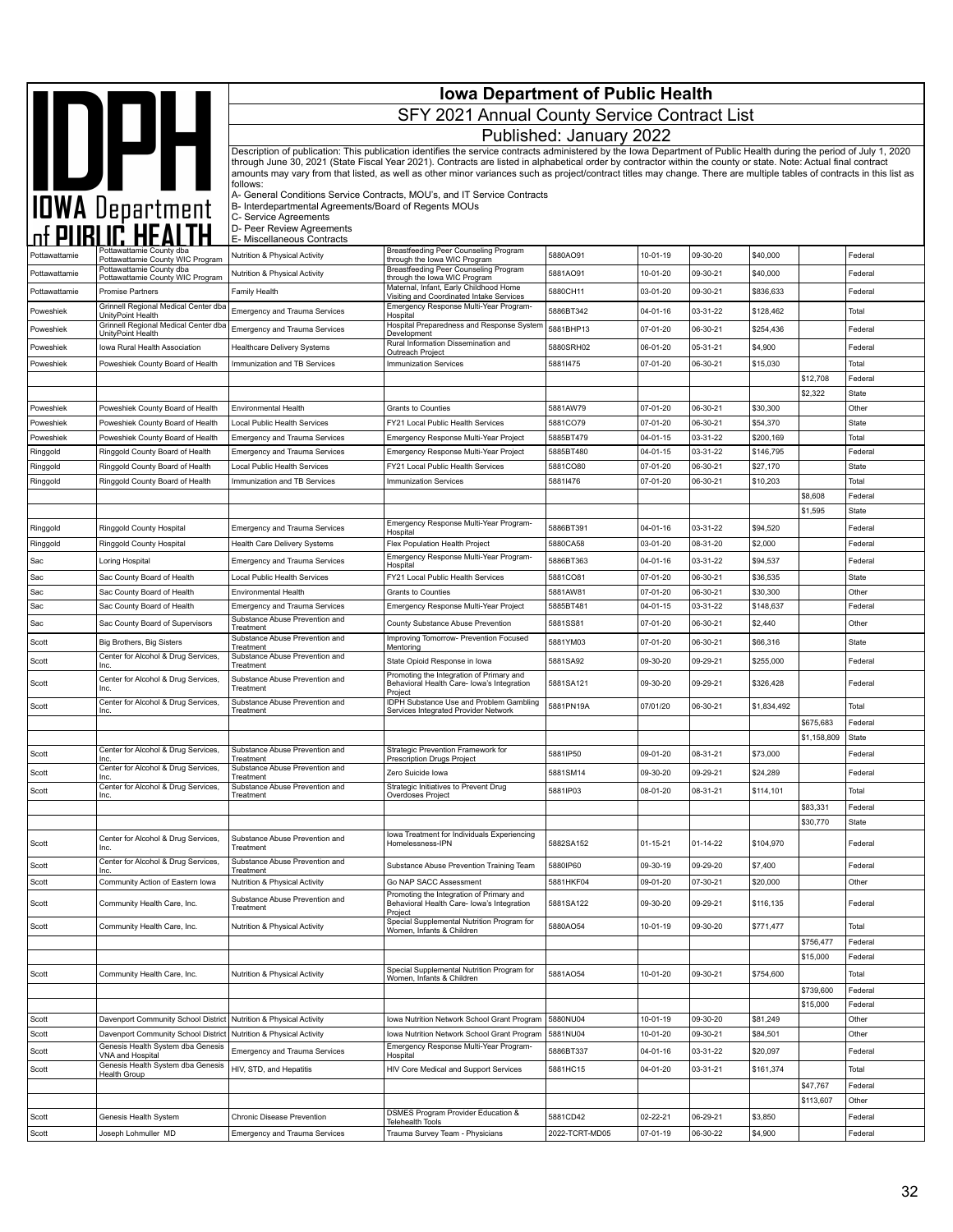|                  |                                                                 |                                                                        | <b>Iowa Department of Public Health</b>                                                                                                                                                                                                                                                                                                    |                         |                      |                      |                      |                       |                  |
|------------------|-----------------------------------------------------------------|------------------------------------------------------------------------|--------------------------------------------------------------------------------------------------------------------------------------------------------------------------------------------------------------------------------------------------------------------------------------------------------------------------------------------|-------------------------|----------------------|----------------------|----------------------|-----------------------|------------------|
|                  | IOWA Department                                                 |                                                                        | SFY 2021 Annual County Service Contract List                                                                                                                                                                                                                                                                                               |                         |                      |                      |                      |                       |                  |
|                  |                                                                 |                                                                        |                                                                                                                                                                                                                                                                                                                                            | Published: January 2022 |                      |                      |                      |                       |                  |
|                  |                                                                 |                                                                        | Description of publication: This publication identifies the service contracts administered by the Iowa Department of Public Health during the period of July 1, 2020                                                                                                                                                                       |                         |                      |                      |                      |                       |                  |
|                  |                                                                 |                                                                        | through June 30, 2021 (State Fiscal Year 2021). Contracts are listed in alphabetical order by contractor within the county or state. Note: Actual final contract<br>amounts may vary from that listed, as well as other minor variances such as project/contract titles may change. There are multiple tables of contracts in this list as |                         |                      |                      |                      |                       |                  |
|                  |                                                                 | follows:                                                               | A- General Conditions Service Contracts, MOU's, and IT Service Contracts                                                                                                                                                                                                                                                                   |                         |                      |                      |                      |                       |                  |
|                  |                                                                 | B- Interdepartmental Agreements/Board of Regents MOUs                  |                                                                                                                                                                                                                                                                                                                                            |                         |                      |                      |                      |                       |                  |
|                  |                                                                 | C- Service Agreements<br>D- Peer Review Agreements                     |                                                                                                                                                                                                                                                                                                                                            |                         |                      |                      |                      |                       |                  |
|                  | Kristin Lubbers                                                 | E- Miscellaneous Contracts<br>Health Care Delivery Systems             | Behavior Analyst Grants Program                                                                                                                                                                                                                                                                                                            | 5880BA07                | 10-01-19             | 09-30-25             | \$9,725              |                       | State            |
| Scott            | Scott County Board of Health                                    | Chronic Disease Prevention                                             | FY20 Care for Yourself- WW                                                                                                                                                                                                                                                                                                                 | 5880NB21WW              | 09-30-19             | 09-29-20             | \$7,250              |                       | Federal          |
| Scott            | Scott County Board of Health                                    | Chronic Disease Prevention                                             | FY21 Care for Yourself- WW                                                                                                                                                                                                                                                                                                                 | 5881NB21WW              | 09-30-20             | 09-29-21             | \$5,756              |                       | Federal          |
| Scott            | Scott County Board of Health                                    | Chronic Disease Prevention                                             | Care for Yourself-BCC                                                                                                                                                                                                                                                                                                                      | 5881NB21                | 06-30-20             | 06-29-21             | \$23,656             |                       | Total            |
|                  |                                                                 |                                                                        |                                                                                                                                                                                                                                                                                                                                            |                         |                      |                      |                      | \$20,175<br>\$3,390   | Federal<br>State |
| Scott            | Scott County Board of Health                                    | Chronic Disease Prevention                                             | Care for Yourself- BCC                                                                                                                                                                                                                                                                                                                     | 5881NB21E               | 06-30-21             | 06-29-22             | \$23,455             |                       | Total            |
|                  |                                                                 |                                                                        |                                                                                                                                                                                                                                                                                                                                            |                         |                      |                      |                      | \$20,000              | Federal          |
|                  |                                                                 |                                                                        |                                                                                                                                                                                                                                                                                                                                            |                         |                      |                      |                      | \$3,280<br>\$175      | State<br>Other   |
| Scott            | Scott County Board of Health                                    | Environmental Health                                                   | Grants to Counties                                                                                                                                                                                                                                                                                                                         | 5881AW82                | 07-01-20             | 06-30-21             | \$30,300             |                       | Other            |
| Scott            | Scott County Board of Health                                    | Environmental Health                                                   | Childhood Lead Poisoning Prevention<br>Program                                                                                                                                                                                                                                                                                             | 5881L17                 | 07-01-20             | 06-30-21             | \$3,793              |                       | State            |
| Scott            | Scott County Board of Health                                    | Oral Health                                                            | I-Smile™ Silver                                                                                                                                                                                                                                                                                                                            | 5880DH33                | 11-17-19             | 11-16-20             | \$93,492             |                       | Total            |
|                  |                                                                 |                                                                        |                                                                                                                                                                                                                                                                                                                                            |                         |                      |                      |                      | \$39,167              | Federal          |
| Scott            | Scott County Board of Health                                    | Oral Health                                                            | I-Smile™ Silver                                                                                                                                                                                                                                                                                                                            | 5881DH33                | 11-17-20             | 11-16-21             | \$96,059             | \$54,325              | Other<br>Total   |
|                  |                                                                 |                                                                        |                                                                                                                                                                                                                                                                                                                                            |                         |                      |                      |                      | \$44,689              | Federal          |
|                  |                                                                 |                                                                        |                                                                                                                                                                                                                                                                                                                                            |                         |                      |                      |                      | \$51,370              | Other            |
| Scott            | Scott County Board of Health                                    | Immunization and TB Services                                           | <b>Immunization Services</b>                                                                                                                                                                                                                                                                                                               | 58811477                | 07-01-20             | 06-30-21             | \$81,497             | \$68,230              | Total<br>Federal |
|                  |                                                                 |                                                                        |                                                                                                                                                                                                                                                                                                                                            |                         |                      |                      |                      | \$13,267              | State            |
| Scott            | Scott County Board of Health                                    | Local Public Health Services                                           | FY21 Local Public Health Services                                                                                                                                                                                                                                                                                                          | 5881CO82                | 07-01-20             | 06-30-21             | \$359,115            |                       | State            |
| Scott            | Scott County Board of Health                                    | <b>Emergency and Trauma Services</b><br>Substance Abuse Prevention and | Emergency Response Multi-Year Project                                                                                                                                                                                                                                                                                                      | 5885BT482               | 04-01-15             | 03-31-22             | \$669,710            |                       | Federal          |
| Scott            | Scott County Board of Supervisors                               | Treatment                                                              | County Substance Abuse Prevention<br>Maternal Health, Child Health (including                                                                                                                                                                                                                                                              | 5881SS82                | 07-01-20             | 06-30-21             | \$10,000             |                       | Other            |
| Scott            | Scott County dba Scott County<br><b>Health Department</b>       | Title V                                                                | hawk-i Outreach, CHIPRA II TEEN, and Oral<br>Health), and Family Planning                                                                                                                                                                                                                                                                  | 5880MH16                | 10-01-19             | 09-30-20             | \$338,027            |                       | Total            |
|                  |                                                                 |                                                                        |                                                                                                                                                                                                                                                                                                                                            |                         |                      |                      |                      | \$73,178              | Federal          |
|                  |                                                                 |                                                                        |                                                                                                                                                                                                                                                                                                                                            |                         |                      |                      |                      | \$26,395<br>\$238,454 | State<br>Other   |
|                  |                                                                 |                                                                        | Community Based Programs of Maternal                                                                                                                                                                                                                                                                                                       |                         |                      |                      |                      |                       |                  |
| Scott            | Scott County dba Scott County<br><b>Health Department</b>       | Title V                                                                | Health & Child & Adolescent Health (including<br>Early Access, HCCI, Hawki Outreach, I-Smile                                                                                                                                                                                                                                               | 5881MH16                | 10-01-20             | 09-30-21             | \$387,650            |                       | Total            |
|                  |                                                                 |                                                                        | & I-Smile@School)                                                                                                                                                                                                                                                                                                                          |                         |                      |                      |                      | \$90,874              | Federal          |
|                  |                                                                 |                                                                        |                                                                                                                                                                                                                                                                                                                                            |                         |                      |                      |                      | \$27,656              | <b>State</b>     |
|                  | Scott County dba Scott County                                   |                                                                        |                                                                                                                                                                                                                                                                                                                                            |                         |                      |                      |                      | \$269,120             | Other            |
| Scott            | <b>Health Department</b>                                        | HIV, STD, and Hepatitis                                                | Integrated HIV and Viral Hepatitis Services                                                                                                                                                                                                                                                                                                | 5881AP29                | $01 - 01 - 21$       | 12-31-21             | \$121,000            |                       | Total            |
|                  |                                                                 |                                                                        |                                                                                                                                                                                                                                                                                                                                            |                         |                      |                      |                      | \$116,600<br>\$4,500  | Federal<br>State |
| Scott            | Scott County dba Scott County<br>Health Department              | Tobaaco Use Prevention and Control                                     | Tobacco Use Prevention and Control<br><b>Community Partnerships</b>                                                                                                                                                                                                                                                                        | 5881TS23                | 07-01-20             | 06-30-21             | \$89,705             |                       | <b>State</b>     |
| Scott            | Scott County dba Scott County<br><b>Health Department</b>       | Immunization and TB Services                                           | TB Directly Observed Therapy                                                                                                                                                                                                                                                                                                               | MOU-2020-TB07           | $01 - 01 - 20$       | 12-31-20             | \$38                 |                       | <b>State</b>     |
| Scott            | Scott County dba Scott County<br>Health Department              | Nutrition & Physical Activity                                          | <b>Physical Activity Access</b>                                                                                                                                                                                                                                                                                                            | 5881NU34                | 10-01-20             | 09-30-21             | \$10,000             |                       | Other            |
| Scott            | <b>Trinity Medical Center</b>                                   | <b>Emergency and Trauma Services</b>                                   | Hospital Preparedness and Response System<br>Development                                                                                                                                                                                                                                                                                   | 5881BHP17               | 07-01-20             | 06-30-21             | \$239,990            |                       | Federal          |
| Shelby           | Jennifer Lefeber                                                | <b>Emergency and Trauma Services</b>                                   | Trauma Survey Team Member - RN                                                                                                                                                                                                                                                                                                             | 2023-TCRT-RN008         | 07-01-20             | 06-30-23             | \$4,950              |                       | Federal          |
| Shelby           | Shelby County Board of Health                                   | Emergency and Trauma Services                                          | Emergency Response Multi-Year Project                                                                                                                                                                                                                                                                                                      | 5885BT483               | 04-01-15             | 03-31-22             | \$255,605            |                       | Federal          |
| Shelby<br>Shelby | Shelby County Board of Health<br>Shelby County Board of Health  | Local Public Health Services<br><b>Environmental Health</b>            | FY21 Local Public Health Services<br><b>Grants to Counties</b>                                                                                                                                                                                                                                                                             | 5881CO83<br>5881AW83    | 07-01-20<br>07-01-20 | 06-30-21<br>06-30-21 | \$38,707<br>\$56,700 |                       | State<br>Other   |
| Shelby           | Shelby County Board of Health                                   | Immunization and TB Services                                           | <b>Immunization Services</b>                                                                                                                                                                                                                                                                                                               | 58811478                | 07-01-20             | 06-30-21             | \$14,195             |                       | Total            |
|                  |                                                                 |                                                                        |                                                                                                                                                                                                                                                                                                                                            |                         |                      |                      |                      | \$12,002              | Federal          |
|                  | Shelby County Chris A Myrtue                                    |                                                                        |                                                                                                                                                                                                                                                                                                                                            |                         |                      |                      |                      | \$2,193               | State            |
| Shelby           | Memorial Hospital dba Myrtue<br>Medical Center                  | <b>Emergency and Trauma Services</b>                                   | Emergency Response Multi-Year Program-<br>Hospital                                                                                                                                                                                                                                                                                         | 5886BT395               | 04-01-16             | 03-31-22             | \$95,001             |                       | Federal          |
| Shelby           | West Central Community Action                                   | Nutrition & Physical Activity                                          | Special Supplemental Nutrition Program for<br>Women, Infants & Children                                                                                                                                                                                                                                                                    | 5880AO48                | 10-01-19             | 09-30-20             | \$413,570            |                       | Federal          |
| Shelby           | West Central Community Action                                   | Nutrition & Physical Activity                                          | Special Supplemental Nutrition Program for<br>Women, Infants & Children                                                                                                                                                                                                                                                                    | 5881AO48                | 10-01-20             | 09-30-21             | \$419,764            |                       | Federal          |
| Shelby           | West Central Community Action                                   | Nutrition & Physical Activity                                          | Go NAP SACC Assessment                                                                                                                                                                                                                                                                                                                     | 5880HKF07               | 10-01-19             | 07-30-20             | \$10,000             |                       | Other            |
| Shelby           | West Central Community Action                                   | Nutrition & Physical Activity                                          | Go NAP SACC Assessment<br>Emergency Response Multi-Year Program-                                                                                                                                                                                                                                                                           | 5881HKF07               | 09-01-20             | 07-30-21             | \$12,250             |                       | Other            |
| Sioux            | Hawarden Regional Healthcare<br>Hegg Memorial Hospital dba Hegg | <b>Emergency and Trauma Services</b>                                   | Hospital<br>Emergency Response Multi-Year Program-                                                                                                                                                                                                                                                                                         | 5886BT348               | 04-01-16             | 03-31-22             | \$94,512             |                       | Federal          |
| Sioux            | Memorial Health Center<br>Home Health Resources, Inc. dba       | <b>Emergency and Trauma Services</b>                                   | Hospital                                                                                                                                                                                                                                                                                                                                   | 5886BT349               | 04-01-16             | 03-31-22             | \$94,533             |                       | Federal          |
| Sioux            | Community Health Partners of Sioux<br>County                    |                                                                        | <b>Tobacco Community Partnerships</b>                                                                                                                                                                                                                                                                                                      | 5881TS24                | 07-01-20             | 06-30-21             | \$122,019            |                       | State            |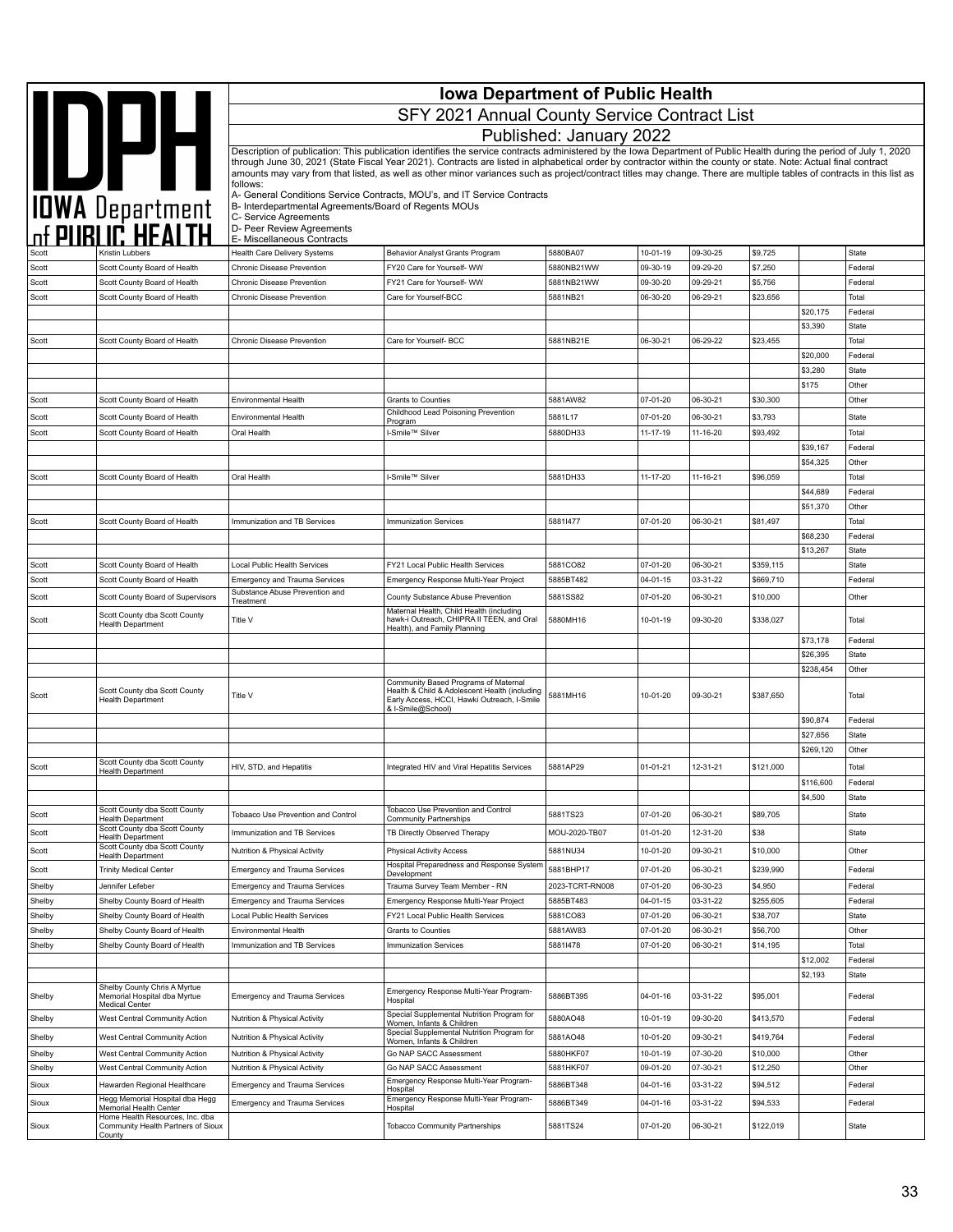|                |                                                              | <b>Iowa Department of Public Health</b>                           |                                                                                                                                                                                                                                                                                                                                            |                           |                            |                      |                     |          |                    |
|----------------|--------------------------------------------------------------|-------------------------------------------------------------------|--------------------------------------------------------------------------------------------------------------------------------------------------------------------------------------------------------------------------------------------------------------------------------------------------------------------------------------------|---------------------------|----------------------------|----------------------|---------------------|----------|--------------------|
|                |                                                              |                                                                   | SFY 2021 Annual County Service Contract List                                                                                                                                                                                                                                                                                               |                           |                            |                      |                     |          |                    |
|                |                                                              |                                                                   |                                                                                                                                                                                                                                                                                                                                            | Published: January 2022   |                            |                      |                     |          |                    |
|                |                                                              |                                                                   | Description of publication: This publication identifies the service contracts administered by the Iowa Department of Public Health during the period of July 1, 2020                                                                                                                                                                       |                           |                            |                      |                     |          |                    |
|                | IDWA Department                                              |                                                                   | through June 30, 2021 (State Fiscal Year 2021). Contracts are listed in alphabetical order by contractor within the county or state. Note: Actual final contract<br>amounts may vary from that listed, as well as other minor variances such as project/contract titles may change. There are multiple tables of contracts in this list as |                           |                            |                      |                     |          |                    |
|                |                                                              | follows:<br>B- Interdepartmental Agreements/Board of Regents MOUs | A- General Conditions Service Contracts, MOU's, and IT Service Contracts                                                                                                                                                                                                                                                                   |                           |                            |                      |                     |          |                    |
|                |                                                              | C- Service Agreements<br>D- Peer Review Agreements                |                                                                                                                                                                                                                                                                                                                                            |                           |                            |                      |                     |          |                    |
|                | Orange City Municpal Hospital dba                            | E- Miscellaneous Contracts                                        | Emergency Response Multi-Year Program-                                                                                                                                                                                                                                                                                                     |                           |                            |                      |                     |          |                    |
| Sioux          | Orange City Area Health System                               | <b>Emergency and Trauma Services</b>                              | Hospital                                                                                                                                                                                                                                                                                                                                   | 5886BT383                 | 04-01-16                   | 03-31-22             | \$94,982            |          | Federal            |
| Sioux          | Sarah Hawley                                                 | Health Care Delivery Systems                                      | Behavior Analyst Grants Program<br>Emergency Response Multi-Year Program-                                                                                                                                                                                                                                                                  | 5887BA09                  | $01 - 01 - 17$             | 10-31-20             | \$3,557             |          | State              |
| Sioux          | Sioux Center Health                                          | <b>Emergency and Trauma Services</b>                              | Hospital                                                                                                                                                                                                                                                                                                                                   | 5886BT397                 | 04-01-16                   | 03-31-22             | \$94,729            |          | Federal            |
| Sioux<br>Sioux | Sioux Center Health<br>Sioux County Board of Health          | Health Care Delivery Systems<br><b>Environmental Health</b>       | Flex Population Health Project<br>Grants to Counties                                                                                                                                                                                                                                                                                       | 5880CA60<br>5881AW84      | 03-01-20<br>07-01-20       | 08-31-20<br>06-30-21 | \$2,000<br>\$30,300 |          | Federal<br>Other   |
|                |                                                              |                                                                   | Childhood Lead Poisoning Prevention                                                                                                                                                                                                                                                                                                        |                           | 07-01-20                   | 06-30-21             | \$1,761             |          |                    |
| Sioux<br>Sioux | Sioux County Board of Health<br>Sioux County Board of Health | Environmental Health<br>Local Public Health Services              | Program<br>FY21 Local Public Health Services                                                                                                                                                                                                                                                                                               | 5881L16<br>5881CO84       | 07-01-20                   | 06-30-21             | \$70,941            |          | State<br>State     |
| Sioux          | Sioux County Board of Health                                 | Immunization and TB Services                                      | <b>Immunization Services</b>                                                                                                                                                                                                                                                                                                               | 58811479                  | 07-01-20                   | 06-30-21             | \$18,370            |          | Total              |
|                |                                                              |                                                                   |                                                                                                                                                                                                                                                                                                                                            |                           |                            |                      |                     | \$15,532 | Federal            |
|                |                                                              |                                                                   |                                                                                                                                                                                                                                                                                                                                            |                           |                            |                      |                     | \$2,838  | State              |
| Sioux          | Sioux County Board of Health                                 | <b>Emergency and Trauma Services</b>                              | Emergency Response Multi-Year Project                                                                                                                                                                                                                                                                                                      | 5885BT484                 | $04 - 01 - 15$             | 03-31-22             | \$241,815           |          | Federal            |
| Story          | <b>Brandon Arkland</b>                                       | <b>Health Care Delivery Systems</b>                               | Behavior Analyst Grants Program                                                                                                                                                                                                                                                                                                            | 5889BA01                  | $05 - 01 - 18$             | 11-30-21             | \$11,250            |          | Other              |
| Story          | David Thomas                                                 | <b>Emergency and Trauma Services</b>                              | Physician Verification Survey Team Member                                                                                                                                                                                                                                                                                                  | 2022-TCRT-MD04            | 07-01-19                   | 06-30-22             | \$4,950             |          | Federal            |
| Story          | Sherri Flugrad                                               | <b>Emergency and Trauma Services</b>                              | Physician Verification Survey Team Member                                                                                                                                                                                                                                                                                                  | 2021-TCRT-MD01            | 07-01-18                   | 06-30-21             | \$4,950             |          | Federal            |
| Story          | lowa State University of Science and<br>Technology           | Nutrition & Physical Activity                                     | Fresh Conversations Evaluation                                                                                                                                                                                                                                                                                                             | 5880NU28                  | 10-01-19                   | 09-30-20             | \$39,719            |          | Other              |
| Story          | Iowa State University of Science and<br>Technology           | Nutrition & Physical Activity                                     | Fresh Conversations Evaluation                                                                                                                                                                                                                                                                                                             | 5881NU28                  | 10-01-20                   | 09-30-21             | \$44,531            |          | Other              |
| Story          | Iowa State University                                        | Tobacco Use Prevention and Control                                | SYNAR-Tobacco Analysis                                                                                                                                                                                                                                                                                                                     | MOU-2021-ISU25            | 07-01-20                   | 06-30-21             | \$6,000             |          | State              |
| Story          | Iowa State University of Science and<br>Technology           | Department Wide - Outreach                                        | lowa Youth Risk Behavior Surveillance<br>System (YRBSS)                                                                                                                                                                                                                                                                                    | 5880DW03                  | 08-01-19                   | 07-31-20             | \$61,988            |          | Federal            |
| Story          | lowa State University of Science and<br>Technology           | Department Wide - Outreach                                        | Iowa Youth Risk Behavior Surveillance<br>System (YRBSS)                                                                                                                                                                                                                                                                                    | 5881DW03                  | 08-01-20                   | 07-31-21             | \$81,946            |          | Federal            |
| Story          | lowa State University of Science and<br>Technology           | Department Wide - Outreach                                        | Storage and Distribution of Public Health<br>Materials                                                                                                                                                                                                                                                                                     | 5881PI00                  | 07-01-20                   | 06-30-21             | \$108,000           |          | Total              |
|                |                                                              |                                                                   |                                                                                                                                                                                                                                                                                                                                            |                           |                            |                      |                     | \$42,900 | Federal            |
|                |                                                              |                                                                   |                                                                                                                                                                                                                                                                                                                                            |                           |                            |                      |                     | \$63,600 | <b>State</b>       |
|                | Iowa State University of Science and                         |                                                                   |                                                                                                                                                                                                                                                                                                                                            |                           |                            |                      |                     | \$1,500  | Other              |
| Story          | Technology<br>lowa State University of Science and           | Center for Acute Disease Epidemiology                             | Mosquito Surveillance                                                                                                                                                                                                                                                                                                                      | 5881EL11                  | 08-01-20                   | 07-31-21             | \$149,453           |          | Federal            |
| Story          | Technology on behalf of<br>Veterinary Medicine               | Center for Acute Disease Epidemiology                             | Influenza and Zoonoses Education among<br>Youth in Agriculture                                                                                                                                                                                                                                                                             | 5880EL20                  | 01-01-20                   | 12-31-20             | \$55,000            |          | Other              |
| Story          | lowa State University of Science and<br>Technology           | Family Health                                                     | MCH Healthy Families Resources                                                                                                                                                                                                                                                                                                             | 5880MC14                  | 10-01-19                   | 09-30-20             | \$184,830           |          | Total              |
|                |                                                              |                                                                   |                                                                                                                                                                                                                                                                                                                                            |                           |                            |                      |                     | \$67,100 | Federal            |
|                |                                                              |                                                                   |                                                                                                                                                                                                                                                                                                                                            |                           |                            |                      |                     | \$58,865 | <b>State</b>       |
|                |                                                              |                                                                   |                                                                                                                                                                                                                                                                                                                                            |                           |                            |                      |                     | \$58,865 | Other              |
| Story          | lowa State University of Science and<br>Technology           | Family Health                                                     | <b>MCH Healthy Families Resources</b>                                                                                                                                                                                                                                                                                                      | 5881MC14                  | 10-01-20                   | 09-30-21             | \$181,929           |          | Total              |
|                |                                                              |                                                                   |                                                                                                                                                                                                                                                                                                                                            |                           |                            |                      |                     | \$64,200 | Federal            |
|                |                                                              |                                                                   |                                                                                                                                                                                                                                                                                                                                            |                           |                            |                      |                     | \$58,864 | State              |
|                | lowa State University of Science and                         |                                                                   |                                                                                                                                                                                                                                                                                                                                            |                           |                            |                      |                     | \$58,864 | Other              |
| Story          | Technology                                                   | Family Health                                                     | Early Childhood Home Visiting and Public<br>Health                                                                                                                                                                                                                                                                                         | 5889CH31                  | $10 - 01 - 18$             | 09-30-21             | \$80,912            |          | Federal            |
| Story          | lowa State University of Science and<br>Technology           | Family Health                                                     | Data Analysis of Multiple Risks and Family<br>Well-being                                                                                                                                                                                                                                                                                   | 5889CH35                  | 08-01-18                   | 09-30-21             | \$486,957           |          | Federal            |
| Story          | lowa State University of Science and<br>Technology           | Family Health                                                     | <b>MIECHV Phase II Evaluation</b>                                                                                                                                                                                                                                                                                                          | 5889CH30                  | 10-01-18                   | 09-30-21             | \$564,464           |          | Federal            |
| Story          | lowa State University of Science and<br>Technology           | Nutrition & Physical Activity                                     | Snap-Ed Farm to School Programming                                                                                                                                                                                                                                                                                                         | 5880NU37                  | 10-01-19                   | 09-30-20             | \$15,887            |          | Other              |
| Story          | lowa State University of Science and                         | Nutrition & Physical Activity                                     | Snap-Ed Farm to School Programming                                                                                                                                                                                                                                                                                                         | 5881NU37                  | 10-01-20                   | 09-30-21             | \$16,599            |          | Other              |
| Story          | Technology<br>lowa State University of Science and           | Substance Abuse Prevention and                                    | Methamphetamine Study and Iowa's Health                                                                                                                                                                                                                                                                                                    | 5882IP50                  | $01 - 01 - 21$             | 08-31-21             | \$326,956           |          | Federal            |
| Story          | Technology<br>Iowa State University of Science and           | Treatment<br>Substance Abuse Prevention and                       | Information Platform Project<br>Advancing Substance Use Recovery in Iowa                                                                                                                                                                                                                                                                   | 5881SA113                 | 09-30-20                   | 09-29-21             | \$175,000           |          | Federal            |
|                | Technology<br>Iowa State University of Science and           | Treatment                                                         |                                                                                                                                                                                                                                                                                                                                            |                           |                            |                      |                     |          |                    |
| Story          | Technology<br>lowa State University of Science and           | Family Health                                                     | Iowa Project LAUNCH Evaluation                                                                                                                                                                                                                                                                                                             | 5880PL02                  | 10-01-19                   | 08-30-20             | \$87,203            |          | Federal            |
| Story          | Technoloav                                                   | Family Health                                                     | Iowa Project LAUNCH Evaluation                                                                                                                                                                                                                                                                                                             | 5881PL02                  | 08-31-20                   | 08-30-21             | \$90,400            |          | Federal            |
| Story          | Mary Greeley Medical Center                                  | <b>Emergency and Trauma Services</b>                              | Emergency Response Multi-Year Program-<br>Hospital                                                                                                                                                                                                                                                                                         | 5886BT369                 | 04-01-16                   | 03-31-22             | \$15,127            |          | Federal            |
| Story          | Mary Greeley Medical Center                                  | Immunization and TB Services                                      | TB Direct Observed Therapy                                                                                                                                                                                                                                                                                                                 | MOU-2020-TB12             | 01-01-20                   | 12-31-20             | \$3,600             |          | Total              |
|                |                                                              |                                                                   |                                                                                                                                                                                                                                                                                                                                            |                           |                            |                      |                     | \$1,800  | Federal            |
|                | Mary Greeley Medical Center                                  |                                                                   | Clinical Innovations for Prediabetes                                                                                                                                                                                                                                                                                                       |                           |                            |                      |                     | \$1,800  | State              |
| Story<br>Story | Foundation<br>Mary Greeley Medical Center                    | Chronic Disease Prevention<br>Immunization and TB Services        | Assessment and Referral<br>TB Directly Observed Therapy                                                                                                                                                                                                                                                                                    | 5881CD71<br>MOU-2021-TB12 | 11-01-20<br>$01 - 01 - 21$ | 06-29-21<br>12-31-21 | \$10,000<br>\$250   |          | Federal<br>Federal |
| Story          | Foundation<br>Mary Greeley Medical Center                    | Chronic Disease Prevention                                        | Diabetes Self-Management<br>Education/Support (DSMES) Program                                                                                                                                                                                                                                                                              | 5881CD45                  | 02-22-21                   | 06-29-21             | \$3,850             |          | Federal            |
| Story          | Foundation<br>Morgan Beck                                    | Health Care Delivery Systems                                      | Provider Education and Telehealth Tools<br>Board Certified Behavior Analyst Grant                                                                                                                                                                                                                                                          | 5881BA02                  | $01 - 01 - 21$             | 12-31-26             | \$11,500            |          | State              |
| Story          | Story County dba Story County                                | Local Public Health Services                                      | Program<br>FY21 Local Public Health Services                                                                                                                                                                                                                                                                                               | 5881CO85                  | 07-01-20                   | 06-30-21             | \$208,768           |          | State              |
|                | Board of Health<br>Story County dba Story County             |                                                                   |                                                                                                                                                                                                                                                                                                                                            |                           |                            |                      |                     |          |                    |
| Story          | Board of Health                                              | Environmental Health                                              | <b>Grants to Counties</b>                                                                                                                                                                                                                                                                                                                  | 5881AW85                  | 07-01-20                   | 06-30-21             | \$30,300            |          | Other              |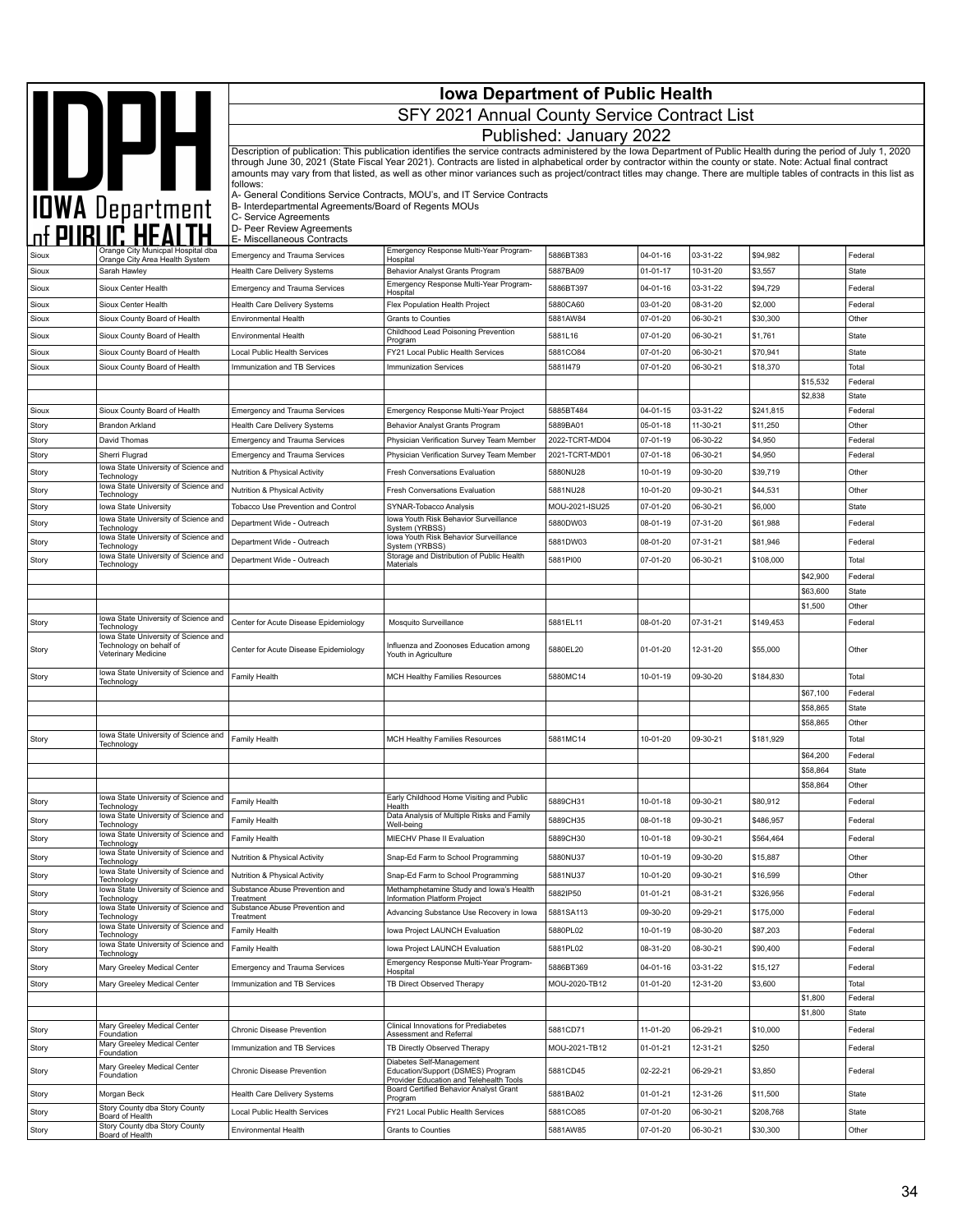|                |                                                                            |                                                                               | <b>Iowa Department of Public Health</b>                                                                                                                                                                                                                                                                                                    |                         |                |          |           |                        |                       |
|----------------|----------------------------------------------------------------------------|-------------------------------------------------------------------------------|--------------------------------------------------------------------------------------------------------------------------------------------------------------------------------------------------------------------------------------------------------------------------------------------------------------------------------------------|-------------------------|----------------|----------|-----------|------------------------|-----------------------|
|                |                                                                            |                                                                               | SFY 2021 Annual County Service Contract List                                                                                                                                                                                                                                                                                               |                         |                |          |           |                        |                       |
|                |                                                                            |                                                                               |                                                                                                                                                                                                                                                                                                                                            |                         |                |          |           |                        |                       |
|                |                                                                            |                                                                               | Description of publication: This publication identifies the service contracts administered by the Iowa Department of Public Health during the period of July 1, 2020                                                                                                                                                                       | Published: January 2022 |                |          |           |                        |                       |
|                | <b>IDPH</b>                                                                |                                                                               | through June 30, 2021 (State Fiscal Year 2021). Contracts are listed in alphabetical order by contractor within the county or state. Note: Actual final contract<br>amounts may vary from that listed, as well as other minor variances such as project/contract titles may change. There are multiple tables of contracts in this list as |                         |                |          |           |                        |                       |
|                |                                                                            | follows:<br>B- Interdepartmental Agreements/Board of Regents MOUs             | A- General Conditions Service Contracts, MOU's, and IT Service Contracts                                                                                                                                                                                                                                                                   |                         |                |          |           |                        |                       |
|                | <b>TOWA Department</b>                                                     | C- Service Agreements<br>D- Peer Review Agreements                            |                                                                                                                                                                                                                                                                                                                                            |                         |                |          |           |                        |                       |
|                | Story County dba Story County                                              | E- Miscellaneous Contracts                                                    |                                                                                                                                                                                                                                                                                                                                            |                         |                | 03-31-22 |           |                        |                       |
| Story          | Board of Health<br>Story County dba Story County                           | <b>Emergency and Trauma Services</b>                                          | Emergency Response Multi-Year Project                                                                                                                                                                                                                                                                                                      | 5885BT485               | 04-01-15       |          | \$413,388 |                        | Federal               |
| Story          | Board of Health                                                            | Immunization and TB Services                                                  | <b>Immunization Services</b>                                                                                                                                                                                                                                                                                                               | 58811480                | 07-01-20       | 06-30-21 | \$28,815  | \$24,450               | Total<br>Federal      |
|                |                                                                            |                                                                               |                                                                                                                                                                                                                                                                                                                                            |                         |                |          |           | \$4,365                | State                 |
| Story          | Story County Board of Supervisors                                          | Substance Abuse Prevention and<br>Treatment                                   | County Substance Abuse Prevention                                                                                                                                                                                                                                                                                                          | 5881SS85                | 07-01-20       | 06-30-21 | \$10,000  |                        | Other                 |
| Story          | Story County Hospital DBA Story<br>County Medical Center                   | <b>Emergency and Trauma Services</b>                                          | Emergency Response Multi-Year Program-<br>Hospital                                                                                                                                                                                                                                                                                         | 5886BT404               | 04-01-16       | 03-31-22 | \$94,777  |                        | Federal               |
| Story          | Youth and Shelter Services, Inc                                            | Family Health                                                                 | State Sexual Risk Avoidance Education                                                                                                                                                                                                                                                                                                      | 5880CH06A               | 08-01-19       | 07-31-20 | \$61,208  |                        | Federal               |
| Story          | Youth and Shelter Services, Inc                                            | Family Health                                                                 | Program<br>State Sexual Risk Avoidance Education                                                                                                                                                                                                                                                                                           | 5881CH06A               | 08-01-20       | 07-31-21 | \$54,400  |                        | Federal               |
| Story          | Youth and Shelter Services, Inc                                            | Substance Abuse Prevention and                                                | (SRAE) Program<br>Improving Tomorrow: Prevention Focused                                                                                                                                                                                                                                                                                   | 5881YM11                | 07-01-20       | 06-30-21 | \$91,213  |                        | State                 |
| Story          | Youth and Shelter Services, Inc.                                           | Treatment<br>Tobacco Use Prevention and Control                               | Mentoring<br><b>Tobacco Community Partnerships</b>                                                                                                                                                                                                                                                                                         | 5881TS25                | 07-01-20       | 06-30-21 | \$72,948  |                        | State                 |
| Tama           | Sac & Fox Tribe of the Mississippi in<br>lowa                              | Chronic Disease Prevention                                                    | Cancer Prevention and Control in the<br>Meskwaki Nation                                                                                                                                                                                                                                                                                    | 5881CC14                | 07-01-20       | 06-30-21 | \$20,203  |                        | Federal               |
| Tama           | Sac & Fox Tribe of the Mississippi in<br>lowa                              | Substance Abuse Prevention and<br>Treatment                                   | State Opioid Response Recovery Services in<br>the Meskwaki Nation                                                                                                                                                                                                                                                                          | 5880SA111               | 09-30-19       | 09-29-20 | \$148,000 |                        | Federal               |
| Tama           | Tama County Board of Health                                                | Environmental Health                                                          | <b>Grants to Counties</b>                                                                                                                                                                                                                                                                                                                  | 5881AW86                | 07-01-20       | 06-30-21 | \$23,000  |                        | Other                 |
| Tama           | Tama County Board of Health                                                | <b>Local Public Health Services</b>                                           | FY21 Local Public Health Services                                                                                                                                                                                                                                                                                                          | 5881CO86                | 07-01-20       | 06-30-21 | \$49,284  |                        | State                 |
| Tama           | Tama County Board of Health                                                | <b>Emergency and Trauma Services</b>                                          | Emergency Response Multi-Year Project                                                                                                                                                                                                                                                                                                      | 5885BT486               | 04-01-15       | 03-31-22 | \$195,037 |                        | Federal               |
| Tama           | Tama County Board of Health                                                | Immunization and TB Services                                                  | <b>Immunization Services</b>                                                                                                                                                                                                                                                                                                               | 58811481                | 07-01-20       | 06-30-21 | \$15,030  | \$12,708               | Total                 |
|                |                                                                            |                                                                               |                                                                                                                                                                                                                                                                                                                                            |                         |                |          |           | \$2,322                | Federal<br>State      |
| Taylor         | Taylor County Board of Health                                              | Environmental Health                                                          | Childhood Lead Poisoning Prevention                                                                                                                                                                                                                                                                                                        | 5881L07                 | 07-01-20       | 06-30-21 | \$1,461   |                        | State                 |
| Taylor         | Taylor County Board of Health                                              | Local Public Health Services                                                  | Program<br>FY21 Local Public Health Services                                                                                                                                                                                                                                                                                               | 5881CO87                | 07-01-20       | 06-30-21 | \$28,165  |                        | State                 |
| Taylor         | Taylor County Board of Health                                              | <b>Emergency and Trauma Services</b>                                          | Emergency Response Multi-Year Project                                                                                                                                                                                                                                                                                                      | 5885BT487               | $04 - 01 - 15$ | 03-31-22 | \$162,408 |                        | Federal               |
| Taylor         | Taylor County Board of Health                                              | Environmental Health                                                          | <b>Grants to Counties</b>                                                                                                                                                                                                                                                                                                                  | 5881AW87                | 07-01-20       | 06-30-21 | \$24,000  |                        | Other                 |
| Taylor         | Taylor County Board of Health                                              | Immunization and TB Services                                                  | <b>Immunization Services</b>                                                                                                                                                                                                                                                                                                               | 58811482                | 07-01-20       | 06-30-21 | \$21,710  |                        | Total                 |
|                |                                                                            |                                                                               |                                                                                                                                                                                                                                                                                                                                            |                         |                |          |           | \$18,356               | Federal               |
|                |                                                                            |                                                                               | 1st Five Healthy Mental Development                                                                                                                                                                                                                                                                                                        |                         |                |          |           | \$3,354                | State                 |
| Taylor         | Taylor County Public Health Agency                                         | Family Health                                                                 | Initiative: Implementation                                                                                                                                                                                                                                                                                                                 | 5881MHI13               | 07-01-20       | 06-30-21 | \$93,118  |                        | Total                 |
|                |                                                                            |                                                                               |                                                                                                                                                                                                                                                                                                                                            |                         |                |          |           | \$58,664<br>\$34,454   | <b>State</b><br>Other |
|                |                                                                            |                                                                               | Maternal Health, Child Health (including                                                                                                                                                                                                                                                                                                   |                         |                |          |           |                        |                       |
| Taylor         | Taylor County Public Health Agency                                         | Title V                                                                       | hawk-i Outreach, CHIPRA II TEEN, and Oral<br>Health), and Family Planning                                                                                                                                                                                                                                                                  | 5880MH18                | 10-01-19       | 09-30-20 | \$193,373 |                        | Total                 |
|                |                                                                            |                                                                               |                                                                                                                                                                                                                                                                                                                                            |                         |                |          |           | \$39,681               | Federal               |
|                |                                                                            |                                                                               |                                                                                                                                                                                                                                                                                                                                            |                         |                |          |           | \$10,879               | State                 |
|                |                                                                            |                                                                               | Community Based Programs of Maternal                                                                                                                                                                                                                                                                                                       |                         |                |          |           | \$142,813              | Other                 |
| Taylor         | Taylor County Public Health Agency                                         | Title V                                                                       | Health & Child & Adolescent Health (including<br>Early Access, HCCI, Hawki Outreach, I-Smile<br>& I-Smile@School)                                                                                                                                                                                                                          | 5881MH18                | 10-01-20       | 09-30-21 | \$177,844 |                        | Total                 |
|                |                                                                            |                                                                               |                                                                                                                                                                                                                                                                                                                                            |                         |                |          |           | \$41,532               | Federal               |
|                |                                                                            |                                                                               |                                                                                                                                                                                                                                                                                                                                            |                         |                |          |           | \$10,077               | State                 |
| Union          | Crossroads Behavioral Health                                               | Substance Abuse Prevention and                                                | Zero Suicide Iowa                                                                                                                                                                                                                                                                                                                          | 5881SM17                | 09-30-20       | 09-29-21 | \$23,289  | \$126,235              | Other<br>Federal      |
|                | Services<br>Crossroads Behavioral Health                                   | Treatment                                                                     |                                                                                                                                                                                                                                                                                                                                            |                         |                |          |           |                        |                       |
| Union          | Services DBA Action Now Chemical<br>Center<br>Crossroads Behavioral Health | Substance Abuse Prevention and<br>Treatment<br>Substance Abuse Prevention and | State Opioid Response in Iowa 2<br>IDPH Substance Use and Problem Gambling                                                                                                                                                                                                                                                                 | 5881SA96                | 09-30-20       | 09-29-21 | \$141,000 |                        | Federal               |
| Union          | Services                                                                   | Treatment                                                                     | Services Integrated Provider Network                                                                                                                                                                                                                                                                                                       | 5881PN13                | 07-01-20       | 06-30-21 | \$458,782 |                        | Total                 |
|                |                                                                            |                                                                               |                                                                                                                                                                                                                                                                                                                                            |                         |                |          |           | \$233,660<br>\$225,122 | Federal<br>State      |
|                |                                                                            |                                                                               | Emergency Response Multi-Year Program-                                                                                                                                                                                                                                                                                                     | 5886BT340               | 04-01-16       | 03-31-22 | \$95,144  |                        |                       |
| Union<br>Union | Greater Regional Medical Center<br>Greater Regional Medical Center         | Emergency and Trauma Services<br>Health Care Delivery Systems                 | Hospital<br>Flex Population Health Project                                                                                                                                                                                                                                                                                                 | 5880CA33                | 03-01-20       | 08-31-20 | \$2,000   |                        | Federal<br>Federal    |
| Union          | <b>MATURA Action Corporation</b>                                           | Family Health                                                                 | 1st Five Healthy Mental Development                                                                                                                                                                                                                                                                                                        | 5881MHI10               | 07-01-20       | 06-30-21 | \$104,020 |                        | Total                 |
|                |                                                                            |                                                                               | Initiative: Implementation                                                                                                                                                                                                                                                                                                                 |                         |                |          |           | \$65,533               | State                 |
|                |                                                                            |                                                                               |                                                                                                                                                                                                                                                                                                                                            |                         |                |          |           | \$38,487               | Other                 |
| Union          | MATURA Action Corporation                                                  | Title V                                                                       | Maternal Health, Child Health (including<br>hawk-i Outreach, CHIPRA II TEEN, and Oral                                                                                                                                                                                                                                                      | 5880MH12                | 10-01-19       | 09-30-20 | \$134,839 |                        | Total                 |
|                |                                                                            |                                                                               | Health), and Family Planning                                                                                                                                                                                                                                                                                                               |                         |                |          |           | \$26,124               | Federal               |
|                |                                                                            |                                                                               |                                                                                                                                                                                                                                                                                                                                            |                         |                |          |           | \$6,598                | <b>State</b>          |
|                |                                                                            |                                                                               |                                                                                                                                                                                                                                                                                                                                            |                         |                |          |           | \$102,117              | Other                 |
| Union          | <b>MATURA Action Corporation</b>                                           | Title V                                                                       | Community Based Programs of Maternal<br>Health & Child & Adolescent Health (including<br>Early Access, HCCI, Hawki Outreach, I-Smile                                                                                                                                                                                                       | 5881MH12                | 10-01-20       | 09-30-21 | \$125,501 |                        | Total                 |
|                |                                                                            |                                                                               | & I-Smile@School)                                                                                                                                                                                                                                                                                                                          |                         |                |          |           | \$24,965               | State                 |
|                |                                                                            |                                                                               |                                                                                                                                                                                                                                                                                                                                            |                         |                |          |           |                        |                       |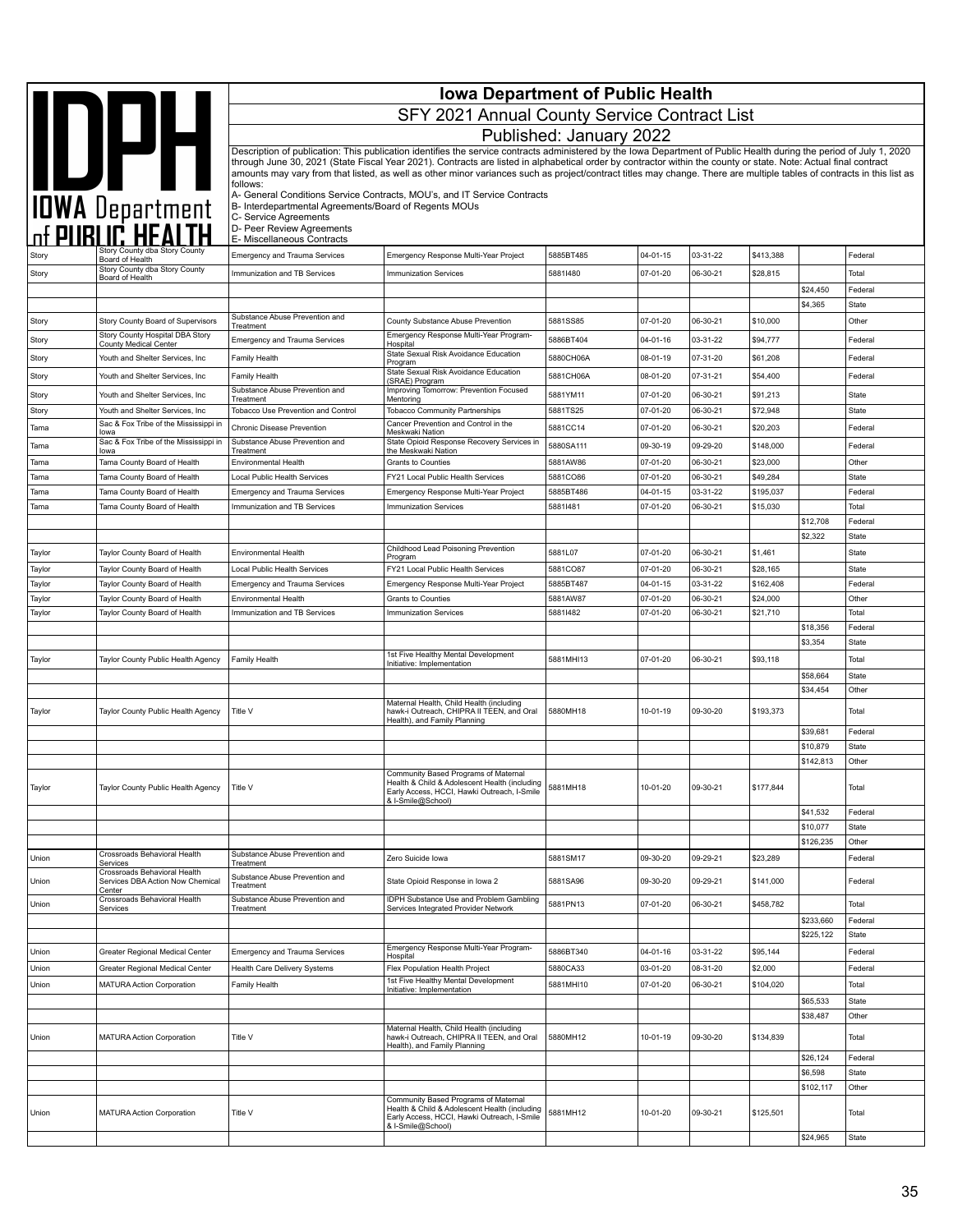|                        |                                                                              | <b>Iowa Department of Public Health</b>                                    |                                                                                                                                                                                                                                                                                                                                            |                         |                      |                      |                      |                     |                         |  |
|------------------------|------------------------------------------------------------------------------|----------------------------------------------------------------------------|--------------------------------------------------------------------------------------------------------------------------------------------------------------------------------------------------------------------------------------------------------------------------------------------------------------------------------------------|-------------------------|----------------------|----------------------|----------------------|---------------------|-------------------------|--|
|                        | <b>AND DATE</b><br>TOWA Department<br>The PUBLIC HEALTH                      |                                                                            | SFY 2021 Annual County Service Contract List                                                                                                                                                                                                                                                                                               |                         |                      |                      |                      |                     |                         |  |
|                        |                                                                              |                                                                            |                                                                                                                                                                                                                                                                                                                                            | Published: January 2022 |                      |                      |                      |                     |                         |  |
|                        |                                                                              |                                                                            | Description of publication: This publication identifies the service contracts administered by the Iowa Department of Public Health during the period of July 1, 2020                                                                                                                                                                       |                         |                      |                      |                      |                     |                         |  |
|                        |                                                                              |                                                                            | through June 30, 2021 (State Fiscal Year 2021). Contracts are listed in alphabetical order by contractor within the county or state. Note: Actual final contract<br>amounts may vary from that listed, as well as other minor variances such as project/contract titles may change. There are multiple tables of contracts in this list as |                         |                      |                      |                      |                     |                         |  |
|                        |                                                                              | follows:                                                                   |                                                                                                                                                                                                                                                                                                                                            |                         |                      |                      |                      |                     |                         |  |
|                        |                                                                              | B- Interdepartmental Agreements/Board of Regents MOUs                      | A- General Conditions Service Contracts, MOU's, and IT Service Contracts                                                                                                                                                                                                                                                                   |                         |                      |                      |                      |                     |                         |  |
|                        |                                                                              | C- Service Agreements<br>D- Peer Review Agreements                         |                                                                                                                                                                                                                                                                                                                                            |                         |                      |                      |                      |                     |                         |  |
|                        |                                                                              | E- Miscellaneous Contracts                                                 |                                                                                                                                                                                                                                                                                                                                            |                         |                      |                      |                      |                     |                         |  |
|                        |                                                                              |                                                                            |                                                                                                                                                                                                                                                                                                                                            |                         |                      |                      |                      | \$5,497<br>\$95,039 | Federal<br>Other        |  |
| Union                  | <b>MATURA Action Corporation</b>                                             | Nutrition & Physical Activity                                              | Special Supplemental Nutrition Program for<br>Women, Infants & Children                                                                                                                                                                                                                                                                    | 5880AO37                | 10-01-19             | 09-30-20             | \$579,826            |                     | Federal                 |  |
| Union                  | <b>MATURA Action Corporation</b>                                             | Nutrition & Physical Activity                                              | Special Supplemental Nutrition Program for<br>Women, Infants & Children                                                                                                                                                                                                                                                                    | 5881AO37                | 10-01-20             | 09-30-21             | \$598,544            |                     | Total                   |  |
|                        |                                                                              |                                                                            |                                                                                                                                                                                                                                                                                                                                            |                         |                      |                      |                      | \$540,544           | Federal                 |  |
|                        |                                                                              |                                                                            |                                                                                                                                                                                                                                                                                                                                            |                         |                      |                      |                      | \$58,000            | Federal                 |  |
| Union                  | <b>MATURA Action Corporation</b>                                             | Nutrition & Physical Activity                                              | Breastfeeding Peer Counseling Program<br>through the lowa WIC Program                                                                                                                                                                                                                                                                      | 5880AO97                | 10-01-19             | 09-30-20             | \$40,000             |                     | Federal                 |  |
| Union                  | <b>MATURA Action Corporation</b>                                             | Nutrition & Physical Activity                                              | Breastfeeding Peer Counseling Program<br>through the lowa WIC Program                                                                                                                                                                                                                                                                      | 5881AO97                | 10-01-20             | 09-30-21             | \$40,000             |                     | Federal                 |  |
| Union<br>Union         | Union County Board of Health<br>Union County Board of Health                 | <b>LPHS</b><br>Environmental Health                                        | FY21 Local Public Health Services<br>Grants to Counties                                                                                                                                                                                                                                                                                    | 5881CO88<br>5881AW88    | 07-01-20<br>07-01-20 | 06-30-21<br>06-30-21 | \$43,883<br>\$30,300 |                     | <b>State</b><br>Other   |  |
| Union                  | Union County Board of Health                                                 | <b>Emergency and Trauma Services</b>                                       | Emergency Response Multi-Year Project                                                                                                                                                                                                                                                                                                      | 5885BT488               | 04-01-15             | 03-31-22             | \$191,998            |                     | Federal                 |  |
| Union                  | Union County Board of Health                                                 | Immunization and TB Services                                               | <b>Immunization Services</b>                                                                                                                                                                                                                                                                                                               | 58811483                | 07-01-20             | 06-30-21             | \$14,195             |                     | Total                   |  |
|                        |                                                                              |                                                                            |                                                                                                                                                                                                                                                                                                                                            |                         |                      |                      |                      | \$12,002            | Federal                 |  |
|                        | Van Buren County Board of Health                                             |                                                                            | Grants to Counties                                                                                                                                                                                                                                                                                                                         | 5881AW89                | 07-01-20             | 06-30-21             | \$30,300             | \$2,193             | State<br>Other          |  |
| Van Buren<br>Van Buren | Van Buren County Board of Health                                             | Environmental Health<br>Local Public Health Services                       | FY21 Local Public Health Services                                                                                                                                                                                                                                                                                                          | 5881CO89                | 07-01-20             | 06-30-21             | \$31,912             |                     | State                   |  |
| Van Buren              | Van Buren County Board of Health                                             | Center for Acute Disease Epidemeology                                      | Surveillance for Mosquito-Borne Diseases in                                                                                                                                                                                                                                                                                                | MOU-2021-ELC33          | 05-04-21             | 10-01-21             | \$3,800              |                     | Federal                 |  |
| Van Buren              | Van Buren County Board of Health                                             | <b>Emergency and Trauma Services</b>                                       | lowa<br>Emergency Response Multi-Year Project                                                                                                                                                                                                                                                                                              | 5885BT489               | 04-01-15             | 03-31-22             | \$160,675            |                     | Federal                 |  |
| Van Buren              | Van Buren County Board of Health                                             | Immunization and TB Services                                               | <b>Immunization Services</b>                                                                                                                                                                                                                                                                                                               | 58811484                | 07-01-20             | 06-30-21             | \$12,191             |                     | Total                   |  |
|                        |                                                                              |                                                                            |                                                                                                                                                                                                                                                                                                                                            |                         |                      |                      |                      | \$10,308            | Federal                 |  |
|                        |                                                                              |                                                                            | Emergency Response Multi-Year Program-                                                                                                                                                                                                                                                                                                     |                         | 04-01-16             | 03-31-22             | \$94,589             | \$1,883             | <b>State</b><br>Federal |  |
| Van Buren<br>Van Buren | Van Buren County Hospital<br>Van Buren County Hospital                       | <b>Emergency and Trauma Services</b><br>Tobacco Use Prevention and Control | Hospital<br><b>Tobacco Community Partnerships</b>                                                                                                                                                                                                                                                                                          | 5886BT411<br>5881TS31   | 07-01-20             | 06-30-21             | \$10,000             |                     | <b>State</b>            |  |
| Wapello                | American Home Finding Association                                            | Title V                                                                    | Maternal Health, Child Health (including                                                                                                                                                                                                                                                                                                   | 5880MH02                | 10-01-19             | 09-30-20             | \$323,065            |                     | Total                   |  |
|                        |                                                                              |                                                                            | hawk-i Outreach, I-Smile, I-Smile @ Sch)                                                                                                                                                                                                                                                                                                   |                         |                      |                      |                      | \$76,818            | Federal                 |  |
|                        |                                                                              |                                                                            |                                                                                                                                                                                                                                                                                                                                            |                         |                      |                      |                      | \$30,600            | <b>State</b>            |  |
|                        |                                                                              |                                                                            |                                                                                                                                                                                                                                                                                                                                            |                         |                      |                      |                      | \$215,647           | Other                   |  |
| Wapello                | American Home Finding Association                                            | Title V                                                                    | Community Based Programs of Maternal<br>Health & Child & Adolescent Health (including<br>Early Access, HCCI, Hawki Outreach, I-Smile<br>& I-Smile@School)                                                                                                                                                                                  | 5881MH02                | 10-01-20             | 09-30-21             | \$298,967            |                     | Total                   |  |
|                        |                                                                              |                                                                            |                                                                                                                                                                                                                                                                                                                                            |                         |                      |                      |                      | \$75,992            | <b>State</b>            |  |
|                        |                                                                              |                                                                            |                                                                                                                                                                                                                                                                                                                                            |                         |                      |                      |                      | \$22,209            | Federal                 |  |
| Wapello                | American Home Finding Association                                            | Family Health                                                              | PREP Implementation                                                                                                                                                                                                                                                                                                                        | 5880CH10P               | 08-01-19             | 07-31-20             | \$16,047             | \$200,766           | Other<br>Federal        |  |
| Wapello                | American Home Finding Association                                            | Family Health                                                              | PREP Implementation                                                                                                                                                                                                                                                                                                                        | 5881CH10P               | 08-01-20             | 07-31-21             | \$17,047             |                     | Federal                 |  |
| Wapello                | American Home Finding Association                                            | Family Health                                                              | 1st Five Healthy Mental Development<br>Initiative: Implementation                                                                                                                                                                                                                                                                          | 5881MHI01               | 07-01-20             | 06-30-21             | \$119,640            |                     | Total                   |  |
|                        |                                                                              |                                                                            |                                                                                                                                                                                                                                                                                                                                            |                         |                      |                      |                      | \$75,373            | State                   |  |
|                        |                                                                              |                                                                            |                                                                                                                                                                                                                                                                                                                                            |                         |                      |                      |                      | \$44,267            | Other                   |  |
| Wapello                | American Home Finding Association                                            | Nutrition & Physical Activity                                              | Special Supplemental Nutrition Program for<br>Women, Infants & Children                                                                                                                                                                                                                                                                    | 5880AO46                | 10-01-19             | 09-30-20             | \$643,079            |                     | Federal                 |  |
| Wapello                | American Home Finding Association                                            | Nutrition & Physical Activity                                              | Special Supplemental Nutrition Program for<br>Women, Infants & Children                                                                                                                                                                                                                                                                    | 5881AO46                | 10-01-20             | 09-30-21             | \$664,812            |                     | Federal                 |  |
| Wapello                | American Home Finding Association                                            | Nutrition & Physical Activity                                              | Breastfeeding Peer Counseling Program<br>through the lowa WIC Program                                                                                                                                                                                                                                                                      | 5880AO81                | 10-01-19             | 09-30-20             | \$40,000             |                     | Federal                 |  |
| Wapello                | American Home Finding Association                                            | Nutrition & Physical Activity                                              | Breastfeeding Peer Counseling Program<br>through the Iowa WIC Program                                                                                                                                                                                                                                                                      | 5881AO81                | 10-01-20             | 09-30-21             | \$40,000             |                     | Federal                 |  |
| Wapello                | Indian Hills Community College                                               |                                                                            | Indian Hills Sexual Violence Prevention<br>Program                                                                                                                                                                                                                                                                                         | 5882RP04                | 02-01-21             | 01-31-22             | \$171,327            |                     | Federal                 |  |
| Wapello                | Milestones Area Agency on Aging                                              | Nutrition & Physical Activity                                              | Fresh Conversations                                                                                                                                                                                                                                                                                                                        | 5880NU21                | 10-01-19             | 09-30-20             | \$64,000             |                     | Other                   |  |
| Wapello                | Milestones Area Agency on Aging<br>RCHP-Ottumwa, LLC d/b/a Ottumwa           | Nutrition & Physical Activity<br><b>Emergency and Trauma Services</b>      | <b>Fresh Conversations</b><br>Emergency Response Multi-Year Program-                                                                                                                                                                                                                                                                       | 5881NU21<br>5886BT389   | 10-01-20<br>04-01-16 | 09-30-21<br>03-31-22 | \$67,000<br>\$12,713 |                     | Other<br>Federal        |  |
| Wapello                | Regional Health Center<br>River Hills Community Health Center                |                                                                            | Hospital                                                                                                                                                                                                                                                                                                                                   | 5881FP08                |                      |                      |                      |                     |                         |  |
| Wapello                | Inc                                                                          | Family Health                                                              | Title X Family Planning Services                                                                                                                                                                                                                                                                                                           |                         | 04-01-20             | 03-31-21             | \$172,629            | \$171,629           | Total<br>Federal        |  |
|                        |                                                                              |                                                                            |                                                                                                                                                                                                                                                                                                                                            |                         |                      |                      |                      | \$1,000             | Other                   |  |
| Wapello                | River Hills Community Health Center<br>Inc.                                  | <b>Family Health</b>                                                       | Title X Family Planning Services                                                                                                                                                                                                                                                                                                           | 5881FP08E               | 04-01-21             | 06-30-22             | \$167,067            |                     | Federal                 |  |
| Wapello                | Southern Iowa Economic<br>Development Association                            | Family Health                                                              | MIECHV Program                                                                                                                                                                                                                                                                                                                             | 5880CH04                | 03-01-20             | 09-30-21             | \$357,833            |                     | Federal                 |  |
| Wapello                | Southern Iowa Economic<br>Development Association                            | Family Health                                                              | MIECHV Workforce Development Diversity<br>Pilot                                                                                                                                                                                                                                                                                            | 5880CH53                | 09-30-19             | 09-29-20             | \$70,000             |                     | Federal                 |  |
| Wapello                | Southern Iowa Economic<br>Development Association                            | Family Health                                                              | MIECHV Workforce Development Diversity<br>Pilot                                                                                                                                                                                                                                                                                            | 5881CH53                | 10-01-20             | 09-29-21             | \$70,000             |                     | Federal                 |  |
| Wapello                | Southern Iowa Economic                                                       | Substance Abuse Prevention and                                             | Zero Suicide Iowa                                                                                                                                                                                                                                                                                                                          | 5881SM26                | 09-30-20             | 09-29-21             | \$27,578             |                     | Federal                 |  |
| Wapello                | Development Association<br>Southern Iowa Economic<br>Development Association | Treatment<br>Substance Abuse Prevention and<br>Treatment                   | Strategic Initiatives to Prevent Drug<br>Overdoses Project -Appanoose                                                                                                                                                                                                                                                                      | 5881IP06                | 09-01-20             | 08-30-21             | \$97,800             |                     | Total                   |  |
|                        |                                                                              |                                                                            |                                                                                                                                                                                                                                                                                                                                            |                         |                      |                      |                      | \$71,400            | Federal                 |  |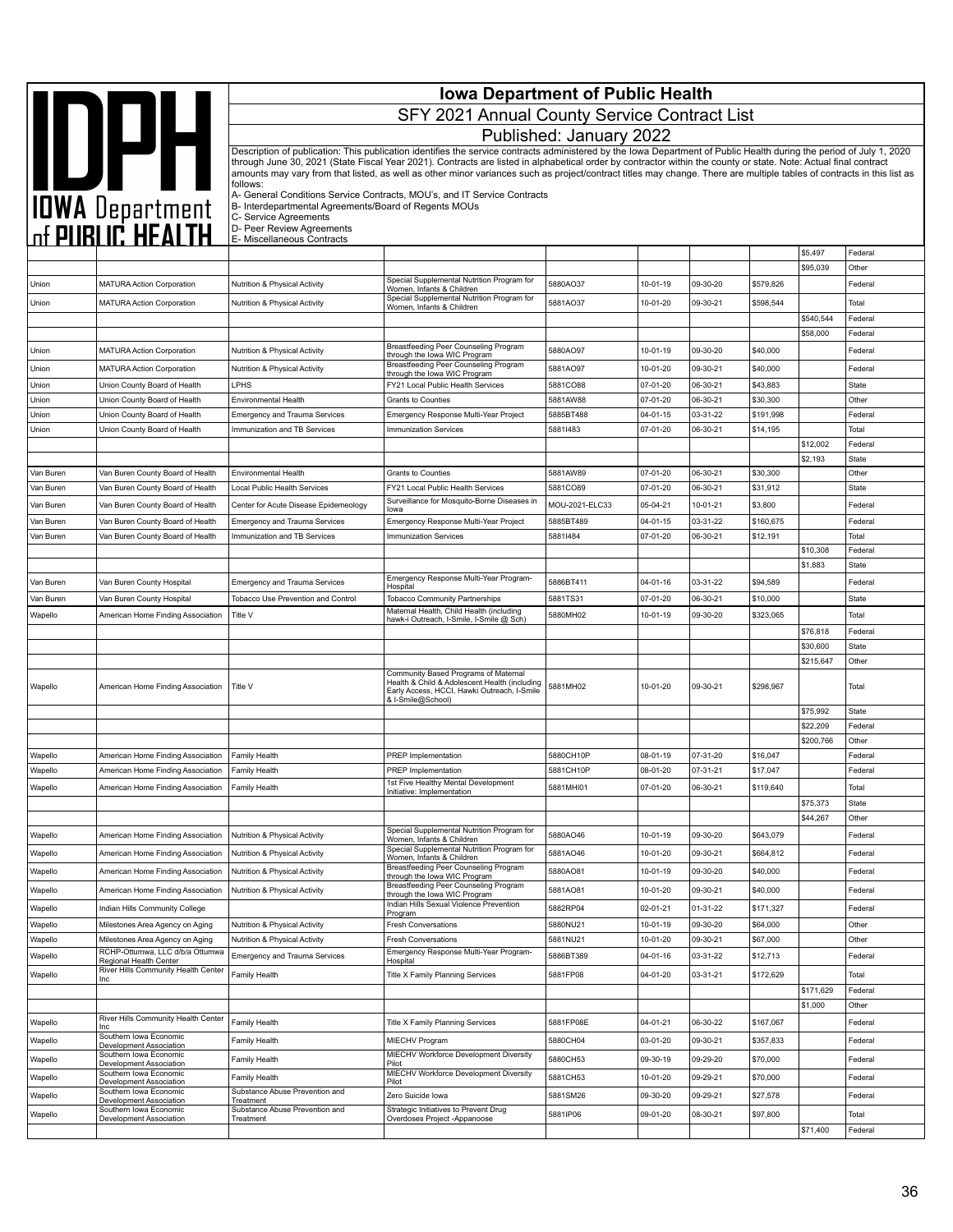|                    |                                                                                  |                                                                                                                                                                                                                                                                                                                                                        | <b>Iowa Department of Public Health</b>                                                                                                                              |                         |                            |                      |                       |                       |                       |  |  |
|--------------------|----------------------------------------------------------------------------------|--------------------------------------------------------------------------------------------------------------------------------------------------------------------------------------------------------------------------------------------------------------------------------------------------------------------------------------------------------|----------------------------------------------------------------------------------------------------------------------------------------------------------------------|-------------------------|----------------------------|----------------------|-----------------------|-----------------------|-----------------------|--|--|
|                    | <b>AND DATE</b><br>TOWA Department<br>The PUBLIC HEALTH                          | SFY 2021 Annual County Service Contract List                                                                                                                                                                                                                                                                                                           |                                                                                                                                                                      |                         |                            |                      |                       |                       |                       |  |  |
|                    |                                                                                  |                                                                                                                                                                                                                                                                                                                                                        |                                                                                                                                                                      | Published: January 2022 |                            |                      |                       |                       |                       |  |  |
|                    |                                                                                  |                                                                                                                                                                                                                                                                                                                                                        | Description of publication: This publication identifies the service contracts administered by the Iowa Department of Public Health during the period of July 1, 2020 |                         |                            |                      |                       |                       |                       |  |  |
|                    |                                                                                  | through June 30, 2021 (State Fiscal Year 2021). Contracts are listed in alphabetical order by contractor within the county or state. Note: Actual final contract<br>amounts may vary from that listed, as well as other minor variances such as project/contract titles may change. There are multiple tables of contracts in this list as<br>follows: |                                                                                                                                                                      |                         |                            |                      |                       |                       |                       |  |  |
|                    |                                                                                  | A- General Conditions Service Contracts, MOU's, and IT Service Contracts                                                                                                                                                                                                                                                                               |                                                                                                                                                                      |                         |                            |                      |                       |                       |                       |  |  |
|                    |                                                                                  | B- Interdepartmental Agreements/Board of Regents MOUs<br>C- Service Agreements                                                                                                                                                                                                                                                                         |                                                                                                                                                                      |                         |                            |                      |                       |                       |                       |  |  |
|                    |                                                                                  | D- Peer Review Agreements<br>E- Miscellaneous Contracts                                                                                                                                                                                                                                                                                                |                                                                                                                                                                      |                         |                            |                      |                       |                       |                       |  |  |
|                    | Southern Iowa Economic                                                           | Substance Abuse Prevention and                                                                                                                                                                                                                                                                                                                         | Strategic Initiatives to Prevent Drug                                                                                                                                |                         |                            |                      |                       | \$26,400              | Other                 |  |  |
| Wapello            | Development Association                                                          | Treatment                                                                                                                                                                                                                                                                                                                                              | Overdoses Project-Keokuk                                                                                                                                             | 5881IP07                | 09-01-20                   | 08-30-21             | \$97,800              | \$71,400              | Total<br>Federal      |  |  |
|                    |                                                                                  |                                                                                                                                                                                                                                                                                                                                                        |                                                                                                                                                                      |                         |                            |                      |                       | \$26,400              | Other                 |  |  |
| Wapello            | Southern Iowa Economic<br>Development Association                                | Substance Abuse Prevention and<br>Treatment                                                                                                                                                                                                                                                                                                            | Strategic Initiatives to Prevent Drug<br>Overdoses Project- Mahaska                                                                                                  | 5881IP08                | 09-01-20                   | 08-30-21             | \$97,800              |                       | Total                 |  |  |
|                    |                                                                                  |                                                                                                                                                                                                                                                                                                                                                        |                                                                                                                                                                      |                         |                            |                      |                       | \$71,400              | Federal               |  |  |
|                    | Southern Iowa Economic                                                           | Substance Abuse Prevention and                                                                                                                                                                                                                                                                                                                         | Strategic Initiatives to Prevent Drug                                                                                                                                | 5881IP09                | 09-01-20                   | 08-30-21             | \$97,800              | \$26,400              | Other<br>Total        |  |  |
| Wapello            | Development Association                                                          | Treatment                                                                                                                                                                                                                                                                                                                                              | Overdoses Project-Wapello                                                                                                                                            |                         |                            |                      |                       | \$71,400              | Federal               |  |  |
|                    |                                                                                  |                                                                                                                                                                                                                                                                                                                                                        |                                                                                                                                                                      |                         |                            |                      |                       | \$26,400              | Other                 |  |  |
| Wapello            | Southern Iowa Economic<br>Development Association                                | Substance Abuse Prevention and<br>Treatment                                                                                                                                                                                                                                                                                                            | State Opioid Response in Iowa                                                                                                                                        | 5881SA105               | 09-30-20                   | 09-29-21             | \$410,000             |                       | Total                 |  |  |
|                    |                                                                                  |                                                                                                                                                                                                                                                                                                                                                        |                                                                                                                                                                      |                         |                            |                      |                       | \$318,886<br>\$91,114 | Federal<br>Federal    |  |  |
| Wapello            | Southern Iowa Economic                                                           | Substance Abuse Prevention and                                                                                                                                                                                                                                                                                                                         | IDPH Substance Use and Problem Gambling                                                                                                                              | 5881PN16                | 07-01-20                   | 06-30-21             | \$918,104             |                       | Total                 |  |  |
|                    | Development Association                                                          | Treatment                                                                                                                                                                                                                                                                                                                                              | Services Integrated Provider Network                                                                                                                                 |                         |                            |                      |                       | \$464,285             | Federal               |  |  |
|                    |                                                                                  |                                                                                                                                                                                                                                                                                                                                                        |                                                                                                                                                                      |                         |                            |                      |                       | \$453,819             | State                 |  |  |
| Wapello            | Southern Iowa Economic<br>Development Association<br>Wapello County Agricultural | Tobacco Use Prevention and Control                                                                                                                                                                                                                                                                                                                     | <b>Tobacco Community Partnerships</b>                                                                                                                                | 5881TS26                | 07-01-20                   | 06-30-21             | \$68,490              |                       | State                 |  |  |
| Wapello            | <b>Extension District</b><br>Wapello County Agricultural                         | Nutrition & Physical Activity                                                                                                                                                                                                                                                                                                                          | Iowa Nutrition Network School Grant Program                                                                                                                          | 5880NU09                | 10-01-19                   | 09-30-20             | \$45,476              |                       | Other                 |  |  |
| Wapello<br>Wapello | <b>Extension District</b><br>Wapello County Board of Health                      | Nutrition & Physical Activity<br><b>Emergency and Trauma Services</b>                                                                                                                                                                                                                                                                                  | Iowa Nutrition Network School Grant Program<br>Emergency Response Multi-Year Project                                                                                 | 5881NU09<br>5885BT490   | 10-01-20<br>04-01-15       | 09-30-21<br>03-31-22 | \$45,871<br>\$367,874 |                       | Other<br>Federal      |  |  |
| Wapello            | Wapello County Board of Health                                                   | Environmental Health                                                                                                                                                                                                                                                                                                                                   | <b>Grants to Counties</b>                                                                                                                                            | 5881AW90                | 07-01-20                   | 06-30-21             | \$30,300              |                       | Other                 |  |  |
| Wapello            | Wapello County Board of Health                                                   | Local Public Health Services                                                                                                                                                                                                                                                                                                                           | FY21 Local Public Health Services                                                                                                                                    | 5881CO90                | 07-01-20                   | 06-30-21             | \$95,216              |                       | State                 |  |  |
| Wapello            | Wapello County Board of Health                                                   | Immunization and TB Services                                                                                                                                                                                                                                                                                                                           | <b>Immunization Services</b>                                                                                                                                         | 58811485                | 07-01-20                   | 06-30-21             | \$18,249              | \$15,442              | Total<br>Federal      |  |  |
|                    |                                                                                  |                                                                                                                                                                                                                                                                                                                                                        |                                                                                                                                                                      |                         |                            |                      |                       | \$2,807               | State                 |  |  |
| Wapello            | Wapello County dba Wapello County<br>Public Health                               | Immunization and TB Services                                                                                                                                                                                                                                                                                                                           | TB Directly Observed Therapy                                                                                                                                         | MOU-2020-TB13           | 01-01-20                   | 12-31-20             | \$900                 |                       | Total                 |  |  |
|                    |                                                                                  |                                                                                                                                                                                                                                                                                                                                                        |                                                                                                                                                                      |                         |                            |                      |                       | \$450                 | Federal               |  |  |
|                    | Young Mens Christian Association of                                              | Chronic Disease Prevention                                                                                                                                                                                                                                                                                                                             | National Diabetes Prevention Program                                                                                                                                 | 5881CD29                | 04-01-21                   | 06-29-21             | \$4,800               | \$450                 | State<br>Federal      |  |  |
| Wapello<br>Warren  | Ottumwa dba YMCA<br>Blythe, Nihole                                               | <b>Emergency and Trauma Services</b>                                                                                                                                                                                                                                                                                                                   | (NDPP) Site Development<br>Trauma Verification Team RN                                                                                                               | 2023-TRCT-RN009         | 07-01-20                   | 06-30-23             | \$4,950               |                       | State                 |  |  |
| Warren             | Warren County Board of Health                                                    | Environmental Health                                                                                                                                                                                                                                                                                                                                   | Childhood Lead Poisoning Prevention                                                                                                                                  | 5881L15                 | 07-01-20                   | 06-30-21             | \$1,721               |                       | State                 |  |  |
| Warren             | Warren County Board of Health                                                    | Environmental Health                                                                                                                                                                                                                                                                                                                                   | Program<br>Grants to Counties                                                                                                                                        | 5881AW91                | 07-01-20                   | 06-30-21             | \$30,300              |                       | Other                 |  |  |
| Warren             | Warren County Board of Health                                                    | <b>Local Public Health Services</b>                                                                                                                                                                                                                                                                                                                    | FY21 Local Public Health Services                                                                                                                                    | 5881CO91                | 07-01-20                   | 06-30-21             | \$94,684              |                       | State                 |  |  |
| Warren<br>Warren   | Warren County Board of Health<br>Warren County Board of Health                   | <b>Emergency and Trauma Services</b><br>Immunization and TB Services                                                                                                                                                                                                                                                                                   | Emergency Response Multi-Year Project<br><b>Immunization Services</b>                                                                                                | 5885BT491<br>58811486   | 04-01-15<br>07-01-20       | 03-31-22<br>06-30-21 | \$261,866<br>\$23,260 |                       | Federal<br>Total      |  |  |
|                    |                                                                                  |                                                                                                                                                                                                                                                                                                                                                        |                                                                                                                                                                      |                         |                            |                      |                       | \$19,648              | Federal               |  |  |
|                    |                                                                                  |                                                                                                                                                                                                                                                                                                                                                        |                                                                                                                                                                      |                         |                            |                      |                       | \$3,612               | State                 |  |  |
| Warren             | Warren County Board of Health                                                    | Chronic Disease Prevention                                                                                                                                                                                                                                                                                                                             | National Diabetes Prevention Program<br>(NDPP) Development/Participant Support                                                                                       | 5881CD37                | 11-01-20                   | 06-29-21             | \$2,000               |                       | Federal               |  |  |
| Warren             | Warren County dba Warren County<br><b>Health Services</b>                        | Family Health                                                                                                                                                                                                                                                                                                                                          | 1st Five Healthy Mental Development<br>Initiative: Implementation                                                                                                    | 5881MHI16               | 07-01-20                   | 06-30-21             | \$108,297             |                       | Total                 |  |  |
|                    |                                                                                  |                                                                                                                                                                                                                                                                                                                                                        |                                                                                                                                                                      |                         |                            |                      |                       | \$68,227<br>\$40,070  | State<br>Other        |  |  |
| Warren             | Warren County dba Warren County                                                  | Title V                                                                                                                                                                                                                                                                                                                                                | Maternal Health, Child Health (including<br>hawk-i Outreach, CHIPRA II TEEN, and Oral                                                                                | 5880MH22                | 10-01-19                   | 09-30-20             | \$142,578             |                       | Total                 |  |  |
|                    | <b>Health Services</b>                                                           |                                                                                                                                                                                                                                                                                                                                                        | Health), and Family Planning                                                                                                                                         |                         |                            |                      |                       | \$29,247              | Federal               |  |  |
|                    |                                                                                  |                                                                                                                                                                                                                                                                                                                                                        |                                                                                                                                                                      |                         |                            |                      |                       | \$7,061               | State                 |  |  |
|                    |                                                                                  |                                                                                                                                                                                                                                                                                                                                                        |                                                                                                                                                                      |                         |                            |                      |                       | \$106,270             | Other                 |  |  |
| Warren             | Warren County dba Warren County<br><b>Health Services</b>                        | Title V                                                                                                                                                                                                                                                                                                                                                | Community Based Programs of Maternal<br>Health & Child & Adolescent Health (including<br>Early Access, HCCI, Hawki Outreach, I-Smile<br>& I-Smile@School)            | 5881MH22                | 10-01-20                   | 09-30-21             | \$135,413             |                       | Total                 |  |  |
|                    |                                                                                  |                                                                                                                                                                                                                                                                                                                                                        |                                                                                                                                                                      |                         |                            |                      |                       | \$16,153              | Federal               |  |  |
|                    |                                                                                  |                                                                                                                                                                                                                                                                                                                                                        |                                                                                                                                                                      |                         |                            |                      |                       | \$6,115<br>\$113,145  | <b>State</b><br>Other |  |  |
| Washington         | Washington County Board of Health                                                | Environmental Health                                                                                                                                                                                                                                                                                                                                   | Grants to Counties                                                                                                                                                   | 5881AW92                | 07-01-20                   | 06-30-21             | \$30,300              |                       | Other                 |  |  |
| Washington         | Washington County Board of Health                                                | Local Public Health Services                                                                                                                                                                                                                                                                                                                           | FY21 Local Public Health Services                                                                                                                                    | 5881CO92                | 07-01-20                   | 06-30-21             | \$58,733              |                       | State                 |  |  |
| Washington         | Washington County Board of Health<br>Washington County Board of Health           | <b>Emergency and Trauma Services</b><br>Immunization and TB Services                                                                                                                                                                                                                                                                                   | Emergency Response Multi-Year Project<br>Immunization Services                                                                                                       | 5885BT492<br>58811487   | $04 - 01 - 15$<br>07-01-20 | 03-31-22<br>06-30-21 | \$197,070<br>\$16,700 |                       | Federal<br>Total      |  |  |
| Washington         |                                                                                  |                                                                                                                                                                                                                                                                                                                                                        |                                                                                                                                                                      |                         |                            |                      |                       | \$14,120              | Federal               |  |  |
|                    |                                                                                  |                                                                                                                                                                                                                                                                                                                                                        |                                                                                                                                                                      |                         |                            |                      |                       | \$2,580               | State                 |  |  |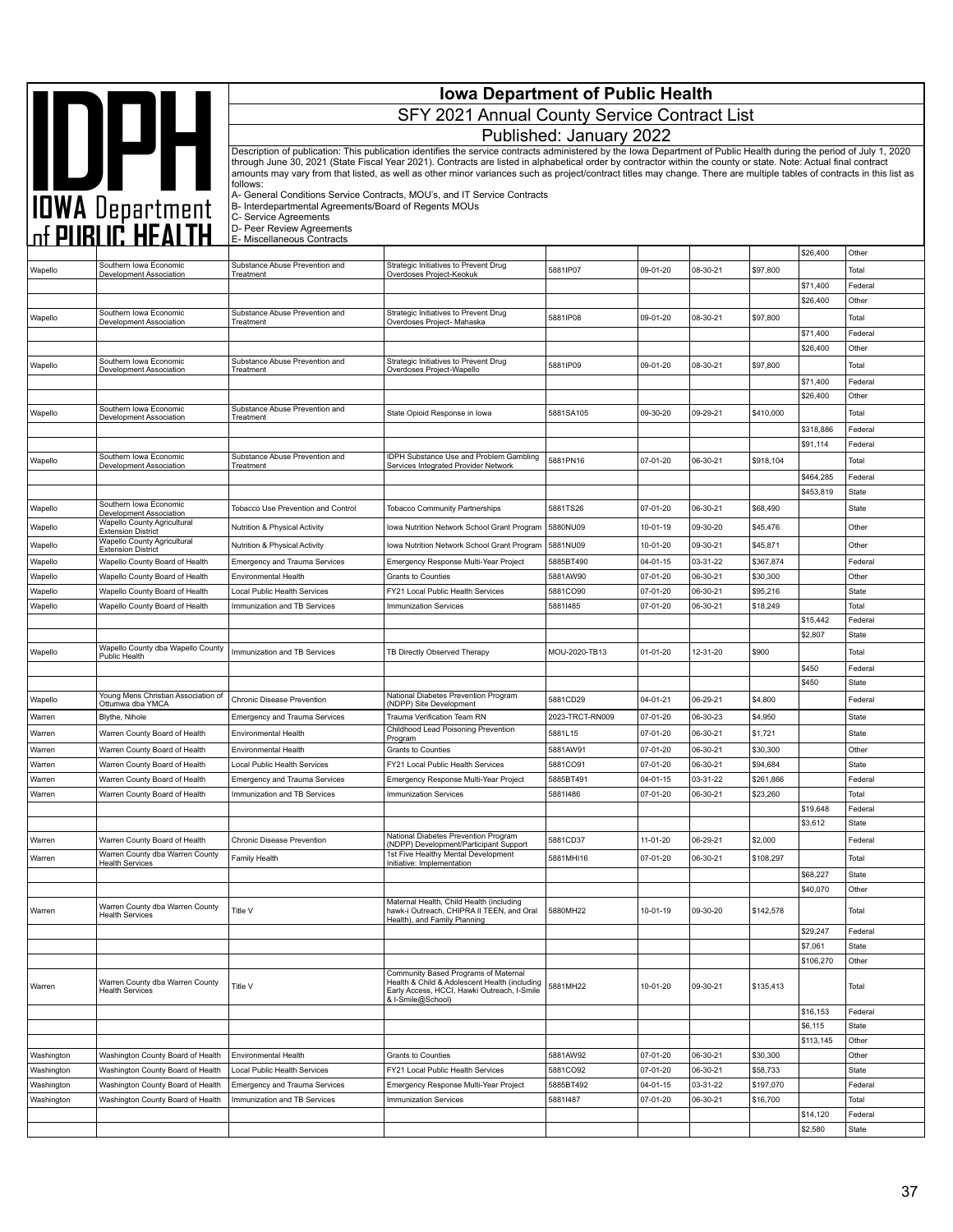|                    | IOWA Department                                                        | <b>Iowa Department of Public Health</b><br>SFY 2021 Annual County Service Contract List                                                                                                                                                                                                                                                    |                                                                                                                                                                      |                      |                      |                      |                      |                      |                         |  |  |
|--------------------|------------------------------------------------------------------------|--------------------------------------------------------------------------------------------------------------------------------------------------------------------------------------------------------------------------------------------------------------------------------------------------------------------------------------------|----------------------------------------------------------------------------------------------------------------------------------------------------------------------|----------------------|----------------------|----------------------|----------------------|----------------------|-------------------------|--|--|
|                    |                                                                        | Published: January 2022                                                                                                                                                                                                                                                                                                                    |                                                                                                                                                                      |                      |                      |                      |                      |                      |                         |  |  |
|                    |                                                                        |                                                                                                                                                                                                                                                                                                                                            | Description of publication: This publication identifies the service contracts administered by the Iowa Department of Public Health during the period of July 1, 2020 |                      |                      |                      |                      |                      |                         |  |  |
|                    |                                                                        | through June 30, 2021 (State Fiscal Year 2021). Contracts are listed in alphabetical order by contractor within the county or state. Note: Actual final contract<br>amounts may vary from that listed, as well as other minor variances such as project/contract titles may change. There are multiple tables of contracts in this list as |                                                                                                                                                                      |                      |                      |                      |                      |                      |                         |  |  |
|                    |                                                                        | follows:                                                                                                                                                                                                                                                                                                                                   |                                                                                                                                                                      |                      |                      |                      |                      |                      |                         |  |  |
|                    |                                                                        |                                                                                                                                                                                                                                                                                                                                            | A- General Conditions Service Contracts, MOU's, and IT Service Contracts<br>B- Interdepartmental Agreements/Board of Regents MOUs                                    |                      |                      |                      |                      |                      |                         |  |  |
|                    |                                                                        | C- Service Agreements<br>D- Peer Review Agreements                                                                                                                                                                                                                                                                                         |                                                                                                                                                                      |                      |                      |                      |                      |                      |                         |  |  |
|                    |                                                                        | E- Miscellaneous Contracts                                                                                                                                                                                                                                                                                                                 |                                                                                                                                                                      |                      |                      |                      |                      |                      |                         |  |  |
| Washington         | <b>Washington County Hospital</b><br>Washington County Public Health & | <b>Emergency and Trauma Services</b>                                                                                                                                                                                                                                                                                                       | Emergency Response Multi-Year Program-<br>Hospital<br>1st Five Healthy Mental Development                                                                            | 5886BT414            | 04-01-16             | 03-31-22             | \$95,051             |                      | Federal                 |  |  |
| Washington         | Home Care                                                              | Family Health                                                                                                                                                                                                                                                                                                                              | Initiative: Implementation                                                                                                                                           | 5881MHI17            | 07-01-20             | 06-30-21             | \$88,000             |                      | Total                   |  |  |
|                    |                                                                        |                                                                                                                                                                                                                                                                                                                                            |                                                                                                                                                                      |                      |                      |                      |                      | \$55,440<br>\$32,560 | State<br>Other          |  |  |
| Washington         | Washington County Public Health &                                      | Title V                                                                                                                                                                                                                                                                                                                                    | Maternal Health, Child Health (including<br>hawk-i Outreach, CHIPRA II TEEN, and Oral                                                                                | 5880MH23             | 10-01-19             | 09-30-20             | \$165,109            |                      | Total                   |  |  |
|                    | Home Care                                                              |                                                                                                                                                                                                                                                                                                                                            | Health), and Family Planning                                                                                                                                         |                      |                      |                      |                      |                      |                         |  |  |
|                    |                                                                        |                                                                                                                                                                                                                                                                                                                                            |                                                                                                                                                                      |                      |                      |                      |                      | \$37,363<br>\$10,074 | Federal<br>State        |  |  |
|                    |                                                                        |                                                                                                                                                                                                                                                                                                                                            |                                                                                                                                                                      |                      |                      |                      |                      | \$117,672            | Other                   |  |  |
|                    | Washington County Public Health &                                      | Title V                                                                                                                                                                                                                                                                                                                                    | Community Based Programs of Maternal<br>Health & Child & Adolescent Health (including                                                                                | 5881MH23             | 10-01-20             | 09-30-21             | \$147,666            |                      | Total                   |  |  |
| Washington         | Home Care                                                              |                                                                                                                                                                                                                                                                                                                                            | Early Access, HCCI, Hawki Outreach, I-Smile<br>& I-Smile@School)                                                                                                     |                      |                      |                      |                      |                      |                         |  |  |
|                    |                                                                        |                                                                                                                                                                                                                                                                                                                                            |                                                                                                                                                                      |                      |                      |                      |                      | \$30,222             | Federal                 |  |  |
|                    |                                                                        |                                                                                                                                                                                                                                                                                                                                            |                                                                                                                                                                      |                      |                      |                      |                      | \$8,002<br>\$109,442 | <b>State</b><br>Other   |  |  |
| Wayne              | Wayne County Agriculture Extension                                     | Nutrition & Physical Activity                                                                                                                                                                                                                                                                                                              | Iowa Nutrition Network School Grant Program                                                                                                                          | 5880NU18             | 10-01-19             | 09-30-20             | \$12,201             |                      | Other                   |  |  |
| Wayne              | Wayne County Agriculture Extension                                     | Nutrition & Physical Activity                                                                                                                                                                                                                                                                                                              | Iowa Nutrition Network School Grant Program                                                                                                                          | 5881NU18             | 10-01-20             | 09-30-21             | \$13,273             |                      | Other                   |  |  |
| Wayne              | Wayne County Board of Health                                           | <b>Environmental Health</b>                                                                                                                                                                                                                                                                                                                | Grants to Counties                                                                                                                                                   | 5881AW93             | 07-01-20             | 06-30-21             | \$56,700             |                      | Other                   |  |  |
| Wayne              | Wayne County Board of Health                                           | <b>Emergency and Trauma Services</b>                                                                                                                                                                                                                                                                                                       | Emergency Response Multi-Year Project                                                                                                                                | 5885BT493            | 04-01-15             | 03-31-22             | \$165,741            |                      | Federal                 |  |  |
| Wayne              | Wayne County Board of Health                                           | Local Public Health Services                                                                                                                                                                                                                                                                                                               | FY21 Local Public Health Services                                                                                                                                    | 5881CO93             | 07-01-20             | 06-30-21             | \$31,333             |                      | <b>State</b>            |  |  |
| Wayne              | Wayne County Board of Health                                           | Immunization and TB Services                                                                                                                                                                                                                                                                                                               | <b>Immunization Services</b>                                                                                                                                         | 58811488             | 07-01-20             | 06-30-21             | \$11,690             |                      | Total                   |  |  |
|                    |                                                                        |                                                                                                                                                                                                                                                                                                                                            |                                                                                                                                                                      |                      |                      |                      |                      | \$9,884<br>\$1,806   | Federal<br>State        |  |  |
| Wayne              | Wayne County Hospital                                                  | <b>Emergency and Trauma Services</b>                                                                                                                                                                                                                                                                                                       | Emergency Response Multi-Year Program-                                                                                                                               | 5886BT416            | 04-01-16             | 03-31-22             | \$94,733             |                      | Federal                 |  |  |
| Webster            | Community and Family Resources                                         | Substance Abuse Prevention and                                                                                                                                                                                                                                                                                                             | Hospital<br>lowa's Emergency COVID-19 Project                                                                                                                        | 5881SA162            | 08-01-20             | 08-19-21             | \$171,428            |                      | Federal                 |  |  |
|                    |                                                                        | Treatment<br>Substance Abuse Prevention and                                                                                                                                                                                                                                                                                                | <b>IDPH Substance Use and Problem Gambling</b>                                                                                                                       |                      |                      |                      |                      |                      |                         |  |  |
| Webster            | Community and Family Resources                                         | Treatment                                                                                                                                                                                                                                                                                                                                  | Services Integrated Provider Network                                                                                                                                 | 5881PN06             | 07-01-20             | 06-30-21             | \$2,357,992          | \$897,179            | Total<br>Federal        |  |  |
|                    |                                                                        |                                                                                                                                                                                                                                                                                                                                            |                                                                                                                                                                      |                      |                      |                      |                      | \$1,460,813          | <b>State</b>            |  |  |
| Webster            | Community and Family Resources                                         | Substance Abuse Prevention and                                                                                                                                                                                                                                                                                                             | State Opioid Response in Iowa                                                                                                                                        | 5881SA93             | 09-30-20             | 09-29-21             | \$243,000            |                      | Federal                 |  |  |
| Webster            | Community and Family Resources                                         | Treatment<br>Substance Abuse Prevention and                                                                                                                                                                                                                                                                                                | State Opioid Response Corrections Liaison                                                                                                                            | 5881SA142            | 09-30-20             | 09-29-21             | \$300,000            |                      | Federal                 |  |  |
| Webster            | Community and Family Resources                                         | Treatment<br>Substance Abuse Prevention and                                                                                                                                                                                                                                                                                                | Strategic Initiatives to Prevent Drug                                                                                                                                | 5881IP04             | 08-01-20             | 08-31-20             | \$114,101            |                      | Total                   |  |  |
|                    |                                                                        | Treatment                                                                                                                                                                                                                                                                                                                                  | Overdoses Project                                                                                                                                                    |                      |                      |                      |                      | \$83,331             | Federal                 |  |  |
|                    |                                                                        |                                                                                                                                                                                                                                                                                                                                            |                                                                                                                                                                      |                      |                      |                      |                      | \$30,770             | Other                   |  |  |
| Webster            | Community and Family Resources                                         | Substance Abuse Prevention and                                                                                                                                                                                                                                                                                                             | lowa Treatment for Individuals Experiencing<br>Homelessness-IPN                                                                                                      | 5882SA153            | 01-15-21             | $01 - 14 - 22$       | \$62,210             |                      | Federal                 |  |  |
|                    |                                                                        | Treatment<br>Substance Abuse Prevention and                                                                                                                                                                                                                                                                                                |                                                                                                                                                                      |                      |                      |                      |                      |                      |                         |  |  |
| Webster<br>Webster | Community and Family Resources<br>Community and Family Resources       | Treatment<br>Tobacco Use Prevention and Control                                                                                                                                                                                                                                                                                            | Zero Suicide Iowa<br><b>Tobacco Community Partnerships</b>                                                                                                           | 5881SM15<br>5881TS39 | 09-30-20<br>07-01-20 | 09-29-21<br>06-30-21 | \$29,178<br>\$20,001 |                      | Federal<br><b>State</b> |  |  |
| Webster            | Trinity Regional Medical dba                                           |                                                                                                                                                                                                                                                                                                                                            | Emergency Response Multi-Year Program-                                                                                                                               | 5886BT408            | 04-01-16             | 03-31-22             | \$96,842             |                      | Federal                 |  |  |
|                    | UnityPoint Health<br>Webster County dba Webster County                 | Emergency and Trauma Services                                                                                                                                                                                                                                                                                                              | Hospital<br>Childhood Lead Poisoning Prevention                                                                                                                      |                      |                      |                      |                      |                      |                         |  |  |
| Webster            | Board of Health<br>Webster County dba Webster County                   | Environmental Health                                                                                                                                                                                                                                                                                                                       | Program                                                                                                                                                              | 5881L12              | 07-01-20             | 06-30-21             | \$2,630              |                      | State                   |  |  |
| Webster            | Board of Health<br>Webster County dba Webster County                   | Environmental Health                                                                                                                                                                                                                                                                                                                       | Grants to Counties                                                                                                                                                   | 5881AW94             | 07-01-20             | 06-30-21             | \$30,300             |                      | Other                   |  |  |
| Webster            | Board of Health                                                        | <b>Emergency and Trauma Services</b>                                                                                                                                                                                                                                                                                                       | Emergency Response Multi-Year Project<br>Public Health Emergency Preparedness                                                                                        | 5885BT494            | 04-01-15             | 03-31-22             | \$425,058            |                      | Federal                 |  |  |
| Webster            | Webster County dba Webster County<br>Board of Health                   | <b>BETS</b>                                                                                                                                                                                                                                                                                                                                | (PHEP), Emergency Medical Services (EMS)<br>System Development                                                                                                       | 5881BT11             | 07-01-20             | 06-30-21             | \$302,309            |                      | Total                   |  |  |
|                    |                                                                        |                                                                                                                                                                                                                                                                                                                                            |                                                                                                                                                                      |                      |                      |                      |                      | \$265,931            | Federal                 |  |  |
|                    |                                                                        |                                                                                                                                                                                                                                                                                                                                            |                                                                                                                                                                      |                      |                      |                      |                      | \$36,378             | <b>State</b>            |  |  |
| Webster            | Webster County dba Webster County<br>Board of Health                   | Family Health                                                                                                                                                                                                                                                                                                                              | Healthy Child Care Iowa (HCCI) Mentoring<br>and Technical Assistance                                                                                                 | 5880CH60             | 10-01-19             | 09-30-20             | \$98,500             |                      | Other                   |  |  |
| Webster            | Webster County dba Webster County<br>Board of Health                   | Family Health                                                                                                                                                                                                                                                                                                                              | Healthy Child Care Iowa (HCCI) Mentoring<br>and Technical Assistance                                                                                                 | 5881CH60             | 10-01-20             | 06-30-21             | \$43,850             |                      | Other                   |  |  |
| Webster            | Webster County dba Webster County<br>Board of Health                   | Emergency Trauma and Response                                                                                                                                                                                                                                                                                                              | Hospital Preparedness and Response System<br>Development                                                                                                             | 5881BHP18            | 07-01-20             | 06-30-21             | \$135,678            |                      | Federal                 |  |  |
| Webster            | Webster County dba Webster County<br>Board of Health                   | Immunization and TB Services                                                                                                                                                                                                                                                                                                               | Immunization and TB Services                                                                                                                                         | 58811489             | 07-01-20             | 06-30-21             | \$19,736             |                      | Total                   |  |  |
|                    |                                                                        |                                                                                                                                                                                                                                                                                                                                            |                                                                                                                                                                      |                      |                      |                      |                      | \$16,546             | Federal                 |  |  |
|                    |                                                                        |                                                                                                                                                                                                                                                                                                                                            |                                                                                                                                                                      |                      |                      |                      |                      | \$3,190              | <b>State</b>            |  |  |
| Webster            | Webster County dba Webster County<br>Board of Health                   | Local Public Health Services                                                                                                                                                                                                                                                                                                               | FY21 Local Public Health Services                                                                                                                                    | 5881CO94             | 07-01-20             | 06-30-21             | \$98,314             |                      | State                   |  |  |
| Webster            | Webster County dba Webster County<br>Board of Health                   | Oral Health                                                                                                                                                                                                                                                                                                                                | I-Smile™ Silver                                                                                                                                                      | 5880DH34             | 11-17-19             | 11-16-20             | \$121,567            |                      | Total                   |  |  |
|                    |                                                                        |                                                                                                                                                                                                                                                                                                                                            |                                                                                                                                                                      |                      |                      |                      |                      | \$51,946             | Federal                 |  |  |
|                    | Webster County dba Webster County                                      |                                                                                                                                                                                                                                                                                                                                            |                                                                                                                                                                      |                      |                      |                      |                      | \$69,621             | Other                   |  |  |
| Webster            | Board of Health                                                        | Oral Health                                                                                                                                                                                                                                                                                                                                | I-Smile™ Silver                                                                                                                                                      | 5881DH34             | 11-17-20             | 11-16-21             | \$118,905            |                      | Total                   |  |  |
|                    |                                                                        |                                                                                                                                                                                                                                                                                                                                            |                                                                                                                                                                      |                      |                      |                      |                      | \$57,788             | Federal                 |  |  |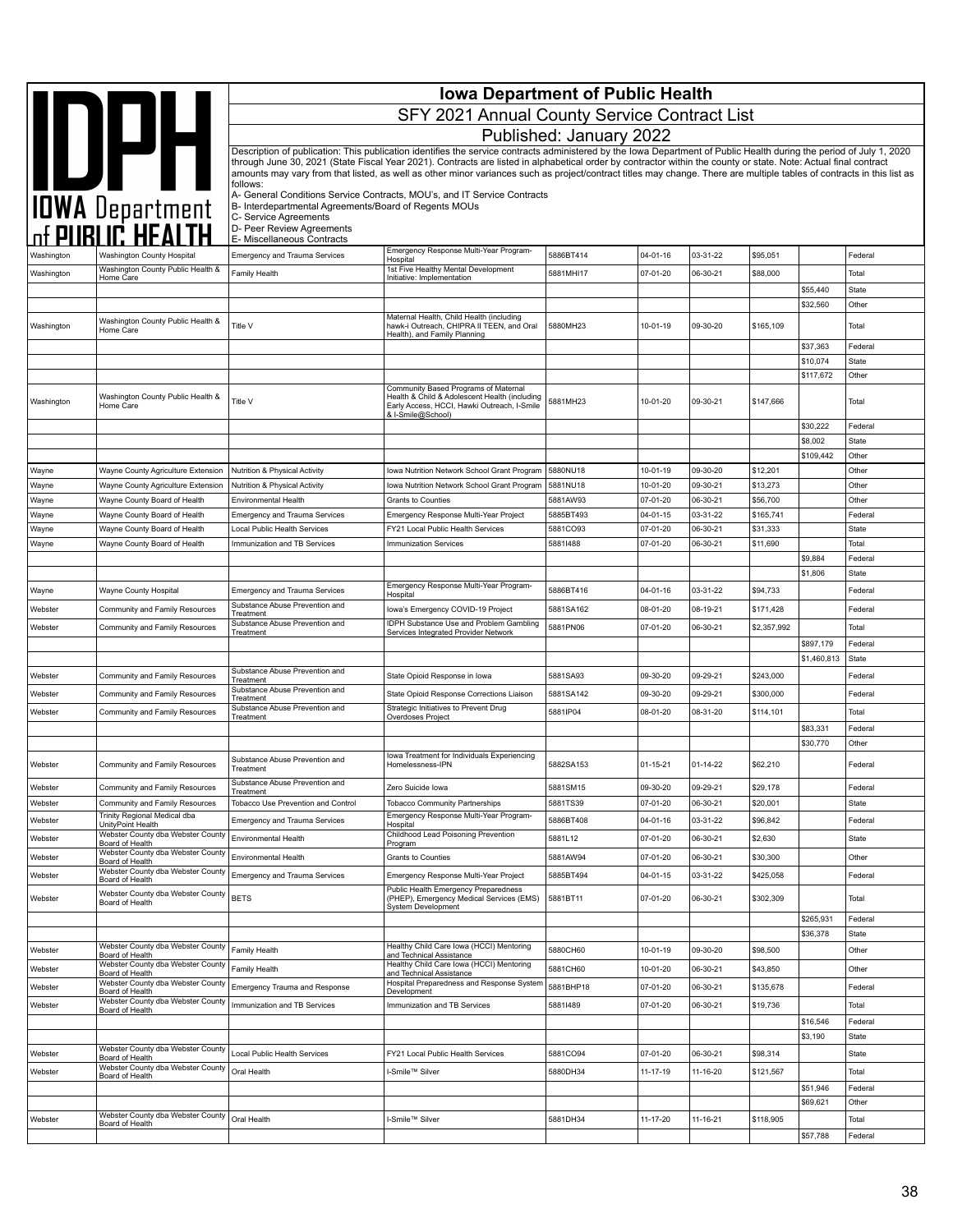|                          |                                                                         |                                                                                                                                                                                                 | <b>Iowa Department of Public Health</b>                                                                                                                                                                                                                                                                                                    |                       |                      |                      |                      |                       |                  |  |  |
|--------------------------|-------------------------------------------------------------------------|-------------------------------------------------------------------------------------------------------------------------------------------------------------------------------------------------|--------------------------------------------------------------------------------------------------------------------------------------------------------------------------------------------------------------------------------------------------------------------------------------------------------------------------------------------|-----------------------|----------------------|----------------------|----------------------|-----------------------|------------------|--|--|
|                          |                                                                         | SFY 2021 Annual County Service Contract List                                                                                                                                                    |                                                                                                                                                                                                                                                                                                                                            |                       |                      |                      |                      |                       |                  |  |  |
|                          |                                                                         | Published: January 2022<br>Description of publication: This publication identifies the service contracts administered by the Iowa Department of Public Health during the period of July 1, 2020 |                                                                                                                                                                                                                                                                                                                                            |                       |                      |                      |                      |                       |                  |  |  |
|                          | <b>AND DESCRIPTION</b>                                                  | follows:                                                                                                                                                                                        | through June 30, 2021 (State Fiscal Year 2021). Contracts are listed in alphabetical order by contractor within the county or state. Note: Actual final contract<br>amounts may vary from that listed, as well as other minor variances such as project/contract titles may change. There are multiple tables of contracts in this list as |                       |                      |                      |                      |                       |                  |  |  |
|                          |                                                                         | A- General Conditions Service Contracts, MOU's, and IT Service Contracts<br>B- Interdepartmental Agreements/Board of Regents MOUs<br>C- Service Agreements                                      |                                                                                                                                                                                                                                                                                                                                            |                       |                      |                      |                      |                       |                  |  |  |
|                          |                                                                         | D- Peer Review Agreements                                                                                                                                                                       |                                                                                                                                                                                                                                                                                                                                            |                       |                      |                      |                      |                       |                  |  |  |
|                          |                                                                         | E- Miscellaneous Contracts                                                                                                                                                                      |                                                                                                                                                                                                                                                                                                                                            |                       |                      |                      |                      | \$61,117              | Other            |  |  |
| Webster                  | Webster County dba Webster County<br>Board of Health                    | Chronic Disease Prevention                                                                                                                                                                      | Care for Yourself-BCC                                                                                                                                                                                                                                                                                                                      | 5881NB32              | 06-30-20             | 06-29-21             | \$5,745              |                       | Total            |  |  |
|                          |                                                                         |                                                                                                                                                                                                 |                                                                                                                                                                                                                                                                                                                                            |                       |                      |                      |                      | \$5,250               | Federal          |  |  |
|                          | Webster County dba Webster County                                       |                                                                                                                                                                                                 |                                                                                                                                                                                                                                                                                                                                            |                       |                      |                      |                      | \$495                 | State            |  |  |
| Webster                  | Board of Health                                                         | Chronic Disease Prevention                                                                                                                                                                      | Care for Yourself- BCC                                                                                                                                                                                                                                                                                                                     | 5881NB32E             | 06-30-21             | 06-29-22             | \$5,715              | \$5,075               | Total<br>Federal |  |  |
|                          |                                                                         |                                                                                                                                                                                                 |                                                                                                                                                                                                                                                                                                                                            |                       |                      |                      |                      | \$465                 | State            |  |  |
|                          |                                                                         |                                                                                                                                                                                                 |                                                                                                                                                                                                                                                                                                                                            |                       |                      |                      |                      | \$175                 | Other            |  |  |
| Webster                  | Webster County Board of<br>Supervisors                                  | Substance Abuse Prevention and<br>Treatment                                                                                                                                                     | County Substance Abuse Prevention                                                                                                                                                                                                                                                                                                          | 5881SS94              | 07-01-20             | 06-30-21             | \$10,000             |                       | Other            |  |  |
| Webster                  | Webster County dba Webster County<br>Health Department                  | <b>Nutrition &amp; Physical Activity</b>                                                                                                                                                        | Iowa Nutrition Network School Grant Program                                                                                                                                                                                                                                                                                                | 5880NU10              | 10-01-19             | 09-30-20             | \$22,706             |                       | Other            |  |  |
| Webster                  | Webster County dba Webster County<br>Health Department                  | Nutrition & Physical Activity                                                                                                                                                                   | Iowa Nutrition Network School Grant Program                                                                                                                                                                                                                                                                                                | 5881NU10              | 10-01-20             | 09-30-21             | \$22,883             |                       | Other            |  |  |
| Webster                  | Webster County dba Webster County<br><b>Health Department</b>           | Title V                                                                                                                                                                                         | Maternal Health, Child Health (including<br>hawk-i Outreach, CHIPRA II TEEN, and Oral                                                                                                                                                                                                                                                      | 5880MH24              | 10-01-19             | 09-30-20             | \$671,162            |                       | Total            |  |  |
|                          |                                                                         |                                                                                                                                                                                                 | Health), and Family Planning                                                                                                                                                                                                                                                                                                               |                       |                      |                      |                      | \$188,488             | Federal          |  |  |
|                          |                                                                         |                                                                                                                                                                                                 |                                                                                                                                                                                                                                                                                                                                            |                       |                      |                      |                      | \$85,700              | State            |  |  |
|                          |                                                                         |                                                                                                                                                                                                 | Community Based Programs of Maternal                                                                                                                                                                                                                                                                                                       |                       |                      |                      |                      | \$396,974             | Other            |  |  |
| Webster                  | Webster County dba Webster County<br><b>Health Department</b>           | Title V                                                                                                                                                                                         | Health & Child & Adolescent Health (including<br>Early Access, HCCI, Hawki Outreach, I-Smile<br>& I-Smile@School)                                                                                                                                                                                                                          | 5881MH24              | 10-01-20             | 09-30-21             | \$623,854            |                       | Total            |  |  |
|                          |                                                                         |                                                                                                                                                                                                 |                                                                                                                                                                                                                                                                                                                                            |                       |                      |                      |                      | \$152,445             | Federal          |  |  |
|                          |                                                                         |                                                                                                                                                                                                 |                                                                                                                                                                                                                                                                                                                                            |                       |                      |                      |                      | \$50,684<br>\$420,725 | State<br>Other   |  |  |
| Webster                  | Webster County dba Webster County<br><b>Health Department</b>           | Nutrition & Physical Activity                                                                                                                                                                   | Special Supplemental Nutrition Program for<br>Women, Infants & Children                                                                                                                                                                                                                                                                    | 5880AO50              | 10-01-19             | 09-30-20             | \$463,141            |                       | Federal          |  |  |
| Webster                  | Webster County dba Webster County<br><b>Health Department</b>           | Nutrition & Physical Activity                                                                                                                                                                   | Special Supplemental Nutrition Program for<br>Women, Infants & Children                                                                                                                                                                                                                                                                    | 5881AO50              | 10-01-20             | 09-30-21             | \$497,147            |                       | Federal          |  |  |
| Webster                  | Webster County dba Webster County<br><b>Health Department</b>           | Tobacco Use Prevention and Control                                                                                                                                                              | <b>Tobacco Community Partnerships</b>                                                                                                                                                                                                                                                                                                      | 5881TS28              | 07-01-20             | 06-30-21             | \$117,995            |                       | State            |  |  |
| Webster                  | Webster County dba Webster County<br><b>Health Department</b>           | Nutrition & Physical Activity                                                                                                                                                                   | Breastfeeding Peer Counseling Program<br>through the lowa WIC Program                                                                                                                                                                                                                                                                      | 5880AO84              | 10-01-19             | 09-30-20             | \$40,000             |                       | Federal          |  |  |
| Webster                  | Webster County dba Webster County<br>Health Department                  | Nutrition & Physical Activity                                                                                                                                                                   | Breastfeeding Peer Counseling Program<br>through the lowa WIC Program                                                                                                                                                                                                                                                                      | 5881AO84              | 10-01-20             | 09-30-21             | \$40,000             |                       | Federal          |  |  |
| Webster                  | Webster County dba Webster County<br><b>Health Department</b>           | Family Health                                                                                                                                                                                   | 1st Five Healthy Mental Development<br>Initiative: Implementation                                                                                                                                                                                                                                                                          | 5881MHI18             | 07-01-20             | 06-30-21             | \$341,910            |                       | Total            |  |  |
|                          |                                                                         |                                                                                                                                                                                                 |                                                                                                                                                                                                                                                                                                                                            |                       |                      |                      |                      | \$215,403             | State            |  |  |
| Winnebago                | Winnebago County Board of Health                                        | Local Public Health Services                                                                                                                                                                    | FY21 Local Public Health Services                                                                                                                                                                                                                                                                                                          | 5881CO95              | 07-01-20             | 06-30-21             | \$37,559             | \$126,507             | Other<br>State   |  |  |
| Winnebago                | Winnebago County Board of Health                                        | <b>Environmental Health</b>                                                                                                                                                                     | Grants to Counties                                                                                                                                                                                                                                                                                                                         | 5881AW95              | 07-01-20             | 06-30-21             | \$30,300             |                       | State            |  |  |
| Winnebago                | Winnebago County Board of Health                                        | Immunization and TB Services                                                                                                                                                                    | <b>Immunization Services</b>                                                                                                                                                                                                                                                                                                               | 58811490              | 07-01-20             | 06-30-21             | \$13,360             |                       | Total            |  |  |
|                          |                                                                         |                                                                                                                                                                                                 |                                                                                                                                                                                                                                                                                                                                            |                       |                      |                      |                      | \$11,296              | Federal          |  |  |
| Winnebago                | Winnebago County Board of Health                                        | <b>Emergency and Trauma Services</b>                                                                                                                                                            | Emergency Response Multi-Year Project                                                                                                                                                                                                                                                                                                      | 5885BT495             | 04-01-15             | 03-31-22             | \$160,536            | \$2,064               | State<br>Federal |  |  |
| Winnebago                | Winnebago County dba Winnebago                                          | Tobacco Use Prevention and Control                                                                                                                                                              | <b>Tobacco Community Partnerships</b>                                                                                                                                                                                                                                                                                                      | 5881TS32              | 07-01-20             | 06-30-21             | \$10,000             |                       | State            |  |  |
| Winneshiek               | County Public Health<br>Helping Services for Youth &                    | Tobacco Use Prevention and Control                                                                                                                                                              | <b>Tobacco Community Partnerships</b>                                                                                                                                                                                                                                                                                                      | 5881TS29              | 07-01-20             | 06-30-21             | \$69,670             |                       | State            |  |  |
| Winneshiek               | Families, Inc.<br>Helping Services for Youth &<br>Families, Inc.        | Substance Abuse Prevention and                                                                                                                                                                  | Improving Tomorrow: Prevention Focused<br>Mentoring                                                                                                                                                                                                                                                                                        | 5881YM06              | 07-01-20             | 06-30-21             | \$95,313             |                       | State            |  |  |
| Winneshiek               | Northeast Iowa Mental Health<br>Center, Inc.                            | Treatment<br>Substance Abuse Prevention and<br>Treatment                                                                                                                                        | <b>IDPH Substance Use and Problem Gambling</b><br>Services Integrated Provider Network                                                                                                                                                                                                                                                     | 5881PN03              | 07-01-20             | 06-30-21             | \$531,577            |                       | Total            |  |  |
|                          |                                                                         |                                                                                                                                                                                                 |                                                                                                                                                                                                                                                                                                                                            |                       |                      |                      |                      | \$249,021             | Federal          |  |  |
|                          |                                                                         | Substance Abuse Prevention and                                                                                                                                                                  |                                                                                                                                                                                                                                                                                                                                            |                       |                      |                      |                      | \$282,536             | State            |  |  |
| Winneshiek               | Northeast Iowa Mental Health<br>Center, Inc.                            | Treatment                                                                                                                                                                                       | Zero Suicide Iowa                                                                                                                                                                                                                                                                                                                          | 5881SM21              | 09-30-20             | 09-29-21             | \$124,987            |                       | Federal          |  |  |
| Winneshiek               | Northeast Iowa Mental Health<br>Center, Inc.                            | Substance Abuse Prevention and<br>Treatment                                                                                                                                                     | State Opioid Response in Iowa                                                                                                                                                                                                                                                                                                              | 5880SA100             | 09-30-19             | 09-29-20             | \$53,170             |                       | Federal          |  |  |
| Winneshiek               | Winneshiek County Board of Health                                       | Immunization and TB Services                                                                                                                                                                    | <b>Immunization Services</b>                                                                                                                                                                                                                                                                                                               | 58811491              | 07-01-20             | 06-30-21             | \$16,093             | \$13,670              | Total<br>Federal |  |  |
|                          |                                                                         |                                                                                                                                                                                                 |                                                                                                                                                                                                                                                                                                                                            |                       |                      |                      |                      | \$2,423               | State            |  |  |
| Winneshiek               | Winneshiek County Board of Health                                       | Local Public Health Services                                                                                                                                                                    | FY21 Local Public Health Services                                                                                                                                                                                                                                                                                                          | 5881CO96              | 07-01-20             | 06-30-21             | \$55,045             |                       | State            |  |  |
| Winneshiek               | Winneshiek County Board of Health                                       | <b>Emergency and Trauma Services</b>                                                                                                                                                            | Emergency Response Multi-Year Project                                                                                                                                                                                                                                                                                                      | 5885BT496             | 04-01-15             | 03-31-22             | \$168,915            |                       | Federal          |  |  |
| Winneshiek<br>Winneshiek | Winneshiek County Board of Health<br>Winneshiek Medical Center          | Environmental Health<br><b>Emergency and Trauma Services</b>                                                                                                                                    | Grants to Counties<br>Emergency Response Multi-Year Program-                                                                                                                                                                                                                                                                               | 5881AW96<br>5886BT417 | 07-01-20<br>04-01-16 | 06-30-21<br>03-31-22 | \$30,300<br>\$95,426 |                       | Other<br>Federal |  |  |
|                          |                                                                         | Substance Abuse Prevention and                                                                                                                                                                  | Hospital<br>Improving Tomorrow- Prevention Focused                                                                                                                                                                                                                                                                                         |                       |                      |                      |                      |                       |                  |  |  |
| Woodbury                 | Big Brothers, Big Sisters of Siouxland<br>Iowa Statewide Poison Control | Treatment                                                                                                                                                                                       | Mentoring                                                                                                                                                                                                                                                                                                                                  | 5881YM02              | 07-01-20<br>07-01-20 | 06-30-21<br>06-30-21 | \$81,602             |                       | State<br>Total   |  |  |
| Woodbury                 | Center                                                                  | Environmental Health                                                                                                                                                                            | Iowa Poison Control                                                                                                                                                                                                                                                                                                                        | 5881PC01              |                      |                      | \$1,451,557          | \$500,000             | State            |  |  |
|                          |                                                                         |                                                                                                                                                                                                 |                                                                                                                                                                                                                                                                                                                                            |                       |                      |                      |                      | \$951,557             | Other            |  |  |
| Woodbury                 | Jackson Recovery Centers, Inc. dba<br>Rosecranz Jackson Center          | Substance Abuse Prevention and<br>Treatment                                                                                                                                                     | Promoting the Integration of Primary and<br>Behavioral Health Care- Iowa's Integration<br>Project                                                                                                                                                                                                                                          | 5881SA124             | 09-30-20             | 09-29-21             | \$326,428            |                       | Federal          |  |  |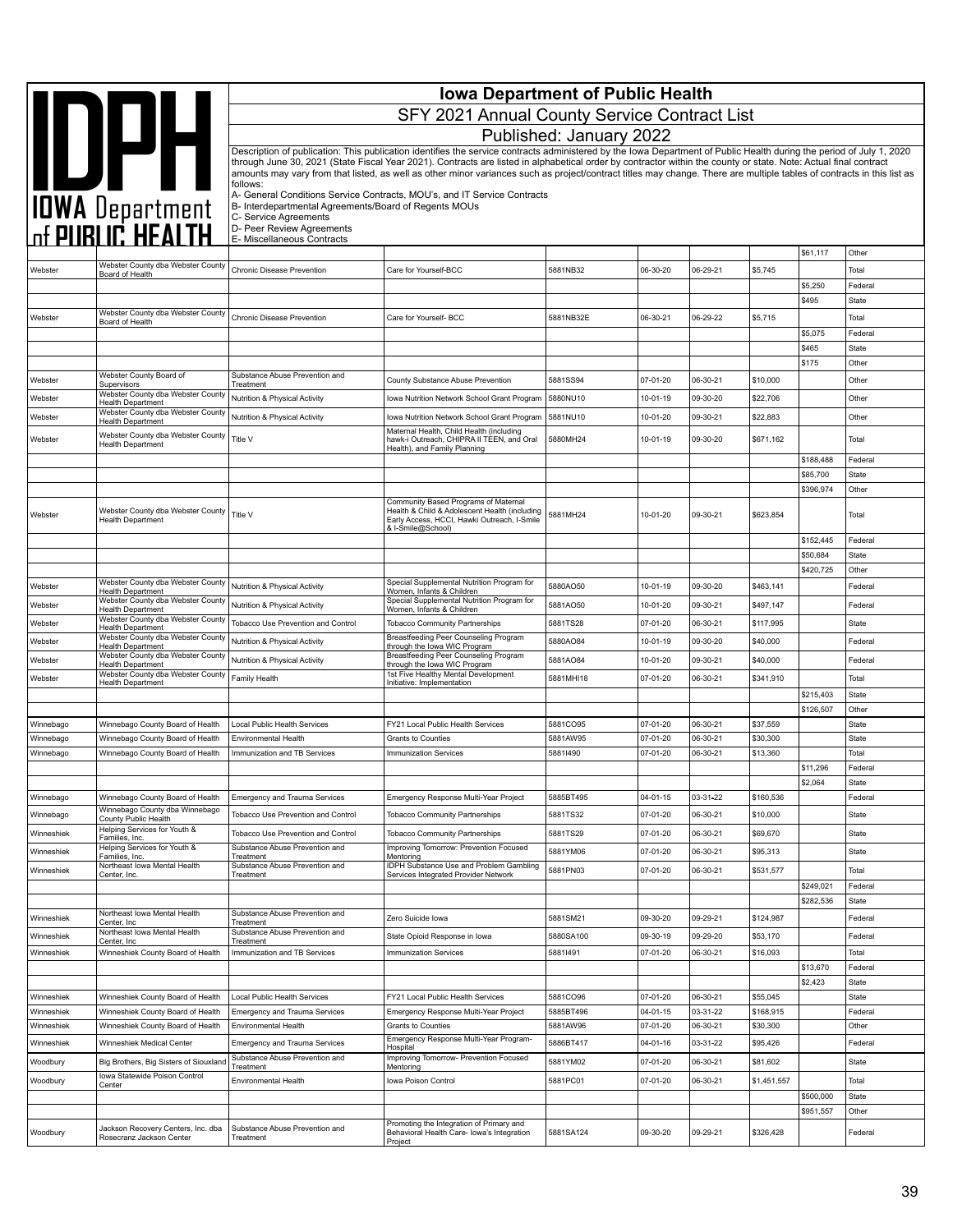|                 |                                                                               |                                                                                                                                                                      | <b>Iowa Department of Public Health</b>                                                                                                                                                                                                                                                                                                                |                 |                |          |             |             |                  |  |  |
|-----------------|-------------------------------------------------------------------------------|----------------------------------------------------------------------------------------------------------------------------------------------------------------------|--------------------------------------------------------------------------------------------------------------------------------------------------------------------------------------------------------------------------------------------------------------------------------------------------------------------------------------------------------|-----------------|----------------|----------|-------------|-------------|------------------|--|--|
|                 |                                                                               | SFY 2021 Annual County Service Contract List                                                                                                                         |                                                                                                                                                                                                                                                                                                                                                        |                 |                |          |             |             |                  |  |  |
|                 |                                                                               | Published: January 2022                                                                                                                                              |                                                                                                                                                                                                                                                                                                                                                        |                 |                |          |             |             |                  |  |  |
|                 |                                                                               | Description of publication: This publication identifies the service contracts administered by the Iowa Department of Public Health during the period of July 1, 2020 |                                                                                                                                                                                                                                                                                                                                                        |                 |                |          |             |             |                  |  |  |
|                 | IOWA Department                                                               |                                                                                                                                                                      | through June 30, 2021 (State Fiscal Year 2021). Contracts are listed in alphabetical order by contractor within the county or state. Note: Actual final contract<br>amounts may vary from that listed, as well as other minor variances such as project/contract titles may change. There are multiple tables of contracts in this list as<br>follows: |                 |                |          |             |             |                  |  |  |
|                 |                                                                               | A- General Conditions Service Contracts, MOU's, and IT Service Contracts<br>B- Interdepartmental Agreements/Board of Regents MOUs                                    |                                                                                                                                                                                                                                                                                                                                                        |                 |                |          |             |             |                  |  |  |
|                 |                                                                               | C- Service Agreements<br>D- Peer Review Agreements                                                                                                                   |                                                                                                                                                                                                                                                                                                                                                        |                 |                |          |             |             |                  |  |  |
|                 | Jackson Recovery Centers, Inc. dba                                            | E- Miscellaneous Contracts<br>Substance Abuse Prevention and                                                                                                         |                                                                                                                                                                                                                                                                                                                                                        | 5881SA95        | 09-30-20       | 09-29-21 | \$137,000   |             |                  |  |  |
| <b>Noodbury</b> | Rosecranz Jackson Center<br>Jackson Recovery Centers, Inc. dba                | Treatment<br>Substance Abuse Prevention and                                                                                                                          | State Opioid Response in Iowa                                                                                                                                                                                                                                                                                                                          |                 |                |          |             |             | Federal          |  |  |
| Woodbury        | Rosecranz Jackson Center<br>Jackson Recovery Centers, Inc. dba                | Treatment<br>Substance Abuse Prevention and                                                                                                                          | State Opioid Response in Iowa<br>IDPH Substance Use and Problem Gambling                                                                                                                                                                                                                                                                               | 5881SA99        | 09-30-20       | 09-29-21 | \$240,000   |             | Federal          |  |  |
| Woodbury        | Rosecranz Jackson Center                                                      | Treatment                                                                                                                                                            | Services Integrated Provider Network                                                                                                                                                                                                                                                                                                                   | 5881PN01A       | 07-01-20       | 06-30-21 | \$823,277   | \$393,824   | Total<br>Federal |  |  |
|                 |                                                                               |                                                                                                                                                                      |                                                                                                                                                                                                                                                                                                                                                        |                 |                |          |             | \$429,453   | State            |  |  |
| Woodbury        | Jackson Recovery Centers, Inc. dba<br>Rosecranz Jackson Center                | Substance Abuse Prevention and<br>Treatment                                                                                                                          | IDPH Substance Use and Problem Gambling<br>Services Integrated Provider Network                                                                                                                                                                                                                                                                        | 5881PN04        | 07-01-20       | 06-30-21 | \$2,385,835 |             | Total            |  |  |
|                 |                                                                               |                                                                                                                                                                      |                                                                                                                                                                                                                                                                                                                                                        |                 |                |          |             | \$1,243,960 | Federal          |  |  |
|                 |                                                                               |                                                                                                                                                                      |                                                                                                                                                                                                                                                                                                                                                        |                 |                |          |             | \$1,141,875 | State            |  |  |
| Woodbury        | Jackson Recovery Centers, Inc. dba<br>Rosecranz Jackson Center                | Substance Abuse Prevention and<br>Treatment                                                                                                                          | Zero Suicide Iowa                                                                                                                                                                                                                                                                                                                                      | 5881SM20        | 09-30-20       | 09-29-21 | \$29,178    |             | Federal          |  |  |
| Woodbury        | Makenzie Bates                                                                | Health Care Delivery System                                                                                                                                          | Behavior Analyst Grants Program                                                                                                                                                                                                                                                                                                                        | 5880BA02        | 10-01-19       | 09-30-25 | \$8,643     |             | State            |  |  |
| Woodbury        | Mercy Health Services - Iowa Corp<br>dba Mercy Medical Center - Sioux<br>City | <b>Emergency and Trauma Services</b>                                                                                                                                 | Emergency Response Multi-Year Program-<br>Hospital                                                                                                                                                                                                                                                                                                     | 5886BT379       | 04-01-16       | 03-31-22 | \$14,358    |             | Federal          |  |  |
| Woodbury        | Mercy Health Services Iowa Corp<br>dba MercyOne - Siouxland Medical<br>Center | Disability, Injury, and Violence Prevention                                                                                                                          | <b>Child Protection Centers</b>                                                                                                                                                                                                                                                                                                                        | 5881CPC21       | 07-01-20       | 06-30-21 | \$331,070   |             | Other            |  |  |
| Woodbury        | Sharp, Kristin                                                                | <b>Emergency and Trauma Services</b>                                                                                                                                 | Trauma Survey Team - Nurse                                                                                                                                                                                                                                                                                                                             | 2021-TCRT-RN003 | $07 - 01 - 18$ | 06-30-21 | \$4,950     |             | Federal          |  |  |
| Woodbury        | Siouxland Community Health Center                                             | Substance Abuse Prevention and<br>Treatment                                                                                                                          | Promoting the Integration of Primary and<br>Behavioral Health Care- Iowa's Integration<br>Project                                                                                                                                                                                                                                                      | 5881SA127       | 09-30-20       | 09-29-21 | \$116,135   |             | Federal          |  |  |
| Woodbury        | Siouxland Community Health Center                                             | HIV, STD, and Hepatitis                                                                                                                                              | Integrated HIV and Viral Hepatitis Services                                                                                                                                                                                                                                                                                                            | 5881AP23        | $01 - 01 - 21$ | 12-31-21 | \$123,467   |             | Total            |  |  |
|                 |                                                                               |                                                                                                                                                                      |                                                                                                                                                                                                                                                                                                                                                        |                 |                |          |             | \$119,000   | Federal          |  |  |
| Woodbury        | Siouxland Community Health Center                                             | HIV, STD, and Hepatitis                                                                                                                                              | HIV Core Medical and Support Services                                                                                                                                                                                                                                                                                                                  | 5881HC04        | 04-01-20       | 03-31-21 | \$448,185   | \$4,467     | State<br>Total   |  |  |
|                 |                                                                               |                                                                                                                                                                      |                                                                                                                                                                                                                                                                                                                                                        |                 |                |          |             | \$144,175   | Federal          |  |  |
|                 |                                                                               |                                                                                                                                                                      |                                                                                                                                                                                                                                                                                                                                                        |                 |                |          |             | \$5,605     | <b>State</b>     |  |  |
|                 |                                                                               |                                                                                                                                                                      |                                                                                                                                                                                                                                                                                                                                                        |                 |                |          |             | \$298,405   | Other            |  |  |
| Woodbury        | Siouxland Interstate Metropolital<br><b>Planning Council</b>                  | Nutrition & Physical Activity                                                                                                                                        | <b>Physical Activity Access</b>                                                                                                                                                                                                                                                                                                                        | 5881NU33        | 10-01-20       | 09-30-21 | \$20,000    |             | Other            |  |  |
| Woodbury        | St. Lukes Regional Medical Center                                             | <b>Emergency and Trauma Services</b>                                                                                                                                 | Emergency Response Multi-Year Program-<br>Hospital                                                                                                                                                                                                                                                                                                     | 5886BT410       | $04 - 01 - 16$ | 03-31-22 | \$14,748    |             | Federal          |  |  |
| Woodbury        | Woodbury County Agricultural                                                  | Nutrition & Physical Activity                                                                                                                                        | Iowa Nutrition Network School Grant Program                                                                                                                                                                                                                                                                                                            | 5881NU11        | 10-01-20       | 09-30-21 | \$86,249    |             | Other            |  |  |
| Woodbury        | <b>Extension Council</b><br>Woodbury County dba Siouxland                     | Chronic Disease Prevention                                                                                                                                           | FY20 Care for Yourself- WW Program                                                                                                                                                                                                                                                                                                                     | 5880NB24WW      | 09-30-19       | 09-29-20 | \$29,600    |             | Federal          |  |  |
| Woodbury        | District Board of Health<br>Woodbury County dba Siouxland                     | Chronic Disease Prevention                                                                                                                                           | FY21 Care for Yourself- WW Program                                                                                                                                                                                                                                                                                                                     | 5881NB24WW      | 09-30-20       | 09-29-21 | \$34,000    |             | Federal          |  |  |
|                 | District Board of Health<br>Woodbury County dba Siouxland                     |                                                                                                                                                                      |                                                                                                                                                                                                                                                                                                                                                        |                 |                |          |             |             |                  |  |  |
| Woodbury        | District Board of Health                                                      | Chronic Disease Prevention                                                                                                                                           | Care for Yourself- BCC Program                                                                                                                                                                                                                                                                                                                         | 5881NB24        | 06-30-20       | 06-29-21 | \$49,790    | \$43,750    | Total            |  |  |
|                 |                                                                               |                                                                                                                                                                      |                                                                                                                                                                                                                                                                                                                                                        |                 |                |          |             | \$6,040     | Federal<br>State |  |  |
| Woodbury        | Woodbury County dba Siouxland                                                 | Chronic Disease Prevention                                                                                                                                           | Care for Yourself- BCC                                                                                                                                                                                                                                                                                                                                 | 5881NB24E       | 06-30-21       | 06-29-22 | \$53,340    |             | Total            |  |  |
|                 | District Board of Health                                                      |                                                                                                                                                                      |                                                                                                                                                                                                                                                                                                                                                        |                 |                |          |             | \$44,800    | Federal          |  |  |
|                 |                                                                               |                                                                                                                                                                      |                                                                                                                                                                                                                                                                                                                                                        |                 |                |          |             | \$7,840     | State            |  |  |
|                 |                                                                               |                                                                                                                                                                      |                                                                                                                                                                                                                                                                                                                                                        |                 |                |          |             | \$700       | Other            |  |  |
| Woodbury        | Woodbury County dba Siouxland<br>District Board of Health                     | Emergency and Trauma Services                                                                                                                                        | Public Health Emergency Preparedness<br>(PHEP), Hospital Preparedness Program<br>(HPP), Emergency Medical Services (EMS)<br>System Development, Cities Readiness<br>Initiative-Metropolitan Statistical Areas (CRI-<br>MSA)                                                                                                                            | 5881BT10        | 07-01-20       | 06-30-21 | \$303,670   |             | Total            |  |  |
|                 |                                                                               |                                                                                                                                                                      |                                                                                                                                                                                                                                                                                                                                                        |                 |                |          |             | \$265,428   | Federal          |  |  |
|                 | Woodbury County dba Siouxland                                                 |                                                                                                                                                                      |                                                                                                                                                                                                                                                                                                                                                        |                 |                |          |             | \$38,242    | State            |  |  |
| Woodbury        | District Board of Health                                                      | <b>Emergency and Trauma Services</b>                                                                                                                                 | Hospital Preparedness and Response System<br>Development                                                                                                                                                                                                                                                                                               | 5881BHP16       | 07-01-2020     | 06-30-21 | \$173,989   |             | Federal          |  |  |
| Woodbury        | Woodbury County dba Siouxland<br>District Board of Health                     | Emergency and Trauma Services                                                                                                                                        | Emergency Response Multi-Year Project                                                                                                                                                                                                                                                                                                                  | 5885BT497       | $04 - 01 - 15$ | 03-31-22 | \$459,746   |             | Federal          |  |  |
| Woodbury        | Woodbury County dba Siouxland<br>District Board of Health                     | Immunization and TB Services                                                                                                                                         | TB Direcly Observed Thereapy                                                                                                                                                                                                                                                                                                                           | MOU-2021-TB04   | $01 - 21 - 21$ | 12-31-21 | \$4,600     |             | Total            |  |  |
|                 |                                                                               |                                                                                                                                                                      |                                                                                                                                                                                                                                                                                                                                                        |                 |                |          |             | \$2,300     | Federal          |  |  |
|                 |                                                                               |                                                                                                                                                                      |                                                                                                                                                                                                                                                                                                                                                        |                 |                |          |             | \$2,300     | Other            |  |  |
| Woodbury        | Woodbury County dba Siouxland<br>District Board of Health                     | Immunization and TB Services                                                                                                                                         | Immunization Services                                                                                                                                                                                                                                                                                                                                  | 58811492        | 07-01-20       | 06-30-21 | \$74,700    |             | Total            |  |  |
|                 |                                                                               |                                                                                                                                                                      |                                                                                                                                                                                                                                                                                                                                                        |                 |                |          |             | \$63,090    | Federal          |  |  |
|                 | Woodbury County dba Siouxland                                                 |                                                                                                                                                                      | Surveillance for Mosquito-Borne Diseases in                                                                                                                                                                                                                                                                                                            |                 |                |          |             | \$11,610    | <b>State</b>     |  |  |
| Woodbury        | District Board of Health                                                      | Center for Acute Disease Epidemiology                                                                                                                                | lowa                                                                                                                                                                                                                                                                                                                                                   | MOU-2021-ELC34  | 05-04-21       | 10-01-21 | \$1,900     |             | Federal          |  |  |
| Woodbury        | Woodbury County dba Siouxland<br>District Board of Health                     | Environmental Health                                                                                                                                                 | Grants to Counties                                                                                                                                                                                                                                                                                                                                     | 5881AW97        | 07-01-20       | 06-30-21 | \$30,300    |             | Other            |  |  |
| Woodbury        | Woodbury County dba Siouxland<br>District Board of Health                     | Environmental Health                                                                                                                                                 | Childhood Lead Poisnoning Prevention<br>Program                                                                                                                                                                                                                                                                                                        | 5881L09         | 07-01-20       | 06-30-21 | \$3,575     |             | State            |  |  |
| Woodbury        | Woodbury County dba Siouxland<br>District Health Department                   | Family Health                                                                                                                                                        | Healthy Opportunities For Parents To<br>Experience Success (HOPES)                                                                                                                                                                                                                                                                                     | 5880HF06        | 07-01-19       | 06-30-22 | \$51,310    |             | State            |  |  |
| Woodbury        | Woodbury County dba Siouxland<br>District Health Department                   | Title V                                                                                                                                                              | Maternal Health, Child Health (including<br>hawk-i Outreach, CHIPRA II TEEN, and Oral<br>Health), and Family Planning                                                                                                                                                                                                                                  | 5880MH17        | 10-01-19       | 09-30-20 | \$468,152   |             | Total            |  |  |
|                 |                                                                               |                                                                                                                                                                      |                                                                                                                                                                                                                                                                                                                                                        |                 |                |          |             | \$133,953   | Federal          |  |  |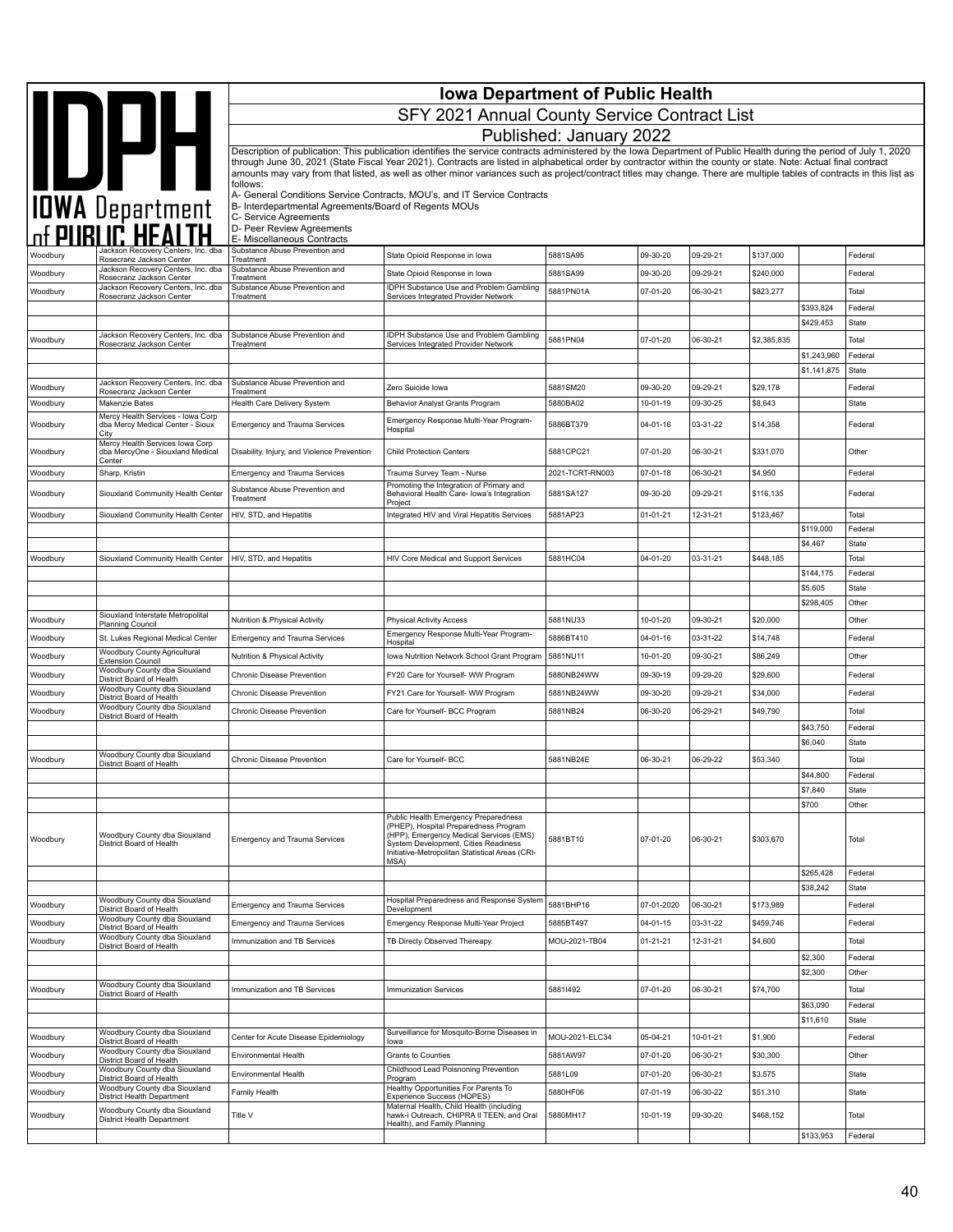| <b>AND DEALTH</b><br>Published: January 2022<br>Description of publication: This publication identifies the service contracts administered by the Iowa Department of Public Health during the period of July 1, 2020<br>through June 30, 2021 (State Fiscal Year 2021). Contracts are listed in alphabetical order by contractor within the county or state. Note: Actual final contract<br>amounts may vary from that listed, as well as other minor variances such as project/contract titles may change. There are multiple tables of contracts in this list as<br>follows:<br>A- General Conditions Service Contracts, MOU's, and IT Service Contracts<br>B- Interdepartmental Agreements/Board of Regents MOUs<br>C- Service Agreements<br>D- Peer Review Agreements<br>E- Miscellaneous Contracts<br>\$39,370<br><b>State</b><br>\$294,829<br>Other<br>Community Based Programs of Maternal<br>Woodbury County dba Siouxland<br>Health & Child & Adolescent Health (including<br>Title V<br>5881MH17<br>10-01-20<br>09-30-21<br>\$438,013<br>Woodbury<br>Total<br>District Health Department<br>Early Access, HCCI, Hawki Outreach, I-Smile<br>& I-Smile@School)<br>\$124,180<br>Federal<br>\$33,951<br>State<br>\$289,882<br>Other<br>Woodbury County dba Siouxland<br>Special Supplemental Nutrition Program for<br>5881AO49<br>10-01-20<br>09-30-21<br>\$757,741<br>Federal<br>Woodbury<br>Nutrition & Physical Activity<br>District Health Department<br>Women, Infants & Children<br>Woodbury County dba Siouxland<br>Breastfeeding Peer Counseling Program<br>5880AO92<br>10-01-19<br>09-30-20<br>\$40,000<br>Woodbury<br>Nutrition & Physical Activity<br>Federal<br>District Health Department<br>through the lowa WIC Program<br>Woodbury County dba Siouxland<br>Breastfeeding Peer Counseling Program<br>Woodbury<br>Nutrition & Physical Activity<br>5881AO92<br>10-01-20<br>09-30-21<br>\$40,000<br>Federal<br>District Health Department<br>through the lowa WIC Program<br>Siouxland District Health Departmen<br>FY20 Disability Inclusive 5210<br>5881CB03<br>$01 - 01 - 21$<br>06-30-21<br>\$8,300<br>Woodbury<br>Violence Prevention<br>Federal<br>Woodbury County dba Siouxland<br>07-01-20<br>\$53,263<br>Woodbury<br>Tobacco Use Prevention and Control<br><b>Tobacco Community Partnerships</b><br>5881TS30<br>06-30-21<br><b>State</b><br>District Health Department<br>Woodbury County dba Siouxland<br>\$5,450<br>Woodbury<br>Immunization and TB Services<br>TB Directly Observed Therapy<br>MOU-2020-TB04<br>01-01-20<br>12-31-20<br>Total<br>District Health Department<br>\$1,200<br>Federal<br>\$4,250<br><b>State</b><br>Woodbury County dba Siouxland<br>FY21 Local Public Health Services<br>5881CO97<br>07-01-20<br>06-30-21<br>\$224,906<br><b>State</b><br>Woodbury<br><b>Local Public Health Services</b><br>District Health Department<br>Woodbury County dba Siouxland<br>5881NU35<br>10-01-20<br>09-30-21<br>\$10,000<br>Other<br>Nutrition & Physical Activity<br><b>Physical Activity Access</b><br>District Health Department<br>Woodbury County dba Siouxland<br>Maternal, Infant, Early Childhood Home<br>5880CH12<br>03-01-20<br>09-30-21<br>\$969,233<br>Woodbury<br>Family Health<br>Federal<br><b>District Health Department</b><br>Visiting and Coordinated Intake Services<br>Worth County Board of Health<br>Local Public Health Services<br>FY21 Local Public Health Services<br>5881CO98<br>07-01-20<br>06-30-21<br>\$30,469<br>State<br>Worth<br>5881AW98<br>07-01-20<br>06-30-21<br>\$30,300<br>Other<br>Worth<br>Grants to Counties<br>Worth County Board of Health<br><b>Environmental Health</b><br>Worth<br>Worth County Board of Health<br>5885BT498<br>04-01-15<br>03-31-22<br>\$136,752<br><b>Emergency and Trauma Services</b><br>Emergency Response Multi-Year Project<br>Federal<br>Worth<br>Worth County Board of Health<br>Immunization and TB Services<br>58811493<br>07-01-20<br>06-30-21<br>\$12,191<br>Total<br><b>Immunization Services</b><br>\$10,308<br>Federal<br>\$1,883<br>State<br>Substance Abuse Prevention and<br>Worth County Board of Supervisors<br>5881SS98<br>07-01-20<br>06-30-21<br>\$10,000<br>Other<br>Worth<br>County Substance Abuse Prevention<br>Treatment<br>Belmond Community Hospital dba<br>Flex Population Health Project<br>5880CA43<br>03-01-20<br>08-31-20<br>\$2,000<br>Federal<br>Wright<br>Health Care Delivery Systems<br>Iowa Specialty Hospital Belmond<br>Belmond Community Hospital dba<br>Emergency Response Multi-Year Program-<br>5886BT307<br>04-01-16<br>03-31-22<br>\$94,530<br>Wright<br><b>Emergency and Trauma Services</b><br>Federal<br>Iowa Specialty Hospital Belmond<br>Hospital<br>Iowa Specialty Hospital dba Iowa<br>Emergency Response Multi-Year Program-<br>5886BT353<br>04-01-16<br>03-31-22<br>\$94,890<br>Wright<br><b>Emergency and Trauma Services</b><br>Federal<br>Speciality Hospital Clarion<br>Hospital<br>Iowa Specialty Hospital dba Iowa<br>08-31-20<br>Wright<br>Health Care Delivery Systems<br>Flex Population Health Project<br>5880CA42<br>03-01-20<br>\$2,000<br>Federal<br>Speciality Hospital Clarion<br>5881CO99<br>07-01-20<br>06-30-21<br>\$43,786<br>Wright<br>Wright County Board of Health<br>FY21 Local Public Health Services<br>State<br>Local Public Health Services<br>Wright<br>Emergency Response Multi-Year Project<br>5885BT499<br>04-01-15<br>03-31-22<br>\$190,816<br>Wright County Board of Health<br><b>Emergency and Trauma Services</b><br>Federal<br>5881AW99<br>07-01-20<br>Wright<br>Wright County Board of Health<br><b>Environmental Health</b><br>Grants to Counties<br>06-30-21<br>\$30,300<br>Other<br>Wright<br>58811494<br>07-01-20<br>06-30-21<br>\$14,195<br>Total<br>Wright County Board of Health<br>Immunization and TB Services<br>Immunization Services<br>\$12,002<br>Federal<br>\$2,193<br>State<br>B: Interdepartmental Agreements/Board of Regents MOUs: This Table has eight columns: 1. Agency Name; 2 IDPH Bureau (owner) of the Contract; 3. Propose/Project Title; 4. Contract Number; 5. Contract<br>Start Date; 6. Contract End Date; 7. Total Amount; 8. Funding Source<br>7. Total<br>8. Funding<br>2. IDPH Bureau (owner) of Contact<br>3. Purpose/Project Title<br>4. Contract #<br>5. Start Date<br>6. End Date<br>1. Agency Name<br>Amount<br>Source<br>Iowa Code Enforcement- Iowa Retail<br>MOU-2021-ABD01<br>Alcoholic Beverages Division<br>Tobacco Use and Prevention<br>07-01-20<br>06-30-21<br>\$501,000<br>Total<br>compliance checks<br>Substance Abuse Prevention and<br>Iowa Board of Pharmacy<br>Free Naloxone Distribution Program<br>MOU-2020-SA06<br>05-01-20<br>09-30-21<br>\$584,829<br>Federal<br>Treatment<br>Substance Abuse Prevention and<br>Iowa Board of Pharmacy<br>Overdose Data to Action (OD2A)<br>MOU-2021-SA07<br>05-01-20<br>08-31-22<br>\$219,994<br>Federal<br>Treatment<br>Substance Abuse Prevention and<br>Coordinate Opioid and Other Substance Use<br>Iowa Department of Corrections<br>MOU-2021-SA05<br>01-01-20<br>09-29-22<br>\$475,100<br>Federal<br>Disorder-Related Efforts<br>Treatment<br>5-2-1-0 Healthy Choices Count! Strategies in<br>MOU-2021-HP01<br>12-01-20<br>06-30-21<br>\$30,000<br>State<br>Iowa Department of Education<br>Nutrition & Physical Activity<br>IA Schools<br><b>Health Sciences Workforce</b><br>\$47,500<br>Federal<br>Iowa Department of Education<br>Health Care Delivery Systems<br>MOU-2020-IDOE01<br>10-01-19<br>09-30-20<br>Iowa Department of Education<br>Health Care Delivery Systems<br><b>Health Sciences Workforce</b><br>MOU-2021-IDOE01<br>10-01-20<br>09-30-21<br>\$50,000<br>Federal<br>07-30-21<br>\$23,200<br>Other<br>Iowa Department of Education<br>Chronic Disease Prevention<br>Develop CACFP outreach materials<br>MOU-2020-HFK0-01<br>12-01-19<br>Career Pathways Booklet & Work-based<br>MOU-2021-IDOE02<br>Iowa Department of Education<br>10-01-20<br>06-30-21<br>\$4,456<br>Federal<br>Health Care Delivery Systems<br>Learning Toolkit<br>Iowa Department of Human Rights,<br>Strategic Prevention Framework for<br>Substance Abuse Prevention and<br>Division of Criminal & Juvenile<br>5881SM15B<br>09-01-20<br>08-31-21<br>\$40,000<br>Federal<br>Prescription Drugs Project<br>Treatment<br>Justice Planning<br>Iowa Department of Inspections and<br>Fullfill Legal Responsibilities of Iowa Code<br>Administration and Licensure<br>MOU-2020-DIA01<br>07-01-19<br>01-31-21<br>\$300,000<br>State<br>28E, 135, 147A abd 10A<br>Appeals<br>Iowa Department of Public Safety<br>Emergency and Trauma Services<br>Data Sharing Agreement<br>07-01-18<br>06-31-23<br>35per hr<br>Iowa Department of Public Safety<br>MOU-2021-AED01<br>10-01-20<br>06-30-21<br>\$39,330<br>Other<br>Emergency and Trauma Services<br>Iowa First Responder AED Initiative<br>Iowa Department of Transportation<br>Trained Equipped Escorts for Hazardous<br>2018-MOU-RWT01<br>\$255,000<br>Radiological Health<br>07-01-17<br>06-30-23<br>State<br>(Motor Vehicle Enforcement)<br>Materials Transport<br>lowa Homeland Security and<br>MOU-2021-CV01<br>\$297,500<br>Emergency Trauma and Response<br>Warehouse Rental Space<br>09-01-20<br>03-16-21<br>Federal<br><b>Emergency Management</b> |  |                                              | <b>Iowa Department of Public Health</b> |  |  |  |  |  |  |  |  |
|--------------------------------------------------------------------------------------------------------------------------------------------------------------------------------------------------------------------------------------------------------------------------------------------------------------------------------------------------------------------------------------------------------------------------------------------------------------------------------------------------------------------------------------------------------------------------------------------------------------------------------------------------------------------------------------------------------------------------------------------------------------------------------------------------------------------------------------------------------------------------------------------------------------------------------------------------------------------------------------------------------------------------------------------------------------------------------------------------------------------------------------------------------------------------------------------------------------------------------------------------------------------------------------------------------------------------------------------------------------------------------------------------------------------------------------------------------------------------------------------------------------------------------------------------------------------------------------------------------------------------------------------------------------------------------------------------------------------------------------------------------------------------------------------------------------------------------------------------------------------------------------------------------------------------------------------------------------------------------------------------------------------------------------------------------------------------------------------------------------------------------------------------------------------------------------------------------------------------------------------------------------------------------------------------------------------------------------------------------------------------------------------------------------------------------------------------------------------------------------------------------------------------------------------------------------------------------------------------------------------------------------------------------------------------------------------------------------------------------------------------------------------------------------------------------------------------------------------------------------------------------------------------------------------------------------------------------------------------------------------------------------------------------------------------------------------------------------------------------------------------------------------------------------------------------------------------------------------------------------------------------------------------------------------------------------------------------------------------------------------------------------------------------------------------------------------------------------------------------------------------------------------------------------------------------------------------------------------------------------------------------------------------------------------------------------------------------------------------------------------------------------------------------------------------------------------------------------------------------------------------------------------------------------------------------------------------------------------------------------------------------------------------------------------------------------------------------------------------------------------------------------------------------------------------------------------------------------------------------------------------------------------------------------------------------------------------------------------------------------------------------------------------------------------------------------------------------------------------------------------------------------------------------------------------------------------------------------------------------------------------------------------------------------------------------------------------------------------------------------------------------------------------------------------------------------------------------------------------------------------------------------------------------------------------------------------------------------------------------------------------------------------------------------------------------------------------------------------------------------------------------------------------------------------------------------------------------------------------------------------------------------------------------------------------------------------------------------------------------------------------------------------------------------------------------------------------------------------------------------------------------------------------------------------------------------------------------------------------------------------------------------------------------------------------------------------------------------------------------------------------------------------------------------------------------------------------------------------------------------------------------------------------------------------------------------------------------------------------------------------------------------------------------------------------------------------------------------------------------------------------------------------------------------------------------------------------------------------------------------------------------------------------------------------------------------------------------------------------------------------------------------------------------------------------------------------------------------------------------------------------------------------------------------------------------------------------------------------------------------------------------------------------------------------------------------------------------------------------------------------------------------------------------------------------------------------------------------------------------------------------------------------------------------------------------------------------------------------------------------------------------------------------------------------------------------------------------------------------------------------------------------------------------------------------------------------------------------------------------------------------------------------------------------------------------------------------------------------------------------------------------------------------------------------------------------------------------------------------------------------------------------------------------------------------------------------------------------------------------------------------------------------------------------------------------------------------------------------------------------------------------------------------------------------------------------------------------------------------------------------------------------------------------------------------------------------------------------------------------------------------------------------------------------------------------------------------------------------------------------------------------------------------------------------------------------------------------------------------------------------------------------------------------------------------------------------------------------------------------------------------------------------------------------------------------------------------------------------------------------------------------------------------------------------------------------------------------------------------------------------------------------------------------------------------------------------------------------------------------------------------------------------------------------------------------------------------------------------------------------------------------------------------------------------------------------------------------------------------------------------------------------------------------------------------------------------------------------------------------------------------------------------------------------------------------------------------------------------------------------------------------------------------------------------------------------|--|----------------------------------------------|-----------------------------------------|--|--|--|--|--|--|--|--|
|                                                                                                                                                                                                                                                                                                                                                                                                                                                                                                                                                                                                                                                                                                                                                                                                                                                                                                                                                                                                                                                                                                                                                                                                                                                                                                                                                                                                                                                                                                                                                                                                                                                                                                                                                                                                                                                                                                                                                                                                                                                                                                                                                                                                                                                                                                                                                                                                                                                                                                                                                                                                                                                                                                                                                                                                                                                                                                                                                                                                                                                                                                                                                                                                                                                                                                                                                                                                                                                                                                                                                                                                                                                                                                                                                                                                                                                                                                                                                                                                                                                                                                                                                                                                                                                                                                                                                                                                                                                                                                                                                                                                                                                                                                                                                                                                                                                                                                                                                                                                                                                                                                                                                                                                                                                                                                                                                                                                                                                                                                                                                                                                                                                                                                                                                                                                                                                                                                                                                                                                                                                                                                                                                                                                                                                                                                                                                                                                                                                                                                                                                                                                                                                                                                                                                                                                                                                                                                                                                                                                                                                                                                                                                                                                                                                                                                                                                                                                                                                                                                                                                                                                                                                                                                                                                                                                                                                                                                                                                                                                                                                                                                                                                                                                                                                                                                                                                                                                                                                                                                                                                                                                                                                                                                                                                                                                                                                                                                                                                                                                                                                                                                                                                                                                                                                                                                              |  | SFY 2021 Annual County Service Contract List |                                         |  |  |  |  |  |  |  |  |
|                                                                                                                                                                                                                                                                                                                                                                                                                                                                                                                                                                                                                                                                                                                                                                                                                                                                                                                                                                                                                                                                                                                                                                                                                                                                                                                                                                                                                                                                                                                                                                                                                                                                                                                                                                                                                                                                                                                                                                                                                                                                                                                                                                                                                                                                                                                                                                                                                                                                                                                                                                                                                                                                                                                                                                                                                                                                                                                                                                                                                                                                                                                                                                                                                                                                                                                                                                                                                                                                                                                                                                                                                                                                                                                                                                                                                                                                                                                                                                                                                                                                                                                                                                                                                                                                                                                                                                                                                                                                                                                                                                                                                                                                                                                                                                                                                                                                                                                                                                                                                                                                                                                                                                                                                                                                                                                                                                                                                                                                                                                                                                                                                                                                                                                                                                                                                                                                                                                                                                                                                                                                                                                                                                                                                                                                                                                                                                                                                                                                                                                                                                                                                                                                                                                                                                                                                                                                                                                                                                                                                                                                                                                                                                                                                                                                                                                                                                                                                                                                                                                                                                                                                                                                                                                                                                                                                                                                                                                                                                                                                                                                                                                                                                                                                                                                                                                                                                                                                                                                                                                                                                                                                                                                                                                                                                                                                                                                                                                                                                                                                                                                                                                                                                                                                                                                                                              |  |                                              |                                         |  |  |  |  |  |  |  |  |
|                                                                                                                                                                                                                                                                                                                                                                                                                                                                                                                                                                                                                                                                                                                                                                                                                                                                                                                                                                                                                                                                                                                                                                                                                                                                                                                                                                                                                                                                                                                                                                                                                                                                                                                                                                                                                                                                                                                                                                                                                                                                                                                                                                                                                                                                                                                                                                                                                                                                                                                                                                                                                                                                                                                                                                                                                                                                                                                                                                                                                                                                                                                                                                                                                                                                                                                                                                                                                                                                                                                                                                                                                                                                                                                                                                                                                                                                                                                                                                                                                                                                                                                                                                                                                                                                                                                                                                                                                                                                                                                                                                                                                                                                                                                                                                                                                                                                                                                                                                                                                                                                                                                                                                                                                                                                                                                                                                                                                                                                                                                                                                                                                                                                                                                                                                                                                                                                                                                                                                                                                                                                                                                                                                                                                                                                                                                                                                                                                                                                                                                                                                                                                                                                                                                                                                                                                                                                                                                                                                                                                                                                                                                                                                                                                                                                                                                                                                                                                                                                                                                                                                                                                                                                                                                                                                                                                                                                                                                                                                                                                                                                                                                                                                                                                                                                                                                                                                                                                                                                                                                                                                                                                                                                                                                                                                                                                                                                                                                                                                                                                                                                                                                                                                                                                                                                                                              |  |                                              |                                         |  |  |  |  |  |  |  |  |
|                                                                                                                                                                                                                                                                                                                                                                                                                                                                                                                                                                                                                                                                                                                                                                                                                                                                                                                                                                                                                                                                                                                                                                                                                                                                                                                                                                                                                                                                                                                                                                                                                                                                                                                                                                                                                                                                                                                                                                                                                                                                                                                                                                                                                                                                                                                                                                                                                                                                                                                                                                                                                                                                                                                                                                                                                                                                                                                                                                                                                                                                                                                                                                                                                                                                                                                                                                                                                                                                                                                                                                                                                                                                                                                                                                                                                                                                                                                                                                                                                                                                                                                                                                                                                                                                                                                                                                                                                                                                                                                                                                                                                                                                                                                                                                                                                                                                                                                                                                                                                                                                                                                                                                                                                                                                                                                                                                                                                                                                                                                                                                                                                                                                                                                                                                                                                                                                                                                                                                                                                                                                                                                                                                                                                                                                                                                                                                                                                                                                                                                                                                                                                                                                                                                                                                                                                                                                                                                                                                                                                                                                                                                                                                                                                                                                                                                                                                                                                                                                                                                                                                                                                                                                                                                                                                                                                                                                                                                                                                                                                                                                                                                                                                                                                                                                                                                                                                                                                                                                                                                                                                                                                                                                                                                                                                                                                                                                                                                                                                                                                                                                                                                                                                                                                                                                                                              |  |                                              |                                         |  |  |  |  |  |  |  |  |
|                                                                                                                                                                                                                                                                                                                                                                                                                                                                                                                                                                                                                                                                                                                                                                                                                                                                                                                                                                                                                                                                                                                                                                                                                                                                                                                                                                                                                                                                                                                                                                                                                                                                                                                                                                                                                                                                                                                                                                                                                                                                                                                                                                                                                                                                                                                                                                                                                                                                                                                                                                                                                                                                                                                                                                                                                                                                                                                                                                                                                                                                                                                                                                                                                                                                                                                                                                                                                                                                                                                                                                                                                                                                                                                                                                                                                                                                                                                                                                                                                                                                                                                                                                                                                                                                                                                                                                                                                                                                                                                                                                                                                                                                                                                                                                                                                                                                                                                                                                                                                                                                                                                                                                                                                                                                                                                                                                                                                                                                                                                                                                                                                                                                                                                                                                                                                                                                                                                                                                                                                                                                                                                                                                                                                                                                                                                                                                                                                                                                                                                                                                                                                                                                                                                                                                                                                                                                                                                                                                                                                                                                                                                                                                                                                                                                                                                                                                                                                                                                                                                                                                                                                                                                                                                                                                                                                                                                                                                                                                                                                                                                                                                                                                                                                                                                                                                                                                                                                                                                                                                                                                                                                                                                                                                                                                                                                                                                                                                                                                                                                                                                                                                                                                                                                                                                                                              |  |                                              |                                         |  |  |  |  |  |  |  |  |
|                                                                                                                                                                                                                                                                                                                                                                                                                                                                                                                                                                                                                                                                                                                                                                                                                                                                                                                                                                                                                                                                                                                                                                                                                                                                                                                                                                                                                                                                                                                                                                                                                                                                                                                                                                                                                                                                                                                                                                                                                                                                                                                                                                                                                                                                                                                                                                                                                                                                                                                                                                                                                                                                                                                                                                                                                                                                                                                                                                                                                                                                                                                                                                                                                                                                                                                                                                                                                                                                                                                                                                                                                                                                                                                                                                                                                                                                                                                                                                                                                                                                                                                                                                                                                                                                                                                                                                                                                                                                                                                                                                                                                                                                                                                                                                                                                                                                                                                                                                                                                                                                                                                                                                                                                                                                                                                                                                                                                                                                                                                                                                                                                                                                                                                                                                                                                                                                                                                                                                                                                                                                                                                                                                                                                                                                                                                                                                                                                                                                                                                                                                                                                                                                                                                                                                                                                                                                                                                                                                                                                                                                                                                                                                                                                                                                                                                                                                                                                                                                                                                                                                                                                                                                                                                                                                                                                                                                                                                                                                                                                                                                                                                                                                                                                                                                                                                                                                                                                                                                                                                                                                                                                                                                                                                                                                                                                                                                                                                                                                                                                                                                                                                                                                                                                                                                                                              |  |                                              |                                         |  |  |  |  |  |  |  |  |
|                                                                                                                                                                                                                                                                                                                                                                                                                                                                                                                                                                                                                                                                                                                                                                                                                                                                                                                                                                                                                                                                                                                                                                                                                                                                                                                                                                                                                                                                                                                                                                                                                                                                                                                                                                                                                                                                                                                                                                                                                                                                                                                                                                                                                                                                                                                                                                                                                                                                                                                                                                                                                                                                                                                                                                                                                                                                                                                                                                                                                                                                                                                                                                                                                                                                                                                                                                                                                                                                                                                                                                                                                                                                                                                                                                                                                                                                                                                                                                                                                                                                                                                                                                                                                                                                                                                                                                                                                                                                                                                                                                                                                                                                                                                                                                                                                                                                                                                                                                                                                                                                                                                                                                                                                                                                                                                                                                                                                                                                                                                                                                                                                                                                                                                                                                                                                                                                                                                                                                                                                                                                                                                                                                                                                                                                                                                                                                                                                                                                                                                                                                                                                                                                                                                                                                                                                                                                                                                                                                                                                                                                                                                                                                                                                                                                                                                                                                                                                                                                                                                                                                                                                                                                                                                                                                                                                                                                                                                                                                                                                                                                                                                                                                                                                                                                                                                                                                                                                                                                                                                                                                                                                                                                                                                                                                                                                                                                                                                                                                                                                                                                                                                                                                                                                                                                                                              |  |                                              |                                         |  |  |  |  |  |  |  |  |
|                                                                                                                                                                                                                                                                                                                                                                                                                                                                                                                                                                                                                                                                                                                                                                                                                                                                                                                                                                                                                                                                                                                                                                                                                                                                                                                                                                                                                                                                                                                                                                                                                                                                                                                                                                                                                                                                                                                                                                                                                                                                                                                                                                                                                                                                                                                                                                                                                                                                                                                                                                                                                                                                                                                                                                                                                                                                                                                                                                                                                                                                                                                                                                                                                                                                                                                                                                                                                                                                                                                                                                                                                                                                                                                                                                                                                                                                                                                                                                                                                                                                                                                                                                                                                                                                                                                                                                                                                                                                                                                                                                                                                                                                                                                                                                                                                                                                                                                                                                                                                                                                                                                                                                                                                                                                                                                                                                                                                                                                                                                                                                                                                                                                                                                                                                                                                                                                                                                                                                                                                                                                                                                                                                                                                                                                                                                                                                                                                                                                                                                                                                                                                                                                                                                                                                                                                                                                                                                                                                                                                                                                                                                                                                                                                                                                                                                                                                                                                                                                                                                                                                                                                                                                                                                                                                                                                                                                                                                                                                                                                                                                                                                                                                                                                                                                                                                                                                                                                                                                                                                                                                                                                                                                                                                                                                                                                                                                                                                                                                                                                                                                                                                                                                                                                                                                                                              |  |                                              |                                         |  |  |  |  |  |  |  |  |
|                                                                                                                                                                                                                                                                                                                                                                                                                                                                                                                                                                                                                                                                                                                                                                                                                                                                                                                                                                                                                                                                                                                                                                                                                                                                                                                                                                                                                                                                                                                                                                                                                                                                                                                                                                                                                                                                                                                                                                                                                                                                                                                                                                                                                                                                                                                                                                                                                                                                                                                                                                                                                                                                                                                                                                                                                                                                                                                                                                                                                                                                                                                                                                                                                                                                                                                                                                                                                                                                                                                                                                                                                                                                                                                                                                                                                                                                                                                                                                                                                                                                                                                                                                                                                                                                                                                                                                                                                                                                                                                                                                                                                                                                                                                                                                                                                                                                                                                                                                                                                                                                                                                                                                                                                                                                                                                                                                                                                                                                                                                                                                                                                                                                                                                                                                                                                                                                                                                                                                                                                                                                                                                                                                                                                                                                                                                                                                                                                                                                                                                                                                                                                                                                                                                                                                                                                                                                                                                                                                                                                                                                                                                                                                                                                                                                                                                                                                                                                                                                                                                                                                                                                                                                                                                                                                                                                                                                                                                                                                                                                                                                                                                                                                                                                                                                                                                                                                                                                                                                                                                                                                                                                                                                                                                                                                                                                                                                                                                                                                                                                                                                                                                                                                                                                                                                                                              |  |                                              |                                         |  |  |  |  |  |  |  |  |
|                                                                                                                                                                                                                                                                                                                                                                                                                                                                                                                                                                                                                                                                                                                                                                                                                                                                                                                                                                                                                                                                                                                                                                                                                                                                                                                                                                                                                                                                                                                                                                                                                                                                                                                                                                                                                                                                                                                                                                                                                                                                                                                                                                                                                                                                                                                                                                                                                                                                                                                                                                                                                                                                                                                                                                                                                                                                                                                                                                                                                                                                                                                                                                                                                                                                                                                                                                                                                                                                                                                                                                                                                                                                                                                                                                                                                                                                                                                                                                                                                                                                                                                                                                                                                                                                                                                                                                                                                                                                                                                                                                                                                                                                                                                                                                                                                                                                                                                                                                                                                                                                                                                                                                                                                                                                                                                                                                                                                                                                                                                                                                                                                                                                                                                                                                                                                                                                                                                                                                                                                                                                                                                                                                                                                                                                                                                                                                                                                                                                                                                                                                                                                                                                                                                                                                                                                                                                                                                                                                                                                                                                                                                                                                                                                                                                                                                                                                                                                                                                                                                                                                                                                                                                                                                                                                                                                                                                                                                                                                                                                                                                                                                                                                                                                                                                                                                                                                                                                                                                                                                                                                                                                                                                                                                                                                                                                                                                                                                                                                                                                                                                                                                                                                                                                                                                                                              |  |                                              |                                         |  |  |  |  |  |  |  |  |
|                                                                                                                                                                                                                                                                                                                                                                                                                                                                                                                                                                                                                                                                                                                                                                                                                                                                                                                                                                                                                                                                                                                                                                                                                                                                                                                                                                                                                                                                                                                                                                                                                                                                                                                                                                                                                                                                                                                                                                                                                                                                                                                                                                                                                                                                                                                                                                                                                                                                                                                                                                                                                                                                                                                                                                                                                                                                                                                                                                                                                                                                                                                                                                                                                                                                                                                                                                                                                                                                                                                                                                                                                                                                                                                                                                                                                                                                                                                                                                                                                                                                                                                                                                                                                                                                                                                                                                                                                                                                                                                                                                                                                                                                                                                                                                                                                                                                                                                                                                                                                                                                                                                                                                                                                                                                                                                                                                                                                                                                                                                                                                                                                                                                                                                                                                                                                                                                                                                                                                                                                                                                                                                                                                                                                                                                                                                                                                                                                                                                                                                                                                                                                                                                                                                                                                                                                                                                                                                                                                                                                                                                                                                                                                                                                                                                                                                                                                                                                                                                                                                                                                                                                                                                                                                                                                                                                                                                                                                                                                                                                                                                                                                                                                                                                                                                                                                                                                                                                                                                                                                                                                                                                                                                                                                                                                                                                                                                                                                                                                                                                                                                                                                                                                                                                                                                                                              |  |                                              |                                         |  |  |  |  |  |  |  |  |
|                                                                                                                                                                                                                                                                                                                                                                                                                                                                                                                                                                                                                                                                                                                                                                                                                                                                                                                                                                                                                                                                                                                                                                                                                                                                                                                                                                                                                                                                                                                                                                                                                                                                                                                                                                                                                                                                                                                                                                                                                                                                                                                                                                                                                                                                                                                                                                                                                                                                                                                                                                                                                                                                                                                                                                                                                                                                                                                                                                                                                                                                                                                                                                                                                                                                                                                                                                                                                                                                                                                                                                                                                                                                                                                                                                                                                                                                                                                                                                                                                                                                                                                                                                                                                                                                                                                                                                                                                                                                                                                                                                                                                                                                                                                                                                                                                                                                                                                                                                                                                                                                                                                                                                                                                                                                                                                                                                                                                                                                                                                                                                                                                                                                                                                                                                                                                                                                                                                                                                                                                                                                                                                                                                                                                                                                                                                                                                                                                                                                                                                                                                                                                                                                                                                                                                                                                                                                                                                                                                                                                                                                                                                                                                                                                                                                                                                                                                                                                                                                                                                                                                                                                                                                                                                                                                                                                                                                                                                                                                                                                                                                                                                                                                                                                                                                                                                                                                                                                                                                                                                                                                                                                                                                                                                                                                                                                                                                                                                                                                                                                                                                                                                                                                                                                                                                                                              |  |                                              |                                         |  |  |  |  |  |  |  |  |
|                                                                                                                                                                                                                                                                                                                                                                                                                                                                                                                                                                                                                                                                                                                                                                                                                                                                                                                                                                                                                                                                                                                                                                                                                                                                                                                                                                                                                                                                                                                                                                                                                                                                                                                                                                                                                                                                                                                                                                                                                                                                                                                                                                                                                                                                                                                                                                                                                                                                                                                                                                                                                                                                                                                                                                                                                                                                                                                                                                                                                                                                                                                                                                                                                                                                                                                                                                                                                                                                                                                                                                                                                                                                                                                                                                                                                                                                                                                                                                                                                                                                                                                                                                                                                                                                                                                                                                                                                                                                                                                                                                                                                                                                                                                                                                                                                                                                                                                                                                                                                                                                                                                                                                                                                                                                                                                                                                                                                                                                                                                                                                                                                                                                                                                                                                                                                                                                                                                                                                                                                                                                                                                                                                                                                                                                                                                                                                                                                                                                                                                                                                                                                                                                                                                                                                                                                                                                                                                                                                                                                                                                                                                                                                                                                                                                                                                                                                                                                                                                                                                                                                                                                                                                                                                                                                                                                                                                                                                                                                                                                                                                                                                                                                                                                                                                                                                                                                                                                                                                                                                                                                                                                                                                                                                                                                                                                                                                                                                                                                                                                                                                                                                                                                                                                                                                                                              |  |                                              |                                         |  |  |  |  |  |  |  |  |
|                                                                                                                                                                                                                                                                                                                                                                                                                                                                                                                                                                                                                                                                                                                                                                                                                                                                                                                                                                                                                                                                                                                                                                                                                                                                                                                                                                                                                                                                                                                                                                                                                                                                                                                                                                                                                                                                                                                                                                                                                                                                                                                                                                                                                                                                                                                                                                                                                                                                                                                                                                                                                                                                                                                                                                                                                                                                                                                                                                                                                                                                                                                                                                                                                                                                                                                                                                                                                                                                                                                                                                                                                                                                                                                                                                                                                                                                                                                                                                                                                                                                                                                                                                                                                                                                                                                                                                                                                                                                                                                                                                                                                                                                                                                                                                                                                                                                                                                                                                                                                                                                                                                                                                                                                                                                                                                                                                                                                                                                                                                                                                                                                                                                                                                                                                                                                                                                                                                                                                                                                                                                                                                                                                                                                                                                                                                                                                                                                                                                                                                                                                                                                                                                                                                                                                                                                                                                                                                                                                                                                                                                                                                                                                                                                                                                                                                                                                                                                                                                                                                                                                                                                                                                                                                                                                                                                                                                                                                                                                                                                                                                                                                                                                                                                                                                                                                                                                                                                                                                                                                                                                                                                                                                                                                                                                                                                                                                                                                                                                                                                                                                                                                                                                                                                                                                                                              |  |                                              |                                         |  |  |  |  |  |  |  |  |
|                                                                                                                                                                                                                                                                                                                                                                                                                                                                                                                                                                                                                                                                                                                                                                                                                                                                                                                                                                                                                                                                                                                                                                                                                                                                                                                                                                                                                                                                                                                                                                                                                                                                                                                                                                                                                                                                                                                                                                                                                                                                                                                                                                                                                                                                                                                                                                                                                                                                                                                                                                                                                                                                                                                                                                                                                                                                                                                                                                                                                                                                                                                                                                                                                                                                                                                                                                                                                                                                                                                                                                                                                                                                                                                                                                                                                                                                                                                                                                                                                                                                                                                                                                                                                                                                                                                                                                                                                                                                                                                                                                                                                                                                                                                                                                                                                                                                                                                                                                                                                                                                                                                                                                                                                                                                                                                                                                                                                                                                                                                                                                                                                                                                                                                                                                                                                                                                                                                                                                                                                                                                                                                                                                                                                                                                                                                                                                                                                                                                                                                                                                                                                                                                                                                                                                                                                                                                                                                                                                                                                                                                                                                                                                                                                                                                                                                                                                                                                                                                                                                                                                                                                                                                                                                                                                                                                                                                                                                                                                                                                                                                                                                                                                                                                                                                                                                                                                                                                                                                                                                                                                                                                                                                                                                                                                                                                                                                                                                                                                                                                                                                                                                                                                                                                                                                                                              |  |                                              |                                         |  |  |  |  |  |  |  |  |
|                                                                                                                                                                                                                                                                                                                                                                                                                                                                                                                                                                                                                                                                                                                                                                                                                                                                                                                                                                                                                                                                                                                                                                                                                                                                                                                                                                                                                                                                                                                                                                                                                                                                                                                                                                                                                                                                                                                                                                                                                                                                                                                                                                                                                                                                                                                                                                                                                                                                                                                                                                                                                                                                                                                                                                                                                                                                                                                                                                                                                                                                                                                                                                                                                                                                                                                                                                                                                                                                                                                                                                                                                                                                                                                                                                                                                                                                                                                                                                                                                                                                                                                                                                                                                                                                                                                                                                                                                                                                                                                                                                                                                                                                                                                                                                                                                                                                                                                                                                                                                                                                                                                                                                                                                                                                                                                                                                                                                                                                                                                                                                                                                                                                                                                                                                                                                                                                                                                                                                                                                                                                                                                                                                                                                                                                                                                                                                                                                                                                                                                                                                                                                                                                                                                                                                                                                                                                                                                                                                                                                                                                                                                                                                                                                                                                                                                                                                                                                                                                                                                                                                                                                                                                                                                                                                                                                                                                                                                                                                                                                                                                                                                                                                                                                                                                                                                                                                                                                                                                                                                                                                                                                                                                                                                                                                                                                                                                                                                                                                                                                                                                                                                                                                                                                                                                                                              |  |                                              |                                         |  |  |  |  |  |  |  |  |
|                                                                                                                                                                                                                                                                                                                                                                                                                                                                                                                                                                                                                                                                                                                                                                                                                                                                                                                                                                                                                                                                                                                                                                                                                                                                                                                                                                                                                                                                                                                                                                                                                                                                                                                                                                                                                                                                                                                                                                                                                                                                                                                                                                                                                                                                                                                                                                                                                                                                                                                                                                                                                                                                                                                                                                                                                                                                                                                                                                                                                                                                                                                                                                                                                                                                                                                                                                                                                                                                                                                                                                                                                                                                                                                                                                                                                                                                                                                                                                                                                                                                                                                                                                                                                                                                                                                                                                                                                                                                                                                                                                                                                                                                                                                                                                                                                                                                                                                                                                                                                                                                                                                                                                                                                                                                                                                                                                                                                                                                                                                                                                                                                                                                                                                                                                                                                                                                                                                                                                                                                                                                                                                                                                                                                                                                                                                                                                                                                                                                                                                                                                                                                                                                                                                                                                                                                                                                                                                                                                                                                                                                                                                                                                                                                                                                                                                                                                                                                                                                                                                                                                                                                                                                                                                                                                                                                                                                                                                                                                                                                                                                                                                                                                                                                                                                                                                                                                                                                                                                                                                                                                                                                                                                                                                                                                                                                                                                                                                                                                                                                                                                                                                                                                                                                                                                                                              |  |                                              |                                         |  |  |  |  |  |  |  |  |
|                                                                                                                                                                                                                                                                                                                                                                                                                                                                                                                                                                                                                                                                                                                                                                                                                                                                                                                                                                                                                                                                                                                                                                                                                                                                                                                                                                                                                                                                                                                                                                                                                                                                                                                                                                                                                                                                                                                                                                                                                                                                                                                                                                                                                                                                                                                                                                                                                                                                                                                                                                                                                                                                                                                                                                                                                                                                                                                                                                                                                                                                                                                                                                                                                                                                                                                                                                                                                                                                                                                                                                                                                                                                                                                                                                                                                                                                                                                                                                                                                                                                                                                                                                                                                                                                                                                                                                                                                                                                                                                                                                                                                                                                                                                                                                                                                                                                                                                                                                                                                                                                                                                                                                                                                                                                                                                                                                                                                                                                                                                                                                                                                                                                                                                                                                                                                                                                                                                                                                                                                                                                                                                                                                                                                                                                                                                                                                                                                                                                                                                                                                                                                                                                                                                                                                                                                                                                                                                                                                                                                                                                                                                                                                                                                                                                                                                                                                                                                                                                                                                                                                                                                                                                                                                                                                                                                                                                                                                                                                                                                                                                                                                                                                                                                                                                                                                                                                                                                                                                                                                                                                                                                                                                                                                                                                                                                                                                                                                                                                                                                                                                                                                                                                                                                                                                                                              |  |                                              |                                         |  |  |  |  |  |  |  |  |
|                                                                                                                                                                                                                                                                                                                                                                                                                                                                                                                                                                                                                                                                                                                                                                                                                                                                                                                                                                                                                                                                                                                                                                                                                                                                                                                                                                                                                                                                                                                                                                                                                                                                                                                                                                                                                                                                                                                                                                                                                                                                                                                                                                                                                                                                                                                                                                                                                                                                                                                                                                                                                                                                                                                                                                                                                                                                                                                                                                                                                                                                                                                                                                                                                                                                                                                                                                                                                                                                                                                                                                                                                                                                                                                                                                                                                                                                                                                                                                                                                                                                                                                                                                                                                                                                                                                                                                                                                                                                                                                                                                                                                                                                                                                                                                                                                                                                                                                                                                                                                                                                                                                                                                                                                                                                                                                                                                                                                                                                                                                                                                                                                                                                                                                                                                                                                                                                                                                                                                                                                                                                                                                                                                                                                                                                                                                                                                                                                                                                                                                                                                                                                                                                                                                                                                                                                                                                                                                                                                                                                                                                                                                                                                                                                                                                                                                                                                                                                                                                                                                                                                                                                                                                                                                                                                                                                                                                                                                                                                                                                                                                                                                                                                                                                                                                                                                                                                                                                                                                                                                                                                                                                                                                                                                                                                                                                                                                                                                                                                                                                                                                                                                                                                                                                                                                                                              |  |                                              |                                         |  |  |  |  |  |  |  |  |
|                                                                                                                                                                                                                                                                                                                                                                                                                                                                                                                                                                                                                                                                                                                                                                                                                                                                                                                                                                                                                                                                                                                                                                                                                                                                                                                                                                                                                                                                                                                                                                                                                                                                                                                                                                                                                                                                                                                                                                                                                                                                                                                                                                                                                                                                                                                                                                                                                                                                                                                                                                                                                                                                                                                                                                                                                                                                                                                                                                                                                                                                                                                                                                                                                                                                                                                                                                                                                                                                                                                                                                                                                                                                                                                                                                                                                                                                                                                                                                                                                                                                                                                                                                                                                                                                                                                                                                                                                                                                                                                                                                                                                                                                                                                                                                                                                                                                                                                                                                                                                                                                                                                                                                                                                                                                                                                                                                                                                                                                                                                                                                                                                                                                                                                                                                                                                                                                                                                                                                                                                                                                                                                                                                                                                                                                                                                                                                                                                                                                                                                                                                                                                                                                                                                                                                                                                                                                                                                                                                                                                                                                                                                                                                                                                                                                                                                                                                                                                                                                                                                                                                                                                                                                                                                                                                                                                                                                                                                                                                                                                                                                                                                                                                                                                                                                                                                                                                                                                                                                                                                                                                                                                                                                                                                                                                                                                                                                                                                                                                                                                                                                                                                                                                                                                                                                                                              |  |                                              |                                         |  |  |  |  |  |  |  |  |
|                                                                                                                                                                                                                                                                                                                                                                                                                                                                                                                                                                                                                                                                                                                                                                                                                                                                                                                                                                                                                                                                                                                                                                                                                                                                                                                                                                                                                                                                                                                                                                                                                                                                                                                                                                                                                                                                                                                                                                                                                                                                                                                                                                                                                                                                                                                                                                                                                                                                                                                                                                                                                                                                                                                                                                                                                                                                                                                                                                                                                                                                                                                                                                                                                                                                                                                                                                                                                                                                                                                                                                                                                                                                                                                                                                                                                                                                                                                                                                                                                                                                                                                                                                                                                                                                                                                                                                                                                                                                                                                                                                                                                                                                                                                                                                                                                                                                                                                                                                                                                                                                                                                                                                                                                                                                                                                                                                                                                                                                                                                                                                                                                                                                                                                                                                                                                                                                                                                                                                                                                                                                                                                                                                                                                                                                                                                                                                                                                                                                                                                                                                                                                                                                                                                                                                                                                                                                                                                                                                                                                                                                                                                                                                                                                                                                                                                                                                                                                                                                                                                                                                                                                                                                                                                                                                                                                                                                                                                                                                                                                                                                                                                                                                                                                                                                                                                                                                                                                                                                                                                                                                                                                                                                                                                                                                                                                                                                                                                                                                                                                                                                                                                                                                                                                                                                                                              |  |                                              |                                         |  |  |  |  |  |  |  |  |
|                                                                                                                                                                                                                                                                                                                                                                                                                                                                                                                                                                                                                                                                                                                                                                                                                                                                                                                                                                                                                                                                                                                                                                                                                                                                                                                                                                                                                                                                                                                                                                                                                                                                                                                                                                                                                                                                                                                                                                                                                                                                                                                                                                                                                                                                                                                                                                                                                                                                                                                                                                                                                                                                                                                                                                                                                                                                                                                                                                                                                                                                                                                                                                                                                                                                                                                                                                                                                                                                                                                                                                                                                                                                                                                                                                                                                                                                                                                                                                                                                                                                                                                                                                                                                                                                                                                                                                                                                                                                                                                                                                                                                                                                                                                                                                                                                                                                                                                                                                                                                                                                                                                                                                                                                                                                                                                                                                                                                                                                                                                                                                                                                                                                                                                                                                                                                                                                                                                                                                                                                                                                                                                                                                                                                                                                                                                                                                                                                                                                                                                                                                                                                                                                                                                                                                                                                                                                                                                                                                                                                                                                                                                                                                                                                                                                                                                                                                                                                                                                                                                                                                                                                                                                                                                                                                                                                                                                                                                                                                                                                                                                                                                                                                                                                                                                                                                                                                                                                                                                                                                                                                                                                                                                                                                                                                                                                                                                                                                                                                                                                                                                                                                                                                                                                                                                                                              |  |                                              |                                         |  |  |  |  |  |  |  |  |
|                                                                                                                                                                                                                                                                                                                                                                                                                                                                                                                                                                                                                                                                                                                                                                                                                                                                                                                                                                                                                                                                                                                                                                                                                                                                                                                                                                                                                                                                                                                                                                                                                                                                                                                                                                                                                                                                                                                                                                                                                                                                                                                                                                                                                                                                                                                                                                                                                                                                                                                                                                                                                                                                                                                                                                                                                                                                                                                                                                                                                                                                                                                                                                                                                                                                                                                                                                                                                                                                                                                                                                                                                                                                                                                                                                                                                                                                                                                                                                                                                                                                                                                                                                                                                                                                                                                                                                                                                                                                                                                                                                                                                                                                                                                                                                                                                                                                                                                                                                                                                                                                                                                                                                                                                                                                                                                                                                                                                                                                                                                                                                                                                                                                                                                                                                                                                                                                                                                                                                                                                                                                                                                                                                                                                                                                                                                                                                                                                                                                                                                                                                                                                                                                                                                                                                                                                                                                                                                                                                                                                                                                                                                                                                                                                                                                                                                                                                                                                                                                                                                                                                                                                                                                                                                                                                                                                                                                                                                                                                                                                                                                                                                                                                                                                                                                                                                                                                                                                                                                                                                                                                                                                                                                                                                                                                                                                                                                                                                                                                                                                                                                                                                                                                                                                                                                                                              |  |                                              |                                         |  |  |  |  |  |  |  |  |
|                                                                                                                                                                                                                                                                                                                                                                                                                                                                                                                                                                                                                                                                                                                                                                                                                                                                                                                                                                                                                                                                                                                                                                                                                                                                                                                                                                                                                                                                                                                                                                                                                                                                                                                                                                                                                                                                                                                                                                                                                                                                                                                                                                                                                                                                                                                                                                                                                                                                                                                                                                                                                                                                                                                                                                                                                                                                                                                                                                                                                                                                                                                                                                                                                                                                                                                                                                                                                                                                                                                                                                                                                                                                                                                                                                                                                                                                                                                                                                                                                                                                                                                                                                                                                                                                                                                                                                                                                                                                                                                                                                                                                                                                                                                                                                                                                                                                                                                                                                                                                                                                                                                                                                                                                                                                                                                                                                                                                                                                                                                                                                                                                                                                                                                                                                                                                                                                                                                                                                                                                                                                                                                                                                                                                                                                                                                                                                                                                                                                                                                                                                                                                                                                                                                                                                                                                                                                                                                                                                                                                                                                                                                                                                                                                                                                                                                                                                                                                                                                                                                                                                                                                                                                                                                                                                                                                                                                                                                                                                                                                                                                                                                                                                                                                                                                                                                                                                                                                                                                                                                                                                                                                                                                                                                                                                                                                                                                                                                                                                                                                                                                                                                                                                                                                                                                                                              |  |                                              |                                         |  |  |  |  |  |  |  |  |
|                                                                                                                                                                                                                                                                                                                                                                                                                                                                                                                                                                                                                                                                                                                                                                                                                                                                                                                                                                                                                                                                                                                                                                                                                                                                                                                                                                                                                                                                                                                                                                                                                                                                                                                                                                                                                                                                                                                                                                                                                                                                                                                                                                                                                                                                                                                                                                                                                                                                                                                                                                                                                                                                                                                                                                                                                                                                                                                                                                                                                                                                                                                                                                                                                                                                                                                                                                                                                                                                                                                                                                                                                                                                                                                                                                                                                                                                                                                                                                                                                                                                                                                                                                                                                                                                                                                                                                                                                                                                                                                                                                                                                                                                                                                                                                                                                                                                                                                                                                                                                                                                                                                                                                                                                                                                                                                                                                                                                                                                                                                                                                                                                                                                                                                                                                                                                                                                                                                                                                                                                                                                                                                                                                                                                                                                                                                                                                                                                                                                                                                                                                                                                                                                                                                                                                                                                                                                                                                                                                                                                                                                                                                                                                                                                                                                                                                                                                                                                                                                                                                                                                                                                                                                                                                                                                                                                                                                                                                                                                                                                                                                                                                                                                                                                                                                                                                                                                                                                                                                                                                                                                                                                                                                                                                                                                                                                                                                                                                                                                                                                                                                                                                                                                                                                                                                                                              |  |                                              |                                         |  |  |  |  |  |  |  |  |
|                                                                                                                                                                                                                                                                                                                                                                                                                                                                                                                                                                                                                                                                                                                                                                                                                                                                                                                                                                                                                                                                                                                                                                                                                                                                                                                                                                                                                                                                                                                                                                                                                                                                                                                                                                                                                                                                                                                                                                                                                                                                                                                                                                                                                                                                                                                                                                                                                                                                                                                                                                                                                                                                                                                                                                                                                                                                                                                                                                                                                                                                                                                                                                                                                                                                                                                                                                                                                                                                                                                                                                                                                                                                                                                                                                                                                                                                                                                                                                                                                                                                                                                                                                                                                                                                                                                                                                                                                                                                                                                                                                                                                                                                                                                                                                                                                                                                                                                                                                                                                                                                                                                                                                                                                                                                                                                                                                                                                                                                                                                                                                                                                                                                                                                                                                                                                                                                                                                                                                                                                                                                                                                                                                                                                                                                                                                                                                                                                                                                                                                                                                                                                                                                                                                                                                                                                                                                                                                                                                                                                                                                                                                                                                                                                                                                                                                                                                                                                                                                                                                                                                                                                                                                                                                                                                                                                                                                                                                                                                                                                                                                                                                                                                                                                                                                                                                                                                                                                                                                                                                                                                                                                                                                                                                                                                                                                                                                                                                                                                                                                                                                                                                                                                                                                                                                                                              |  |                                              |                                         |  |  |  |  |  |  |  |  |
|                                                                                                                                                                                                                                                                                                                                                                                                                                                                                                                                                                                                                                                                                                                                                                                                                                                                                                                                                                                                                                                                                                                                                                                                                                                                                                                                                                                                                                                                                                                                                                                                                                                                                                                                                                                                                                                                                                                                                                                                                                                                                                                                                                                                                                                                                                                                                                                                                                                                                                                                                                                                                                                                                                                                                                                                                                                                                                                                                                                                                                                                                                                                                                                                                                                                                                                                                                                                                                                                                                                                                                                                                                                                                                                                                                                                                                                                                                                                                                                                                                                                                                                                                                                                                                                                                                                                                                                                                                                                                                                                                                                                                                                                                                                                                                                                                                                                                                                                                                                                                                                                                                                                                                                                                                                                                                                                                                                                                                                                                                                                                                                                                                                                                                                                                                                                                                                                                                                                                                                                                                                                                                                                                                                                                                                                                                                                                                                                                                                                                                                                                                                                                                                                                                                                                                                                                                                                                                                                                                                                                                                                                                                                                                                                                                                                                                                                                                                                                                                                                                                                                                                                                                                                                                                                                                                                                                                                                                                                                                                                                                                                                                                                                                                                                                                                                                                                                                                                                                                                                                                                                                                                                                                                                                                                                                                                                                                                                                                                                                                                                                                                                                                                                                                                                                                                                                              |  |                                              |                                         |  |  |  |  |  |  |  |  |
|                                                                                                                                                                                                                                                                                                                                                                                                                                                                                                                                                                                                                                                                                                                                                                                                                                                                                                                                                                                                                                                                                                                                                                                                                                                                                                                                                                                                                                                                                                                                                                                                                                                                                                                                                                                                                                                                                                                                                                                                                                                                                                                                                                                                                                                                                                                                                                                                                                                                                                                                                                                                                                                                                                                                                                                                                                                                                                                                                                                                                                                                                                                                                                                                                                                                                                                                                                                                                                                                                                                                                                                                                                                                                                                                                                                                                                                                                                                                                                                                                                                                                                                                                                                                                                                                                                                                                                                                                                                                                                                                                                                                                                                                                                                                                                                                                                                                                                                                                                                                                                                                                                                                                                                                                                                                                                                                                                                                                                                                                                                                                                                                                                                                                                                                                                                                                                                                                                                                                                                                                                                                                                                                                                                                                                                                                                                                                                                                                                                                                                                                                                                                                                                                                                                                                                                                                                                                                                                                                                                                                                                                                                                                                                                                                                                                                                                                                                                                                                                                                                                                                                                                                                                                                                                                                                                                                                                                                                                                                                                                                                                                                                                                                                                                                                                                                                                                                                                                                                                                                                                                                                                                                                                                                                                                                                                                                                                                                                                                                                                                                                                                                                                                                                                                                                                                                                              |  |                                              |                                         |  |  |  |  |  |  |  |  |
|                                                                                                                                                                                                                                                                                                                                                                                                                                                                                                                                                                                                                                                                                                                                                                                                                                                                                                                                                                                                                                                                                                                                                                                                                                                                                                                                                                                                                                                                                                                                                                                                                                                                                                                                                                                                                                                                                                                                                                                                                                                                                                                                                                                                                                                                                                                                                                                                                                                                                                                                                                                                                                                                                                                                                                                                                                                                                                                                                                                                                                                                                                                                                                                                                                                                                                                                                                                                                                                                                                                                                                                                                                                                                                                                                                                                                                                                                                                                                                                                                                                                                                                                                                                                                                                                                                                                                                                                                                                                                                                                                                                                                                                                                                                                                                                                                                                                                                                                                                                                                                                                                                                                                                                                                                                                                                                                                                                                                                                                                                                                                                                                                                                                                                                                                                                                                                                                                                                                                                                                                                                                                                                                                                                                                                                                                                                                                                                                                                                                                                                                                                                                                                                                                                                                                                                                                                                                                                                                                                                                                                                                                                                                                                                                                                                                                                                                                                                                                                                                                                                                                                                                                                                                                                                                                                                                                                                                                                                                                                                                                                                                                                                                                                                                                                                                                                                                                                                                                                                                                                                                                                                                                                                                                                                                                                                                                                                                                                                                                                                                                                                                                                                                                                                                                                                                                                              |  |                                              |                                         |  |  |  |  |  |  |  |  |
|                                                                                                                                                                                                                                                                                                                                                                                                                                                                                                                                                                                                                                                                                                                                                                                                                                                                                                                                                                                                                                                                                                                                                                                                                                                                                                                                                                                                                                                                                                                                                                                                                                                                                                                                                                                                                                                                                                                                                                                                                                                                                                                                                                                                                                                                                                                                                                                                                                                                                                                                                                                                                                                                                                                                                                                                                                                                                                                                                                                                                                                                                                                                                                                                                                                                                                                                                                                                                                                                                                                                                                                                                                                                                                                                                                                                                                                                                                                                                                                                                                                                                                                                                                                                                                                                                                                                                                                                                                                                                                                                                                                                                                                                                                                                                                                                                                                                                                                                                                                                                                                                                                                                                                                                                                                                                                                                                                                                                                                                                                                                                                                                                                                                                                                                                                                                                                                                                                                                                                                                                                                                                                                                                                                                                                                                                                                                                                                                                                                                                                                                                                                                                                                                                                                                                                                                                                                                                                                                                                                                                                                                                                                                                                                                                                                                                                                                                                                                                                                                                                                                                                                                                                                                                                                                                                                                                                                                                                                                                                                                                                                                                                                                                                                                                                                                                                                                                                                                                                                                                                                                                                                                                                                                                                                                                                                                                                                                                                                                                                                                                                                                                                                                                                                                                                                                                                              |  |                                              |                                         |  |  |  |  |  |  |  |  |
|                                                                                                                                                                                                                                                                                                                                                                                                                                                                                                                                                                                                                                                                                                                                                                                                                                                                                                                                                                                                                                                                                                                                                                                                                                                                                                                                                                                                                                                                                                                                                                                                                                                                                                                                                                                                                                                                                                                                                                                                                                                                                                                                                                                                                                                                                                                                                                                                                                                                                                                                                                                                                                                                                                                                                                                                                                                                                                                                                                                                                                                                                                                                                                                                                                                                                                                                                                                                                                                                                                                                                                                                                                                                                                                                                                                                                                                                                                                                                                                                                                                                                                                                                                                                                                                                                                                                                                                                                                                                                                                                                                                                                                                                                                                                                                                                                                                                                                                                                                                                                                                                                                                                                                                                                                                                                                                                                                                                                                                                                                                                                                                                                                                                                                                                                                                                                                                                                                                                                                                                                                                                                                                                                                                                                                                                                                                                                                                                                                                                                                                                                                                                                                                                                                                                                                                                                                                                                                                                                                                                                                                                                                                                                                                                                                                                                                                                                                                                                                                                                                                                                                                                                                                                                                                                                                                                                                                                                                                                                                                                                                                                                                                                                                                                                                                                                                                                                                                                                                                                                                                                                                                                                                                                                                                                                                                                                                                                                                                                                                                                                                                                                                                                                                                                                                                                                                              |  |                                              |                                         |  |  |  |  |  |  |  |  |
|                                                                                                                                                                                                                                                                                                                                                                                                                                                                                                                                                                                                                                                                                                                                                                                                                                                                                                                                                                                                                                                                                                                                                                                                                                                                                                                                                                                                                                                                                                                                                                                                                                                                                                                                                                                                                                                                                                                                                                                                                                                                                                                                                                                                                                                                                                                                                                                                                                                                                                                                                                                                                                                                                                                                                                                                                                                                                                                                                                                                                                                                                                                                                                                                                                                                                                                                                                                                                                                                                                                                                                                                                                                                                                                                                                                                                                                                                                                                                                                                                                                                                                                                                                                                                                                                                                                                                                                                                                                                                                                                                                                                                                                                                                                                                                                                                                                                                                                                                                                                                                                                                                                                                                                                                                                                                                                                                                                                                                                                                                                                                                                                                                                                                                                                                                                                                                                                                                                                                                                                                                                                                                                                                                                                                                                                                                                                                                                                                                                                                                                                                                                                                                                                                                                                                                                                                                                                                                                                                                                                                                                                                                                                                                                                                                                                                                                                                                                                                                                                                                                                                                                                                                                                                                                                                                                                                                                                                                                                                                                                                                                                                                                                                                                                                                                                                                                                                                                                                                                                                                                                                                                                                                                                                                                                                                                                                                                                                                                                                                                                                                                                                                                                                                                                                                                                                                              |  |                                              |                                         |  |  |  |  |  |  |  |  |
|                                                                                                                                                                                                                                                                                                                                                                                                                                                                                                                                                                                                                                                                                                                                                                                                                                                                                                                                                                                                                                                                                                                                                                                                                                                                                                                                                                                                                                                                                                                                                                                                                                                                                                                                                                                                                                                                                                                                                                                                                                                                                                                                                                                                                                                                                                                                                                                                                                                                                                                                                                                                                                                                                                                                                                                                                                                                                                                                                                                                                                                                                                                                                                                                                                                                                                                                                                                                                                                                                                                                                                                                                                                                                                                                                                                                                                                                                                                                                                                                                                                                                                                                                                                                                                                                                                                                                                                                                                                                                                                                                                                                                                                                                                                                                                                                                                                                                                                                                                                                                                                                                                                                                                                                                                                                                                                                                                                                                                                                                                                                                                                                                                                                                                                                                                                                                                                                                                                                                                                                                                                                                                                                                                                                                                                                                                                                                                                                                                                                                                                                                                                                                                                                                                                                                                                                                                                                                                                                                                                                                                                                                                                                                                                                                                                                                                                                                                                                                                                                                                                                                                                                                                                                                                                                                                                                                                                                                                                                                                                                                                                                                                                                                                                                                                                                                                                                                                                                                                                                                                                                                                                                                                                                                                                                                                                                                                                                                                                                                                                                                                                                                                                                                                                                                                                                                                              |  |                                              |                                         |  |  |  |  |  |  |  |  |
|                                                                                                                                                                                                                                                                                                                                                                                                                                                                                                                                                                                                                                                                                                                                                                                                                                                                                                                                                                                                                                                                                                                                                                                                                                                                                                                                                                                                                                                                                                                                                                                                                                                                                                                                                                                                                                                                                                                                                                                                                                                                                                                                                                                                                                                                                                                                                                                                                                                                                                                                                                                                                                                                                                                                                                                                                                                                                                                                                                                                                                                                                                                                                                                                                                                                                                                                                                                                                                                                                                                                                                                                                                                                                                                                                                                                                                                                                                                                                                                                                                                                                                                                                                                                                                                                                                                                                                                                                                                                                                                                                                                                                                                                                                                                                                                                                                                                                                                                                                                                                                                                                                                                                                                                                                                                                                                                                                                                                                                                                                                                                                                                                                                                                                                                                                                                                                                                                                                                                                                                                                                                                                                                                                                                                                                                                                                                                                                                                                                                                                                                                                                                                                                                                                                                                                                                                                                                                                                                                                                                                                                                                                                                                                                                                                                                                                                                                                                                                                                                                                                                                                                                                                                                                                                                                                                                                                                                                                                                                                                                                                                                                                                                                                                                                                                                                                                                                                                                                                                                                                                                                                                                                                                                                                                                                                                                                                                                                                                                                                                                                                                                                                                                                                                                                                                                                                              |  |                                              |                                         |  |  |  |  |  |  |  |  |
|                                                                                                                                                                                                                                                                                                                                                                                                                                                                                                                                                                                                                                                                                                                                                                                                                                                                                                                                                                                                                                                                                                                                                                                                                                                                                                                                                                                                                                                                                                                                                                                                                                                                                                                                                                                                                                                                                                                                                                                                                                                                                                                                                                                                                                                                                                                                                                                                                                                                                                                                                                                                                                                                                                                                                                                                                                                                                                                                                                                                                                                                                                                                                                                                                                                                                                                                                                                                                                                                                                                                                                                                                                                                                                                                                                                                                                                                                                                                                                                                                                                                                                                                                                                                                                                                                                                                                                                                                                                                                                                                                                                                                                                                                                                                                                                                                                                                                                                                                                                                                                                                                                                                                                                                                                                                                                                                                                                                                                                                                                                                                                                                                                                                                                                                                                                                                                                                                                                                                                                                                                                                                                                                                                                                                                                                                                                                                                                                                                                                                                                                                                                                                                                                                                                                                                                                                                                                                                                                                                                                                                                                                                                                                                                                                                                                                                                                                                                                                                                                                                                                                                                                                                                                                                                                                                                                                                                                                                                                                                                                                                                                                                                                                                                                                                                                                                                                                                                                                                                                                                                                                                                                                                                                                                                                                                                                                                                                                                                                                                                                                                                                                                                                                                                                                                                                                                              |  |                                              |                                         |  |  |  |  |  |  |  |  |
|                                                                                                                                                                                                                                                                                                                                                                                                                                                                                                                                                                                                                                                                                                                                                                                                                                                                                                                                                                                                                                                                                                                                                                                                                                                                                                                                                                                                                                                                                                                                                                                                                                                                                                                                                                                                                                                                                                                                                                                                                                                                                                                                                                                                                                                                                                                                                                                                                                                                                                                                                                                                                                                                                                                                                                                                                                                                                                                                                                                                                                                                                                                                                                                                                                                                                                                                                                                                                                                                                                                                                                                                                                                                                                                                                                                                                                                                                                                                                                                                                                                                                                                                                                                                                                                                                                                                                                                                                                                                                                                                                                                                                                                                                                                                                                                                                                                                                                                                                                                                                                                                                                                                                                                                                                                                                                                                                                                                                                                                                                                                                                                                                                                                                                                                                                                                                                                                                                                                                                                                                                                                                                                                                                                                                                                                                                                                                                                                                                                                                                                                                                                                                                                                                                                                                                                                                                                                                                                                                                                                                                                                                                                                                                                                                                                                                                                                                                                                                                                                                                                                                                                                                                                                                                                                                                                                                                                                                                                                                                                                                                                                                                                                                                                                                                                                                                                                                                                                                                                                                                                                                                                                                                                                                                                                                                                                                                                                                                                                                                                                                                                                                                                                                                                                                                                                                                              |  |                                              |                                         |  |  |  |  |  |  |  |  |
|                                                                                                                                                                                                                                                                                                                                                                                                                                                                                                                                                                                                                                                                                                                                                                                                                                                                                                                                                                                                                                                                                                                                                                                                                                                                                                                                                                                                                                                                                                                                                                                                                                                                                                                                                                                                                                                                                                                                                                                                                                                                                                                                                                                                                                                                                                                                                                                                                                                                                                                                                                                                                                                                                                                                                                                                                                                                                                                                                                                                                                                                                                                                                                                                                                                                                                                                                                                                                                                                                                                                                                                                                                                                                                                                                                                                                                                                                                                                                                                                                                                                                                                                                                                                                                                                                                                                                                                                                                                                                                                                                                                                                                                                                                                                                                                                                                                                                                                                                                                                                                                                                                                                                                                                                                                                                                                                                                                                                                                                                                                                                                                                                                                                                                                                                                                                                                                                                                                                                                                                                                                                                                                                                                                                                                                                                                                                                                                                                                                                                                                                                                                                                                                                                                                                                                                                                                                                                                                                                                                                                                                                                                                                                                                                                                                                                                                                                                                                                                                                                                                                                                                                                                                                                                                                                                                                                                                                                                                                                                                                                                                                                                                                                                                                                                                                                                                                                                                                                                                                                                                                                                                                                                                                                                                                                                                                                                                                                                                                                                                                                                                                                                                                                                                                                                                                                                              |  |                                              |                                         |  |  |  |  |  |  |  |  |
|                                                                                                                                                                                                                                                                                                                                                                                                                                                                                                                                                                                                                                                                                                                                                                                                                                                                                                                                                                                                                                                                                                                                                                                                                                                                                                                                                                                                                                                                                                                                                                                                                                                                                                                                                                                                                                                                                                                                                                                                                                                                                                                                                                                                                                                                                                                                                                                                                                                                                                                                                                                                                                                                                                                                                                                                                                                                                                                                                                                                                                                                                                                                                                                                                                                                                                                                                                                                                                                                                                                                                                                                                                                                                                                                                                                                                                                                                                                                                                                                                                                                                                                                                                                                                                                                                                                                                                                                                                                                                                                                                                                                                                                                                                                                                                                                                                                                                                                                                                                                                                                                                                                                                                                                                                                                                                                                                                                                                                                                                                                                                                                                                                                                                                                                                                                                                                                                                                                                                                                                                                                                                                                                                                                                                                                                                                                                                                                                                                                                                                                                                                                                                                                                                                                                                                                                                                                                                                                                                                                                                                                                                                                                                                                                                                                                                                                                                                                                                                                                                                                                                                                                                                                                                                                                                                                                                                                                                                                                                                                                                                                                                                                                                                                                                                                                                                                                                                                                                                                                                                                                                                                                                                                                                                                                                                                                                                                                                                                                                                                                                                                                                                                                                                                                                                                                                                              |  |                                              |                                         |  |  |  |  |  |  |  |  |
|                                                                                                                                                                                                                                                                                                                                                                                                                                                                                                                                                                                                                                                                                                                                                                                                                                                                                                                                                                                                                                                                                                                                                                                                                                                                                                                                                                                                                                                                                                                                                                                                                                                                                                                                                                                                                                                                                                                                                                                                                                                                                                                                                                                                                                                                                                                                                                                                                                                                                                                                                                                                                                                                                                                                                                                                                                                                                                                                                                                                                                                                                                                                                                                                                                                                                                                                                                                                                                                                                                                                                                                                                                                                                                                                                                                                                                                                                                                                                                                                                                                                                                                                                                                                                                                                                                                                                                                                                                                                                                                                                                                                                                                                                                                                                                                                                                                                                                                                                                                                                                                                                                                                                                                                                                                                                                                                                                                                                                                                                                                                                                                                                                                                                                                                                                                                                                                                                                                                                                                                                                                                                                                                                                                                                                                                                                                                                                                                                                                                                                                                                                                                                                                                                                                                                                                                                                                                                                                                                                                                                                                                                                                                                                                                                                                                                                                                                                                                                                                                                                                                                                                                                                                                                                                                                                                                                                                                                                                                                                                                                                                                                                                                                                                                                                                                                                                                                                                                                                                                                                                                                                                                                                                                                                                                                                                                                                                                                                                                                                                                                                                                                                                                                                                                                                                                                                              |  |                                              |                                         |  |  |  |  |  |  |  |  |
|                                                                                                                                                                                                                                                                                                                                                                                                                                                                                                                                                                                                                                                                                                                                                                                                                                                                                                                                                                                                                                                                                                                                                                                                                                                                                                                                                                                                                                                                                                                                                                                                                                                                                                                                                                                                                                                                                                                                                                                                                                                                                                                                                                                                                                                                                                                                                                                                                                                                                                                                                                                                                                                                                                                                                                                                                                                                                                                                                                                                                                                                                                                                                                                                                                                                                                                                                                                                                                                                                                                                                                                                                                                                                                                                                                                                                                                                                                                                                                                                                                                                                                                                                                                                                                                                                                                                                                                                                                                                                                                                                                                                                                                                                                                                                                                                                                                                                                                                                                                                                                                                                                                                                                                                                                                                                                                                                                                                                                                                                                                                                                                                                                                                                                                                                                                                                                                                                                                                                                                                                                                                                                                                                                                                                                                                                                                                                                                                                                                                                                                                                                                                                                                                                                                                                                                                                                                                                                                                                                                                                                                                                                                                                                                                                                                                                                                                                                                                                                                                                                                                                                                                                                                                                                                                                                                                                                                                                                                                                                                                                                                                                                                                                                                                                                                                                                                                                                                                                                                                                                                                                                                                                                                                                                                                                                                                                                                                                                                                                                                                                                                                                                                                                                                                                                                                                                              |  |                                              |                                         |  |  |  |  |  |  |  |  |
|                                                                                                                                                                                                                                                                                                                                                                                                                                                                                                                                                                                                                                                                                                                                                                                                                                                                                                                                                                                                                                                                                                                                                                                                                                                                                                                                                                                                                                                                                                                                                                                                                                                                                                                                                                                                                                                                                                                                                                                                                                                                                                                                                                                                                                                                                                                                                                                                                                                                                                                                                                                                                                                                                                                                                                                                                                                                                                                                                                                                                                                                                                                                                                                                                                                                                                                                                                                                                                                                                                                                                                                                                                                                                                                                                                                                                                                                                                                                                                                                                                                                                                                                                                                                                                                                                                                                                                                                                                                                                                                                                                                                                                                                                                                                                                                                                                                                                                                                                                                                                                                                                                                                                                                                                                                                                                                                                                                                                                                                                                                                                                                                                                                                                                                                                                                                                                                                                                                                                                                                                                                                                                                                                                                                                                                                                                                                                                                                                                                                                                                                                                                                                                                                                                                                                                                                                                                                                                                                                                                                                                                                                                                                                                                                                                                                                                                                                                                                                                                                                                                                                                                                                                                                                                                                                                                                                                                                                                                                                                                                                                                                                                                                                                                                                                                                                                                                                                                                                                                                                                                                                                                                                                                                                                                                                                                                                                                                                                                                                                                                                                                                                                                                                                                                                                                                                                              |  |                                              |                                         |  |  |  |  |  |  |  |  |
|                                                                                                                                                                                                                                                                                                                                                                                                                                                                                                                                                                                                                                                                                                                                                                                                                                                                                                                                                                                                                                                                                                                                                                                                                                                                                                                                                                                                                                                                                                                                                                                                                                                                                                                                                                                                                                                                                                                                                                                                                                                                                                                                                                                                                                                                                                                                                                                                                                                                                                                                                                                                                                                                                                                                                                                                                                                                                                                                                                                                                                                                                                                                                                                                                                                                                                                                                                                                                                                                                                                                                                                                                                                                                                                                                                                                                                                                                                                                                                                                                                                                                                                                                                                                                                                                                                                                                                                                                                                                                                                                                                                                                                                                                                                                                                                                                                                                                                                                                                                                                                                                                                                                                                                                                                                                                                                                                                                                                                                                                                                                                                                                                                                                                                                                                                                                                                                                                                                                                                                                                                                                                                                                                                                                                                                                                                                                                                                                                                                                                                                                                                                                                                                                                                                                                                                                                                                                                                                                                                                                                                                                                                                                                                                                                                                                                                                                                                                                                                                                                                                                                                                                                                                                                                                                                                                                                                                                                                                                                                                                                                                                                                                                                                                                                                                                                                                                                                                                                                                                                                                                                                                                                                                                                                                                                                                                                                                                                                                                                                                                                                                                                                                                                                                                                                                                                                              |  |                                              |                                         |  |  |  |  |  |  |  |  |
|                                                                                                                                                                                                                                                                                                                                                                                                                                                                                                                                                                                                                                                                                                                                                                                                                                                                                                                                                                                                                                                                                                                                                                                                                                                                                                                                                                                                                                                                                                                                                                                                                                                                                                                                                                                                                                                                                                                                                                                                                                                                                                                                                                                                                                                                                                                                                                                                                                                                                                                                                                                                                                                                                                                                                                                                                                                                                                                                                                                                                                                                                                                                                                                                                                                                                                                                                                                                                                                                                                                                                                                                                                                                                                                                                                                                                                                                                                                                                                                                                                                                                                                                                                                                                                                                                                                                                                                                                                                                                                                                                                                                                                                                                                                                                                                                                                                                                                                                                                                                                                                                                                                                                                                                                                                                                                                                                                                                                                                                                                                                                                                                                                                                                                                                                                                                                                                                                                                                                                                                                                                                                                                                                                                                                                                                                                                                                                                                                                                                                                                                                                                                                                                                                                                                                                                                                                                                                                                                                                                                                                                                                                                                                                                                                                                                                                                                                                                                                                                                                                                                                                                                                                                                                                                                                                                                                                                                                                                                                                                                                                                                                                                                                                                                                                                                                                                                                                                                                                                                                                                                                                                                                                                                                                                                                                                                                                                                                                                                                                                                                                                                                                                                                                                                                                                                                                              |  |                                              |                                         |  |  |  |  |  |  |  |  |
|                                                                                                                                                                                                                                                                                                                                                                                                                                                                                                                                                                                                                                                                                                                                                                                                                                                                                                                                                                                                                                                                                                                                                                                                                                                                                                                                                                                                                                                                                                                                                                                                                                                                                                                                                                                                                                                                                                                                                                                                                                                                                                                                                                                                                                                                                                                                                                                                                                                                                                                                                                                                                                                                                                                                                                                                                                                                                                                                                                                                                                                                                                                                                                                                                                                                                                                                                                                                                                                                                                                                                                                                                                                                                                                                                                                                                                                                                                                                                                                                                                                                                                                                                                                                                                                                                                                                                                                                                                                                                                                                                                                                                                                                                                                                                                                                                                                                                                                                                                                                                                                                                                                                                                                                                                                                                                                                                                                                                                                                                                                                                                                                                                                                                                                                                                                                                                                                                                                                                                                                                                                                                                                                                                                                                                                                                                                                                                                                                                                                                                                                                                                                                                                                                                                                                                                                                                                                                                                                                                                                                                                                                                                                                                                                                                                                                                                                                                                                                                                                                                                                                                                                                                                                                                                                                                                                                                                                                                                                                                                                                                                                                                                                                                                                                                                                                                                                                                                                                                                                                                                                                                                                                                                                                                                                                                                                                                                                                                                                                                                                                                                                                                                                                                                                                                                                                                              |  |                                              |                                         |  |  |  |  |  |  |  |  |
|                                                                                                                                                                                                                                                                                                                                                                                                                                                                                                                                                                                                                                                                                                                                                                                                                                                                                                                                                                                                                                                                                                                                                                                                                                                                                                                                                                                                                                                                                                                                                                                                                                                                                                                                                                                                                                                                                                                                                                                                                                                                                                                                                                                                                                                                                                                                                                                                                                                                                                                                                                                                                                                                                                                                                                                                                                                                                                                                                                                                                                                                                                                                                                                                                                                                                                                                                                                                                                                                                                                                                                                                                                                                                                                                                                                                                                                                                                                                                                                                                                                                                                                                                                                                                                                                                                                                                                                                                                                                                                                                                                                                                                                                                                                                                                                                                                                                                                                                                                                                                                                                                                                                                                                                                                                                                                                                                                                                                                                                                                                                                                                                                                                                                                                                                                                                                                                                                                                                                                                                                                                                                                                                                                                                                                                                                                                                                                                                                                                                                                                                                                                                                                                                                                                                                                                                                                                                                                                                                                                                                                                                                                                                                                                                                                                                                                                                                                                                                                                                                                                                                                                                                                                                                                                                                                                                                                                                                                                                                                                                                                                                                                                                                                                                                                                                                                                                                                                                                                                                                                                                                                                                                                                                                                                                                                                                                                                                                                                                                                                                                                                                                                                                                                                                                                                                                                              |  |                                              |                                         |  |  |  |  |  |  |  |  |
|                                                                                                                                                                                                                                                                                                                                                                                                                                                                                                                                                                                                                                                                                                                                                                                                                                                                                                                                                                                                                                                                                                                                                                                                                                                                                                                                                                                                                                                                                                                                                                                                                                                                                                                                                                                                                                                                                                                                                                                                                                                                                                                                                                                                                                                                                                                                                                                                                                                                                                                                                                                                                                                                                                                                                                                                                                                                                                                                                                                                                                                                                                                                                                                                                                                                                                                                                                                                                                                                                                                                                                                                                                                                                                                                                                                                                                                                                                                                                                                                                                                                                                                                                                                                                                                                                                                                                                                                                                                                                                                                                                                                                                                                                                                                                                                                                                                                                                                                                                                                                                                                                                                                                                                                                                                                                                                                                                                                                                                                                                                                                                                                                                                                                                                                                                                                                                                                                                                                                                                                                                                                                                                                                                                                                                                                                                                                                                                                                                                                                                                                                                                                                                                                                                                                                                                                                                                                                                                                                                                                                                                                                                                                                                                                                                                                                                                                                                                                                                                                                                                                                                                                                                                                                                                                                                                                                                                                                                                                                                                                                                                                                                                                                                                                                                                                                                                                                                                                                                                                                                                                                                                                                                                                                                                                                                                                                                                                                                                                                                                                                                                                                                                                                                                                                                                                                                              |  |                                              |                                         |  |  |  |  |  |  |  |  |
|                                                                                                                                                                                                                                                                                                                                                                                                                                                                                                                                                                                                                                                                                                                                                                                                                                                                                                                                                                                                                                                                                                                                                                                                                                                                                                                                                                                                                                                                                                                                                                                                                                                                                                                                                                                                                                                                                                                                                                                                                                                                                                                                                                                                                                                                                                                                                                                                                                                                                                                                                                                                                                                                                                                                                                                                                                                                                                                                                                                                                                                                                                                                                                                                                                                                                                                                                                                                                                                                                                                                                                                                                                                                                                                                                                                                                                                                                                                                                                                                                                                                                                                                                                                                                                                                                                                                                                                                                                                                                                                                                                                                                                                                                                                                                                                                                                                                                                                                                                                                                                                                                                                                                                                                                                                                                                                                                                                                                                                                                                                                                                                                                                                                                                                                                                                                                                                                                                                                                                                                                                                                                                                                                                                                                                                                                                                                                                                                                                                                                                                                                                                                                                                                                                                                                                                                                                                                                                                                                                                                                                                                                                                                                                                                                                                                                                                                                                                                                                                                                                                                                                                                                                                                                                                                                                                                                                                                                                                                                                                                                                                                                                                                                                                                                                                                                                                                                                                                                                                                                                                                                                                                                                                                                                                                                                                                                                                                                                                                                                                                                                                                                                                                                                                                                                                                                                              |  |                                              |                                         |  |  |  |  |  |  |  |  |
|                                                                                                                                                                                                                                                                                                                                                                                                                                                                                                                                                                                                                                                                                                                                                                                                                                                                                                                                                                                                                                                                                                                                                                                                                                                                                                                                                                                                                                                                                                                                                                                                                                                                                                                                                                                                                                                                                                                                                                                                                                                                                                                                                                                                                                                                                                                                                                                                                                                                                                                                                                                                                                                                                                                                                                                                                                                                                                                                                                                                                                                                                                                                                                                                                                                                                                                                                                                                                                                                                                                                                                                                                                                                                                                                                                                                                                                                                                                                                                                                                                                                                                                                                                                                                                                                                                                                                                                                                                                                                                                                                                                                                                                                                                                                                                                                                                                                                                                                                                                                                                                                                                                                                                                                                                                                                                                                                                                                                                                                                                                                                                                                                                                                                                                                                                                                                                                                                                                                                                                                                                                                                                                                                                                                                                                                                                                                                                                                                                                                                                                                                                                                                                                                                                                                                                                                                                                                                                                                                                                                                                                                                                                                                                                                                                                                                                                                                                                                                                                                                                                                                                                                                                                                                                                                                                                                                                                                                                                                                                                                                                                                                                                                                                                                                                                                                                                                                                                                                                                                                                                                                                                                                                                                                                                                                                                                                                                                                                                                                                                                                                                                                                                                                                                                                                                                                                              |  |                                              |                                         |  |  |  |  |  |  |  |  |
|                                                                                                                                                                                                                                                                                                                                                                                                                                                                                                                                                                                                                                                                                                                                                                                                                                                                                                                                                                                                                                                                                                                                                                                                                                                                                                                                                                                                                                                                                                                                                                                                                                                                                                                                                                                                                                                                                                                                                                                                                                                                                                                                                                                                                                                                                                                                                                                                                                                                                                                                                                                                                                                                                                                                                                                                                                                                                                                                                                                                                                                                                                                                                                                                                                                                                                                                                                                                                                                                                                                                                                                                                                                                                                                                                                                                                                                                                                                                                                                                                                                                                                                                                                                                                                                                                                                                                                                                                                                                                                                                                                                                                                                                                                                                                                                                                                                                                                                                                                                                                                                                                                                                                                                                                                                                                                                                                                                                                                                                                                                                                                                                                                                                                                                                                                                                                                                                                                                                                                                                                                                                                                                                                                                                                                                                                                                                                                                                                                                                                                                                                                                                                                                                                                                                                                                                                                                                                                                                                                                                                                                                                                                                                                                                                                                                                                                                                                                                                                                                                                                                                                                                                                                                                                                                                                                                                                                                                                                                                                                                                                                                                                                                                                                                                                                                                                                                                                                                                                                                                                                                                                                                                                                                                                                                                                                                                                                                                                                                                                                                                                                                                                                                                                                                                                                                                                              |  |                                              |                                         |  |  |  |  |  |  |  |  |
|                                                                                                                                                                                                                                                                                                                                                                                                                                                                                                                                                                                                                                                                                                                                                                                                                                                                                                                                                                                                                                                                                                                                                                                                                                                                                                                                                                                                                                                                                                                                                                                                                                                                                                                                                                                                                                                                                                                                                                                                                                                                                                                                                                                                                                                                                                                                                                                                                                                                                                                                                                                                                                                                                                                                                                                                                                                                                                                                                                                                                                                                                                                                                                                                                                                                                                                                                                                                                                                                                                                                                                                                                                                                                                                                                                                                                                                                                                                                                                                                                                                                                                                                                                                                                                                                                                                                                                                                                                                                                                                                                                                                                                                                                                                                                                                                                                                                                                                                                                                                                                                                                                                                                                                                                                                                                                                                                                                                                                                                                                                                                                                                                                                                                                                                                                                                                                                                                                                                                                                                                                                                                                                                                                                                                                                                                                                                                                                                                                                                                                                                                                                                                                                                                                                                                                                                                                                                                                                                                                                                                                                                                                                                                                                                                                                                                                                                                                                                                                                                                                                                                                                                                                                                                                                                                                                                                                                                                                                                                                                                                                                                                                                                                                                                                                                                                                                                                                                                                                                                                                                                                                                                                                                                                                                                                                                                                                                                                                                                                                                                                                                                                                                                                                                                                                                                                                              |  |                                              |                                         |  |  |  |  |  |  |  |  |
|                                                                                                                                                                                                                                                                                                                                                                                                                                                                                                                                                                                                                                                                                                                                                                                                                                                                                                                                                                                                                                                                                                                                                                                                                                                                                                                                                                                                                                                                                                                                                                                                                                                                                                                                                                                                                                                                                                                                                                                                                                                                                                                                                                                                                                                                                                                                                                                                                                                                                                                                                                                                                                                                                                                                                                                                                                                                                                                                                                                                                                                                                                                                                                                                                                                                                                                                                                                                                                                                                                                                                                                                                                                                                                                                                                                                                                                                                                                                                                                                                                                                                                                                                                                                                                                                                                                                                                                                                                                                                                                                                                                                                                                                                                                                                                                                                                                                                                                                                                                                                                                                                                                                                                                                                                                                                                                                                                                                                                                                                                                                                                                                                                                                                                                                                                                                                                                                                                                                                                                                                                                                                                                                                                                                                                                                                                                                                                                                                                                                                                                                                                                                                                                                                                                                                                                                                                                                                                                                                                                                                                                                                                                                                                                                                                                                                                                                                                                                                                                                                                                                                                                                                                                                                                                                                                                                                                                                                                                                                                                                                                                                                                                                                                                                                                                                                                                                                                                                                                                                                                                                                                                                                                                                                                                                                                                                                                                                                                                                                                                                                                                                                                                                                                                                                                                                                                              |  |                                              |                                         |  |  |  |  |  |  |  |  |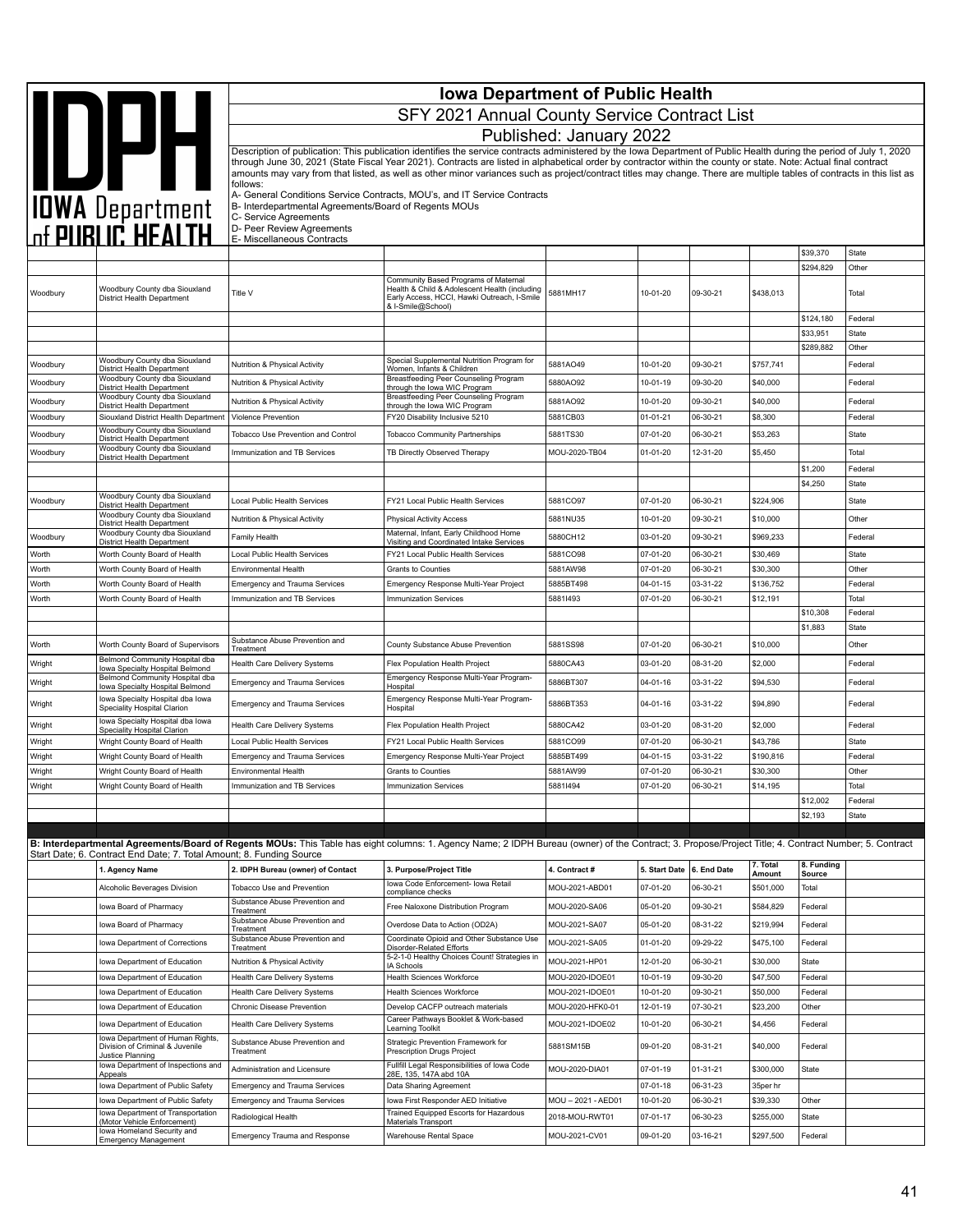|                              | <b>Iowa Department of Public Health</b>                                                       |                                                                                                    |                                                                                                                                                                                                                                                                                                                                            |                                                  |                      |                      |                    |                    |  |  |  |
|------------------------------|-----------------------------------------------------------------------------------------------|----------------------------------------------------------------------------------------------------|--------------------------------------------------------------------------------------------------------------------------------------------------------------------------------------------------------------------------------------------------------------------------------------------------------------------------------------------|--------------------------------------------------|----------------------|----------------------|--------------------|--------------------|--|--|--|
|                              | <b>IDPH</b>                                                                                   | SFY 2021 Annual County Service Contract List                                                       |                                                                                                                                                                                                                                                                                                                                            |                                                  |                      |                      |                    |                    |  |  |  |
|                              |                                                                                               | Published: January 2022                                                                            |                                                                                                                                                                                                                                                                                                                                            |                                                  |                      |                      |                    |                    |  |  |  |
|                              |                                                                                               |                                                                                                    | Description of publication: This publication identifies the service contracts administered by the Iowa Department of Public Health during the period of July 1, 2020                                                                                                                                                                       |                                                  |                      |                      |                    |                    |  |  |  |
|                              |                                                                                               |                                                                                                    | through June 30, 2021 (State Fiscal Year 2021). Contracts are listed in alphabetical order by contractor within the county or state. Note: Actual final contract<br>amounts may vary from that listed, as well as other minor variances such as project/contract titles may change. There are multiple tables of contracts in this list as |                                                  |                      |                      |                    |                    |  |  |  |
|                              |                                                                                               | follows:                                                                                           | A- General Conditions Service Contracts, MOU's, and IT Service Contracts                                                                                                                                                                                                                                                                   |                                                  |                      |                      |                    |                    |  |  |  |
|                              |                                                                                               | B- Interdepartmental Agreements/Board of Regents MOUs                                              |                                                                                                                                                                                                                                                                                                                                            |                                                  |                      |                      |                    |                    |  |  |  |
|                              | <b>IOWA Department</b>                                                                        | C- Service Agreements<br>D- Peer Review Agreements                                                 |                                                                                                                                                                                                                                                                                                                                            |                                                  |                      |                      |                    |                    |  |  |  |
|                              | Office of the Chief Information Officer                                                       | E- Miscellaneous Contracts<br>Adimnistration and Licensure                                         | OCIO Technology Management Services                                                                                                                                                                                                                                                                                                        | 2020MOU0306                                      | 03-30-20             | 03-29-21             | Hourly rate        | State              |  |  |  |
|                              | Office of the State Medical Examiner                                                          | Substance Abuse Prevention and Response                                                            | Overdose Data to Action                                                                                                                                                                                                                                                                                                                    | MOU-2021-SA02                                    | 09-01-20             | 08-31-21             | \$33,082           | Federal            |  |  |  |
|                              | University of Iowa                                                                            | Family Health                                                                                      | OTTER Project (lowa Newborn Screening<br>Program)                                                                                                                                                                                                                                                                                          | MOU-2020-UI51                                    | 12-03-19             | 08-31-21             | \$74,498           | Total              |  |  |  |
|                              | The University of Iowa on behalf of<br>The University of Iowa College of                      | <b>Environmental Health Services</b>                                                               | Tracking Portal Birth Defects Data Request                                                                                                                                                                                                                                                                                                 | 5881EH01                                         | 10-01-20             | 02-28-21             | \$8,570            | Federal            |  |  |  |
|                              | Public Health<br>The University of Northern lowa<br>Office of Sponsored Programs              | Family Health                                                                                      | PRAMS IRB review                                                                                                                                                                                                                                                                                                                           | MOU-2022-PRAMS IRB                               | 05-01-20             | 04-30-21             | \$600              | Federal            |  |  |  |
|                              | The University of Northern lowa<br>Office of Sponsored Programs                               | Family Health                                                                                      | PRAMS IRB review                                                                                                                                                                                                                                                                                                                           | MOU-2023-PRAMS IRB                               | 05-01-21             | 04-30-22             | \$600              | Federal            |  |  |  |
|                              |                                                                                               |                                                                                                    |                                                                                                                                                                                                                                                                                                                                            |                                                  |                      |                      |                    |                    |  |  |  |
|                              |                                                                                               | Agreement Number; 6. Contract Start Date; 7. Contract End Date; 8. Total Amount; 9. Funding Source | C. Service Agreements: This Table has eight columns: 1. Iowa County point of origin of contractor; 2. Agency/Contractor Name; 3. IDPH Bureau (owner) of Contract; 4. Propose/Project Title; 5. Service                                                                                                                                     |                                                  |                      |                      |                    |                    |  |  |  |
| 1. County point<br>of origin | 2. Agency/Contractor                                                                          | 3. IDPH Bureau (owner) of Contact                                                                  | 4. Purpose/Project Title                                                                                                                                                                                                                                                                                                                   | 5. Service Agreement # 6. Start Date 7. End Date |                      |                      | 8. Total<br>Amount | 9. Funding Source  |  |  |  |
| <b>Black Hawk</b>            | Peoples Community Health Clinic                                                               | <b>Emergency and Trauma Services</b>                                                               | Collection of specimens for SARS COVID-19<br>testing                                                                                                                                                                                                                                                                                       | SERV5881ELV06                                    | 06-01-20             | 07-16-21             | \$200,000          | Federal            |  |  |  |
| <b>Black Hawk</b>            | YMCA of Black Hawk County dba Wat Chronic Disease Prevention                                  |                                                                                                    | Blood Pressure Self-Monitoring Program (BPSI                                                                                                                                                                                                                                                                                               | SERV5881YMCABPSM                                 | 10-05-20             | 09-29-21             | \$800              | Federal            |  |  |  |
| <b>Black Hawk</b>            | YMCA of Black Hawk County dba Wat Chronic Disease Prevention                                  |                                                                                                    | National Diabetes Prevention Program (NDPP)                                                                                                                                                                                                                                                                                                | SERV5880NB01WW                                   | 05-01-20             | 09-29-20             | \$2,145            | Federal            |  |  |  |
| <b>Black Hawk</b>            | YMCA of Black Hawk County dba Wat                                                             | Chronic Disease Prevention                                                                         | National Diabetes Prevention Program (NDPP)<br>Collection of specimens for SARS COVID-19                                                                                                                                                                                                                                                   | SERV5881YMCADPP                                  | 10-05-20             | 09-29-21             | \$2,145            | Federal            |  |  |  |
| <b>Buena Vista</b>           | Buena Vista Regional Medical Center                                                           | <b>Emergency and Trauma Services</b>                                                               | testing<br>Collection of specimens for SARS COVID-19                                                                                                                                                                                                                                                                                       | SERV5881ELV17                                    | 10-01-20             | 07-16-21             | \$200,000          | Federal            |  |  |  |
| Carroll                      | St. Anthony Regional Hospital and Nur Emergency and Trauma Services                           |                                                                                                    | testing<br>Screen Individuals For a Traumatic Brain                                                                                                                                                                                                                                                                                        | SERV5881ELV04                                    | 06-01-20             | 02-28-21             | \$253,800          | Federal            |  |  |  |
| Cass                         | Zion Recovery Services                                                                        | Disability, Injury, and Violence Prevention                                                        | njury<br>Collection of specimens for SARS COVID-19                                                                                                                                                                                                                                                                                         | <b>SERV5881BI04</b>                              | 06-01-20             | 05-31-21             | \$4,700            | Federal            |  |  |  |
| Cass                         | Cass County Memorial Hospital<br>Northwest Iowa Mental Health Center                          | <b>Emergency and Trauma Services</b>                                                               | testing                                                                                                                                                                                                                                                                                                                                    | SERV5881ELV18                                    | 06-23-20             | 07-16-21             | \$200,000          | Federal            |  |  |  |
| Clay                         | dba Season's Center for Behavioral<br>Health                                                  | Substance Abuse Prevention and Treatment   Recovery Month                                          |                                                                                                                                                                                                                                                                                                                                            | SERV5881SA02                                     | 09-01-20             | 09-29-20             | \$1,000            | Federal            |  |  |  |
| Des Moines                   | Great River Health System Inc                                                                 | <b>Emergency and Trauma Services</b>                                                               | Collection of specimens for SARS COVID-19<br>testing                                                                                                                                                                                                                                                                                       | SERV5881ELV01                                    | 06-01-20             | 07-16-21             | \$1,140,150        | Federal            |  |  |  |
| Dickinson                    | Lakes Regional Healthcare                                                                     | <b>Emergency and Trauma Services</b>                                                               | Collection of specimens for SARS COVID-19<br>testing                                                                                                                                                                                                                                                                                       | SERV5881ELV07                                    | 06-15-20             | 07-126-21            | \$412,225          | Federal            |  |  |  |
| Dubuque                      | Epic Health and Wellness                                                                      | <b>Emergency and Trauma Services</b>                                                               | Collection of specimens for SARS COVID-19<br>testing                                                                                                                                                                                                                                                                                       | SERV5881ELV08                                    | 06-15-20             | 07-16-21             | \$639,450          | Federal            |  |  |  |
| Dubuque                      | Dubuque Internal Medicine P.C. dba<br>Grand River Medical Group P.C.                          | <b>Emergency and Trauma Services</b>                                                               | Collection of specimens for SARS COVID-19<br>testing                                                                                                                                                                                                                                                                                       | SERV5881ELV16                                    | 09-28-20             | 07-16-21             | \$284,750          | Federal            |  |  |  |
| Jasper                       | Sue Bartel-Kelso                                                                              | Family Health                                                                                      | Regional Hearing Screening                                                                                                                                                                                                                                                                                                                 | SERV5881EH01                                     | 07-21-20             | 08-15-20             | \$600              | Federal            |  |  |  |
| Johnson                      | <b>Brian Kaskie</b>                                                                           | Chronic Disease Prevention                                                                         | Alzheimer's Disease and Dementias<br>Landscape Assessment                                                                                                                                                                                                                                                                                  | SERV5881ALZ01                                    | 01-01-21             | 06-07-21             | \$4,800            | Total              |  |  |  |
| Johnson                      | Johnson County Ambulance                                                                      | <b>Emergency and Trauma Services</b>                                                               | <b>Emergency Medical Transport Services</b><br>Collection of specimens for SARS COVID-19                                                                                                                                                                                                                                                   | SERV5889BETS004                                  | 03-13-19             | 03-12-25             | \$4,999            | Federal            |  |  |  |
| Kossuth                      | Kossuth County Hospital                                                                       | <b>Emergency and Trauma Services</b>                                                               | testing                                                                                                                                                                                                                                                                                                                                    | SERV5881ELV11                                    | 06-01-20             | 03-31-21             | \$109,850          | Federal            |  |  |  |
| Linn<br>Marshall             | Tanager Place<br>Jessica Williams                                                             | Disability, Injury, and Violence Prevention<br>Family Health                                       | Screen Individuals For a Traumatic Brain Injury<br>Regional Hearing Screening                                                                                                                                                                                                                                                              | SERV5881BI07<br>SERV5881EH03                     | 12-01-20<br>07-21-20 | 05-31-21<br>08-15-20 | \$2,300<br>\$600   | Federal<br>Federal |  |  |  |
| Mitchell                     | Mitchell County Public Health                                                                 | <b>Emergency and Trauma Services</b>                                                               | Collection of specimens for SARS COVID-19                                                                                                                                                                                                                                                                                                  | SERV5881ELV05                                    | 06-01-20             | 02-28-21             | \$200,025          | Federal            |  |  |  |
| Monroe                       | Monroe County Hospital                                                                        | Chronic Disease Prevention                                                                         | testing<br><b>HPV Projects Clinics</b>                                                                                                                                                                                                                                                                                                     | SERV5882CC01                                     | 05-01-21             | 03-01-22             | \$1,000            | Federal            |  |  |  |
| Page                         | Clarinda Medical assoc dba Clarinda<br>regional Health Center                                 | Emergency and Trauma Services                                                                      | Collection of specimens for SARS COVID-19<br>testing                                                                                                                                                                                                                                                                                       | SERV5881ELV02                                    | 06-01-20             | 07-16-21             | \$200,000          | Federal            |  |  |  |
| Plymouth                     | Mid-Sioux Opportunity Inc                                                                     | Nutrition & Physical Activity                                                                      | Natural Learning Environments Course                                                                                                                                                                                                                                                                                                       | SERV5880HKF02                                    | 02-15-20             | 07-30-20             | \$4,500            | Other              |  |  |  |
| Plymouth                     | Floyd Valley Hospital                                                                         | <b>Emergency and Trauma Services</b>                                                               | Strategies<br>Collection of specimens for SARS COVID-19<br>testing                                                                                                                                                                                                                                                                         | SERV5881ELV10                                    | 06-01-20             | 03-31-21             | \$177,500          | Federal            |  |  |  |
| Polk                         | ABC'd Therapy and Consultation                                                                | Disability, Injury, and Violence Prevention                                                        | Brain Injury Screenings to Refugees                                                                                                                                                                                                                                                                                                        | SERV5881BI02                                     | 06-01-20             | 05-31-21             | \$4,700            | Federal            |  |  |  |
| Polk                         | Alicia Shaul CPA PLC dba Shaul &<br>Associates PLC                                            | Family Health                                                                                      | Cost Analysis Review & Preparation for<br>Federal Site Visit Review for Title X Family                                                                                                                                                                                                                                                     | SERV5881FP03                                     | 12-14-20             | 06-30-21             | \$4,950            | Federal            |  |  |  |
| Polk                         | Catholic Health Initiatives Corporation                                                       | <b>Emergency and Trauma Services</b>                                                               | Pharmaceutical Cache                                                                                                                                                                                                                                                                                                                       | SERV5881BHP302                                   | 07-01-20             | 06-30-21             | \$3,000            | Federal            |  |  |  |
|                              | Denise Grace Wheeler<br>Des Moines Affiliate of the Susan G.                                  | Family Health                                                                                      | Title X Family Planning Consultation Services                                                                                                                                                                                                                                                                                              | SERV5881FP01                                     | 07-01-20             | 06-30-21             | \$4,980            | Federal            |  |  |  |
| Polk                         | Komen Breast Cancer Foundation<br>dba Iowa Affiliate of Susan G. Komen<br>for the Cure        | Chronic Disease Prevention                                                                         | Breast Cancer License Plate Fees for<br>screenings                                                                                                                                                                                                                                                                                         | Service Agreement                                | 07-01-15             | 03-31-21             | Varies+0           | State              |  |  |  |
| Polk                         | Des Moines University dba Osteo<br>Medical Center                                             | Disability, Injury, and Violence Prevention                                                        | FY20 Brain Injury Screening                                                                                                                                                                                                                                                                                                                | SERV5881BI03                                     | 06-01-20             | 11-30-21             | \$4,700            | Federal            |  |  |  |
| Polk                         | Ethnic Minorities of Burma Advocacy<br>and Resource Center                                    | Chronic Disease Prevention                                                                         | Patient Navigation and Breast and Cervical<br><b>Cancer Screening Services</b>                                                                                                                                                                                                                                                             | SERV5881NB76                                     | 08-17-20             | 06-29-21             | \$1,500            | Federal            |  |  |  |
| Polk                         | Forward Consulting LLC                                                                        | Family Health                                                                                      | Mental Health Consultation/Training                                                                                                                                                                                                                                                                                                        | SERV5881CH01                                     | 06-08-20             | 05-31-21             | \$4,500            | Federal            |  |  |  |
| Polk                         | Forward Consulting LLC                                                                        | Family Health                                                                                      | Mental Health Consultation/Training<br>Rural Health Clinics (RHC) Demographic and                                                                                                                                                                                                                                                          | SERV5882CH01                                     | 06-01-21             | 05-31-22             | \$4,500            | Federal            |  |  |  |
| Polk                         | Iowa Association of Rural Health Clinic                                                       | Healthcare Delivery Systems                                                                        | Personnel Contact List<br>Training, Technical Assistance, and                                                                                                                                                                                                                                                                              | SERV5881SRH06                                    | 03-01-21             | 06-30-21             | \$4,900            | Federal            |  |  |  |
| Polk                         | Iowa Coalition Against Domestic Violer Violence Prevention<br>Iowa Ear Center LLC dba Matthew |                                                                                                    | Collaboration<br>Early Hearing Detection and Intervention                                                                                                                                                                                                                                                                                  | SERV5881RPC01                                    | 09-01-20             | 01-31-21             | \$4,999            | Federal            |  |  |  |
| Polk                         | James Carfrae<br>Iowa Health Foundation dba Blank                                             | Family Health                                                                                      | (EHDI) for children under age 3<br>Childhood Obesity and CHOICES Learning                                                                                                                                                                                                                                                                  | SERV5882EH02                                     | 04-01-21             | 03-31-22             | \$4,975            | Federal            |  |  |  |
| Polk                         | Children's Hospital<br>Iowa Health Foundation dba Blank                                       | Nutrition & Physical Activity                                                                      | Collaborative                                                                                                                                                                                                                                                                                                                              | SERV5880LCP02                                    | 04-15-20             | 12-31-20             | \$4,500            | Other              |  |  |  |
| Polk                         | Children's Hospital                                                                           | Family Health                                                                                      | Health Care Provider 5-2-1-0 Toolkit                                                                                                                                                                                                                                                                                                       | SERV5881CHW8                                     | 04-01-20             | 08-31-20             | \$3,248            | Federal            |  |  |  |
| Polk                         | Iowa Hospital Association                                                                     | <b>Healthcare Delivery Systems</b>                                                                 | Information Dissemination Services<br>Promote immunization policy, immunization                                                                                                                                                                                                                                                            | SERV5881SRH03                                    | 01-01-21             | 06-30-21             | \$2,400            | Federal            |  |  |  |
| Polk                         | Iowa Public Health Association Founda Immunization an TB Services                             |                                                                                                    | advocacy, and collaboration with public and<br>private partners                                                                                                                                                                                                                                                                            | SERV5881IMM03                                    | 11-01-20             | 06-30-21             | \$4,900            | Federal            |  |  |  |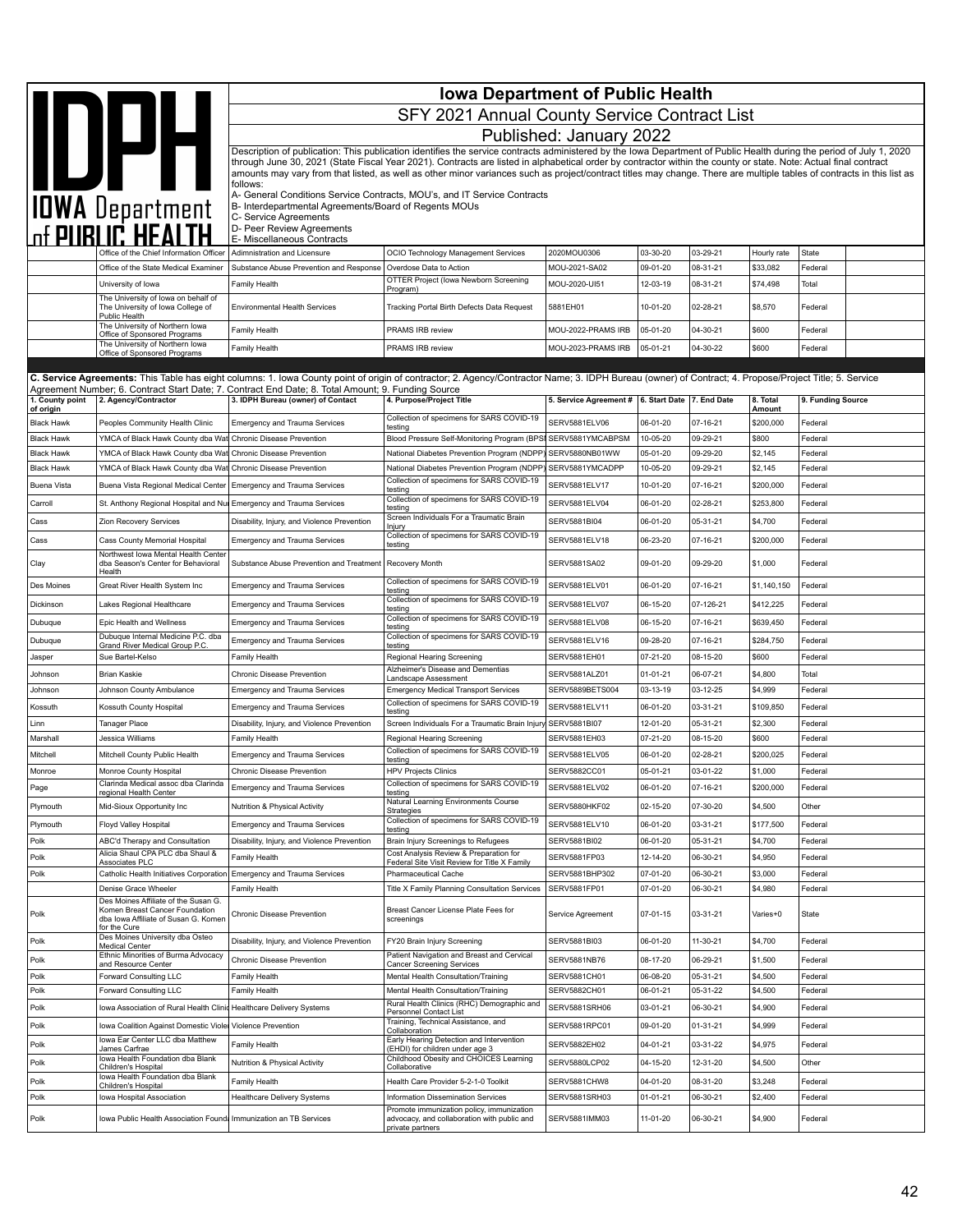|                                          | <b>Iowa Department of Public Health</b>                                                                                                    |                                                                                          |                                                                                                                                                                                                                                                                                                                                                                                                                                                                                                                    |                                                  |                      |                                            |                    |                   |  |
|------------------------------------------|--------------------------------------------------------------------------------------------------------------------------------------------|------------------------------------------------------------------------------------------|--------------------------------------------------------------------------------------------------------------------------------------------------------------------------------------------------------------------------------------------------------------------------------------------------------------------------------------------------------------------------------------------------------------------------------------------------------------------------------------------------------------------|--------------------------------------------------|----------------------|--------------------------------------------|--------------------|-------------------|--|
|                                          |                                                                                                                                            | SFY 2021 Annual County Service Contract List                                             |                                                                                                                                                                                                                                                                                                                                                                                                                                                                                                                    |                                                  |                      |                                            |                    |                   |  |
|                                          |                                                                                                                                            |                                                                                          |                                                                                                                                                                                                                                                                                                                                                                                                                                                                                                                    | Published: January 2022                          |                      |                                            |                    |                   |  |
|                                          | IOWA Department                                                                                                                            |                                                                                          | Description of publication: This publication identifies the service contracts administered by the Iowa Department of Public Health during the period of July 1, 2020<br>through June 30, 2021 (State Fiscal Year 2021). Contracts are listed in alphabetical order by contractor within the county or state. Note: Actual final contract<br>amounts may vary from that listed, as well as other minor variances such as project/contract titles may change. There are multiple tables of contracts in this list as |                                                  |                      |                                            |                    |                   |  |
|                                          |                                                                                                                                            | follows:<br>B- Interdepartmental Agreements/Board of Regents MOUs                        | A- General Conditions Service Contracts, MOU's, and IT Service Contracts                                                                                                                                                                                                                                                                                                                                                                                                                                           |                                                  |                      |                                            |                    |                   |  |
|                                          |                                                                                                                                            | C- Service Agreements<br>D- Peer Review Agreements                                       |                                                                                                                                                                                                                                                                                                                                                                                                                                                                                                                    |                                                  |                      |                                            |                    |                   |  |
|                                          |                                                                                                                                            | E- Miscellaneous Contracts                                                               |                                                                                                                                                                                                                                                                                                                                                                                                                                                                                                                    |                                                  |                      |                                            |                    |                   |  |
| Polk                                     | Next Step, Inc dba Next Step Adventur Nutrition & Physical Activity<br>Next Step, Inc dba Next Step Adventur Nutrition & Physical Activity |                                                                                          | TA for Play your Way Projects<br>Pick a Better Snack Lessons                                                                                                                                                                                                                                                                                                                                                                                                                                                       | <b>SERV5880NU02</b><br>SERV5881NU01              | 02-01-20<br>11-01-20 | 09-30-20<br>04-30-21                       | \$1,000<br>\$4,800 | Other<br>Other    |  |
| Polk                                     | Next Step, Inc dba Next Step Adventul Nutrition & Physical Activity                                                                        |                                                                                          | Pick a Better Snack Lessons                                                                                                                                                                                                                                                                                                                                                                                                                                                                                        | SERV5882NU01                                     | 05-15-21             | 09-30-21                                   | \$2,700            | Other             |  |
| Polk                                     | One lowa                                                                                                                                   | Chronic Disease Prevention                                                               | Breast and Cervical Cancer Screening<br>Services                                                                                                                                                                                                                                                                                                                                                                                                                                                                   | SERV5881NB74                                     | 04-15-20             | 06-29-21                                   | \$3,500            | Federal           |  |
| Polk                                     | Primary Health Care                                                                                                                        | Disability, Injury, and Violence Prevention                                              | Brain injury screening to individuals who are                                                                                                                                                                                                                                                                                                                                                                                                                                                                      | SERV5881BI05                                     | 06-01-20             | 11-30-20                                   | \$2,300            | Federal           |  |
| Polk                                     | Proteus, Inc.                                                                                                                              | Chronic Disease Prevention                                                               | homeless<br>Breast and Cervical Cancer Screening Service                                                                                                                                                                                                                                                                                                                                                                                                                                                           | SERV5881NB77                                     | 09-14-20             | 06-29-21                                   | \$4,500            | Federal           |  |
| Polk                                     | Proteus, Inc.                                                                                                                              | Chronic Disease Prevention                                                               | Breast and Cervical Cancer Screening Services SERV5882NB77                                                                                                                                                                                                                                                                                                                                                                                                                                                         |                                                  | 06-30-21             | 06-29-22                                   | \$4,500            | Federal           |  |
| Polk                                     | CHPcommunity                                                                                                                               | <b>Emergency and Trauma Services</b>                                                     | <b>Falls Prevention Hub</b>                                                                                                                                                                                                                                                                                                                                                                                                                                                                                        | SERV5881FP01                                     | 07-01-20             | 09-30-20                                   | \$4,950            | Federal           |  |
| Polk                                     | <b>Stacey Perry</b>                                                                                                                        | <b>State Medical Examiner</b>                                                            | <b>Transcrition Services</b>                                                                                                                                                                                                                                                                                                                                                                                                                                                                                       | SERV5881SME01                                    | 07-01-20             | 06-30-21                                   | \$1,600            | Other             |  |
| Polk                                     | HyVee Food Stores                                                                                                                          | Disability, Injury, and Violence Prevention                                              | Hy-Vee KidsFit TM                                                                                                                                                                                                                                                                                                                                                                                                                                                                                                  | SERV5881CB01                                     | 08-01-20             | 12-31-20                                   | \$4,500            | Federal           |  |
| Polk<br>Polk                             | Community Health Partners, LLC<br><b>Street Collective</b>                                                                                 | <b>Emergency and Trauma Services</b><br>Nutrition & Physical Activity                    | Falls Prevention Training Hub<br><b>Physical Activity Access</b>                                                                                                                                                                                                                                                                                                                                                                                                                                                   | SERV5881FP01<br>SERV5880HP05                     | 07-01-20<br>06-15-20 | 09-30-20<br>09-30-20                       | \$4,950<br>\$4,800 | Federal<br>Other  |  |
| Pottawattamie                            | All Care Health Center                                                                                                                     | <b>Emergency and Trauma Services</b>                                                     | Collection of specimens for SARS COVID-19                                                                                                                                                                                                                                                                                                                                                                                                                                                                          | <b>SERV5881ELV09</b>                             | 06-01-20             | 07-16-21                                   | \$328,325          | Federal           |  |
| Poweshiek                                | Iowa Rural Health Association                                                                                                              | Healthcare Delivery Systems                                                              | testina<br>Information Dissemination Services                                                                                                                                                                                                                                                                                                                                                                                                                                                                      | SERV5881SRH04                                    | $01 - 01 - 21$       | 06-30-21                                   | \$2,400            | Federal           |  |
| Scott                                    | Jennifer Kammer                                                                                                                            | Substance Abuse Prevention and Treatment                                                 | <b>Academic Detailing</b>                                                                                                                                                                                                                                                                                                                                                                                                                                                                                          | SERV5881IP01                                     | 11-15-20             | 08-31-21                                   | \$3,000            | Federal           |  |
| Sioux                                    | Sioux Center Health                                                                                                                        | <b>Emergency and Trauma Services</b>                                                     | Collection of specimens for SARS COVID-19                                                                                                                                                                                                                                                                                                                                                                                                                                                                          | SERV5881ELV13                                    | 06-01-20             | 07-16-21                                   | \$145,000          | Federal           |  |
| Sioux                                    | Orange City Municipal Hospital dba Or Emergency and Trauma Services                                                                        |                                                                                          | testina<br>Collection of specimens for SARS COVID-19                                                                                                                                                                                                                                                                                                                                                                                                                                                               | SERV5881ELV12                                    | 06-01-20             | 07-16-21                                   | \$145,000          | Federal           |  |
| Story                                    | J Evans Nutrition Consulting LLC                                                                                                           | Chronic Disease Prevention                                                               | testing<br><b>Fresh Conversations Newsletters</b>                                                                                                                                                                                                                                                                                                                                                                                                                                                                  | SERV5880NU03                                     | 04-15-20             | 11-30-20                                   | \$4,900            | Other             |  |
| Story                                    | J Evans Nutrition Consulting LLC                                                                                                           | Chronic Disease Prevention                                                               | <b>Fresh Conversations Newsletters</b>                                                                                                                                                                                                                                                                                                                                                                                                                                                                             | <b>SERV5881NU02</b>                              | $01 - 01 - 21$       | 09-30-21                                   | \$4,800            | Other             |  |
| Story                                    | Mary Greeley Medical Center                                                                                                                | <b>Emergency and Trauma Services</b>                                                     | Collection of specimens for SARS COVID-19<br>testina                                                                                                                                                                                                                                                                                                                                                                                                                                                               | SERV5881ELV15                                    | 08-18-20             | 07-16-21                                   | \$309,575          | Federal           |  |
| Story                                    | Youth and Shelter Services                                                                                                                 | Violence Prevention                                                                      | <b>Brain Injury Screening</b>                                                                                                                                                                                                                                                                                                                                                                                                                                                                                      | <b>SERV5881BI06</b>                              | 10-01-20-            | 02-28-21                                   | \$2,300            | Federal           |  |
| Union                                    | Greater Regional Medical Center                                                                                                            | <b>Emergency and Trauma Services</b>                                                     | Collection of specimens for SARS COVID-19                                                                                                                                                                                                                                                                                                                                                                                                                                                                          | SERV5881ELV03                                    | 06-01-20             | 07-16-21                                   | \$232,650          | Federal           |  |
| Wapello                                  | <b>First Resources Corporation</b>                                                                                                         | Substance Abuse Prevention and Treatmen                                                  | testing<br>Recovery Month                                                                                                                                                                                                                                                                                                                                                                                                                                                                                          | SERV5881SA03                                     | 09-01-20             | 09-29-20                                   | \$1,000            | Federal           |  |
| Wapello                                  | Wapello County dba Wapello County F Emergency and Trauma Services                                                                          |                                                                                          | Collection of specimens for SARS COVID-19                                                                                                                                                                                                                                                                                                                                                                                                                                                                          | SERV5881ELV19                                    | 10-12-20             | 02-28-21                                   | \$103,975          | Federal           |  |
| Warren                                   | Dr. Jennifer Groos                                                                                                                         | Nutrition & Physical Activity                                                            | testing<br>Childhood Obesity and CHOICES Learning                                                                                                                                                                                                                                                                                                                                                                                                                                                                  | SERV5880LCP01                                    | 02-01-20             | 12-31-20                                   | \$4,500            | Other             |  |
| Winneshiek                               | Winneshiek Medical Center                                                                                                                  | <b>Emergency and Trauma Services</b>                                                     | Collaborative<br>Collection of specimens for SARS COVID-19                                                                                                                                                                                                                                                                                                                                                                                                                                                         | SERV5881ELV20                                    | 10-12-20             | 07-16-21                                   | \$217,375          | Federal           |  |
|                                          | Upper Explorerland Regional                                                                                                                |                                                                                          | testing<br>Natural Learning Environments Course                                                                                                                                                                                                                                                                                                                                                                                                                                                                    |                                                  |                      |                                            |                    |                   |  |
| Winneshiek<br>Woodbury                   | Planning Commission<br>Siouxland Community Health Center                                                                                   | Nutrition & Physical Activity<br>Chronic Disease Prevention                              | Strategies<br>Clinical Health Coach V-Fusion Training                                                                                                                                                                                                                                                                                                                                                                                                                                                              | SERV5880HKF01<br>SERV5881NB01                    | 03-01-20<br>04-15-21 | 07-30-20<br>09-15-21                       | \$4,500<br>\$2,000 | Other<br>Federal  |  |
| Wright                                   | Belmond Community Hospital dba                                                                                                             | <b>Emergency and Trauma Services</b>                                                     | Collection of specimens for SARS COVID-19                                                                                                                                                                                                                                                                                                                                                                                                                                                                          | SERV5881ELV14                                    | 08-01-20             | 07-16-21                                   | \$120,000          | Federal           |  |
|                                          | Iowa Specialty Hospital                                                                                                                    |                                                                                          | testing                                                                                                                                                                                                                                                                                                                                                                                                                                                                                                            |                                                  |                      |                                            |                    |                   |  |
|                                          |                                                                                                                                            |                                                                                          | D. Peer Review Agreements: This Table has eight columns: 1. Iowa County Point of Origin of Peer Reviewer, or State (as applicable) 2. Peer Reviewer 3. IDPH Bureau (owner) of Contract; 4. Board; 5.                                                                                                                                                                                                                                                                                                               |                                                  |                      |                                            |                    |                   |  |
| 1. County point                          | Contract Start Date; 6. Contract; End Date 7. Compensation<br>2. Peer Reviewer                                                             | 3. IDPH Bureau (owner) of Contract                                                       | 4. Board                                                                                                                                                                                                                                                                                                                                                                                                                                                                                                           | 5. Start Date                                    |                      | 6. End Date 7. Compensation                |                    |                   |  |
| of origin, or<br>state, as<br>applicable |                                                                                                                                            |                                                                                          |                                                                                                                                                                                                                                                                                                                                                                                                                                                                                                                    |                                                  |                      |                                            |                    |                   |  |
| Cerro Gordo                              | Gary Swenson MD                                                                                                                            | <b>Enviromental Health Services</b>                                                      | Clinnical Image Reviewer                                                                                                                                                                                                                                                                                                                                                                                                                                                                                           | 07-01-16                                         | 06-30-22             | up to 4800 Annually                        |                    |                   |  |
| Johnson                                  | Arnold Honick MD                                                                                                                           | <b>Enviromental Health Services</b>                                                      | Clinnical Image Reviewer                                                                                                                                                                                                                                                                                                                                                                                                                                                                                           | 07-01-16                                         | 06-30-22             | up to 4800 Annually                        |                    |                   |  |
| Linn<br>Polk                             | Radiology Consultants of Iowa PLC<br>William Heggen MD                                                                                     | <b>Enviromental Health Services</b>                                                      | Clinnical Image Reviewer<br>Clinnical Image Reviewer                                                                                                                                                                                                                                                                                                                                                                                                                                                               | 07-01-16<br>07-01-16                             | 06-30-22<br>06-30-22 | up to 4800 Annually<br>up to 4800 Annually |                    |                   |  |
| Polk                                     | Michael Powell                                                                                                                             | <b>Enviromental Health Services</b><br>Professional Licensure                            | IA Board of Chiropractic                                                                                                                                                                                                                                                                                                                                                                                                                                                                                           | July 2015                                        | 07-31-20             | up to \$5,000 annually                     |                    |                   |  |
| Polk                                     | Catherine Evans DBA Evans                                                                                                                  | Professional Licensure                                                                   | IA Board of Psychology                                                                                                                                                                                                                                                                                                                                                                                                                                                                                             | 09-01-15                                         | 08-31-21             | Up to \$5,000 annually/\$15K Project       |                    |                   |  |
| Polk                                     | Neuropsychology and Therapy PLC<br>Rebecca Camp                                                                                            | Professional Licensure                                                                   | IA Board of Mortuary Science                                                                                                                                                                                                                                                                                                                                                                                                                                                                                       | $11 - 01 - 15$                                   | 10-31-21             | Up to \$5,00 for contract period           |                    |                   |  |
| Polk                                     | Doug Carlsen                                                                                                                               | Professional Licensure                                                                   | IA Board of Mortuary Science                                                                                                                                                                                                                                                                                                                                                                                                                                                                                       | 01-01-16                                         | 12-31-21             | Up to \$5,00 for contract period           |                    |                   |  |
| Scott                                    | Radiology Group Imaging Center (Dr.                                                                                                        | Enviromental Health Services                                                             | Clinnical Image Reviewer                                                                                                                                                                                                                                                                                                                                                                                                                                                                                           | 07-01-06                                         | 06-30-22             | up to 4800 Annually                        |                    |                   |  |
| Wapello                                  | Dietrich Gerhardt)<br>Steve Sword                                                                                                          | Professional Licensure                                                                   | la Bd of Hearing Aid Dispensers                                                                                                                                                                                                                                                                                                                                                                                                                                                                                    | 10-01-14                                         | 09-30-20             | up to \$1000 annually                      |                    |                   |  |
| NE                                       | Medical Image Consultants (Dr.                                                                                                             | <b>Enviromental Health Services</b>                                                      | Clinnical Image Reviewer                                                                                                                                                                                                                                                                                                                                                                                                                                                                                           | 07-01-16                                         | 06-30-22             | up to 4800 Annually                        |                    |                   |  |
| <b>NE</b>                                | Robert Faulk)<br>Linda Head MD                                                                                                             | <b>Enviromental Health Services</b>                                                      | Clinnical Image Reviewer                                                                                                                                                                                                                                                                                                                                                                                                                                                                                           | 07-01-16                                         | 06-30-22             | up to 4800 Annually                        |                    |                   |  |
|                                          |                                                                                                                                            |                                                                                          |                                                                                                                                                                                                                                                                                                                                                                                                                                                                                                                    |                                                  |                      |                                            |                    |                   |  |
| 1. Contractor                            |                                                                                                                                            | Number; 6. Contract Start Date; 7. Contract End Date; 8. Total Amount; 9. Funding Source | E. Miscellaneous Contracts: This Table has eight columns: 1. Contractor Point of Origin; 2. Agency/Contractor Name; 3. IDPH Bureau (owner) of the Contract; 4. Purpose/Project Title; 5. Service Agreement                                                                                                                                                                                                                                                                                                         |                                                  |                      |                                            | 8. Total           |                   |  |
| <b>Point of Origin</b>                   | 2. Agency/Contractor Name                                                                                                                  | 3. IDPH Bureau (owner) of Contract                                                       | 4. Purpose/Project Title<br>Agreement For State Licensing Usage of                                                                                                                                                                                                                                                                                                                                                                                                                                                 | 5. Service Agreement # 6. Start Date 7. End Date |                      |                                            | Amount             | 9. Funding Source |  |
| AR                                       | National Interstate Council of State<br>Boards of Cosmetology, Inc.                                                                        | Professional Licensure                                                                   | National Interstate Council of State Boards of<br>Cosmetology, Inc., Examinations                                                                                                                                                                                                                                                                                                                                                                                                                                  | Agreement                                        | $01 - 15 - 16$       | $01 - 14 - 21$                             | \$10,250           | Federal           |  |
| CO                                       | Get Schooled on Concussions, LLC                                                                                                           | Disability, Injury and Violence Prevention                                               | GSOC and TACT Online Tools                                                                                                                                                                                                                                                                                                                                                                                                                                                                                         | License Agreement                                | 08-01-20             | 07-31-21                                   | \$3,572            | State             |  |
| GA                                       | Department of Health and Human<br>Services Centers for Disease Control   Family Health                                                     |                                                                                          | Maternal and Child Health (MCH)<br>Epidemiologist for lowa                                                                                                                                                                                                                                                                                                                                                                                                                                                         | 20DPJ190000200000                                | 10-01-19             | 09-30-20                                   | \$133,720          | State             |  |
| GA                                       | (CDC) and Prevention<br>Council of State and Territorial<br>Epidemiologists (CSTE)                                                         | Center for Acute Disease Epidemiology                                                    | Influenza and Zoonoses Education among<br>Youth in Agriculture                                                                                                                                                                                                                                                                                                                                                                                                                                                     | V15-10082019                                     | 01-01-20             | 12-31-20                                   | \$27,500           | Other             |  |
|                                          |                                                                                                                                            |                                                                                          |                                                                                                                                                                                                                                                                                                                                                                                                                                                                                                                    |                                                  |                      |                                            |                    |                   |  |